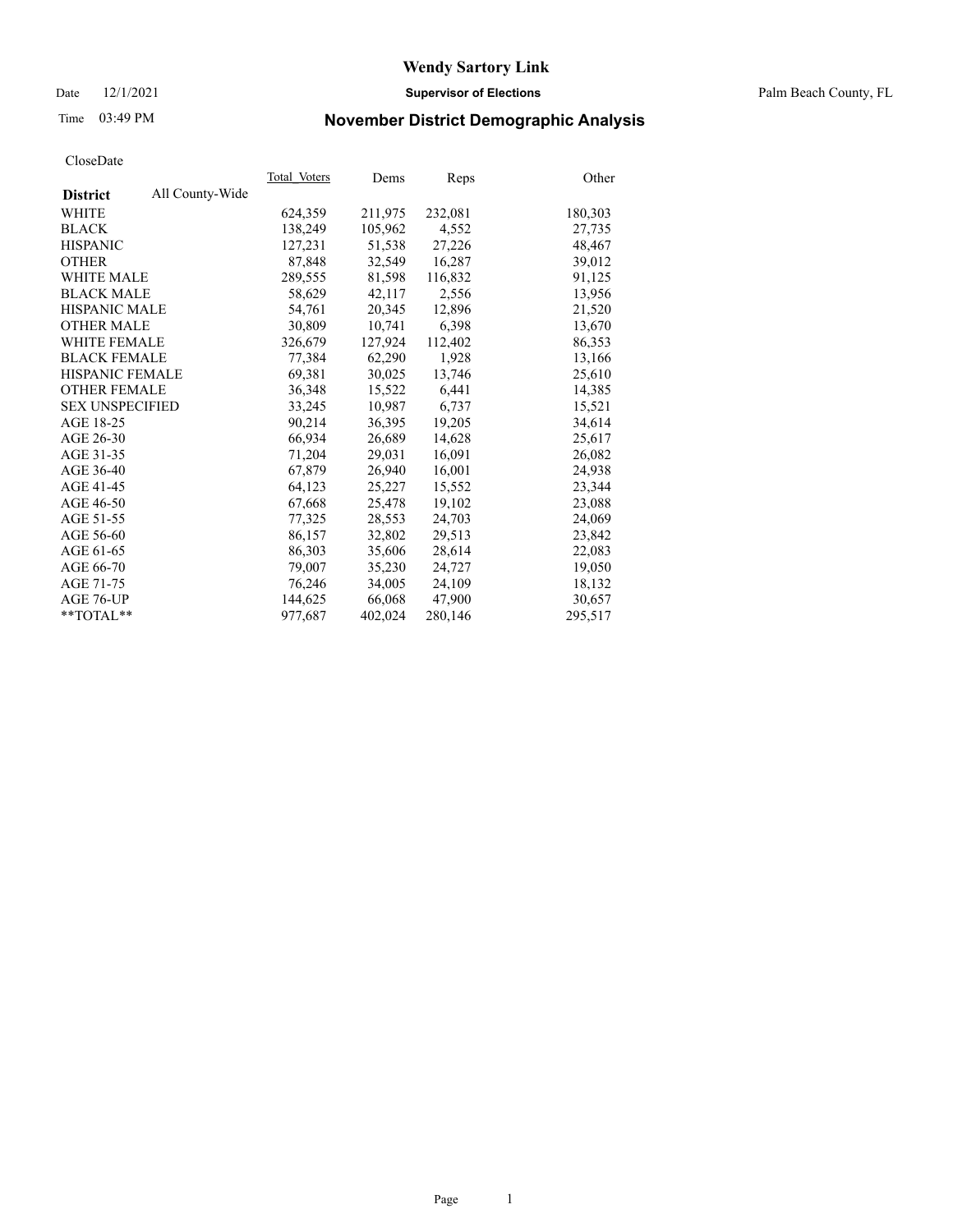Date 12/1/2021 **Supervisor of Elections** Palm Beach County, FL

## Time 03:49 PM **November District Demographic Analysis**

|                                             | Total Voters | Dems   | <b>Reps</b> | Other  |
|---------------------------------------------|--------------|--------|-------------|--------|
| County Commission Dist 1<br><b>District</b> |              |        |             |        |
| <b>WHITE</b>                                | 132,752      | 35,624 | 59,699      | 37,429 |
| <b>BLACK</b>                                | 5,433        | 3,905  | 285         | 1,243  |
| <b>HISPANIC</b>                             | 9,359        | 3,377  | 2,487       | 3,495  |
| <b>OTHER</b>                                | 11,530       | 3,583  | 2,999       | 4,948  |
| <b>WHITE MALE</b>                           | 62,301       | 13,510 | 29,877      | 18,914 |
| <b>BLACK MALE</b>                           | 2,454        | 1,657  | 152         | 645    |
| <b>HISPANIC MALE</b>                        | 3,939        | 1,296  | 1,104       | 1,539  |
| <b>OTHER MALE</b>                           | 3,900        | 1,117  | 1,076       | 1,707  |
| <b>WHITE FEMALE</b>                         | 68,949       | 21,739 | 29,188      | 18,022 |
| <b>BLACK FEMALE</b>                         | 2,911        | 2,197  | 128         | 586    |
| <b>HISPANIC FEMALE</b>                      | 5,207        | 2,000  | 1,331       | 1,876  |
| <b>OTHER FEMALE</b>                         | 4,762        | 1,727  | 1,205       | 1,830  |
| <b>SEX UNSPECIFIED</b>                      | 4,472        | 1,157  | 1,348       | 1,967  |
| AGE 18-25                                   | 12,099       | 3,585  | 4,115       | 4,399  |
| AGE 26-30                                   | 9,474        | 2,876  | 3,140       | 3,458  |
| AGE 31-35                                   | 10,091       | 3,019  | 3,412       | 3,660  |
| AGE 36-40                                   | 10,557       | 3,006  | 3,605       | 3,946  |
| AGE 41-45                                   | 9,960        | 2,785  | 3,428       | 3,747  |
| AGE 46-50                                   | 10,681       | 2,801  | 4,185       | 3,695  |
| AGE 51-55                                   | 12,941       | 3,267  | 5,778       | 3,896  |
| AGE 56-60                                   | 15,229       | 3,994  | 7,128       | 4,107  |
| AGE 61-65                                   | 15,769       | 4,641  | 7,170       | 3,958  |
| AGE 66-70                                   | 14,266       | 4,705  | 6,022       | 3,539  |
| AGE 71-75                                   | 13,339       | 4,289  | 5,738       | 3,312  |
| AGE 76-UP                                   | 24,667       | 7,521  | 11,749      | 5,397  |
| $*$ $TOTAL**$                               | 159,074      | 46,489 | 65,470      | 47,115 |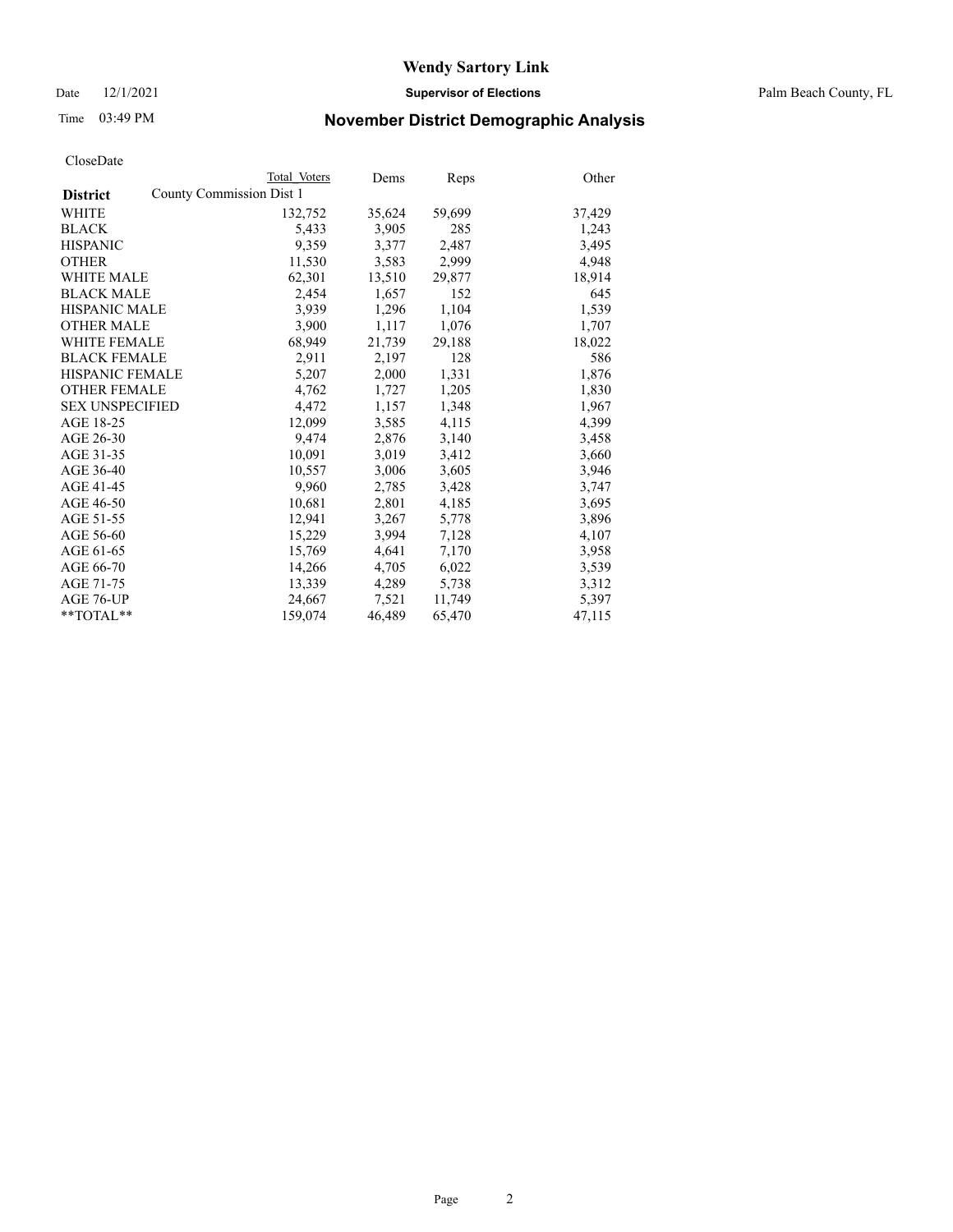Date 12/1/2021 **Supervisor of Elections** Palm Beach County, FL

## Time 03:49 PM **November District Demographic Analysis**

|                                             | Total Voters | Dems   | <b>Reps</b> | Other  |
|---------------------------------------------|--------------|--------|-------------|--------|
| County Commission Dist 2<br><b>District</b> |              |        |             |        |
| WHITE                                       | 52,223       | 19,462 | 17,945      | 14,816 |
| <b>BLACK</b>                                | 20,663       | 15,376 | 699         | 4,588  |
| <b>HISPANIC</b>                             | 31,322       | 13,415 | 6,208       | 11,699 |
| <b>OTHER</b>                                | 11,558       | 4,537  | 1,710       | 5,311  |
| <b>WHITE MALE</b>                           | 23,364       | 7,460  | 8,586       | 7,318  |
| <b>BLACK MALE</b>                           | 8,450        | 5,807  | 397         | 2,246  |
| <b>HISPANIC MALE</b>                        | 13,550       | 5,328  | 2,985       | 5,237  |
| <b>OTHER MALE</b>                           | 3,928        | 1,514  | 649         | 1,765  |
| <b>WHITE FEMALE</b>                         | 28,172       | 11,793 | 9,146       | 7,233  |
| <b>BLACK FEMALE</b>                         | 11,868       | 9,330  | 293         | 2,245  |
| <b>HISPANIC FEMALE</b>                      | 16,920       | 7,735  | 3,060       | 6,125  |
| <b>OTHER FEMALE</b>                         | 4,700        | 2,113  | 688         | 1,899  |
| <b>SEX UNSPECIFIED</b>                      | 4,736        | 1,668  | 745         | 2,323  |
| AGE 18-25                                   | 12,221       | 5,525  | 1,651       | 5,045  |
| AGE 26-30                                   | 8,705        | 3.646  | 1,308       | 3,751  |
| AGE 31-35                                   | 8,904        | 3,976  | 1,488       | 3,440  |
| AGE 36-40                                   | 8,420        | 3,752  | 1,474       | 3,194  |
| AGE 41-45                                   | 7,899        | 3,586  | 1,442       | 2,871  |
| AGE 46-50                                   | 8,093        | 3,644  | 1,790       | 2,659  |
| AGE 51-55                                   | 8,760        | 3,825  | 2,187       | 2,748  |
| AGE 56-60                                   | 9,919        | 4,377  | 2,710       | 2,832  |
| AGE 61-65                                   | 10,129       | 4,759  | 2,728       | 2,642  |
| AGE 66-70                                   | 9,066        | 4,378  | 2,474       | 2,214  |
| AGE 71-75                                   | 8,336        | 3,971  | 2,449       | 1,916  |
| AGE 76-UP                                   | 15,314       | 7,351  | 4,861       | 3,102  |
| **TOTAL**                                   | 115,766      | 52,790 | 26,562      | 36,414 |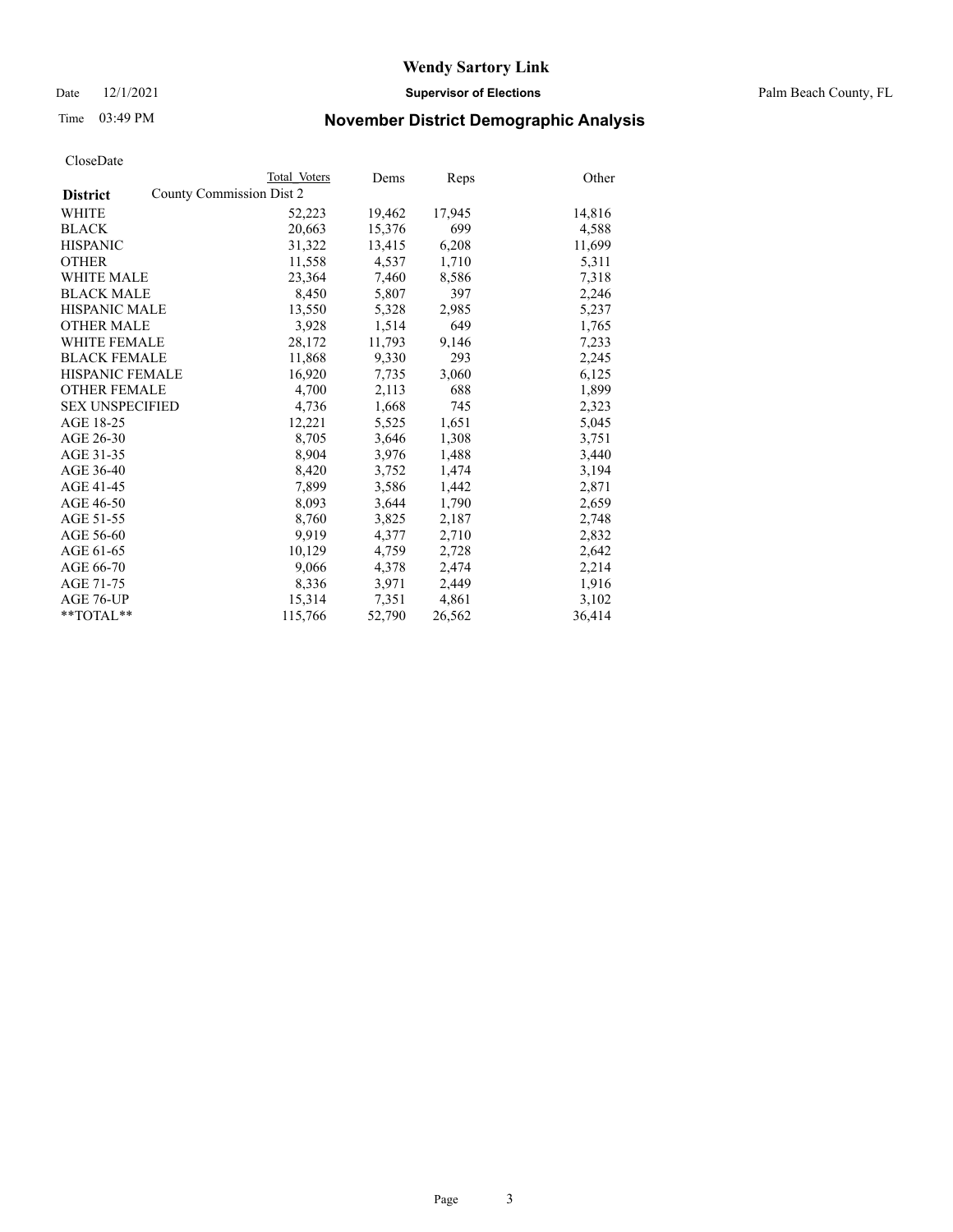Date 12/1/2021 **Supervisor of Elections** Palm Beach County, FL

## Time 03:49 PM **November District Demographic Analysis**

|                        |                          | Total Voters | Dems   | Reps   | Other  |
|------------------------|--------------------------|--------------|--------|--------|--------|
| <b>District</b>        | County Commission Dist 3 |              |        |        |        |
| <b>WHITE</b>           |                          | 75,678       | 28,521 | 24,960 | 22,197 |
| <b>BLACK</b>           |                          | 16,684       | 12,077 | 562    | 4,045  |
| <b>HISPANIC</b>        |                          | 22,571       | 9,467  | 4,455  | 8,649  |
| <b>OTHER</b>           |                          | 12,007       | 4,568  | 1,928  | 5,511  |
| <b>WHITE MALE</b>      |                          | 35,351       | 11,302 | 12,801 | 11,248 |
| <b>BLACK MALE</b>      |                          | 7,207        | 4,855  | 322    | 2,030  |
| <b>HISPANIC MALE</b>   |                          | 9,952        | 3,852  | 2,201  | 3,899  |
| <b>OTHER MALE</b>      |                          | 4,235        | 1,586  | 775    | 1,874  |
| <b>WHITE FEMALE</b>    |                          | 39,310       | 16,870 | 11,864 | 10,576 |
| <b>BLACK FEMALE</b>    |                          | 9.193        | 7,024  | 229    | 1,940  |
| <b>HISPANIC FEMALE</b> |                          | 12,068       | 5,416  | 2,150  | 4,502  |
| <b>OTHER FEMALE</b>    |                          | 4.937        | 2,134  | 755    | 2,048  |
| <b>SEX UNSPECIFIED</b> |                          | 4,566        | 1,519  | 787    | 2,260  |
| AGE 18-25              |                          | 12,858       | 5,256  | 2,143  | 5,459  |
| AGE 26-30              |                          | 9,515        | 3,900  | 1,777  | 3,838  |
| AGE 31-35              |                          | 10,375       | 4,329  | 2,038  | 4,008  |
| AGE 36-40              |                          | 9,570        | 4,081  | 1,914  | 3,575  |
| AGE 41-45              |                          | 9,153        | 3,843  | 1,912  | 3,398  |
| AGE 46-50              |                          | 9,637        | 3,900  | 2,361  | 3,376  |
| AGE 51-55              |                          | 10,749       | 4,252  | 3,057  | 3,440  |
| AGE 56-60              |                          | 11,174       | 4,513  | 3,527  | 3,134  |
| AGE 61-65              |                          | 10,399       | 4,577  | 3,161  | 2,661  |
| AGE 66-70              |                          | 8,907        | 4,186  | 2,529  | 2,192  |
| AGE 71-75              |                          | 8,542        | 3,986  | 2,557  | 1,999  |
| AGE 76-UP              |                          | 16,061       | 7,810  | 4,929  | 3,322  |
| $*$ $TOTAL**$          |                          | 126,940      | 54,633 | 31,905 | 40,402 |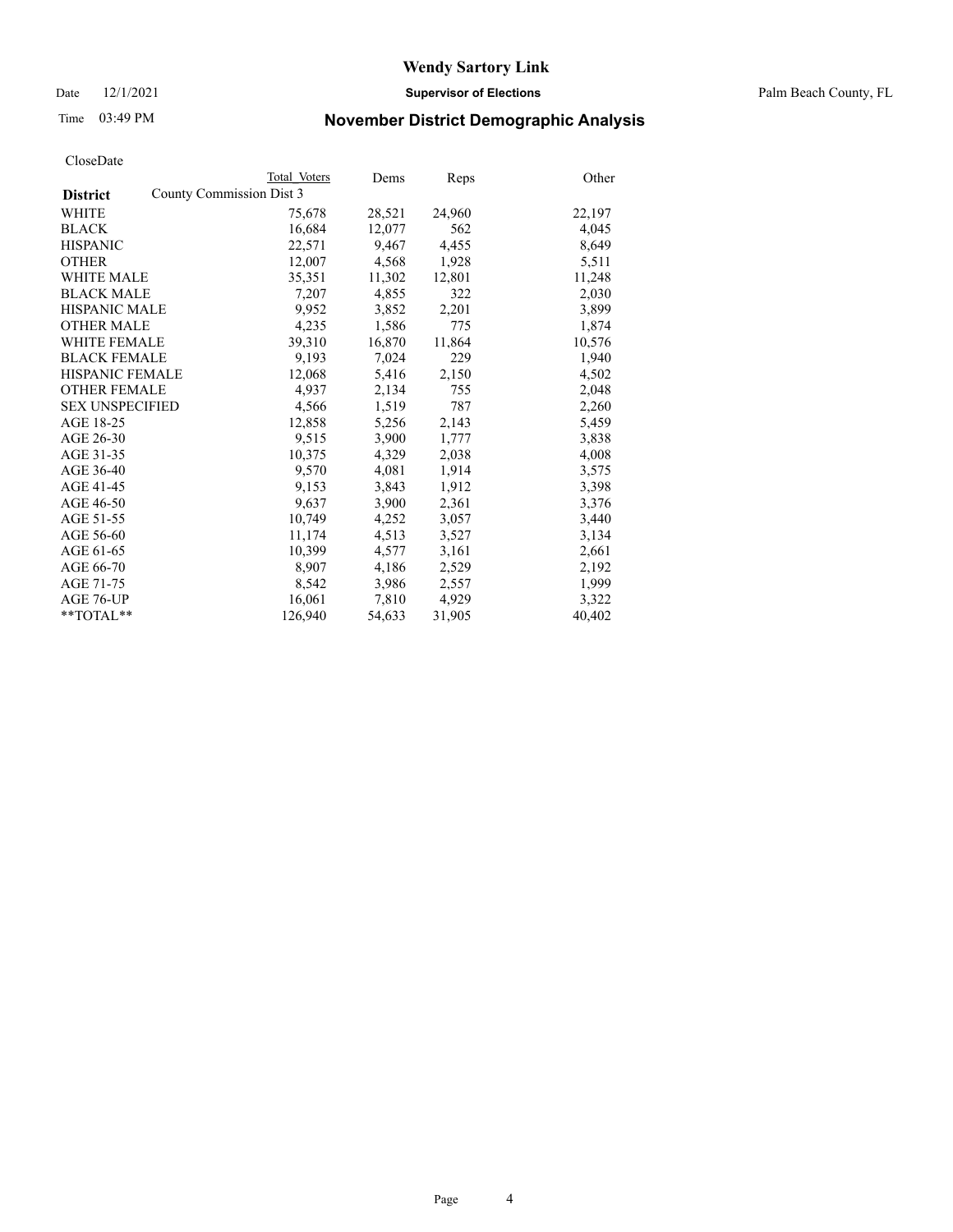Date 12/1/2021 **Supervisor of Elections** Palm Beach County, FL

## Time 03:49 PM **November District Demographic Analysis**

|                                             | Total Voters | Dems   | <b>Reps</b> | Other  |
|---------------------------------------------|--------------|--------|-------------|--------|
| County Commission Dist 4<br><b>District</b> |              |        |             |        |
| WHITE                                       | 120,881      | 39,074 | 45,798      | 36,009 |
| <b>BLACK</b>                                | 6,950        | 4,970  | 326         | 1,654  |
| <b>HISPANIC</b>                             | 12,784       | 4,790  | 3,018       | 4,976  |
| <b>OTHER</b>                                | 12,925       | 4,281  | 2,832       | 5,812  |
| <b>WHITE MALE</b>                           | 56,381       | 14,969 | 23,020      | 18,392 |
| <b>BLACK MALE</b>                           | 3,010        | 1,982  | 182         | 846    |
| <b>HISPANIC MALE</b>                        | 5,140        | 1,736  | 1,264       | 2,140  |
| <b>OTHER MALE</b>                           | 4,481        | 1,332  | 1,080       | 2,069  |
| <b>WHITE FEMALE</b>                         | 62,871       | 23,618 | 22,180      | 17,073 |
| <b>BLACK FEMALE</b>                         | 3,808        | 2,900  | 139         | 769    |
| <b>HISPANIC FEMALE</b>                      | 7,336        | 2,948  | 1,687       | 2,701  |
| <b>OTHER FEMALE</b>                         | 5,308        | 2,058  | 1,127       | 2,123  |
| <b>SEX UNSPECIFIED</b>                      | 5,038        | 1,490  | 1,254       | 2,294  |
| AGE 18-25                                   | 13,572       | 4,717  | 3,871       | 4,984  |
| AGE 26-30                                   | 9,561        | 3,202  | 2,710       | 3,649  |
| AGE 31-35                                   | 9,912        | 3,396  | 2,648       | 3,868  |
| AGE 36-40                                   | 9,123        | 3,041  | 2,562       | 3,520  |
| AGE 41-45                                   | 8,702        | 2,857  | 2,453       | 3,392  |
| AGE 46-50                                   | 9,802        | 2,922  | 3,224       | 3,656  |
| AGE 51-55                                   | 12,142       | 3,514  | 4,401       | 4,227  |
| AGE 56-60                                   | 13,994       | 4,393  | 5,367       | 4,234  |
| AGE 61-65                                   | 14,271       | 4,871  | 5,357       | 4,043  |
| AGE 66-70                                   | 13,428       | 5,140  | 4,690       | 3,598  |
| AGE 71-75                                   | 12,878       | 5,016  | 4,541       | 3,321  |
| AGE 76-UP                                   | 26,155       | 10,046 | 10,150      | 5,959  |
| **TOTAL**                                   | 153,540      | 53,115 | 51,974      | 48,451 |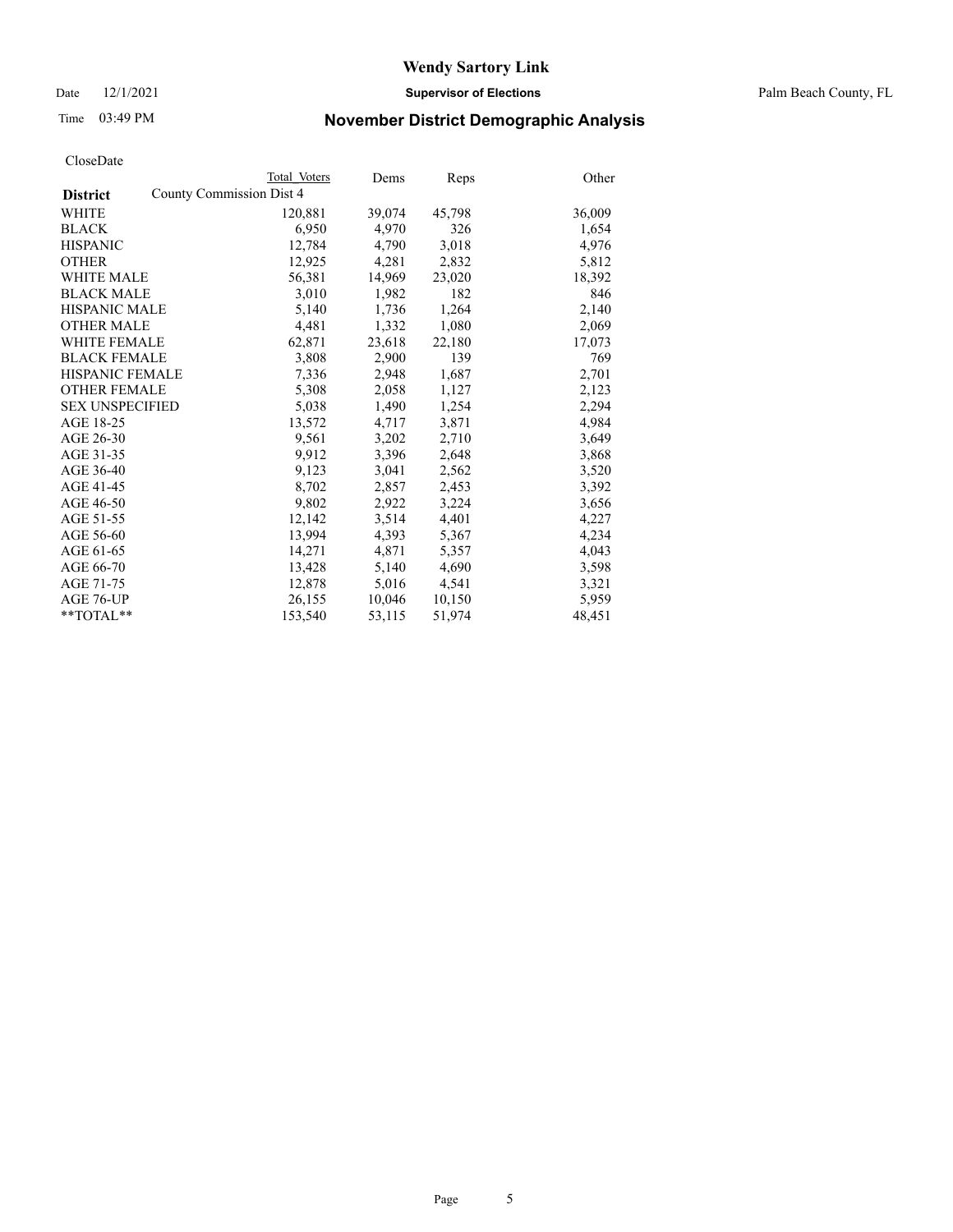Date 12/1/2021 **Supervisor of Elections** Palm Beach County, FL

## Time 03:49 PM **November District Demographic Analysis**

|                                             | Total Voters | Dems   | <b>Reps</b> | Other  |
|---------------------------------------------|--------------|--------|-------------|--------|
| County Commission Dist 5<br><b>District</b> |              |        |             |        |
| WHITE                                       | 121,403      | 52,463 | 35,667      | 33,273 |
| <b>BLACK</b>                                | 8,468        | 6,089  | 381         | 1,998  |
| <b>HISPANIC</b>                             | 16,489       | 6,747  | 3,391       | 6,351  |
| <b>OTHER</b>                                | 14,716       | 5,523  | 2,816       | 6,377  |
| <b>WHITE MALE</b>                           | 53,817       | 19,364 | 17,874      | 16,579 |
| <b>BLACK MALE</b>                           | 3,643        | 2,403  | 214         | 1,026  |
| <b>HISPANIC MALE</b>                        | 6,748        | 2,544  | 1,546       | 2,658  |
| <b>OTHER MALE</b>                           | 5,165        | 1,741  | 1,156       | 2,268  |
| <b>WHITE FEMALE</b>                         | 65,879       | 32,461 | 17,293      | 16,125 |
| <b>BLACK FEMALE</b>                         | 4,673        | 3,599  | 157         | 917    |
| <b>HISPANIC FEMALE</b>                      | 9,371        | 4,074  | 1,787       | 3,510  |
| <b>OTHER FEMALE</b>                         | 6,294        | 2,709  | 1,096       | 2,489  |
| <b>SEX UNSPECIFIED</b>                      | 5,318        | 1,833  | 1,102       | 2,383  |
| AGE 18-25                                   | 10,432       | 3,994  | 2,312       | 4,126  |
| AGE 26-30                                   | 6,949        | 2,622  | 1,576       | 2,751  |
| AGE 31-35                                   | 7,799        | 3,051  | 1,830       | 2,918  |
| AGE 36-40                                   | 8,270        | 3,118  | 1,983       | 3,169  |
| AGE 41-45                                   | 8,681        | 3,162  | 2,209       | 3,310  |
| AGE 46-50                                   | 9,037        | 3,044  | 2,595       | 3,398  |
| AGE 51-55                                   | 10,297       | 3,650  | 3,082       | 3,565  |
| AGE 56-60                                   | 11,854       | 4,300  | 3,800       | 3,754  |
| AGE 61-65                                   | 13,760       | 5,795  | 4,114       | 3,851  |
| AGE 66-70                                   | 15,649       | 7,441  | 4,254       | 3,954  |
| AGE 71-75                                   | 18,271       | 8,910  | 4,803       | 4,558  |
| AGE 76-UP                                   | 40,077       | 21,735 | 9,697       | 8,645  |
| **TOTAL**                                   | 161,076      | 70,822 | 42,255      | 47,999 |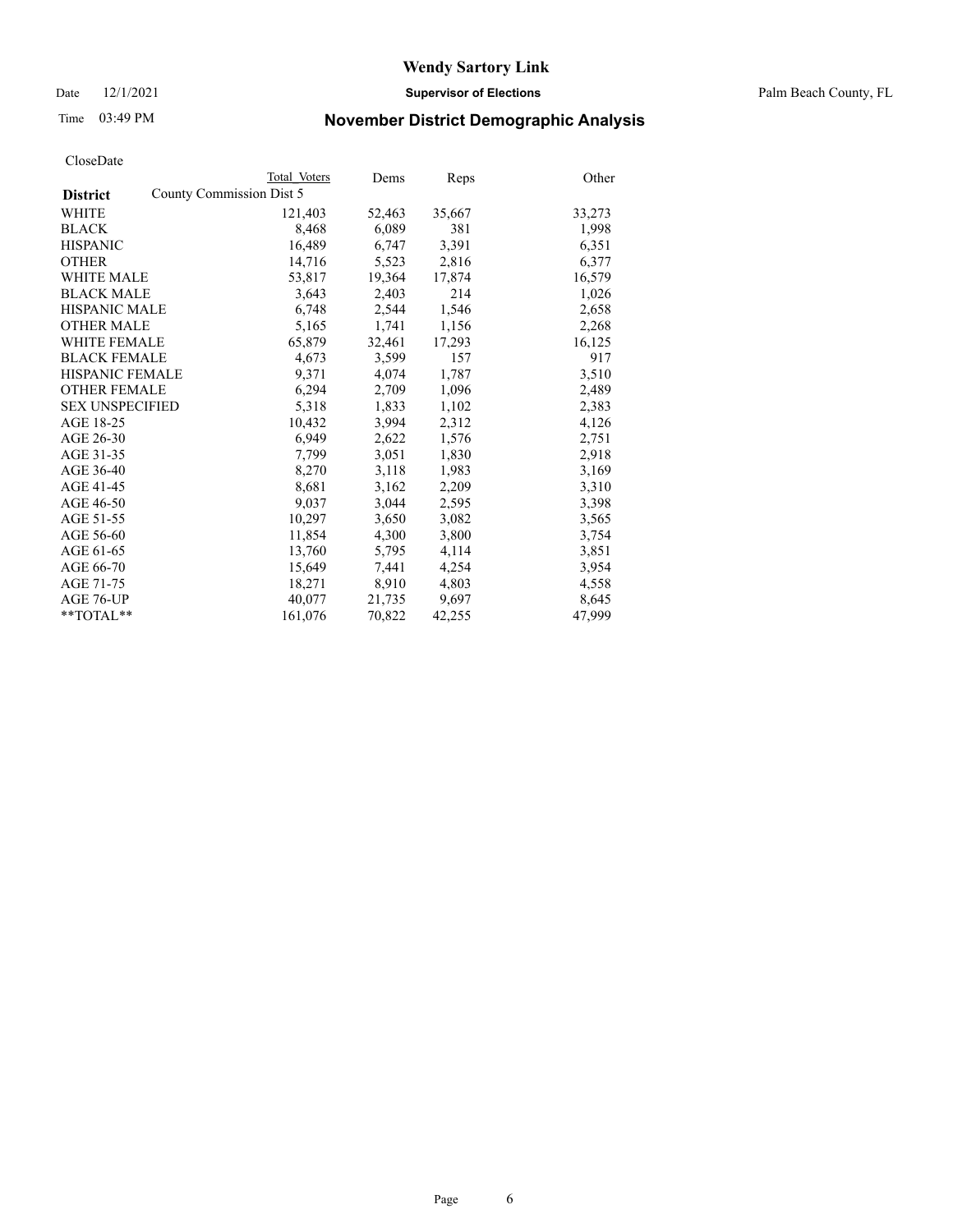Date 12/1/2021 **Supervisor of Elections** Palm Beach County, FL

## Time 03:49 PM **November District Demographic Analysis**

|                        | Total Voters             | Dems   | Reps   | Other  |
|------------------------|--------------------------|--------|--------|--------|
| <b>District</b>        | County Commission Dist 6 |        |        |        |
| <b>WHITE</b>           | 78,496                   | 21,732 | 33,792 | 22,972 |
| <b>BLACK</b>           | 24,882                   | 19,291 | 862    | 4,729  |
| <b>HISPANIC</b>        | 22,381                   | 8,190  | 5,698  | 8,493  |
| <b>OTHER</b>           | 13,999                   | 5,175  | 2,747  | 6,077  |
| <b>WHITE MALE</b>      | 37.469                   | 8,795  | 17,249 | 11,425 |
| <b>BLACK MALE</b>      | 10,740                   | 7,835  | 493    | 2,412  |
| <b>HISPANIC MALE</b>   | 10,025                   | 3,323  | 2,821  | 3,881  |
| <b>OTHER MALE</b>      | 5,264                    | 1,815  | 1,146  | 2,303  |
| <b>WHITE FEMALE</b>    | 40,034                   | 12,705 | 16,134 | 11,195 |
| <b>BLACK FEMALE</b>    | 13,779                   | 11,204 | 361    | 2,214  |
| HISPANIC FEMALE        | 11,841                   | 4,693  | 2,772  | 4,376  |
| <b>OTHER FEMALE</b>    | 5,877                    | 2,504  | 1,088  | 2,285  |
| <b>SEX UNSPECIFIED</b> | 4,614                    | 1,456  | 1,003  | 2,155  |
| AGE 18-25              | 15,952                   | 6,127  | 3,815  | 6,010  |
| AGE 26-30              | 10,419                   | 4,008  | 2,534  | 3,877  |
| AGE 31-35              | 11,310                   | 4,215  | 3,075  | 4,020  |
| AGE 36-40              | 11,334                   | 4,033  | 3,204  | 4,097  |
| AGE 41-45              | 10,918                   | 3,937  | 3,040  | 3,941  |
| AGE 46-50              | 11,854                   | 4,191  | 3,722  | 3,941  |
| AGE 51-55              | 13,139                   | 4,609  | 4,644  | 3,886  |
| AGE 56-60              | 13,767                   | 5,148  | 5,136  | 3,483  |
| AGE 61-65              | 12,059                   | 4,913  | 4,238  | 2,908  |
| AGE 66-70              | 9,623                    | 4,330  | 3,224  | 2,069  |
| AGE 71-75              | 8,042                    | 3,679  | 2,662  | 1,701  |
| AGE 76-UP              | 11,341                   | 5,198  | 3,805  | 2,338  |
| $*$ $TOTAL**$          | 139,758                  | 54,388 | 43,099 | 42,271 |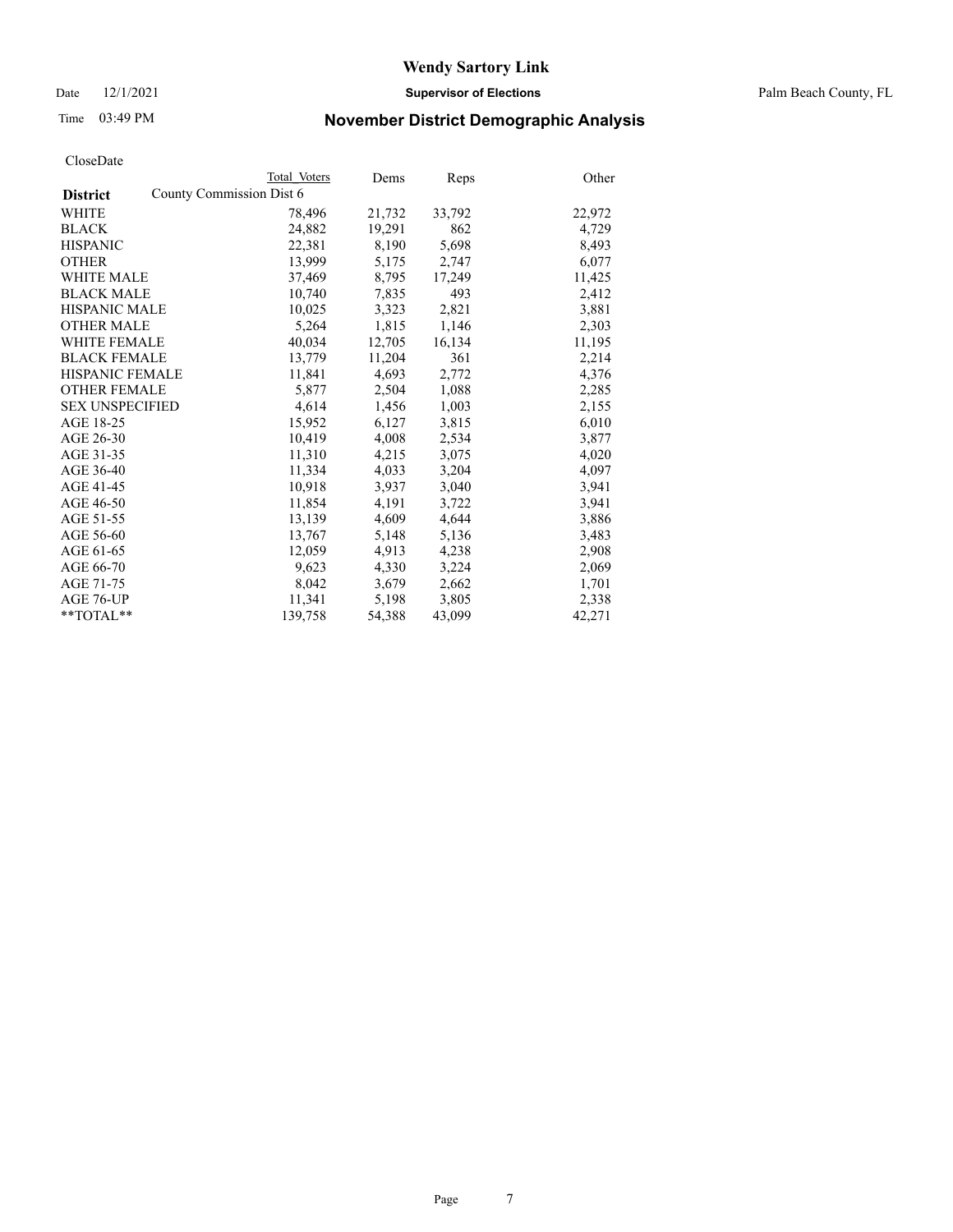Date 12/1/2021 **Supervisor of Elections** Palm Beach County, FL

## Time 03:49 PM **November District Demographic Analysis**

|                        | Total Voters             | Dems   | Reps   | Other  |
|------------------------|--------------------------|--------|--------|--------|
| <b>District</b>        | County Commission Dist 7 |        |        |        |
| <b>WHITE</b>           | 42,926                   | 15,099 | 14,220 | 13,607 |
| <b>BLACK</b>           | 55,169                   | 44,254 | 1,437  | 9,478  |
| <b>HISPANIC</b>        | 12,325                   | 5,552  | 1,969  | 4,804  |
| <b>OTHER</b>           | 11,113                   | 4,882  | 1,255  | 4,976  |
| <b>WHITE MALE</b>      | 20,872                   | 6,198  | 7,425  | 7,249  |
| <b>BLACK MALE</b>      | 23,125                   | 17,578 | 796    | 4,751  |
| <b>HISPANIC MALE</b>   | 5,407                    | 2,266  | 975    | 2,166  |
| <b>OTHER MALE</b>      | 3,836                    | 1,636  | 516    | 1,684  |
| <b>WHITE FEMALE</b>    | 21,464                   | 8,738  | 6,597  | 6,129  |
| <b>BLACK FEMALE</b>    | 31,152                   | 26,036 | 621    | 4,495  |
| HISPANIC FEMALE        | 6,638                    | 3,159  | 959    | 2,520  |
| <b>OTHER FEMALE</b>    | 4,470                    | 2,277  | 482    | 1,711  |
| <b>SEX UNSPECIFIED</b> | 4,501                    | 1,864  | 498    | 2,139  |
| AGE 18-25              | 13,080                   | 7,191  | 1,298  | 4,591  |
| AGE 26-30              | 12,311                   | 6,435  | 1,583  | 4,293  |
| AGE 31-35              | 12,813                   | 7,045  | 1,600  | 4,168  |
| AGE 36-40              | 10,605                   | 5,909  | 1,259  | 3,437  |
| AGE 41-45              | 8,810                    | 5,057  | 1,068  | 2,685  |
| AGE 46-50              | 8,564                    | 4,976  | 1,225  | 2,363  |
| AGE 51-55              | 9,297                    | 5,436  | 1,554  | 2,307  |
| AGE 56-60              | 10,220                   | 6,077  | 1,845  | 2,298  |
| AGE 61-65              | 9,916                    | 6,050  | 1,846  | 2,020  |
| AGE 66-70              | 8,068                    | 5,050  | 1,534  | 1,484  |
| AGE 71-75              | 6,838                    | 4,154  | 1,359  | 1,325  |
| AGE 76-UP              | 11,010                   | 6,407  | 2,709  | 1,894  |
| $*$ $TOTAL**$          | 121,533                  | 69,787 | 18,881 | 32,865 |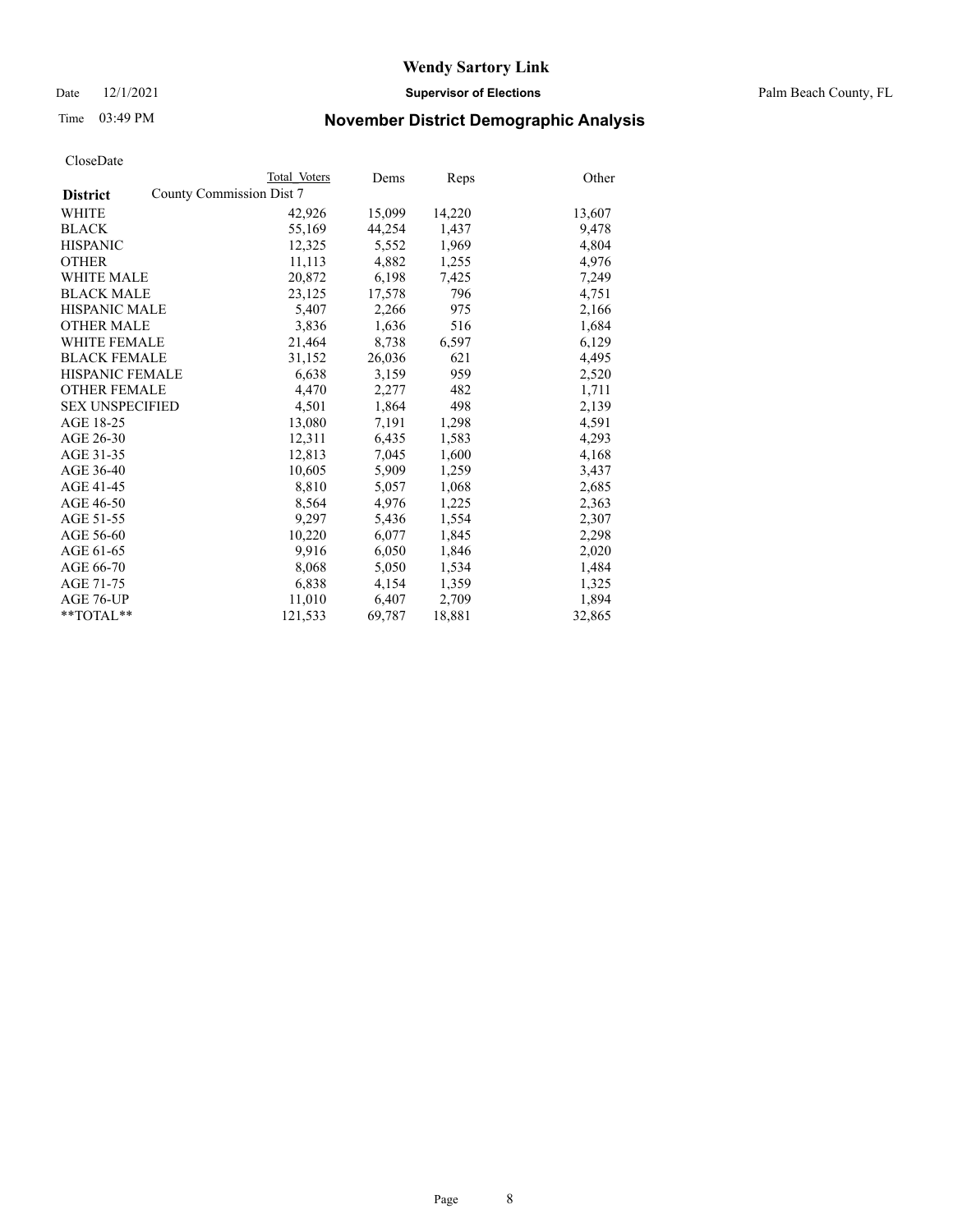Date 12/1/2021 **Supervisor of Elections** Palm Beach County, FL

## Time 03:49 PM **November District Demographic Analysis**

|                                          | Total Voters | Dems   | Reps   | Other  |
|------------------------------------------|--------------|--------|--------|--------|
| Congressional Dist 18<br><b>District</b> |              |        |        |        |
| <b>WHITE</b>                             | 168,632      | 46,927 | 73,826 | 47,879 |
| <b>BLACK</b>                             | 17,675       | 13,021 | 725    | 3,929  |
| <b>HISPANIC</b>                          | 20,622       | 7,627  | 5,291  | 7,704  |
| <b>OTHER</b>                             | 18,219       | 6,211  | 4,181  | 7,827  |
| <b>WHITE MALE</b>                        | 79,246       | 17,997 | 37,145 | 24,104 |
| <b>BLACK MALE</b>                        | 7,573        | 5,211  | 394    | 1,968  |
| <b>HISPANIC MALE</b>                     | 8,840        | 2,970  | 2,464  | 3,406  |
| <b>OTHER MALE</b>                        | 6.380        | 2,041  | 1,574  | 2,765  |
| <b>WHITE FEMALE</b>                      | 87,386       | 28,431 | 35,860 | 23,095 |
| <b>BLACK FEMALE</b>                      | 9,858        | 7,642  | 322    | 1,894  |
| <b>HISPANIC FEMALE</b>                   | 11,317       | 4,479  | 2,731  | 4,107  |
| <b>OTHER FEMALE</b>                      | 7,637        | 3,021  | 1,685  | 2,931  |
| <b>SEX UNSPECIFIED</b>                   | 6,692        | 1,882  | 1,780  | 3,030  |
| AGE 18-25                                | 18,731       | 6,050  | 5,683  | 6,998  |
| AGE 26-30                                | 14,794       | 4,822  | 4,391  | 5,581  |
| AGE 31-35                                | 15,812       | 5,108  | 4,972  | 5,732  |
| AGE 36-40                                | 15,910       | 4,818  | 5,113  | 5,979  |
| AGE 41-45                                | 14,639       | 4,559  | 4,645  | 5,435  |
| AGE 46-50                                | 15,681       | 4,635  | 5,718  | 5,328  |
| AGE 51-55                                | 18,603       | 5,321  | 7,704  | 5,578  |
| AGE 56-60                                | 21,710       | 6,593  | 9,330  | 5,787  |
| AGE 61-65                                | 21,565       | 7,270  | 8,940  | 5,355  |
| AGE 66-70                                | 18,920       | 6,953  | 7,349  | 4,618  |
| AGE 71-75                                | 17,466       | 6,401  | 6,870  | 4,195  |
| AGE 76-UP                                | 31,316       | 11,256 | 13,308 | 6,752  |
| $*$ $TOTAL**$                            | 225,148      | 73,786 | 84,023 | 67,339 |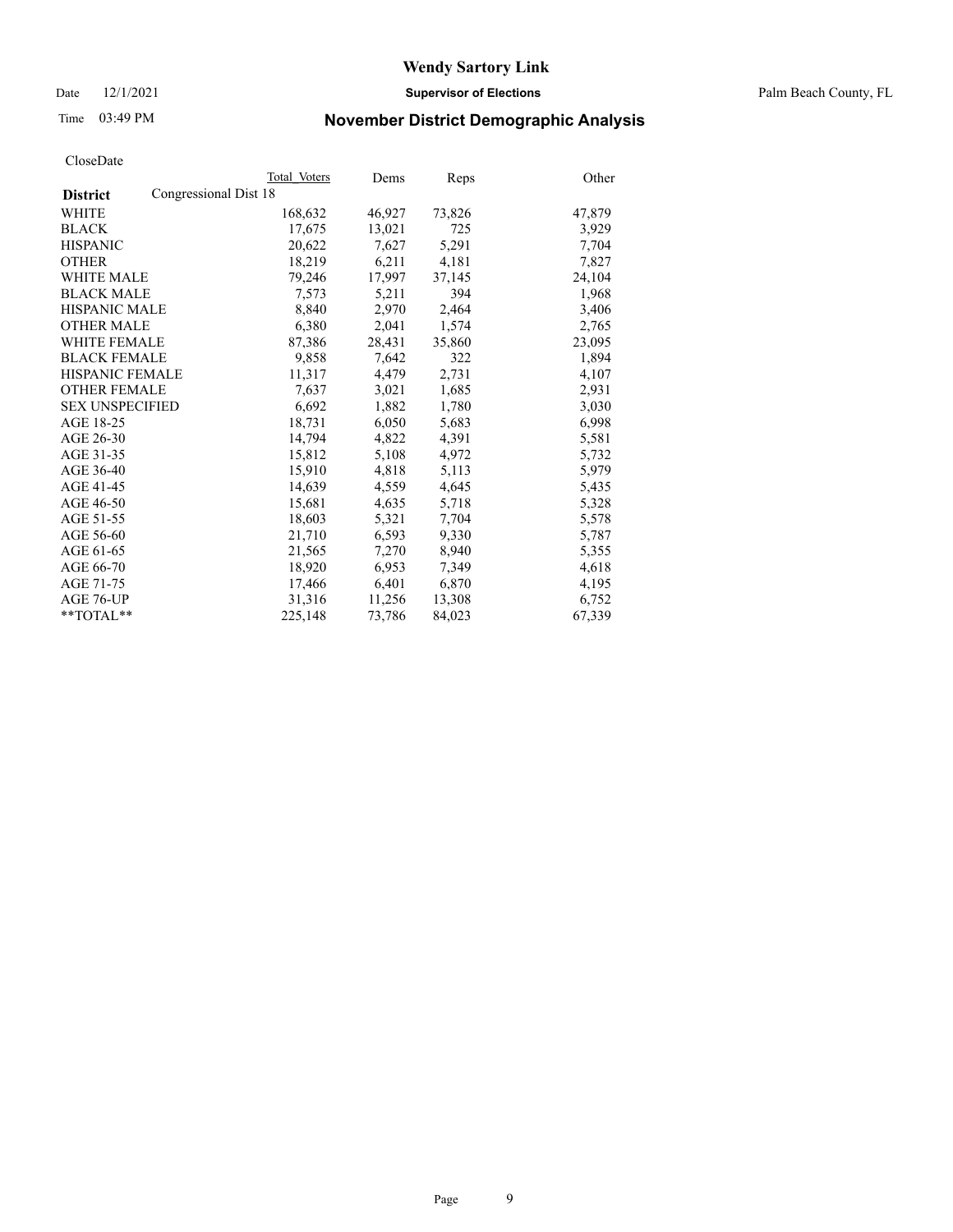Date 12/1/2021 **Supervisor of Elections** Palm Beach County, FL

## Time 03:49 PM **November District Demographic Analysis**

|                                          | Total Voters | Dems   | Reps   | Other  |
|------------------------------------------|--------------|--------|--------|--------|
| Congressional Dist 20<br><b>District</b> |              |        |        |        |
| WHITE                                    | 41,834       | 13,363 | 15,927 | 12,544 |
| <b>BLACK</b>                             | 55,679       | 44,649 | 1,528  | 9,502  |
| <b>HISPANIC</b>                          | 24,545       | 10,316 | 4,811  | 9,418  |
| <b>OTHER</b>                             | 13,135       | 5,465  | 1,692  | 5,978  |
| <b>WHITE MALE</b>                        | 19,933       | 5,335  | 8,138  | 6,460  |
| <b>BLACK MALE</b>                        | 22,797       | 17,267 | 834    | 4,696  |
| <b>HISPANIC MALE</b>                     | 10,934       | 4,214  | 2,447  | 4,273  |
| <b>OTHER MALE</b>                        | 4,602        | 1,855  | 671    | 2,076  |
| <b>WHITE FEMALE</b>                      | 21,385       | 7,896  | 7,609  | 5,880  |
| <b>BLACK FEMALE</b>                      | 31,993       | 26,735 | 677    | 4,581  |
| <b>HISPANIC FEMALE</b>                   | 12,944       | 5,833  | 2,257  | 4,854  |
| <b>OTHER FEMALE</b>                      | 5,300        | 2,550  | 665    | 2,085  |
| <b>SEX UNSPECIFIED</b>                   | 5,234        | 2,073  | 641    | 2,520  |
| AGE 18-25                                | 16,053       | 8,351  | 1,828  | 5,874  |
| AGE 26-30                                | 12,760       | 6,578  | 1,632  | 4,550  |
| AGE 31-35                                | 13,198       | 7,213  | 1,741  | 4,244  |
| AGE 36-40                                | 11,699       | 6,243  | 1,631  | 3,825  |
| AGE 41-45                                | 10,501       | 5,631  | 1,539  | 3,331  |
| AGE 46-50                                | 10,540       | 5,665  | 1,875  | 3,000  |
| AGE 51-55                                | 11,132       | 6,061  | 2,249  | 2,822  |
| AGE 56-60                                | 11,870       | 6,443  | 2,637  | 2,790  |
| AGE 61-65                                | 10,887       | 6,182  | 2,422  | 2,283  |
| AGE 66-70                                | 8,897        | 5,265  | 1,960  | 1,672  |
| AGE 71-75                                | 7,038        | 4,092  | 1,622  | 1,324  |
| AGE 76-UP                                | 10,618       | 6,069  | 2,822  | 1,727  |
| $*$ $TOTAL**$                            | 135,193      | 73,793 | 23,958 | 37,442 |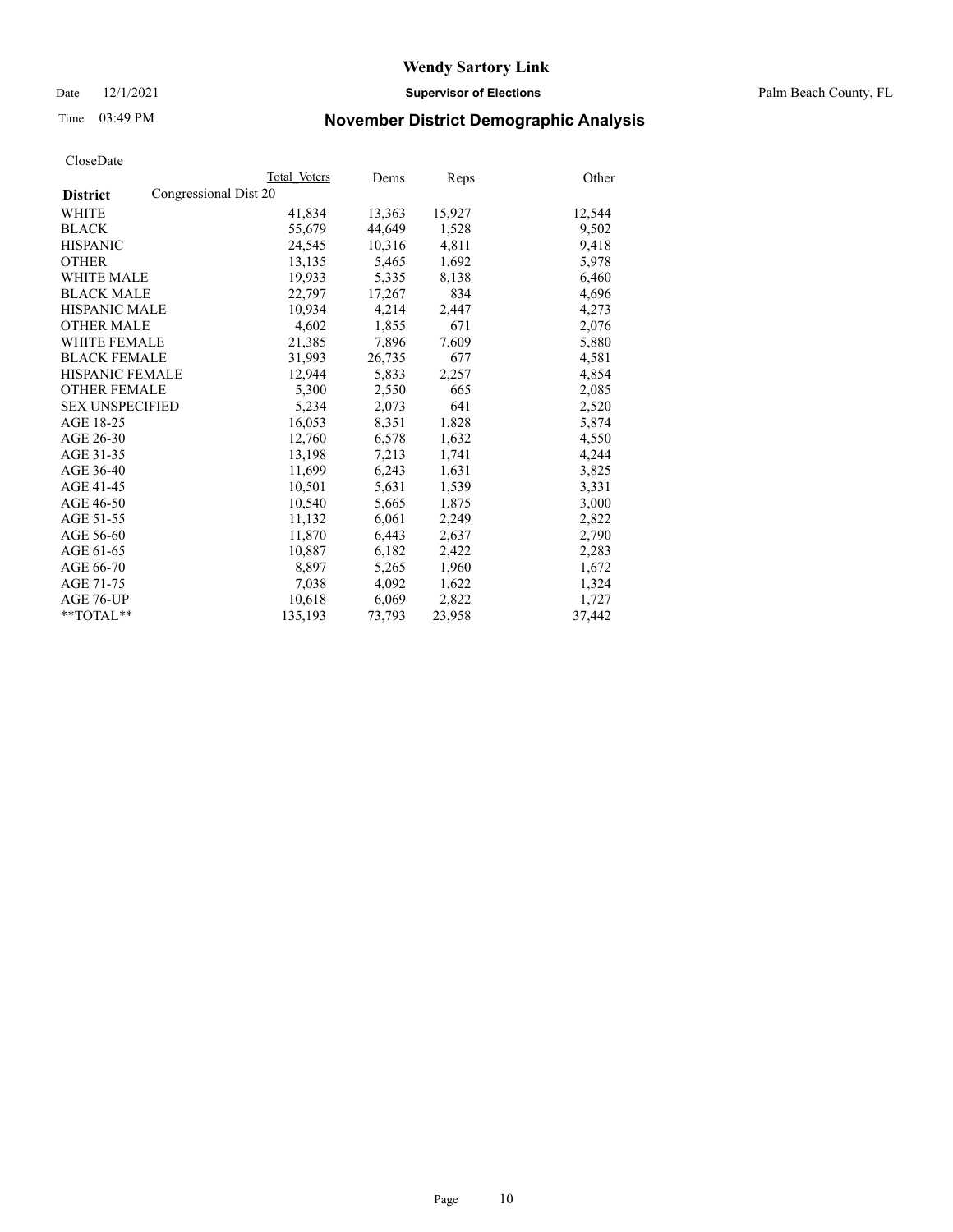Date 12/1/2021 **Supervisor of Elections** Palm Beach County, FL

## Time 03:49 PM **November District Demographic Analysis**

|                                          | Total Voters | Dems    | Reps    | Other   |
|------------------------------------------|--------------|---------|---------|---------|
| Congressional Dist 21<br><b>District</b> |              |         |         |         |
| WHITE                                    | 334,922      | 125,792 | 112,816 | 96,314  |
| <b>BLACK</b>                             | 61,915       | 46,296  | 2,127   | 13,492  |
| <b>HISPANIC</b>                          | 73.149       | 30,438  | 14,954  | 27,757  |
| <b>OTHER</b>                             | 47,571       | 18,013  | 8,477   | 21,081  |
| <b>WHITE MALE</b>                        | 153,524      | 48,375  | 56,609  | 48,540  |
| <b>BLACK MALE</b>                        | 26,935       | 18,828  | 1,225   | 6,882   |
| <b>HISPANIC MALE</b>                     | 31,418       | 12,037  | 7,076   | 12,305  |
| <b>OTHER MALE</b>                        | 16,717       | 5,970   | 3,396   | 7,351   |
| <b>WHITE FEMALE</b>                      | 176,888      | 75,906  | 54,782  | 46,200  |
| <b>BLACK FEMALE</b>                      | 33,933       | 26,762  | 862     | 6,309   |
| <b>HISPANIC FEMALE</b>                   | 39,997       | 17,752  | 7,551   | 14,694  |
| <b>OTHER FEMALE</b>                      | 19,782       | 8,572   | 3,343   | 7,867   |
| <b>SEX UNSPECIFIED</b>                   | 17,874       | 6,064   | 3,436   | 8,374   |
| AGE 18-25                                | 45,350       | 18,586  | 8,701   | 18,063  |
| AGE 26-30                                | 33,163       | 13,254  | 6,784   | 13,125  |
| AGE 31-35                                | 36,006       | 14,664  | 7,646   | 13,696  |
| AGE 36-40                                | 34,336       | 13,973  | 7,547   | 12,816  |
| AGE 41-45                                | 33,020       | 13,174  | 7,640   | 12,206  |
| AGE 46-50                                | 34,839       | 13,314  | 9,314   | 12,211  |
| AGE 51-55                                | 39,468       | 14,919  | 11,754  | 12,795  |
| AGE 56-60                                | 43,698       | 17,032  | 14,164  | 12,502  |
| AGE 61-65                                | 45,332       | 19,282  | 14,067  | 11,983  |
| AGE 66-70                                | 43,374       | 20,052  | 12,701  | 10,621  |
| AGE 71-75                                | 43,835       | 20,467  | 12,840  | 10,528  |
| AGE 76-UP                                | 85,135       | 41,822  | 25,215  | 18,098  |
| $*$ $TOTAL**$                            | 517,557      | 220,539 | 138,374 | 158,644 |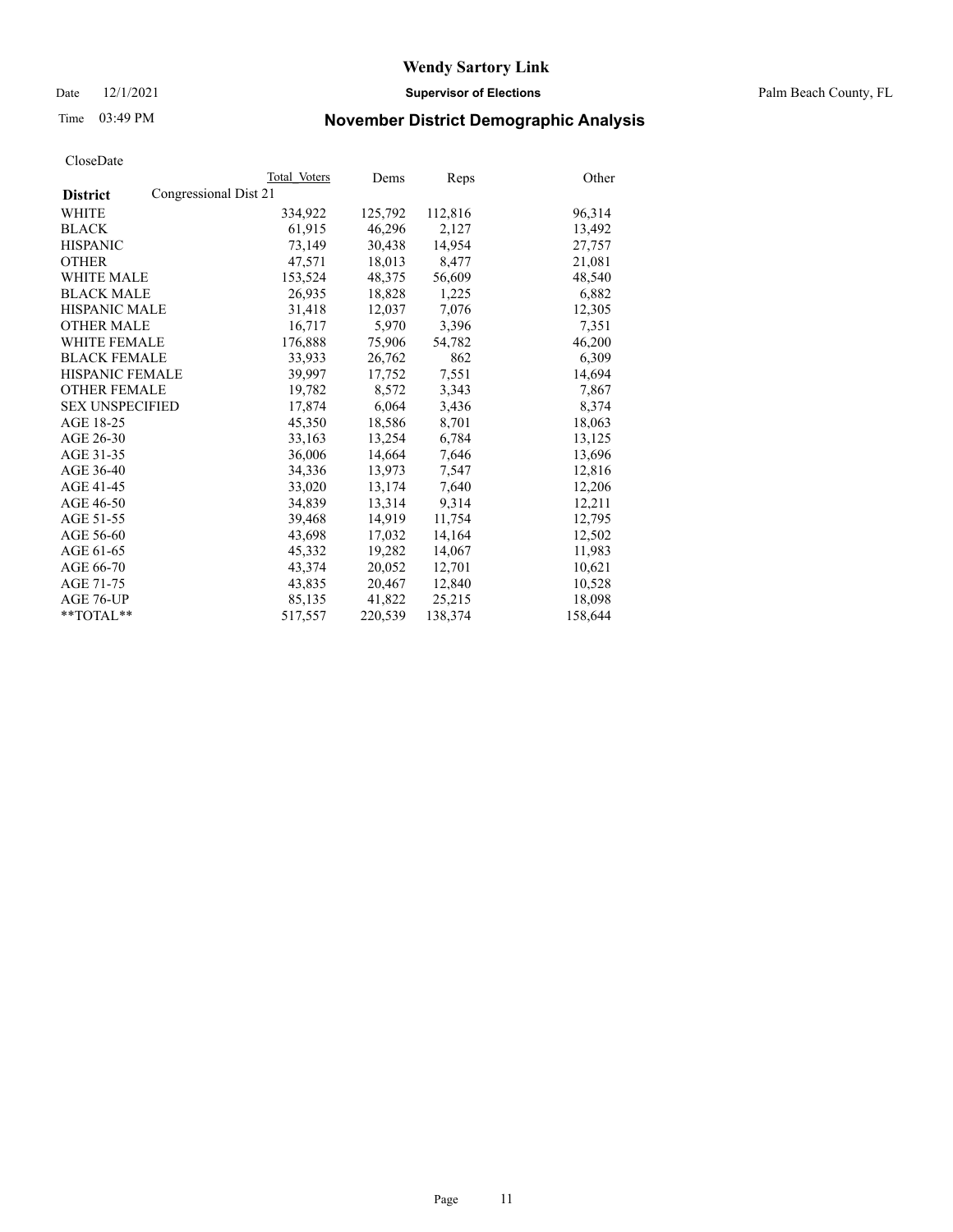Date 12/1/2021 **Supervisor of Elections** Palm Beach County, FL

## Time 03:49 PM **November District Demographic Analysis**

|                                          | Total Voters | Dems   | <b>Reps</b> | Other  |
|------------------------------------------|--------------|--------|-------------|--------|
| Congressional Dist 22<br><b>District</b> |              |        |             |        |
| <b>WHITE</b>                             | 78,971       | 25,893 | 29,512      | 23,566 |
| <b>BLACK</b>                             | 2,980        | 1,996  | 172         | 812    |
| <b>HISPANIC</b>                          | 8,915        | 3,157  | 2,170       | 3,588  |
| <b>OTHER</b>                             | 8,923        | 2,860  | 1,937       | 4,126  |
| <b>WHITE MALE</b>                        | 36,852       | 9,891  | 14,940      | 12,021 |
| <b>BLACK MALE</b>                        | 1,324        | 811    | 103         | 410    |
| <b>HISPANIC MALE</b>                     | 3,569        | 1,124  | 909         | 1,536  |
| <b>OTHER MALE</b>                        | 3,110        | 875    | 757         | 1,478  |
| <b>WHITE FEMALE</b>                      | 41,020       | 15,691 | 14,151      | 11,178 |
| <b>BLACK FEMALE</b>                      | 1,600        | 1,151  | 67          | 382    |
| HISPANIC FEMALE                          | 5,123        | 1,961  | 1,207       | 1,955  |
| <b>OTHER FEMALE</b>                      | 3,629        | 1,379  | 748         | 1,502  |
| <b>SEX UNSPECIFIED</b>                   | 3,445        | 968    | 880         | 1,597  |
| AGE 18-25                                | 10,080       | 3,408  | 2,993       | 3,679  |
| AGE 26-30                                | 6,217        | 2,035  | 1,821       | 2,361  |
| AGE 31-35                                | 6,188        | 2,046  | 1,732       | 2,410  |
| AGE 36-40                                | 5,934        | 1,906  | 1,710       | 2,318  |
| AGE 41-45                                | 5,963        | 1,863  | 1,728       | 2,372  |
| AGE 46-50                                | 6,608        | 1,864  | 2,195       | 2,549  |
| AGE 51-55                                | 8,122        | 2,252  | 2,996       | 2,874  |
| AGE 56-60                                | 8,879        | 2,734  | 3,382       | 2,763  |
| AGE 61-65                                | 8,519        | 2,872  | 3,185       | 2,462  |
| AGE 66-70                                | 7,816        | 2,960  | 2,717       | 2,139  |
| AGE 71-75                                | 7,907        | 3,045  | 2,777       | 2,085  |
| AGE 76-UP                                | 17,556       | 6,921  | 6,555       | 4,080  |
| $*$ $TOTAL**$                            | 99,789       | 33,906 | 33,791      | 32,092 |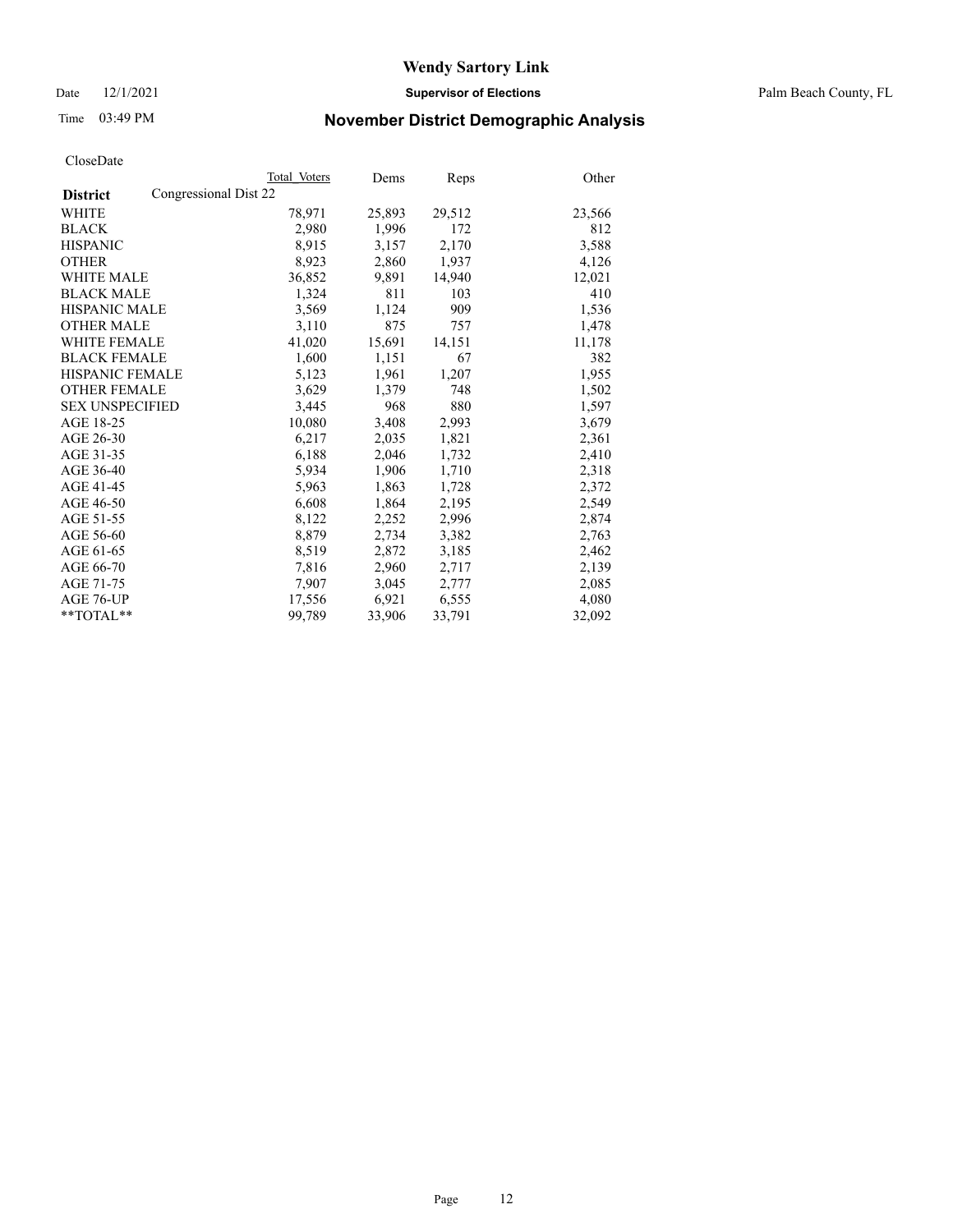#### Date 12/1/2021 **Supervisor of Elections** Palm Beach County, FL

## Time 03:49 PM **November District Demographic Analysis**

| Cioscizate             |                |              |         |         |         |
|------------------------|----------------|--------------|---------|---------|---------|
|                        |                | Total Voters | Dems    | Reps    | Other   |
| <b>District</b>        | Unincorporated |              |         |         |         |
| WHITE                  |                | 283,439      | 105,786 | 98,098  | 79,555  |
| <b>BLACK</b>           |                | 45,424       | 33,537  | 1,667   | 10,220  |
| <b>HISPANIC</b>        |                | 62,819       | 25,532  | 13,342  | 23,945  |
| <b>OTHER</b>           |                | 39,613       | 14,696  | 7,443   | 17,474  |
| <b>WHITE MALE</b>      |                | 129,452      | 40,021  | 49,464  | 39,967  |
| <b>BLACK MALE</b>      |                | 19,470       | 13,334  | 943     | 5,193   |
| <b>HISPANIC MALE</b>   |                | 27,005       | 10,026  | 6,370   | 10,609  |
| <b>OTHER MALE</b>      |                | 13,820       | 4,818   | 2,969   | 6,033   |
| <b>WHITE FEMALE</b>    |                | 150,188      | 64,549  | 47,365  | 38,274  |
| <b>BLACK FEMALE</b>    |                | 25,159       | 19,687  | 694     | 4,778   |
| HISPANIC FEMALE        |                | 34,284       | 14,926  | 6,702   | 12,656  |
| <b>OTHER FEMALE</b>    |                | 16,522       | 7,077   | 2,894   | 6,551   |
| <b>SEX UNSPECIFIED</b> |                | 14,974       | 4,885   | 3,054   | 7,035   |
| AGE 18-25              |                | 38,150       | 14,736  | 8,196   | 15,218  |
| AGE 26-30              |                | 25,765       | 9,733   | 5,634   | 10,398  |
| AGE 31-35              |                | 27,752       | 10,828  | 6,586   | 10,338  |
| AGE 36-40              |                | 27,690       | 10,443  | 6,799   | 10,448  |
| AGE 41-45              |                | 27,409       | 10,357  | 6,875   | 10,177  |
| AGE 46-50              |                | 28,828       | 10,374  | 8,306   | 10,148  |
| AGE 51-55              |                | 32,594       | 11,736  | 10,382  | 10,476  |
| AGE 56-60              |                | 36,599       | 13,644  | 12,464  | 10,491  |
| AGE 61-65              |                | 37,512       | 15,523  | 12,194  | 9,795   |
| AGE 66-70              |                | 36,040       | 16,420  | 10.821  | 8,799   |
| AGE 71-75              |                | 37,244       | 17,434  | 10,935  | 8,875   |
| AGE 76-UP              |                | 75,712       | 38,323  | 21,358  | 16,031  |
| $*$ TOTAL $*$          |                | 431,295      | 179,551 | 120,550 | 131,194 |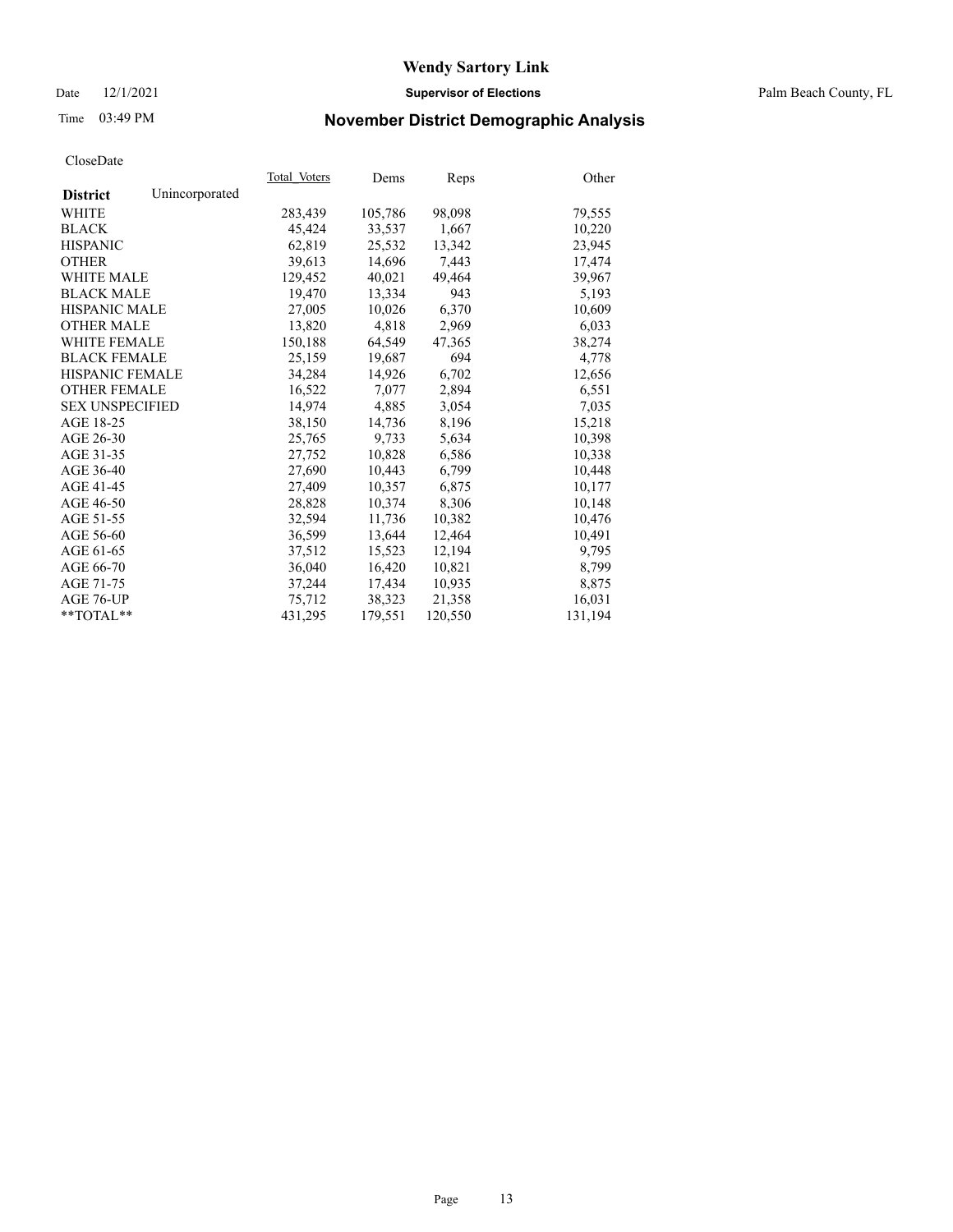#### Date 12/1/2021 **Supervisor of Elections** Palm Beach County, FL

## Time 03:49 PM **November District Demographic Analysis**

|                        |          | Total Voters | Dems | Reps     | Other |
|------------------------|----------|--------------|------|----------|-------|
| <b>District</b>        | Atlantis |              |      |          |       |
| WHITE                  |          | 1,605        | 402  | 801      | 402   |
| <b>BLACK</b>           |          | 39           | 28   | 1        | 10    |
| <b>HISPANIC</b>        |          | 90           | 21   | 45       | 24    |
| <b>OTHER</b>           |          | 124          | 35   | 36       | 53    |
| WHITE MALE             |          | 757          | 177  | 376      | 204   |
| <b>BLACK MALE</b>      |          | 19           | 15   | 1        | 3     |
| <b>HISPANIC MALE</b>   |          | 33           | 6    | 17       | 10    |
| <b>OTHER MALE</b>      |          | 44           | 10   | 14       | 20    |
| <b>WHITE FEMALE</b>    |          | 835          | 221  | 418      | 196   |
| <b>BLACK FEMALE</b>    |          | 20           | 13   | $\theta$ | 7     |
| <b>HISPANIC FEMALE</b> |          | 55           | 15   | 27       | 13    |
| <b>OTHER FEMALE</b>    |          | 51           | 19   | 14       | 18    |
| <b>SEX UNSPECIFIED</b> |          | 43           | 9    | 16       | 18    |
| AGE 18-25              |          | 94           | 19   | 44       | 31    |
| AGE 26-30              |          | 74           | 20   | 25       | 29    |
| AGE 31-35              |          | 66           | 18   | 29       | 19    |
| AGE 36-40              |          | 68           | 17   | 29       | 22    |
| AGE 41-45              |          | 98           | 21   | 47       | 30    |
| AGE 46-50              |          | 107          | 23   | 48       | 36    |
| AGE 51-55              |          | 134          | 27   | 68       | 39    |
| AGE 56-60              |          | 160          | 36   | 83       | 41    |
| AGE 61-65              |          | 167          | 53   | 76       | 38    |
| AGE 66-70              |          | 210          | 68   | 89       | 53    |
| AGE 71-75              |          | 209          | 57   | 96       | 56    |
| AGE 76-UP              |          | 471          | 127  | 249      | 95    |
| $*$ $TOTAL**$          |          | 1,858        | 486  | 883      | 489   |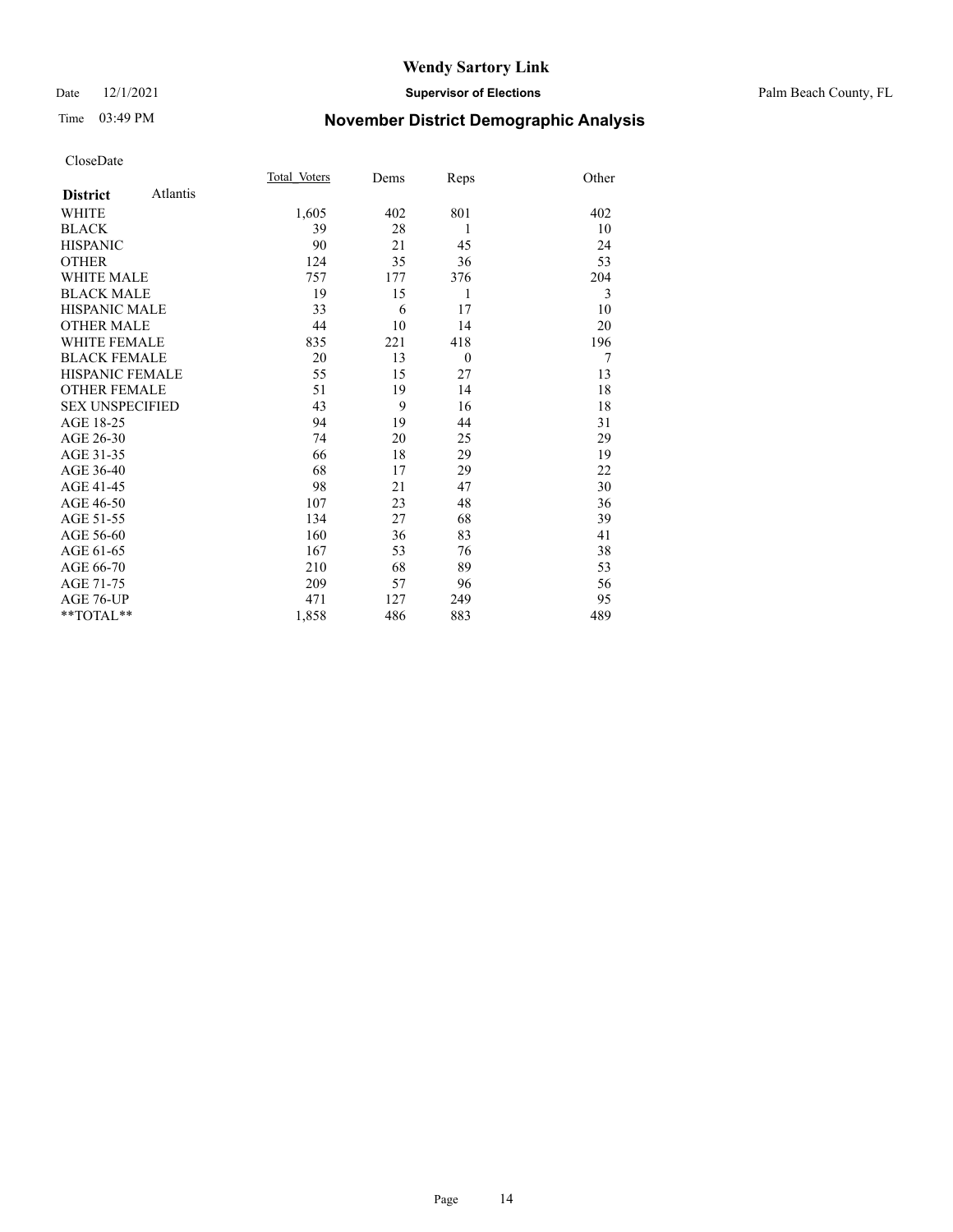#### Date 12/1/2021 **Supervisor of Elections** Palm Beach County, FL

## Time 03:49 PM **November District Demographic Analysis**

|                        |                      | Total Voters | Dems   | Reps   | Other  |
|------------------------|----------------------|--------------|--------|--------|--------|
| <b>District</b>        | <b>Boynton Beach</b> |              |        |        |        |
| WHITE                  |                      | 28,951       | 10,209 | 9,819  | 8,923  |
| <b>BLACK</b>           |                      | 12,469       | 9,694  | 344    | 2,431  |
| <b>HISPANIC</b>        |                      | 5.307        | 2,315  | 907    | 2,085  |
| <b>OTHER</b>           |                      | 4,538        | 1,830  | 682    | 2,026  |
| <b>WHITE MALE</b>      |                      | 13,388       | 3,974  | 4,961  | 4,453  |
| <b>BLACK MALE</b>      |                      | 5,323        | 3,914  | 193    | 1,216  |
| <b>HISPANIC MALE</b>   |                      | 2,294        | 903    | 435    | 956    |
| <b>OTHER MALE</b>      |                      | 1,566        | 608    | 270    | 688    |
| <b>WHITE FEMALE</b>    |                      | 15,165       | 6,103  | 4,740  | 4,322  |
| <b>BLACK FEMALE</b>    |                      | 6.942        | 5,632  | 145    | 1,165  |
| HISPANIC FEMALE        |                      | 2,916        | 1,374  | 459    | 1,083  |
| <b>OTHER FEMALE</b>    |                      | 1,855        | 860    | 260    | 735    |
| <b>SEX UNSPECIFIED</b> |                      | 1,770        | 659    | 278    | 833    |
| AGE 18-25              |                      | 4,518        | 2,197  | 651    | 1,670  |
| AGE 26-30              |                      | 4,534        | 2,013  | 832    | 1,689  |
| AGE 31-35              |                      | 4,894        | 2,225  | 884    | 1,785  |
| AGE 36-40              |                      | 4,205        | 1,968  | 718    | 1,519  |
| AGE 41-45              |                      | 3,349        | 1,635  | 605    | 1,109  |
| AGE 46-50              |                      | 3,484        | 1,659  | 728    | 1,097  |
| AGE 51-55              |                      | 3,996        | 1,798  | 964    | 1,234  |
| AGE 56-60              |                      | 4,307        | 1,938  | 1,222  | 1,147  |
| AGE 61-65              |                      | 4,436        | 2,146  | 1,230  | 1,060  |
| AGE 66-70              |                      | 3,804        | 1,874  | 1,007  | 923    |
| AGE 71-75              |                      | 3,342        | 1,595  | 931    | 816    |
| AGE 76-UP              |                      | 6,396        | 3,000  | 1,980  | 1,416  |
| $*$ $TOTAL**$          |                      | 51,265       | 24,048 | 11,752 | 15,465 |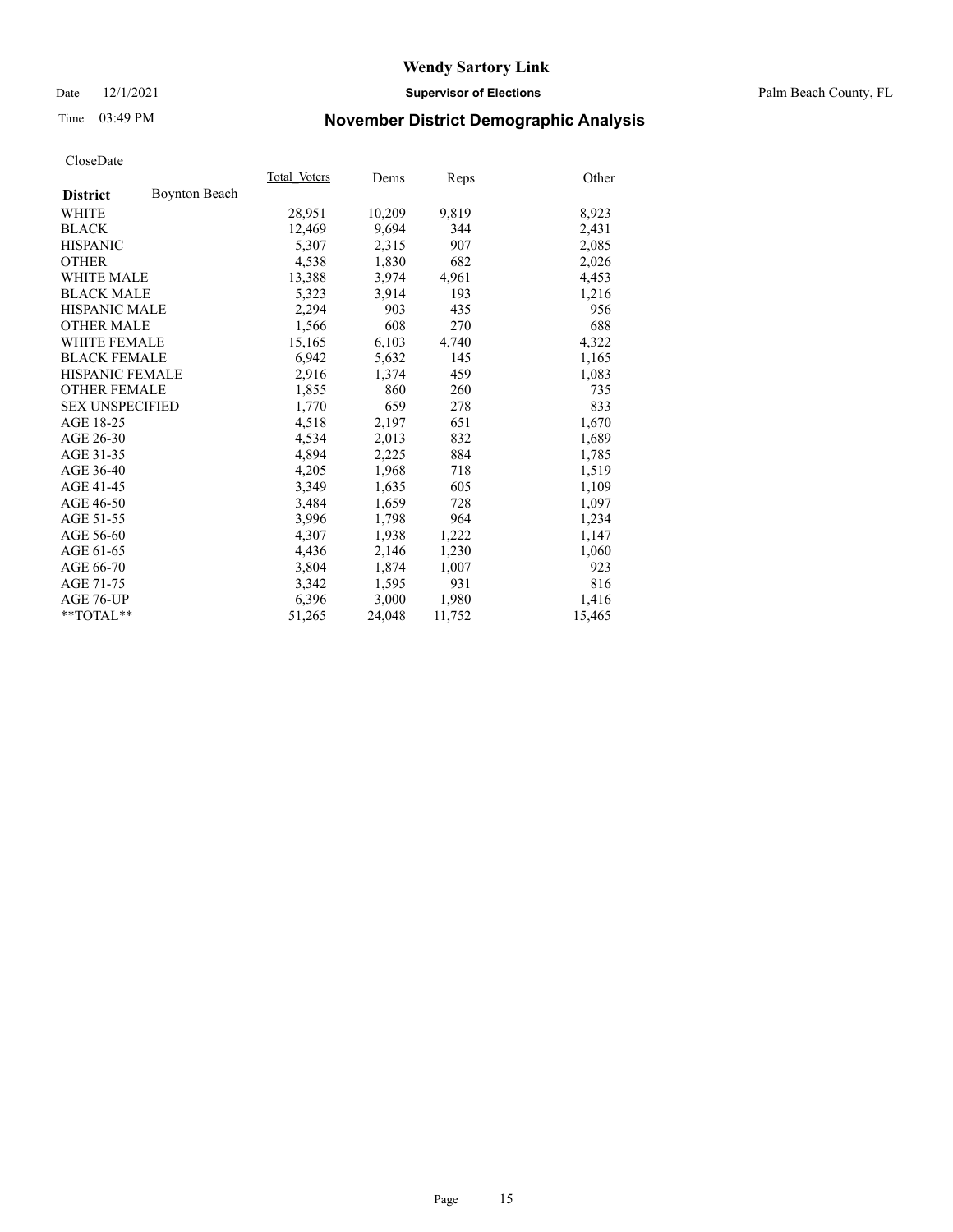#### Date 12/1/2021 **Supervisor of Elections** Palm Beach County, FL

## Time 03:49 PM **November District Demographic Analysis**

|                        |             | Total Voters | Dems  | Reps  | Other |
|------------------------|-------------|--------------|-------|-------|-------|
| <b>District</b>        | Belle Glade |              |       |       |       |
| WHITE                  |             | 974          | 249   | 565   | 160   |
| <b>BLACK</b>           |             | 4,143        | 3,578 | 100   | 465   |
| <b>HISPANIC</b>        |             | 1,762        | 804   | 375   | 583   |
| <b>OTHER</b>           |             | 458          | 237   | 41    | 180   |
| <b>WHITE MALE</b>      |             | 454          | 114   | 266   | 74    |
| <b>BLACK MALE</b>      |             | 1,667        | 1,395 | 61    | 211   |
| <b>HISPANIC MALE</b>   |             | 831          | 353   | 199   | 279   |
| <b>OTHER MALE</b>      |             | 170          | 87    | 15    | 68    |
| <b>WHITE FEMALE</b>    |             | 509          | 132   | 296   | 81    |
| <b>BLACK FEMALE</b>    |             | 2,411        | 2,133 | 39    | 239   |
| <b>HISPANIC FEMALE</b> |             | 889          | 437   | 171   | 281   |
| <b>OTHER FEMALE</b>    |             | 152          | 94    | 16    | 42    |
| <b>SEX UNSPECIFIED</b> |             | 254          | 123   | 18    | 113   |
| AGE 18-25              |             | 947          | 573   | 83    | 291   |
| AGE 26-30              |             | 728          | 456   | 75    | 197   |
| AGE 31-35              |             | 713          | 494   | 66    | 153   |
| AGE 36-40              |             | 576          | 379   | 49    | 148   |
| AGE 41-45              |             | 455          | 299   | 65    | 91    |
| AGE 46-50              |             | 477          | 297   | 89    | 91    |
| AGE 51-55              |             | 562          | 366   | 90    | 106   |
| AGE 56-60              |             | 608          | 434   | 102   | 72    |
| AGE 61-65              |             | 572          | 377   | 113   | 82    |
| AGE 66-70              |             | 556          | 393   | 106   | 57    |
| AGE 71-75              |             | 445          | 306   | 93    | 46    |
| <b>AGE 76-UP</b>       |             | 698          | 494   | 150   | 54    |
| $*$ $TOTAL**$          |             | 7,337        | 4,868 | 1,081 | 1,388 |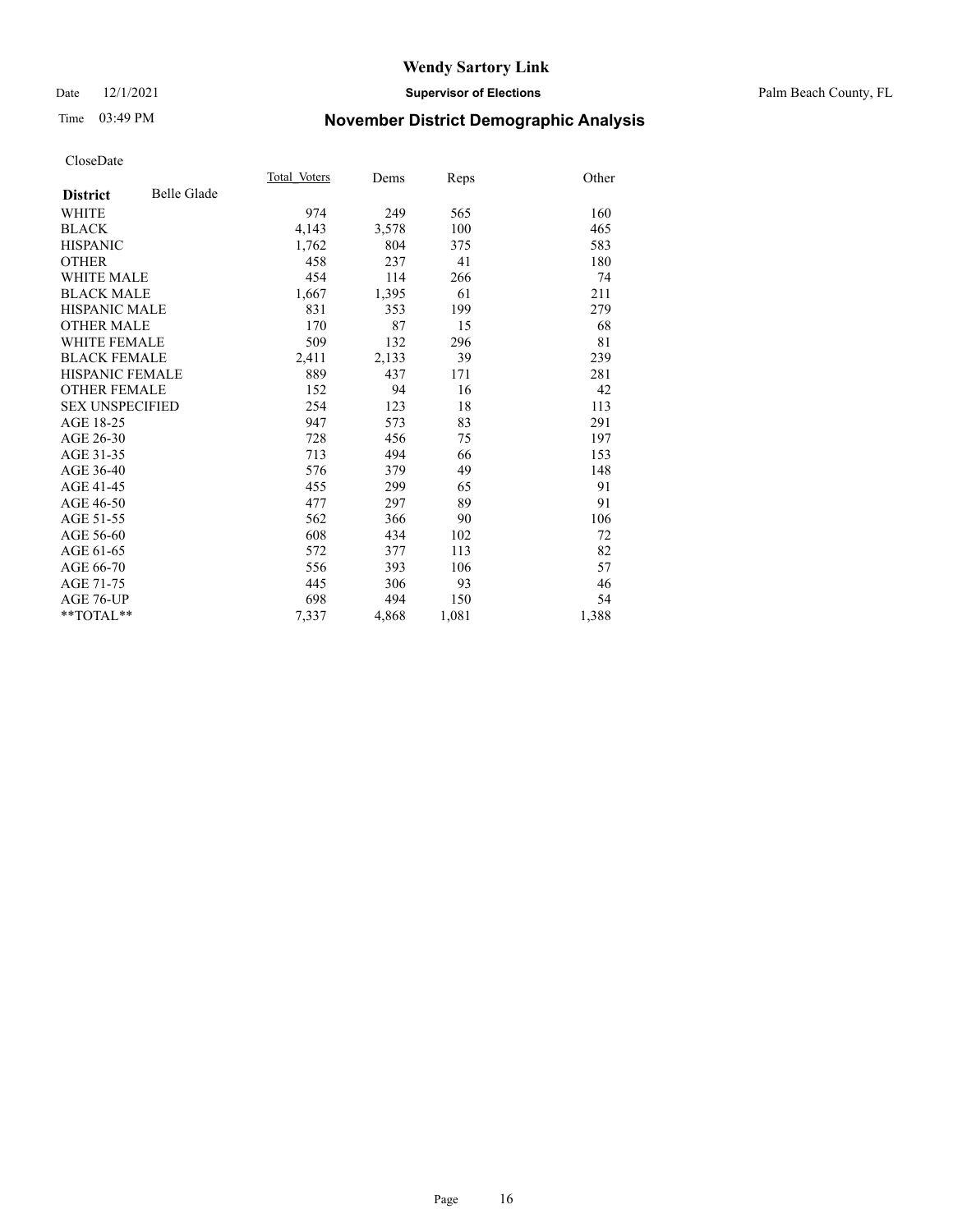#### Date 12/1/2021 **Supervisor of Elections** Palm Beach County, FL

## Time 03:49 PM **November District Demographic Analysis**

|                        |            | Total Voters | Dems   | Reps   | Other  |
|------------------------|------------|--------------|--------|--------|--------|
| <b>District</b>        | Boca Raton |              |        |        |        |
| WHITE                  |            | 53,815       | 16,551 | 20,949 | 16,315 |
| <b>BLACK</b>           |            | 2,316        | 1,562  | 131    | 623    |
| <b>HISPANIC</b>        |            | 6,140        | 2,149  | 1,530  | 2,461  |
| <b>OTHER</b>           |            | 6,224        | 1,975  | 1,338  | 2,911  |
| <b>WHITE MALE</b>      |            | 25,795       | 6,543  | 10,751 | 8,501  |
| <b>BLACK MALE</b>      |            | 1,025        | 634    | 76     | 315    |
| <b>HISPANIC MALE</b>   |            | 2,459        | 779    | 635    | 1,045  |
| <b>OTHER MALE</b>      |            | 2,182        | 606    | 529    | 1,047  |
| <b>WHITE FEMALE</b>    |            | 27,259       | 9,795  | 9,892  | 7,572  |
| <b>BLACK FEMALE</b>    |            | 1.246        | 903    | 53     | 290    |
| HISPANIC FEMALE        |            | 3,529        | 1,321  | 852    | 1,356  |
| <b>OTHER FEMALE</b>    |            | 2,522        | 953    | 517    | 1,052  |
| <b>SEX UNSPECIFIED</b> |            | 2,395        | 666    | 623    | 1,106  |
| AGE 18-25              |            | 7,671        | 2,611  | 2,288  | 2,772  |
| AGE 26-30              |            | 4,678        | 1,525  | 1,375  | 1,778  |
| AGE 31-35              |            | 4,586        | 1,496  | 1,290  | 1,800  |
| AGE 36-40              |            | 4,456        | 1,421  | 1,296  | 1,739  |
| AGE 41-45              |            | 4,409        | 1,373  | 1,275  | 1,761  |
| AGE 46-50              |            | 4,880        | 1,382  | 1,649  | 1,849  |
| AGE 51-55              |            | 6,014        | 1,656  | 2,272  | 2,086  |
| AGE 56-60              |            | 6,496        | 1,917  | 2,588  | 1,991  |
| AGE 61-65              |            | 6,014        | 1,996  | 2,287  | 1,731  |
| AGE 66-70              |            | 5,370        | 1,970  | 1,925  | 1,475  |
| AGE 71-75              |            | 4,871        | 1,799  | 1,793  | 1,279  |
| AGE 76-UP              |            | 9,050        | 3,091  | 3,910  | 2,049  |
| $*$ $TOTAL**$          |            | 68,495       | 22,237 | 23,948 | 22,310 |
|                        |            |              |        |        |        |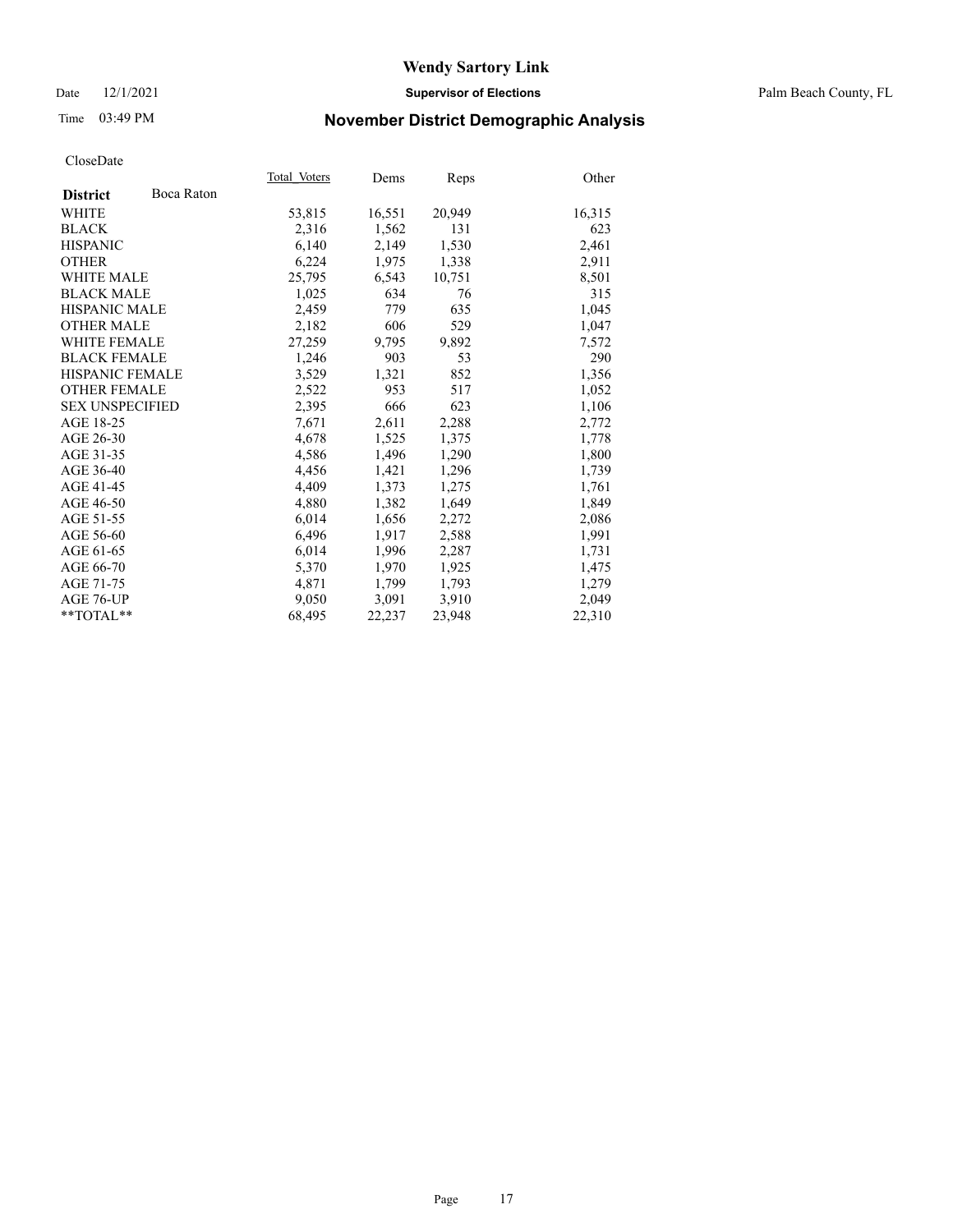Date 12/1/2021 **Supervisor of Elections** Palm Beach County, FL

## Time 03:49 PM **November District Demographic Analysis**

|                        |                      | Total Voters | Dems                    | Reps                    | Other            |
|------------------------|----------------------|--------------|-------------------------|-------------------------|------------------|
| <b>District</b>        | <b>Briny Breezes</b> |              |                         |                         |                  |
| WHITE                  |                      | 301          | 81                      | 138                     | 82               |
| <b>BLACK</b>           |                      | $\theta$     | $\theta$                | $\theta$                | $\theta$         |
| <b>HISPANIC</b>        |                      | 9            | 3                       | 1                       | 5                |
| <b>OTHER</b>           |                      | 16           | 5                       | 5                       | 6                |
| <b>WHITE MALE</b>      |                      | 126          | 27                      | 55                      | 44               |
| <b>BLACK MALE</b>      |                      | 0            | $\theta$                | $\overline{0}$          | 0                |
| <b>HISPANIC MALE</b>   |                      | 3            | $\overline{c}$          | $\theta$                |                  |
| <b>OTHER MALE</b>      |                      | 6            | 3                       | $\overline{2}$          |                  |
| <b>WHITE FEMALE</b>    |                      | 173          | 54                      | 81                      | 38               |
| <b>BLACK FEMALE</b>    |                      | $\mathbf{0}$ | $\theta$                | $\boldsymbol{0}$        | $\boldsymbol{0}$ |
| HISPANIC FEMALE        |                      | 5            |                         | 1                       | 3                |
| <b>OTHER FEMALE</b>    |                      | 4            | $\overline{2}$          | $\theta$                | $\overline{c}$   |
| <b>SEX UNSPECIFIED</b> |                      | 9            | $\mathbf{0}$            | 5                       | 4                |
| AGE 18-25              |                      | 7            | $\overline{c}$          | $\overline{\mathbf{c}}$ | 3                |
| AGE 26-30              |                      | 4            | $\mathbf{1}$            | $\overline{c}$          |                  |
| AGE 31-35              |                      | 6            | $\overline{c}$          | $\overline{c}$          | $\overline{c}$   |
| AGE 36-40              |                      | 4            | $\overline{c}$          | 1                       |                  |
| AGE 41-45              |                      | 7            | 1                       | $\overline{2}$          | 4                |
| AGE 46-50              |                      | 6            | $\overline{c}$          | 1                       | 3                |
| AGE 51-55              |                      | 19           | $\overline{\mathbf{3}}$ | 9                       | 7                |
| AGE 56-60              |                      | 17           | 6                       | 7                       | 4                |
| AGE 61-65              |                      | 33           | 14                      | 11                      | 8                |
| AGE 66-70              |                      | 27           | 7                       | 10                      | 10               |
| AGE 71-75              |                      | 42           | 11                      | 19                      | 12               |
| AGE 76-UP              |                      | 154          | 38                      | 78                      | 38               |
| **TOTAL**              |                      | 326          | 89                      | 144                     | 93               |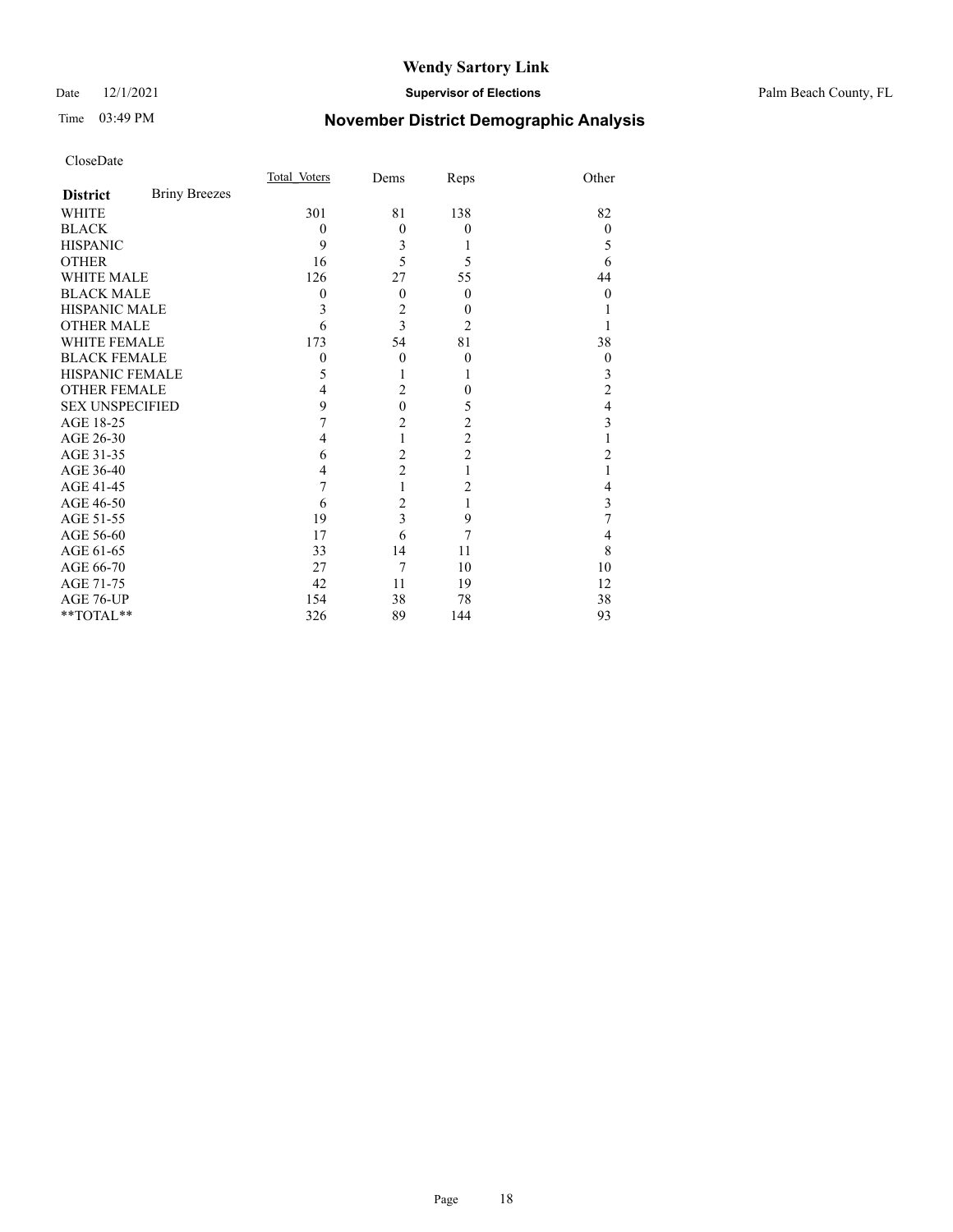#### Date 12/1/2021 **Supervisor of Elections** Palm Beach County, FL

## Time 03:49 PM **November District Demographic Analysis**

|                        |            | Total Voters   | Dems                    | Reps           | Other          |
|------------------------|------------|----------------|-------------------------|----------------|----------------|
| <b>District</b>        | Cloud Lake |                |                         |                |                |
| <b>WHITE</b>           |            | 57             | 19                      | 20             | 18             |
| <b>BLACK</b>           |            | $\overline{2}$ | 1                       | $\Omega$       |                |
| <b>HISPANIC</b>        |            | 23             | 6                       | 6              | 11             |
| <b>OTHER</b>           |            | 5              | 1                       | $\theta$       | $\overline{4}$ |
| WHITE MALE             |            | 27             | 8                       | 11             | 8              |
| <b>BLACK MALE</b>      |            | 2              |                         | $\Omega$       | 1              |
| <b>HISPANIC MALE</b>   |            | 9              |                         | 5              | 3              |
| <b>OTHER MALE</b>      |            | $\Omega$       | 0                       | $\theta$       | $\theta$       |
| <b>WHITE FEMALE</b>    |            | 29             | 11                      | 9              | 9              |
| <b>BLACK FEMALE</b>    |            | $\theta$       | $\mathbf{0}$            | $\theta$       | $\mathbf{0}$   |
| <b>HISPANIC FEMALE</b> |            | 14             | 5                       |                | 8              |
| <b>OTHER FEMALE</b>    |            | 3              | $\boldsymbol{0}$        | 0              | 3              |
| <b>SEX UNSPECIFIED</b> |            | 3              |                         | 0              | $\overline{2}$ |
| AGE 18-25              |            | 8              | 3                       | 4              |                |
| AGE 26-30              |            | 4              | $\overline{2}$          | 0              | 2              |
| AGE 31-35              |            | 10             | $\overline{\mathbf{4}}$ | 2              | 4              |
| AGE 36-40              |            | 8              | $\overline{c}$          | $\Omega$       | 6              |
| AGE 41-45              |            | 5              |                         |                | 3              |
| AGE 46-50              |            | 6              |                         | 3              | $\overline{2}$ |
| AGE 51-55              |            | 5              |                         | 3              | 1              |
| AGE 56-60              |            | 9              | $\sqrt{2}$              | 3              | 4              |
| AGE 61-65              |            | 8              | $\overline{\mathbf{3}}$ | $\theta$       | 5              |
| AGE 66-70              |            | 7              | 3                       | 2              | $\overline{c}$ |
| AGE 71-75              |            | 5              | $\overline{c}$          | $\overline{c}$ |                |
| AGE 76-UP              |            | 12             | $\overline{\mathbf{3}}$ | 6              | 3              |
| **TOTAL**              |            | 87             | 27                      | 26             | 34             |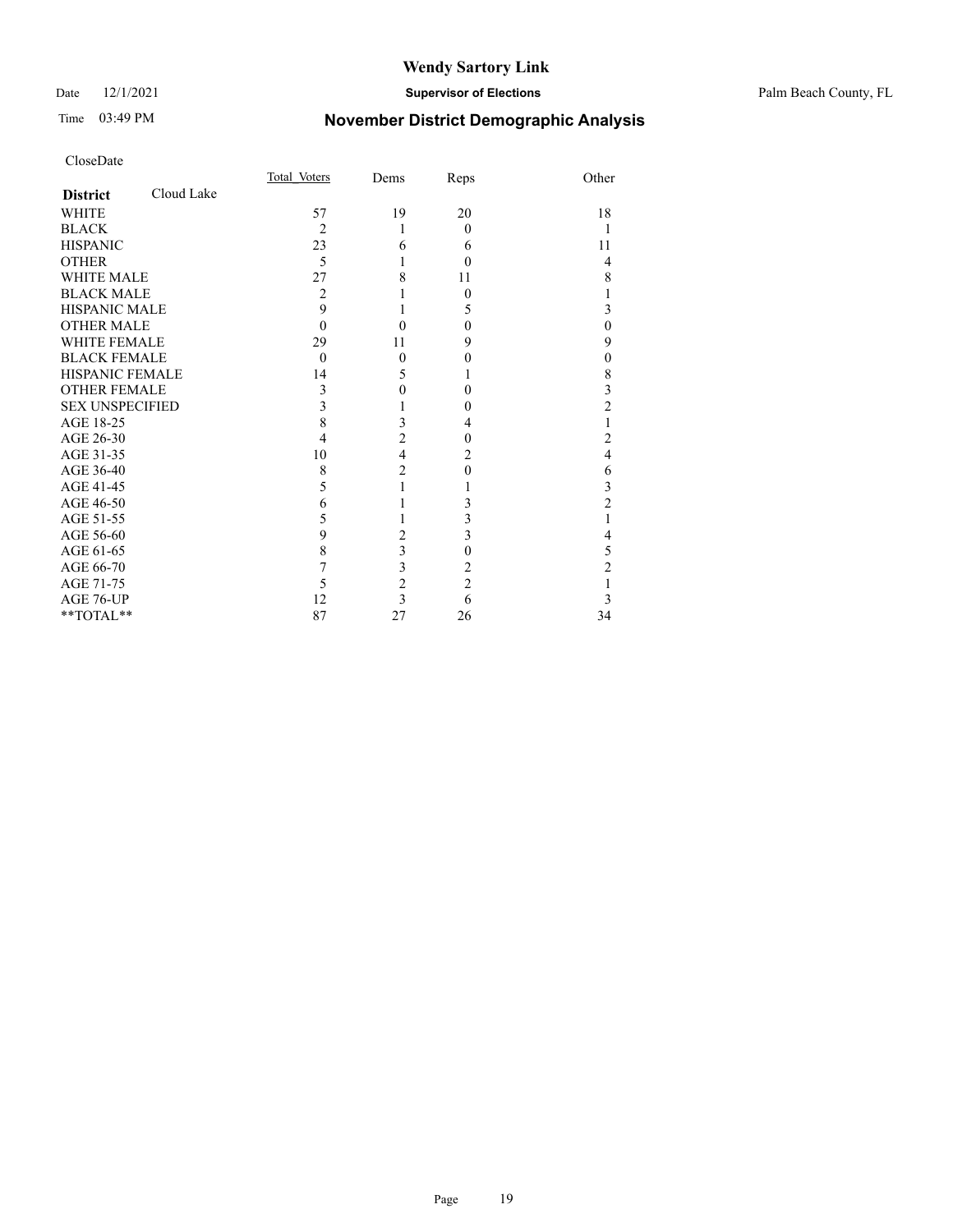#### Date 12/1/2021 **Supervisor of Elections** Palm Beach County, FL

## Time 03:49 PM **November District Demographic Analysis**

|                        |              | Total Voters | Dems   | Reps   | Other  |
|------------------------|--------------|--------------|--------|--------|--------|
| <b>District</b>        | Delray Beach |              |        |        |        |
| WHITE                  |              | 30,472       | 10,478 | 10,556 | 9,438  |
| <b>BLACK</b>           |              | 9,354        | 7,494  | 265    | 1,595  |
| <b>HISPANIC</b>        |              | 3,239        | 1,452  | 622    | 1,165  |
| <b>OTHER</b>           |              | 3,673        | 1,485  | 653    | 1,535  |
| <b>WHITE MALE</b>      |              | 14,227       | 3,987  | 5,353  | 4,887  |
| <b>BLACK MALE</b>      |              | 4,182        | 3,195  | 146    | 841    |
| <b>HISPANIC MALE</b>   |              | 1,363        | 572    | 267    | 524    |
| <b>OTHER MALE</b>      |              | 1,273        | 490    | 258    | 525    |
| WHITE FEMALE           |              | 15,812       | 6,344  | 5,073  | 4,395  |
| <b>BLACK FEMALE</b>    |              | 5,021        | 4,180  | 116    | 725    |
| HISPANIC FEMALE        |              | 1,802        | 852    | 339    | 611    |
| <b>OTHER FEMALE</b>    |              | 1,479        | 680    | 248    | 551    |
| <b>SEX UNSPECIFIED</b> |              | 1,540        | 587    | 288    | 665    |
| AGE 18-25              |              | 3,798        | 1,752  | 711    | 1,335  |
| AGE 26-30              |              | 3,669        | 1,568  | 762    | 1,339  |
| AGE 31-35              |              | 3,941        | 1,716  | 776    | 1,449  |
| AGE 36-40              |              | 3,182        | 1,387  | 683    | 1,112  |
| AGE 41-45              |              | 2,665        | 1,128  | 561    | 976    |
| AGE 46-50              |              | 2,871        | 1,192  | 724    | 955    |
| AGE 51-55              |              | 3,450        | 1,404  | 981    | 1,065  |
| AGE 56-60              |              | 4,246        | 1,801  | 1,286  | 1,159  |
| AGE 61-65              |              | 4,484        | 1,990  | 1,336  | 1,158  |
| AGE 66-70              |              | 4,236        | 2,052  | 1,176  | 1,008  |
| AGE 71-75              |              | 3,709        | 1,834  | 1,007  | 868    |
| AGE 76-UP              |              | 6,486        | 3,085  | 2,092  | 1,309  |
| $*$ $TOTAL**$          |              | 46,738       | 20,909 | 12,096 | 13,733 |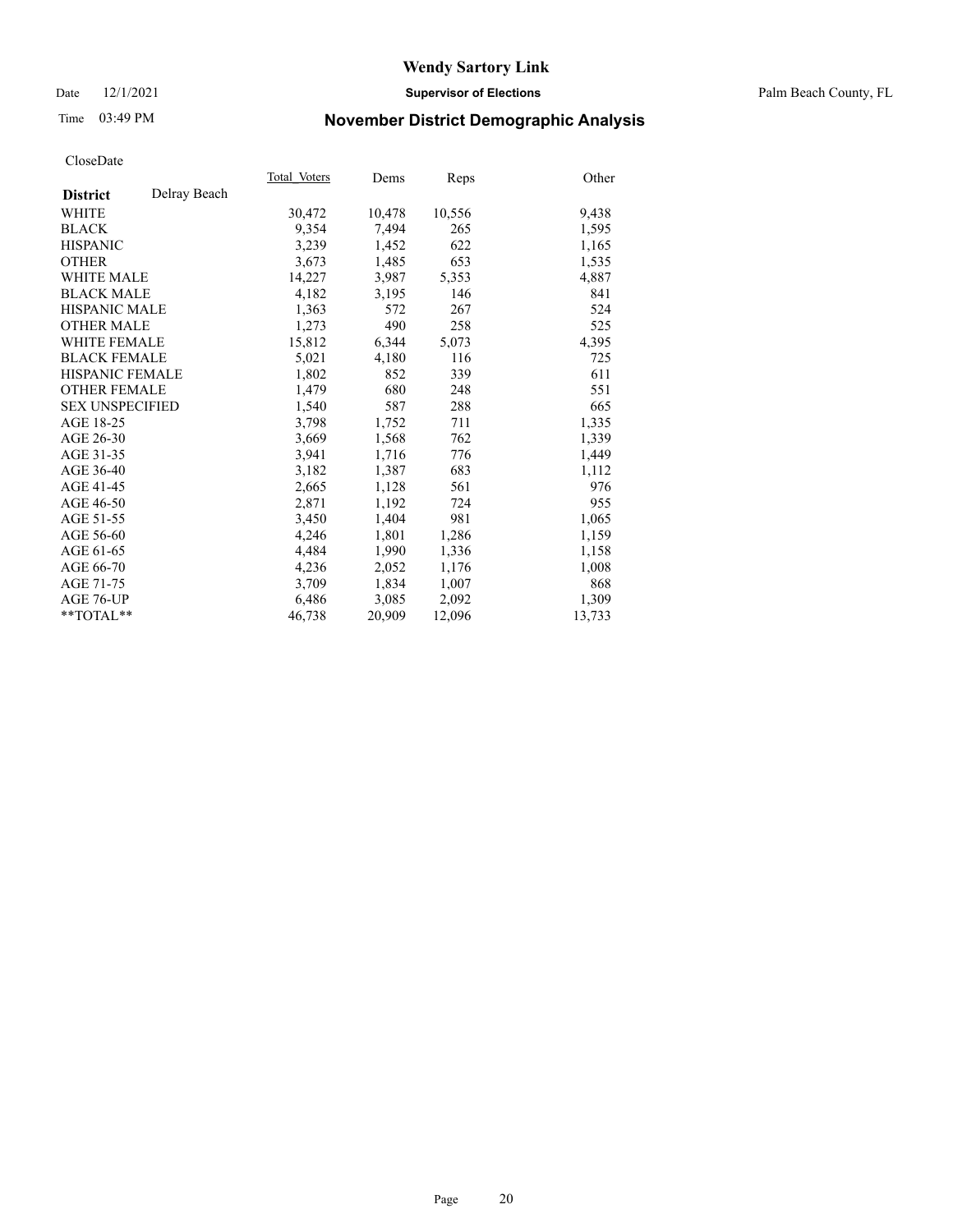#### Date 12/1/2021 **Supervisor of Elections** Palm Beach County, FL

## Time 03:49 PM **November District Demographic Analysis**

|                        |            | Total Voters | Dems   | Reps  | Other |
|------------------------|------------|--------------|--------|-------|-------|
| <b>District</b>        | Greenacres |              |        |       |       |
| WHITE                  |            | 8,744        | 3,210  | 2,883 | 2,651 |
| <b>BLACK</b>           |            | 4,793        | 3,508  | 153   | 1,132 |
| <b>HISPANIC</b>        |            | 6,877        | 3,086  | 1,152 | 2,639 |
| <b>OTHER</b>           |            | 2,718        | 1,111  | 357   | 1,250 |
| <b>WHITE MALE</b>      |            | 3,840        | 1,215  | 1,358 | 1,267 |
| <b>BLACK MALE</b>      |            | 1,934        | 1,312  | 93    | 529   |
| <b>HISPANIC MALE</b>   |            | 2,930        | 1,200  | 542   | 1,188 |
| <b>OTHER MALE</b>      |            | 962          | 400    | 138   | 424   |
| <b>WHITE FEMALE</b>    |            | 4,773        | 1,953  | 1,492 | 1,328 |
| <b>BLACK FEMALE</b>    |            | 2,779        | 2,135  | 59    | 585   |
| <b>HISPANIC FEMALE</b> |            | 3,764        | 1,806  | 580   | 1,378 |
| <b>OTHER FEMALE</b>    |            | 1,098        | 512    | 136   | 450   |
| <b>SEX UNSPECIFIED</b> |            | 1,031        | 369    | 145   | 517   |
| AGE 18-25              |            | 2,791        | 1,249  | 299   | 1,243 |
| AGE 26-30              |            | 1,854        | 831    | 223   | 800   |
| AGE 31-35              |            | 1,944        | 906    | 275   | 763   |
| AGE 36-40              |            | 1,829        | 863    | 256   | 710   |
| AGE 41-45              |            | 1,799        | 868    | 301   | 630   |
| AGE 46-50              |            | 1,821        | 872    | 346   | 603   |
| AGE 51-55              |            | 1,904        | 925    | 376   | 603   |
| AGE 56-60              |            | 1,920        | 935    | 454   | 531   |
| AGE 61-65              |            | 1,898        | 898    | 470   | 530   |
| AGE 66-70              |            | 1,547        | 772    | 378   | 397   |
| AGE 71-75              |            | 1,362        | 645    | 378   | 339   |
| AGE 76-UP              |            | 2,463        | 1,151  | 789   | 523   |
| $*$ $TOTAL**$          |            | 23,132       | 10,915 | 4,545 | 7,672 |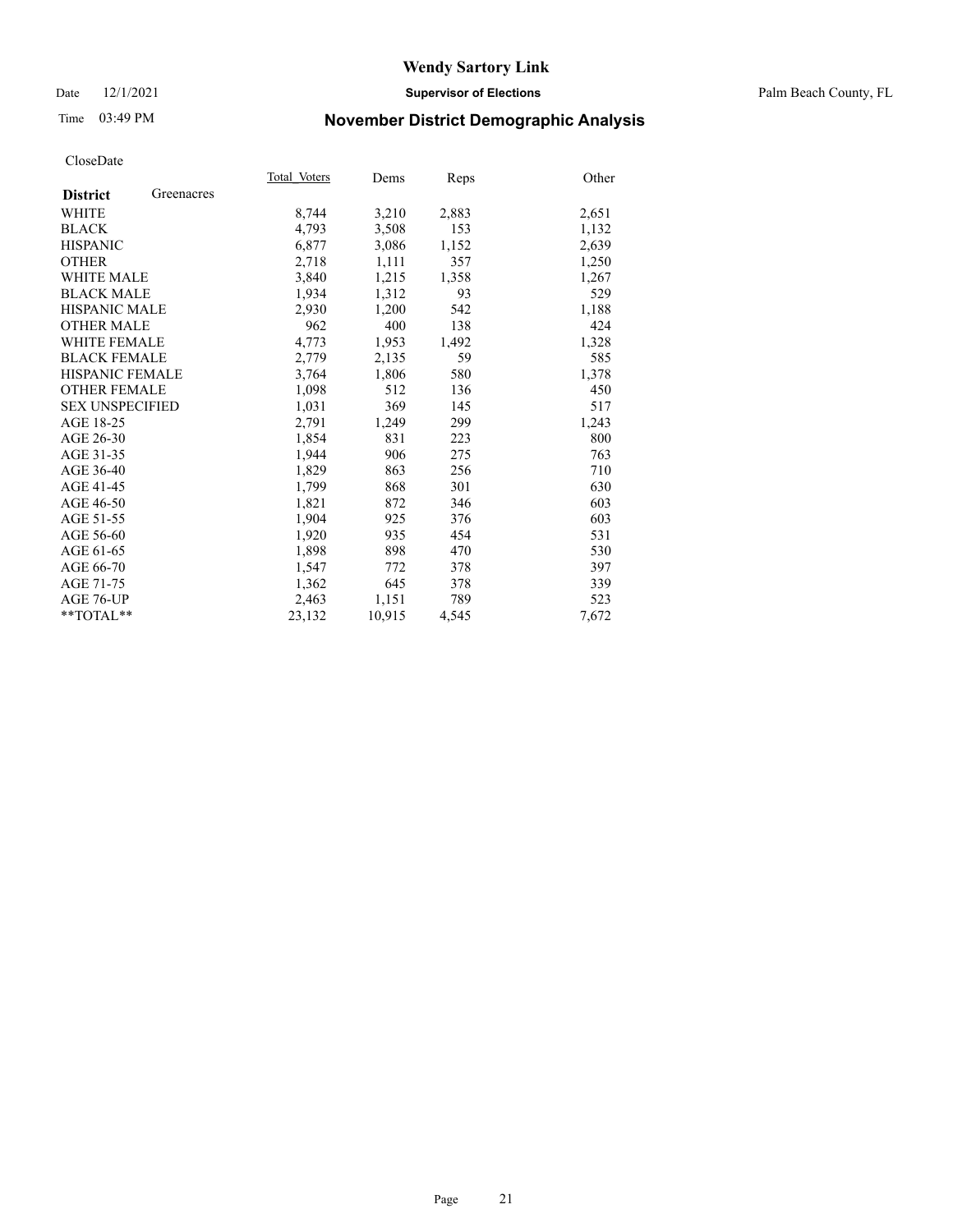#### Date 12/1/2021 **Supervisor of Elections** Palm Beach County, FL

## Time 03:49 PM **November District Demographic Analysis**

|                        |            | Total Voters | Dems           | Reps           | Other        |
|------------------------|------------|--------------|----------------|----------------|--------------|
| <b>District</b>        | Glen Ridge |              |                |                |              |
| WHITE                  |            | 127          | 35             | 52             | 40           |
| <b>BLACK</b>           |            | 1            | $\mathbf{0}$   | $\theta$       | 1            |
| <b>HISPANIC</b>        |            | 33           | 8              | 10             | 15           |
| <b>OTHER</b>           |            | 13           | $\theta$       | $\overline{2}$ | 11           |
| <b>WHITE MALE</b>      |            | 64           | 15             | 30             | 19           |
| <b>BLACK MALE</b>      |            | 1            | $\theta$       | $\theta$       |              |
| HISPANIC MALE          |            | 16           | 6              | 4              | 6            |
| <b>OTHER MALE</b>      |            | 5            | $\theta$       |                | 4            |
| WHITE FEMALE           |            | 61           | 20             | 22             | 19           |
| <b>BLACK FEMALE</b>    |            | $\theta$     | $\theta$       | $\theta$       | $\mathbf{0}$ |
| <b>HISPANIC FEMALE</b> |            | 16           | $\overline{2}$ | 5              | 9            |
| <b>OTHER FEMALE</b>    |            | 5            | $\theta$       |                | 4            |
| <b>SEX UNSPECIFIED</b> |            | 6            | 0              |                | 5            |
| AGE 18-25              |            | 19           | 4              | 6              | 9            |
| AGE 26-30              |            | 17           | 5              | 3              | 9            |
| AGE 31-35              |            | 14           |                | 9              | 4            |
| AGE 36-40              |            | 9            | 3              | 2              | 4            |
| AGE 41-45              |            | 9            | 3              | $\overline{4}$ | 2            |
| AGE 46-50              |            | 15           |                | 6              | 8            |
| AGE 51-55              |            | 14           | 4              | 5              | 5            |
| AGE 56-60              |            | 31           | 8              | 12             | 11           |
| AGE 61-65              |            | 10           | $\overline{c}$ | $\overline{4}$ | 4            |
| AGE 66-70              |            | 17           | 4              | 7              | 6            |
| AGE 71-75              |            | 9            | 4              | 1              | 4            |
| AGE 76-UP              |            | 10           | 4              | 5              |              |
| **TOTAL**              |            | 174          | 43             | 64             | 67           |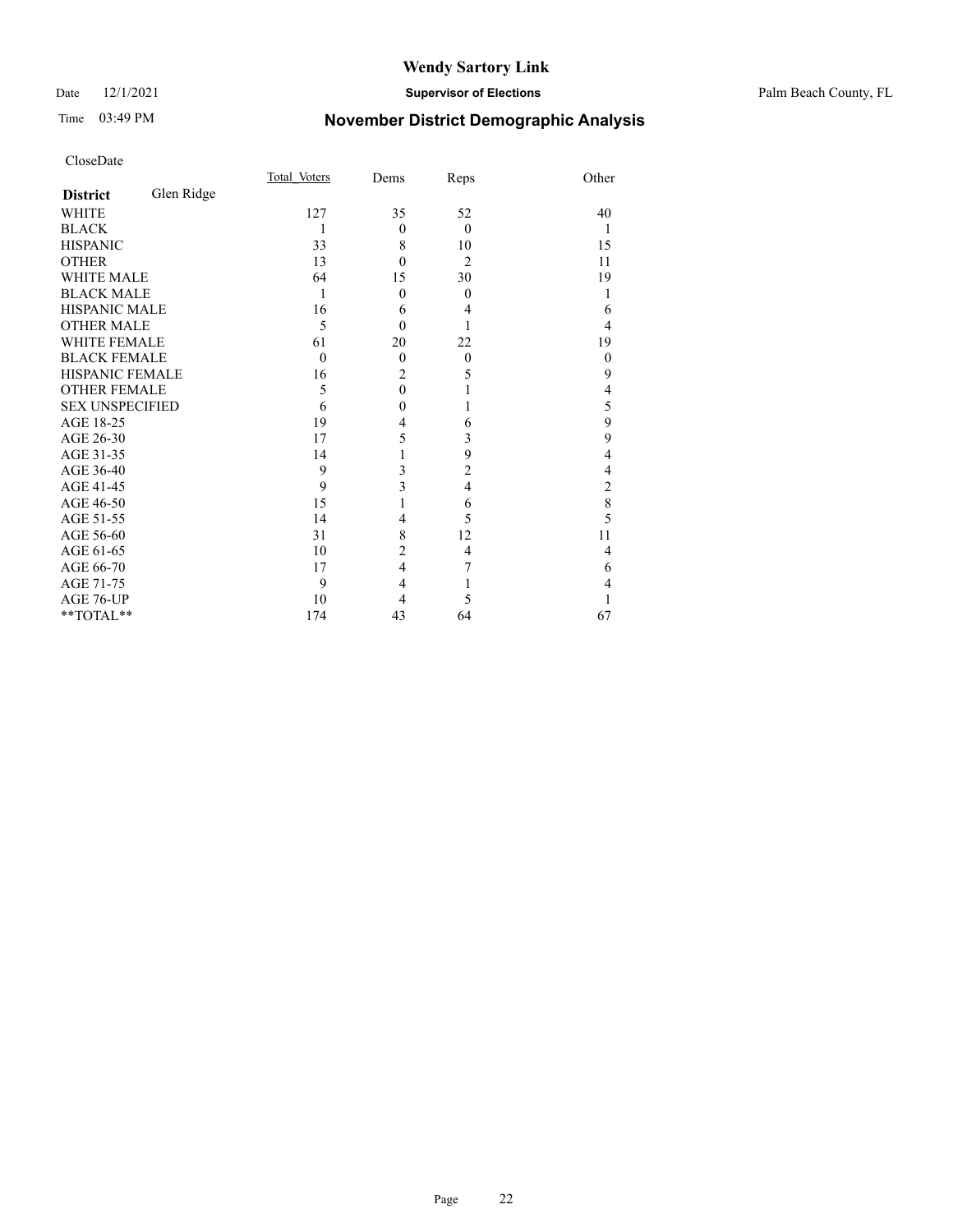#### Date 12/1/2021 **Supervisor of Elections** Palm Beach County, FL

## Time 03:49 PM **November District Demographic Analysis**

|                        |            | Total Voters   | Dems             | Reps           | Other          |
|------------------------|------------|----------------|------------------|----------------|----------------|
| <b>District</b>        | Gulfstream |                |                  |                |                |
| WHITE                  |            | 809            | 169              | 436            | 204            |
| <b>BLACK</b>           |            | 4              | 4                | $\theta$       | $\overline{0}$ |
| <b>HISPANIC</b>        |            | 22             | 4                | 9              | 9              |
| <b>OTHER</b>           |            | 39             | 7                | 11             | 21             |
| <b>WHITE MALE</b>      |            | 399            | 67               | 222            | 110            |
| <b>BLACK MALE</b>      |            | 2              | $\overline{2}$   | $\overline{0}$ | $\theta$       |
| <b>HISPANIC MALE</b>   |            | 6              | $\boldsymbol{0}$ | $\overline{c}$ | 4              |
| <b>OTHER MALE</b>      |            | 19             | $\overline{2}$   | 7              | 10             |
| <b>WHITE FEMALE</b>    |            | 399            | 99               | 207            | 93             |
| <b>BLACK FEMALE</b>    |            | $\overline{2}$ | 2                | $\theta$       | $\theta$       |
| <b>HISPANIC FEMALE</b> |            | 16             | $\overline{4}$   | 7              | 5              |
| <b>OTHER FEMALE</b>    |            | 11             | $\overline{2}$   | 3              | 6              |
| <b>SEX UNSPECIFIED</b> |            | 19             | 6                | 7              | 6              |
| AGE 18-25              |            | 56             | 8                | 17             | 31             |
| AGE 26-30              |            | 27             | $\overline{4}$   | 10             | 13             |
| AGE 31-35              |            | 35             | 12               | 12             | 11             |
| AGE 36-40              |            | 46             | 10               | 19             | 17             |
| AGE 41-45              |            | 27             | 3                | 14             | 10             |
| AGE 46-50              |            | 45             | 6                | 23             | 16             |
| AGE 51-55              |            | 53             | 9                | 26             | 18             |
| AGE 56-60              |            | 80             | 11               | 44             | 25             |
| AGE 61-65              |            | 94             | 19               | 59             | 16             |
| AGE 66-70              |            | 111            | 29               | 60             | 22             |
| AGE 71-75              |            | 104            | 23               | 61             | 20             |
| AGE 76-UP              |            | 196            | 50               | 111            | 35             |
| **TOTAL**              |            | 874            | 184              | 456            | 234            |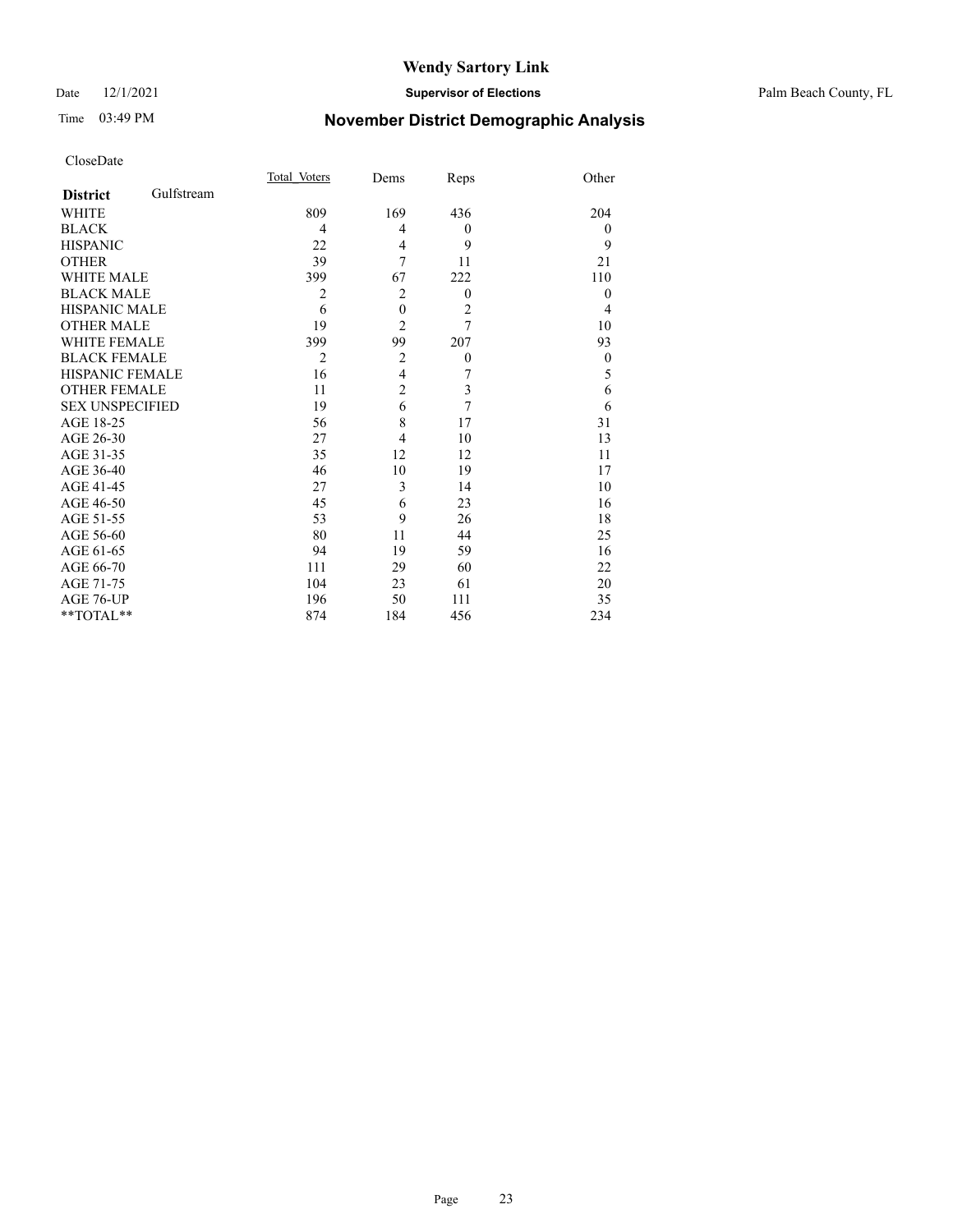#### Date 12/1/2021 **Supervisor of Elections** Palm Beach County, FL

## Time 03:49 PM **November District Demographic Analysis**

|                        |                       | Total Voters | Dems  | Reps           | Other |
|------------------------|-----------------------|--------------|-------|----------------|-------|
| <b>District</b>        | <b>Highland Beach</b> |              |       |                |       |
| <b>WHITE</b>           |                       | 3,425        | 1,020 | 1,427          | 978   |
| <b>BLACK</b>           |                       | 20           | 14    | 2              | 4     |
| <b>HISPANIC</b>        |                       | 145          | 47    | 42             | 56    |
| <b>OTHER</b>           |                       | 263          | 94    | 66             | 103   |
| WHITE MALE             |                       | 1,625        | 418   | 723            | 484   |
| <b>BLACK MALE</b>      |                       | 9            | 6     | $\overline{2}$ | 1     |
| <b>HISPANIC MALE</b>   |                       | 46           | 14    | 15             | 17    |
| <b>OTHER MALE</b>      |                       | 84           | 23    | 20             | 41    |
| WHITE FEMALE           |                       | 1,757        | 598   | 677            | 482   |
| <b>BLACK FEMALE</b>    |                       | 11           | 8     | $\theta$       | 3     |
| <b>HISPANIC FEMALE</b> |                       | 96           | 33    | 27             | 36    |
| <b>OTHER FEMALE</b>    |                       | 112          | 48    | 30             | 34    |
| <b>SEX UNSPECIFIED</b> |                       | 109          | 24    | 42             | 43    |
| AGE 18-25              |                       | 163          | 45    | 53             | 65    |
| AGE 26-30              |                       | 95           | 32    | 24             | 39    |
| AGE 31-35              |                       | 92           | 29    | 27             | 36    |
| AGE 36-40              |                       | 80           | 24    | 26             | 30    |
| AGE 41-45              |                       | 80           | 19    | 27             | 34    |
| AGE 46-50              |                       | 113          | 17    | 46             | 50    |
| AGE 51-55              |                       | 201          | 41    | 92             | 68    |
| AGE 56-60              |                       | 371          | 99    | 152            | 120   |
| AGE 61-65              |                       | 451          | 152   | 164            | 135   |
| AGE 66-70              |                       | 439          | 136   | 178            | 125   |
| AGE 71-75              |                       | 595          | 210   | 216            | 169   |
| AGE 76-UP              |                       | 1,173        | 371   | 532            | 270   |
| $*$ $TOTAL**$          |                       | 3,853        | 1,175 | 1,537          | 1,141 |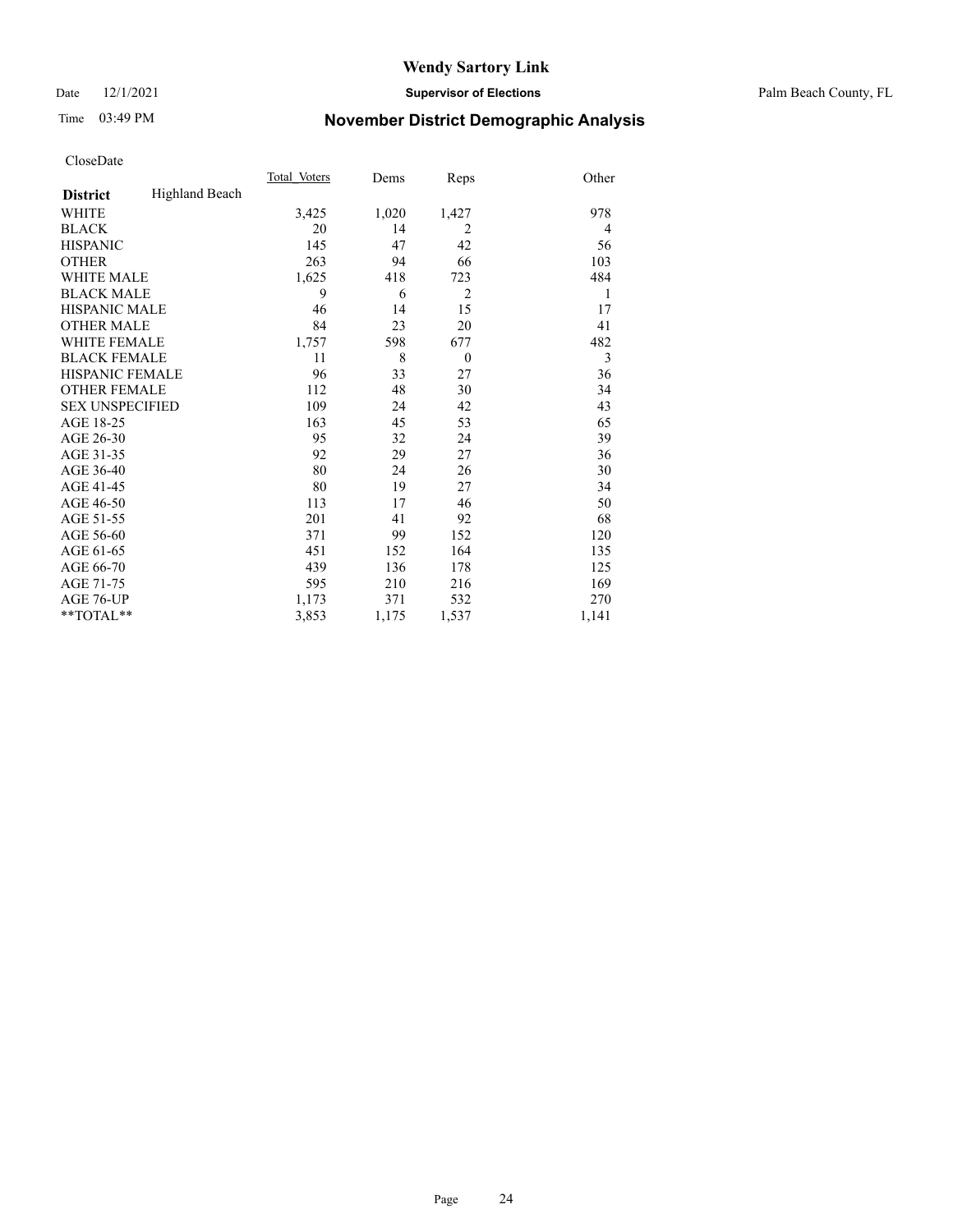#### Date 12/1/2021 **Supervisor of Elections** Palm Beach County, FL

## Time 03:49 PM **November District Demographic Analysis**

|                        |           | Total Voters | Dems | Reps           | Other |
|------------------------|-----------|--------------|------|----------------|-------|
| <b>District</b>        | Haverhill |              |      |                |       |
| <b>WHITE</b>           |           | 486          | 142  | 211            | 133   |
| <b>BLACK</b>           |           | 390          | 296  | 20             | 74    |
| <b>HISPANIC</b>        |           | 306          | 123  | 71             | 112   |
| <b>OTHER</b>           |           | 140          | 42   | 29             | 69    |
| <b>WHITE MALE</b>      |           | 240          | 59   | 103            | 78    |
| <b>BLACK MALE</b>      |           | 172          | 116  | 13             | 43    |
| <b>HISPANIC MALE</b>   |           | 143          | 47   | 38             | 58    |
| <b>OTHER MALE</b>      |           | 40           | 13   | 6              | 21    |
| <b>WHITE FEMALE</b>    |           | 239          | 82   | 104            | 53    |
| <b>BLACK FEMALE</b>    |           | 214          | 177  | $\overline{7}$ | 30    |
| <b>HISPANIC FEMALE</b> |           | 153          | 71   | 30             | 52    |
| <b>OTHER FEMALE</b>    |           | 56           | 19   | 10             | 27    |
| <b>SEX UNSPECIFIED</b> |           | 65           | 19   | 20             | 26    |
| AGE 18-25              |           | 155          | 66   | 30             | 59    |
| AGE 26-30              |           | 118          | 53   | 22             | 43    |
| AGE 31-35              |           | 117          | 54   | 22             | 41    |
| AGE 36-40              |           | 112          | 51   | 18             | 43    |
| AGE 41-45              |           | 110          | 66   | 23             | 21    |
| AGE 46-50              |           | 98           | 52   | 18             | 28    |
| AGE 51-55              |           | 134          | 50   | 47             | 37    |
| AGE 56-60              |           | 134          | 52   | 37             | 45    |
| AGE 61-65              |           | 123          | 54   | 38             | 31    |
| AGE 66-70              |           | 81           | 43   | 21             | 17    |
| AGE 71-75              |           | 58           | 28   | 20             | 10    |
| <b>AGE 76-UP</b>       |           | 82           | 34   | 35             | 13    |
| **TOTAL**              |           | 1,322        | 603  | 331            | 388   |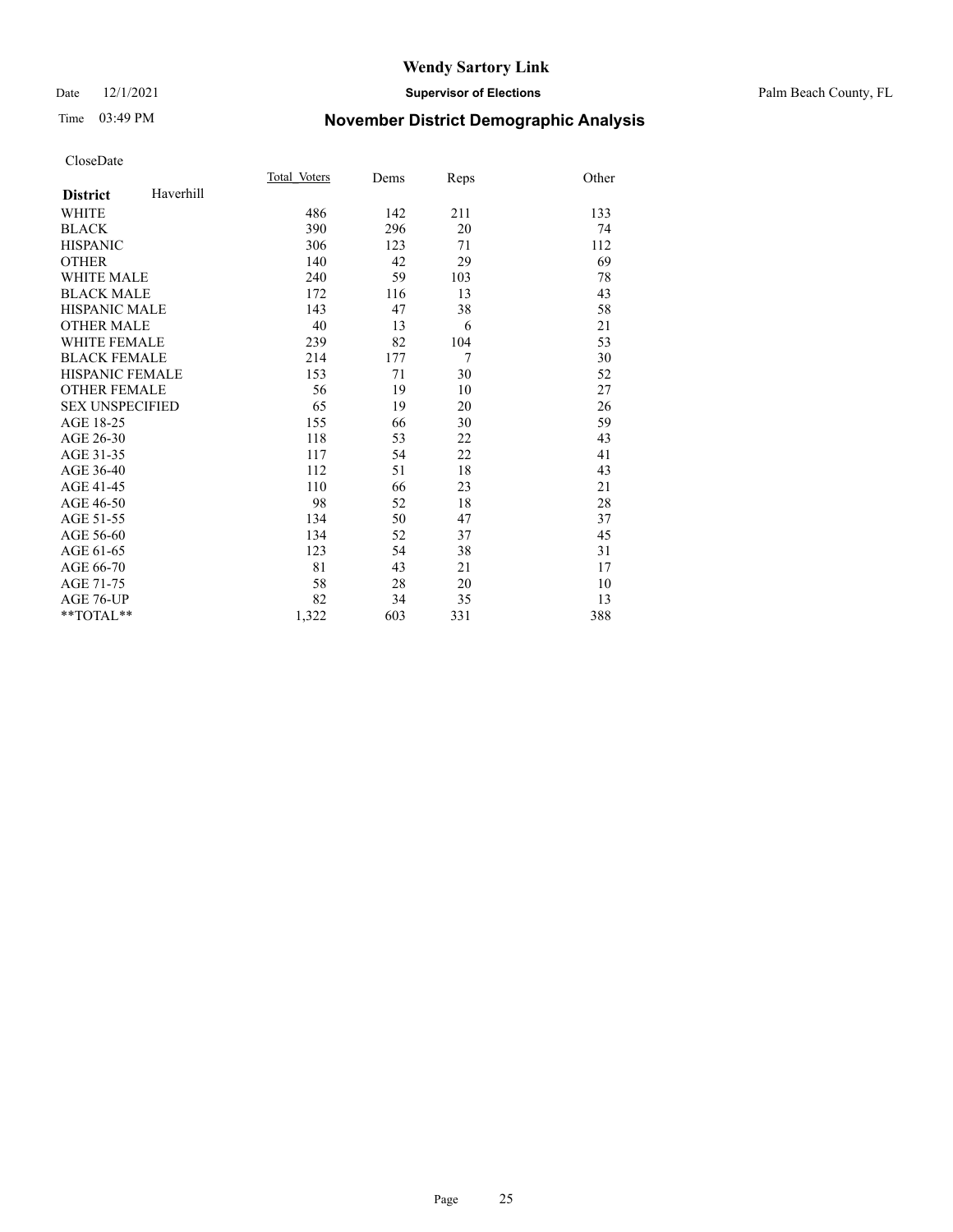#### Date 12/1/2021 **Supervisor of Elections** Palm Beach County, FL

## Time 03:49 PM **November District Demographic Analysis**

|                        |          | Total Voters | Dems | Reps           | Other |
|------------------------|----------|--------------|------|----------------|-------|
| <b>District</b>        | Hypoluxo |              |      |                |       |
| WHITE                  |          | 1,635        | 499  | 614            | 522   |
| <b>BLACK</b>           |          | 120          | 86   | $\overline{7}$ | 27    |
| <b>HISPANIC</b>        |          | 173          | 69   | 30             | 74    |
| <b>OTHER</b>           |          | 156          | 45   | 41             | 70    |
| <b>WHITE MALE</b>      |          | 775          | 196  | 315            | 264   |
| <b>BLACK MALE</b>      |          | 47           | 29   | $\overline{4}$ | 14    |
| HISPANIC MALE          |          | 75           | 33   | 12             | 30    |
| <b>OTHER MALE</b>      |          | 52           | 13   | 14             | 25    |
| <b>WHITE FEMALE</b>    |          | 842          | 299  | 292            | 251   |
| <b>BLACK FEMALE</b>    |          | 71           | 57   | $\overline{2}$ | 12    |
| HISPANIC FEMALE        |          | 90           | 34   | 16             | 40    |
| <b>OTHER FEMALE</b>    |          | 72           | 22   | 18             | 32    |
| <b>SEX UNSPECIFIED</b> |          | 60           | 16   | 19             | 25    |
| AGE 18-25              |          | 124          | 45   | 29             | 50    |
| AGE 26-30              |          | 145          | 46   | 41             | 58    |
| AGE 31-35              |          | 150          | 47   | 38             | 65    |
| AGE 36-40              |          | 118          | 40   | 33             | 45    |
| AGE 41-45              |          | 135          | 47   | 34             | 54    |
| AGE 46-50              |          | 163          | 52   | 50             | 61    |
| AGE 51-55              |          | 182          | 58   | 63             | 61    |
| AGE 56-60              |          | 221          | 68   | 84             | 69    |
| AGE 61-65              |          | 235          | 81   | 88             | 66    |
| AGE 66-70              |          | 207          | 79   | 65             | 63    |
| AGE 71-75              |          | 151          | 56   | 58             | 37    |
| <b>AGE 76-UP</b>       |          | 253          | 80   | 109            | 64    |
| $*$ $TOTAL**$          |          | 2,084        | 699  | 692            | 693   |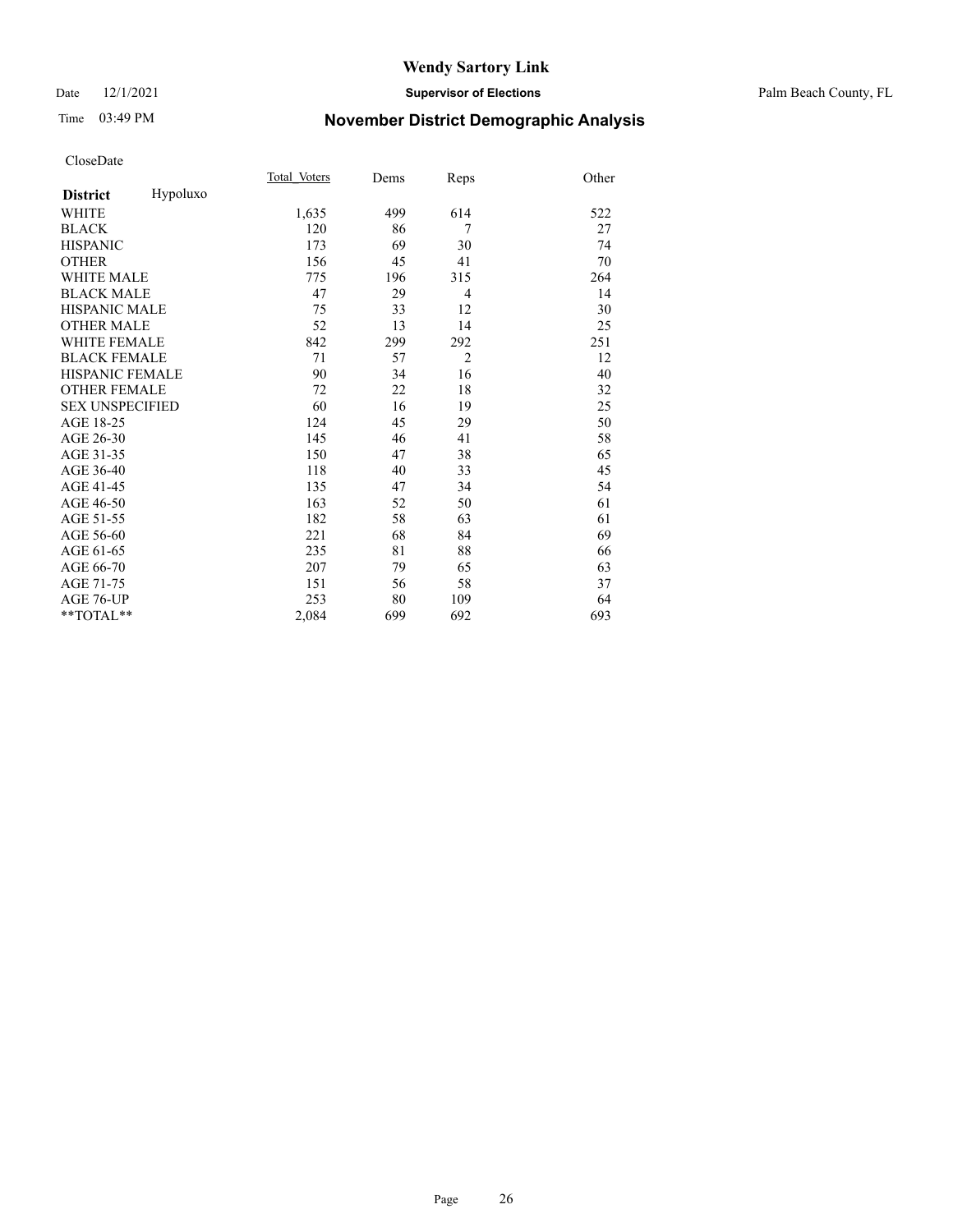#### Date 12/1/2021 **Supervisor of Elections** Palm Beach County, FL

## Time 03:49 PM **November District Demographic Analysis**

|                        |            | Total Voters | Dems | Reps           | Other |
|------------------------|------------|--------------|------|----------------|-------|
| <b>District</b>        | Juno Beach |              |      |                |       |
| WHITE                  |            | 2,843        | 726  | 1,355          | 762   |
| <b>BLACK</b>           |            | 18           | 7    | 4              | 7     |
| <b>HISPANIC</b>        |            | 81           | 18   | 36             | 27    |
| <b>OTHER</b>           |            | 168          | 47   | 52             | 69    |
| <b>WHITE MALE</b>      |            | 1,290        | 260  | 641            | 389   |
| <b>BLACK MALE</b>      |            | 9            | 3    | $\overline{2}$ | 4     |
| <b>HISPANIC MALE</b>   |            | 34           | 9    | 17             | 8     |
| <b>OTHER MALE</b>      |            | 47           | 8    | 18             | 21    |
| <b>WHITE FEMALE</b>    |            | 1,523        | 461  | 700            | 362   |
| <b>BLACK FEMALE</b>    |            | 9            | 4    | $\overline{2}$ | 3     |
| <b>HISPANIC FEMALE</b> |            | 46           | 9    | 19             | 18    |
| <b>OTHER FEMALE</b>    |            | 73           | 24   | 25             | 24    |
| <b>SEX UNSPECIFIED</b> |            | 74           | 15   | 23             | 36    |
| AGE 18-25              |            | 120          | 33   | 43             | 44    |
| AGE 26-30              |            | 70           | 16   | 34             | 20    |
| AGE 31-35              |            | 99           | 21   | 39             | 39    |
| AGE 36-40              |            | 110          | 21   | 44             | 45    |
| AGE 41-45              |            | 80           | 16   | 33             | 31    |
| AGE 46-50              |            | 120          | 26   | 48             | 46    |
| AGE 51-55              |            | 180          | 30   | 87             | 63    |
| AGE 56-60              |            | 302          | 76   | 146            | 80    |
| AGE 61-65              |            | 370          | 100  | 175            | 95    |
| AGE 66-70              |            | 388          | 104  | 174            | 110   |
| AGE 71-75              |            | 394          | 113  | 170            | 111   |
| AGE 76-UP              |            | 877          | 242  | 454            | 181   |
| $*$ $TOTAL**$          |            | 3,110        | 798  | 1,447          | 865   |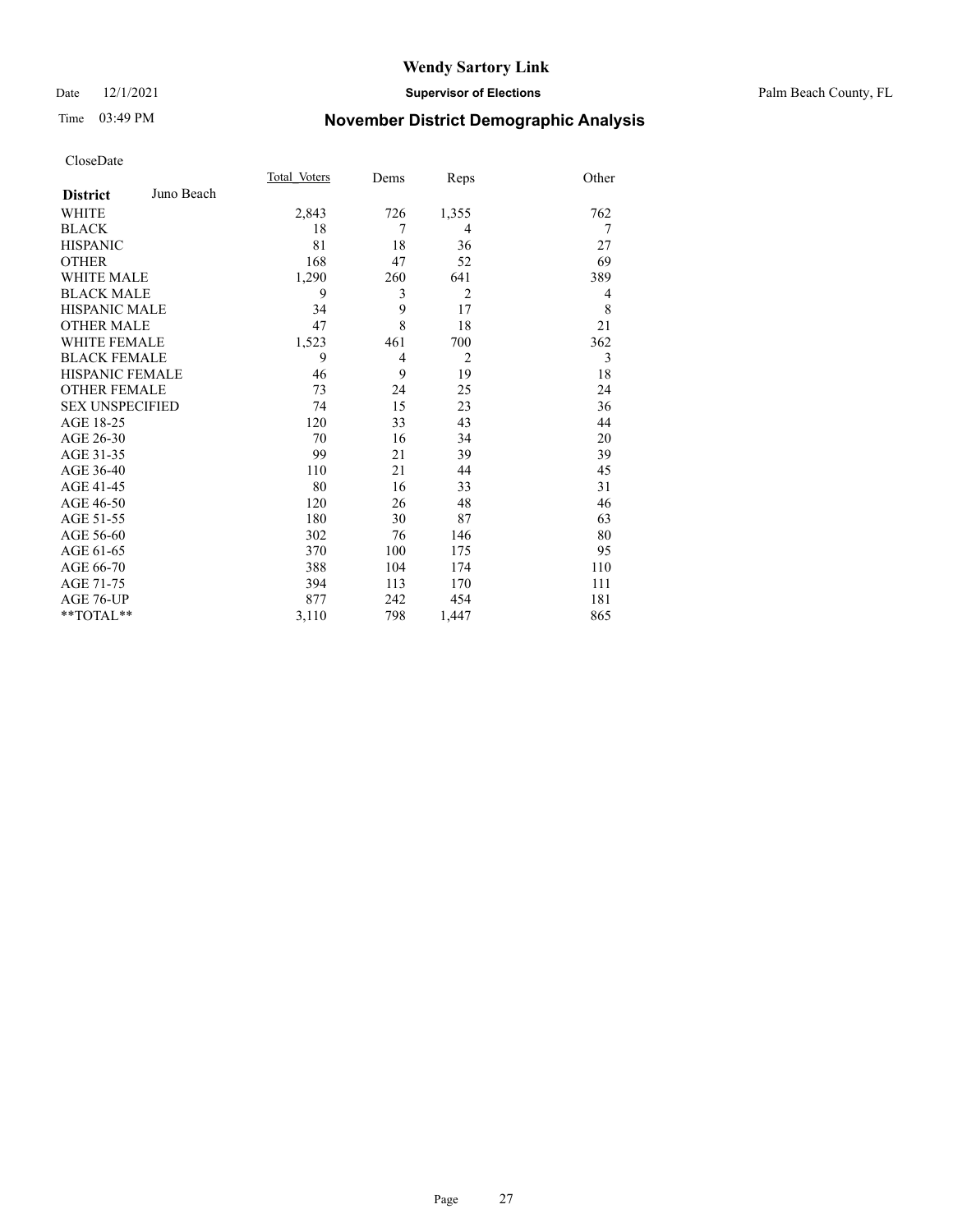#### Date 12/1/2021 **Supervisor of Elections** Palm Beach County, FL

## Time 03:49 PM **November District Demographic Analysis**

| CloseDate |
|-----------|
|-----------|

|                        |                      | Total Voters   | Dems             | Reps     | Other            |
|------------------------|----------------------|----------------|------------------|----------|------------------|
| <b>District</b>        | Jupiter Inlet Colony |                |                  |          |                  |
| WHITE                  |                      | 362            | 61               | 205      | 96               |
| BLACK                  |                      | $\Omega$       | $\theta$         | $\Omega$ | $\theta$         |
| <b>HISPANIC</b>        |                      | 5              | $\boldsymbol{0}$ | 4        | 1                |
| OTHER                  |                      | 26             | 8                | 10       | 8                |
| WHITE MALE             |                      | 174            | 16               | 108      | 50               |
| <b>BLACK MALE</b>      |                      | $\theta$       | $\theta$         | $\theta$ | $\Omega$         |
| HISPANIC MALE          |                      | 0              | $\theta$         | $\theta$ | $\theta$         |
| <b>OTHER MALE</b>      |                      | 4              | 2                | 2        | $\theta$         |
| WHITE FEMALE           |                      | 186            | 45               | 95       | 46               |
| <b>BLACK FEMALE</b>    |                      | $\theta$       | $\mathbf{0}$     | $\theta$ | $\theta$         |
| HISPANIC FEMALE        |                      | 5              | 0                | 4        | 1                |
| OTHER FEMALE           |                      | 16             | 5                | 5        | 6                |
| <b>SEX UNSPECIFIED</b> |                      | 8              |                  | 5        | $\overline{2}$   |
| AGE 18-25              |                      | 42             | 6                | 19       | 17               |
| AGE 26-30              |                      | 16             | 3                | 10       | 3                |
| AGE 31-35              |                      | 13             | $\overline{2}$   | 6        | 5                |
| AGE 36-40              |                      | $\overline{4}$ | 1                | 3        | $\boldsymbol{0}$ |
| AGE 41-45              |                      | 12             | 5                | 5        | $\overline{c}$   |
| AGE 46-50              |                      | 15             | $\overline{c}$   | 8        | 5                |
| AGE 51-55              |                      | 39             | 5                | 23       | 11               |
| AGE 56-60              |                      | 50             | 3                | 31       | 16               |
| AGE 61-65              |                      | 53             | 13               | 24       | 16               |
| AGE 66-70              |                      | 36             | 6                | 18       | 12               |
| AGE 71-75              |                      | 39             | 6                | 23       | 10               |
| AGE 76-UP              |                      | 74             | 17               | 49       | 8                |
| $*$ $TOTAL**$          |                      | 393            | 69               | 219      | 105              |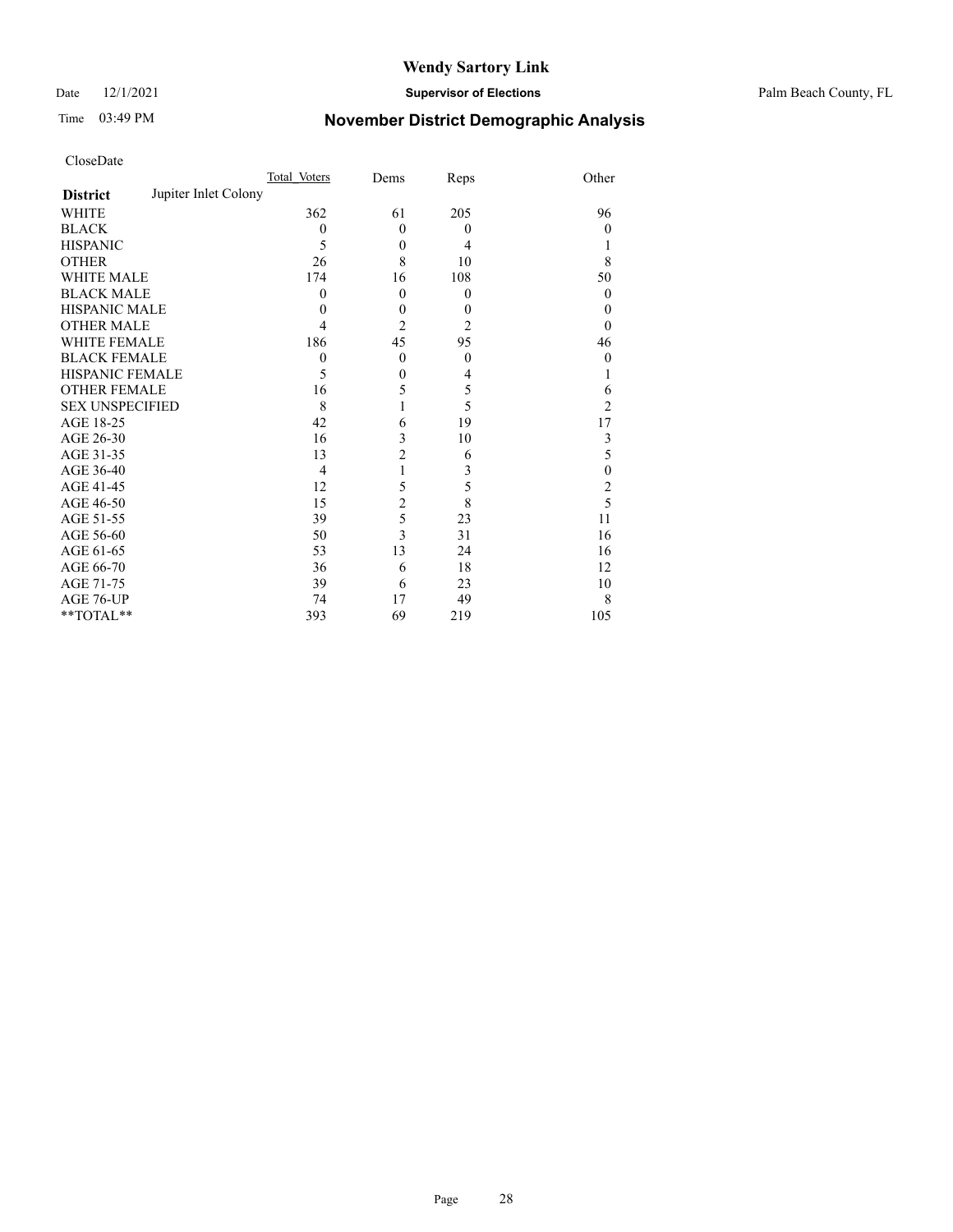#### Date 12/1/2021 **Supervisor of Elections** Palm Beach County, FL

## Time 03:49 PM **November District Demographic Analysis**

|                            | Total Voters | Dems   | Reps   | Other  |
|----------------------------|--------------|--------|--------|--------|
| Jupiter<br><b>District</b> |              |        |        |        |
| WHITE                      | 38,124       | 10,086 | 16,773 | 11,265 |
| <b>BLACK</b>               | 608          | 400    | 44     | 164    |
| <b>HISPANIC</b>            | 2,586        | 984    | 667    | 935    |
| <b>OTHER</b>               | 3,216        | 1,011  | 796    | 1,409  |
| <b>WHITE MALE</b>          | 17,890       | 3,793  | 8,410  | 5,687  |
| <b>BLACK MALE</b>          | 295          | 182    | 22     | 91     |
| <b>HISPANIC MALE</b>       | 1,077        | 383    | 289    | 405    |
| <b>OTHER MALE</b>          | 1,107        | 332    | 285    | 490    |
| <b>WHITE FEMALE</b>        | 19,820       | 6,175  | 8,193  | 5,452  |
| <b>BLACK FEMALE</b>        | 305          | 213    | 20     | 72     |
| <b>HISPANIC FEMALE</b>     | 1,448        | 579    | 358    | 511    |
| <b>OTHER FEMALE</b>        | 1,284        | 481    | 306    | 497    |
| <b>SEX UNSPECIFIED</b>     | 1,257        | 321    | 376    | 560    |
| AGE 18-25                  | 3,880        | 1,142  | 1,293  | 1,445  |
| AGE 26-30                  | 2,825        | 817    | 951    | 1,057  |
| AGE 31-35                  | 2,881        | 829    | 986    | 1,066  |
| AGE 36-40                  | 3,074        | 864    | 1,052  | 1,158  |
| AGE 41-45                  | 3,147        | 835    | 1,124  | 1,188  |
| AGE 46-50                  | 3,402        | 842    | 1,357  | 1,203  |
| AGE 51-55                  | 4,017        | 973    | 1,812  | 1,232  |
| AGE 56-60                  | 4,344        | 1,119  | 2,015  | 1,210  |
| AGE 61-65                  | 4,215        | 1,204  | 1,914  | 1,097  |
| AGE 66-70                  | 3,712        | 1,184  | 1,561  | 967    |
| AGE 71-75                  | 3,343        | 1,022  | 1,473  | 848    |
| AGE 76-UP                  | 5,694        | 1,650  | 2,742  | 1,302  |
| $*$ $TOTAL**$              | 44,534       | 12,481 | 18,280 | 13,773 |
|                            |              |        |        |        |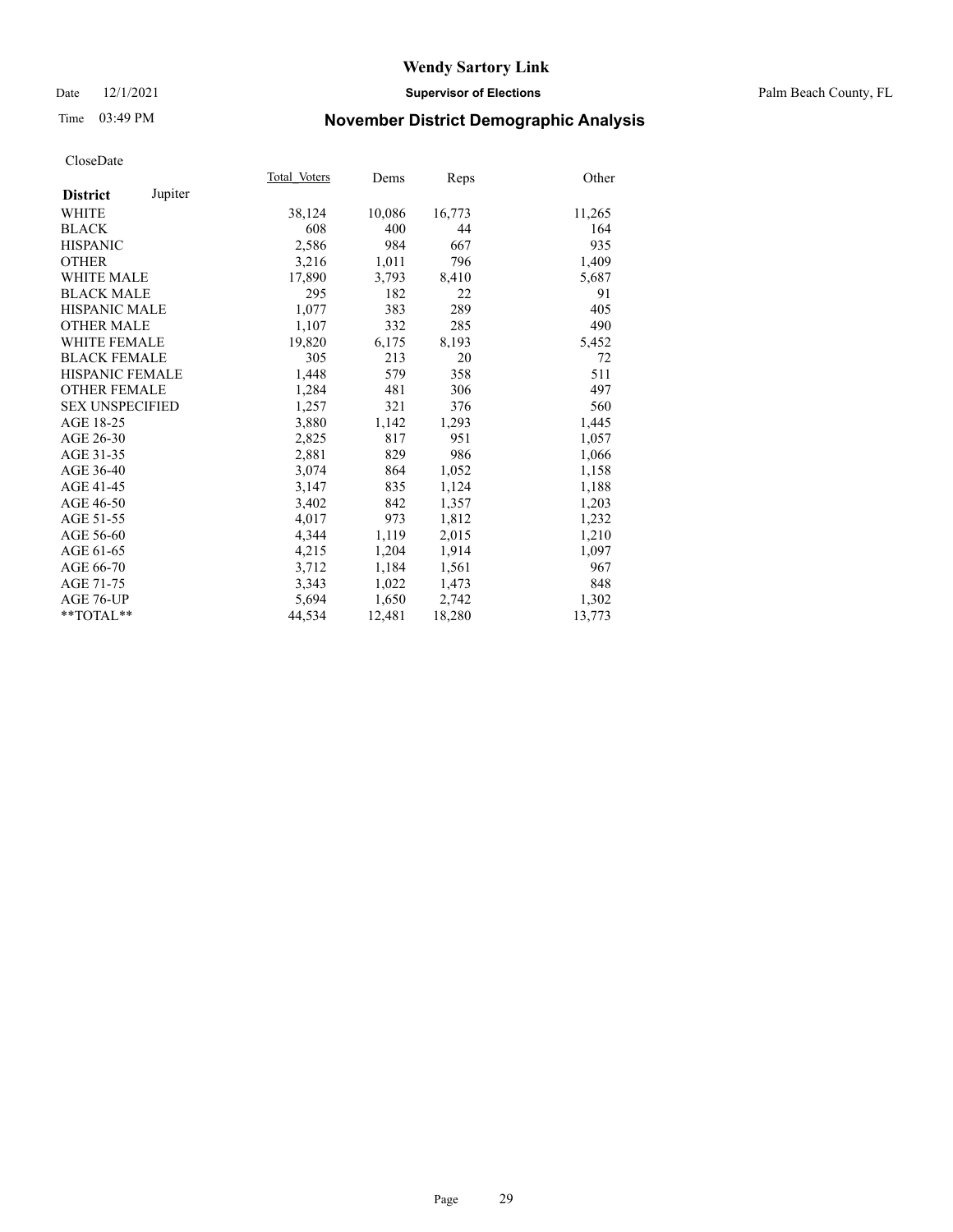#### Date 12/1/2021 **Supervisor of Elections** Palm Beach County, FL

## Time 03:49 PM **November District Demographic Analysis**

|                            | Total Voters | Dems  | Reps  | Other |
|----------------------------|--------------|-------|-------|-------|
| Lantana<br><b>District</b> |              |       |       |       |
| WHITE                      | 4,237        | 1,428 | 1,497 | 1,312 |
| <b>BLACK</b>               | 1,237        | 905   | 41    | 291   |
| <b>HISPANIC</b>            | 931          | 414   | 142   | 375   |
| <b>OTHER</b>               | 581          | 235   | 94    | 252   |
| <b>WHITE MALE</b>          | 2,088        | 592   | 790   | 706   |
| <b>BLACK MALE</b>          | 571          | 399   | 30    | 142   |
| <b>HISPANIC MALE</b>       | 401          | 163   | 80    | 158   |
| <b>OTHER MALE</b>          | 202          | 82    | 34    | 86    |
| <b>WHITE FEMALE</b>        | 2,092        | 821   | 689   | 582   |
| <b>BLACK FEMALE</b>        | 641          | 494   | 9     | 138   |
| <b>HISPANIC FEMALE</b>     | 507          | 239   | 61    | 207   |
| <b>OTHER FEMALE</b>        | 228          | 113   | 38    | 77    |
| <b>SEX UNSPECIFIED</b>     | 253          | 78    | 42    | 133   |
| AGE 18-25                  | 710          | 290   | 120   | 300   |
| AGE 26-30                  | 650          | 242   | 132   | 276   |
| AGE 31-35                  | 647          | 288   | 110   | 249   |
| AGE 36-40                  | 539          | 229   | 101   | 209   |
| AGE 41-45                  | 486          | 223   | 94    | 169   |
| AGE 46-50                  | 518          | 212   | 128   | 178   |
| AGE 51-55                  | 589          | 230   | 187   | 172   |
| AGE 56-60                  | 726          | 304   | 230   | 192   |
| AGE 61-65                  | 669          | 284   | 202   | 183   |
| AGE 66-70                  | 495          | 242   | 148   | 105   |
| AGE 71-75                  | 350          | 175   | 112   | 63    |
| <b>AGE 76-UP</b>           | 607          | 263   | 210   | 134   |
| $*$ $TOTAL**$              | 6,986        | 2,982 | 1,774 | 2,230 |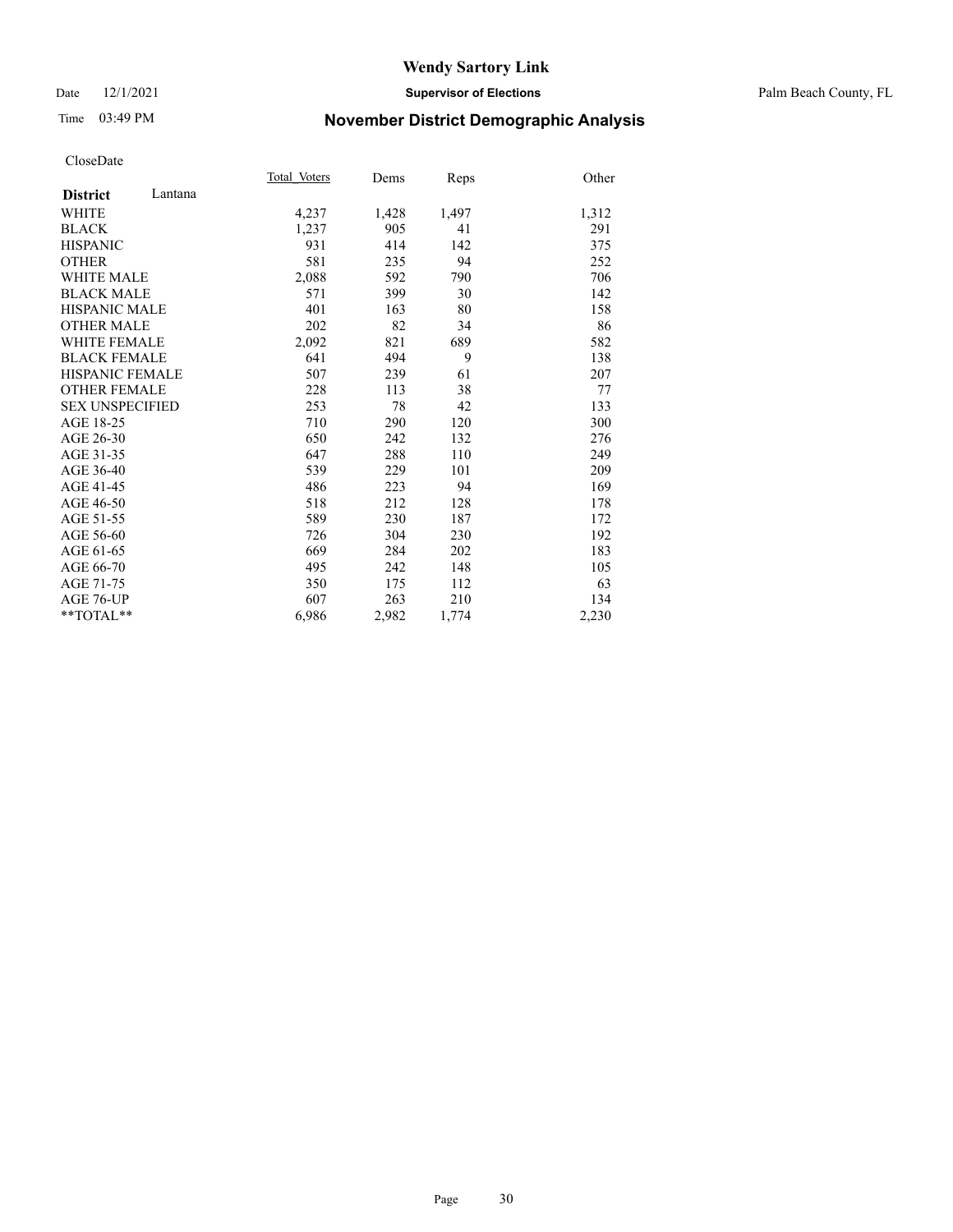Date 12/1/2021 **Supervisor of Elections** Palm Beach County, FL

## Time 03:49 PM **November District Demographic Analysis**

|                                       | Total Voters | Dems  | Reps     | Other |
|---------------------------------------|--------------|-------|----------|-------|
| Lake Clarke Shores<br><b>District</b> |              |       |          |       |
| <b>WHITE</b>                          | 2,027        | 736   | 833      | 458   |
| <b>BLACK</b>                          | 83           | 59    | 1        | 23    |
| <b>HISPANIC</b>                       | 491          | 158   | 195      | 138   |
| <b>OTHER</b>                          | 170          | 53    | 43       | 74    |
| WHITE MALE                            | 958          | 290   | 425      | 243   |
| <b>BLACK MALE</b>                     | 39           | 24    | 1        | 14    |
| <b>HISPANIC MALE</b>                  | 212          | 64    | 87       | 61    |
| <b>OTHER MALE</b>                     | 54           | 17    | 17       | 20    |
| <b>WHITE FEMALE</b>                   | 1,048        | 441   | 402      | 205   |
| <b>BLACK FEMALE</b>                   | 44           | 35    | $\theta$ | 9     |
| <b>HISPANIC FEMALE</b>                | 267          | 90    | 103      | 74    |
| <b>OTHER FEMALE</b>                   | 62           | 21    | 14       | 27    |
| <b>SEX UNSPECIFIED</b>                | 84           | 22    | 22       | 40    |
| AGE 18-25                             | 220          | 75    | 64       | 81    |
| AGE 26-30                             | 160          | 51    | 60       | 49    |
| AGE 31-35                             | 207          | 53    | 73       | 81    |
| AGE 36-40                             | 216          | 72    | 75       | 69    |
| AGE 41-45                             | 225          | 83    | 68       | 74    |
| AGE 46-50                             | 236          | 87    | 82       | 67    |
| AGE 51-55                             | 238          | 72    | 106      | 60    |
| AGE 56-60                             | 284          | 97    | 128      | 59    |
| AGE 61-65                             | 265          | 95    | 121      | 49    |
| AGE 66-70                             | 237          | 113   | 87       | 37    |
| AGE 71-75                             | 207          | 88    | 89       | 30    |
| AGE 76-UP                             | 276          | 120   | 119      | 37    |
| $*$ $TOTAL**$                         | 2,771        | 1,006 | 1,072    | 693   |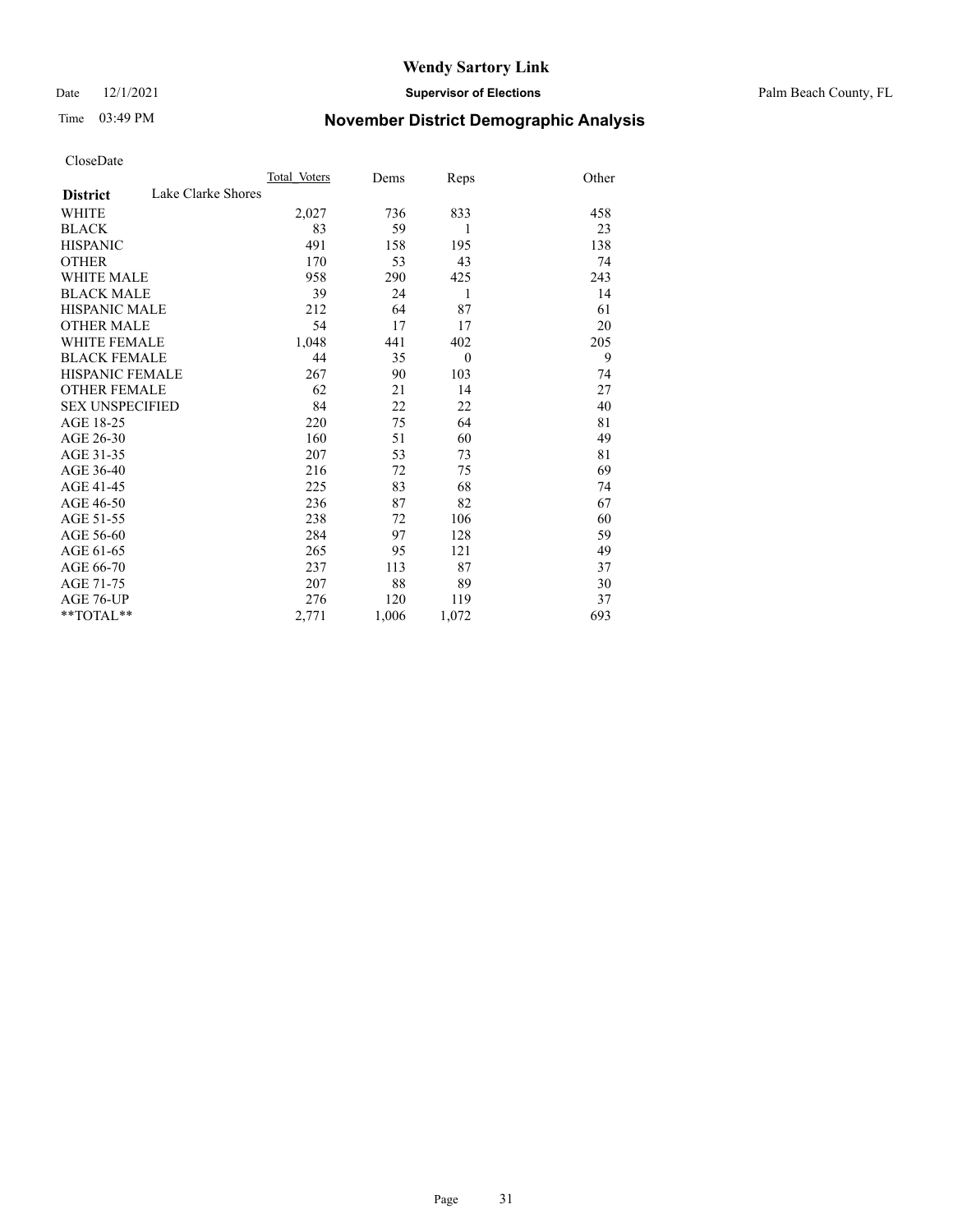#### Date 12/1/2021 **Supervisor of Elections** Palm Beach County, FL

## Time 03:49 PM **November District Demographic Analysis**

|                                       | Total Voters | Dems | Reps | Other |
|---------------------------------------|--------------|------|------|-------|
| Loxahatchee Groves<br><b>District</b> |              |      |      |       |
| WHITE                                 | 1,836        | 502  | 809  | 525   |
| <b>BLACK</b>                          | 78           | 51   | 10   | 17    |
| <b>HISPANIC</b>                       | 207          | 67   | 57   | 83    |
| <b>OTHER</b>                          | 180          | 45   | 55   | 80    |
| WHITE MALE                            | 886          | 212  | 418  | 256   |
| <b>BLACK MALE</b>                     | 39           | 23   | 7    | 9     |
| <b>HISPANIC MALE</b>                  | 102          | 29   | 26   | 47    |
| <b>OTHER MALE</b>                     | 70           | 17   | 20   | 33    |
| WHITE FEMALE                          | 926          | 285  | 380  | 261   |
| <b>BLACK FEMALE</b>                   | 39           | 28   | 3    | 8     |
| <b>HISPANIC FEMALE</b>                | 98           | 38   | 28   | 32    |
| <b>OTHER FEMALE</b>                   | 68           | 20   | 22   | 26    |
| <b>SEX UNSPECIFIED</b>                | 73           | 13   | 27   | 33    |
| AGE 18-25                             | 220          | 55   | 75   | 90    |
| AGE 26-30                             | 145          | 37   | 54   | 54    |
| AGE 31-35                             | 189          | 54   | 57   | 78    |
| AGE 36-40                             | 154          | 32   | 66   | 56    |
| AGE 41-45                             | 130          | 30   | 50   | 50    |
| AGE 46-50                             | 164          | 47   | 58   | 59    |
| AGE 51-55                             | 195          | 48   | 90   | 57    |
| AGE 56-60                             | 273          | 68   | 118  | 87    |
| AGE 61-65                             | 255          | 81   | 113  | 61    |
| AGE 66-70                             | 203          | 72   | 93   | 38    |
| AGE 71-75                             | 165          | 64   | 61   | 40    |
| AGE 76-UP                             | 208          | 77   | 96   | 35    |
| **TOTAL**                             | 2,301        | 665  | 931  | 705   |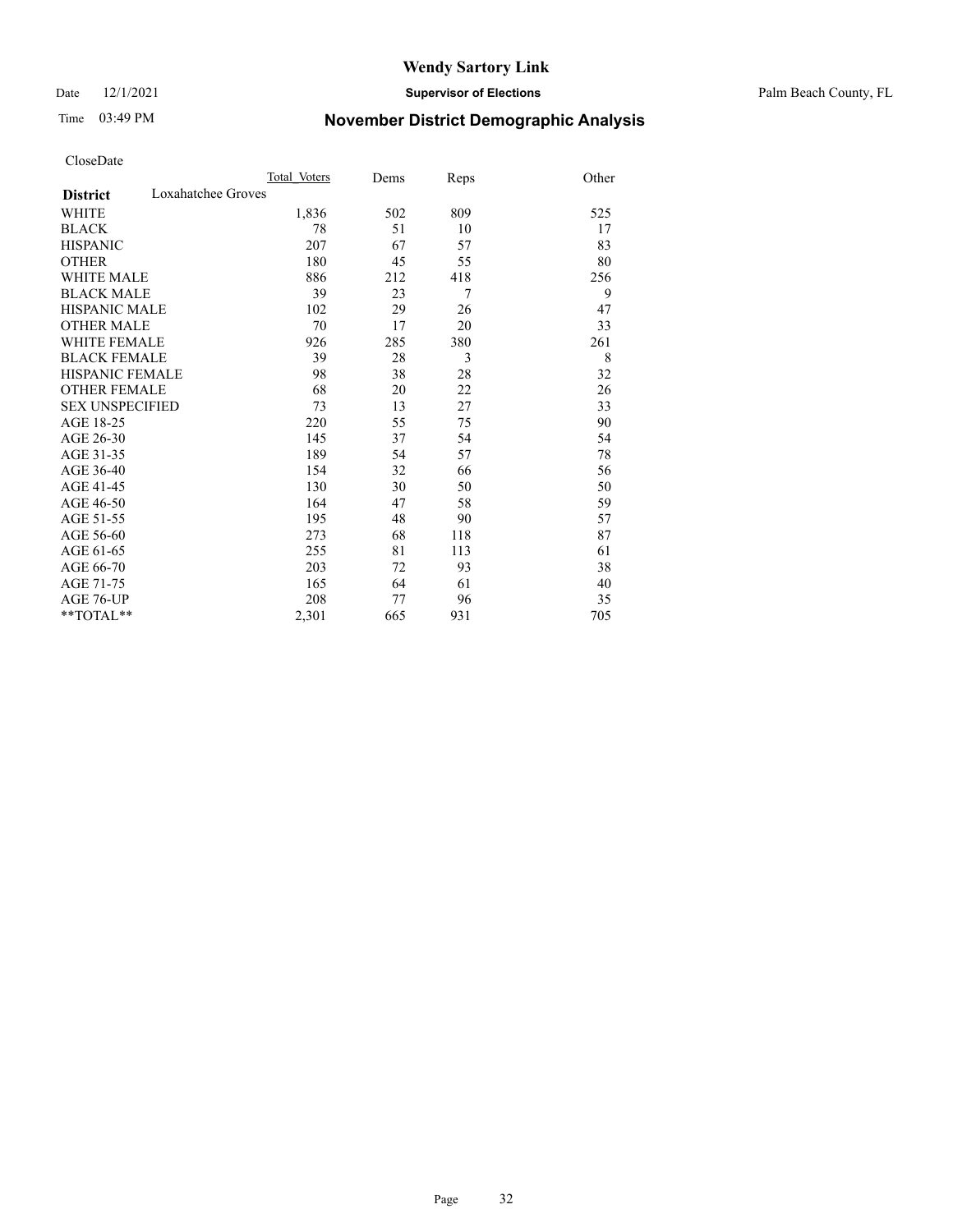#### Date 12/1/2021 **Supervisor of Elections** Palm Beach County, FL

## Time 03:49 PM **November District Demographic Analysis**

|                              | Total Voters | Dems  | Reps | Other |
|------------------------------|--------------|-------|------|-------|
| Lake Park<br><b>District</b> |              |       |      |       |
| <b>WHITE</b>                 | 2,092        | 658   | 777  | 657   |
| <b>BLACK</b>                 | 2,184        | 1,673 | 70   | 441   |
| <b>HISPANIC</b>              | 265          | 116   | 49   | 100   |
| <b>OTHER</b>                 | 484          | 213   | 82   | 189   |
| <b>WHITE MALE</b>            | 1,038        | 277   | 413  | 348   |
| <b>BLACK MALE</b>            | 945          | 681   | 36   | 228   |
| <b>HISPANIC MALE</b>         | 113          | 51    | 23   | 39    |
| <b>OTHER MALE</b>            | 167          | 71    | 36   | 60    |
| WHITE FEMALE                 | 1,022        | 368   | 356  | 298   |
| <b>BLACK FEMALE</b>          | 1,201        | 965   | 33   | 203   |
| <b>HISPANIC FEMALE</b>       | 147          | 62    | 25   | 60    |
| <b>OTHER FEMALE</b>          | 208          | 107   | 24   | 77    |
| <b>SEX UNSPECIFIED</b>       | 177          | 74    | 30   | 73    |
| AGE 18-25                    | 486          | 255   | 43   | 188   |
| AGE 26-30                    | 505          | 282   | 57   | 166   |
| AGE 31-35                    | 497          | 265   | 71   | 161   |
| AGE 36-40                    | 430          | 225   | 77   | 128   |
| AGE 41-45                    | 372          | 202   | 44   | 126   |
| AGE 46-50                    | 355          | 174   | 77   | 104   |
| AGE 51-55                    | 401          | 200   | 87   | 114   |
| AGE 56-60                    | 466          | 248   | 115  | 103   |
| AGE 61-65                    | 501          | 295   | 115  | 91    |
| AGE 66-70                    | 378          | 194   | 102  | 82    |
| AGE 71-75                    | 264          | 144   | 66   | 54    |
| AGE 76-UP                    | 370          | 176   | 124  | 70    |
| $*$ $TOTAL**$                | 5,025        | 2,660 | 978  | 1,387 |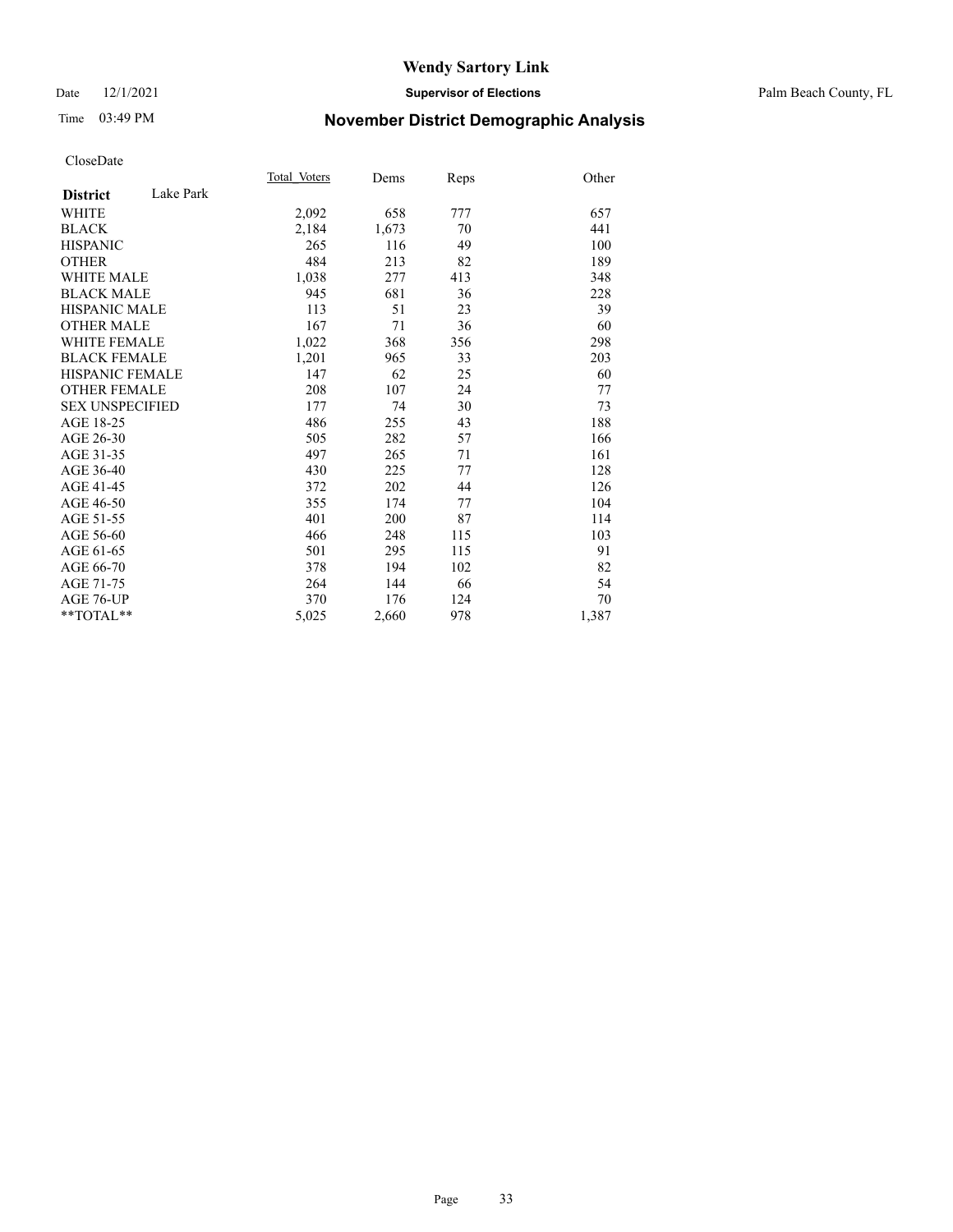Date 12/1/2021 **Supervisor of Elections** Palm Beach County, FL

## Time 03:49 PM **November District Demographic Analysis**

|                        |                  | Total Voters | Dems  | Reps  | Other |
|------------------------|------------------|--------------|-------|-------|-------|
| <b>District</b>        | Lake Worth Beach |              |       |       |       |
| WHITE                  |                  | 9,456        | 3,956 | 2,587 | 2,913 |
| <b>BLACK</b>           |                  | 3,149        | 2,345 | 110   | 694   |
| <b>HISPANIC</b>        |                  | 3,513        | 1,576 | 593   | 1,344 |
| <b>OTHER</b>           |                  | 1,540        | 669   | 165   | 706   |
| <b>WHITE MALE</b>      |                  | 4,616        | 1,687 | 1,385 | 1,544 |
| <b>BLACK MALE</b>      |                  | 1,430        | 1,019 | 70    | 341   |
| <b>HISPANIC MALE</b>   |                  | 1,625        | 687   | 309   | 629   |
| <b>OTHER MALE</b>      |                  | 569          | 246   | 61    | 262   |
| <b>WHITE FEMALE</b>    |                  | 4,705        | 2,221 | 1,169 | 1,315 |
| <b>BLACK FEMALE</b>    |                  | 1,657        | 1,281 | 38    | 338   |
| <b>HISPANIC FEMALE</b> |                  | 1,790        | 853   | 269   | 668   |
| <b>OTHER FEMALE</b>    |                  | 572          | 278   | 78    | 216   |
| <b>SEX UNSPECIFIED</b> |                  | 687          | 269   | 76    | 342   |
| AGE 18-25              |                  | 1,826        | 858   | 204   | 764   |
| AGE 26-30              |                  | 1,558        | 703   | 239   | 616   |
| AGE 31-35              |                  | 1,717        | 821   | 236   | 660   |
| AGE 36-40              |                  | 1,527        | 739   | 254   | 534   |
| AGE 41-45              |                  | 1,242        | 581   | 189   | 472   |
| AGE 46-50              |                  | 1,263        | 581   | 246   | 436   |
| AGE 51-55              |                  | 1,510        | 700   | 306   | 504   |
| AGE 56-60              |                  | 1,696        | 816   | 414   | 466   |
| AGE 61-65              |                  | 1,640        | 837   | 401   | 402   |
| AGE 66-70              |                  | 1,312        | 694   | 310   | 308   |
| AGE 71-75              |                  | 964          | 517   | 226   | 221   |
| AGE 76-UP              |                  | 1,403        | 699   | 430   | 274   |
| $*$ $TOTAL**$          |                  | 17,658       | 8,546 | 3,455 | 5,657 |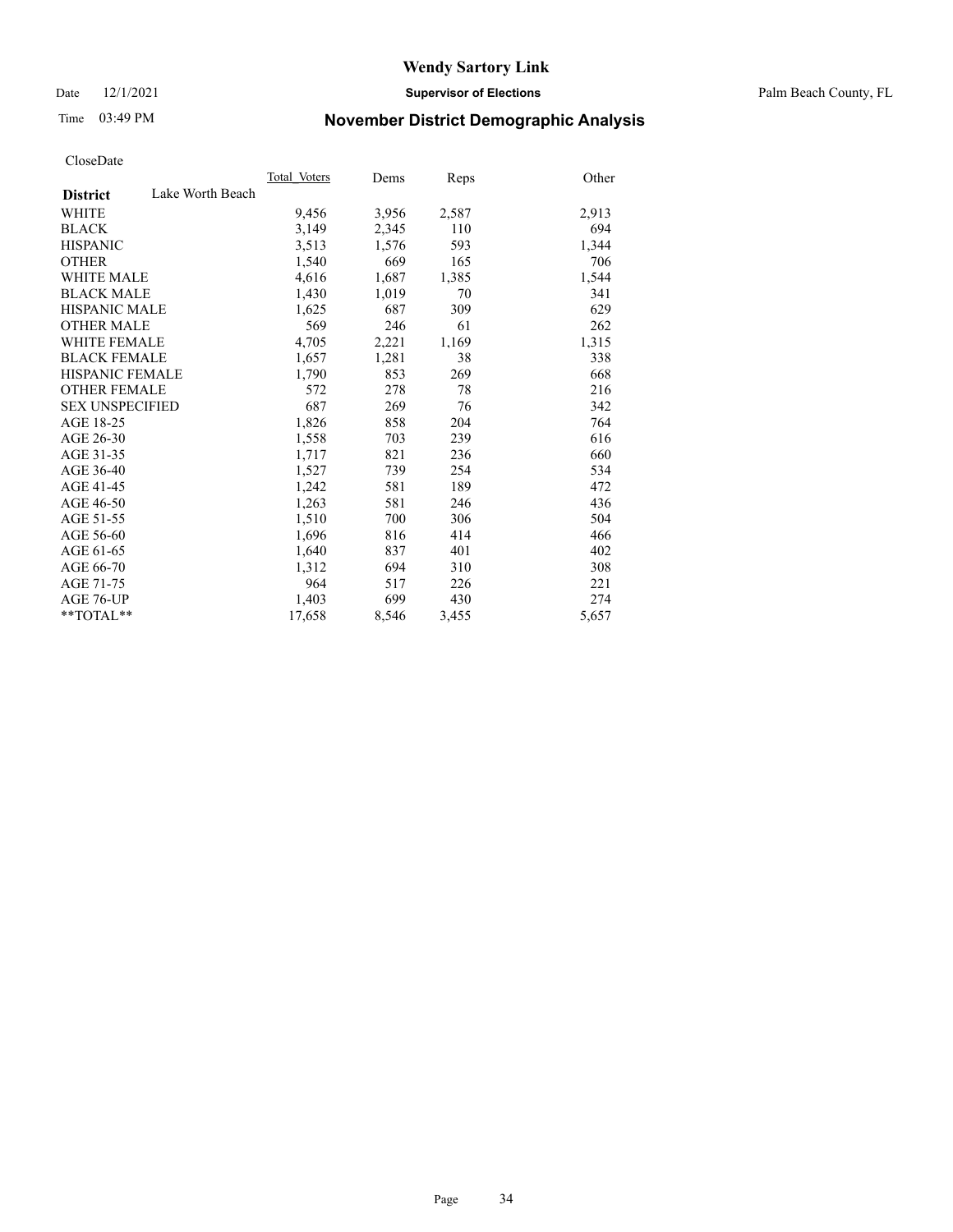#### Date 12/1/2021 **Supervisor of Elections** Palm Beach County, FL

## Time 03:49 PM **November District Demographic Analysis**

|                        |           | Total Voters | Dems           | Reps           | Other          |
|------------------------|-----------|--------------|----------------|----------------|----------------|
| <b>District</b>        | Manalapan |              |                |                |                |
| <b>WHITE</b>           |           | 346          | 67             | 191            | 88             |
| <b>BLACK</b>           |           | 6            | 3              | 1              | 2              |
| <b>HISPANIC</b>        |           | 5            | 1              | $\overline{2}$ | $\overline{2}$ |
| <b>OTHER</b>           |           | 22           | 5              | 7              | 10             |
| <b>WHITE MALE</b>      |           | 179          | 27             | 102            | 50             |
| <b>BLACK MALE</b>      |           | 3            |                | 1              | 1              |
| <b>HISPANIC MALE</b>   |           |              |                | $\theta$       | $\theta$       |
| <b>OTHER MALE</b>      |           | 8            |                | $\overline{2}$ | 5              |
| <b>WHITE FEMALE</b>    |           | 162          | 39             | 87             | 36             |
| <b>BLACK FEMALE</b>    |           | 3            | $\overline{2}$ | $\overline{0}$ |                |
| HISPANIC FEMALE        |           | 4            | $\mathbf{0}$   | $\overline{c}$ | 2              |
| <b>OTHER FEMALE</b>    |           | 9            |                | 4              | 4              |
| <b>SEX UNSPECIFIED</b> |           | 8            | $\overline{2}$ | 3              | 3              |
| AGE 18-25              |           | 18           | 5              | 7              | 6              |
| AGE 26-30              |           | 8            | $\overline{c}$ | 5              |                |
| AGE 31-35              |           | 8            | 1              | 1              | 6              |
| AGE 36-40              |           | 5            | $\theta$       | 4              |                |
| AGE 41-45              |           | 12           | 5              | 7              | 0              |
| AGE 46-50              |           | 22           | 4              | 10             | 8              |
| AGE 51-55              |           | 21           | 3              | 11             | 7              |
| AGE 56-60              |           | 39           | 5              | 27             | 7              |
| AGE 61-65              |           | 54           | 8              | 34             | 12             |
| AGE 66-70              |           | 50           | 12             | 18             | 20             |
| AGE 71-75              |           | 44           | 7              | 25             | 12             |
| AGE 76-UP              |           | 98           | 24             | 52             | 22             |
| **TOTAL**              |           | 379          | 76             | 201            | 102            |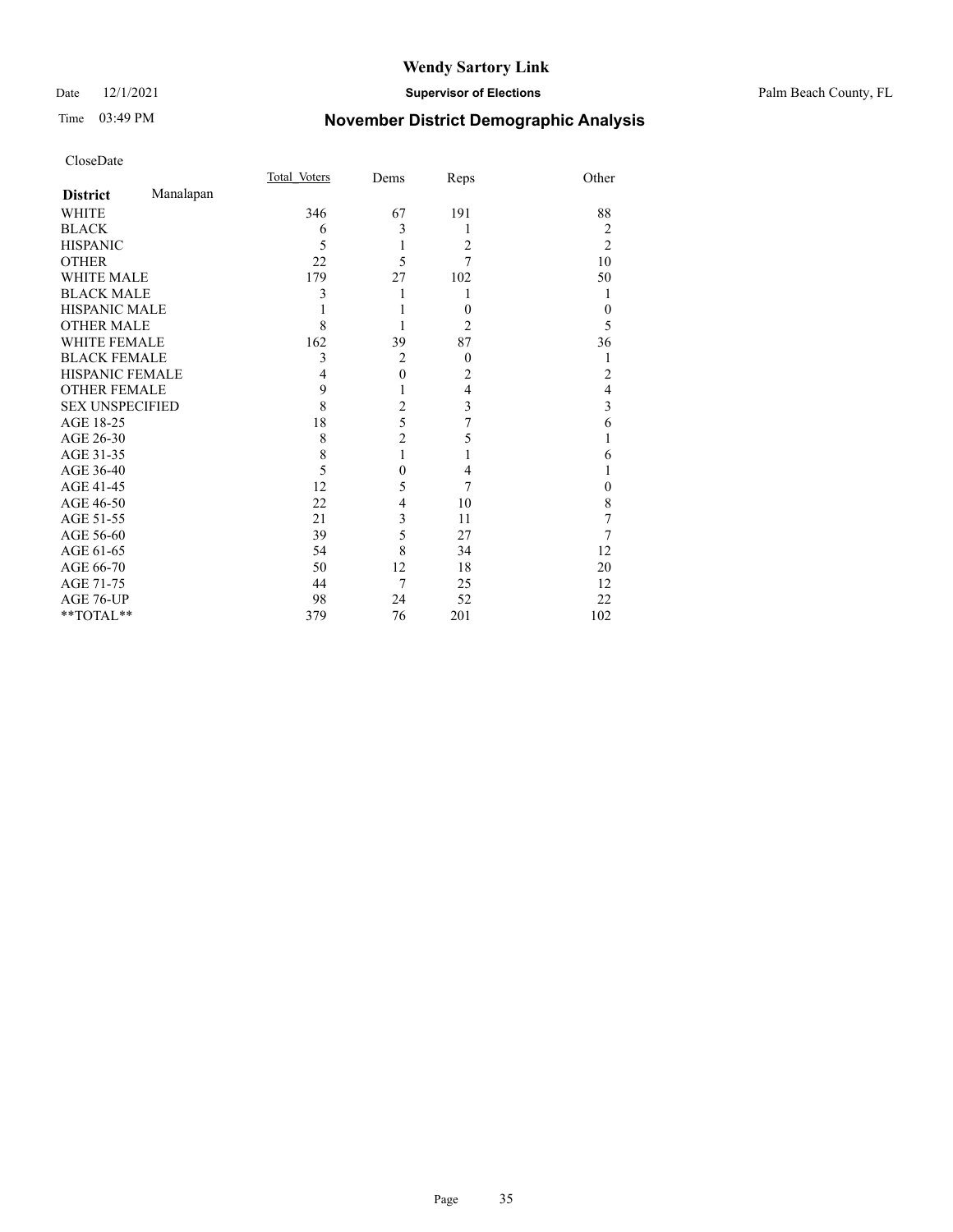#### Date 12/1/2021 **Supervisor of Elections** Palm Beach County, FL

## Time 03:49 PM **November District Demographic Analysis**

|                        |               | Total Voters | Dems           | Reps           | Other          |
|------------------------|---------------|--------------|----------------|----------------|----------------|
| <b>District</b>        | Mangonia Park |              |                |                |                |
| <b>WHITE</b>           |               | 81           | 35             | 19             | 27             |
| <b>BLACK</b>           |               | 756          | 620            | 12             | 124            |
| <b>HISPANIC</b>        |               | 40           | 16             | 6              | 18             |
| <b>OTHER</b>           |               | 64           | 38             | 3              | 23             |
| <b>WHITE MALE</b>      |               | 42           | 14             | 12             | 16             |
| <b>BLACK MALE</b>      |               | 297          | 225            | 4              | 68             |
| <b>HISPANIC MALE</b>   |               | 13           | $\overline{2}$ | 3              | 8              |
| <b>OTHER MALE</b>      |               | 23           | 15             | $\mathbf{1}$   | 7              |
| <b>WHITE FEMALE</b>    |               | 38           | 20             | 7              | 11             |
| <b>BLACK FEMALE</b>    |               | 449          | 385            | 8              | 56             |
| <b>HISPANIC FEMALE</b> |               | 24           | 13             | 3              | 8              |
| <b>OTHER FEMALE</b>    |               | 27           | 16             | $\overline{c}$ | 9              |
| <b>SEX UNSPECIFIED</b> |               | 28           | 19             | $\mathbf{0}$   | 9              |
| AGE 18-25              |               | 121          | 73             | 4              | 44             |
| AGE 26-30              |               | 118          | 74             | 8              | 36             |
| AGE 31-35              |               | 135          | 98             | $\overline{c}$ | 35             |
| AGE 36-40              |               | 94           | 75             | 3              | 16             |
| AGE 41-45              |               | 64           | 45             | $\overline{c}$ | 17             |
| AGE 46-50              |               | 53           | 40             | 4              | 9              |
| AGE 51-55              |               | 81           | 72             | 1              | 8              |
| AGE 56-60              |               | 64           | 54             | $\overline{c}$ | 8              |
| AGE 61-65              |               | 62           | 53             | 1              | 8              |
| AGE 66-70              |               | 52           | 44             | 4              | $\overline{4}$ |
| AGE 71-75              |               | 44           | 36             | 3              | 5              |
| AGE 76-UP              |               | 53           | 45             | 6              | $\overline{2}$ |
| **TOTAL**              |               | 941          | 709            | 40             | 192            |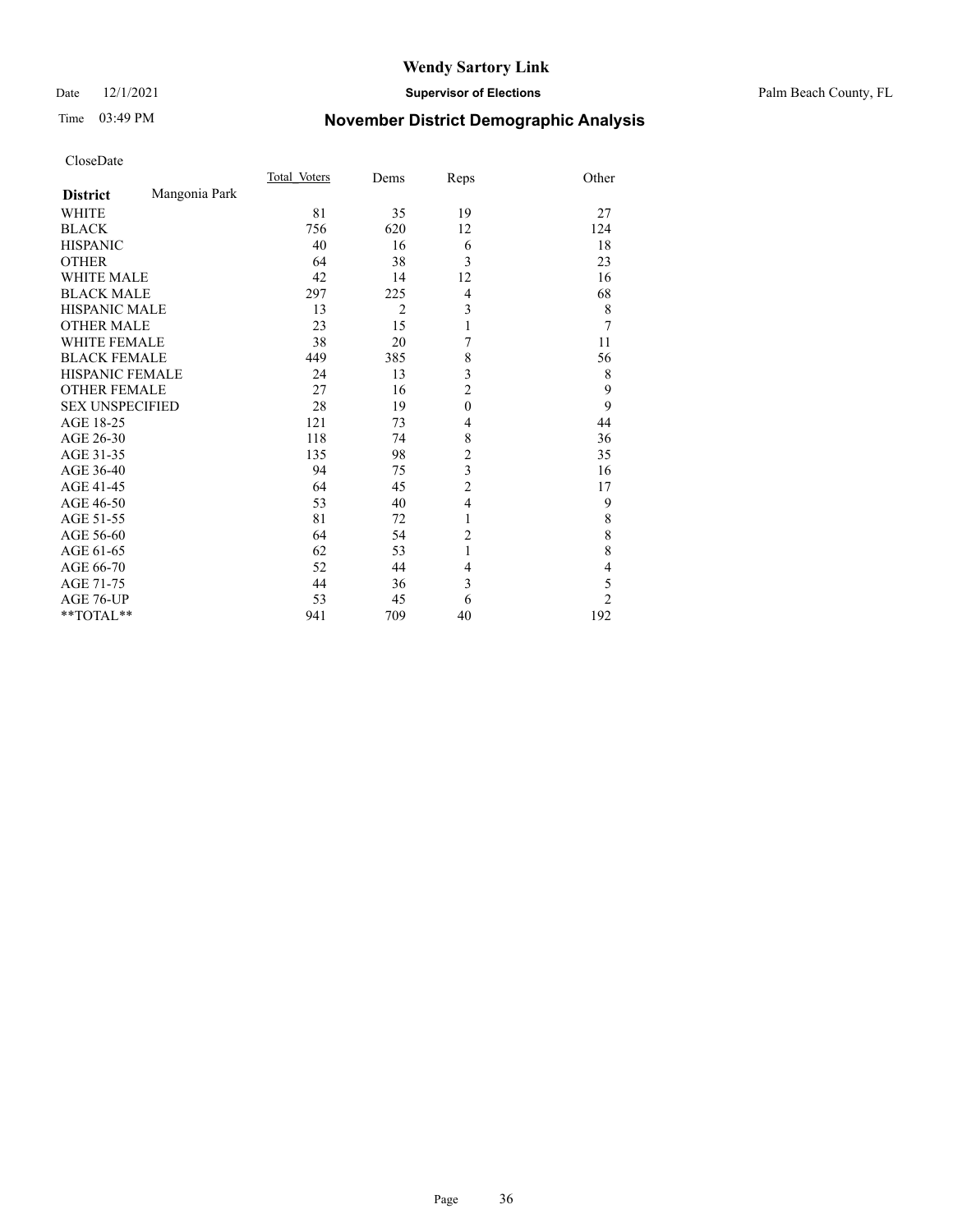Date 12/1/2021 **Supervisor of Elections** Palm Beach County, FL

# Time 03:49 PM **November District Demographic Analysis**

|                        |                  | Total Voters | Dems  | Reps  | Other |
|------------------------|------------------|--------------|-------|-------|-------|
| <b>District</b>        | North Palm Beach |              |       |       |       |
| <b>WHITE</b>           |                  | 9,186        | 2,477 | 4,242 | 2,467 |
| <b>BLACK</b>           |                  | 193          | 138   | 14    | 41    |
| <b>HISPANIC</b>        |                  | 504          | 183   | 145   | 176   |
| <b>OTHER</b>           |                  | 591          | 172   | 187   | 232   |
| <b>WHITE MALE</b>      |                  | 4,366        | 998   | 2,119 | 1,249 |
| <b>BLACK MALE</b>      |                  | 93           | 66    | 8     | 19    |
| <b>HISPANIC MALE</b>   |                  | 213          | 66    | 69    | 78    |
| <b>OTHER MALE</b>      |                  | 194          | 43    | 70    | 81    |
| WHITE FEMALE           |                  | 4,713        | 1,444 | 2,075 | 1,194 |
| <b>BLACK FEMALE</b>    |                  | 99           | 71    | 6     | 22    |
| <b>HISPANIC FEMALE</b> |                  | 279          | 114   | 73    | 92    |
| <b>OTHER FEMALE</b>    |                  | 244          | 88    | 78    | 78    |
| <b>SEX UNSPECIFIED</b> |                  | 270          | 79    | 88    | 103   |
| AGE 18-25              |                  | 698          | 203   | 258   | 237   |
| AGE 26-30              |                  | 572          | 161   | 213   | 198   |
| AGE 31-35              |                  | 641          | 173   | 250   | 218   |
| AGE 36-40              |                  | 632          | 163   | 231   | 238   |
| AGE 41-45              |                  | 532          | 168   | 183   | 181   |
| AGE 46-50              |                  | 648          | 157   | 272   | 219   |
| AGE 51-55              |                  | 788          | 176   | 383   | 229   |
| AGE 56-60              |                  | 1,065        | 291   | 520   | 254   |
| AGE 61-65              |                  | 1,092        | 318   | 524   | 250   |
| AGE 66-70              |                  | 1,072        | 343   | 463   | 266   |
| AGE 71-75              |                  | 898          | 298   | 380   | 220   |
| AGE 76-UP              |                  | 1,836        | 519   | 911   | 406   |
| $*$ $TOTAL**$          |                  | 10,474       | 2,970 | 4,588 | 2,916 |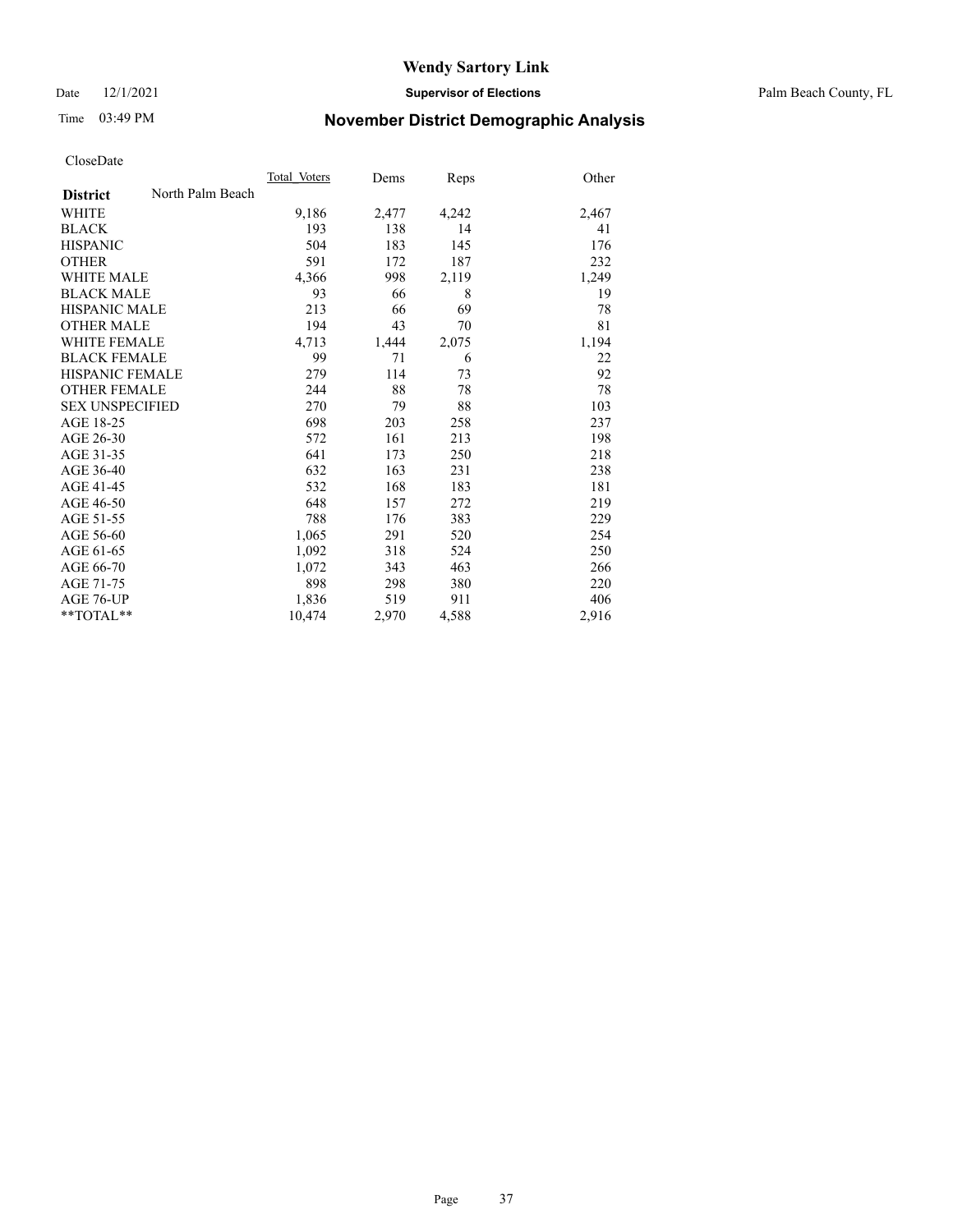### Date 12/1/2021 **Supervisor of Elections** Palm Beach County, FL

# Time 03:49 PM **November District Demographic Analysis**

|                        |             | Total Voters   | Dems         | Reps         | Other          |
|------------------------|-------------|----------------|--------------|--------------|----------------|
| <b>District</b>        | Ocean Ridge |                |              |              |                |
| <b>WHITE</b>           |             | 1,470          | 361          | 694          | 415            |
| <b>BLACK</b>           |             | 5              | 3            | $\mathbf{0}$ | 2              |
| <b>HISPANIC</b>        |             | 50             | 14           | 21           | 15             |
| <b>OTHER</b>           |             | 84             | 23           | 23           | 38             |
| <b>WHITE MALE</b>      |             | 715            | 144          | 364          | 207            |
| <b>BLACK MALE</b>      |             | $\overline{0}$ | $\mathbf{0}$ | $\mathbf{0}$ | $\mathbf{0}$   |
| <b>HISPANIC MALE</b>   |             | 23             | 4            | 8            | 11             |
| <b>OTHER MALE</b>      |             | 27             | 5            | 8            | 14             |
| <b>WHITE FEMALE</b>    |             | 735            | 207          | 324          | 204            |
| <b>BLACK FEMALE</b>    |             | 5              | 3            | $\theta$     | $\overline{2}$ |
| <b>HISPANIC FEMALE</b> |             | 27             | 10           | 13           | $\overline{4}$ |
| <b>OTHER FEMALE</b>    |             | 36             | 14           | 8            | 14             |
| <b>SEX UNSPECIFIED</b> |             | 41             | 14           | 13           | 14             |
| AGE 18-25              |             | 99             | 32           | 37           | 30             |
| AGE 26-30              |             | 78             | 22           | 26           | 30             |
| AGE 31-35              |             | 59             | 13           | 24           | 22             |
| AGE 36-40              |             | 58             | 14           | 13           | 31             |
| AGE 41-45              |             | 50             | 16           | 16           | 18             |
| AGE 46-50              |             | 76             | 20           | 25           | 31             |
| AGE 51-55              |             | 112            | 18           | 65           | 29             |
| AGE 56-60              |             | 191            | 46           | 89           | 56             |
| AGE 61-65              |             | 210            | 54           | 101          | 55             |
| AGE 66-70              |             | 186            | 51           | 84           | 51             |
| AGE 71-75              |             | 172            | 39           | 77           | 56             |
| AGE 76-UP              |             | 318            | 76           | 181          | 61             |
| **TOTAL**              |             | 1,609          | 401          | 738          | 470            |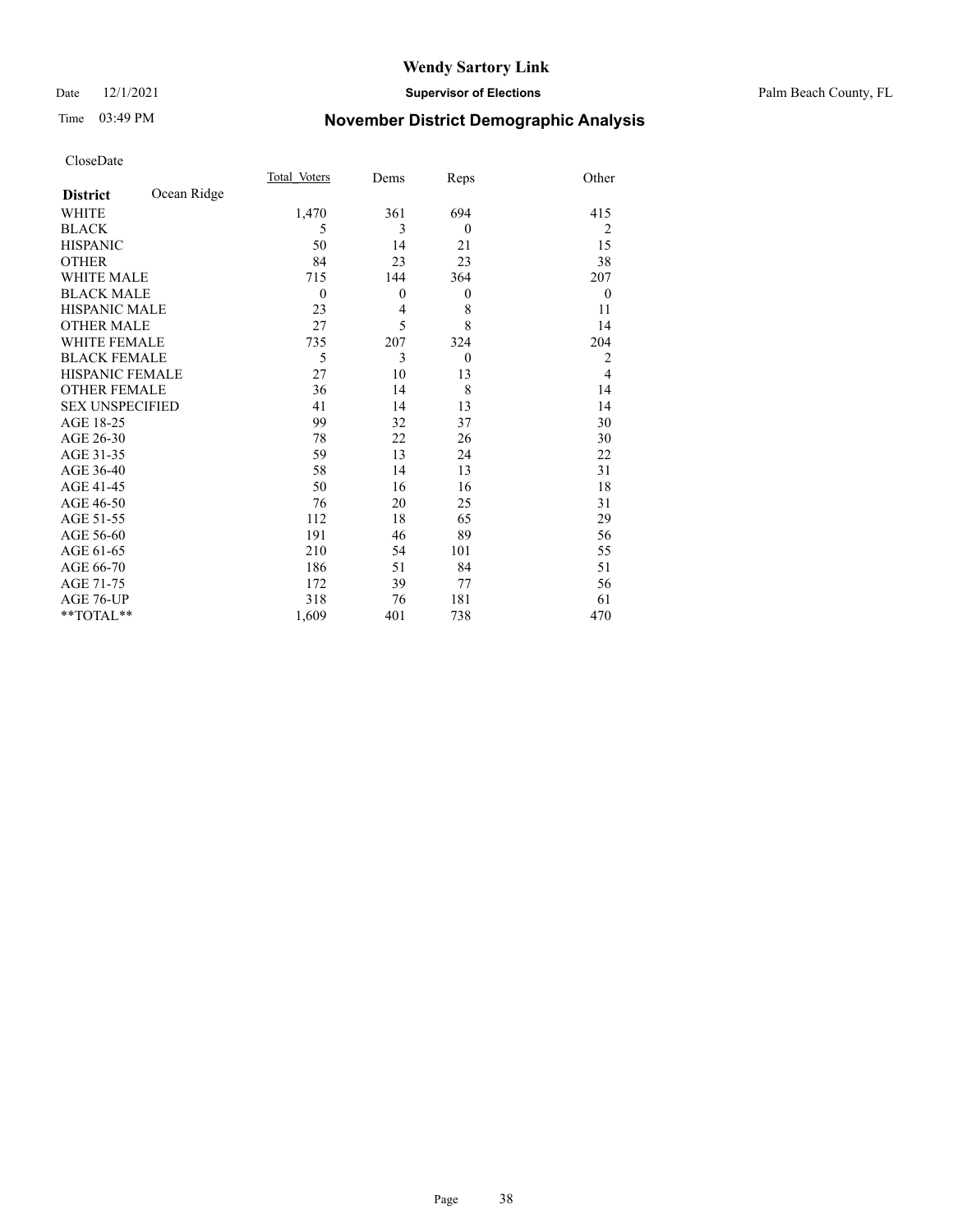### Date 12/1/2021 **Supervisor of Elections** Palm Beach County, FL

# Time 03:49 PM **November District Demographic Analysis**

|                            | Total Voters | Dems  | Reps | Other |
|----------------------------|--------------|-------|------|-------|
| Pahokee<br><b>District</b> |              |       |      |       |
| <b>WHITE</b>               | 300          | 77    | 170  | 53    |
| <b>BLACK</b>               | 1,732        | 1,502 | 41   | 189   |
| <b>HISPANIC</b>            | 604          | 279   | 110  | 215   |
| <b>OTHER</b>               | 179          | 91    | 25   | 63    |
| WHITE MALE                 | 133          | 31    | 66   | 36    |
| <b>BLACK MALE</b>          | 726          | 613   | 17   | 96    |
| <b>HISPANIC MALE</b>       | 289          | 135   | 64   | 90    |
| <b>OTHER MALE</b>          | 61           | 37    | 9    | 15    |
| <b>WHITE FEMALE</b>        | 163          | 45    | 101  | 17    |
| <b>BLACK FEMALE</b>        | 980          | 865   | 23   | 92    |
| <b>HISPANIC FEMALE</b>     | 292          | 136   | 43   | 113   |
| <b>OTHER FEMALE</b>        | 43           | 22    | 8    | 13    |
| <b>SEX UNSPECIFIED</b>     | 127          | 64    | 15   | 48    |
| AGE 18-25                  | 360          | 241   | 29   | 90    |
| AGE 26-30                  | 304          | 188   | 21   | 95    |
| AGE 31-35                  | 269          | 171   | 30   | 68    |
| AGE 36-40                  | 233          | 162   | 13   | 58    |
| AGE 41-45                  | 179          | 121   | 23   | 35    |
| AGE 46-50                  | 171          | 127   | 18   | 26    |
| AGE 51-55                  | 222          | 153   | 37   | 32    |
| AGE 56-60                  | 240          | 167   | 32   | 41    |
| AGE 61-65                  | 219          | 169   | 30   | 20    |
| AGE 66-70                  | 216          | 163   | 24   | 29    |
| AGE 71-75                  | 153          | 101   | 40   | 12    |
| AGE 76-UP                  | 249          | 186   | 49   | 14    |
| $*$ $TOTAL**$              | 2,815        | 1,949 | 346  | 520   |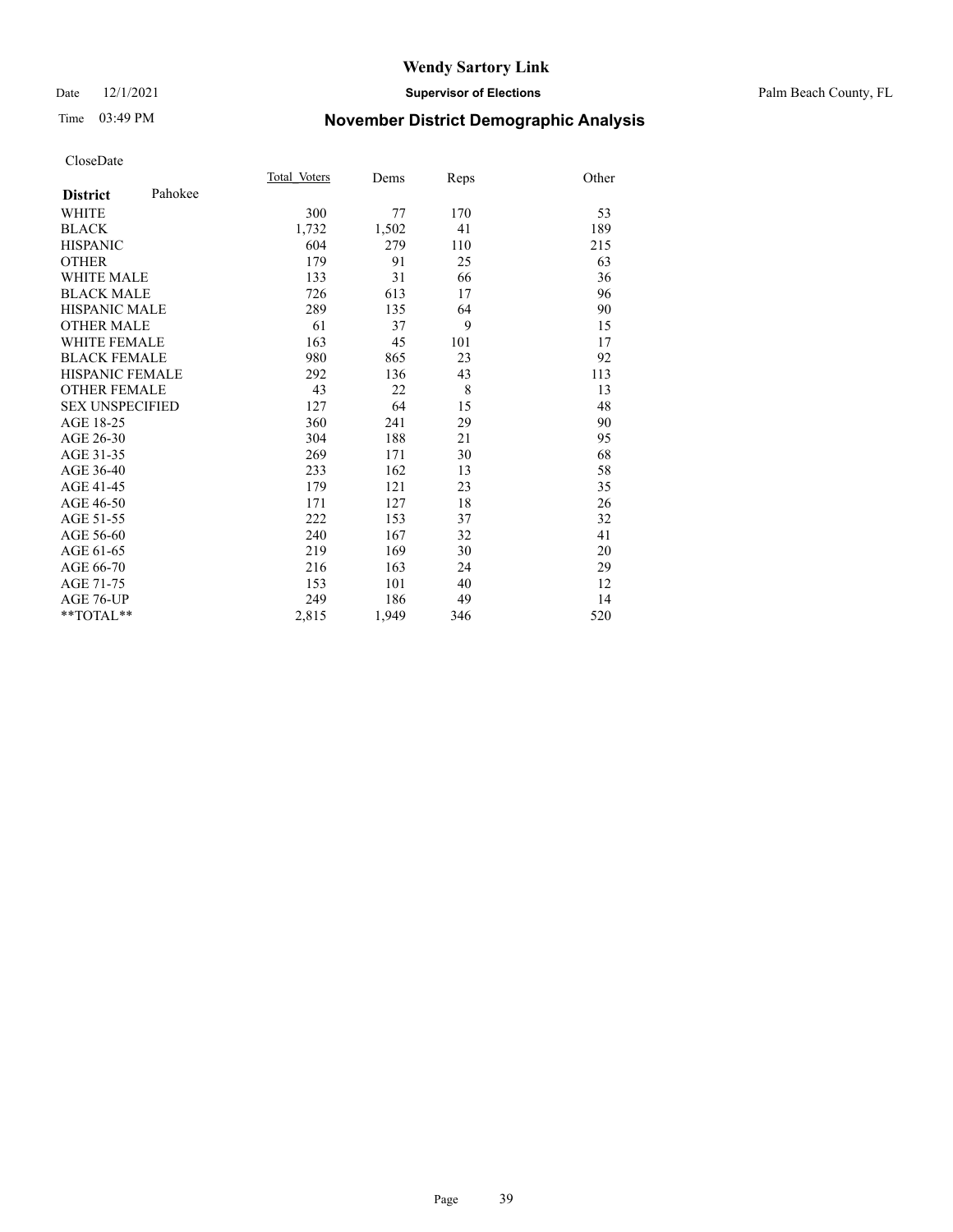### Date 12/1/2021 **Supervisor of Elections** Palm Beach County, FL

# Time 03:49 PM **November District Demographic Analysis**

|                        |            | Total Voters | Dems  | Reps           | Other |
|------------------------|------------|--------------|-------|----------------|-------|
| <b>District</b>        | Palm Beach |              |       |                |       |
| <b>WHITE</b>           |            | 7,432        | 1,871 | 3,479          | 2,082 |
| <b>BLACK</b>           |            | 43           | 28    | 7              | 8     |
| <b>HISPANIC</b>        |            | 189          | 48    | 70             | 71    |
| <b>OTHER</b>           |            | 563          | 139   | 180            | 244   |
| <b>WHITE MALE</b>      |            | 3,408        | 746   | 1,635          | 1,027 |
| <b>BLACK MALE</b>      |            | 20           | 11    | $\overline{4}$ | 5     |
| <b>HISPANIC MALE</b>   |            | 91           | 23    | 31             | 37    |
| <b>OTHER MALE</b>      |            | 173          | 39    | 52             | 82    |
| <b>WHITE FEMALE</b>    |            | 3,941        | 1,107 | 1,806          | 1,028 |
| <b>BLACK FEMALE</b>    |            | 23           | 17    | 3              | 3     |
| <b>HISPANIC FEMALE</b> |            | 96           | 25    | 39             | 32    |
| <b>OTHER FEMALE</b>    |            | 243          | 63    | 83             | 97    |
| <b>SEX UNSPECIFIED</b> |            | 222          | 49    | 79             | 94    |
| AGE 18-25              |            | 317          | 84    | 117            | 116   |
| AGE 26-30              |            | 248          | 64    | 92             | 92    |
| AGE 31-35              |            | 238          | 54    | 81             | 103   |
| AGE 36-40              |            | 247          | 42    | 99             | 106   |
| AGE 41-45              |            | 252          | 44    | 106            | 102   |
| AGE 46-50              |            | 318          | 62    | 143            | 113   |
| AGE 51-55              |            | 441          | 95    | 224            | 122   |
| AGE 56-60              |            | 662          | 129   | 321            | 212   |
| AGE 61-65              |            | 844          | 213   | 391            | 240   |
| AGE 66-70              |            | 915          | 260   | 412            | 243   |
| AGE 71-75              |            | 1,128        | 319   | 502            | 307   |
| AGE 76-UP              |            | 2,617        | 720   | 1,248          | 649   |
| **TOTAL**              |            | 8,227        | 2,086 | 3,736          | 2,405 |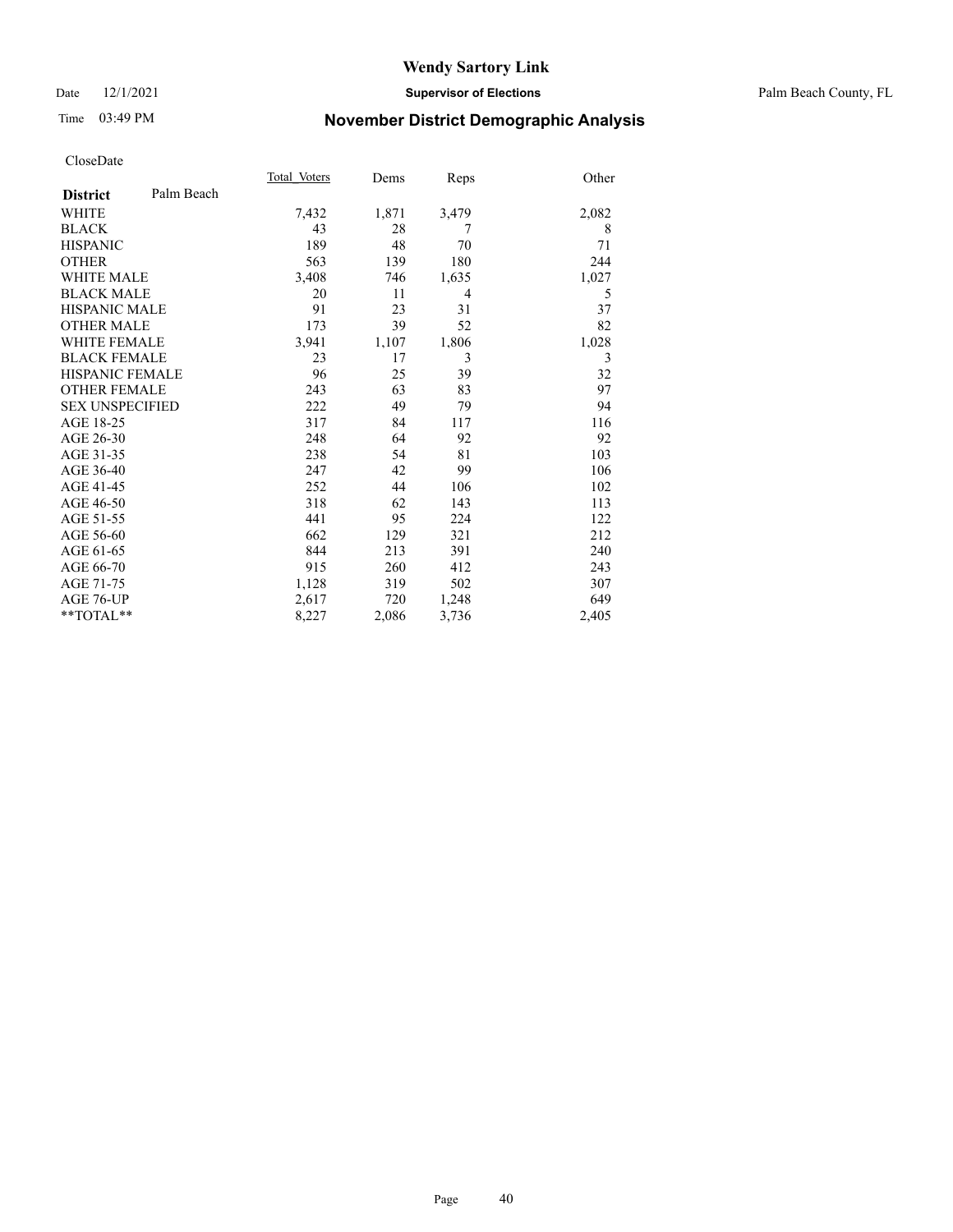Date 12/1/2021 **Supervisor of Elections** Palm Beach County, FL

# Time 03:49 PM **November District Demographic Analysis**

|                        | Total Voters       | Dems   | Reps   | Other  |
|------------------------|--------------------|--------|--------|--------|
| <b>District</b>        | Palm Beach Gardens |        |        |        |
| <b>WHITE</b>           | 37,578             | 11,153 | 15,884 | 10,541 |
| <b>BLACK</b>           | 1,479              | 1,003  | 97     | 379    |
| <b>HISPANIC</b>        | 2,943              | 1,071  | 736    | 1,136  |
| <b>OTHER</b>           | 3,717              | 1,181  | 884    | 1,652  |
| <b>WHITE MALE</b>      | 17,122             | 4,071  | 7,877  | 5,174  |
| <b>BLACK MALE</b>      | 663                | 416    | 49     | 198    |
| <b>HISPANIC MALE</b>   | 1,198              | 393    | 315    | 490    |
| <b>OTHER MALE</b>      | 1,306              | 384    | 323    | 599    |
| WHITE FEMALE           | 20,008             | 6,963  | 7,831  | 5,214  |
| <b>BLACK FEMALE</b>    | 796                | 573    | 48     | 175    |
| HISPANIC FEMALE        | 1,671              | 651    | 408    | 612    |
| <b>OTHER FEMALE</b>    | 1,605              | 568    | 388    | 649    |
| <b>SEX UNSPECIFIED</b> | 1,291              | 359    | 348    | 584    |
| AGE 18-25              | 3,077              | 957    | 974    | 1,146  |
| AGE 26-30              | 2,721              | 880    | 867    | 974    |
| AGE 31-35              | 2,896              | 885    | 945    | 1,066  |
| AGE 36-40              | 3,008              | 941    | 921    | 1,146  |
| AGE 41-45              | 2,757              | 759    | 917    | 1,081  |
| AGE 46-50              | 2,894              | 788    | 1,077  | 1,029  |
| AGE 51-55              | 3,485              | 957    | 1,453  | 1,075  |
| AGE 56-60              | 4,082              | 1,099  | 1,813  | 1,170  |
| AGE 61-65              | 4,170              | 1,317  | 1,778  | 1,075  |
| AGE 66-70              | 3,980              | 1,446  | 1,565  | 969    |
| AGE 71-75              | 4,254              | 1,452  | 1,754  | 1,048  |
| AGE 76-UP              | 8,392              | 2,927  | 3,537  | 1,928  |
| $*$ $TOTAL**$          | 45,717             | 14,408 | 17,601 | 13,708 |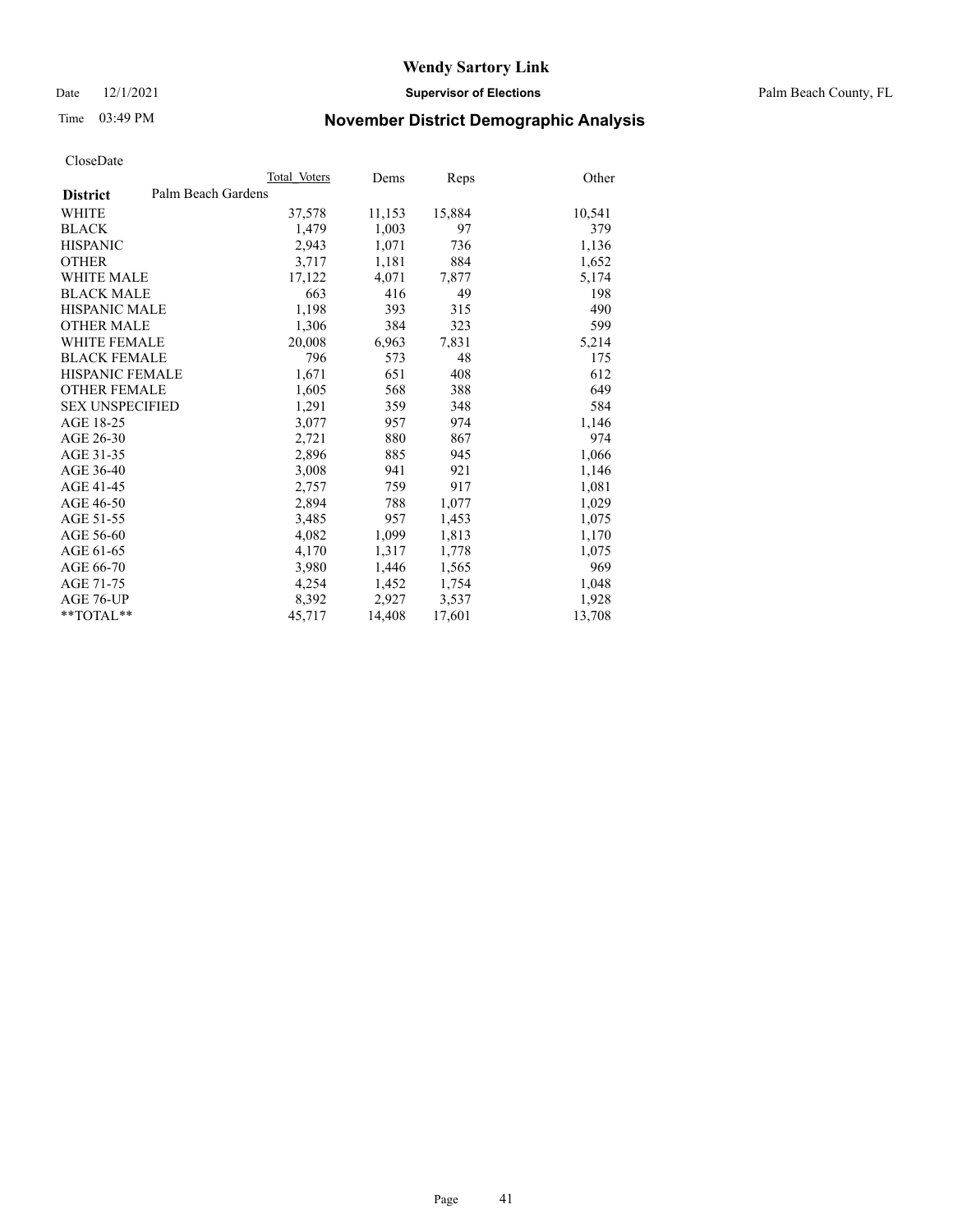### Date 12/1/2021 **Supervisor of Elections** Palm Beach County, FL

# Time 03:49 PM **November District Demographic Analysis**

| Total Voters      | Dems           | Reps             | Other |
|-------------------|----------------|------------------|-------|
| Palm Beach Shores |                |                  |       |
| 969               | 250            | 422              | 297   |
| 11                | 8              | $\boldsymbol{0}$ | 3     |
| 19                | 6              | 5                | 8     |
| 62                | 11             | 22               | 29    |
| 456               | 93             | 217              | 146   |
| 8                 | 6              | $\mathbf{0}$     | 2     |
| 9                 | $\overline{c}$ | 2                | 5     |
| 16                | 3              | 6                | 7     |
| 503               | 155            | 199              | 149   |
| 3                 | $\overline{2}$ | $\boldsymbol{0}$ | 1     |
| 10                | $\overline{4}$ | 3                | 3     |
| 28                | 7              | 7                | 14    |
| 27                | $\overline{2}$ | 15               | 10    |
| 50                | 15             | 17               | 18    |
| 38                | 10             | 11               | 17    |
| 46                | 12             | 18               | 16    |
| 36                | 9              | 14               | 13    |
| 49                | 10             | 17               | 22    |
| 65                | 14             | 22               | 29    |
| 85                | 18             | 37               | 30    |
| 106               | 26             | 50               | 30    |
| 141               | 44             | 61               | 36    |
| 140               | 39             | 63               | 38    |
| 111               | 32             | 43               | 36    |
| 194               | 46             | 96               | 52    |
| 1,061             | 275            | 449              | 337   |
|                   |                |                  |       |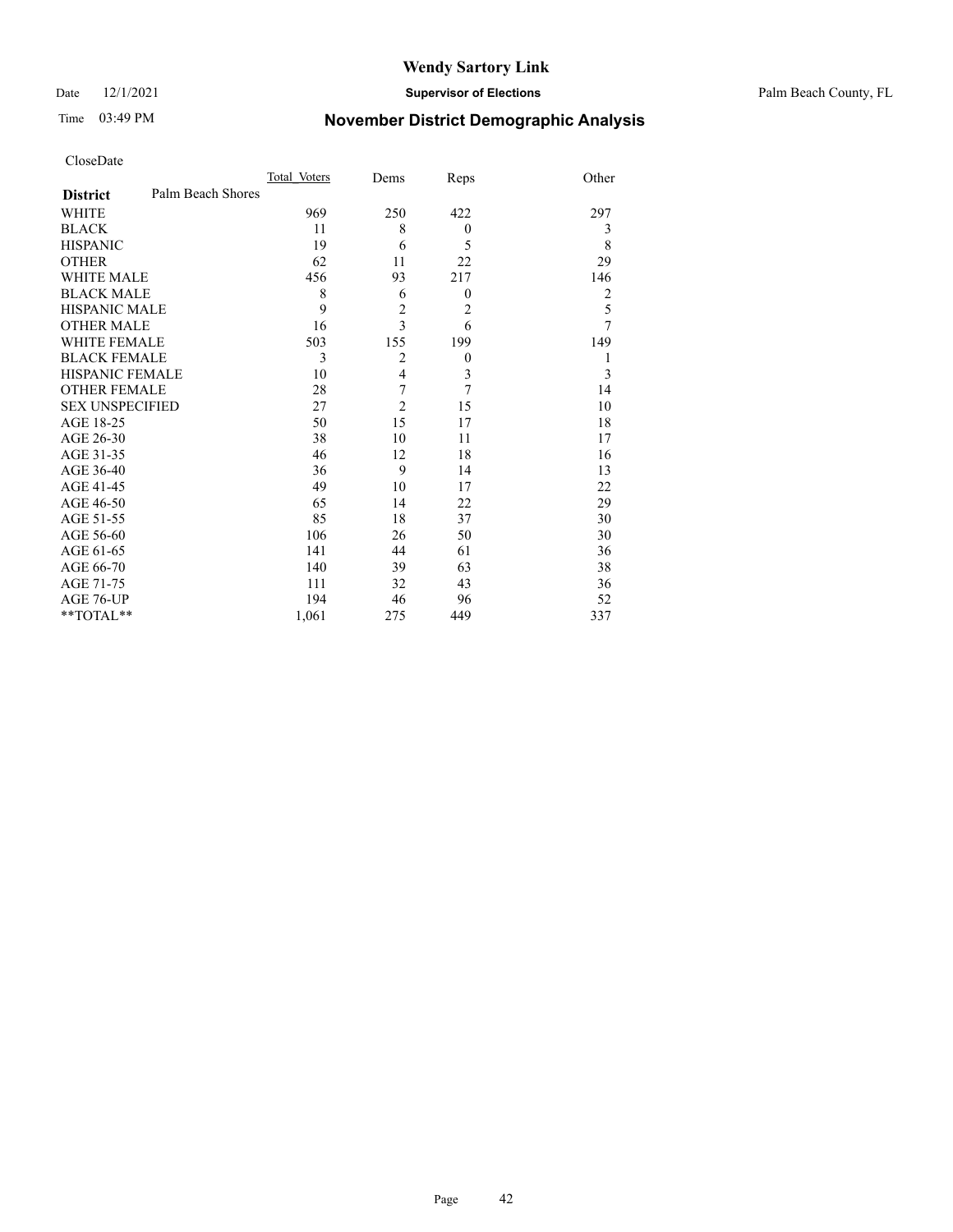### Date 12/1/2021 **Supervisor of Elections** Palm Beach County, FL

# Time 03:49 PM **November District Demographic Analysis**

|                        |              | Total Voters | Dems  | Reps  | Other |
|------------------------|--------------|--------------|-------|-------|-------|
| <b>District</b>        | Palm Springs |              |       |       |       |
| WHITE                  |              | 4,110        | 1,540 | 1,340 | 1,230 |
| <b>BLACK</b>           |              | 1,566        | 1,133 | 53    | 380   |
| <b>HISPANIC</b>        |              | 4,626        | 1,828 | 1,008 | 1,790 |
| <b>OTHER</b>           |              | 1,071        | 380   | 148   | 543   |
| <b>WHITE MALE</b>      |              | 1,888        | 604   | 679   | 605   |
| <b>BLACK MALE</b>      |              | 634          | 428   | 31    | 175   |
| <b>HISPANIC MALE</b>   |              | 2,009        | 755   | 504   | 750   |
| <b>OTHER MALE</b>      |              | 352          | 135   | 55    | 162   |
| WHITE FEMALE           |              | 2,156        | 916   | 641   | 599   |
| <b>BLACK FEMALE</b>    |              | 898          | 681   | 20    | 197   |
| <b>HISPANIC FEMALE</b> |              | 2,497        | 1,036 | 482   | 979   |
| <b>OTHER FEMALE</b>    |              | 416          | 176   | 55    | 185   |
| <b>SEX UNSPECIFIED</b> |              | 518          | 148   | 79    | 291   |
| AGE 18-25              |              | 1,390        | 579   | 186   | 625   |
| AGE 26-30              |              | 1,041        | 445   | 171   | 425   |
| AGE 31-35              |              | 1,091        | 458   | 183   | 450   |
| AGE 36-40              |              | 974          | 418   | 165   | 391   |
| AGE 41-45              |              | 909          | 395   | 145   | 369   |
| AGE 46-50              |              | 899          | 365   | 191   | 343   |
| AGE 51-55              |              | 929          | 360   | 246   | 323   |
| AGE 56-60              |              | 1,003        | 410   | 282   | 311   |
| AGE 61-65              |              | 894          | 399   | 249   | 246   |
| AGE 66-70              |              | 699          | 349   | 190   | 160   |
| AGE 71-75              |              | 575          | 269   | 182   | 124   |
| AGE 76-UP              |              | 969          | 434   | 359   | 176   |
| $*$ $TOTAL**$          |              | 11,373       | 4,881 | 2,549 | 3,943 |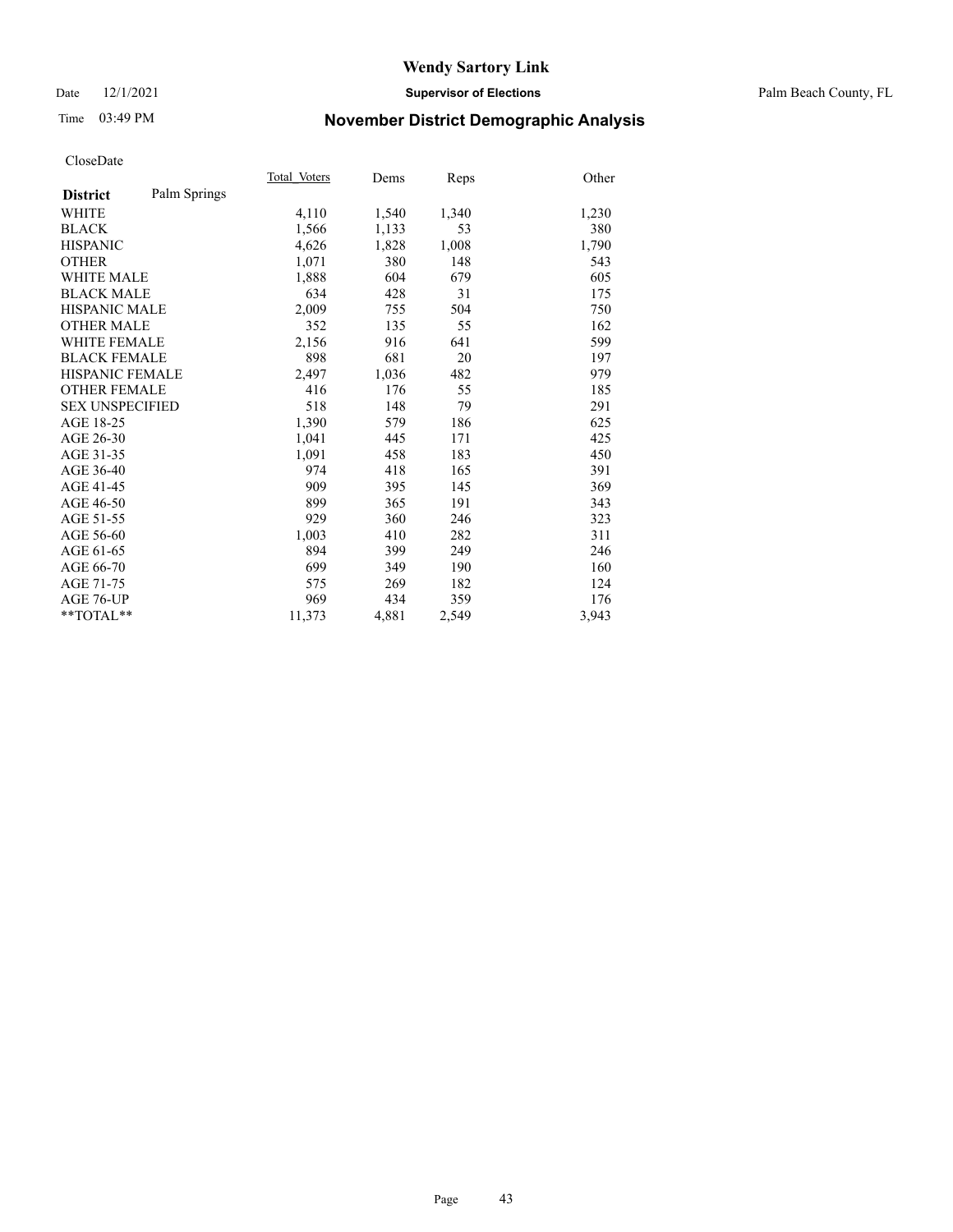### Date 12/1/2021 **Supervisor of Elections** Palm Beach County, FL

# Time 03:49 PM **November District Demographic Analysis**

|                        |               | Total Voters | Dems   | Reps  | Other |
|------------------------|---------------|--------------|--------|-------|-------|
| <b>District</b>        | Riviera Beach |              |        |       |       |
| WHITE                  |               | 6,440        | 1,796  | 2,733 | 1,911 |
| <b>BLACK</b>           |               | 14,381       | 11,870 | 327   | 2,184 |
| <b>HISPANIC</b>        |               | 1,327        | 562    | 243   | 522   |
| <b>OTHER</b>           |               | 2,202        | 930    | 247   | 1,025 |
| WHITE MALE             |               | 3,156        | 728    | 1,404 | 1,024 |
| <b>BLACK MALE</b>      |               | 5,820        | 4,543  | 180   | 1,097 |
| <b>HISPANIC MALE</b>   |               | 565          | 208    | 128   | 229   |
| <b>OTHER MALE</b>      |               | 824          | 336    | 108   | 380   |
| <b>WHITE FEMALE</b>    |               | 3,207        | 1,051  | 1,299 | 857   |
| <b>BLACK FEMALE</b>    |               | 8,359        | 7,181  | 140   | 1,038 |
| <b>HISPANIC FEMALE</b> |               | 739          | 341    | 115   | 283   |
| <b>OTHER FEMALE</b>    |               | 899          | 439    | 100   | 360   |
| <b>SEX UNSPECIFIED</b> |               | 769          | 325    | 71    | 373   |
| AGE 18-25              |               | 2,591        | 1,599  | 179   | 813   |
| AGE 26-30              |               | 2,127        | 1,354  | 181   | 592   |
| AGE 31-35              |               | 2,259        | 1,456  | 171   | 632   |
| AGE 36-40              |               | 1,978        | 1,245  | 178   | 555   |
| AGE 41-45              |               | 1,830        | 1,184  | 187   | 459   |
| AGE 46-50              |               | 1,843        | 1,212  | 212   | 419   |
| AGE 51-55              |               | 1,900        | 1,221  | 283   | 396   |
| AGE 56-60              |               | 2,113        | 1,296  | 396   | 421   |
| AGE 61-65              |               | 2,137        | 1,278  | 446   | 413   |
| AGE 66-70              |               | 1,689        | 1,051  | 347   | 291   |
| AGE 71-75              |               | 1,484        | 888    | 326   | 270   |
| AGE 76-UP              |               | 2.399        | 1,374  | 644   | 381   |
| **TOTAL**              |               | 24,350       | 15,158 | 3,550 | 5,642 |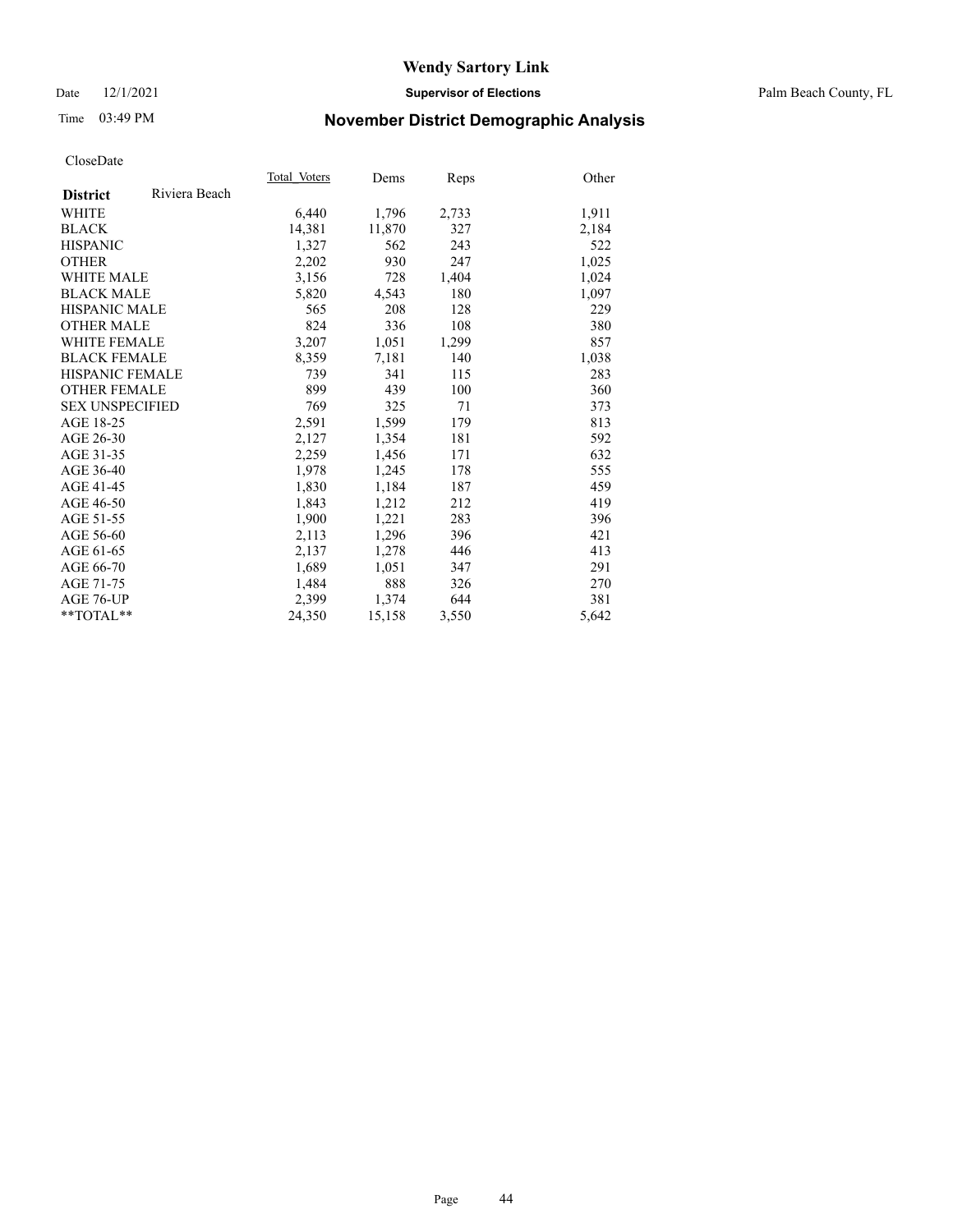Date 12/1/2021 **Supervisor of Elections** Palm Beach County, FL

# Time 03:49 PM **November District Demographic Analysis**

|                        |                  | Total Voters | Dems   | Reps  | Other |
|------------------------|------------------|--------------|--------|-------|-------|
| <b>District</b>        | Royal Palm Beach |              |        |       |       |
| WHITE                  |                  | 12,936       | 3,874  | 5,130 | 3,932 |
| <b>BLACK</b>           |                  | 6,092        | 4,603  | 198   | 1,291 |
| <b>HISPANIC</b>        |                  | 5,213        | 2,060  | 1,150 | 2,003 |
| <b>OTHER</b>           |                  | 3,149        | 1,267  | 503   | 1,379 |
| <b>WHITE MALE</b>      |                  | 6,027        | 1,530  | 2,596 | 1,901 |
| <b>BLACK MALE</b>      |                  | 2,660        | 1,884  | 109   | 667   |
| <b>HISPANIC MALE</b>   |                  | 2,256        | 779    | 586   | 891   |
| <b>OTHER MALE</b>      |                  | 1,198        | 449    | 212   | 537   |
| <b>WHITE FEMALE</b>    |                  | 6,766        | 2,305  | 2.481 | 1,980 |
| <b>BLACK FEMALE</b>    |                  | 3,350        | 2,669  | 85    | 596   |
| <b>HISPANIC FEMALE</b> |                  | 2,825        | 1,224  | 547   | 1,054 |
| <b>OTHER FEMALE</b>    |                  | 1,359        | 626    | 216   | 517   |
| <b>SEX UNSPECIFIED</b> |                  | 931          | 328    | 146   | 457   |
| AGE 18-25              |                  | 3,118        | 1,322  | 537   | 1,259 |
| AGE 26-30              |                  | 2,247        | 939    | 448   | 860   |
| AGE 31-35              |                  | 2,429        | 1,003  | 533   | 893   |
| AGE 36-40              |                  | 2,393        | 942    | 580   | 871   |
| AGE 41-45              |                  | 2,299        | 920    | 490   | 889   |
| AGE 46-50              |                  | 2,310        | 970    | 587   | 753   |
| AGE 51-55              |                  | 2,516        | 1,001  | 764   | 751   |
| AGE 56-60              |                  | 2,580        | 1,085  | 850   | 645   |
| AGE 61-65              |                  | 2,310        | 1,075  | 674   | 561   |
| AGE 66-70              |                  | 1,868        | 924    | 543   | 401   |
| AGE 71-75              |                  | 1,317        | 624    | 369   | 324   |
| AGE 76-UP              |                  | 2.003        | 999    | 606   | 398   |
| $*$ $TOTAL**$          |                  | 27,390       | 11,804 | 6,981 | 8,605 |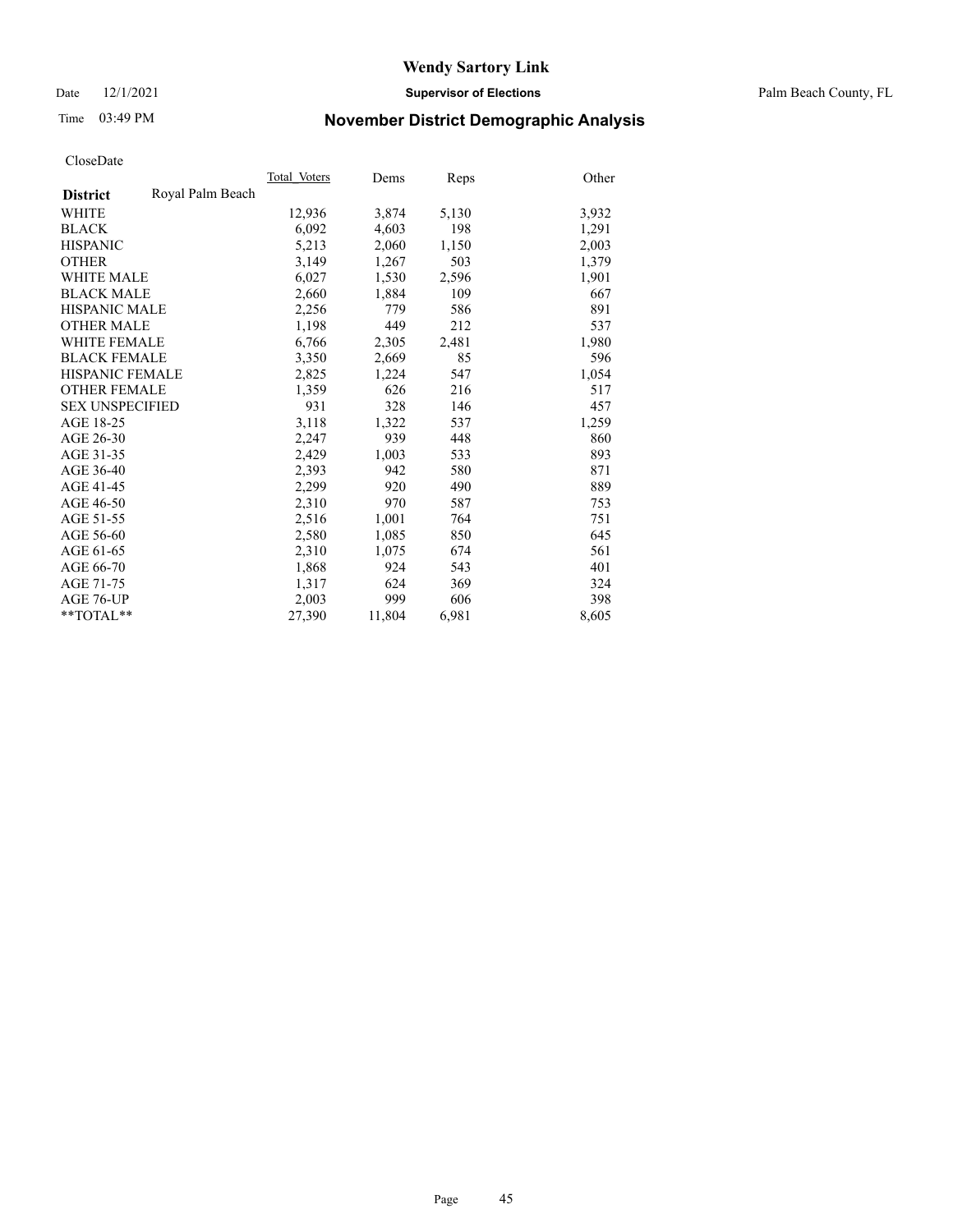### Date 12/1/2021 **Supervisor of Elections** Palm Beach County, FL

# Time 03:49 PM **November District Demographic Analysis**

|                        |           | Total Voters | Dems  | Reps           | Other          |
|------------------------|-----------|--------------|-------|----------------|----------------|
| <b>District</b>        | South Bay |              |       |                |                |
| WHITE                  |           | 59           | 20    | 26             | 13             |
| <b>BLACK</b>           |           | 1,165        | 1,018 | 26             | 121            |
| <b>HISPANIC</b>        |           | 206          | 103   | 30             | 73             |
| <b>OTHER</b>           |           | 75           | 45    | 3              | 27             |
| <b>WHITE MALE</b>      |           | 29           | 9     | 12             | 8              |
| <b>BLACK MALE</b>      |           | 474          | 408   | 8              | 58             |
| <b>HISPANIC MALE</b>   |           | 112          | 52    | 20             | 40             |
| <b>OTHER MALE</b>      |           | 17           | 8     | $\overline{0}$ | 9              |
| <b>WHITE FEMALE</b>    |           | 30           | 11    | 14             | 5              |
| <b>BLACK FEMALE</b>    |           | 677          | 597   | 18             | 62             |
| HISPANIC FEMALE        |           | 90           | 51    | 10             | 29             |
| <b>OTHER FEMALE</b>    |           | 38           | 26    | $\overline{2}$ | 10             |
| <b>SEX UNSPECIFIED</b> |           | 38           | 24    | $\mathbf{1}$   | 13             |
| AGE 18-25              |           | 182          | 132   | 7              | 43             |
| AGE 26-30              |           | 167          | 122   | 11             | 34             |
| AGE 31-35              |           | 165          | 121   | 11             | 33             |
| AGE 36-40              |           | 128          | 99    | $\overline{4}$ | 25             |
| AGE 41-45              |           | 106          | 77    | 3              | 26             |
| AGE 46-50              |           | 99           | 76    | 6              | 17             |
| AGE 51-55              |           | 114          | 92    | 7              | 15             |
| AGE 56-60              |           | 143          | 119   | 11             | 13             |
| AGE 61-65              |           | 111          | 93    | 8              | 10             |
| AGE 66-70              |           | 94           | 87    | 5              | $\overline{2}$ |
| AGE 71-75              |           | 76           | 62    | 7              | 7              |
| AGE 76-UP              |           | 120          | 106   | 5              | 9              |
| $*$ $TOTAL**$          |           | 1,505        | 1,186 | 85             | 234            |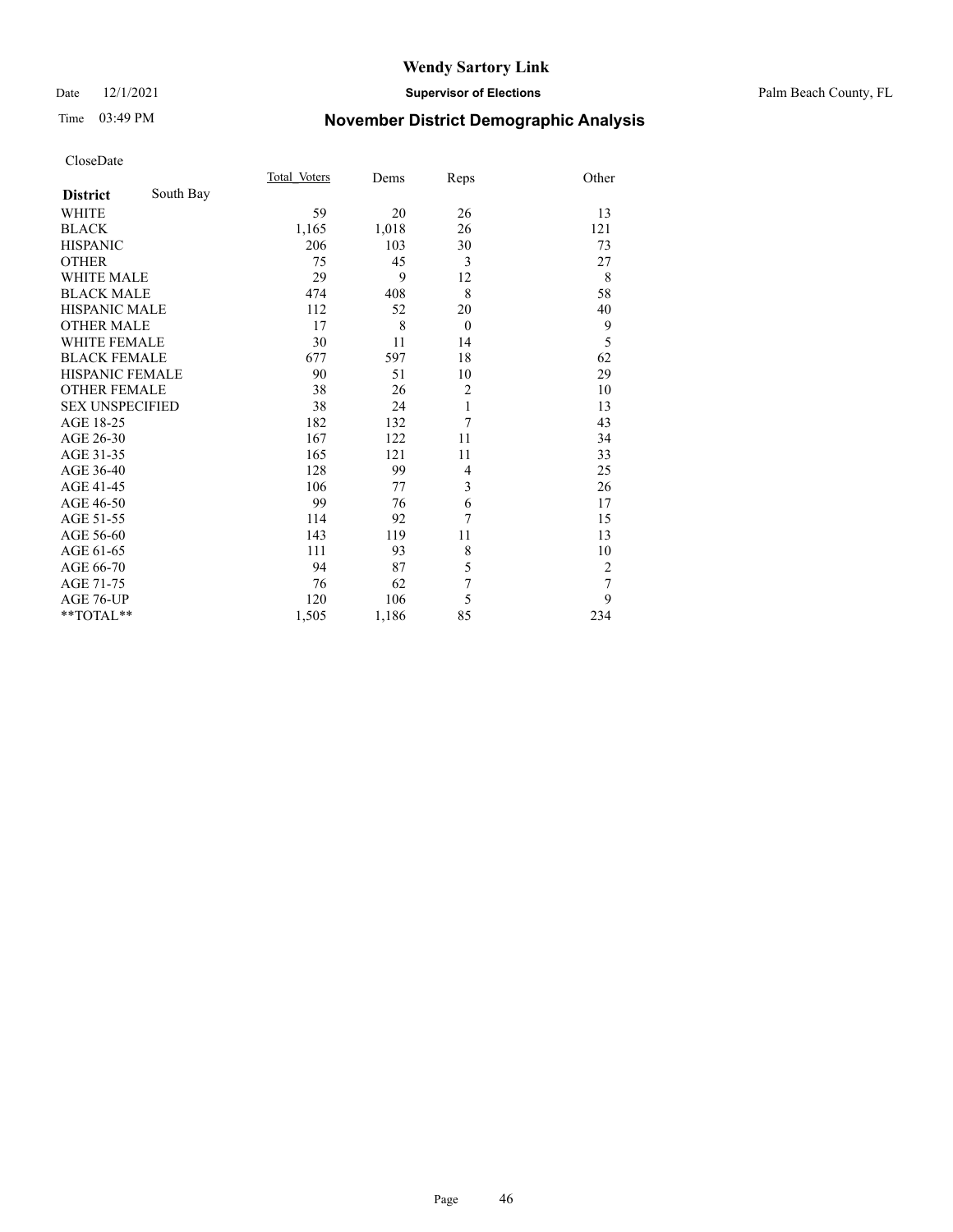Date 12/1/2021 **Supervisor of Elections** Palm Beach County, FL

# Time 03:49 PM **November District Demographic Analysis**

|                        |                  | Total Voters | Dems | Reps           | Other |
|------------------------|------------------|--------------|------|----------------|-------|
| <b>District</b>        | South Palm Beach |              |      |                |       |
| <b>WHITE</b>           |                  | 1,127        | 346  | 445            | 336   |
| <b>BLACK</b>           |                  | 21           | 15   | $\overline{2}$ | 4     |
| <b>HISPANIC</b>        |                  | 79           | 19   | 34             | 26    |
| <b>OTHER</b>           |                  | 94           | 23   | 25             | 46    |
| <b>WHITE MALE</b>      |                  | 512          | 133  | 214            | 165   |
| <b>BLACK MALE</b>      |                  | 8            | 4    | 1              | 3     |
| <b>HISPANIC MALE</b>   |                  | 34           | 8    | 15             | 11    |
| <b>OTHER MALE</b>      |                  | 24           | 6    | 9              | 9     |
| <b>WHITE FEMALE</b>    |                  | 594          | 205  | 222            | 167   |
| <b>BLACK FEMALE</b>    |                  | 13           | 11   | 1              | 1     |
| <b>HISPANIC FEMALE</b> |                  | 43           | 11   | 18             | 14    |
| <b>OTHER FEMALE</b>    |                  | 46           | 10   | 12             | 24    |
| <b>SEX UNSPECIFIED</b> |                  | 44           | 12   | 14             | 18    |
| AGE 18-25              |                  | 40           | 9    | 13             | 18    |
| AGE 26-30              |                  | 53           | 12   | 20             | 21    |
| AGE 31-35              |                  | 42           | 15   | 11             | 16    |
| AGE 36-40              |                  | 40           | 9    | 15             | 16    |
| AGE 41-45              |                  | 47           | 10   | 16             | 21    |
| AGE 46-50              |                  | 58           | 11   | 28             | 19    |
| AGE 51-55              |                  | 88           | 22   | 34             | 32    |
| AGE 56-60              |                  | 127          | 38   | 52             | 37    |
| AGE 61-65              |                  | 139          | 51   | 44             | 44    |
| AGE 66-70              |                  | 160          | 58   | 57             | 45    |
| AGE 71-75              |                  | 181          | 62   | 69             | 50    |
| AGE 76-UP              |                  | 346          | 106  | 147            | 93    |
| **TOTAL**              |                  | 1,321        | 403  | 506            | 412   |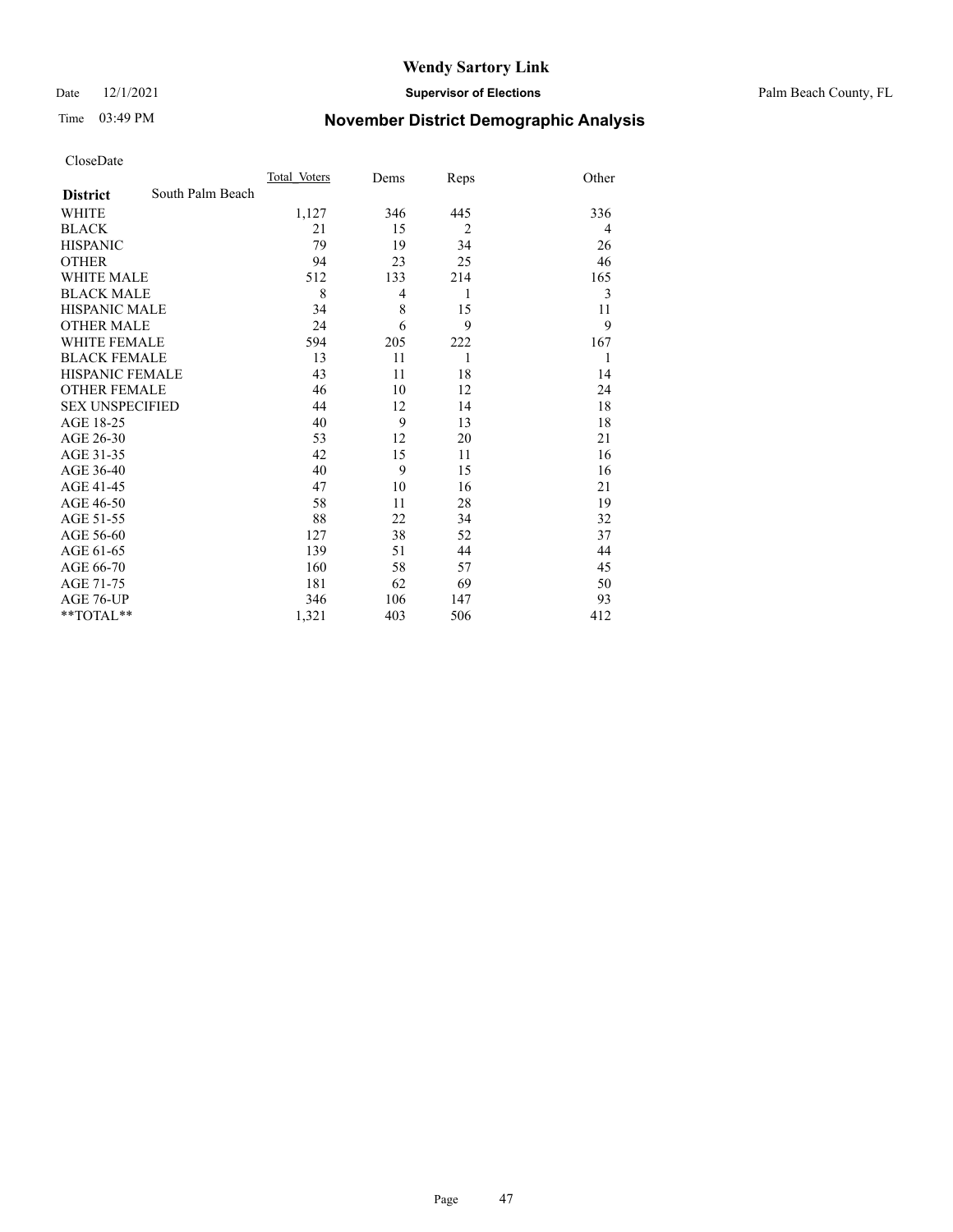### Date 12/1/2021 **Supervisor of Elections** Palm Beach County, FL

# Time 03:49 PM **November District Demographic Analysis**

|                             | Total Voters | Dems           | Reps           | Other |
|-----------------------------|--------------|----------------|----------------|-------|
| Tequesta<br><b>District</b> |              |                |                |       |
| <b>WHITE</b>                | 4,478        | 1,046          | 2,215          | 1,217 |
| <b>BLACK</b>                | 32           | 16             | 3              | 13    |
| <b>HISPANIC</b>             | 186          | 59             | 69             | 58    |
| <b>OTHER</b>                | 246          | 67             | 88             | 91    |
| <b>WHITE MALE</b>           | 2,101        | 379            | 1,116          | 606   |
| <b>BLACK MALE</b>           | 10           | $\overline{2}$ | $\overline{2}$ | 6     |
| <b>HISPANIC MALE</b>        | 72           | 22             | 26             | 24    |
| <b>OTHER MALE</b>           | 79           | 21             | 34             | 24    |
| <b>WHITE FEMALE</b>         | 2,337        | 660            | 1,083          | 594   |
| <b>BLACK FEMALE</b>         | 22           | 14             | 1              | 7     |
| <b>HISPANIC FEMALE</b>      | 109          | 36             | 40             | 33    |
| <b>OTHER FEMALE</b>         | 100          | 30             | 33             | 37    |
| <b>SEX UNSPECIFIED</b>      | 109          | 22             | 40             | 47    |
| AGE 18-25                   | 389          | 84             | 172            | 133   |
| AGE 26-30                   | 293          | 56             | 143            | 94    |
| AGE 31-35                   | 331          | 81             | 136            | 114   |
| AGE 36-40                   | 388          | 78             | 187            | 123   |
| AGE 41-45                   | 331          | 85             | 130            | 116   |
| AGE 46-50                   | 345          | 87             | 145            | 113   |
| AGE 51-55                   | 405          | 86             | 211            | 108   |
| AGE 56-60                   | 475          | 96             | 259            | 120   |
| AGE 61-65                   | 499          | 127            | 245            | 127   |
| AGE 66-70                   | 430          | 122            | 207            | 101   |
| AGE 71-75                   | 363          | 111            | 163            | 89    |
| AGE 76-UP                   | 693          | 175            | 377            | 141   |
| $*$ $TOTAL**$               | 4,942        | 1,188          | 2,375          | 1,379 |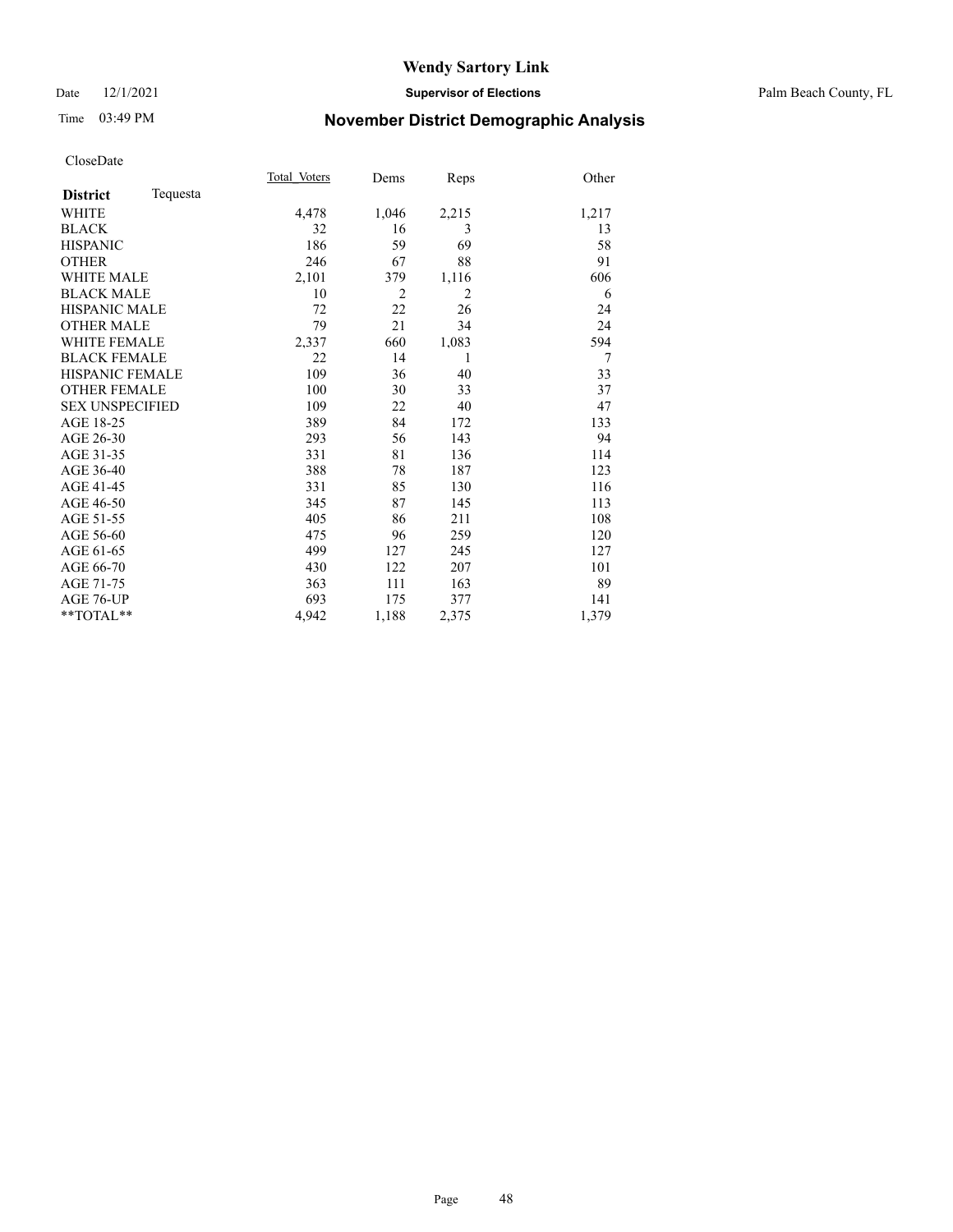### Date 12/1/2021 **Supervisor of Elections** Palm Beach County, FL

# Time 03:49 PM **November District Demographic Analysis**

|                                    | Total Voters   | Dems           | Reps             | Other            |
|------------------------------------|----------------|----------------|------------------|------------------|
| Village Of Golf<br><b>District</b> |                |                |                  |                  |
| <b>WHITE</b>                       | 267            | 35             | 183              | 49               |
| <b>BLACK</b>                       | 0              | $\theta$       | $\theta$         | 0                |
| <b>HISPANIC</b>                    |                | $\theta$       | 1                | 0                |
| <b>OTHER</b>                       | 5              |                | 2                | 2                |
| <b>WHITE MALE</b>                  | 127            | 12             | 95               | 20               |
| <b>BLACK MALE</b>                  | 0              | $\theta$       | $\theta$         | $\boldsymbol{0}$ |
| <b>HISPANIC MALE</b>               | 0              | 0              | $\boldsymbol{0}$ | 0                |
| <b>OTHER MALE</b>                  | 2              | 0              | 2                | 0                |
| WHITE FEMALE                       | 140            | 23             | 88               | 29               |
| <b>BLACK FEMALE</b>                | 0              | $\Omega$       | $\theta$         | 0                |
| <b>HISPANIC FEMALE</b>             |                | 0              | 1                | 0                |
| <b>OTHER FEMALE</b>                |                |                | $\theta$         | 0                |
| <b>SEX UNSPECIFIED</b>             | 2              | 0              | $\theta$         | 2                |
| AGE 18-25                          | 13             |                | 10               | $\overline{c}$   |
| AGE 26-30                          | 13             | 3              | 5                | 5                |
| AGE 31-35                          | 4              |                | $\overline{2}$   |                  |
| AGE 36-40                          | $\overline{2}$ | 0              | $\mathbf{0}$     | 2                |
| AGE 41-45                          | 7              | 0              | 6                |                  |
| AGE 46-50                          | 7              | $\overline{c}$ | 4                |                  |
| AGE 51-55                          | 14             | $\overline{c}$ | 9                | 3                |
| AGE 56-60                          | 23             | $\overline{2}$ | 15               | 6                |
| AGE 61-65                          | 35             | 6              | 22               | 7                |
| AGE 66-70                          | 23             | 5              | 15               | 3                |
| AGE 71-75                          | 44             | 5              | 29               | 10               |
| AGE 76-UP                          | 88             | 9              | 69               | 10               |
| **TOTAL**                          | 273            | 36             | 186              | 51               |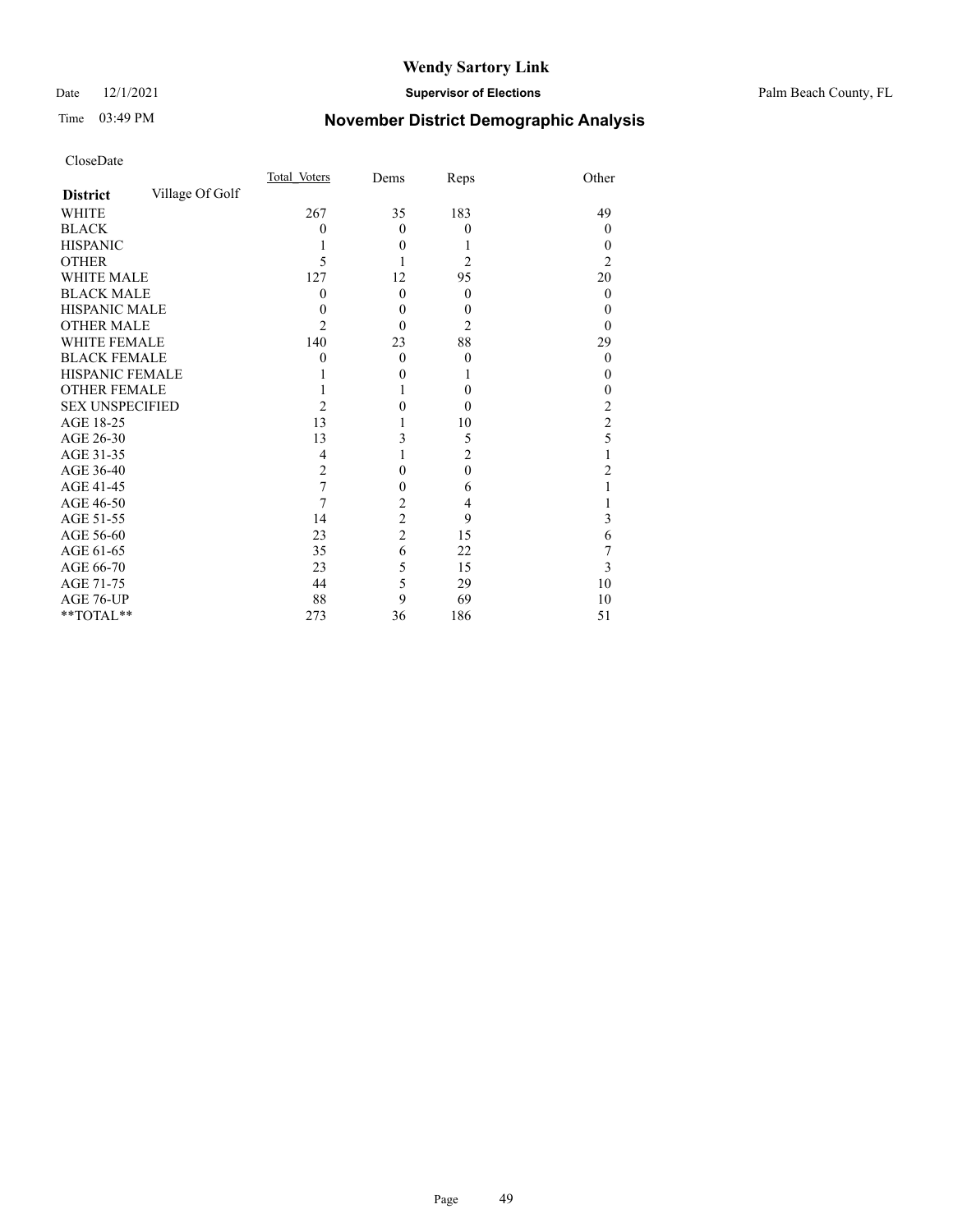### Date 12/1/2021 **Supervisor of Elections** Palm Beach County, FL

# Time 03:49 PM **November District Demographic Analysis**

|                        |            | Total Voters | Dems   | Reps   | Other  |
|------------------------|------------|--------------|--------|--------|--------|
| <b>District</b>        | Wellington |              |        |        |        |
| WHITE                  |            | 27,045       | 7,983  | 11,177 | 7,885  |
| <b>BLACK</b>           |            | 4,428        | 3,162  | 186    | 1,080  |
| <b>HISPANIC</b>        |            | 6.660        | 2,408  | 1,708  | 2,544  |
| <b>OTHER</b>           |            | 4,665        | 1,635  | 939    | 2,091  |
| <b>WHITE MALE</b>      |            | 12,621       | 3,168  | 5,575  | 3,878  |
| <b>BLACK MALE</b>      |            | 1,923        | 1,259  | 114    | 550    |
| <b>HISPANIC MALE</b>   |            | 2,938        | 958    | 816    | 1,164  |
| <b>OTHER MALE</b>      |            | 1,746        | 543    | 403    | 800    |
| <b>WHITE FEMALE</b>    |            | 14,076       | 4,733  | 5,466  | 3,877  |
| <b>BLACK FEMALE</b>    |            | 2,449        | 1,867  | 70     | 512    |
| <b>HISPANIC FEMALE</b> |            | 3,570        | 1,402  | 847    | 1,321  |
| <b>OTHER FEMALE</b>    |            | 1,987        | 800    | 383    | 804    |
| <b>SEX UNSPECIFIED</b> |            | 1,447        | 436    | 329    | 682    |
| AGE 18-25              |            | 5,226        | 1,911  | 1,343  | 1,972  |
| AGE 26-30              |            | 2,812        | 997    | 712    | 1,103  |
| AGE 31-35              |            | 3,008        | 1,011  | 866    | 1,131  |
| AGE 36-40              |            | 3,263        | 1,118  | 924    | 1,221  |
| AGE 41-45              |            | 3,550        | 1,230  | 1,024  | 1,296  |
| AGE 46-50              |            | 3,962        | 1,307  | 1,264  | 1,391  |
| AGE 51-55              |            | 4,292        | 1,360  | 1,547  | 1,385  |
| AGE 56-60              |            | 4,109        | 1,390  | 1,607  | 1,112  |
| AGE 61-65              |            | 3,626        | 1,267  | 1,401  | 958    |
| AGE 66-70              |            | 2,987        | 1,212  | 1,074  | 701    |
| AGE 71-75              |            | 2,610        | 1,073  | 951    | 586    |
| AGE 76-UP              |            | 3.353        | 1,312  | 1,297  | 744    |
| $*$ $TOTAL**$          |            | 42,798       | 15,188 | 14,010 | 13,600 |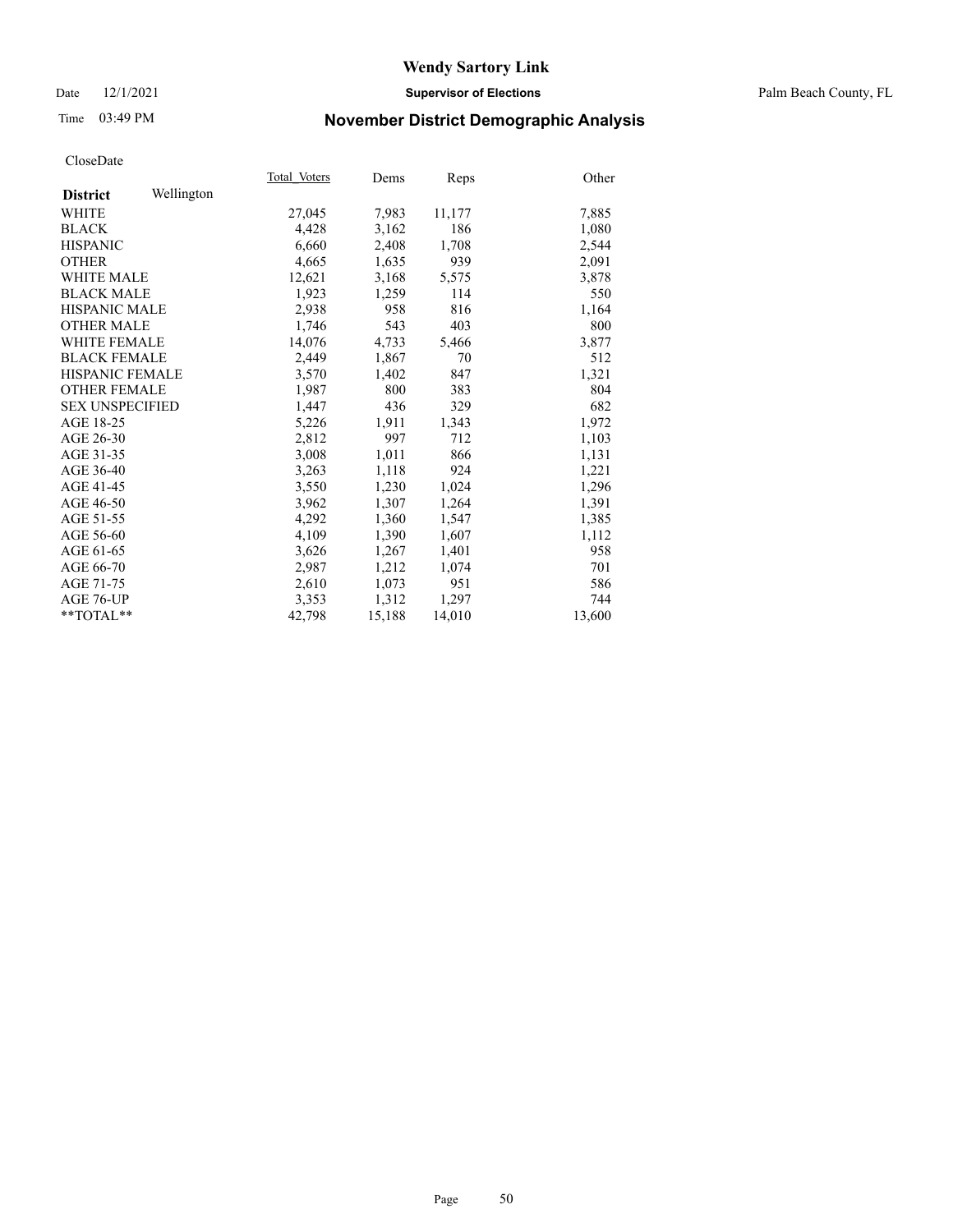### Date 12/1/2021 **Supervisor of Elections** Palm Beach County, FL

# Time 03:49 PM **November District Demographic Analysis**

|                        |          | Total Voters | Dems           | Reps | Other |
|------------------------|----------|--------------|----------------|------|-------|
| <b>District</b>        | Westlake |              |                |      |       |
| WHITE                  |          | 720          | 160            | 342  | 218   |
| <b>BLACK</b>           |          | 310          | 208            | 16   | 86    |
| <b>HISPANIC</b>        |          | 425          | 118            | 118  | 189   |
| <b>OTHER</b>           |          | 133          | 47             | 23   | 63    |
| <b>WHITE MALE</b>      |          | 348          | 63             | 176  | 109   |
| <b>BLACK MALE</b>      |          | 129          | 73             | 11   | 45    |
| <b>HISPANIC MALE</b>   |          | 202          | 47             | 68   | 87    |
| <b>OTHER MALE</b>      |          | 58           | 22             | 8    | 28    |
| <b>WHITE FEMALE</b>    |          | 368          | 96             | 165  | 107   |
| <b>BLACK FEMALE</b>    |          | 180          | 134            | 5    | 41    |
| <b>HISPANIC FEMALE</b> |          | 221          | 69             | 50   | 102   |
| <b>OTHER FEMALE</b>    |          | 58           | 22             | 11   | 25    |
| <b>SEX UNSPECIFIED</b> |          | 24           | $\overline{7}$ | 5    | 12    |
| AGE 18-25              |          | 127          | 38             | 39   | 50    |
| AGE 26-30              |          | 137          | 42             | 55   | 40    |
| AGE 31-35              |          | 220          | 46             | 64   | 110   |
| AGE 36-40              |          | 198          | 68             | 49   | 81    |
| AGE 41-45              |          | 201          | 71             | 56   | 74    |
| AGE 46-50              |          | 153          | 56             | 52   | 45    |
| AGE 51-55              |          | 133          | 43             | 48   | 42    |
| AGE 56-60              |          | 127          | 44             | 48   | 35    |
| AGE 61-65              |          | 107          | 51             | 25   | 31    |
| AGE 66-70              |          | 75           | 24             | 33   | 18    |
| AGE 71-75              |          | 62           | 27             | 18   | 17    |
| <b>AGE 76-UP</b>       |          | 48           | 23             | 12   | 13    |
| **TOTAL**              |          | 1,588        | 533            | 499  | 556   |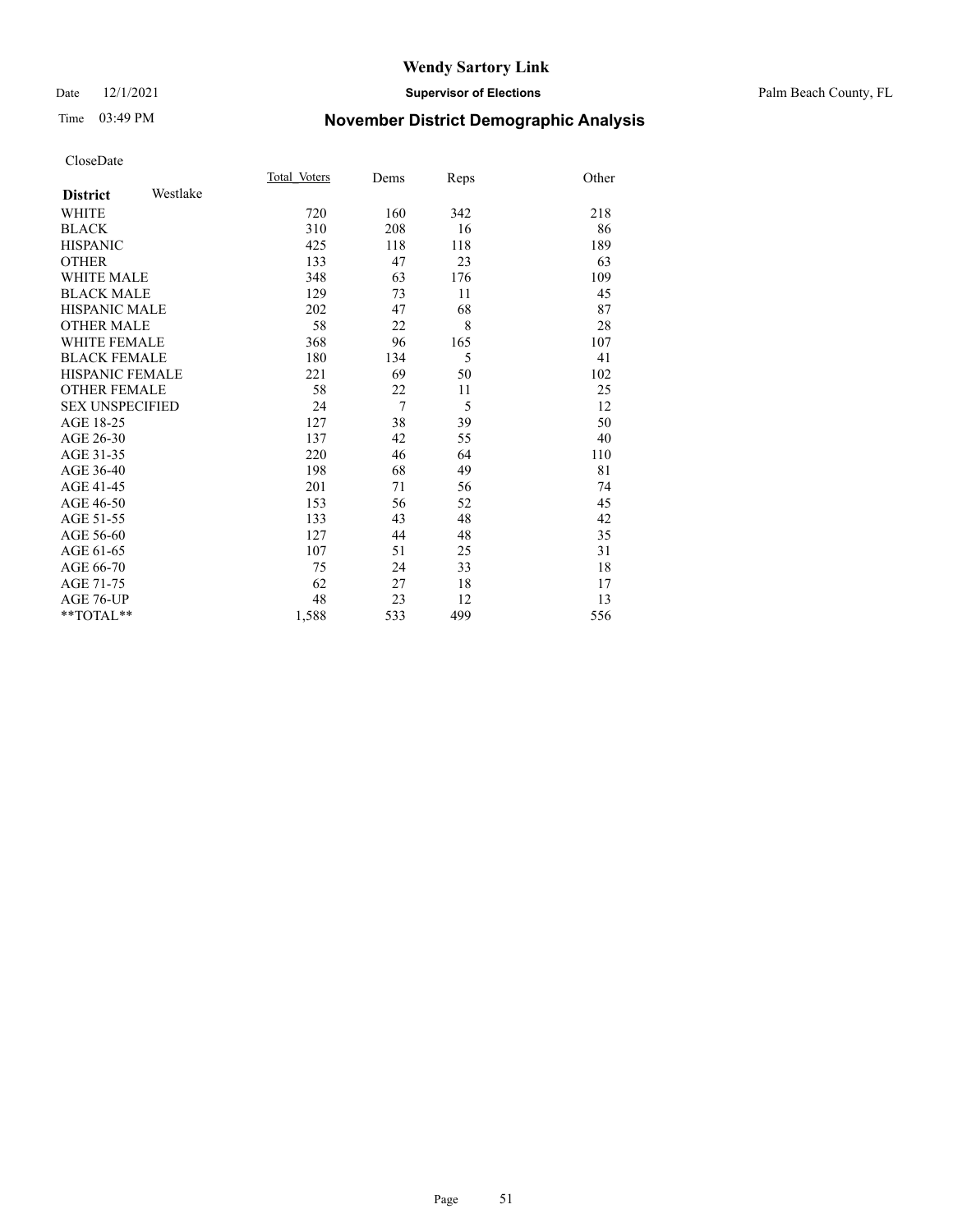Date 12/1/2021 **Supervisor of Elections** Palm Beach County, FL

# Time 03:49 PM **November District Demographic Analysis**

|                        |                 | Total Voters | Dems   | <b>Reps</b> | Other  |
|------------------------|-----------------|--------------|--------|-------------|--------|
| <b>District</b>        | West Palm Beach |              |        |             |        |
| WHITE                  |                 | 33,998       | 11,881 | 11,984      | 10,133 |
| <b>BLACK</b>           |                 | 19,597       | 15,390 | 599         | 3,608  |
| <b>HISPANIC</b>        |                 | 9,130        | 3,811  | 1,885       | 3,434  |
| <b>OTHER</b>           |                 | 6,581        | 2,650  | 977         | 2,954  |
| <b>WHITE MALE</b>      |                 | 16,216       | 4,900  | 5,995       | 5,321  |
| <b>BLACK MALE</b>      |                 | 7,980        | 5,894  | 317         | 1,769  |
| <b>HISPANIC MALE</b>   |                 | 3,959        | 1,562  | 869         | 1,528  |
| <b>OTHER MALE</b>      |                 | 2,258        | 846    | 380         | 1,032  |
| <b>WHITE FEMALE</b>    |                 | 17,379       | 6,867  | 5,861       | 4,651  |
| <b>BLACK FEMALE</b>    |                 | 11,306       | 9,271  | 280         | 1,755  |
| <b>HISPANIC FEMALE</b> |                 | 4,946        | 2,151  | 968         | 1,827  |
| <b>OTHER FEMALE</b>    |                 | 2,756        | 1,276  | 392         | 1,088  |
| <b>SEX UNSPECIFIED</b> |                 | 2,458        | 940    | 374         | 1,144  |
| AGE 18-25              |                 | 6,393        | 3,086  | 1,002       | 2,305  |
| AGE 26-30              |                 | 6,316        | 2,878  | 1,074       | 2,364  |
| AGE 31-35              |                 | 6,793        | 3,267  | 1,167       | 2,359  |
| AGE 36-40              |                 | 5,765        | 2,764  | 1,000       | 2,001  |
| AGE 41-45              |                 | 4,697        | 2,291  | 783         | 1,623  |
| AGE 46-50              |                 | 4,758        | 2,279  | 1,001       | 1,478  |
| AGE 51-55              |                 | 5,268        | 2,538  | 1,267       | 1,463  |
| AGE 56-60              |                 | 5,668        | 2,823  | 1,404       | 1,441  |
| AGE 61-65              |                 | 5,648        | 2,866  | 1,445       | 1,337  |
| AGE 66-70              |                 | 4,958        | 2,581  | 1,285       | 1,092  |
| AGE 71-75              |                 | 4,858        | 2,467  | 1,341       | 1,050  |
| AGE 76-UP              |                 | 8,184        | 3,892  | 2,676       | 1,616  |
| **TOTAL**              |                 | 69,306       | 33,732 | 15,445      | 20,129 |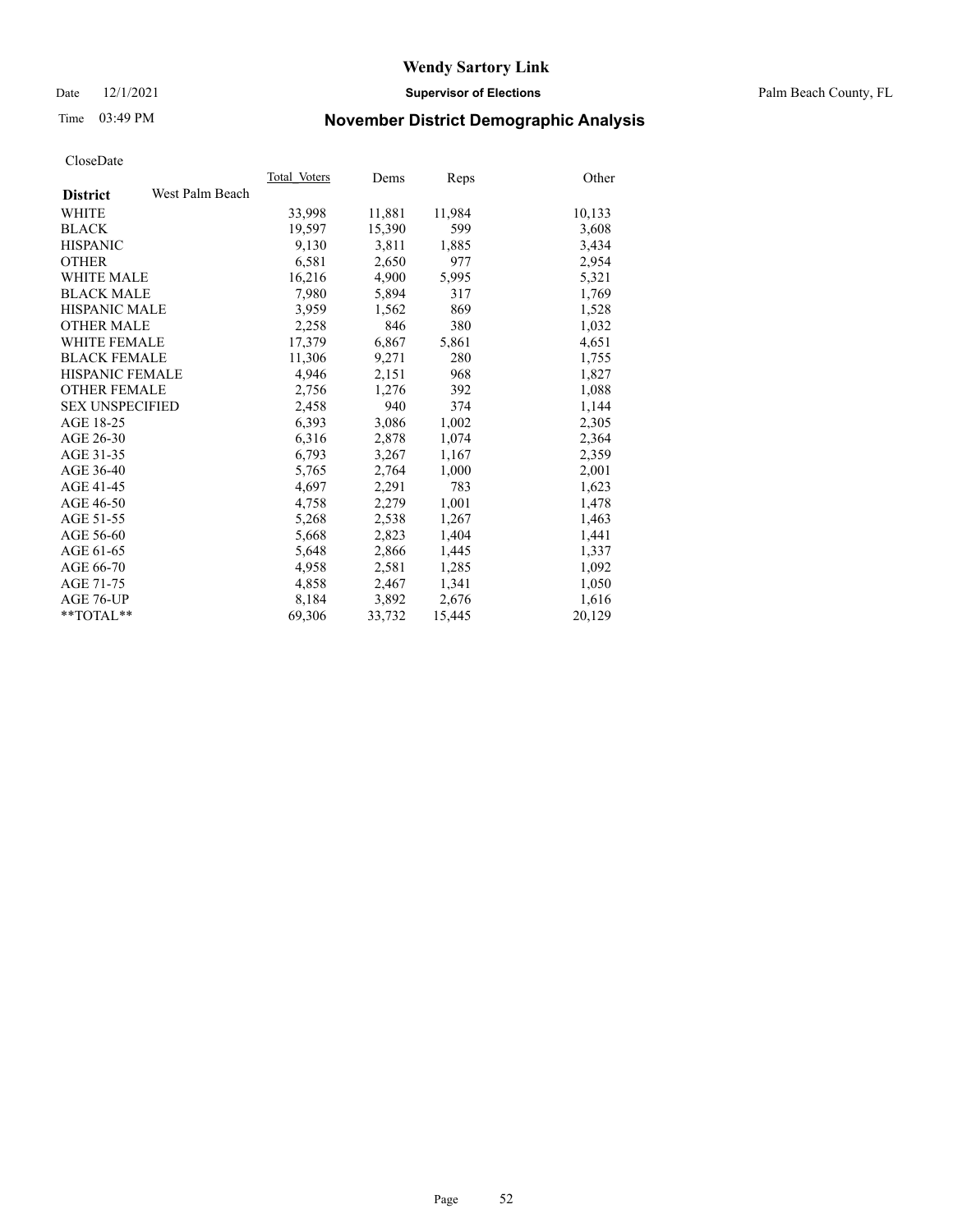Date 12/1/2021 **Supervisor of Elections** Palm Beach County, FL

# Time 03:49 PM **November District Demographic Analysis**

|                                        | Total Voters | Dems   | Reps   | Other  |
|----------------------------------------|--------------|--------|--------|--------|
| State House Dist 81<br><b>District</b> |              |        |        |        |
| WHITE                                  | 73,767       | 27,891 | 24,762 | 21,114 |
| <b>BLACK</b>                           | 14,111       | 11,239 | 483    | 2,389  |
| <b>HISPANIC</b>                        | 16,284       | 6,620  | 3,401  | 6,263  |
| <b>OTHER</b>                           | 11,780       | 4,359  | 2,215  | 5,206  |
| <b>WHITE MALE</b>                      | 34,019       | 10,815 | 12,605 | 10,599 |
| <b>BLACK MALE</b>                      | 5,961        | 4,473  | 270    | 1,218  |
| <b>HISPANIC MALE</b>                   | 6,939        | 2,629  | 1,615  | 2,695  |
| <b>OTHER MALE</b>                      | 4,250        | 1,446  | 930    | 1,874  |
| <b>WHITE FEMALE</b>                    | 38,697       | 16,740 | 11,819 | 10,138 |
| <b>BLACK FEMALE</b>                    | 7,908        | 6,589  | 205    | 1,114  |
| <b>HISPANIC FEMALE</b>                 | 8,951        | 3,860  | 1,733  | 3,358  |
| <b>OTHER FEMALE</b>                    | 4,969        | 2,123  | 848    | 1,998  |
| <b>SEX UNSPECIFIED</b>                 | 4,135        | 1,378  | 815    | 1,942  |
| AGE 18-25                              | 10,707       | 4,325  | 2,240  | 4,142  |
| AGE 26-30                              | 6,781        | 2,869  | 1,367  | 2,545  |
| AGE 31-35                              | 7,497        | 3,230  | 1,659  | 2,608  |
| AGE 36-40                              | 7,973        | 3,219  | 1,855  | 2,899  |
| AGE 41-45                              | 8,464        | 3,233  | 2,137  | 3,094  |
| AGE 46-50                              | 8,862        | 3,144  | 2,586  | 3,132  |
| AGE 51-55                              | 9,405        | 3,515  | 2,787  | 3,103  |
| AGE 56-60                              | 9,721        | 3,787  | 3,129  | 2,805  |
| AGE 61-65                              | 9.678        | 4,256  | 2,915  | 2,507  |
| AGE 66-70                              | 9,782        | 4,773  | 2,734  | 2,275  |
| AGE 71-75                              | 9,900        | 4,857  | 2,760  | 2,283  |
| AGE 76-UP                              | 17.172       | 8,901  | 4,692  | 3,579  |
| $*$ $TOTAL**$                          | 115,942      | 50,109 | 30,861 | 34,972 |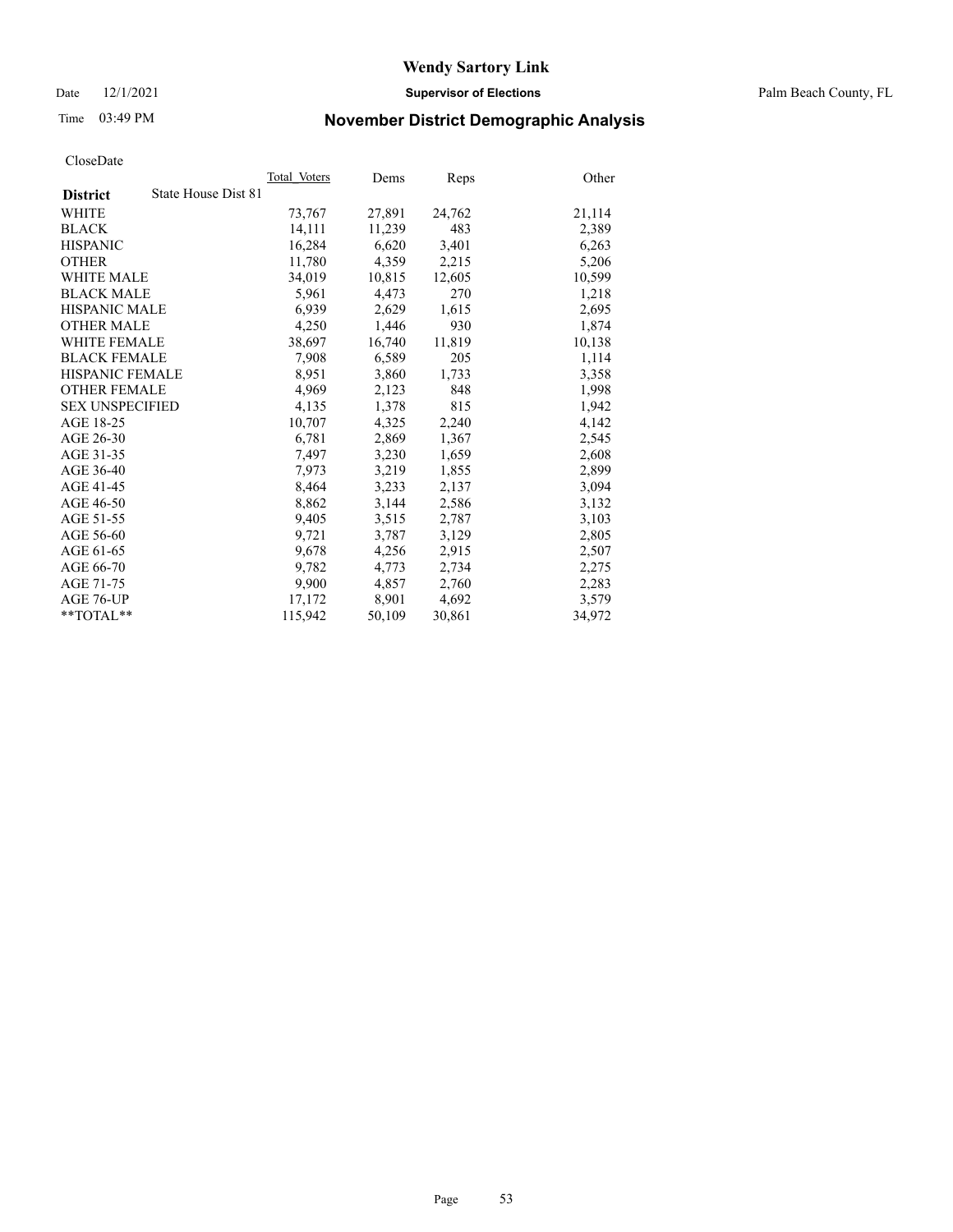Date 12/1/2021 **Supervisor of Elections** Palm Beach County, FL

# Time 03:49 PM **November District Demographic Analysis**

|                                        | Total Voters | Dems   | Reps   | Other  |
|----------------------------------------|--------------|--------|--------|--------|
| State House Dist 82<br><b>District</b> |              |        |        |        |
| <b>WHITE</b>                           | 46,294       | 11,874 | 21,062 | 13,358 |
| <b>BLACK</b>                           | 1,083        | 760    | 61     | 262    |
| <b>HISPANIC</b>                        | 2,911        | 1,081  | 766    | 1,064  |
| <b>OTHER</b>                           | 3,506        | 1,090  | 912    | 1,504  |
| <b>WHITE MALE</b>                      | 21,726       | 4,448  | 10,525 | 6,753  |
| <b>BLACK MALE</b>                      | 499          | 331    | 34     | 134    |
| <b>HISPANIC MALE</b>                   | 1,205        | 417    | 324    | 464    |
| <b>OTHER MALE</b>                      | 1,168        | 348    | 312    | 508    |
| WHITE FEMALE                           | 24,063       | 7,293  | 10,321 | 6,449  |
| <b>BLACK FEMALE</b>                    | 574          | 423    | 25     | 126    |
| HISPANIC FEMALE                        | 1,630        | 638    | 417    | 575    |
| <b>OTHER FEMALE</b>                    | 1,370        | 506    | 351    | 513    |
| <b>SEX UNSPECIFIED</b>                 | 1,504        | 375    | 470    | 659    |
| AGE 18-25                              | 4,662        | 1,308  | 1,655  | 1,699  |
| AGE 26-30                              | 3,308        | 922    | 1,164  | 1,222  |
| AGE 31-35                              | 3,381        | 1,002  | 1,153  | 1,226  |
| AGE 36-40                              | 3,590        | 992    | 1,274  | 1,324  |
| AGE 41-45                              | 3,624        | 988    | 1,305  | 1,331  |
| AGE 46-50                              | 3,888        | 993    | 1,533  | 1,362  |
| AGE 51-55                              | 4,661        | 1,112  | 2,158  | 1,391  |
| AGE 56-60                              | 5,155        | 1,272  | 2,477  | 1,406  |
| AGE 61-65                              | 5,120        | 1,412  | 2,388  | 1,320  |
| AGE 66-70                              | 4,668        | 1,440  | 2,015  | 1,213  |
| AGE 71-75                              | 4,174        | 1,291  | 1,847  | 1,036  |
| AGE 76-UP                              | 7,563        | 2,073  | 3,832  | 1,658  |
| $*$ $TOTAL**$                          | 53,794       | 14,805 | 22,801 | 16,188 |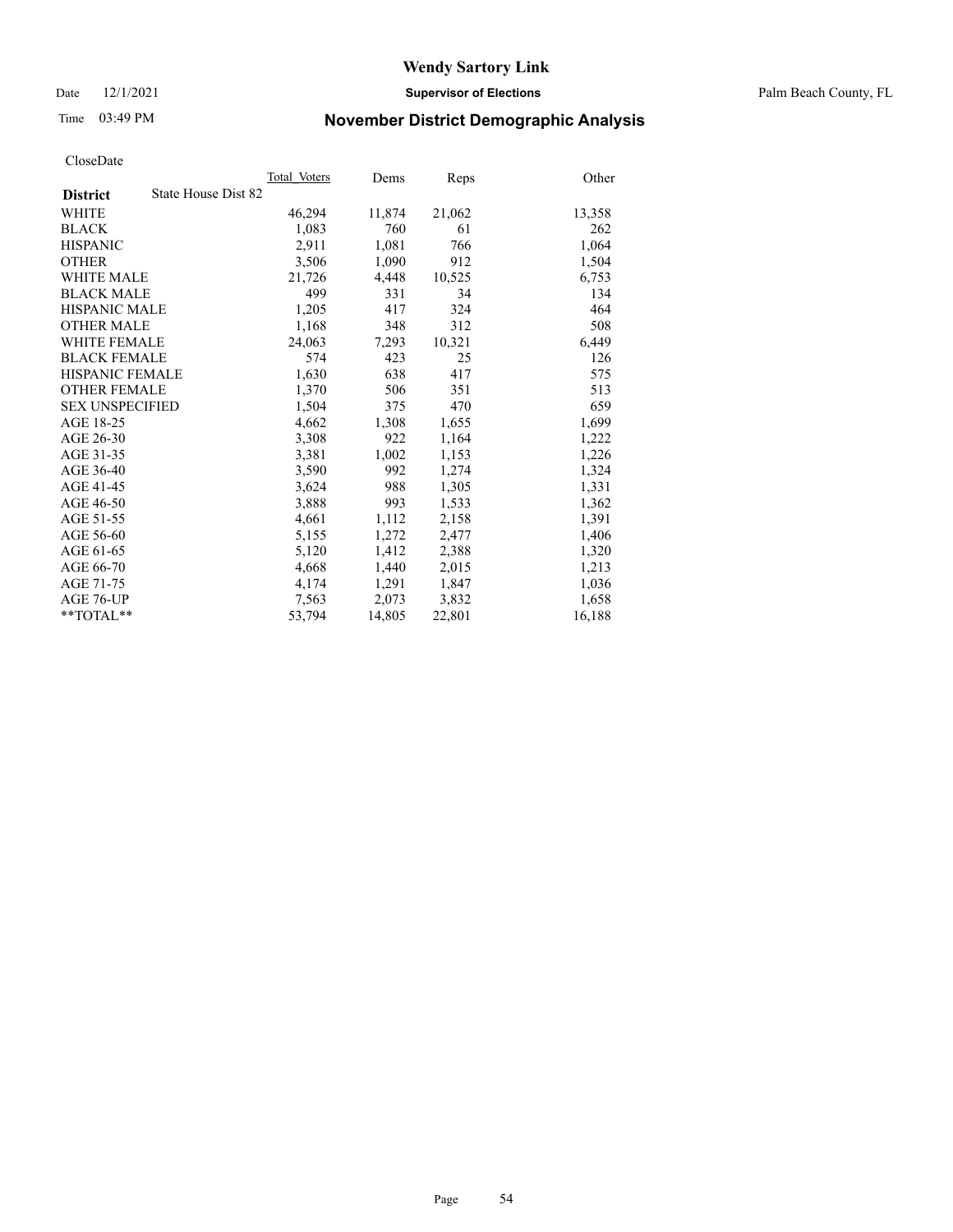Date 12/1/2021 **Supervisor of Elections** Palm Beach County, FL

# Time 03:49 PM **November District Demographic Analysis**

|                        | Total Voters        | Dems   | <b>Reps</b> | Other  |
|------------------------|---------------------|--------|-------------|--------|
| <b>District</b>        | State House Dist 85 |        |             |        |
| WHITE                  | 104,370             | 28,677 | 46,205      | 29,488 |
| <b>BLACK</b>           | 9,773               | 7,076  | 460         | 2,237  |
| <b>HISPANIC</b>        | 12.458              | 4,259  | 3,446       | 4,753  |
| <b>OTHER</b>           | 11,396              | 3,770  | 2,746       | 4,880  |
| <b>WHITE MALE</b>      | 49,444              | 11,088 | 23,462      | 14,894 |
| <b>BLACK MALE</b>      | 4,306               | 2,908  | 247         | 1,151  |
| <b>HISPANIC MALE</b>   | 5,454               | 1,690  | 1,641       | 2,123  |
| <b>OTHER MALE</b>      | 4,059               | 1,249  | 1,069       | 1,741  |
| <b>WHITE FEMALE</b>    | 53,650              | 17,288 | 22,208      | 14,154 |
| <b>BLACK FEMALE</b>    | 5,325               | 4,071  | 209         | 1,045  |
| <b>HISPANIC FEMALE</b> | 6,742               | 2,473  | 1,756       | 2,513  |
| <b>OTHER FEMALE</b>    | 4,795               | 1,842  | 1,083       | 1,870  |
| <b>SEX UNSPECIFIED</b> | 4,073               | 1,098  | 1,134       | 1,841  |
| AGE 18-25              | 11,398              | 3,544  | 3,599       | 4,255  |
| AGE 26-30              | 9.068               | 2,840  | 2,816       | 3,412  |
| AGE 31-35              | 10,014              | 3,008  | 3,386       | 3,620  |
| AGE 36-40              | 10,182              | 2,921  | 3,410       | 3,851  |
| AGE 41-45              | 9,068               | 2,690  | 2,979       | 3,399  |
| AGE 46-50              | 9,787               | 2,702  | 3,710       | 3,375  |
| AGE 51-55              | 11,643              | 3,264  | 4,899       | 3,480  |
| AGE 56-60              | 13,730              | 4,081  | 6,040       | 3,609  |
| AGE 61-65              | 13,310              | 4,435  | 5,620       | 3,255  |
| AGE 66-70              | 11,331              | 4,117  | 4,491       | 2,723  |
| AGE 71-75              | 10,380              | 3,753  | 4,170       | 2,457  |
| AGE 76-UP              | 18,085              | 6,427  | 7,737       | 3,921  |
| $*$ $TOTAL**$          | 137,997             | 43,782 | 52,857      | 41,358 |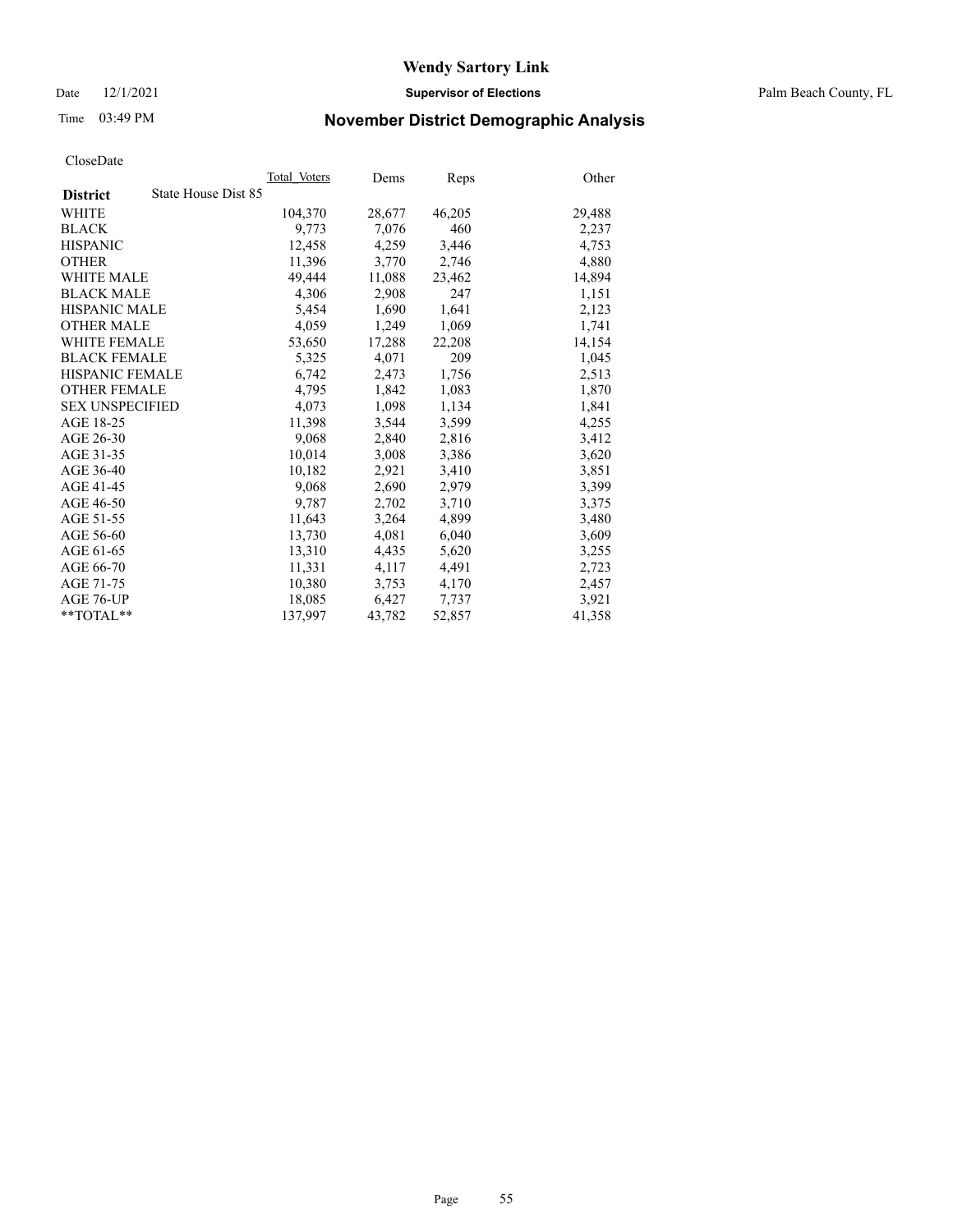Date 12/1/2021 **Supervisor of Elections** Palm Beach County, FL

# Time 03:49 PM **November District Demographic Analysis**

|                                        | Total Voters | Dems   | <b>Reps</b> | Other  |
|----------------------------------------|--------------|--------|-------------|--------|
| State House Dist 86<br><b>District</b> |              |        |             |        |
| WHITE                                  | 63,601       | 20,062 | 25,066      | 18,473 |
| <b>BLACK</b>                           | 21,422       | 15,979 | 738         | 4,705  |
| <b>HISPANIC</b>                        | 19.640       | 7,752  | 4,488       | 7,400  |
| <b>OTHER</b>                           | 12,478       | 4,729  | 2,195       | 5,554  |
| <b>WHITE MALE</b>                      | 29,401       | 7,839  | 12,439      | 9,123  |
| <b>BLACK MALE</b>                      | 8,998        | 6,216  | 433         | 2,349  |
| <b>HISPANIC MALE</b>                   | 8,516        | 3,010  | 2,178       | 3,328  |
| <b>OTHER MALE</b>                      | 4,579        | 1,618  | 877         | 2,084  |
| <b>WHITE FEMALE</b>                    | 33,420       | 12,022 | 12,339      | 9,059  |
| <b>BLACK FEMALE</b>                    | 12,109       | 9,552  | 295         | 2,262  |
| <b>HISPANIC FEMALE</b>                 | 10,646       | 4,559  | 2,210       | 3,877  |
| <b>OTHER FEMALE</b>                    | 5,317        | 2,306  | 940         | 2,071  |
| <b>SEX UNSPECIFIED</b>                 | 4,068        | 1,355  | 760         | 1,953  |
| AGE 18-25                              | 12,824       | 5,242  | 2,629       | 4,953  |
| AGE 26-30                              | 8,538        | 3,413  | 1,763       | 3,362  |
| AGE 31-35                              | 8,967        | 3,663  | 2,008       | 3,296  |
| AGE 36-40                              | 8,989        | 3,566  | 2,125       | 3,298  |
| AGE 41-45                              | 8,893        | 3,552  | 2,110       | 3,231  |
| AGE 46-50                              | 9,481        | 3,769  | 2,576       | 3,136  |
| AGE 51-55                              | 10,212       | 3,855  | 3,243       | 3,114  |
| AGE 56-60                              | 10,580       | 4,155  | 3,597       | 2,828  |
| AGE 61-65                              | 9,984        | 4,163  | 3,322       | 2,499  |
| AGE 66-70                              | 8,539        | 3,873  | 2,699       | 1,967  |
| AGE 71-75                              | 7,627        | 3,482  | 2,380       | 1,765  |
| AGE 76-UP                              | 12,507       | 5,789  | 4,035       | 2,683  |
| $*$ $TOTAL**$                          | 117,141      | 48,522 | 32,487      | 36,132 |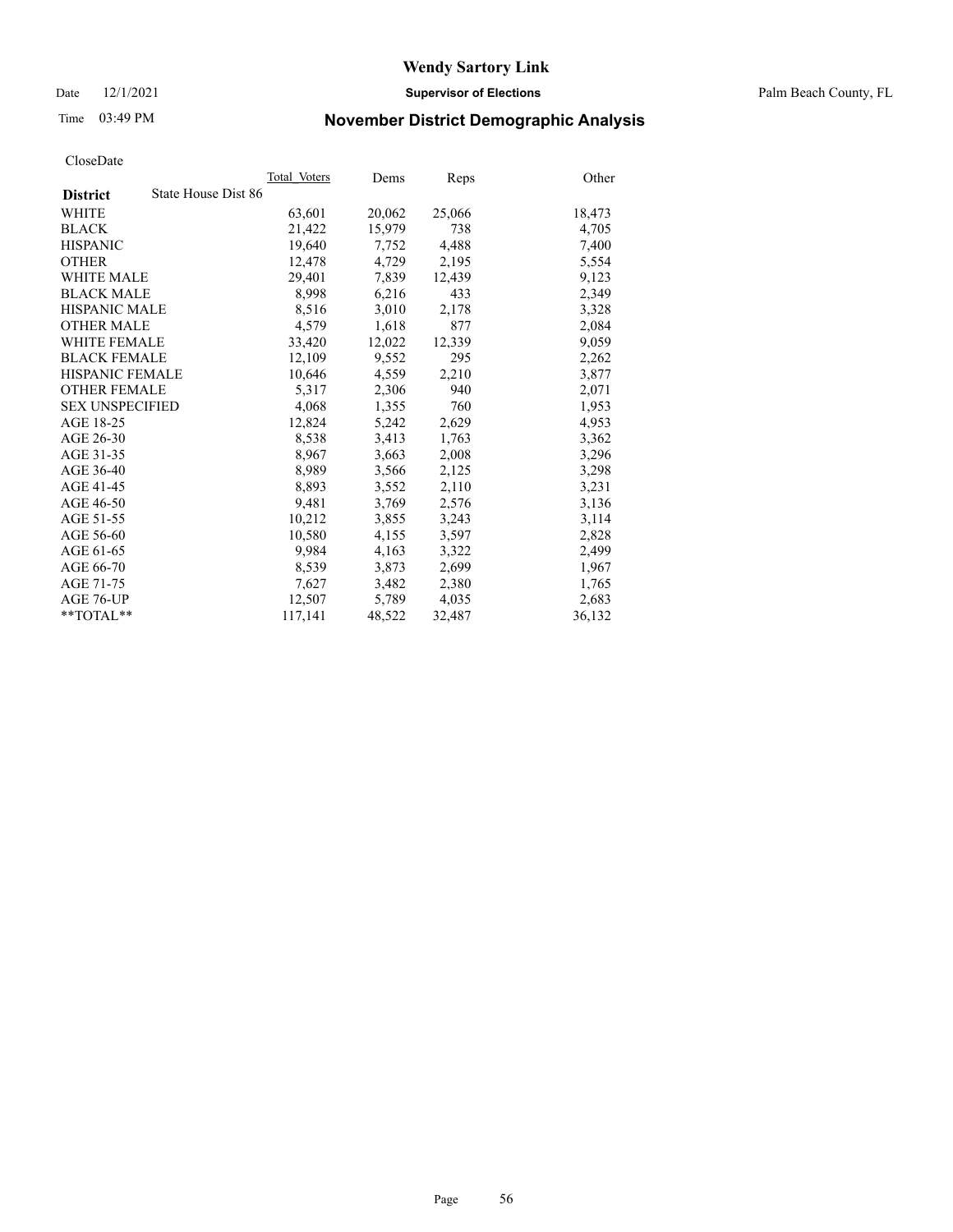Date 12/1/2021 **Supervisor of Elections** Palm Beach County, FL

# Time 03:49 PM **November District Demographic Analysis**

|                                        | Total Voters | Dems   | Reps   | Other  |
|----------------------------------------|--------------|--------|--------|--------|
| State House Dist 87<br><b>District</b> |              |        |        |        |
| WHITE                                  | 26,778       | 9,861  | 8,885  | 8,032  |
| <b>BLACK</b>                           | 11,648       | 8,462  | 397    | 2,789  |
| <b>HISPANIC</b>                        | 28,508       | 11,789 | 5,702  | 11,017 |
| <b>OTHER</b>                           | 7,354        | 2,769  | 950    | 3,635  |
| <b>WHITE MALE</b>                      | 12,569       | 3,955  | 4,527  | 4,087  |
| <b>BLACK MALE</b>                      | 4,817        | 3,251  | 231    | 1,335  |
| <b>HISPANIC MALE</b>                   | 12,626       | 4,839  | 2,836  | 4,951  |
| <b>OTHER MALE</b>                      | 2,470        | 949    | 374    | 1,147  |
| <b>WHITE FEMALE</b>                    | 13,845       | 5,796  | 4,252  | 3,797  |
| <b>BLACK FEMALE</b>                    | 6,608        | 5,059  | 158    | 1,391  |
| HISPANIC FEMALE                        | 15,051       | 6,637  | 2,704  | 5,710  |
| <b>OTHER FEMALE</b>                    | 2,771        | 1,212  | 346    | 1,213  |
| <b>SEX UNSPECIFIED</b>                 | 3,500        | 1,162  | 501    | 1,837  |
| AGE 18-25                              | 9,940        | 4,324  | 1,230  | 4,386  |
| AGE 26-30                              | 6,982        | 2,867  | 1,042  | 3,073  |
| AGE 31-35                              | 7,030        | 3,045  | 1,141  | 2,844  |
| AGE 36-40                              | 6,272        | 2,741  | 1,073  | 2,458  |
| AGE 41-45                              | 5,785        | 2,538  | 1,014  | 2,233  |
| AGE 46-50                              | 5,886        | 2,573  | 1,287  | 2,026  |
| AGE 51-55                              | 6,139        | 2,617  | 1,505  | 2,017  |
| AGE 56-60                              | 6,424        | 2,857  | 1,686  | 1,881  |
| AGE 61-65                              | 5,758        | 2,686  | 1,525  | 1,547  |
| AGE 66-70                              | 4,619        | 2,298  | 1,245  | 1,076  |
| AGE 71-75                              | 3,698        | 1,741  | 1,146  | 811    |
| AGE 76-UP                              | 5,755        | 2,594  | 2,040  | 1,121  |
| $*$ $TOTAL**$                          | 74,288       | 32,881 | 15,934 | 25,473 |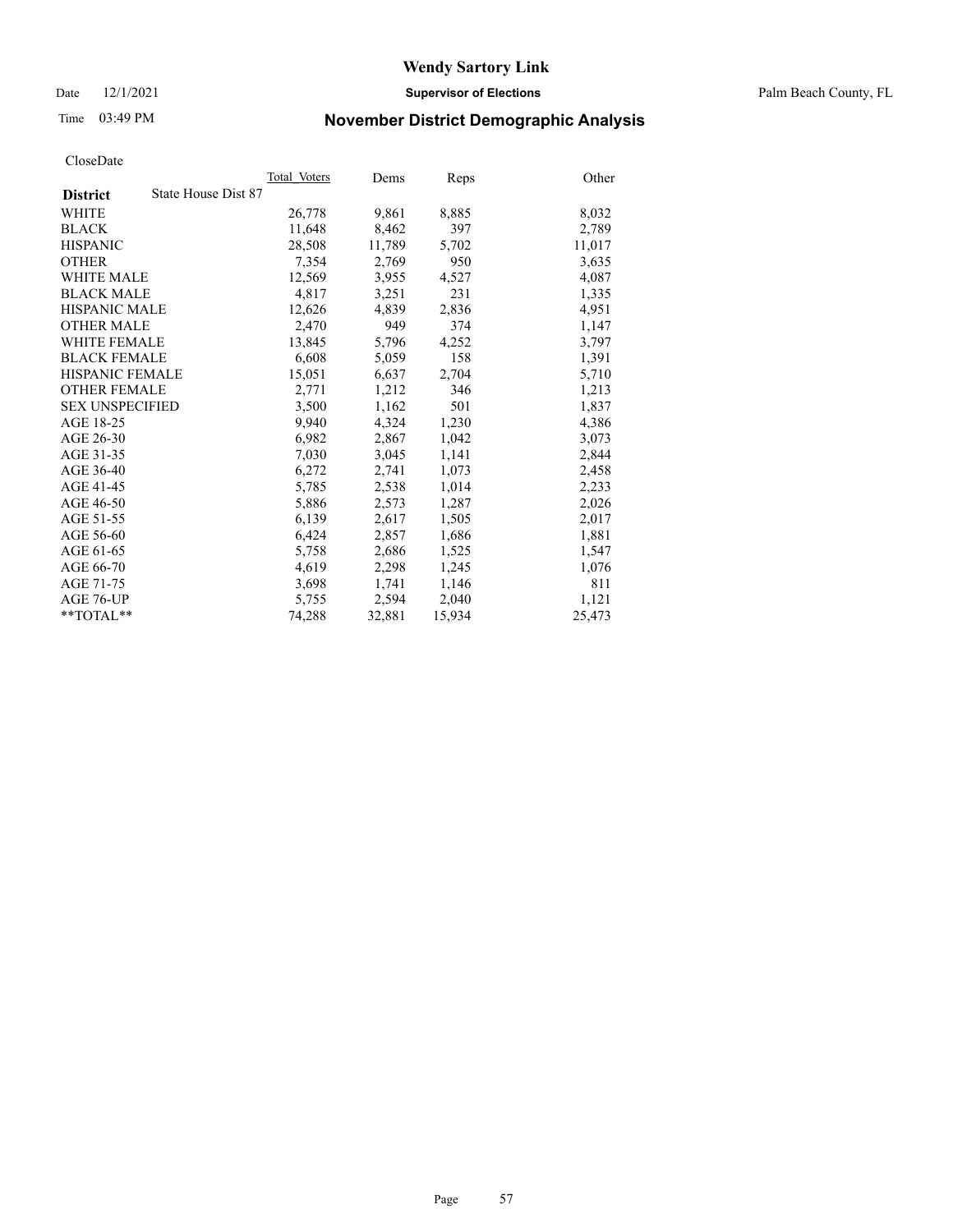Date 12/1/2021 **Supervisor of Elections** Palm Beach County, FL

# Time 03:49 PM **November District Demographic Analysis**

|                                        | Total Voters | Dems   | Reps   | Other  |
|----------------------------------------|--------------|--------|--------|--------|
| State House Dist 88<br><b>District</b> |              |        |        |        |
| WHITE                                  | 33,325       | 11,902 | 10,831 | 10,592 |
| <b>BLACK</b>                           | 50,006       | 40,429 | 1,281  | 8,296  |
| <b>HISPANIC</b>                        | 9.312        | 4,249  | 1,467  | 3,596  |
| <b>OTHER</b>                           | 9,396        | 4,219  | 1,016  | 4,161  |
| <b>WHITE MALE</b>                      | 16,471       | 4,992  | 5,797  | 5,682  |
| <b>BLACK MALE</b>                      | 20.974       | 16,096 | 702    | 4,176  |
| <b>HISPANIC MALE</b>                   | 4,088        | 1,752  | 715    | 1,621  |
| <b>OTHER MALE</b>                      | 3,291        | 1,425  | 429    | 1,437  |
| <b>WHITE FEMALE</b>                    | 16,417       | 6,783  | 4,903  | 4,731  |
| <b>BLACK FEMALE</b>                    | 28,234       | 23,746 | 563    | 3,925  |
| HISPANIC FEMALE                        | 5,007        | 2,397  | 719    | 1,891  |
| <b>OTHER FEMALE</b>                    | 3,768        | 1,967  | 384    | 1,417  |
| <b>SEX UNSPECIFIED</b>                 | 3,724        | 1,604  | 375    | 1,745  |
| AGE 18-25                              | 11,119       | 6,348  | 995    | 3,776  |
| AGE 26-30                              | 10,261       | 5,596  | 1,237  | 3,428  |
| AGE 31-35                              | 10,882       | 6,162  | 1,277  | 3,443  |
| AGE 36-40                              | 9,240        | 5,288  | 1,075  | 2,877  |
| AGE 41-45                              | 7,622        | 4,456  | 890    | 2,276  |
| AGE 46-50                              | 7,405        | 4,399  | 1,011  | 1,995  |
| AGE 51-55                              | 8,092        | 4,892  | 1,285  | 1,915  |
| AGE 56-60                              | 8,808        | 5,381  | 1,515  | 1,912  |
| AGE 61-65                              | 8,531        | 5,376  | 1,484  | 1,671  |
| AGE 66-70                              | 6,775        | 4,427  | 1,159  | 1,189  |
| AGE 71-75                              | 5,442        | 3,524  | 949    | 969    |
| AGE 76-UP                              | 7,861        | 4,950  | 1,717  | 1,194  |
| $*$ $TOTAL**$                          | 102,039      | 60,799 | 14,595 | 26,645 |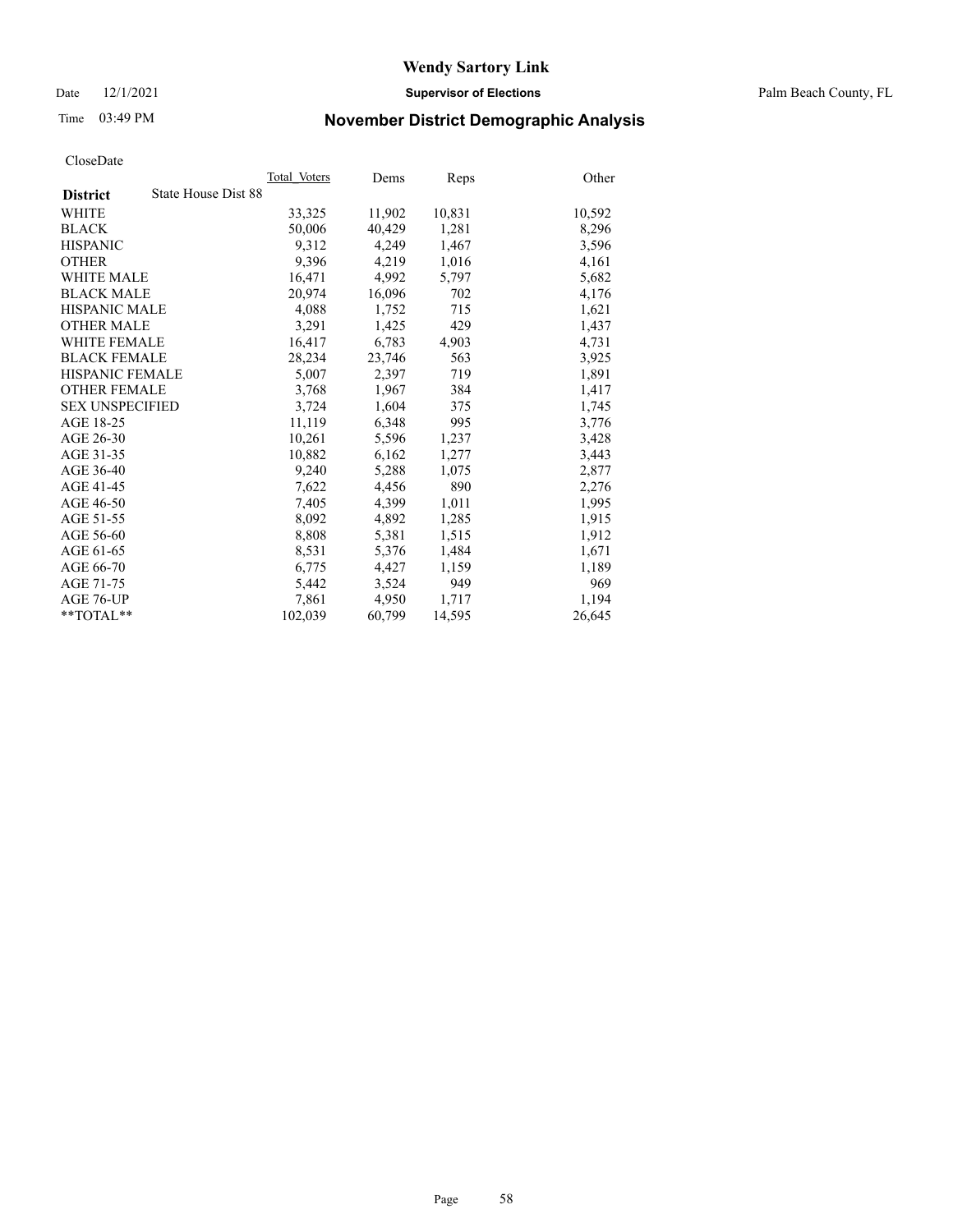Date 12/1/2021 **Supervisor of Elections** Palm Beach County, FL

# Time 03:49 PM **November District Demographic Analysis**

|                                        | Total Voters | Dems   | <b>Reps</b> | Other  |
|----------------------------------------|--------------|--------|-------------|--------|
| State House Dist 89<br><b>District</b> |              |        |             |        |
| WHITE                                  | 102,347      | 30,838 | 40,595      | 30,914 |
| <b>BLACK</b>                           | 6,550        | 4,721  | 295         | 1,534  |
| <b>HISPANIC</b>                        | 9,552        | 3,628  | 2,330       | 3,594  |
| <b>OTHER</b>                           | 10,334       | 3,434  | 2,354       | 4,546  |
| <b>WHITE MALE</b>                      | 48,575       | 12,215 | 20,368      | 15,992 |
| <b>BLACK MALE</b>                      | 2,973        | 1,974  | 172         | 827    |
| <b>HISPANIC MALE</b>                   | 3,887        | 1,363  | 968         | 1,556  |
| <b>OTHER MALE</b>                      | 3,557        | 1,079  | 883         | 1,595  |
| <b>WHITE FEMALE</b>                    | 52,399       | 18,248 | 19,685      | 14,466 |
| <b>BLACK FEMALE</b>                    | 3,455        | 2,673  | 118         | 664    |
| <b>HISPANIC FEMALE</b>                 | 5,443        | 2,190  | 1,311       | 1,942  |
| <b>OTHER FEMALE</b>                    | 4,243        | 1,636  | 935         | 1,672  |
| <b>SEX UNSPECIFIED</b>                 | 4,123        | 1,184  | 1,095       | 1,844  |
| AGE 18-25                              | 10,491       | 3,634  | 3,041       | 3,816  |
| AGE 26-30                              | 8,320        | 2,745  | 2,373       | 3,202  |
| AGE 31-35                              | 8,626        | 2,914  | 2,283       | 3,429  |
| AGE 36-40                              | 7,711        | 2,506  | 2,194       | 3,011  |
| AGE 41-45                              | 7,145        | 2,305  | 2,061       | 2,779  |
| AGE 46-50                              | 7,981        | 2,293  | 2,732       | 2,956  |
| AGE 51-55                              | 10,165       | 2,899  | 3,843       | 3,423  |
| AGE 56-60                              | 12,420       | 3,779  | 4,949       | 3,692  |
| AGE 61-65                              | 12,755       | 4,263  | 4,931       | 3,561  |
| AGE 66-70                              | 11,544       | 4,233  | 4,199       | 3,112  |
| AGE 71-75                              | 10,941       | 4,007  | 4,081       | 2,853  |
| AGE 76-UP                              | 20,684       | 7,043  | 8,887       | 4,754  |
| $*$ $TOTAL**$                          | 128,783      | 42,621 | 45,574      | 40,588 |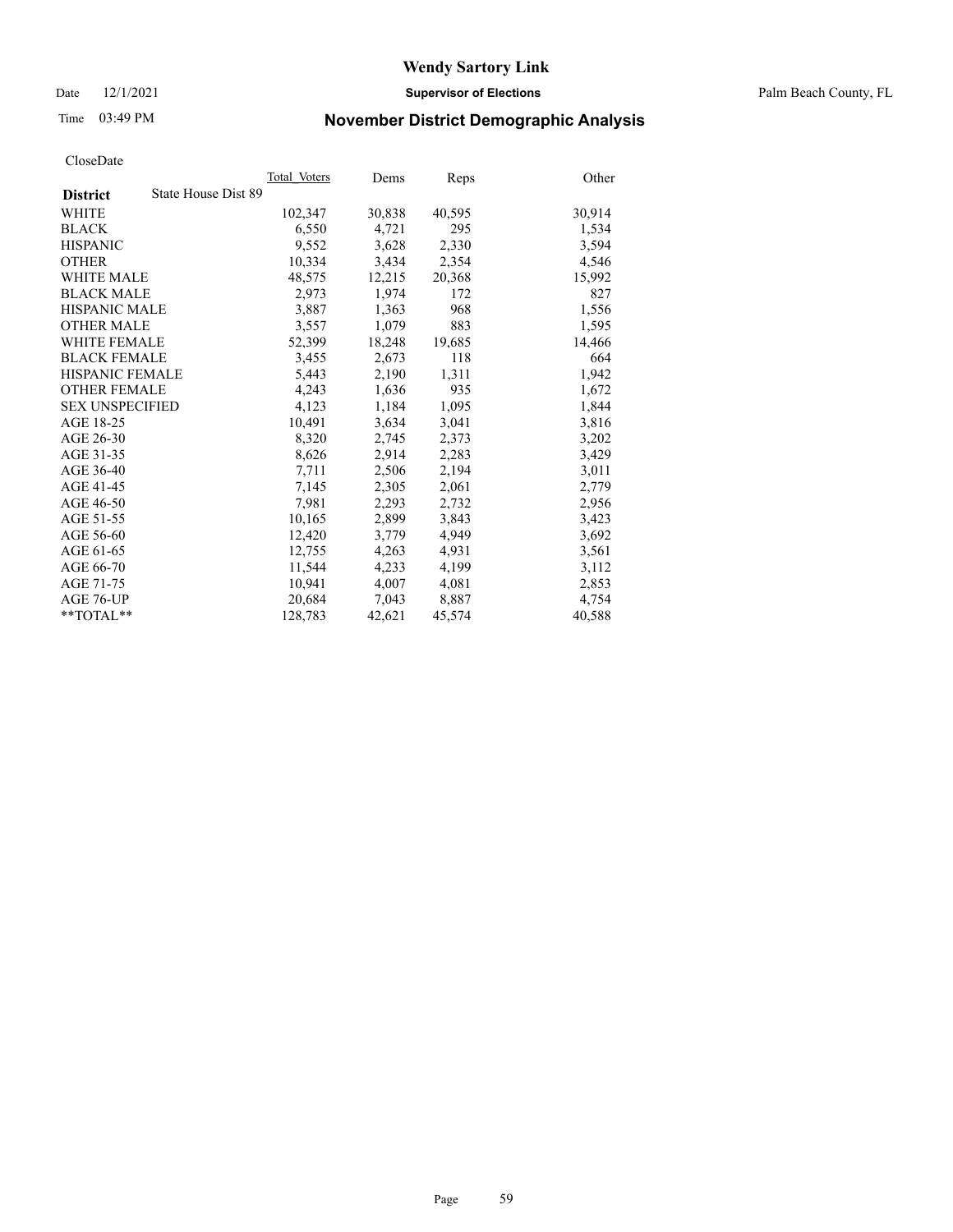Date 12/1/2021 **Supervisor of Elections** Palm Beach County, FL

# Time 03:49 PM **November District Demographic Analysis**

|                        | Total Voters        | Dems   | <b>Reps</b> | Other  |
|------------------------|---------------------|--------|-------------|--------|
| <b>District</b>        | State House Dist 90 |        |             |        |
| WHITE                  | 68,230              | 25,698 | 22,565      | 19,967 |
| <b>BLACK</b>           | 17,181              | 12,587 | 563         | 4,031  |
| <b>HISPANIC</b>        | 18,570              | 8,193  | 3,459       | 6,918  |
| <b>OTHER</b>           | 11,466              | 4,457  | 1,862       | 5,147  |
| <b>WHITE MALE</b>      | 31,040              | 9,850  | 11,240      | 9,950  |
| <b>BLACK MALE</b>      | 7,415               | 5,052  | 313         | 2,050  |
| <b>HISPANIC MALE</b>   | 8,026               | 3,216  | 1,670       | 3,140  |
| <b>OTHER MALE</b>      | 4,005               | 1,485  | 756         | 1,764  |
| <b>WHITE FEMALE</b>    | 36,297              | 15,541 | 11,046      | 9,710  |
| <b>BLACK FEMALE</b>    | 9.484               | 7,347  | 241         | 1,896  |
| <b>HISPANIC FEMALE</b> | 10,158              | 4,812  | 1,725       | 3,621  |
| <b>OTHER FEMALE</b>    | 4,866               | 2,154  | 729         | 1,983  |
| <b>SEX UNSPECIFIED</b> | 4,035               | 1,407  | 707         | 1,921  |
| AGE 18-25              | 11,133              | 4,672  | 1,845       | 4,616  |
| AGE 26-30              | 8,069               | 3,346  | 1,478       | 3,245  |
| AGE 31-35              | 8,805               | 3,744  | 1,719       | 3,342  |
| AGE 36-40              | 8,245               | 3,551  | 1,604       | 3,090  |
| AGE 41-45              | 8,063               | 3,491  | 1,639       | 2,933  |
| AGE 46-50              | 8,472               | 3,533  | 1,978       | 2,961  |
| AGE 51-55              | 9,509               | 3,856  | 2,618       | 3,035  |
| AGE 56-60              | 10,127              | 4,170  | 3,148       | 2,809  |
| AGE 61-65              | 9,995               | 4,505  | 2,915       | 2,575  |
| AGE 66-70              | 8,705               | 4,071  | 2,450       | 2,184  |
| AGE 71-75              | 7,988               | 3,668  | 2,369       | 1,951  |
| AGE 76-UP              | 16,336              | 8,328  | 4,686       | 3,322  |
| **TOTAL**              | 115,447             | 50,935 | 28,449      | 36,063 |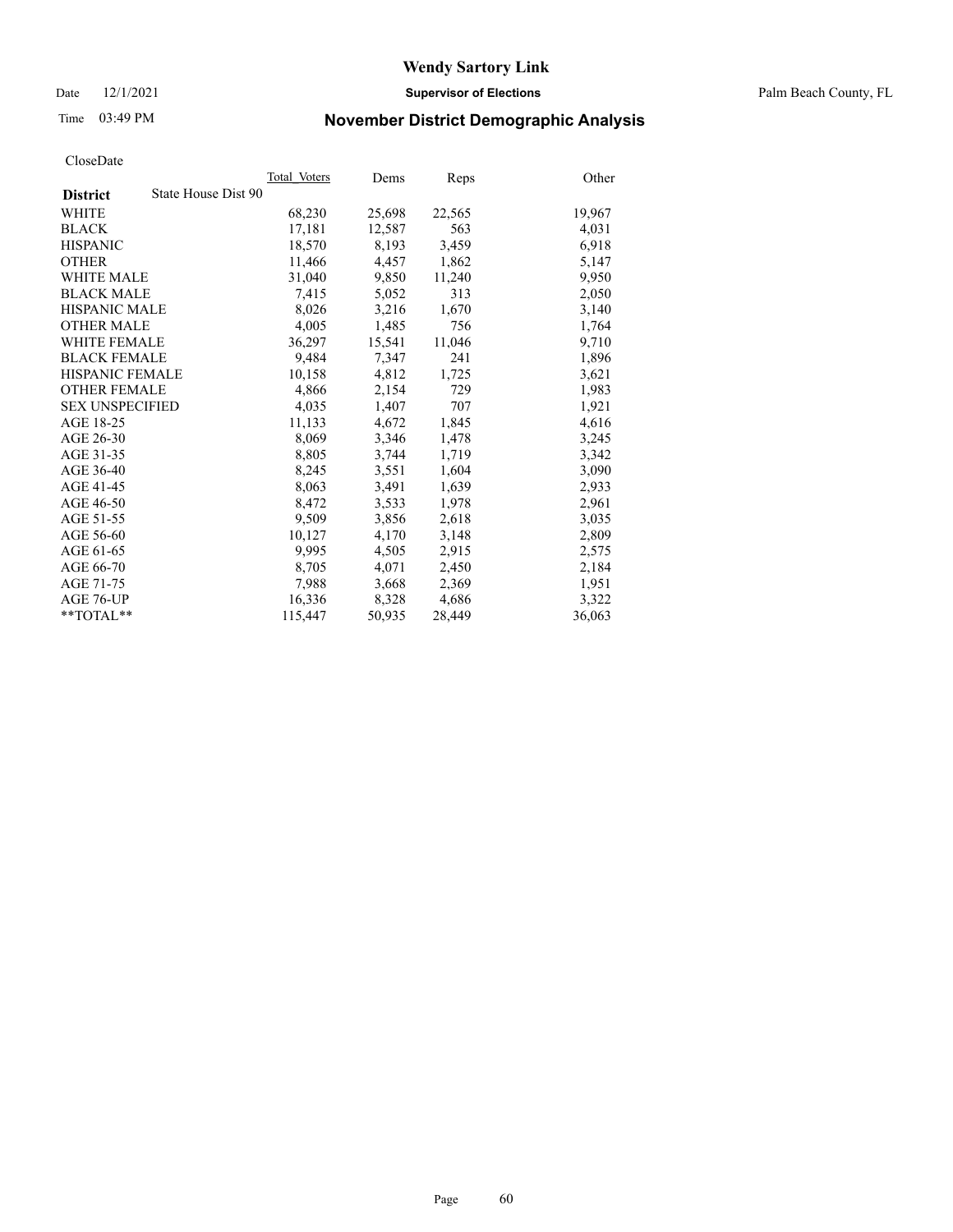Date 12/1/2021 **Supervisor of Elections** Palm Beach County, FL

# Time 03:49 PM **November District Demographic Analysis**

|                        |                     | Total Voters | Dems   | <b>Reps</b> | Other  |
|------------------------|---------------------|--------------|--------|-------------|--------|
| <b>District</b>        | State House Dist 91 |              |        |             |        |
| WHITE                  |                     | 105,647      | 45,172 | 32,110      | 28,365 |
| <b>BLACK</b>           |                     | 6,475        | 4,709  | 274         | 1,492  |
| <b>HISPANIC</b>        |                     | 9.996        | 3.967  | 2,167       | 3,862  |
| <b>OTHER</b>           |                     | 10,138       | 3,722  | 2,037       | 4,379  |
| <b>WHITE MALE</b>      |                     | 46,310       | 16,396 | 15,869      | 14,045 |
| <b>BLACK MALE</b>      |                     | 2,686        | 1,816  | 154         | 716    |
| <b>HISPANIC MALE</b>   |                     | 4,020        | 1,429  | 949         | 1,642  |
| <b>OTHER MALE</b>      |                     | 3,430        | 1,142  | 768         | 1,520  |
| <b>WHITE FEMALE</b>    |                     | 57,891       | 28,213 | 15,829      | 13,849 |
| <b>BLACK FEMALE</b>    |                     | 3,687        | 2,830  | 114         | 743    |
| <b>HISPANIC FEMALE</b> |                     | 5,753        | 2,459  | 1,171       | 2,123  |
| <b>OTHER FEMALE</b>    |                     | 4,249        | 1,776  | 825         | 1,648  |
| <b>SEX UNSPECIFIED</b> |                     | 4,083        | 1,424  | 880         | 1,779  |
| AGE 18-25              |                     | 7,940        | 2,998  | 1,971       | 2,971  |
| AGE 26-30              |                     | 5,607        | 2,091  | 1,388       | 2,128  |
| AGE 31-35              |                     | 6,002        | 2,263  | 1,465       | 2,274  |
| AGE 36-40              |                     | 5,677        | 2,156  | 1,391       | 2,130  |
| AGE 41-45              |                     | 5,459        | 1,974  | 1,417       | 2,068  |
| AGE 46-50              |                     | 5,906        | 2,072  | 1,689       | 2,145  |
| AGE 51-55              |                     | 7,499        | 2,543  | 2,365       | 2,591  |
| AGE 56-60              |                     | 9,192        | 3,320  | 2,972       | 2,900  |
| AGE 61-65              |                     | 11,172       | 4,510  | 3,514       | 3,148  |
| AGE 66-70              |                     | 13,044       | 5,998  | 3,735       | 3,311  |
| AGE 71-75              |                     | 16,096       | 7,682  | 4,407       | 4,007  |
| AGE 76-UP              |                     | 38,662       | 19,963 | 10,274      | 8,425  |
| $*$ $TOTAL**$          |                     | 132,256      | 57,570 | 36,588      | 38,098 |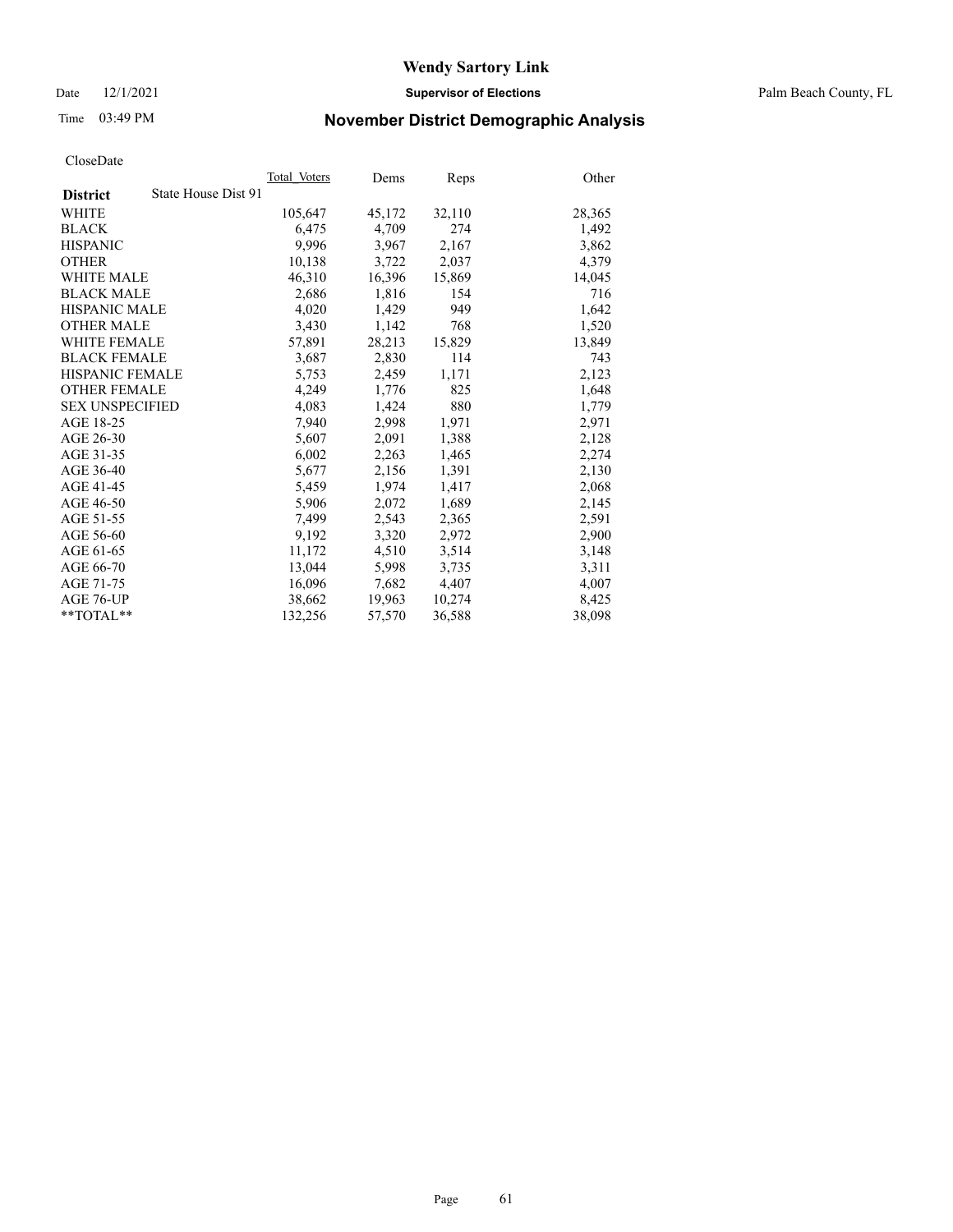Date 12/1/2021 **Supervisor of Elections** Palm Beach County, FL

# Time 03:49 PM **November District Demographic Analysis**

|                                        | Total Voters | Dems   | Reps   | Other  |
|----------------------------------------|--------------|--------|--------|--------|
| School Board Dist 1<br><b>District</b> |              |        |        |        |
| WHITE                                  | 130,119      | 35,249 | 58,290 | 36,580 |
| <b>BLACK</b>                           | 5,264        | 3,792  | 281    | 1,191  |
| <b>HISPANIC</b>                        | 9,380        | 3,373  | 2,481  | 3,526  |
| <b>OTHER</b>                           | 11,440       | 3,567  | 2,924  | 4,949  |
| <b>WHITE MALE</b>                      | 61,133       | 13,358 | 29,256 | 18,519 |
| <b>BLACK MALE</b>                      | 2,377        | 1,608  | 145    | 624    |
| <b>HISPANIC MALE</b>                   | 3,942        | 1,296  | 1,105  | 1,541  |
| <b>OTHER MALE</b>                      | 3,903        | 1,124  | 1,062  | 1,717  |
| WHITE FEMALE                           | 67,523       | 21,526 | 28,418 | 17,579 |
| <b>BLACK FEMALE</b>                    | 2,826        | 2,137  | 132    | 557    |
| HISPANIC FEMALE                        | 5,222        | 1,996  | 1,324  | 1,902  |
| <b>OTHER FEMALE</b>                    | 4,745        | 1,722  | 1,185  | 1,838  |
| <b>SEX UNSPECIFIED</b>                 | 4,363        | 1,132  | 1,290  | 1,941  |
| AGE 18-25                              | 11,979       | 3,541  | 4,060  | 4,378  |
| AGE 26-30                              | 9,248        | 2,800  | 3,077  | 3,371  |
| AGE 31-35                              | 9,907        | 2,982  | 3,361  | 3,564  |
| AGE 36-40                              | 10,336       | 2,968  | 3,520  | 3,848  |
| AGE 41-45                              | 9,732        | 2,719  | 3,367  | 3,646  |
| AGE 46-50                              | 10,525       | 2,750  | 4,114  | 3,661  |
| AGE 51-55                              | 12,759       | 3,247  | 5,675  | 3,837  |
| AGE 56-60                              | 14,938       | 3,936  | 6,994  | 4,008  |
| AGE 61-65                              | 15,434       | 4,547  | 7,007  | 3,880  |
| AGE 66-70                              | 13,980       | 4,659  | 5,848  | 3,473  |
| AGE 71-75                              | 13,290       | 4,357  | 5,682  | 3,251  |
| AGE 76-UP                              | 24,074       | 7,475  | 11,271 | 5,328  |
| $*$ $TOTAL**$                          | 156,203      | 45,981 | 63,976 | 46,246 |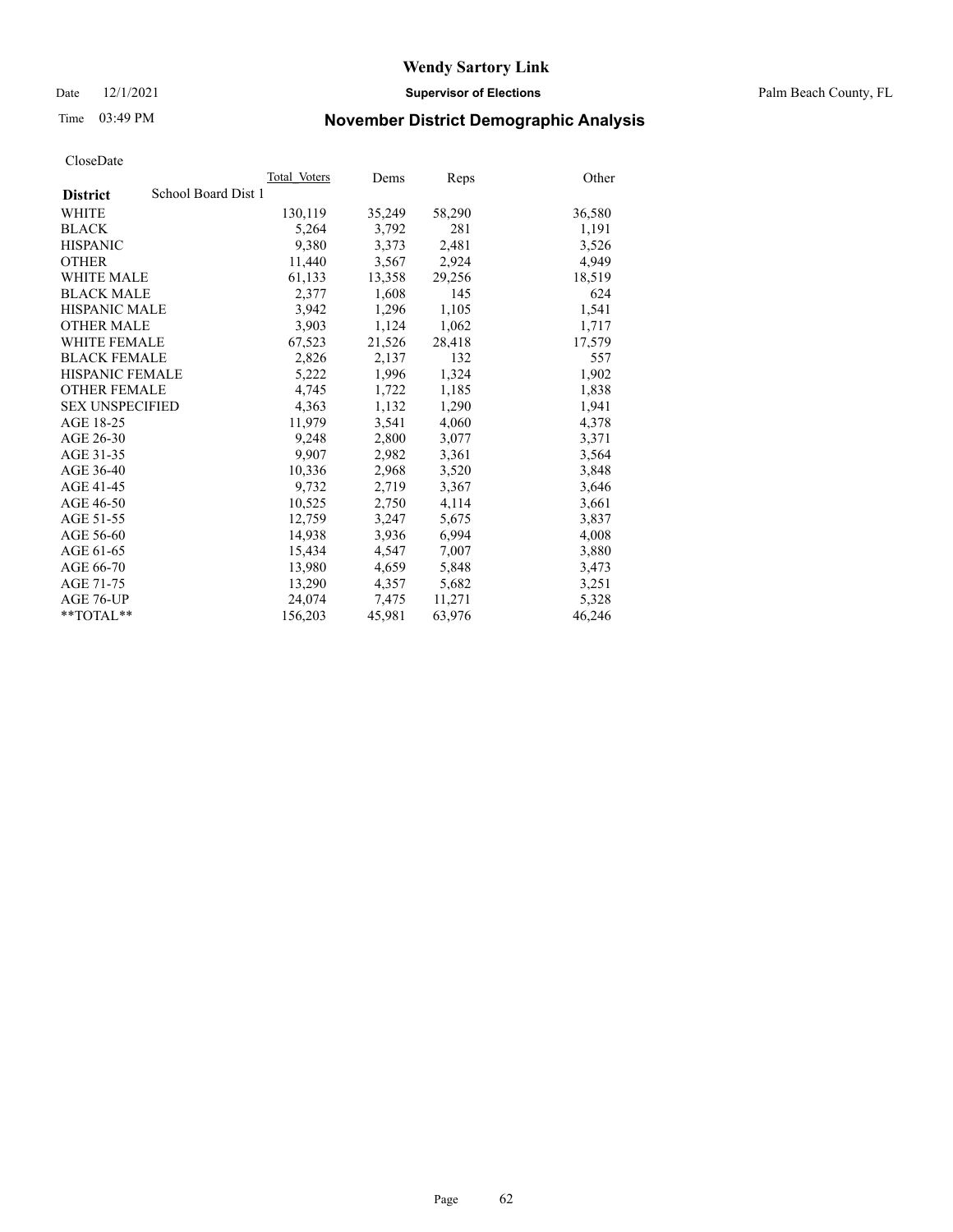Date 12/1/2021 **Supervisor of Elections** Palm Beach County, FL

# Time 03:49 PM **November District Demographic Analysis**

|                        |                     | Total Voters | Dems   | <b>Reps</b> | Other  |
|------------------------|---------------------|--------------|--------|-------------|--------|
| <b>District</b>        | School Board Dist 2 |              |        |             |        |
| <b>WHITE</b>           |                     | 46,774       | 17,158 | 16,554      | 13,062 |
| <b>BLACK</b>           |                     | 18,038       | 13,418 | 621         | 3,999  |
| <b>HISPANIC</b>        |                     | 31,954       | 13,227 | 6,836       | 11,891 |
| <b>OTHER</b>           |                     | 10,641       | 4,060  | 1,606       | 4,975  |
| <b>WHITE MALE</b>      |                     | 20.952       | 6,540  | 7,954       | 6,458  |
| <b>BLACK MALE</b>      |                     | 7,255        | 4,983  | 352         | 1,920  |
| <b>HISPANIC MALE</b>   |                     | 13,825       | 5,255  | 3,308       | 5,262  |
| <b>OTHER MALE</b>      |                     | 3,597        | 1,358  | 605         | 1,634  |
| <b>WHITE FEMALE</b>    |                     | 25,211       | 10,439 | 8,411       | 6,361  |
| <b>BLACK FEMALE</b>    |                     | 10.475       | 8,218  | 262         | 1,995  |
| <b>HISPANIC FEMALE</b> |                     | 17,277       | 7,637  | 3,357       | 6,283  |
| <b>OTHER FEMALE</b>    |                     | 4,319        | 1,896  | 649         | 1,774  |
| <b>SEX UNSPECIFIED</b> |                     | 4,435        | 1,507  | 705         | 2,223  |
| AGE 18-25              |                     | 11,295       | 4,928  | 1,639       | 4,728  |
| AGE 26-30              |                     | 8,188        | 3,377  | 1,330       | 3,481  |
| AGE 31-35              |                     | 8,319        | 3,653  | 1,437       | 3,229  |
| AGE 36-40              |                     | 7,783        | 3,378  | 1,424       | 2,981  |
| AGE 41-45              |                     | 7,452        | 3,282  | 1,435       | 2,735  |
| AGE 46-50              |                     | 7,684        | 3,360  | 1,764       | 2,560  |
| AGE 51-55              |                     | 8,203        | 3,487  | 2,150       | 2,566  |
| AGE 56-60              |                     | 9,268        | 3,972  | 2,633       | 2,663  |
| AGE 61-65              |                     | 9,237        | 4,250  | 2,591       | 2,396  |
| AGE 66-70              |                     | 8,248        | 3,955  | 2,285       | 2,008  |
| AGE 71-75              |                     | 7,613        | 3,585  | 2,322       | 1,706  |
| AGE 76-UP              |                     | 14,117       | 6,636  | 4,607       | 2,874  |
| $*$ $TOTAL**$          |                     | 107,407      | 47,863 | 25,617      | 33,927 |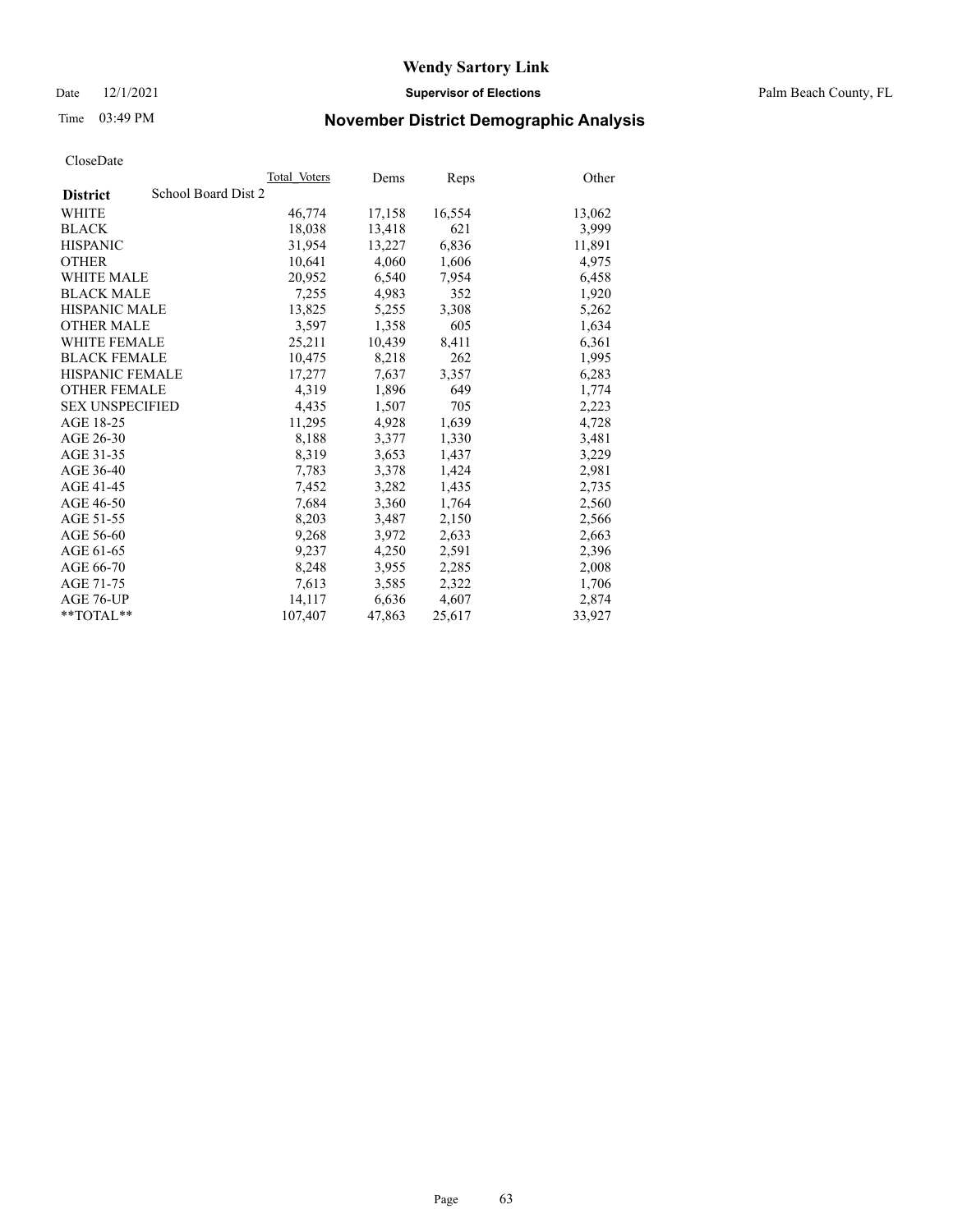Date 12/1/2021 **Supervisor of Elections** Palm Beach County, FL

# Time 03:49 PM **November District Demographic Analysis**

|                        | Total Voters        | Dems   | Reps   | Other  |
|------------------------|---------------------|--------|--------|--------|
| <b>District</b>        | School Board Dist 3 |        |        |        |
| <b>WHITE</b>           | 117,446             | 51,146 | 34,517 | 31,783 |
| <b>BLACK</b>           | 14,786              | 10,853 | 515    | 3,418  |
| <b>HISPANIC</b>        | 16,736              | 7,127  | 3,271  | 6,338  |
| <b>OTHER</b>           | 14,238              | 5,573  | 2,566  | 6,099  |
| <b>WHITE MALE</b>      | 52,645              | 19,191 | 17,494 | 15,960 |
| <b>BLACK MALE</b>      | 6,483               | 4,423  | 287    | 1,773  |
| <b>HISPANIC MALE</b>   | 7,042               | 2,737  | 1,512  | 2,793  |
| <b>OTHER MALE</b>      | 5,002               | 1,833  | 1,051  | 2,118  |
| <b>WHITE FEMALE</b>    | 63,270              | 31,365 | 16,581 | 15,324 |
| <b>BLACK FEMALE</b>    | 8,059               | 6,269  | 214    | 1,576  |
| <b>HISPANIC FEMALE</b> | 9,320               | 4,248  | 1,692  | 3,380  |
| <b>OTHER FEMALE</b>    | 6,056               | 2,669  | 1,015  | 2,372  |
| <b>SEX UNSPECIFIED</b> | 5,136               | 1,842  | 994    | 2,300  |
| AGE 18-25              | 11,899              | 4,844  | 2,272  | 4,783  |
| AGE 26-30              | 7,341               | 2,972  | 1,474  | 2,895  |
| AGE 31-35              | 8,229               | 3,356  | 1,759  | 3,114  |
| AGE 36-40              | 8,668               | 3,574  | 1,857  | 3,237  |
| AGE 41-45              | 9,158               | 3,665  | 2,181  | 3,312  |
| AGE 46-50              | 9,642               | 3,666  | 2,593  | 3,383  |
| AGE 51-55              | 10,928              | 4,163  | 3,278  | 3,487  |
| AGE 56-60              | 11,914              | 4,619  | 3,796  | 3,499  |
| AGE 61-65              | 13,167              | 5,821  | 3,835  | 3,511  |
| AGE 66-70              | 14,908              | 7,345  | 3,884  | 3,679  |
| AGE 71-75              | 18,381              | 9,236  | 4,699  | 4,446  |
| AGE 76-UP              | 38,971              | 21,438 | 9,241  | 8,292  |
| $*$ $TOTAL**$          | 163,206             | 74,699 | 40,869 | 47,638 |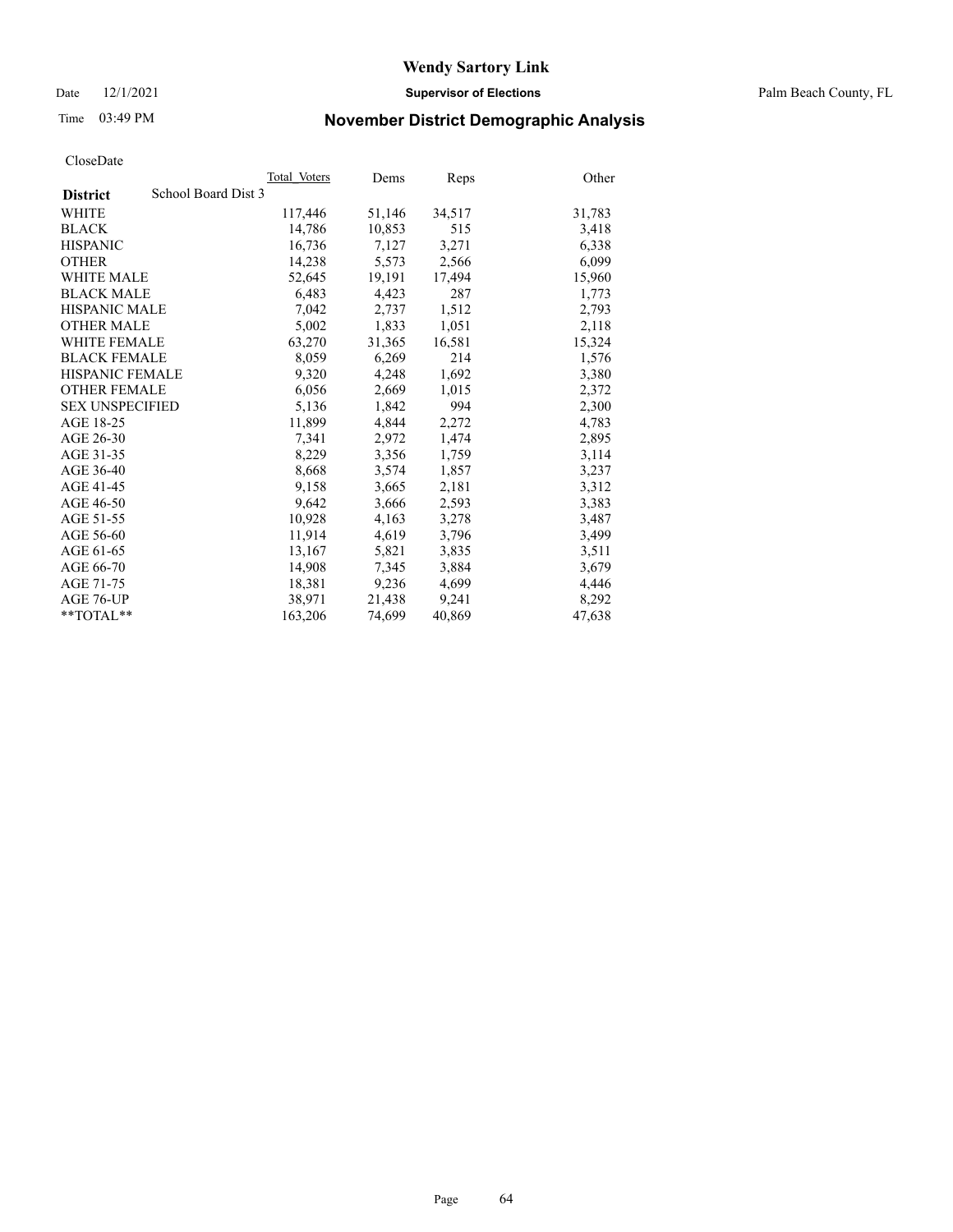Date 12/1/2021 **Supervisor of Elections** Palm Beach County, FL

# Time 03:49 PM **November District Demographic Analysis**

|                                        | Total Voters | Dems   | Reps   | Other  |
|----------------------------------------|--------------|--------|--------|--------|
| School Board Dist 4<br><b>District</b> |              |        |        |        |
| WHITE                                  | 103,215      | 34,312 | 38,249 | 30,654 |
| <b>BLACK</b>                           | 13,625       | 9,932  | 505    | 3,188  |
| <b>HISPANIC</b>                        | 15,108       | 6,435  | 2,969  | 5,704  |
| <b>OTHER</b>                           | 11,761       | 4,294  | 2,266  | 5,201  |
| <b>WHITE MALE</b>                      | 48,122       | 13,478 | 19,031 | 15,613 |
| <b>BLACK MALE</b>                      | 5,780        | 3,898  | 277    | 1,605  |
| <b>HISPANIC MALE</b>                   | 6,547        | 2,580  | 1,372  | 2,595  |
| <b>OTHER MALE</b>                      | 4.085        | 1,416  | 838    | 1,831  |
| <b>WHITE FEMALE</b>                    | 53,758       | 20,406 | 18,765 | 14,587 |
| <b>BLACK FEMALE</b>                    | 7,603        | 5,875  | 221    | 1,507  |
| HISPANIC FEMALE                        | 8,220        | 3,725  | 1,535  | 2,960  |
| <b>OTHER FEMALE</b>                    | 4,860        | 2,014  | 928    | 1,918  |
| <b>SEX UNSPECIFIED</b>                 | 4,619        | 1,520  | 996    | 2,103  |
| AGE 18-25                              | 10,715       | 4,226  | 2,259  | 4,230  |
| AGE 26-30                              | 9,918        | 3,744  | 2,259  | 3,915  |
| AGE 31-35                              | 10,890       | 4,264  | 2,412  | 4,214  |
| AGE 36-40                              | 9,575        | 3,766  | 2,199  | 3,610  |
| AGE 41-45                              | 8,130        | 3,187  | 1,910  | 3,033  |
| AGE 46-50                              | 8,799        | 3,256  | 2,460  | 3,083  |
| AGE 51-55                              | 10,647       | 3,751  | 3,422  | 3,474  |
| AGE 56-60                              | 12,790       | 4,538  | 4,507  | 3,745  |
| AGE 61-65                              | 13.731       | 5,219  | 4,794  | 3,718  |
| AGE 66-70                              | 12,749       | 5,138  | 4,300  | 3,311  |
| AGE 71-75                              | 12,184       | 4,835  | 4,241  | 3,108  |
| AGE 76-UP                              | 23.581       | 9.049  | 9,226  | 5,306  |
| $*$ $TOTAL**$                          | 143,709      | 54,973 | 43,989 | 44,747 |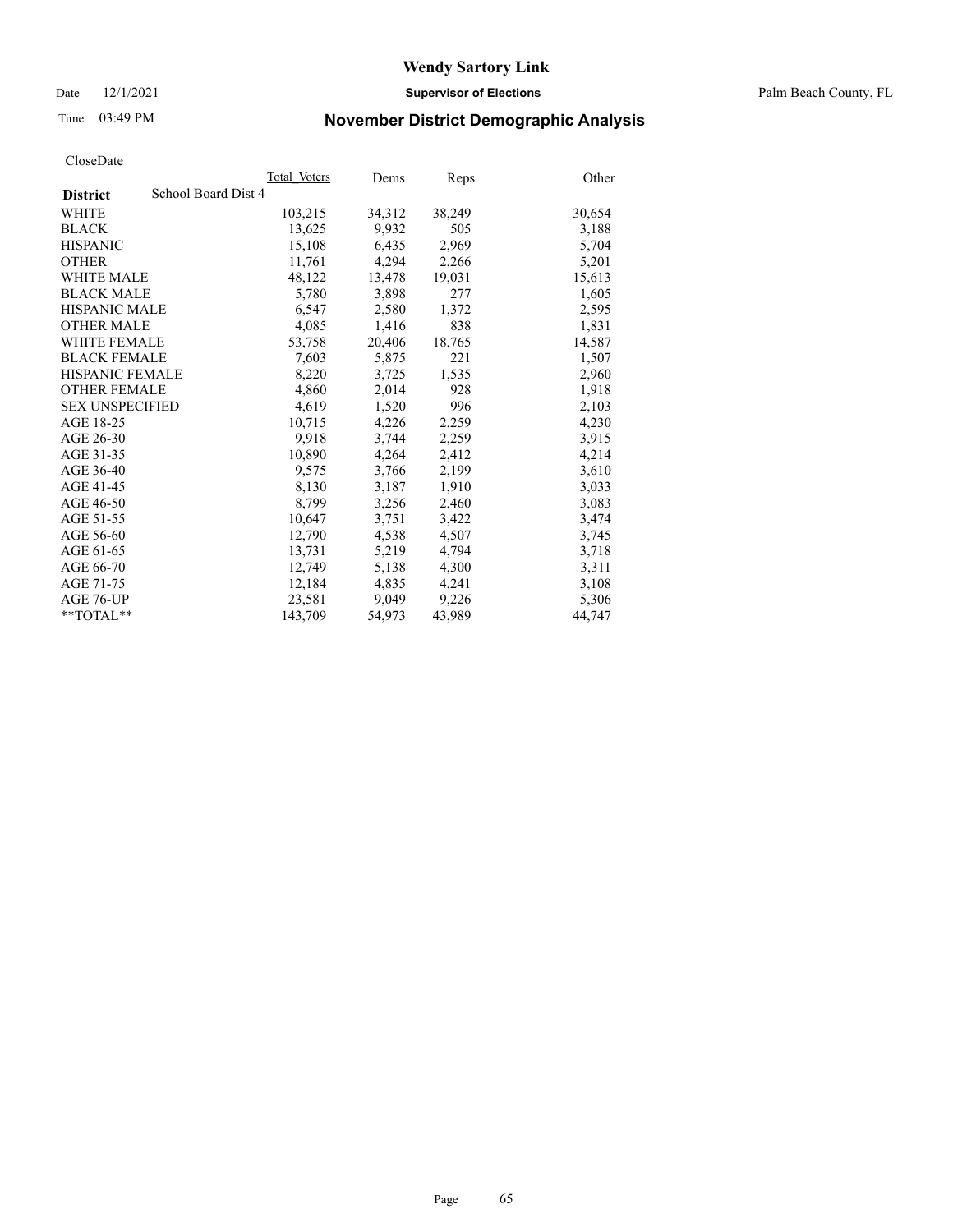Date 12/1/2021 **Supervisor of Elections** Palm Beach County, FL

# Time 03:49 PM **November District Demographic Analysis**

|                        |                     | Total Voters | Dems   | <b>Reps</b> | Other  |
|------------------------|---------------------|--------------|--------|-------------|--------|
| <b>District</b>        | School Board Dist 5 |              |        |             |        |
| <b>WHITE</b>           |                     | 112,414      | 39,052 | 39,810      | 33,552 |
| <b>BLACK</b>           |                     | 6,223        | 4,264  | 332         | 1,627  |
| <b>HISPANIC</b>        |                     | 18,251       | 7,074  | 3,932       | 7,245  |
| <b>OTHER</b>           |                     | 15,372       | 5,199  | 3,087       | 7,086  |
| <b>WHITE MALE</b>      |                     | 51,838       | 14,805 | 20,052      | 16,981 |
| <b>BLACK MALE</b>      |                     | 2,759        | 1,708  | 200         | 851    |
| <b>HISPANIC MALE</b>   |                     | 7,448        | 2,641  | 1,741       | 3,066  |
| <b>OTHER MALE</b>      |                     | 5,423        | 1,636  | 1,247       | 2,540  |
| <b>WHITE FEMALE</b>    |                     | 58,906       | 23,741 | 19,173      | 15,992 |
| <b>BLACK FEMALE</b>    |                     | 3.343        | 2,485  | 127         | 731    |
| <b>HISPANIC FEMALE</b> |                     | 10,349       | 4,278  | 2,109       | 3,962  |
| <b>OTHER FEMALE</b>    |                     | 6,389        | 2,548  | 1,185       | 2,656  |
| <b>SEX UNSPECIFIED</b> |                     | 5,628        | 1,665  | 1,285       | 2,678  |
| AGE 18-25              |                     | 15,189       | 5,382  | 4,023       | 5,784  |
| AGE 26-30              |                     | 9,557        | 3,310  | 2,510       | 3,737  |
| AGE 31-35              |                     | 9,888        | 3,493  | 2,587       | 3,808  |
| AGE 36-40              |                     | 9,748        | 3,304  | 2,635       | 3,809  |
| AGE 41-45              |                     | 9,985        | 3,312  | 2,684       | 3,989  |
| AGE 46-50              |                     | 10,752       | 3,250  | 3,301       | 4,201  |
| AGE 51-55              |                     | 12,611       | 3,910  | 4,178       | 4,523  |
| AGE 56-60              |                     | 13,589       | 4,513  | 4,831       | 4,245  |
| AGE 61-65              |                     | 13,357       | 4,879  | 4,620       | 3,858  |
| AGE 66-70              |                     | 12,132       | 4,915  | 3,995       | 3,222  |
| AGE 71-75              |                     | 11,291       | 4,645  | 3,712       | 2,934  |
| AGE 76-UP              |                     | 24,161       | 10,676 | 8,085       | 5,400  |
| $*$ $TOTAL**$          |                     | 152,260      | 55,589 | 47,161      | 49,510 |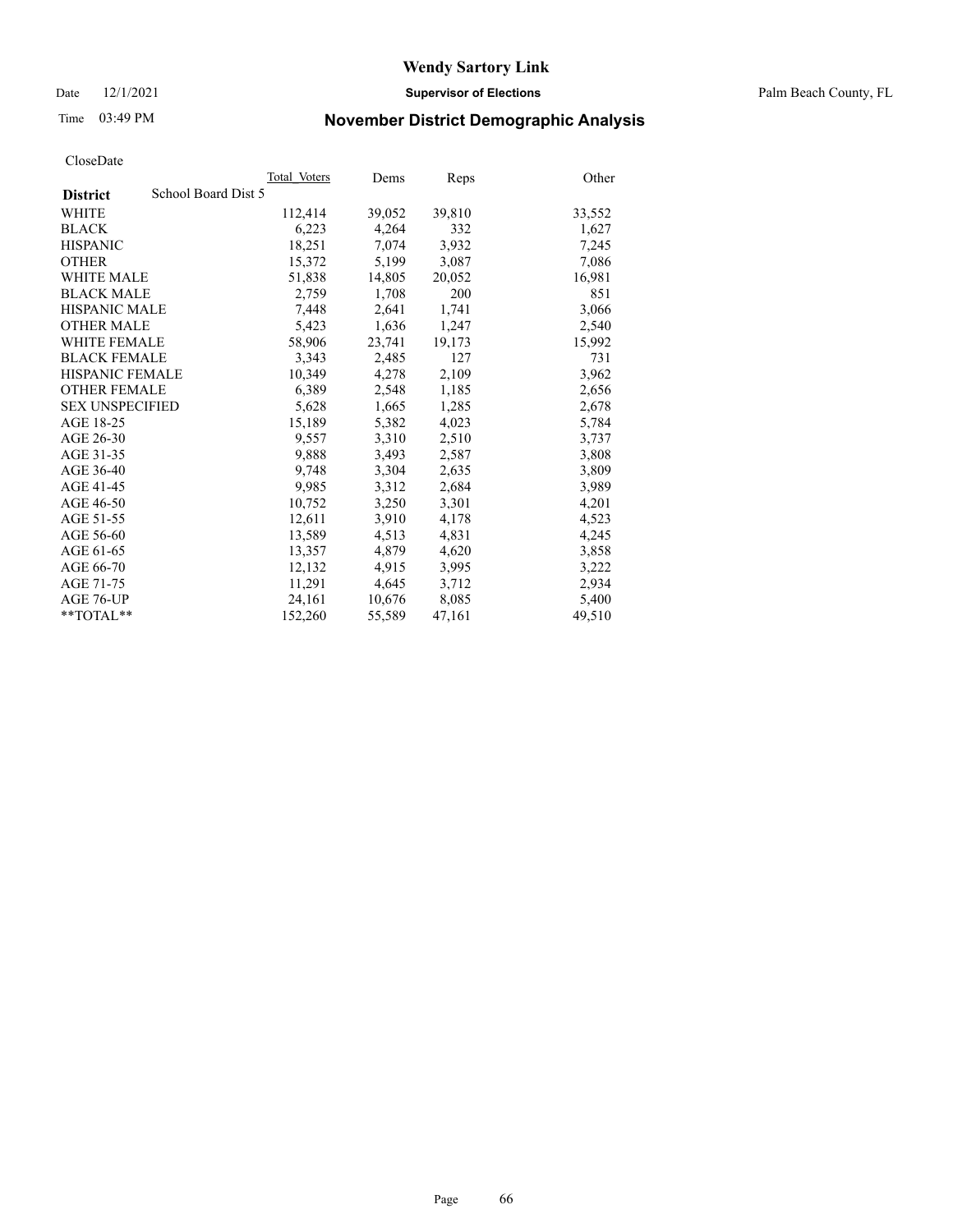Date 12/1/2021 **Supervisor of Elections** Palm Beach County, FL

# Time 03:49 PM **November District Demographic Analysis**

|                                        | Total Voters | Dems   | Reps   | Other  |
|----------------------------------------|--------------|--------|--------|--------|
| School Board Dist 6<br><b>District</b> |              |        |        |        |
| WHITE                                  | 74,583       | 20,810 | 31,812 | 21,961 |
| <b>BLACK</b>                           | 24,250       | 18,808 | 838    | 4,604  |
| <b>HISPANIC</b>                        | 22,074       | 8,117  | 5,561  | 8,396  |
| <b>OTHER</b>                           | 13,341       | 4,944  | 2,617  | 5,780  |
| <b>WHITE MALE</b>                      | 35,468       | 8,383  | 16,240 | 10,845 |
| <b>BLACK MALE</b>                      | 10,457       | 7,630  | 481    | 2,346  |
| <b>HISPANIC MALE</b>                   | 9,876        | 3,285  | 2,757  | 3,834  |
| <b>OTHER MALE</b>                      | 4.978        | 1,711  | 1,090  | 2,177  |
| <b>WHITE FEMALE</b>                    | 38,151       | 12,201 | 15,180 | 10,770 |
| <b>BLACK FEMALE</b>                    | 13,444       | 10,935 | 348    | 2,161  |
| HISPANIC FEMALE                        | 11,687       | 4,657  | 2,701  | 4,329  |
| <b>OTHER FEMALE</b>                    | 5,595        | 2,409  | 1,027  | 2,159  |
| <b>SEX UNSPECIFIED</b>                 | 4,485        | 1,411  | 977    | 2,097  |
| AGE 18-25                              | 15,507       | 5,982  | 3,660  | 5,865  |
| AGE 26-30                              | 10,222       | 3,932  | 2,460  | 3,830  |
| AGE 31-35                              | 11,118       | 4,152  | 3,007  | 3,959  |
| AGE 36-40                              | 11,046       | 3,956  | 3,096  | 3,994  |
| AGE 41-45                              | 10,644       | 3,879  | 2,917  | 3,848  |
| AGE 46-50                              | 11,436       | 4,092  | 3,563  | 3,781  |
| AGE 51-55                              | 12,746       | 4,482  | 4,459  | 3,805  |
| AGE 56-60                              | 13,339       | 5,034  | 4,916  | 3,389  |
| AGE 61-65                              | 11,515       | 4,757  | 3,984  | 2,774  |
| AGE 66-70                              | 9,119        | 4,162  | 3,018  | 1,939  |
| AGE 71-75                              | 7,278        | 3,386  | 2,362  | 1,530  |
| AGE 76-UP                              | 10.278       | 4,865  | 3,386  | 2,027  |
| $*$ $TOTAL**$                          | 134,248      | 52,679 | 40,828 | 40,741 |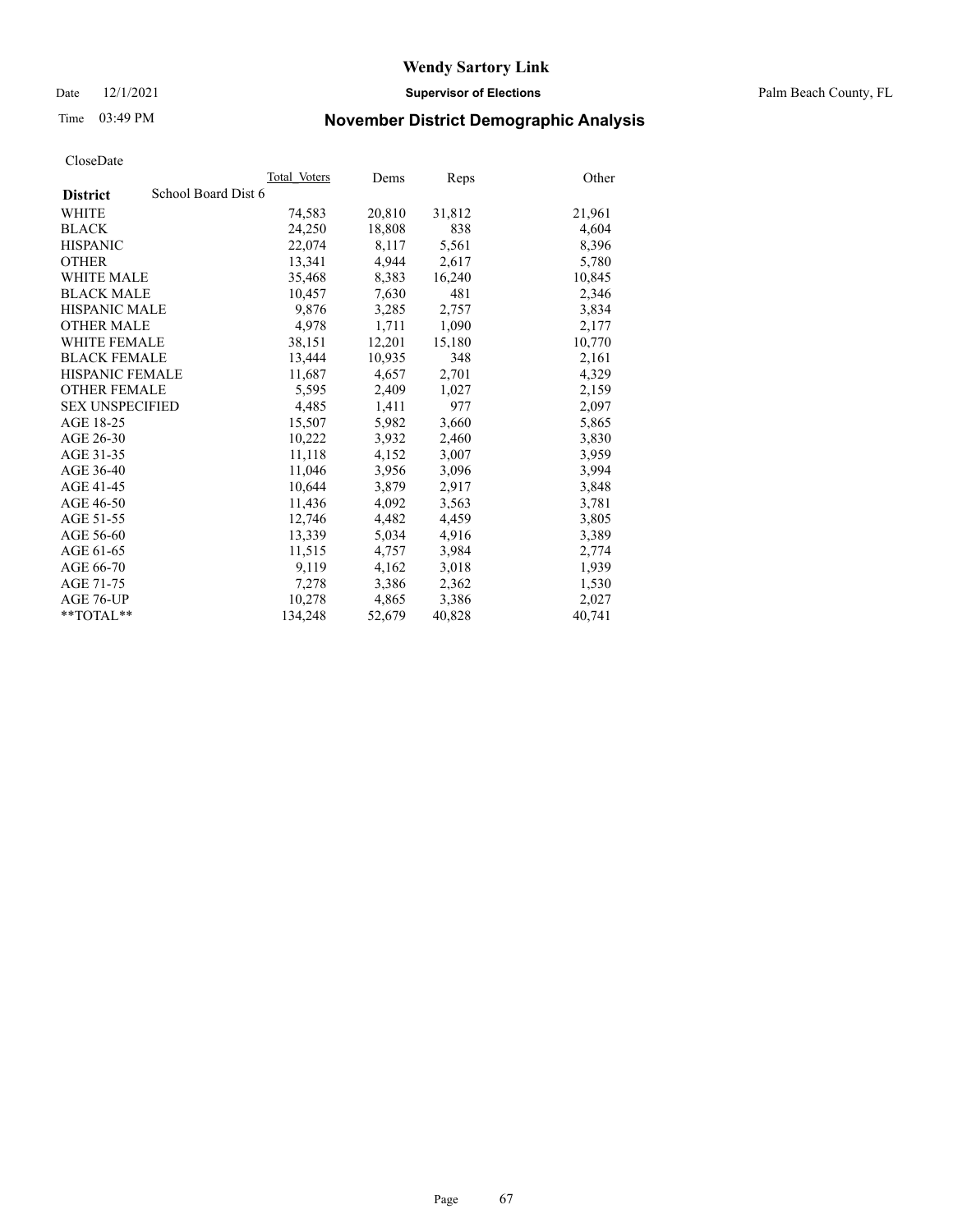Date 12/1/2021 **Supervisor of Elections** Palm Beach County, FL

# Time 03:49 PM **November District Demographic Analysis**

|                                        | Total Voters | Dems   | Reps   | Other  |
|----------------------------------------|--------------|--------|--------|--------|
| School Board Dist 7<br><b>District</b> |              |        |        |        |
| WHITE                                  | 39,808       | 14,248 | 12,849 | 12,711 |
| <b>BLACK</b>                           | 56,063       | 44,895 | 1,460  | 9,708  |
| <b>HISPANIC</b>                        | 13,728       | 6,185  | 2,176  | 5,367  |
| <b>OTHER</b>                           | 11,055       | 4,912  | 1,221  | 4,922  |
| <b>WHITE MALE</b>                      | 19,397       | 5,843  | 6,805  | 6,749  |
| <b>BLACK MALE</b>                      | 23,518       | 17,867 | 814    | 4,837  |
| <b>HISPANIC MALE</b>                   | 6,081        | 2,551  | 1,101  | 2,429  |
| <b>OTHER MALE</b>                      | 3,821        | 1,663  | 505    | 1,653  |
| <b>WHITE FEMALE</b>                    | 19,860       | 8,246  | 5,874  | 5,740  |
| <b>BLACK FEMALE</b>                    | 31,634       | 26,371 | 624    | 4,639  |
| <b>HISPANIC FEMALE</b>                 | 7,306        | 3,484  | 1,028  | 2,794  |
| <b>OTHER FEMALE</b>                    | 4,384        | 2,264  | 452    | 1,668  |
| <b>SEX UNSPECIFIED</b>                 | 4,579        | 1,910  | 490    | 2,179  |
| AGE 18-25                              | 13,630       | 7,492  | 1,292  | 4,846  |
| AGE 26-30                              | 12,460       | 6,554  | 1,518  | 4,388  |
| AGE 31-35                              | 12,853       | 7,131  | 1,528  | 4,194  |
| AGE 36-40                              | 10,723       | 5,994  | 1,270  | 3,459  |
| AGE 41-45                              | 9,022        | 5,183  | 1,058  | 2,781  |
| AGE 46-50                              | 8,830        | 5,104  | 1,307  | 2,419  |
| AGE 51-55                              | 9,431        | 5,513  | 1,541  | 2,377  |
| AGE 56-60                              | 10,319       | 6,190  | 1,836  | 2,293  |
| AGE 61-65                              | 9,862        | 6,133  | 1,783  | 1,946  |
| AGE 66-70                              | 7,871        | 5,056  | 1,397  | 1,418  |
| AGE 71-75                              | 6,209        | 3,961  | 1,091  | 1,157  |
| AGE 76-UP                              | 9.443        | 5,929  | 2,084  | 1,430  |
| $*$ $TOTAL**$                          | 120,654      | 70,240 | 17,706 | 32,708 |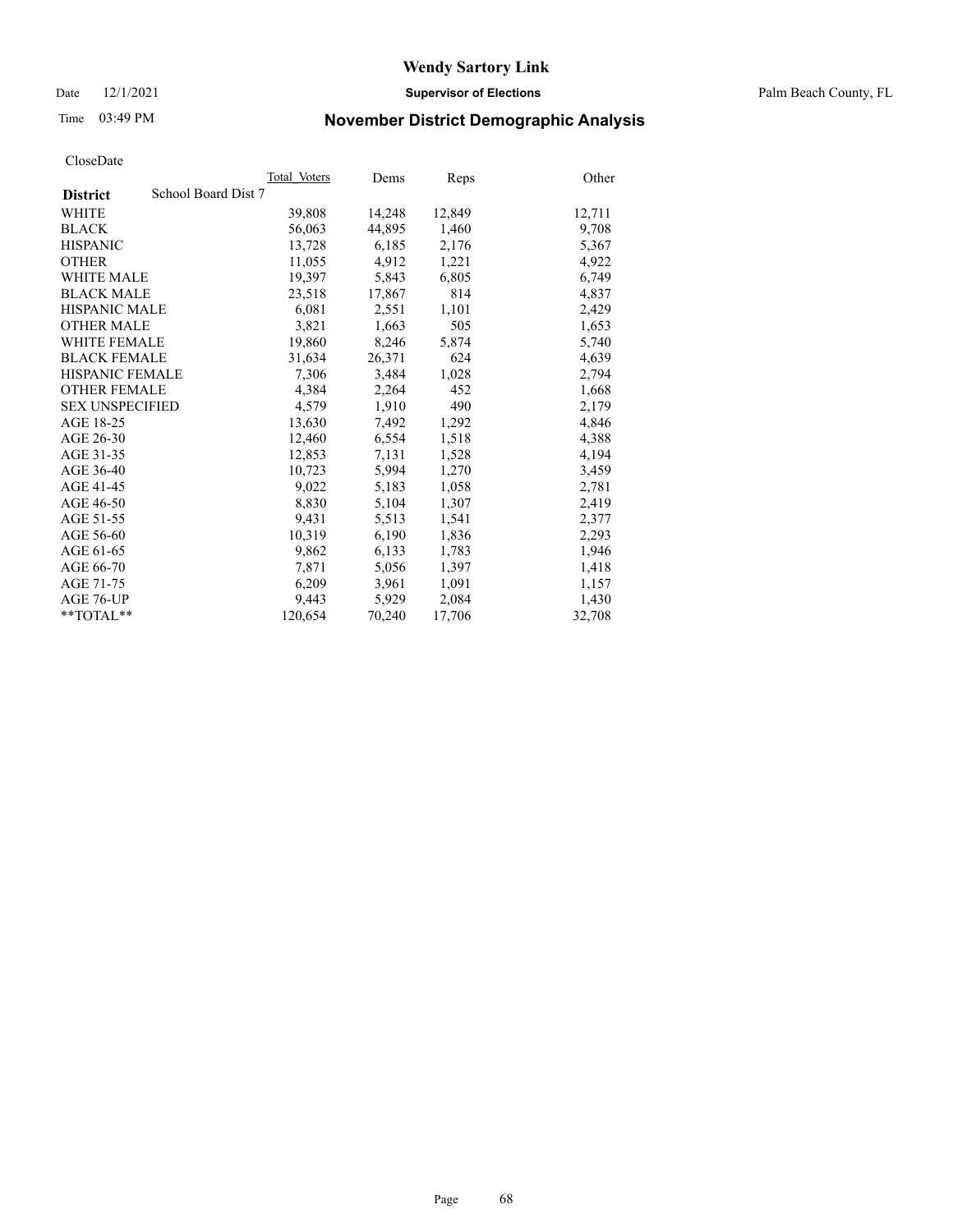Date 12/1/2021 **Supervisor of Elections** Palm Beach County, FL

# Time 03:49 PM **November District Demographic Analysis**

|                        | Total Voters         | Dems   | Reps   | Other |
|------------------------|----------------------|--------|--------|-------|
| <b>District</b>        | State Senate Dist 25 |        |        |       |
| WHITE                  | 20,465               | 4,710  | 9,739  | 6,016 |
| <b>BLACK</b>           | 4,643                | 3,688  | 173    | 782   |
| <b>HISPANIC</b>        | 3,911                | 1,270  | 1,190  | 1,451 |
| <b>OTHER</b>           | 2,311                | 750    | 620    | 941   |
| <b>WHITE MALE</b>      | 10,138               | 1,932  | 5,080  | 3,126 |
| <b>BLACK MALE</b>      | 1,999                | 1,505  | 92     | 402   |
| <b>HISPANIC MALE</b>   | 1,765                | 541    | 573    | 651   |
| <b>OTHER MALE</b>      | 785                  | 239    | 231    | 315   |
| <b>WHITE FEMALE</b>    | 10,054               | 2,731  | 4,539  | 2,784 |
| <b>BLACK FEMALE</b>    | 2,567                | 2,122  | 80     | 365   |
| <b>HISPANIC FEMALE</b> | 2,050                | 701    | 595    | 754   |
| <b>OTHER FEMALE</b>    | 930                  | 355    | 232    | 343   |
| <b>SEX UNSPECIFIED</b> | 1,001                | 273    | 285    | 443   |
| AGE 18-25              | 3,335                | 1,095  | 1,031  | 1,209 |
| AGE 26-30              | 2,393                | 767    | 721    | 905   |
| AGE 31-35              | 2,664                | 828    | 950    | 886   |
| AGE 36-40              | 2,792                | 771    | 1,026  | 995   |
| AGE 41-45              | 2,450                | 711    | 852    | 887   |
| AGE 46-50              | 2,593                | 712    | 1,034  | 847   |
| AGE 51-55              | 3,029                | 912    | 1,275  | 842   |
| AGE 56-60              | 3,444                | 1,128  | 1,486  | 830   |
| AGE 61-65              | 2,992                | 1,105  | 1,202  | 685   |
| AGE 66-70              | 2,187                | 930    | 802    | 455   |
| AGE 71-75              | 1,558                | 638    | 585    | 335   |
| AGE 76-UP              | 1,893                | 821    | 758    | 314   |
| $*$ $TOTAL**$          | 31,330               | 10,418 | 11,722 | 9,190 |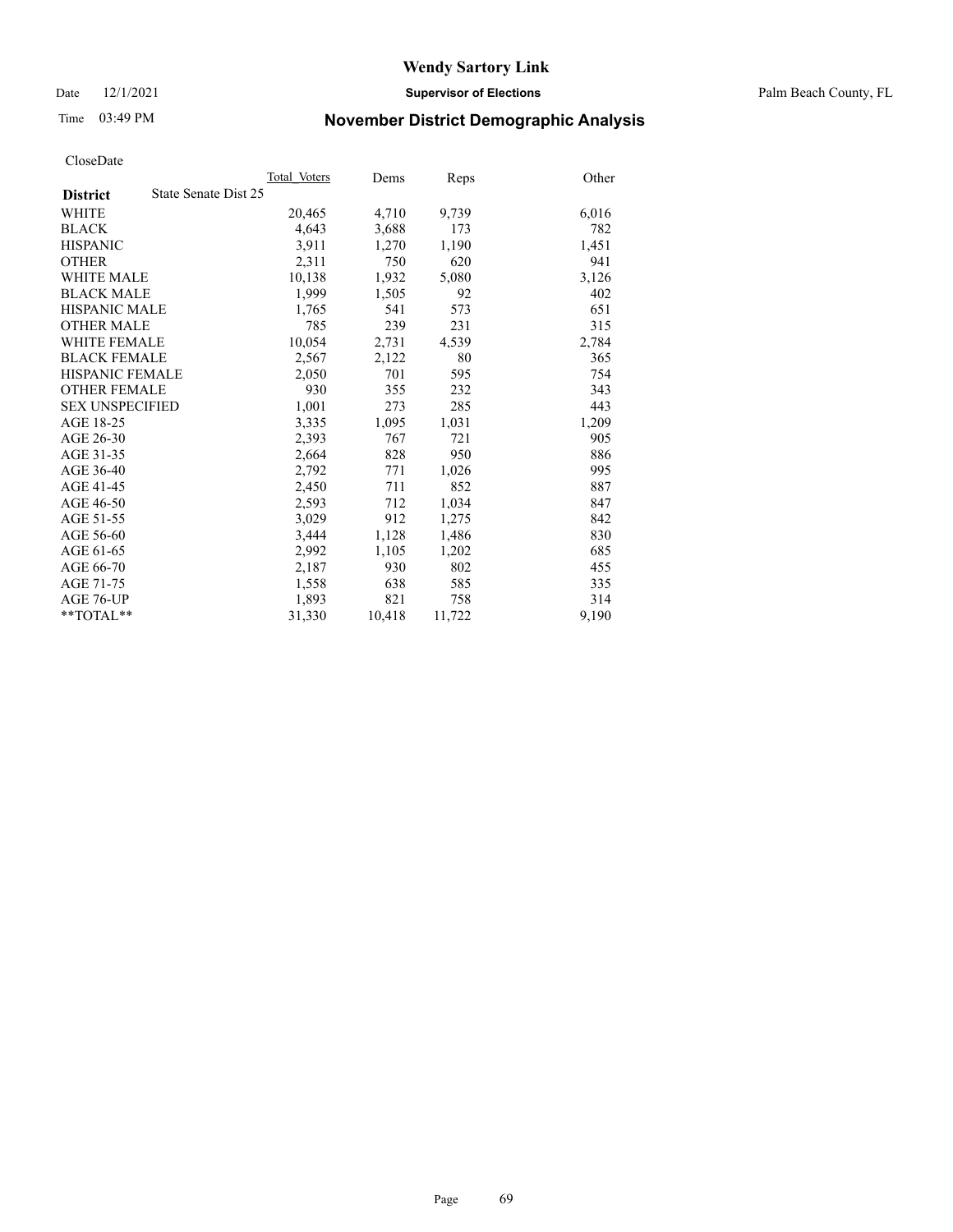Date 12/1/2021 **Supervisor of Elections** Palm Beach County, FL

# Time 03:49 PM **November District Demographic Analysis**

|                        | Total Voters         | Dems    | <b>Reps</b> | Other  |
|------------------------|----------------------|---------|-------------|--------|
| <b>District</b>        | State Senate Dist 29 |         |             |        |
| WHITE                  | 190,250              | 66,827  | 68,196      | 55,227 |
| <b>BLACK</b>           | 19,261               | 14,437  | 790         | 4,034  |
| <b>HISPANIC</b>        | 31.971               | 12,301  | 7,278       | 12,392 |
| <b>OTHER</b>           | 25,754               | 8,995   | 5,181       | 11,578 |
| <b>WHITE MALE</b>      | 87,694               | 25,526  | 34,397      | 27,771 |
| <b>BLACK MALE</b>      | 8,320                | 5,785   | 467         | 2,068  |
| <b>HISPANIC MALE</b>   | 13,380               | 4,713   | 3,317       | 5,350  |
| <b>OTHER MALE</b>      | 9,167                | 2,891   | 2,086       | 4,190  |
| <b>WHITE FEMALE</b>    | 99,880               | 40,502  | 32,863      | 26,515 |
| <b>BLACK FEMALE</b>    | 10,632               | 8,446   | 314         | 1,872  |
| HISPANIC FEMALE        | 17,831               | 7,336   | 3,810       | 6,685  |
| <b>OTHER FEMALE</b>    | 10,808               | 4,407   | 2,036       | 4,365  |
| <b>SEX UNSPECIFIED</b> | 9,246                | 2,812   | 2,097       | 4,337  |
| AGE 18-25              | 25,806               | 9,432   | 6,599       | 9,775  |
| AGE 26-30              | 15.744               | 5,763   | 3.965       | 6,016  |
| AGE 31-35              | 16,542               | 6,131   | 4,238       | 6,173  |
| AGE 36-40              | 16,708               | 5,971   | 4,398       | 6,339  |
| AGE 41-45              | 17,453               | 6,051   | 4,760       | 6,642  |
| AGE 46-50              | 19,009               | 6,088   | 5,918       | 7,003  |
| AGE 51-55              | 21,850               | 7,041   | 7,367       | 7,442  |
| AGE 56-60              | 23,328               | 8,050   | 8,361       | 6,917  |
| AGE 61-65              | 22,939               | 8,705   | 7,913       | 6,321  |
| AGE 66-70              | 21,601               | 9,244   | 6,907       | 5,450  |
| AGE 71-75              | 21,900               | 9,546   | 6,965       | 5,389  |
| AGE 76-UP              | 44,356               | 20,538  | 14,054      | 9,764  |
| $*$ $TOTAL**$          | 267,236              | 102,560 | 81,445      | 83,231 |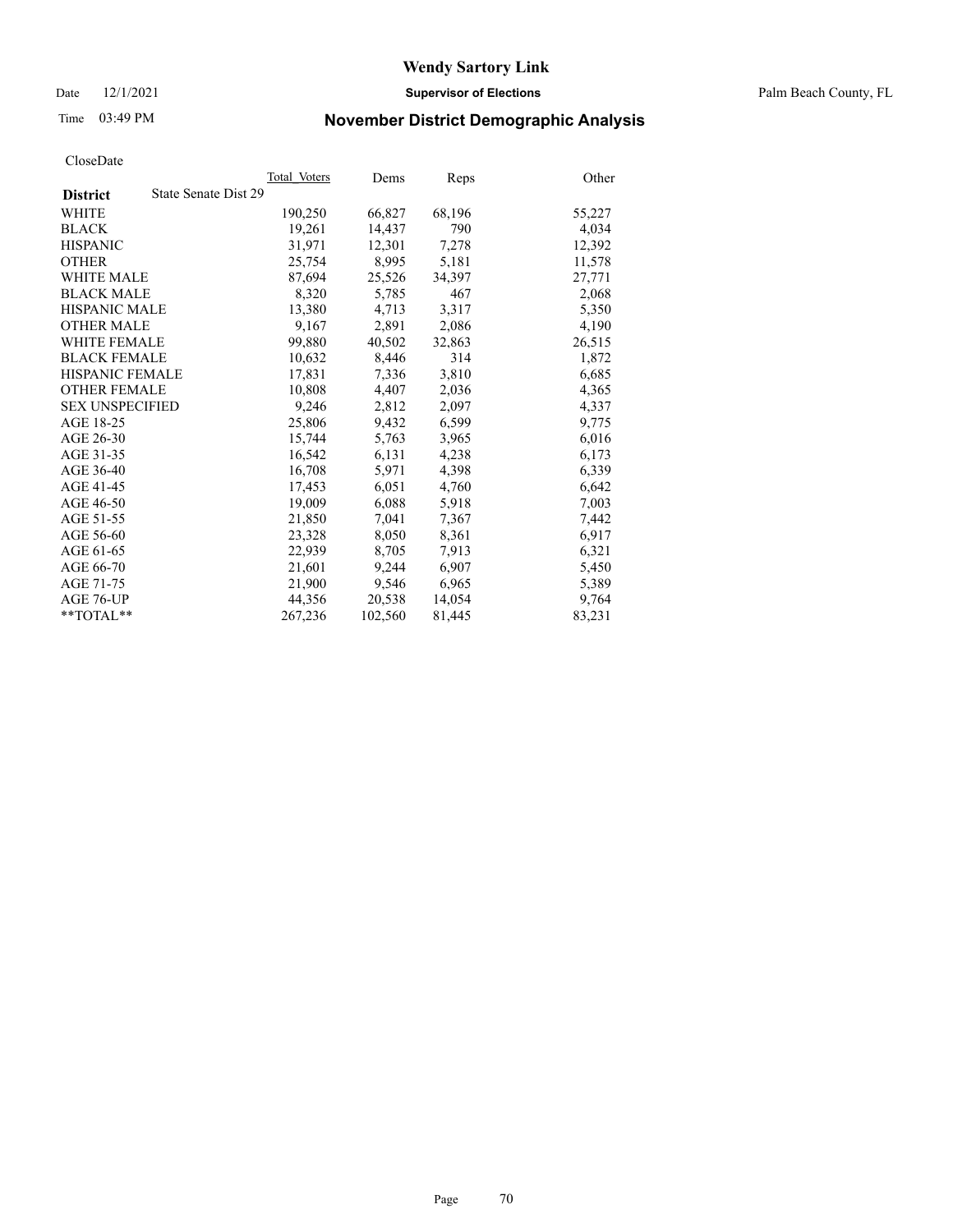Date 12/1/2021 **Supervisor of Elections** Palm Beach County, FL

# Time 03:49 PM **November District Demographic Analysis**

|                                         | Total Voters | Dems    | Reps    | Other   |
|-----------------------------------------|--------------|---------|---------|---------|
| State Senate Dist 30<br><b>District</b> |              |         |         |         |
| WHITE                                   | 212,164      | 62,291  | 88,905  | 60,968  |
| <b>BLACK</b>                            | 63,522       | 49,391  | 1,985   | 12,146  |
| <b>HISPANIC</b>                         | 41,493       | 16,514  | 9,256   | 15,723  |
| <b>OTHER</b>                            | 30,718       | 11,342  | 5,761   | 13,615  |
| <b>WHITE MALE</b>                       | 99,635       | 24,213  | 44,565  | 30,857  |
| <b>BLACK MALE</b>                       | 26,326       | 19,184  | 1,086   | 6,056   |
| <b>HISPANIC MALE</b>                    | 17,981       | 6,534   | 4,432   | 7,015   |
| <b>OTHER MALE</b>                       | 10,771       | 3,781   | 2,197   | 4,793   |
| <b>WHITE FEMALE</b>                     | 110,022      | 37,425  | 43,355  | 29,242  |
| <b>BLACK FEMALE</b>                     | 36,222       | 29.523  | 874     | 5,825   |
| <b>HISPANIC FEMALE</b>                  | 22,470       | 9,562   | 4,625   | 8,283   |
| <b>OTHER FEMALE</b>                     | 12,740       | 5,423   | 2,327   | 4,990   |
| <b>SEX UNSPECIFIED</b>                  | 11.443       | 3,747   | 2,363   | 5,333   |
| AGE 18-25                               | 32,001       | 13,144  | 6,967   | 11,890  |
| AGE 26-30                               | 25,967       | 10,531  | 5,764   | 9,672   |
| AGE 31-35                               | 27,461       | 11,468  | 6,282   | 9,711   |
| AGE 36-40                               | 25,985       | 10,366  | 6,287   | 9,332   |
| AGE 41-45                               | 23,632       | 9,506   | 5,747   | 8,379   |
| AGE 46-50                               | 24,628       | 9,626   | 7,040   | 7,962   |
| AGE 51-55                               | 27,983       | 10,522  | 9.426   | 8,035   |
| AGE 56-60                               | 31,723       | 12,046  | 11,349  | 8,328   |
| AGE 61-65                               | 31,431       | 12,732  | 11,115  | 7,584   |
| AGE 66-70                               | 27,477       | 11,649  | 9,426   | 6,402   |
| AGE 71-75                               | 25,101       | 10,406  | 8,861   | 5,834   |
| AGE 76-UP                               | 44,507       | 17,542  | 17,643  | 9,322   |
| $*$ TOTAL $*$                           | 347,897      | 139,538 | 105,907 | 102,452 |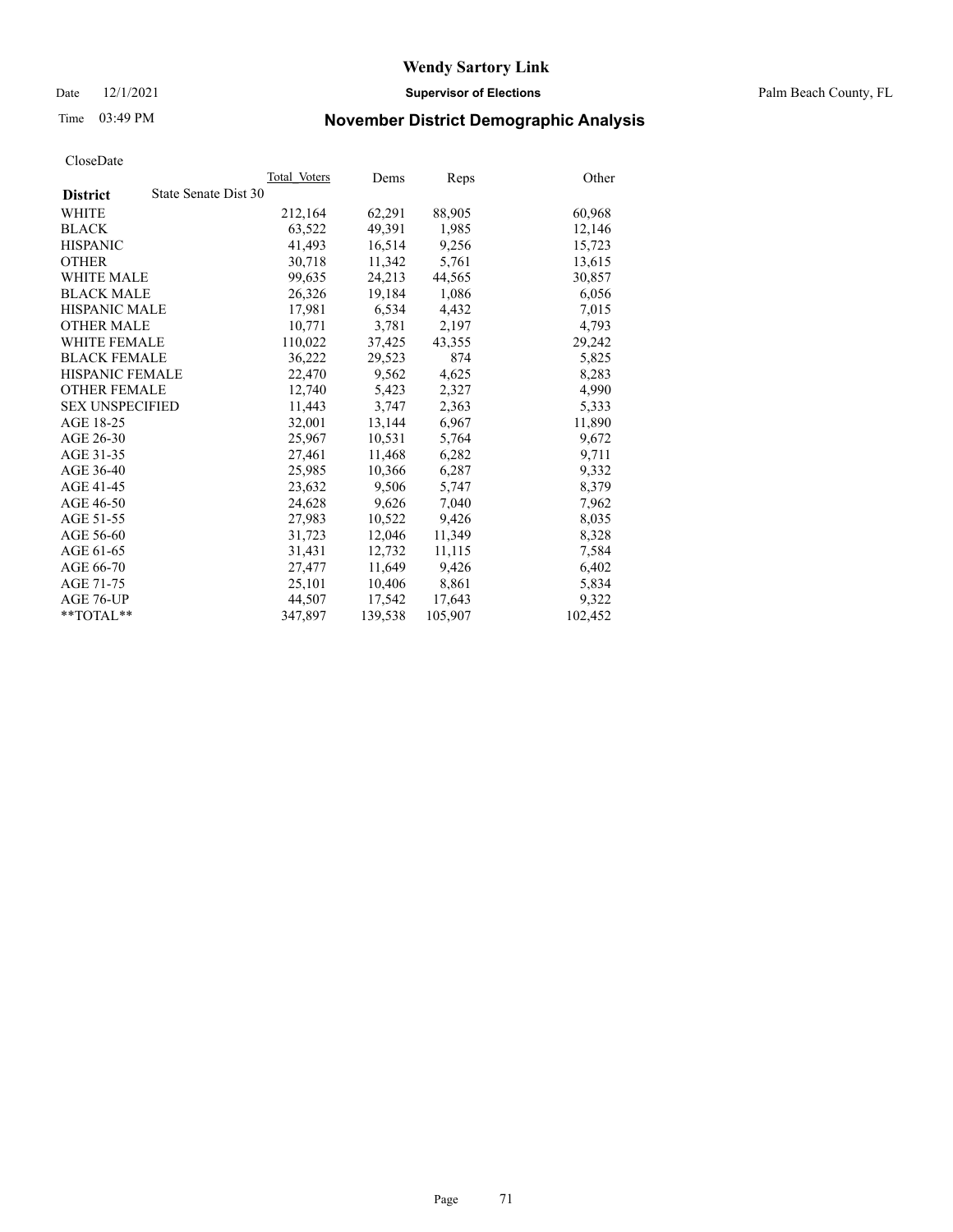Date 12/1/2021 **Supervisor of Elections** Palm Beach County, FL

# Time 03:49 PM **November District Demographic Analysis**

|                        | Total Voters         | Dems    | Reps   | Other   |
|------------------------|----------------------|---------|--------|---------|
| <b>District</b>        | State Senate Dist 31 |         |        |         |
| WHITE                  | 201,480              | 78,147  | 65,241 | 58,092  |
| <b>BLACK</b>           | 50,823               | 38,446  | 1,604  | 10,773  |
| <b>HISPANIC</b>        | 49,856               | 21,453  | 9,502  | 18,901  |
| <b>OTHER</b>           | 29,065               | 11,462  | 4,725  | 12,878  |
| <b>WHITE MALE</b>      | 92,088               | 29,927  | 32,790 | 29,371  |
| <b>BLACK MALE</b>      | 21,984               | 15,643  | 911    | 5,430   |
| <b>HISPANIC MALE</b>   | 21,635               | 8,557   | 4,574  | 8,504   |
| <b>OTHER MALE</b>      | 10,086               | 3,830   | 1,884  | 4,372   |
| <b>WHITE FEMALE</b>    | 106,723              | 47,266  | 31,645 | 27,812  |
| <b>BLACK FEMALE</b>    | 27,963               | 22,199  | 660    | 5,104   |
| HISPANIC FEMALE        | 27,030               | 12,426  | 4,716  | 9,888   |
| <b>OTHER FEMALE</b>    | 11,870               | 5,337   | 1,846  | 4,687   |
| <b>SEX UNSPECIFIED</b> | 11,555               | 4,155   | 1,992  | 5,408   |
| AGE 18-25              | 29,072               | 12,724  | 4,608  | 11,740  |
| AGE 26-30              | 22,830               | 9,628   | 4,178  | 9,024   |
| AGE 31-35              | 24,537               | 10,604  | 4,621  | 9,312   |
| AGE 36-40              | 22,394               | 9,832   | 4,290  | 8,272   |
| AGE 41-45              | 20,588               | 8,959   | 4,193  | 7,436   |
| AGE 46-50              | 21,438               | 9,052   | 5,110  | 7,276   |
| AGE 51-55              | 24,463               | 10,078  | 6,635  | 7,750   |
| AGE 56-60              | 27,662               | 11,578  | 8,317  | 7,767   |
| AGE 61-65              | 28,941               | 13,064  | 8,384  | 7,493   |
| AGE 66-70              | 27,742               | 13,407  | 7,592  | 6,743   |
| AGE 71-75              | 27,687               | 13,415  | 7,698  | 6,574   |
| AGE 76-UP              | 53,869               | 27,167  | 15,445 | 11,257  |
| $*$ $TOTAL**$          | 331,224              | 149,508 | 81,072 | 100,644 |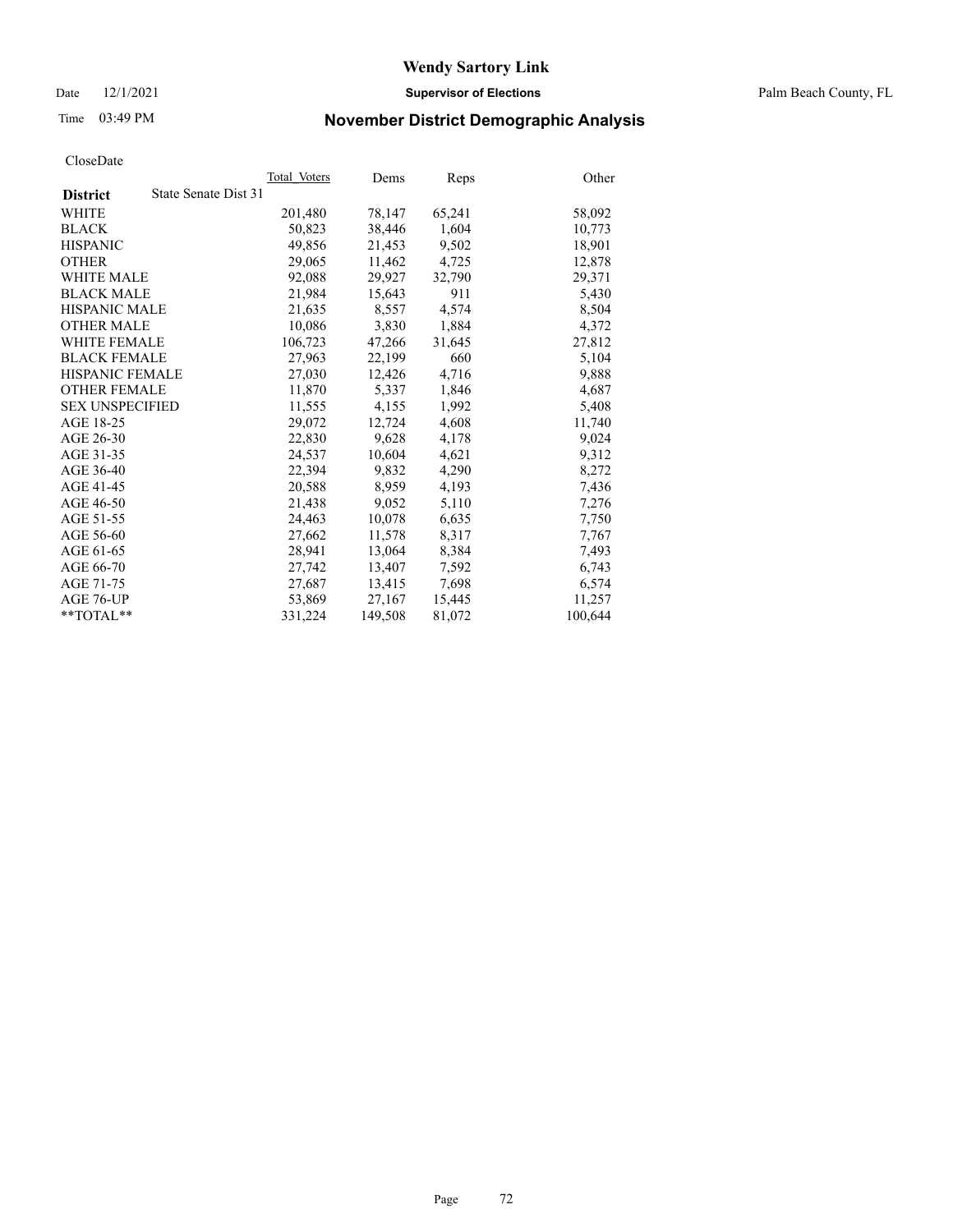Date 12/1/2021 **Supervisor of Elections** Palm Beach County, FL

# Time 03:49 PM **November District Demographic Analysis**

|                                              | Total Voters | Dems   | <b>Reps</b> | Other  |
|----------------------------------------------|--------------|--------|-------------|--------|
| Acme Improvement District<br><b>District</b> |              |        |             |        |
| WHITE                                        | 23,961       | 7,266  | 9,764       | 6,931  |
| <b>BLACK</b>                                 | 3,262        | 2,348  | 137         | 777    |
| <b>HISPANIC</b>                              | 5,579        | 2,002  | 1,433       | 2,144  |
| <b>OTHER</b>                                 | 3,457        | 1,206  | 738         | 1,513  |
| <b>WHITE MALE</b>                            | 11,110       | 2,865  | 4,865       | 3,380  |
| <b>BLACK MALE</b>                            | 1,400        | 927    | 83          | 390    |
| <b>HISPANIC MALE</b>                         | 2,477        | 793    | 697         | 987    |
| <b>OTHER MALE</b>                            | 1,270        | 398    | 301         | 571    |
| <b>WHITE FEMALE</b>                          | 12,563       | 4,328  | 4,789       | 3,446  |
| <b>BLACK FEMALE</b>                          | 1,817        | 1,392  | 54          | 371    |
| <b>HISPANIC FEMALE</b>                       | 2,976        | 1,168  | 698         | 1,110  |
| <b>OTHER FEMALE</b>                          | 1,460        | 579    | 314         | 567    |
| <b>SEX UNSPECIFIED</b>                       | 1,152        | 353    | 265         | 534    |
| AGE 18-25                                    | 4,239        | 1,521  | 1,120       | 1,598  |
| AGE 26-30                                    | 2,425        | 839    | 642         | 944    |
| AGE 31-35                                    | 2,614        | 864    | 766         | 984    |
| AGE 36-40                                    | 2,737        | 916    | 789         | 1,032  |
| AGE 41-45                                    | 2,836        | 993    | 847         | 996    |
| AGE 46-50                                    | 3,151        | 1,008  | 1,040       | 1,103  |
| AGE 51-55                                    | 3,448        | 1,067  | 1,262       | 1,119  |
| AGE 56-60                                    | 3,461        | 1,135  | 1,397       | 929    |
| AGE 61-65                                    | 3,128        | 1,063  | 1,248       | 817    |
| AGE 66-70                                    | 2,566        | 1,031  | 928         | 607    |
| AGE 71-75                                    | 2,276        | 965    | 828         | 483    |
| AGE 76-UP                                    | 3,378        | 1,420  | 1,205       | 753    |
| **TOTAL**                                    | 36,259       | 12,822 | 12,072      | 11,365 |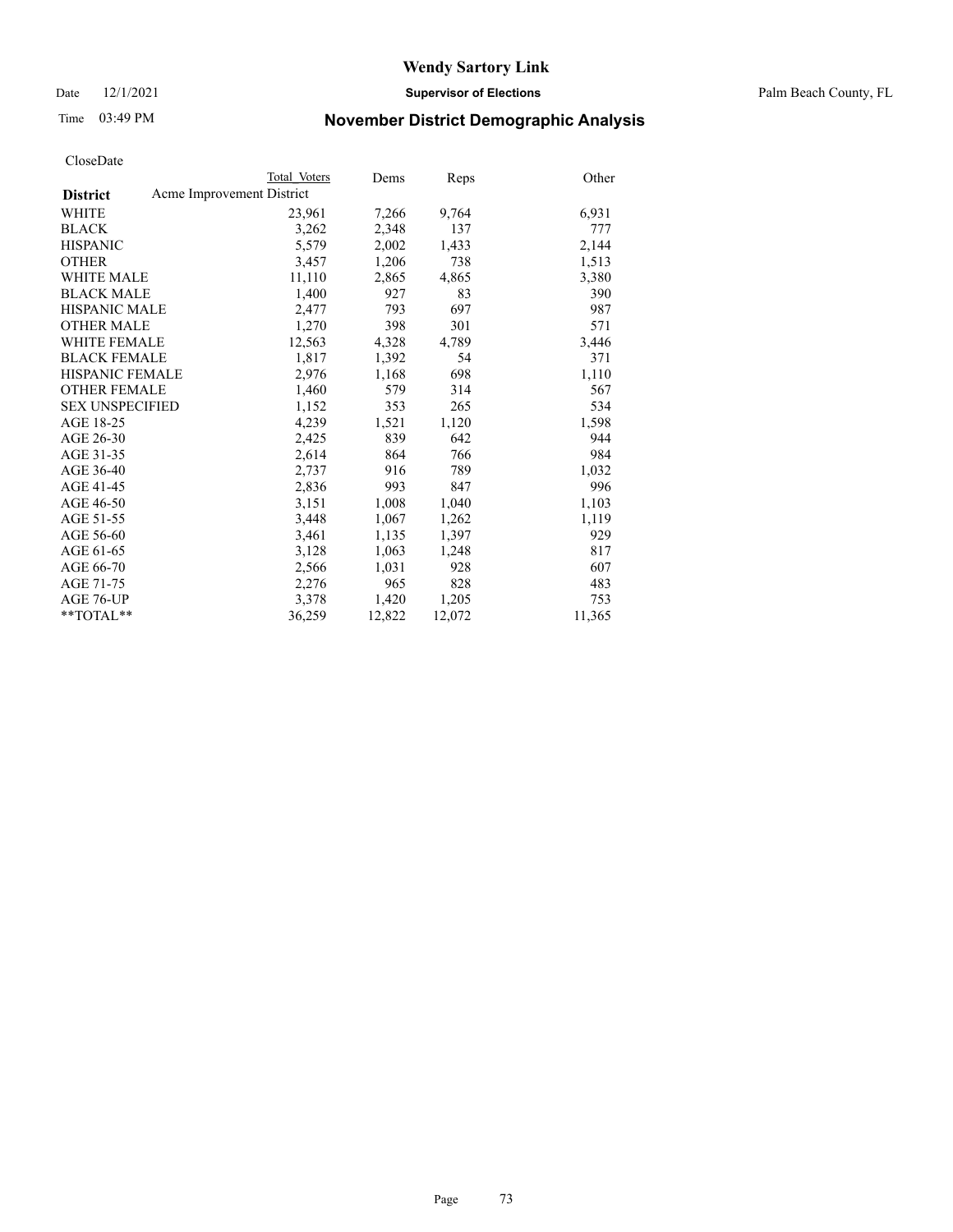### Date 12/1/2021 **Supervisor of Elections** Palm Beach County, FL

# Time 03:49 PM **November District Demographic Analysis**

| CloseDate |
|-----------|
|-----------|

| CloseDate              |                      |              |      |                |       |
|------------------------|----------------------|--------------|------|----------------|-------|
|                        |                      | Total Voters | Dems | Reps           | Other |
| <b>District</b>        | Briger Comm Dev Dist |              |      |                |       |
| <b>WHITE</b>           |                      | 242          | 98   | 73             | 71    |
| <b>BLACK</b>           |                      | 580          | 450  | 9              | 121   |
| <b>HISPANIC</b>        |                      | 152          | 78   | 11             | 63    |
| <b>OTHER</b>           |                      | 233          | 96   | 22             | 115   |
| <b>WHITE MALE</b>      |                      | 125          | 41   | 42             | 42    |
| <b>BLACK MALE</b>      |                      | 252          | 183  | 6              | 63    |
| <b>HISPANIC MALE</b>   |                      | 64           | 31   | 5              | 28    |
| <b>OTHER MALE</b>      |                      | 82           | 29   | 9              | 44    |
| <b>WHITE FEMALE</b>    |                      | 114          | 56   | 29             | 29    |
| <b>BLACK FEMALE</b>    |                      | 321          | 262  | $\mathfrak{Z}$ | 56    |
| HISPANIC FEMALE        |                      | 84           | 46   | 5              | 33    |
| <b>OTHER FEMALE</b>    |                      | 106          | 51   | 11             | 44    |
| <b>SEX UNSPECIFIED</b> |                      | 58           | 23   | 5              | 30    |
| AGE 18-25              |                      | 151          | 97   | 10             | 44    |
| AGE 26-30              |                      | 111          | 61   | 7              | 43    |
| AGE 31-35              |                      | 103          | 55   | 15             | 33    |
| AGE 36-40              |                      | 127          | 83   | 6              | 38    |
| AGE 41-45              |                      | 152          | 84   | 20             | 48    |
| AGE 46-50              |                      | 142          | 80   | 18             | 44    |
| AGE 51-55              |                      | 122          | 75   | 12             | 35    |
| AGE 56-60              |                      | 98           | 60   | 8              | 30    |
| AGE 61-65              |                      | 70           | 42   | 6              | 22    |
| AGE 66-70              |                      | 53           | 34   | 4              | 15    |
| AGE 71-75              |                      | 44           | 32   | 5              | 7     |
| AGE 76-UP              |                      | 34           | 19   | $\overline{4}$ | 11    |

\*\*TOTAL\*\* 1,207 722 115 370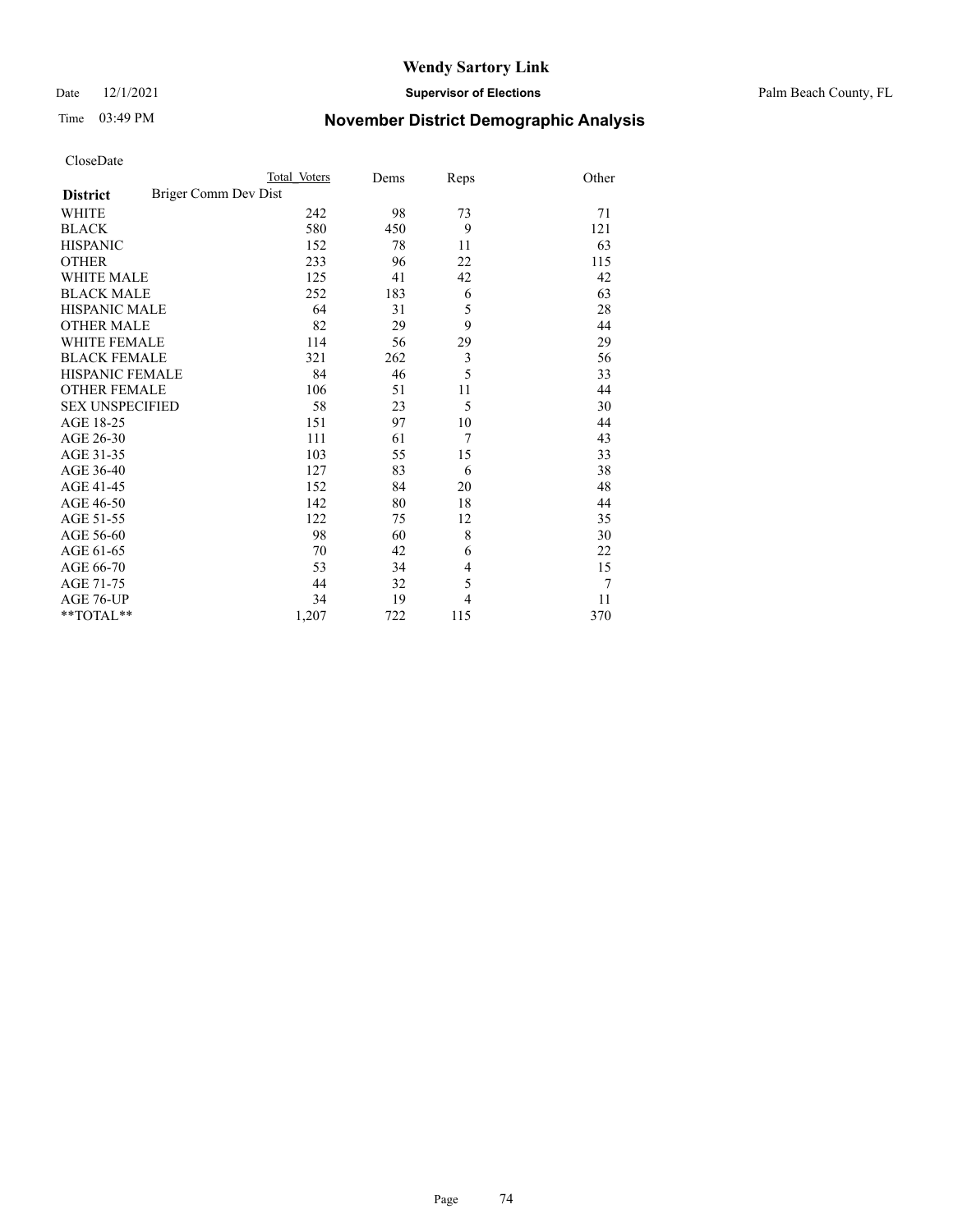Date 12/1/2021 **Supervisor of Elections** Palm Beach County, FL

# Time 03:49 PM **November District Demographic Analysis**

|                                           | Total Voters | Dems   | <b>Reps</b> | Other  |
|-------------------------------------------|--------------|--------|-------------|--------|
| Boca Raton Taxing Dist<br><b>District</b> |              |        |             |        |
| <b>WHITE</b>                              | 72,118       | 23,674 | 26,885      | 21,559 |
| <b>BLACK</b>                              | 2,907        | 1,940  | 167         | 800    |
| <b>HISPANIC</b>                           | 8,499        | 3,030  | 2,044       | 3,425  |
| <b>OTHER</b>                              | 8,334        | 2,655  | 1,802       | 3,877  |
| <b>WHITE MALE</b>                         | 33,685       | 9,033  | 13,637      | 11,015 |
| <b>BLACK MALE</b>                         | 1,284        | 782    | 99          | 403    |
| <b>HISPANIC MALE</b>                      | 3,410        | 1,081  | 859         | 1,470  |
| <b>OTHER MALE</b>                         | 2,912        | 823    | 707         | 1,382  |
| <b>WHITE FEMALE</b>                       | 37,416       | 14,345 | 12,866      | 10,205 |
| <b>BLACK FEMALE</b>                       | 1,569        | 1,126  | 66          | 377    |
| <b>HISPANIC FEMALE</b>                    | 4,875        | 1,880  | 1,132       | 1,863  |
| <b>OTHER FEMALE</b>                       | 3,383        | 1,276  | 692         | 1,415  |
| <b>SEX UNSPECIFIED</b>                    | 3,213        | 903    | 812         | 1,498  |
| AGE 18-25                                 | 9,636        | 3,272  | 2,849       | 3,515  |
| AGE 26-30                                 | 5,959        | 1,953  | 1,737       | 2,269  |
| AGE 31-35                                 | 5,898        | 1,938  | 1,661       | 2,299  |
| AGE 36-40                                 | 5,624        | 1,802  | 1,631       | 2,191  |
| AGE 41-45                                 | 5,646        | 1,774  | 1,637       | 2,235  |
| AGE 46-50                                 | 6,250        | 1,784  | 2,061       | 2,405  |
| AGE 51-55                                 | 7,621        | 2,127  | 2,792       | 2,702  |
| AGE 56-60                                 | 8,180        | 2,520  | 3,115       | 2,545  |
| AGE 61-65                                 | 7,751        | 2,603  | 2,890       | 2,258  |
| AGE 66-70                                 | 7,053        | 2,686  | 2,453       | 1,914  |
| AGE 71-75                                 | 6,874        | 2,674  | 2,415       | 1,785  |
| AGE 76-UP                                 | 15,366       | 6,166  | 5,657       | 3,543  |
| $*$ $TOTAL**$                             | 91,858       | 31,299 | 30,898      | 29,661 |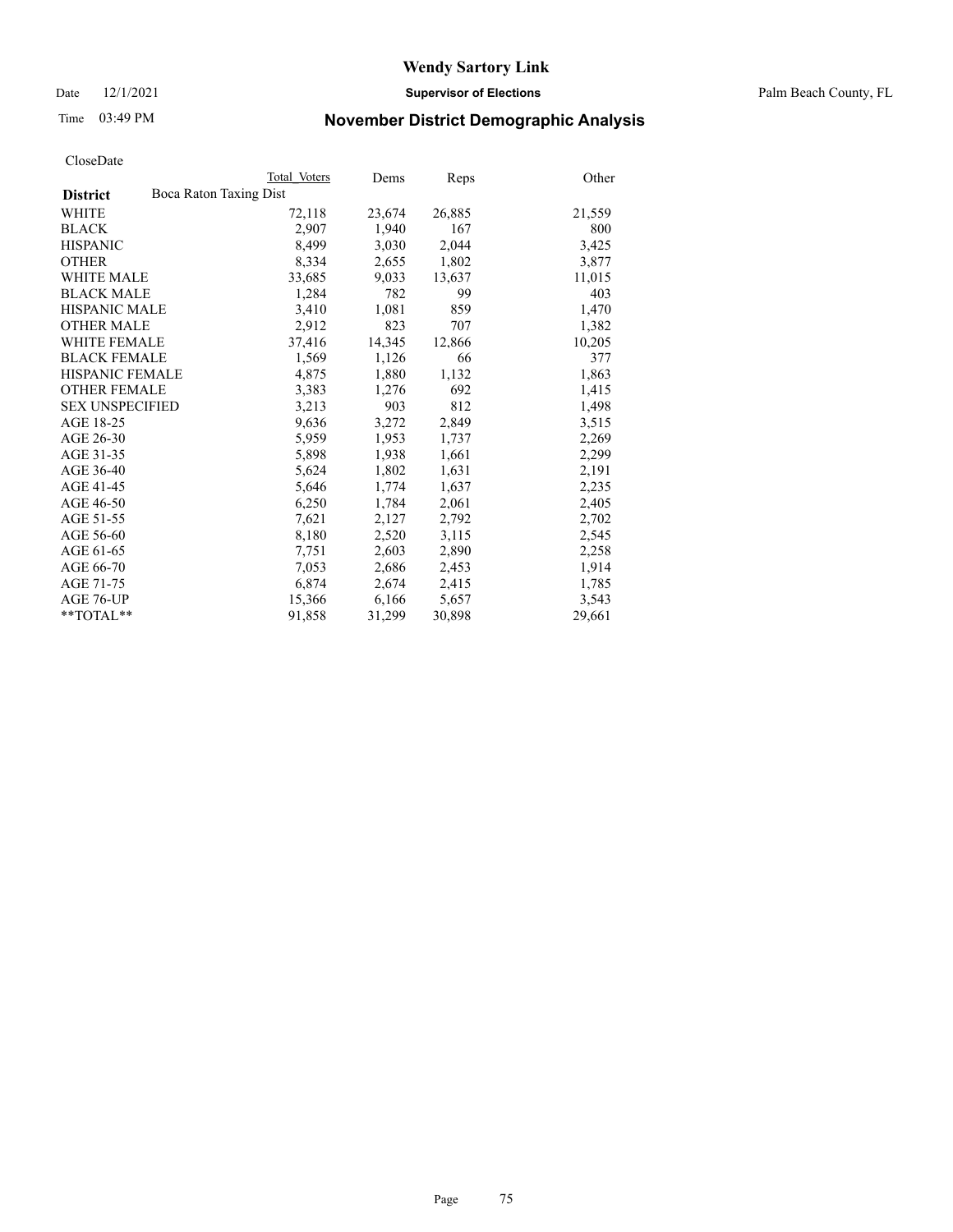Date 12/1/2021 **Supervisor of Elections** Palm Beach County, FL

# Time 03:49 PM **November District Demographic Analysis**

| CloseDate |  |
|-----------|--|
|-----------|--|

| CloseDate              |                           |              |      |              |                |
|------------------------|---------------------------|--------------|------|--------------|----------------|
|                        |                           | Total Voters | Dems | Reps         | Other          |
| <b>District</b>        | Boynton Village Comm Dist |              |      |              |                |
| WHITE                  |                           | 477          | 175  | 171          | 131            |
| <b>BLACK</b>           |                           | 84           | 55   | 4            | 25             |
| <b>HISPANIC</b>        |                           | 105          | 44   | 19           | 42             |
| <b>OTHER</b>           |                           | 75           | 27   | 13           | 35             |
| <b>WHITE MALE</b>      |                           | 238          | 66   | 97           | 75             |
| <b>BLACK MALE</b>      |                           | 29           | 14   | 1            | 14             |
| <b>HISPANIC MALE</b>   |                           | 51           | 20   | 10           | 21             |
| <b>OTHER MALE</b>      |                           | 32           | 9    | 7            | 16             |
| <b>WHITE FEMALE</b>    |                           | 234          | 107  | 72           | 55             |
| <b>BLACK FEMALE</b>    |                           | 55           | 41   | 3            | 11             |
| <b>HISPANIC FEMALE</b> |                           | 53           | 23   | 9            | 21             |
| <b>OTHER FEMALE</b>    |                           | 30           | 14   | 3            | 13             |
| <b>SEX UNSPECIFIED</b> |                           | 19           | 7    | 5            | 7              |
| AGE 18-25              |                           | 92           | 38   | 26           | 28             |
| AGE 26-30              |                           | 165          | 67   | 49           | 49             |
| AGE 31-35              |                           | 116          | 45   | 25           | 46             |
| AGE 36-40              |                           | 66           | 23   | 19           | 24             |
| AGE 41-45              |                           | 47           | 19   | 10           | 18             |
| AGE 46-50              |                           | 51           | 19   | 13           | 19             |
| AGE 51-55              |                           | 54           | 14   | 28           | 12             |
| AGE 56-60              |                           | 45           | 23   | 11           | 11             |
| AGE 61-65              |                           | 34           | 15   | 8            | 11             |
| AGE 66-70              |                           | 20           | 9    | 9            | $\overline{c}$ |
| AGE 71-75              |                           | 23           | 15   | $\mathbf{1}$ | 7              |
| AGE 76-UP              |                           | 28           | 14   | 8            | 6              |

\*\*TOTAL\*\* 741 301 207 233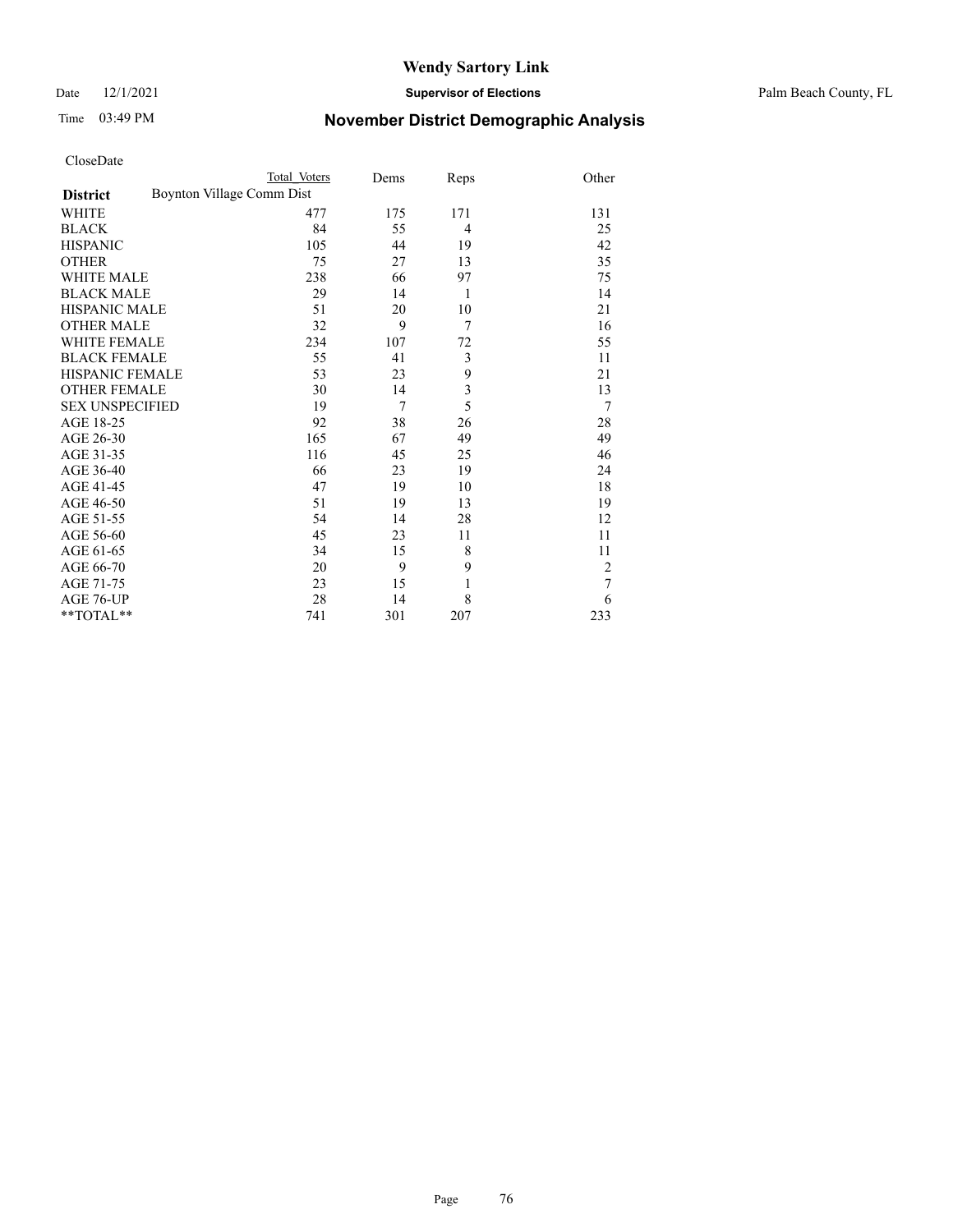Date 12/1/2021 **Supervisor of Elections** Palm Beach County, FL

# Time 03:49 PM **November District Demographic Analysis**

|                                           | Total Voters | Dems   | <b>Reps</b> | Other  |
|-------------------------------------------|--------------|--------|-------------|--------|
| Lox Environ Imprv Dist<br><b>District</b> |              |        |             |        |
| <b>WHITE</b>                              | 55,486       | 14,205 | 25,371      | 15,910 |
| <b>BLACK</b>                              | 1,273        | 897    | 76          | 300    |
| <b>HISPANIC</b>                           | 3,556        | 1,283  | 974         | 1,299  |
| <b>OTHER</b>                              | 4,388        | 1,357  | 1,159       | 1,872  |
| <b>WHITE MALE</b>                         | 26,194       | 5,363  | 12,745      | 8,086  |
| <b>BLACK MALE</b>                         | 592          | 394    | 43          | 155    |
| <b>HISPANIC MALE</b>                      | 1,503        | 507    | 425         | 571    |
| <b>OTHER MALE</b>                         | 1,474        | 432    | 410         | 632    |
| <b>WHITE FEMALE</b>                       | 28,677       | 8,681  | 12,366      | 7,630  |
| <b>BLACK FEMALE</b>                       | 668          | 494    | 31          | 143    |
| HISPANIC FEMALE                           | 1,967        | 746    | 523         | 698    |
| <b>OTHER FEMALE</b>                       | 1,744        | 643    | 443         | 658    |
| <b>SEX UNSPECIFIED</b>                    | 1,814        | 450    | 567         | 797    |
| AGE 18-25                                 | 5,603        | 1,585  | 1,986       | 2,032  |
| AGE 26-30                                 | 3,949        | 1,110  | 1,372       | 1,467  |
| AGE 31-35                                 | 4,112        | 1,189  | 1,422       | 1,501  |
| AGE 36-40                                 | 4,443        | 1,181  | 1,633       | 1,629  |
| AGE 41-45                                 | 4,319        | 1,137  | 1,583       | 1,599  |
| AGE 46-50                                 | 4,723        | 1,203  | 1,890       | 1,630  |
| AGE 51-55                                 | 5,652        | 1,339  | 2,635       | 1,678  |
| AGE 56-60                                 | 6,354        | 1,626  | 3,038       | 1,690  |
| AGE 61-65                                 | 6,353        | 1,784  | 2,980       | 1,589  |
| AGE 66-70                                 | 5,679        | 1,757  | 2,470       | 1,452  |
| AGE 71-75                                 | 4,981        | 1,513  | 2,228       | 1,240  |
| AGE 76-UP                                 | 8,535        | 2,318  | 4,343       | 1,874  |
| $*$ $TOTAL**$                             | 64,703       | 17,742 | 27,580      | 19,381 |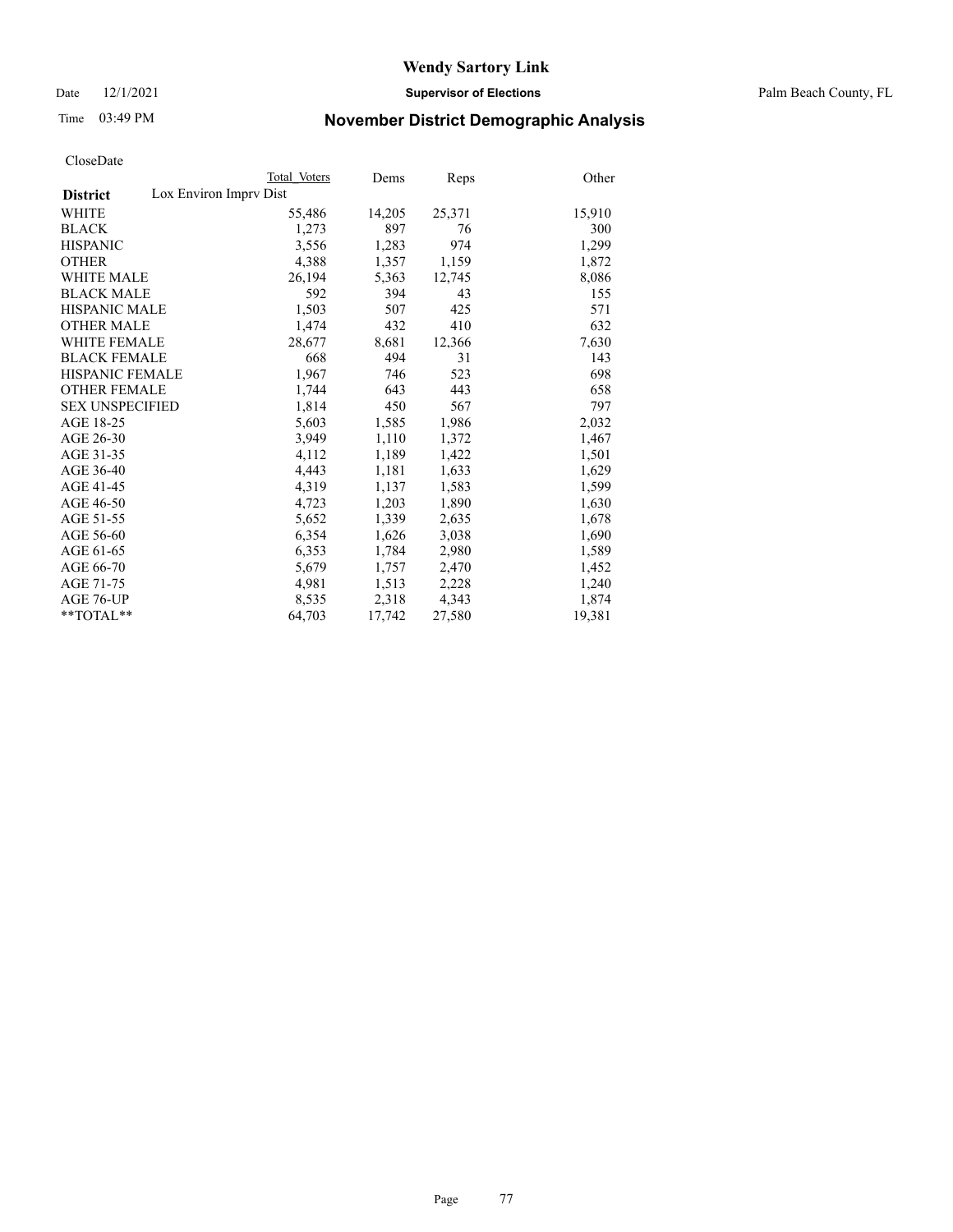### Date 12/1/2021 **Supervisor of Elections** Palm Beach County, FL

# Time 03:49 PM **November District Demographic Analysis**

| CloseDate           |                                |              |      |      |       |
|---------------------|--------------------------------|--------------|------|------|-------|
|                     |                                | Total Voters | Dems | Reps | Other |
| <b>District</b>     | Greenacres Annexation Question |              |      |      |       |
| WHITE               |                                | 0            | 0    | 0    |       |
| BLACK               |                                |              |      | 0    |       |
| HISPANIC            |                                |              |      |      |       |
| <b>OTHER</b>        |                                |              |      |      |       |
| <b>WHITE MALE</b>   |                                |              |      |      |       |
| BLACK MALE          |                                |              |      |      |       |
| HISPANIC MALE       |                                |              |      |      |       |
| <b>OTHER MALE</b>   |                                |              |      |      |       |
| WHITE FEMALE        |                                |              |      |      |       |
| <b>BLACK FEMALE</b> |                                |              |      |      |       |
| HISPANIC FEMALE     |                                |              |      |      |       |
| OTHER FEMALE        |                                |              |      |      |       |
| SEX UNSPECIFIED     |                                |              |      |      |       |
| AGE 18-25           |                                |              |      |      |       |
| AGE 26-30           |                                |              |      |      |       |
| AGE 31-35           |                                |              |      |      |       |
| AGE 36-40           |                                |              |      |      |       |
| AGE 41-45           |                                |              |      |      |       |
| AGE 46-50           |                                |              |      |      |       |
| AGE 51-55           |                                |              |      |      |       |
| AGE 56-60           |                                |              |      |      |       |
| AGE 61-65           |                                |              |      |      |       |
| AGE 66-70           |                                |              |      |      |       |
| AGE 71-75           |                                |              |      |      |       |
| AGE 76-UP           |                                |              |      |      |       |

\*\*TOTAL\*\*  $0$  0 0 0 0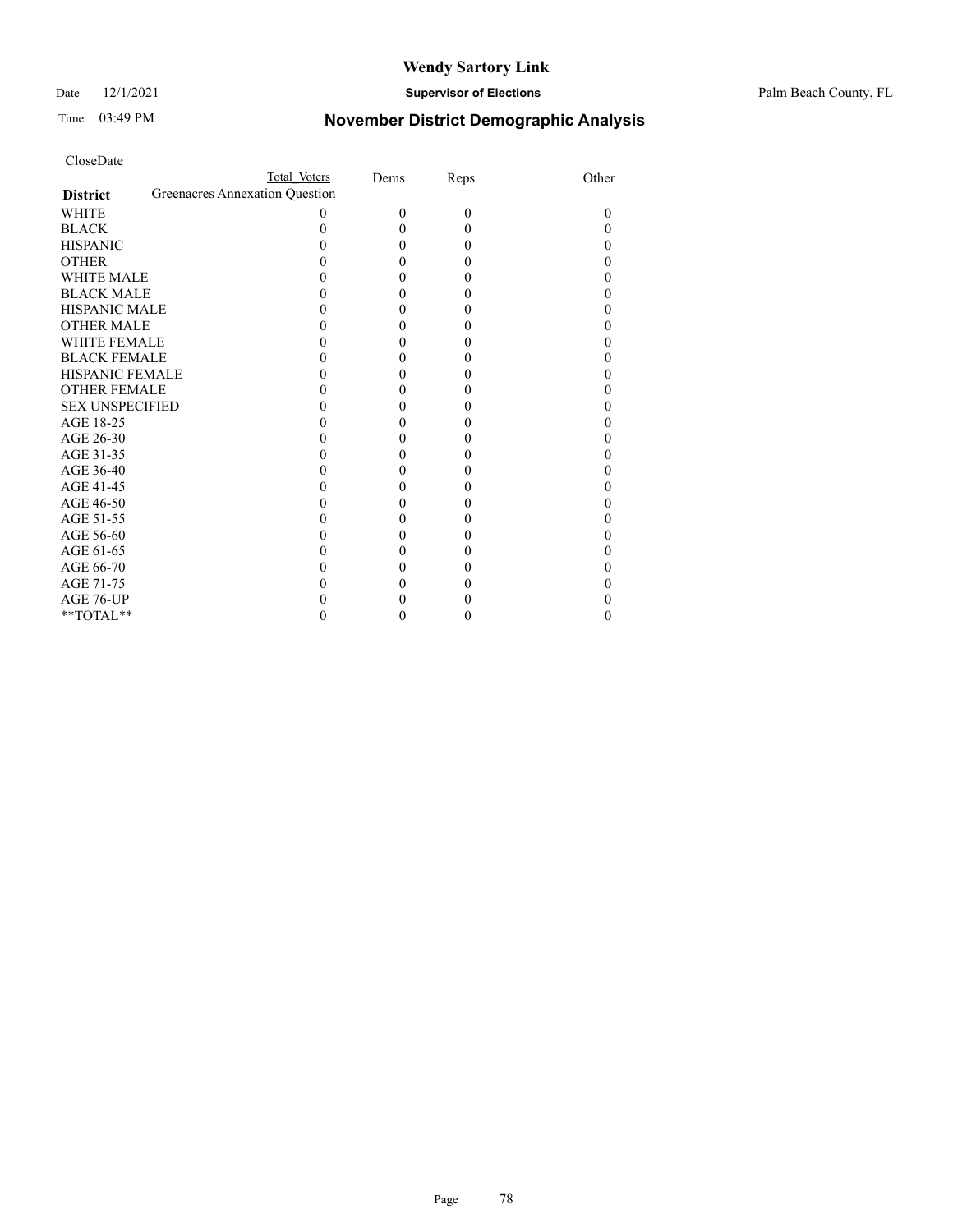Date 12/1/2021 **Supervisor of Elections** Palm Beach County, FL

# Time 03:49 PM **November District Demographic Analysis**

|                        |                     | Total Voters | Dems  | Reps | Other |
|------------------------|---------------------|--------------|-------|------|-------|
| <b>District</b>        | Hamal Comm Dev Dist |              |       |      |       |
| <b>WHITE</b>           |                     | 744          | 239   | 267  | 238   |
| <b>BLACK</b>           |                     | 861          | 653   | 32   | 176   |
| <b>HISPANIC</b>        |                     | 438          | 191   | 72   | 175   |
| <b>OTHER</b>           |                     | 356          | 142   | 44   | 170   |
| WHITE MALE             |                     | 338          | 94    | 130  | 114   |
| <b>BLACK MALE</b>      |                     | 353          | 256   | 15   | 82    |
| <b>HISPANIC MALE</b>   |                     | 192          | 86    | 33   | 73    |
| <b>OTHER MALE</b>      |                     | 140          | 51    | 22   | 67    |
| WHITE FEMALE           |                     | 395          | 142   | 133  | 120   |
| <b>BLACK FEMALE</b>    |                     | 497          | 387   | 17   | 93    |
| <b>HISPANIC FEMALE</b> |                     | 237          | 99    | 39   | 99    |
| <b>OTHER FEMALE</b>    |                     | 164          | 73    | 17   | 74    |
| <b>SEX UNSPECIFIED</b> |                     | 82           | 36    | 9    | 37    |
| AGE 18-25              |                     | 272          | 146   | 32   | 94    |
| AGE 26-30              |                     | 205          | 104   | 21   | 80    |
| AGE 31-35              |                     | 283          | 130   | 57   | 96    |
| AGE 36-40              |                     | 246          | 117   | 40   | 89    |
| AGE 41-45              |                     | 248          | 134   | 45   | 69    |
| AGE 46-50              |                     | 258          | 131   | 51   | 76    |
| AGE 51-55              |                     | 238          | 104   | 45   | 89    |
| AGE 56-60              |                     | 234          | 115   | 50   | 69    |
| AGE 61-65              |                     | 149          | 82    | 33   | 34    |
| AGE 66-70              |                     | 112          | 64    | 17   | 31    |
| AGE 71-75              |                     | 67           | 43    | 12   | 12    |
| AGE 76-UP              |                     | 87           | 55    | 12   | 20    |
| $*$ $TOTAL**$          |                     | 2,399        | 1,225 | 415  | 759   |
|                        |                     |              |       |      |       |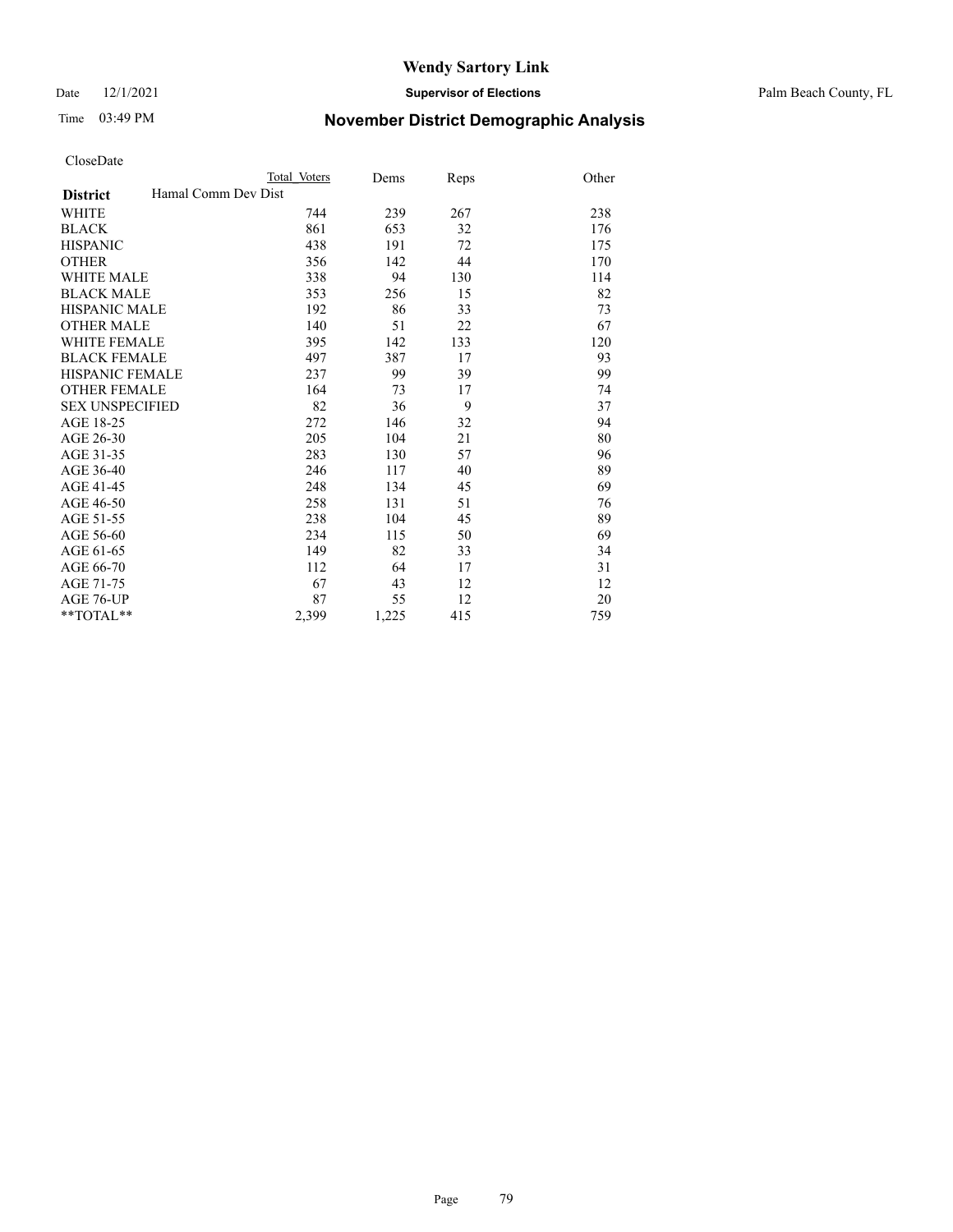Date 12/1/2021 **Supervisor of Elections** Palm Beach County, FL

# Time 03:49 PM **November District Demographic Analysis**

|                                             | Total Voters | Dems | Reps           | Other |
|---------------------------------------------|--------------|------|----------------|-------|
| Hypo Haverhill Comm Dist<br><b>District</b> |              |      |                |       |
| WHITE                                       | 222          | 79   | 71             | 72    |
| <b>BLACK</b>                                | 177          | 138  | 5              | 34    |
| <b>HISPANIC</b>                             | 96           | 37   | 18             | 41    |
| <b>OTHER</b>                                | 132          | 45   | 12             | 75    |
| <b>WHITE MALE</b>                           | 107          | 32   | 36             | 39    |
| <b>BLACK MALE</b>                           | 83           | 62   | $\overline{2}$ | 19    |
| <b>HISPANIC MALE</b>                        | 41           | 11   | 8              | 22    |
| <b>OTHER MALE</b>                           | 45           | 16   | 5              | 24    |
| <b>WHITE FEMALE</b>                         | 109          | 44   | 34             | 31    |
| <b>BLACK FEMALE</b>                         | 89           | 71   | 3              | 15    |
| HISPANIC FEMALE                             | 54           | 25   | 10             | 19    |
| <b>OTHER FEMALE</b>                         | 71           | 24   | 7              | 40    |
| <b>SEX UNSPECIFIED</b>                      | 28           | 14   | 1              | 13    |
| AGE 18-25                                   | 81           | 40   | 5              | 36    |
| AGE 26-30                                   | 48           | 23   | 9              | 16    |
| AGE 31-35                                   | 65           | 25   | 12             | 28    |
| AGE 36-40                                   | 56           | 25   | 8              | 23    |
| AGE 41-45                                   | 77           | 35   | 17             | 25    |
| AGE 46-50                                   | 76           | 32   | 9              | 35    |
| AGE 51-55                                   | 68           | 35   | 17             | 16    |
| AGE 56-60                                   | 49           | 24   | 13             | 12    |
| AGE 61-65                                   | 33           | 19   | 4              | 10    |
| AGE 66-70                                   | 35           | 22   | 6              | 7     |
| AGE 71-75                                   | 18           | 8    | 3              | 7     |
| AGE 76-UP                                   | 21           | 11   | 3              | 7     |
| **TOTAL**                                   | 627          | 299  | 106            | 222   |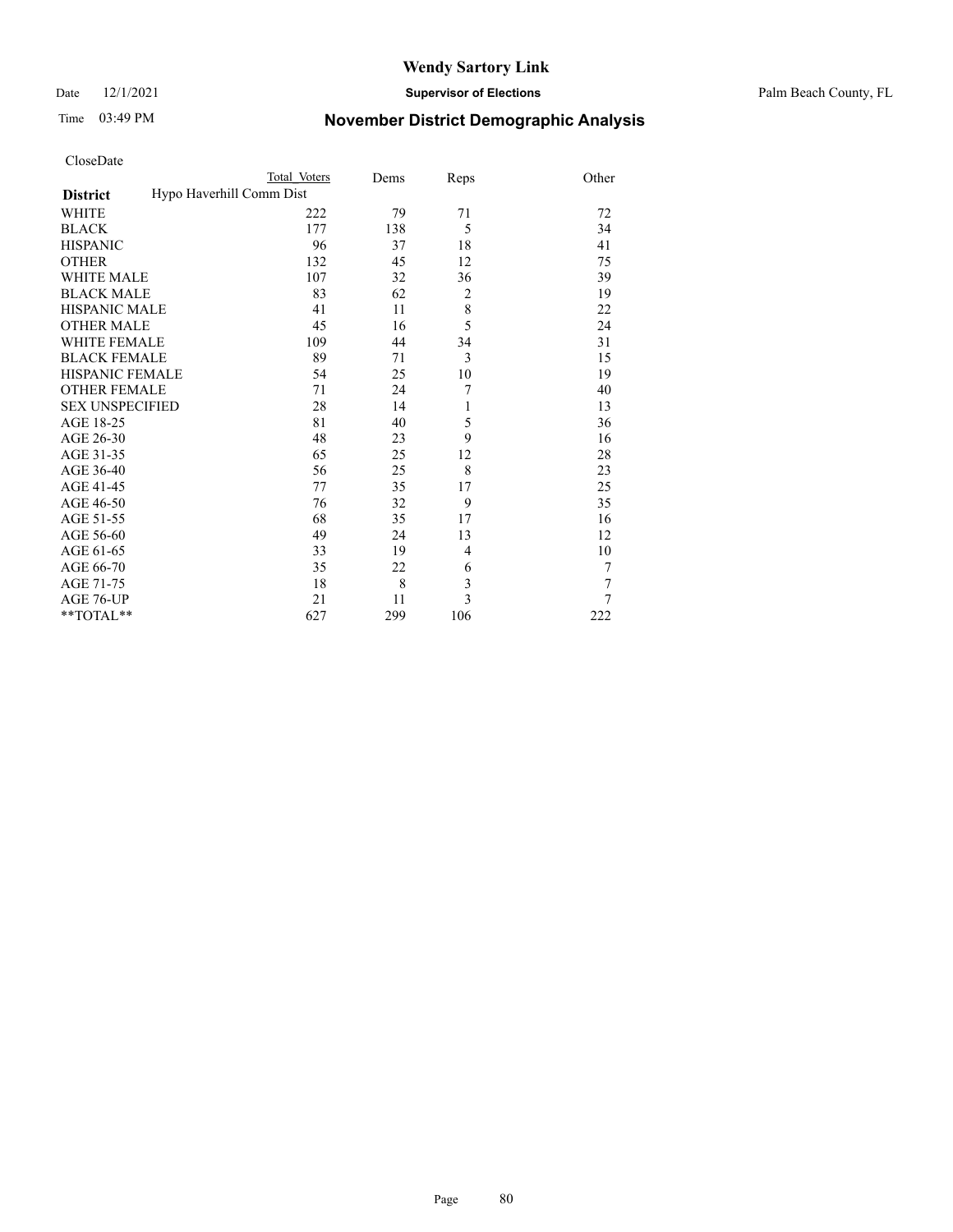Date 12/1/2021 **Supervisor of Elections** Palm Beach County, FL

# Time 03:49 PM **November District Demographic Analysis**

|                                            | Total Voters | Dems   | Reps   | Other  |
|--------------------------------------------|--------------|--------|--------|--------|
| Indian Trail Imprv Dist<br><b>District</b> |              |        |        |        |
| WHITE                                      | 21,921       | 5,257  | 10,026 | 6,638  |
| <b>BLACK</b>                               | 4,722        | 3,451  | 196    | 1,075  |
| <b>HISPANIC</b>                            | 5,187        | 1,636  | 1,594  | 1,957  |
| <b>OTHER</b>                               | 3,565        | 1,272  | 792    | 1,501  |
| <b>WHITE MALE</b>                          | 10,828       | 2,179  | 5,293  | 3,356  |
| <b>BLACK MALE</b>                          | 2,202        | 1,515  | 117    | 570    |
| <b>HISPANIC MALE</b>                       | 2,366        | 670    | 796    | 900    |
| <b>OTHER MALE</b>                          | 1,354        | 460    | 336    | 558    |
| <b>WHITE FEMALE</b>                        | 10,751       | 3,007  | 4,585  | 3,159  |
| <b>BLACK FEMALE</b>                        | 2,446        | 1,891  | 77     | 478    |
| <b>HISPANIC FEMALE</b>                     | 2,706        | 932    | 773    | 1,001  |
| <b>OTHER FEMALE</b>                        | 1,483        | 617    | 281    | 585    |
| <b>SEX UNSPECIFIED</b>                     | 1,227        | 331    | 336    | 560    |
| AGE 18-25                                  | 4,037        | 1,265  | 1,176  | 1,596  |
| AGE 26-30                                  | 2,818        | 844    | 857    | 1,117  |
| AGE 31-35                                  | 3,018        | 863    | 1,056  | 1,099  |
| AGE 36-40                                  | 3,034        | 790    | 1,117  | 1,127  |
| AGE 41-45                                  | 2,660        | 782    | 891    | 987    |
| AGE 46-50                                  | 3,038        | 868    | 1,113  | 1,057  |
| AGE 51-55                                  | 3,613        | 1,080  | 1,477  | 1,056  |
| AGE 56-60                                  | 4,133        | 1,371  | 1,675  | 1,087  |
| AGE 61-65                                  | 3,276        | 1,265  | 1,220  | 791    |
| AGE 66-70                                  | 2,251        | 912    | 818    | 521    |
| AGE 71-75                                  | 1,605        | 715    | 533    | 357    |
| AGE 76-UP                                  | 1,912        | 861    | 675    | 376    |
| $*$ $TOTAL**$                              | 35,395       | 11,616 | 12,608 | 11,171 |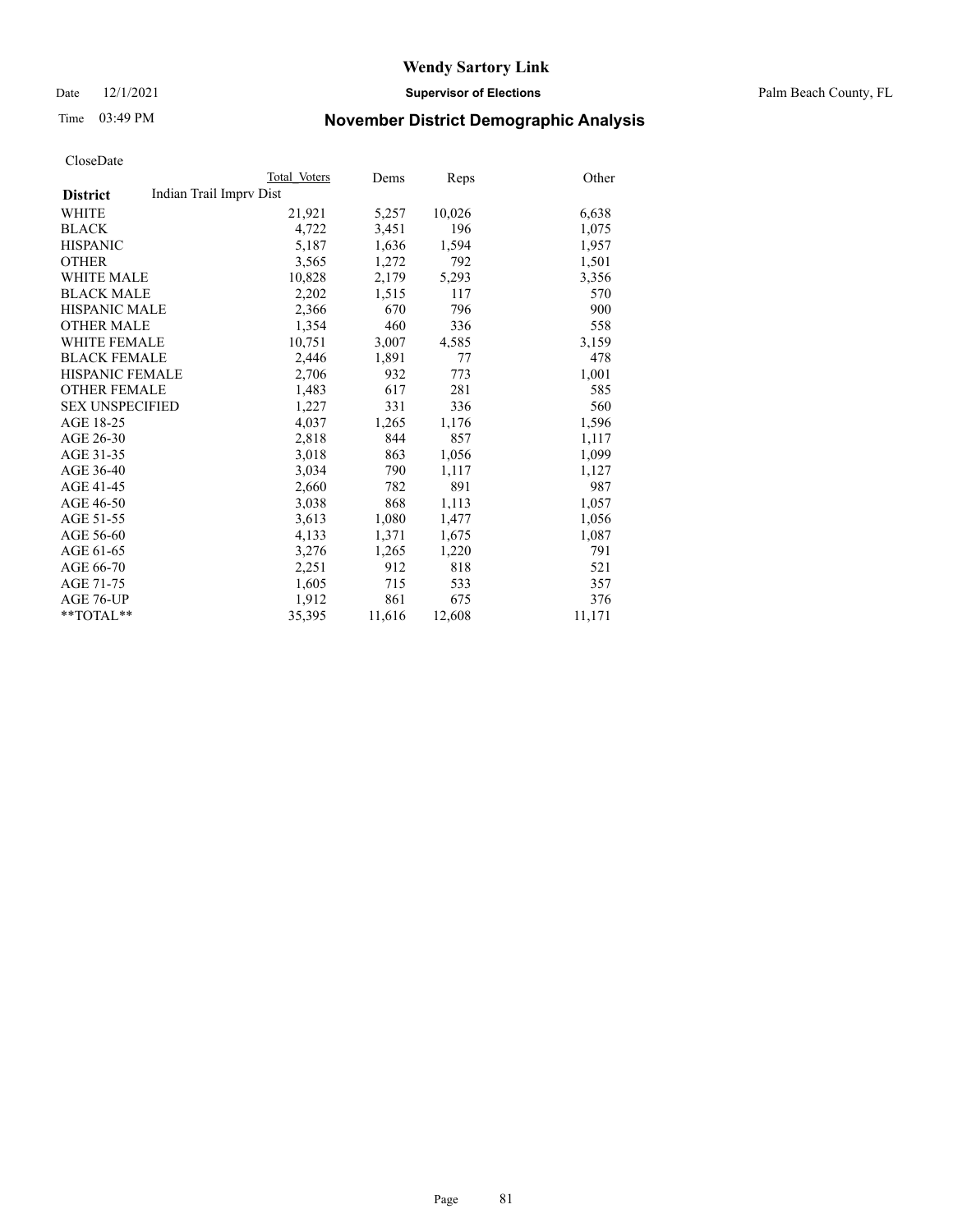Date 12/1/2021 **Supervisor of Elections** Palm Beach County, FL

# Time 03:49 PM **November District Demographic Analysis**

| CloseDate              |                        |              |      |                |       |
|------------------------|------------------------|--------------|------|----------------|-------|
|                        |                        | Total Voters | Dems | Reps           | Other |
| <b>District</b>        | Journeys Comm Dev Dist |              |      |                |       |
| <b>WHITE</b>           |                        | 776          | 250  | 272            | 254   |
| <b>BLACK</b>           |                        | 95           | 70   | 5              | 20    |
| <b>HISPANIC</b>        |                        | 136          | 56   | 29             | 51    |
| <b>OTHER</b>           |                        | 151          | 54   | 32             | 65    |
| WHITE MALE             |                        | 373          | 96   | 145            | 132   |
| <b>BLACK MALE</b>      |                        | 42           | 30   | $\overline{4}$ | 8     |
| <b>HISPANIC MALE</b>   |                        | 66           | 25   | 15             | 26    |
| <b>OTHER MALE</b>      |                        | 65           | 23   | 15             | 27    |
| <b>WHITE FEMALE</b>    |                        | 395          | 153  | 123            | 119   |
| <b>BLACK FEMALE</b>    |                        | 52           | 40   | $\mathbf{0}$   | 12    |
| <b>HISPANIC FEMALE</b> |                        | 68           | 30   | 14             | 24    |
| <b>OTHER FEMALE</b>    |                        | 67           | 27   | 13             | 27    |
| <b>SEX UNSPECIFIED</b> |                        | 30           | 6    | 9              | 15    |
| AGE 18-25              |                        | 187          | 75   | 38             | 74    |
| AGE 26-30              |                        | 59           | 16   | 19             | 24    |
| AGE 31-35              |                        | 52           | 17   | 15             | 20    |
| AGE 36-40              |                        | 73           | 27   | 14             | 32    |
| AGE 41-45              |                        | 95           | 33   | 21             | 41    |
| AGE 46-50              |                        | 139          | 50   | 40             | 49    |
| AGE 51-55              |                        | 161          | 59   | 52             | 50    |
| AGE 56-60              |                        | 143          | 47   | 51             | 45    |
| AGE 61-65              |                        | 73           | 29   | 30             | 14    |
| AGE 66-70              |                        | 74           | 32   | 22             | 20    |
| AGE 71-75              |                        | 42           | 15   | 16             | 11    |
| AGE 76-UP              |                        | 60           | 30   | 20             | 10    |
| $*$ $TOTAL**$          |                        | 1,158        | 430  | 338            | 390   |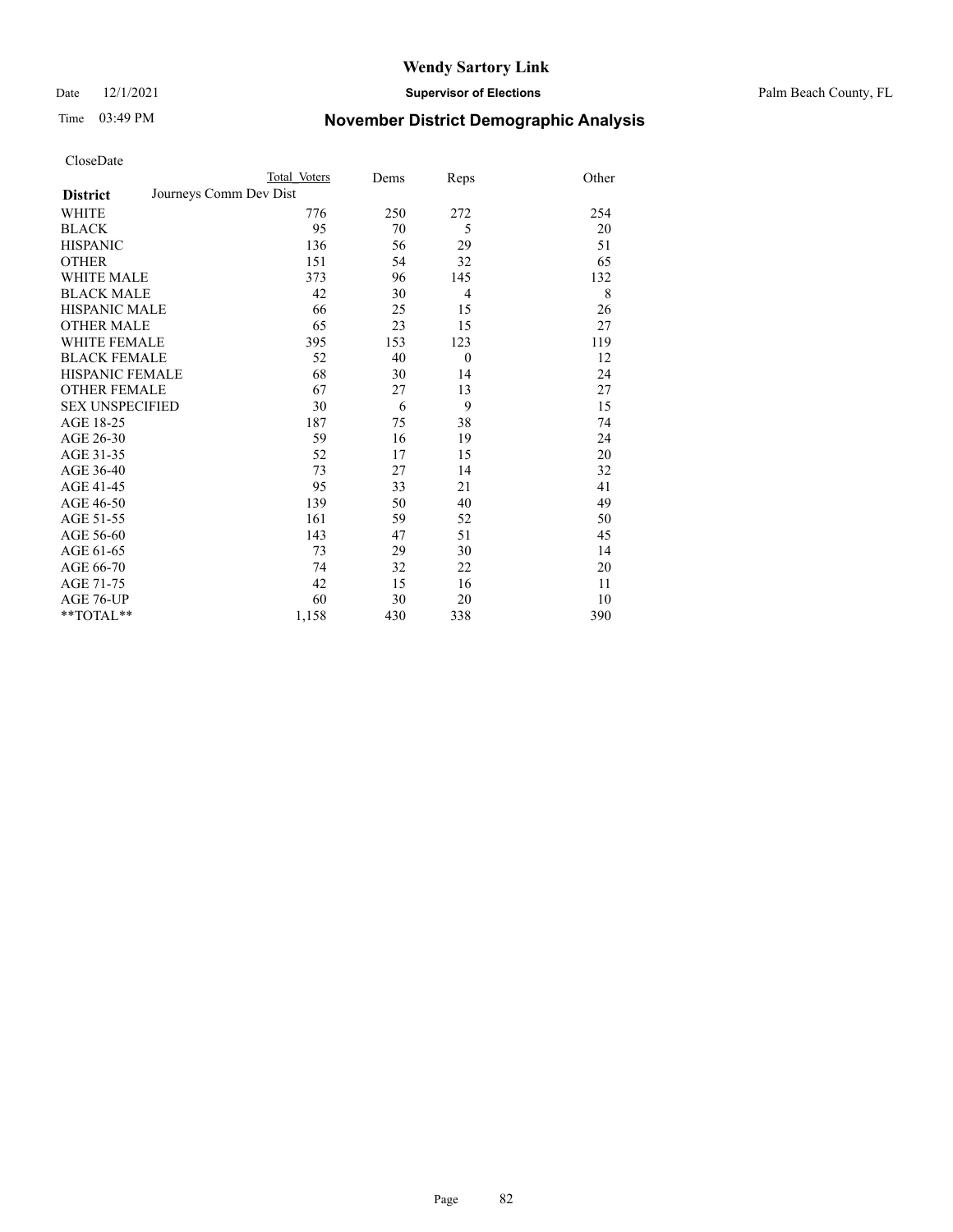### Date 12/1/2021 **Supervisor of Elections** Palm Beach County, FL

# Time 03:49 PM **November District Demographic Analysis**

|                        |                    | Total Voters | Dems   | Reps   | Other  |
|------------------------|--------------------|--------------|--------|--------|--------|
| <b>District</b>        | Jupiter Inlet Dist |              |        |        |        |
| WHITE                  |                    | 80,700       | 20,775 | 36,989 | 22,936 |
| <b>BLACK</b>           |                    | 1,823        | 1,266  | 114    | 443    |
| <b>HISPANIC</b>        |                    | 5,257        | 1,821  | 1,508  | 1,928  |
| <b>OTHER</b>           |                    | 6,451        | 1,930  | 1,757  | 2,764  |
| <b>WHITE MALE</b>      |                    | 38,252       | 7,905  | 18,666 | 11,681 |
| <b>BLACK MALE</b>      |                    | 864          | 567    | 59     | 238    |
| <b>HISPANIC MALE</b>   |                    | 2,200        | 701    | 657    | 842    |
| <b>OTHER MALE</b>      |                    | 2,152        | 593    | 627    | 932    |
| WHITE FEMALE           |                    | 41,573       | 12,658 | 17,948 | 10,967 |
| <b>BLACK FEMALE</b>    |                    | 941          | 687    | 53     | 201    |
| <b>HISPANIC FEMALE</b> |                    | 2,936        | 1,075  | 816    | 1,045  |
| <b>OTHER FEMALE</b>    |                    | 2,590        | 919    | 680    | 991    |
| <b>SEX UNSPECIFIED</b> |                    | 2,615        | 638    | 823    | 1,154  |
| AGE 18-25              |                    | 7,931        | 2,172  | 2,866  | 2,893  |
| AGE 26-30              |                    | 5,623        | 1,545  | 1,990  | 2,088  |
| AGE 31-35              |                    | 5,992        | 1,648  | 2,188  | 2,156  |
| AGE 36-40              |                    | 6,557        | 1,694  | 2,419  | 2,444  |
| AGE 41-45              |                    | 6,378        | 1,656  | 2,350  | 2,372  |
| AGE 46-50              |                    | 6,842        | 1,672  | 2,800  | 2,370  |
| AGE 51-55              |                    | 8,157        | 1.900  | 3,820  | 2,437  |
| AGE 56-60              |                    | 9,368        | 2,344  | 4,558  | 2,466  |
| AGE 61-65              |                    | 9,344        | 2,599  | 4,420  | 2,325  |
| AGE 66-70              |                    | 8,154        | 2,596  | 3,531  | 2,027  |
| AGE 71-75              |                    | 7,225        | 2,241  | 3,206  | 1,778  |
| AGE 76-UP              |                    | 12,660       | 3,725  | 6,220  | 2,715  |
| $*$ $TOTAL**$          |                    | 94,231       | 25,792 | 40,368 | 28,071 |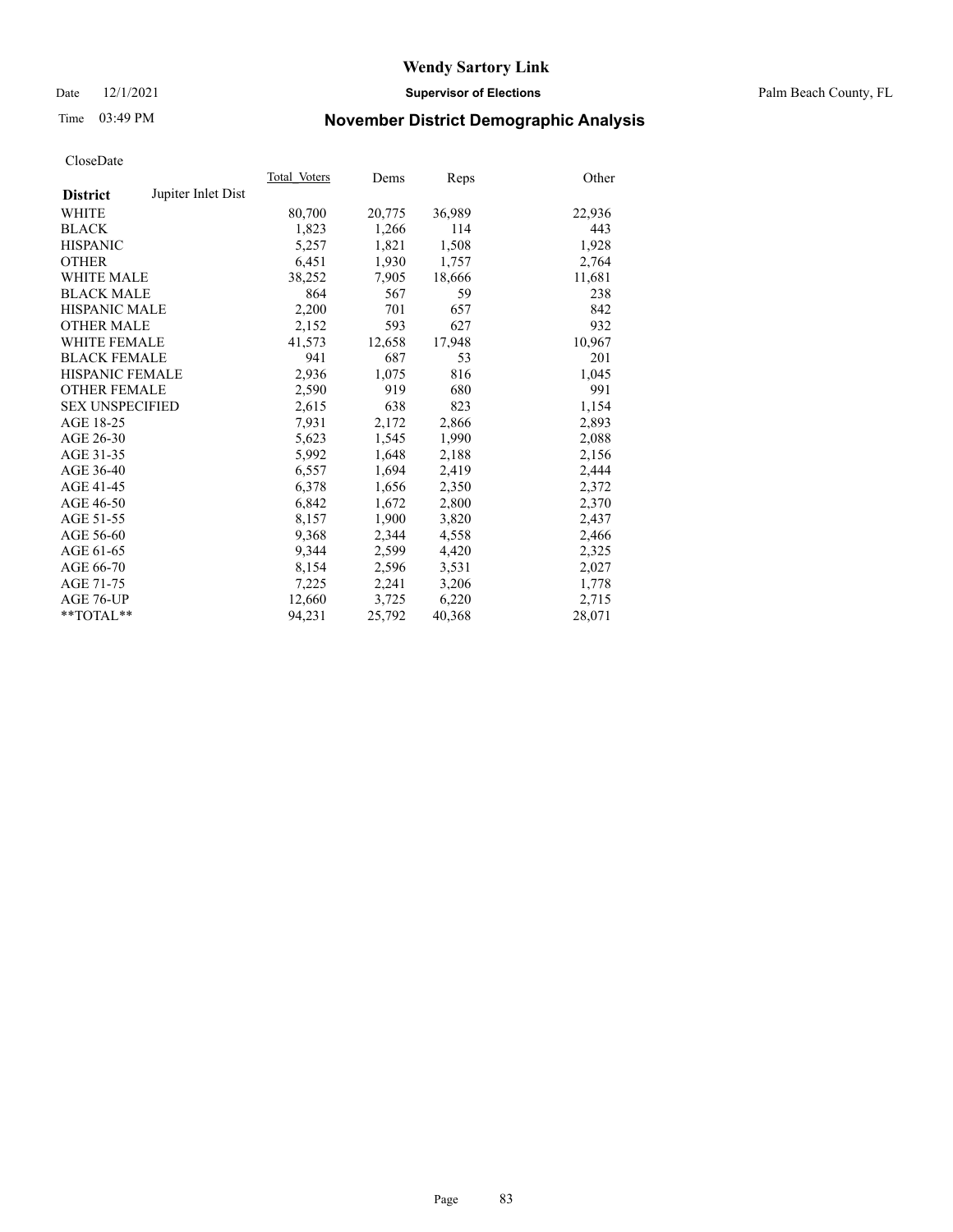### Date 12/1/2021 **Supervisor of Elections** Palm Beach County, FL

# Time 03:49 PM **November District Demographic Analysis**

| ClustDate              |                  |              |         |         |         |
|------------------------|------------------|--------------|---------|---------|---------|
|                        |                  | Total Voters | Dems    | Reps    | Other   |
| <b>District</b>        | Library District |              |         |         |         |
| WHITE                  |                  | 429,855      | 147,906 | 160,236 | 121,713 |
| <b>BLACK</b>           |                  | 70,980       | 53,092  | 2,577   | 15,311  |
| <b>HISPANIC</b>        |                  | 91.853       | 37,017  | 19,975  | 34,861  |
| <b>OTHER</b>           |                  | 59,434       | 21,732  | 11,454  | 26,248  |
| <b>WHITE MALE</b>      |                  | 197,303      | 56,063  | 80,390  | 60,850  |
| <b>BLACK MALE</b>      |                  | 30,298       | 21,100  | 1,459   | 7,739   |
| <b>HISPANIC MALE</b>   |                  | 39,604       | 14,560  | 9,526   | 15,518  |
| <b>OTHER MALE</b>      |                  | 20,923       | 7,199   | 4,517   | 9,207   |
| <b>WHITE FEMALE</b>    |                  | 227,034      | 90,170  | 77,910  | 58,954  |
| <b>BLACK FEMALE</b>    |                  | 39.529       | 31,219  | 1.077   | 7,233   |
| <b>HISPANIC FEMALE</b> |                  | 49,997       | 21,607  | 10,027  | 18,363  |
| <b>OTHER FEMALE</b>    |                  | 24,776       | 10,423  | 4,533   | 9,820   |
| <b>SEX UNSPECIFIED</b> |                  | 22,030       | 7,064   | 4,660   | 10,306  |
| AGE 18-25              |                  | 59,476       | 22,755  | 13,372  | 23,349  |
| AGE 26-30              |                  | 40,796       | 15,344  | 9,458   | 15,994  |
| AGE 31-35              |                  | 43,638       | 16,673  | 10,831  | 16,134  |
| AGE 36-40              |                  | 43,724       | 16,230  | 11,151  | 16,343  |
| AGE 41-45              |                  | 43,209       | 15,936  | 11,337  | 15,936  |
| AGE 46-50              |                  | 45,620       | 16,140  | 13,658  | 15,822  |
| AGE 51-55              |                  | 51,704       | 18,053  | 17,384  | 16,267  |
| AGE 56-60              |                  | 57,194       | 20,665  | 20,537  | 15,992  |
| AGE 61-65              |                  | 57,337       | 22,760  | 19,764  | 14,813  |
| AGE 66-70              |                  | 53,477       | 23,411  | 17,120  | 12,946  |
| AGE 71-75              |                  | 53,060       | 23,431  | 16,963  | 12,666  |
| AGE 76-UP              |                  | 102,886      | 48,349  | 32,667  | 21,870  |
| $*$ $TOTAL**$          |                  | 652,122      | 259,747 | 194,242 | 198,133 |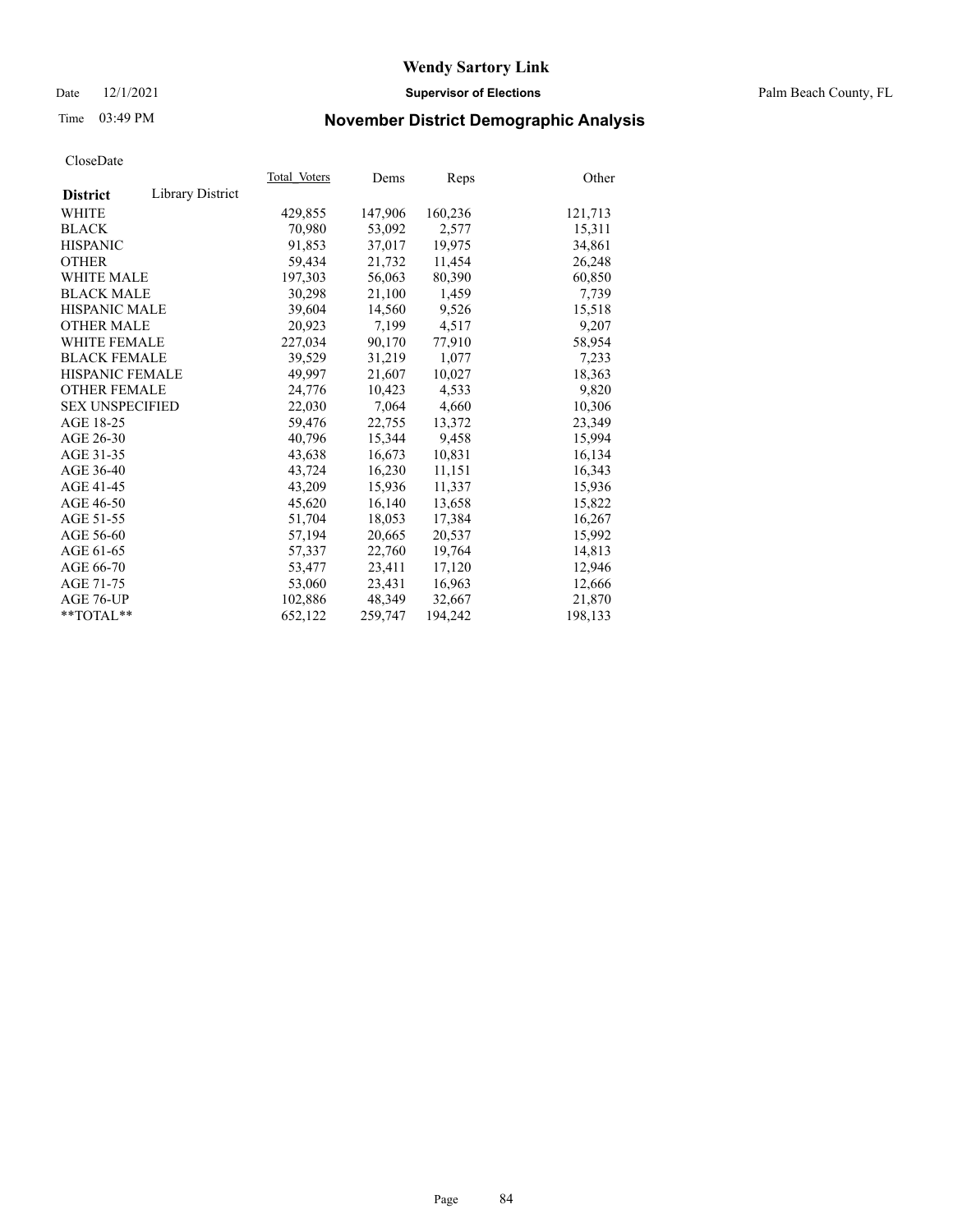## Date 12/1/2021 **Supervisor of Elections** Palm Beach County, FL

# Time 03:49 PM **November District Demographic Analysis**

| CloseDate |  |
|-----------|--|
|-----------|--|

| <b>NOVEMBER DISTINCT DEMOGRAPME AND FOR</b> |  |  |
|---------------------------------------------|--|--|
|                                             |  |  |
|                                             |  |  |

|                        |                        | Total Voters | Dems | Reps           | Other |
|------------------------|------------------------|--------------|------|----------------|-------|
| <b>District</b>        | Monterey Comm Dev Dist |              |      |                |       |
| WHITE                  |                        | 174          | 53   | 55             | 66    |
| <b>BLACK</b>           |                        | 110          | 80   | $\overline{4}$ | 26    |
| <b>HISPANIC</b>        |                        | 100          | 45   | 15             | 40    |
| <b>OTHER</b>           |                        | 75           | 28   | 12             | 35    |
| <b>WHITE MALE</b>      |                        | 85           | 22   | 28             | 35    |
| <b>BLACK MALE</b>      |                        | 41           | 29   | $\overline{2}$ | 10    |
| <b>HISPANIC MALE</b>   |                        | 45           | 20   | $\overline{4}$ | 21    |
| <b>OTHER MALE</b>      |                        | 28           | 11   | 5              | 12    |
| <b>WHITE FEMALE</b>    |                        | 88           | 31   | 27             | 30    |
| <b>BLACK FEMALE</b>    |                        | 65           | 49   | $\overline{2}$ | 14    |
| <b>HISPANIC FEMALE</b> |                        | 55           | 25   | 11             | 19    |
| <b>OTHER FEMALE</b>    |                        | 32           | 11   | 6              | 15    |
| <b>SEX UNSPECIFIED</b> |                        | 20           | 8    | 1              | 11    |
| AGE 18-25              |                        | 47           | 23   | 8              | 16    |
| AGE 26-30              |                        | 56           | 17   | 17             | 22    |
| AGE 31-35              |                        | 79           | 34   | 19             | 26    |
| AGE 36-40              |                        | 90           | 45   | 10             | 35    |
| AGE 41-45              |                        | 51           | 26   | 5              | 20    |
| AGE 46-50              |                        | 38           | 17   | 6              | 15    |
| AGE 51-55              |                        | 35           | 19   | 4              | 12    |
| AGE 56-60              |                        | 27           | 11   | 9              | 7     |
| AGE 61-65              |                        | 14           | 5    | 4              | 5     |
| AGE 66-70              |                        | 14           | 5    | $\overline{c}$ | 7     |
| AGE 71-75              |                        | 5            | 3    | $\mathbf{1}$   |       |
| AGE 76-UP              |                        | 3            |      | 1              |       |
| **TOTAL**              |                        | 459          | 206  | 86             | 167   |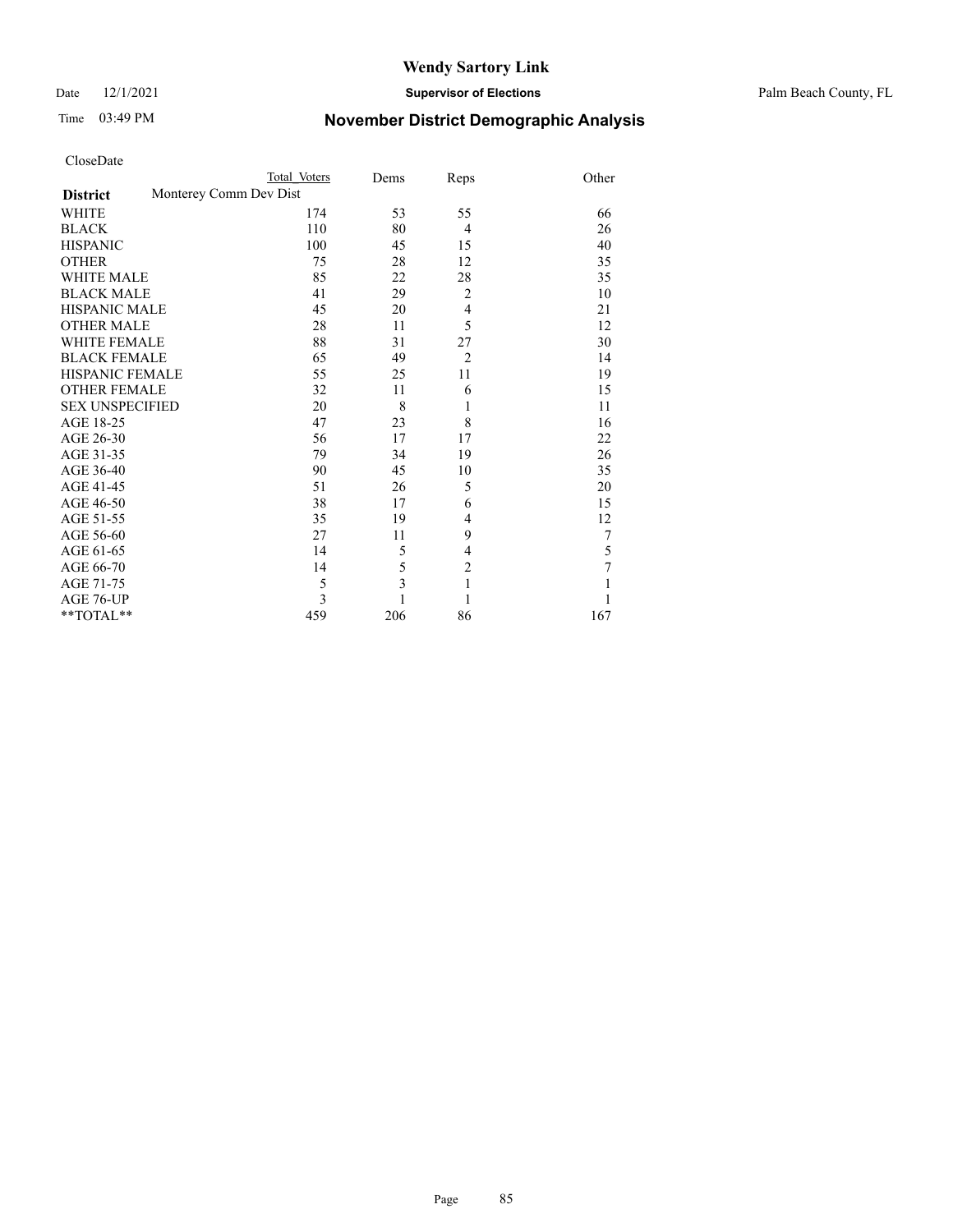## Time 03:49 PM **November District Demographic Analysis**

| CloseDate |
|-----------|
|-----------|

| CloseDate            |                        |      |      |       |
|----------------------|------------------------|------|------|-------|
|                      | <b>Total Voters</b>    | Dems | Reps | Other |
| <b>District</b>      | Marsh Harbour Comm Dev |      |      |       |
| WHITE                | 45                     | 17   | q    | 19    |
| <b>BLACK</b>         | 427                    | 336  | 10   | 81    |
| <b>HISPANIC</b>      | 27                     | 13   |      |       |
| <b>OTHER</b>         | 55                     | 23   |      | 29    |
| <b>WHITE MALE</b>    | 25                     |      |      | 15    |
| <b>BLACK MALE</b>    | 154                    | 111  |      | 38    |
| <b>HISPANIC MALE</b> | 14                     |      |      |       |
| <b>OTHER MALE</b>    | 18                     |      |      |       |
| <b>WHITE FEMALE</b>  | 19                     | 10   |      |       |
| <b>BLACK FEMALE</b>  | 264                    | 218  |      | 4.    |

HISPANIC FEMALE 13 8 1 4 OTHER FEMALE 23 12 1 10 SEX UNSPECIFIED 24 11 1 12 AGE 18-25 109 70 5 34<br>AGE 26-30 74 49 3 22

AGE 31-35 70 46 6 18<br>AGE 36-40 69 48 2 19 AGE 36-40 69 48 2 19<br>AGE 41-45 62 44 2 16 AGE 41-45 62 44 2 16<br>AGE 46-50 58 50 3 5 AGE 46-50 58 50 3 5<br>AGE 51-55 35 26 1 8 AGE 51-55 35 26 1 8<br>AGE 56-60 26 18 3 5 AGE 56-60 26 18 3 5<br>AGE 61-65 24 19 1 4

AGE 66-70 12 8 1 3 AGE 71-75 11 7 0 4  $\begin{array}{cccccccccc} \text{AGE 76-UP} & & & & 4 & & 4 & & 0 & & 0 \\ \text{**TOTAL*} & & & & & 554 & & 389 & & 27 & & & 138 \\ \end{array}$ \*\*TOTAL\*\* 554 389 27 138

AGE 26-30 74 49 3<br>AGE 31-35 70 46 6

AGE 61-65 24 19 1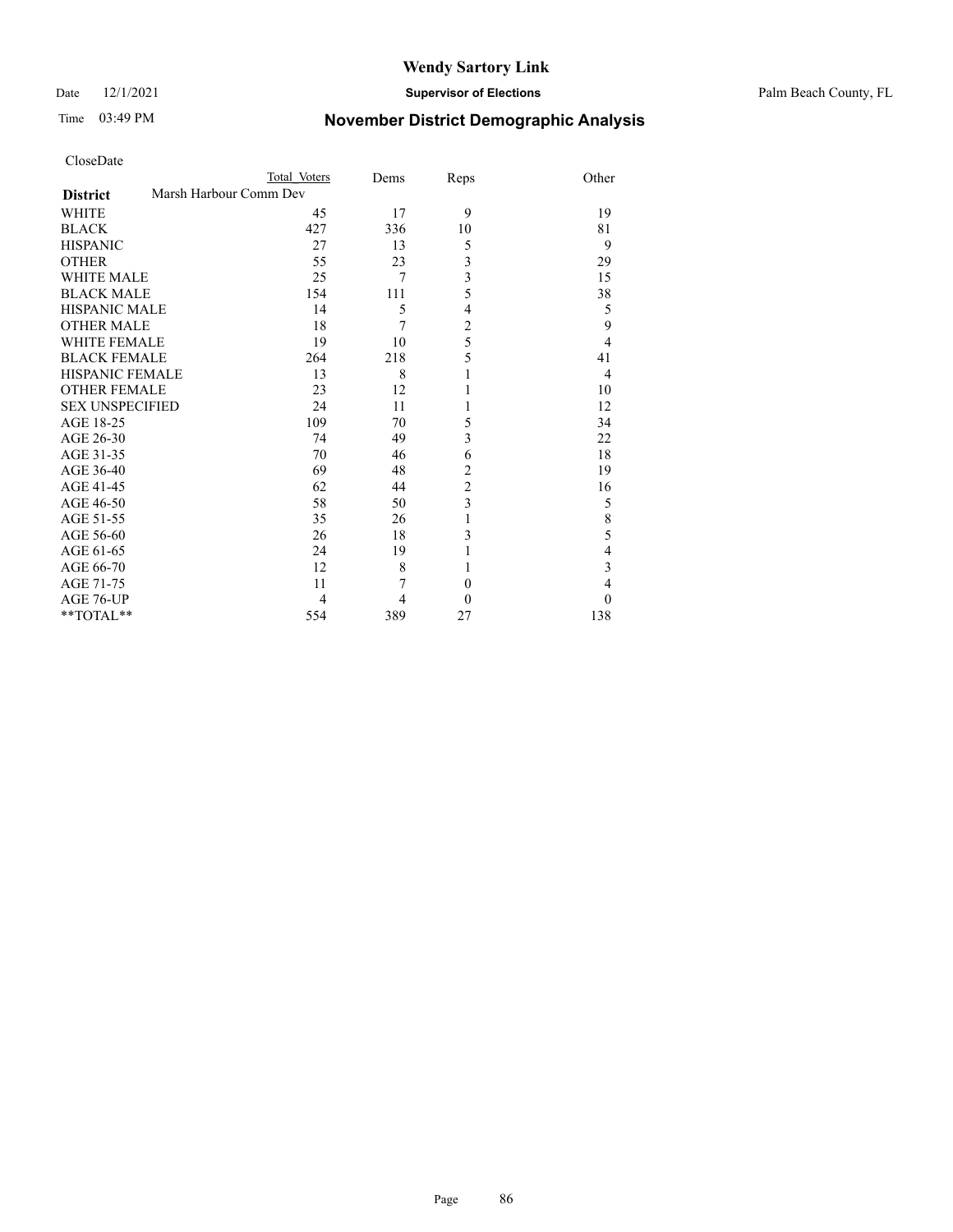Date 12/1/2021 **Supervisor of Elections** Palm Beach County, FL

# Time 03:49 PM **November District Demographic Analysis**

|                                        | Total Voters | Dems   | Reps   | Other  |
|----------------------------------------|--------------|--------|--------|--------|
| Northern Imprv Dist<br><b>District</b> |              |        |        |        |
| WHITE                                  | 88,651       | 25,960 | 37,240 | 25,451 |
| <b>BLACK</b>                           | 16,080       | 12,150 | 535    | 3,395  |
| <b>HISPANIC</b>                        | 11,434       | 4,464  | 2,529  | 4,441  |
| <b>OTHER</b>                           | 11,365       | 4,070  | 2,311  | 4,984  |
| <b>WHITE MALE</b>                      | 41,315       | 9,802  | 18,692 | 12,821 |
| <b>BLACK MALE</b>                      | 6,598        | 4,643  | 286    | 1,669  |
| <b>HISPANIC MALE</b>                   | 4,795        | 1,719  | 1,134  | 1,942  |
| <b>OTHER MALE</b>                      | 3.979        | 1,315  | 862    | 1,802  |
| <b>WHITE FEMALE</b>                    | 46,310       | 15,871 | 18,146 | 12,293 |
| <b>BLACK FEMALE</b>                    | 9.244        | 7.332  | 241    | 1,671  |
| HISPANIC FEMALE                        | 6,372        | 2,628  | 1,347  | 2,397  |
| <b>OTHER FEMALE</b>                    | 4,881        | 2,020  | 966    | 1,895  |
| <b>SEX UNSPECIFIED</b>                 | 3.909        | 1,252  | 906    | 1,751  |
| AGE 18-25                              | 10,943       | 4,074  | 2,891  | 3,978  |
| AGE 26-30                              | 9,118        | 3,484  | 2,301  | 3,333  |
| AGE 31-35                              | 9,823        | 3,807  | 2,558  | 3,458  |
| AGE 36-40                              | 9,693        | 3,553  | 2,533  | 3,607  |
| AGE 41-45                              | 9,055        | 3,231  | 2,513  | 3,311  |
| AGE 46-50                              | 9,345        | 3,200  | 2,959  | 3,186  |
| AGE 51-55                              | 10.540       | 3,515  | 3,913  | 3,112  |
| AGE 56-60                              | 11,344       | 3,803  | 4,499  | 3,042  |
| AGE 61-65                              | 11,166       | 4,049  | 4,317  | 2,800  |
| AGE 66-70                              | 10,018       | 3,929  | 3,675  | 2,414  |
| AGE 71-75                              | 9,691        | 3,709  | 3,676  | 2,306  |
| AGE 76-UP                              | 16,793       | 6,290  | 6,780  | 3,723  |
| $*$ $TOTAL**$                          | 127,530      | 46,644 | 42,615 | 38,271 |
|                                        |              |        |        |        |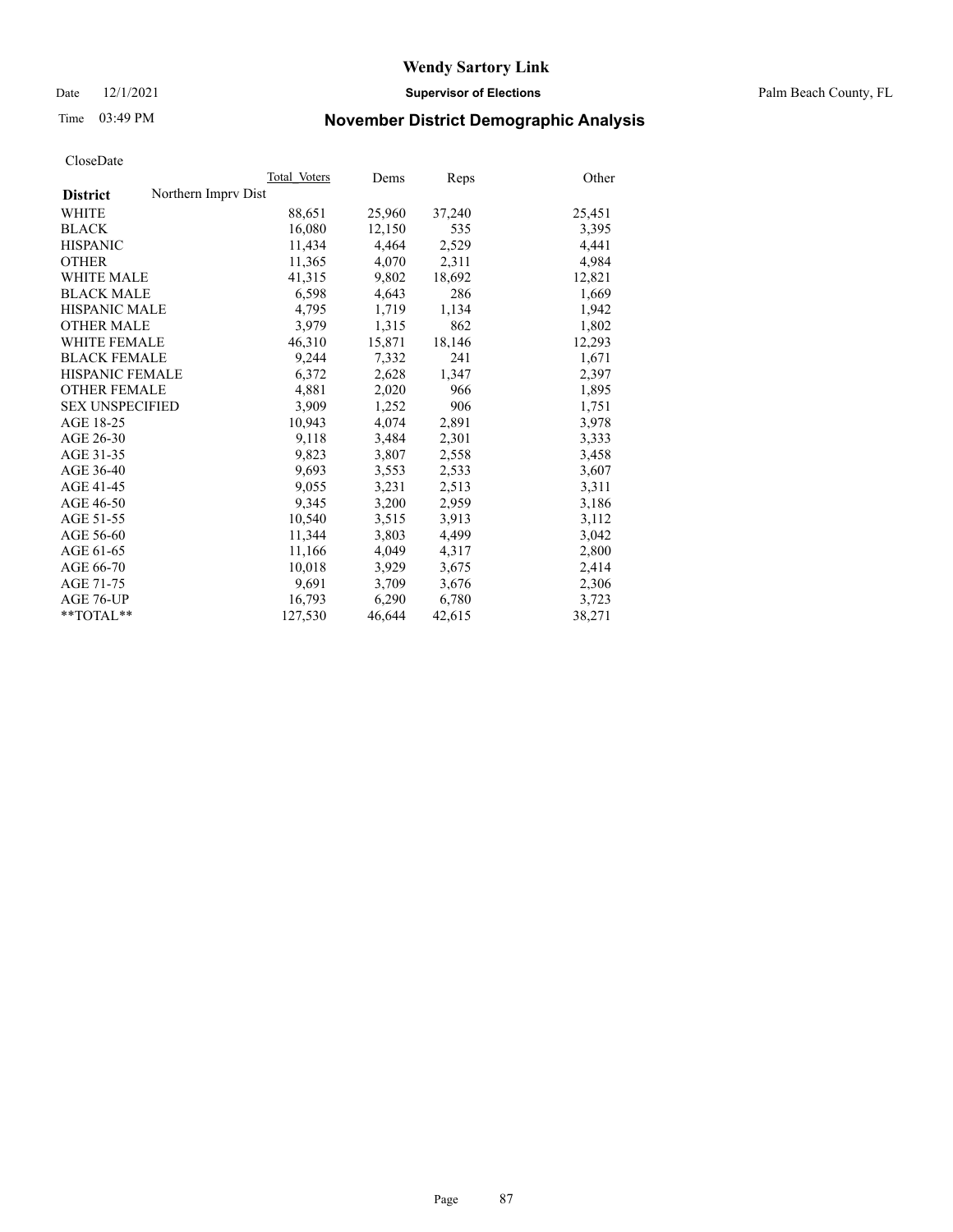### Date 12/1/2021 **Supervisor of Elections** Palm Beach County, FL

# Time 03:49 PM **November District Demographic Analysis**

| CloseDate |
|-----------|
|-----------|

| CloseDate                               |              |                |              |                |
|-----------------------------------------|--------------|----------------|--------------|----------------|
|                                         | Total Voters | Dems           | Reps         | Other          |
| Osprey Oaks Comm Dev<br><b>District</b> |              |                |              |                |
| WHITE                                   | 269          | 103            | 92           | 74             |
| <b>BLACK</b>                            | 46           | 32             | 4            | 10             |
| <b>HISPANIC</b>                         | 61           | 17             | 19           | 25             |
| <b>OTHER</b>                            | 65           | 21             | 10           | 34             |
| <b>WHITE MALE</b>                       | 137          | 47             | 45           | 45             |
| <b>BLACK MALE</b>                       | 20           | 14             | 1            | 5              |
| <b>HISPANIC MALE</b>                    | 27           | 7              | 11           | 9              |
| <b>OTHER MALE</b>                       | 29           | 11             | 6            | 12             |
| <b>WHITE FEMALE</b>                     | 132          | 56             | 47           | 29             |
| <b>BLACK FEMALE</b>                     | 26           | 18             | 3            | 5              |
| <b>HISPANIC FEMALE</b>                  | 33           | 10             | $\,$ $\,$    | 15             |
| <b>OTHER FEMALE</b>                     | 25           | 7              | 3            | 15             |
| <b>SEX UNSPECIFIED</b>                  | 10           | $\overline{2}$ | 1            | $\overline{7}$ |
| AGE 18-25                               | 48           | 15             | 13           | 20             |
| AGE 26-30                               | 14           | 7              | $\mathbf{1}$ | 6              |
| AGE 31-35                               | 23           | 9              | 6            | 8              |
| AGE 36-40                               | 48           | 18             | 15           | 15             |
| AGE 41-45                               | 64           | 23             | 18           | 23             |
| AGE 46-50                               | 65           | 25             | 17           | 23             |
| AGE 51-55                               | 60           | 27             | 17           | 16             |
| AGE 56-60                               | 30           | 11             | 10           | 9              |
| AGE 61-65                               | 29           | 15             | 10           | 4              |
| AGE 66-70                               | 26           | 12             | 8            | 6              |
| AGE 71-75                               | 17           | 5              | 5            | $\overline{7}$ |
| AGE 76-UP                               | 17           | 6              | 5            | 6              |
| **TOTAL**                               | 441          | 173            | 125          | 143            |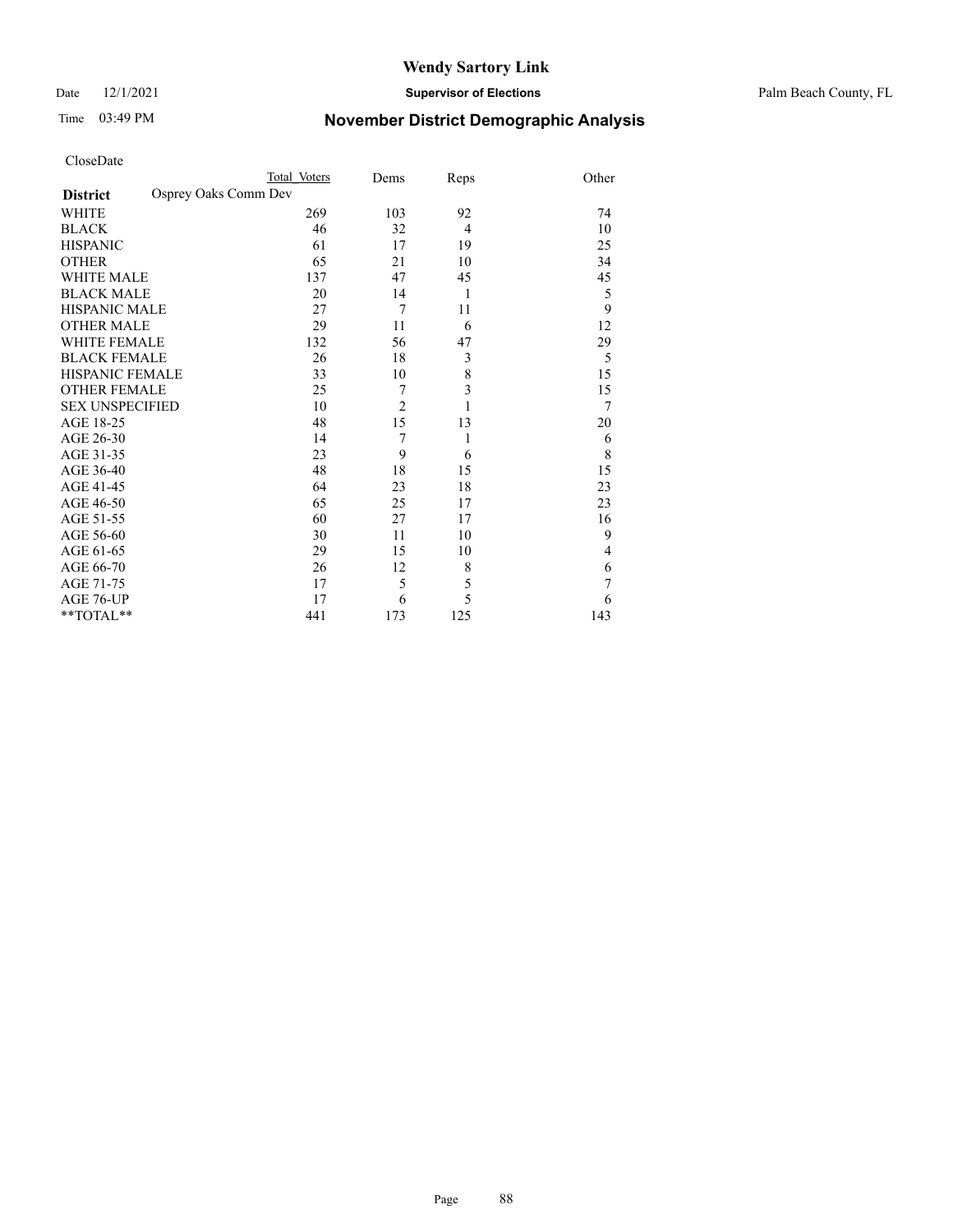Date 12/1/2021 **Supervisor of Elections** Palm Beach County, FL

# Time 03:49 PM **November District Demographic Analysis**

| CloseDate |
|-----------|
|-----------|

| CloseDate                            |                |                |                |                                            |
|--------------------------------------|----------------|----------------|----------------|--------------------------------------------|
|                                      | Total Voters   | Dems           | Reps           | Other                                      |
| Old Palm Comm Dev<br><b>District</b> |                |                |                |                                            |
| <b>WHITE</b>                         | 374            | 54             | 232            | 88                                         |
| <b>BLACK</b>                         | 9              | 6              | 2              | 1                                          |
| <b>HISPANIC</b>                      | $\overline{2}$ | $\overline{0}$ | $\overline{2}$ | $\theta$                                   |
| <b>OTHER</b>                         | 27             | 1              | 16             | 10                                         |
| <b>WHITE MALE</b>                    | 185            | 21             | 117            | 47                                         |
| <b>BLACK MALE</b>                    | 4              | $\overline{2}$ | 1              | 1                                          |
| <b>HISPANIC MALE</b>                 | $\mathbf{0}$   | $\theta$       | $\theta$       | $\mathbf{0}$                               |
| <b>OTHER MALE</b>                    | 7              | $\theta$       | 4              | $\overline{3}$                             |
| <b>WHITE FEMALE</b>                  | 181            | 32             | 113            | 36                                         |
| <b>BLACK FEMALE</b>                  | 5              | 4              | 1              | $\theta$                                   |
| <b>HISPANIC FEMALE</b>               | $\overline{c}$ | $\theta$       | $\overline{2}$ | $\boldsymbol{0}$                           |
| <b>OTHER FEMALE</b>                  | 11             | 1              | 7              | $\overline{\mathbf{3}}$                    |
| <b>SEX UNSPECIFIED</b>               | 17             | 1              | 7              | 9                                          |
| AGE 18-25                            | 22             | 6              | 10             | 6                                          |
| AGE 26-30                            | 9              | 3              | 4              | $\frac{2}{2}$                              |
| AGE 31-35                            | 13             | 3              | 8              |                                            |
| AGE 36-40                            | 13             | $\theta$       | 7              |                                            |
| AGE 41-45                            | 12             | $\overline{2}$ | 8              | $\begin{array}{c} 6 \\ 2 \\ 8 \end{array}$ |
| AGE 46-50                            | 20             | 3              | 9              |                                            |
| AGE 51-55                            | 35             | 1              | 23             | 11                                         |
| AGE 56-60                            | 56             | 17             | 30             | 9                                          |
| AGE 61-65                            | 77             | 10             | 50             | 17                                         |
| AGE 66-70                            | 51             | $\overline{2}$ | 35             | 14                                         |
| AGE 71-75                            | 43             | 6              | 29             | 8                                          |
| AGE 76-UP                            | 61             | 8              | 39             | 14                                         |
| **TOTAL**                            | 412            | 61             | 252            | 99                                         |
|                                      |                |                |                |                                            |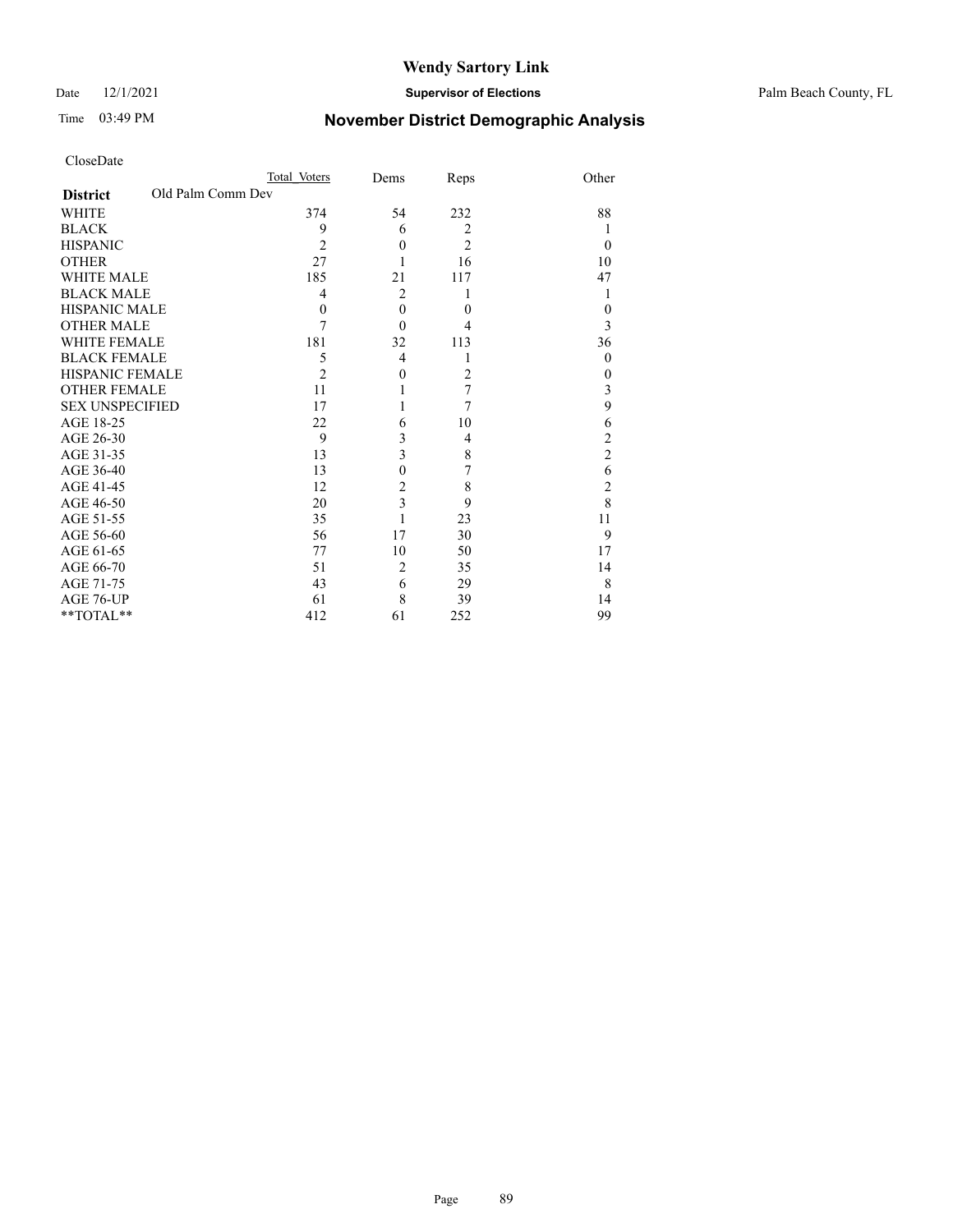Date 12/1/2021 **Supervisor of Elections** Palm Beach County, FL

# Time 03:49 PM **November District Demographic Analysis**

| CloseDate |
|-----------|
|-----------|

|                                                    | Total Voters | Dems | Reps           | Other |
|----------------------------------------------------|--------------|------|----------------|-------|
| <b>Plantation Comm Dev Dist</b><br><b>District</b> |              |      |                |       |
| <b>WHITE</b>                                       | 660          | 169  | 292            | 199   |
| <b>BLACK</b>                                       | 296          | 220  | 9              | 67    |
| <b>HISPANIC</b>                                    | 246          | 90   | 57             | 99    |
| <b>OTHER</b>                                       | 221          | 82   | 31             | 108   |
| <b>WHITE MALE</b>                                  | 325          | 59   | 152            | 114   |
| <b>BLACK MALE</b>                                  | 127          | 86   | $\overline{2}$ | 39    |
| <b>HISPANIC MALE</b>                               | 122          | 43   | 34             | 45    |
| <b>OTHER MALE</b>                                  | 84           | 32   | 13             | 39    |
| <b>WHITE FEMALE</b>                                | 327          | 109  | 138            | 80    |
| <b>BLACK FEMALE</b>                                | 160          | 129  | 7              | 24    |
| HISPANIC FEMALE                                    | 120          | 46   | 23             | 51    |
| <b>OTHER FEMALE</b>                                | 90           | 37   | 11             | 42    |
| <b>SEX UNSPECIFIED</b>                             | 64           | 19   | 8              | 37    |
| AGE 18-25                                          | 197          | 73   | 46             | 78    |
| AGE 26-30                                          | 87           | 33   | 26             | 28    |
| AGE 31-35                                          | 109          | 32   | 33             | 44    |
| AGE 36-40                                          | 153          | 53   | 51             | 49    |
| AGE 41-45                                          | 171          | 64   | 53             | 54    |
| AGE 46-50                                          | 202          | 70   | 52             | 80    |
| AGE 51-55                                          | 146          | 63   | 38             | 45    |
| AGE 56-60                                          | 116          | 45   | 41             | 30    |
| AGE 61-65                                          | 70           | 35   | 13             | 22    |
| AGE 66-70                                          | 54           | 33   | 10             | 11    |
| AGE 71-75                                          | 62           | 38   | 12             | 12    |
| AGE 76-UP                                          | 56           | 22   | 14             | 20    |
| $*$ $TOTAL**$                                      | 1,423        | 561  | 389            | 473   |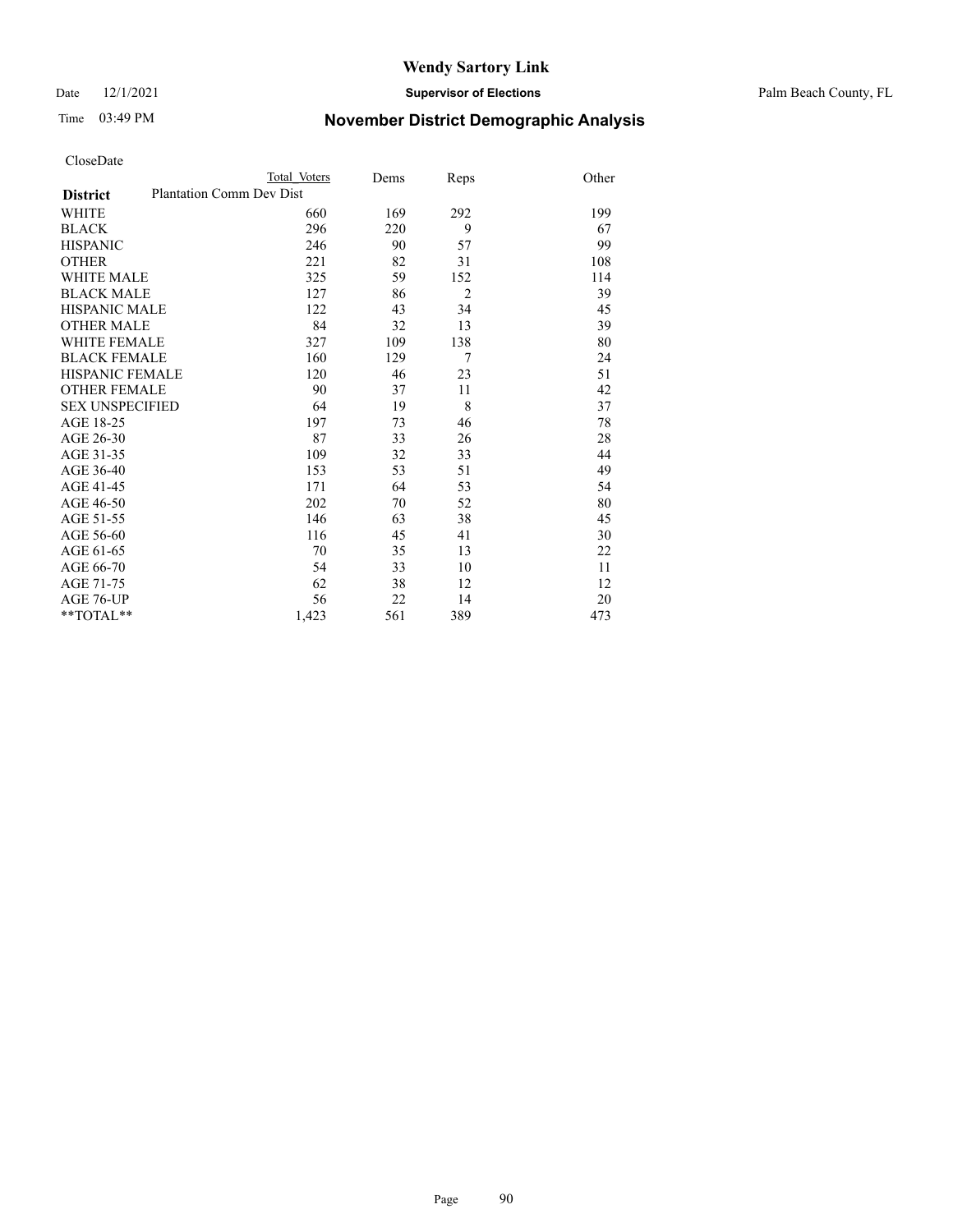Date 12/1/2021 **Supervisor of Elections** Palm Beach County, FL

# Time 03:49 PM **November District Demographic Analysis**

|                                       | Total Voters | Dems    | Reps   | Other  |
|---------------------------------------|--------------|---------|--------|--------|
| Port Of Palm Beach<br><b>District</b> |              |         |        |        |
| WHITE                                 | 164,473      | 49,446  | 67,389 | 47,638 |
| <b>BLACK</b>                          | 72,279       | 56,860  | 2,207  | 13,212 |
| <b>HISPANIC</b>                       | 39.693       | 15.731  | 8,939  | 15,023 |
| <b>OTHER</b>                          | 28,109       | 10,785  | 5,028  | 12,296 |
| <b>WHITE MALE</b>                     | 77,302       | 19,534  | 33,847 | 23,921 |
| <b>BLACK MALE</b>                     | 30,007       | 22,201  | 1,216  | 6,590  |
| <b>HISPANIC MALE</b>                  | 17,427       | 6,300   | 4,359  | 6,768  |
| <b>OTHER MALE</b>                     | 10,012       | 3,614   | 1,974  | 4,424  |
| <b>WHITE FEMALE</b>                   | 85,126       | 29,399  | 32.744 | 22,983 |
| <b>BLACK FEMALE</b>                   | 41,163       | 33,864  | 966    | 6,333  |
| HISPANIC FEMALE                       | 21,297       | 9,056   | 4,403  | 7,838  |
| <b>OTHER FEMALE</b>                   | 11,784       | 5,198   | 2,058  | 4,528  |
| <b>SEX UNSPECIFIED</b>                | 10,208       | 3,529   | 1,939  | 4,740  |
| AGE 18-25                             | 30,032       | 13,116  | 5,898  | 11,018 |
| AGE 26-30                             | 24,153       | 10,481  | 4,839  | 8,833  |
| AGE 31-35                             | 25,522       | 11,318  | 5,437  | 8,767  |
| AGE 36-40                             | 23,554       | 10,038  | 5,269  | 8,247  |
| AGE 41-45                             | 21,122       | 9,117   | 4,746  | 7,259  |
| AGE 46-50                             | 22,054       | 9,229   | 5,855  | 6,970  |
| AGE 51-55                             | 24,947       | 10,240  | 7,639  | 7,068  |
| AGE 56-60                             | 27,727       | 11,654  | 9,041  | 7,032  |
| AGE 61-65                             | 26.753       | 11.891  | 8,578  | 6,284  |
| AGE 66-70                             | 22,919       | 10,685  | 7,169  | 5,065  |
| AGE 71-75                             | 20,683       | 9,493   | 6,617  | 4,573  |
| AGE 76-UP                             | 35,087       | 15,560  | 12,475 | 7,052  |
| $*$ $TOTAL**$                         | 304.554      | 132,822 | 83,563 | 88,169 |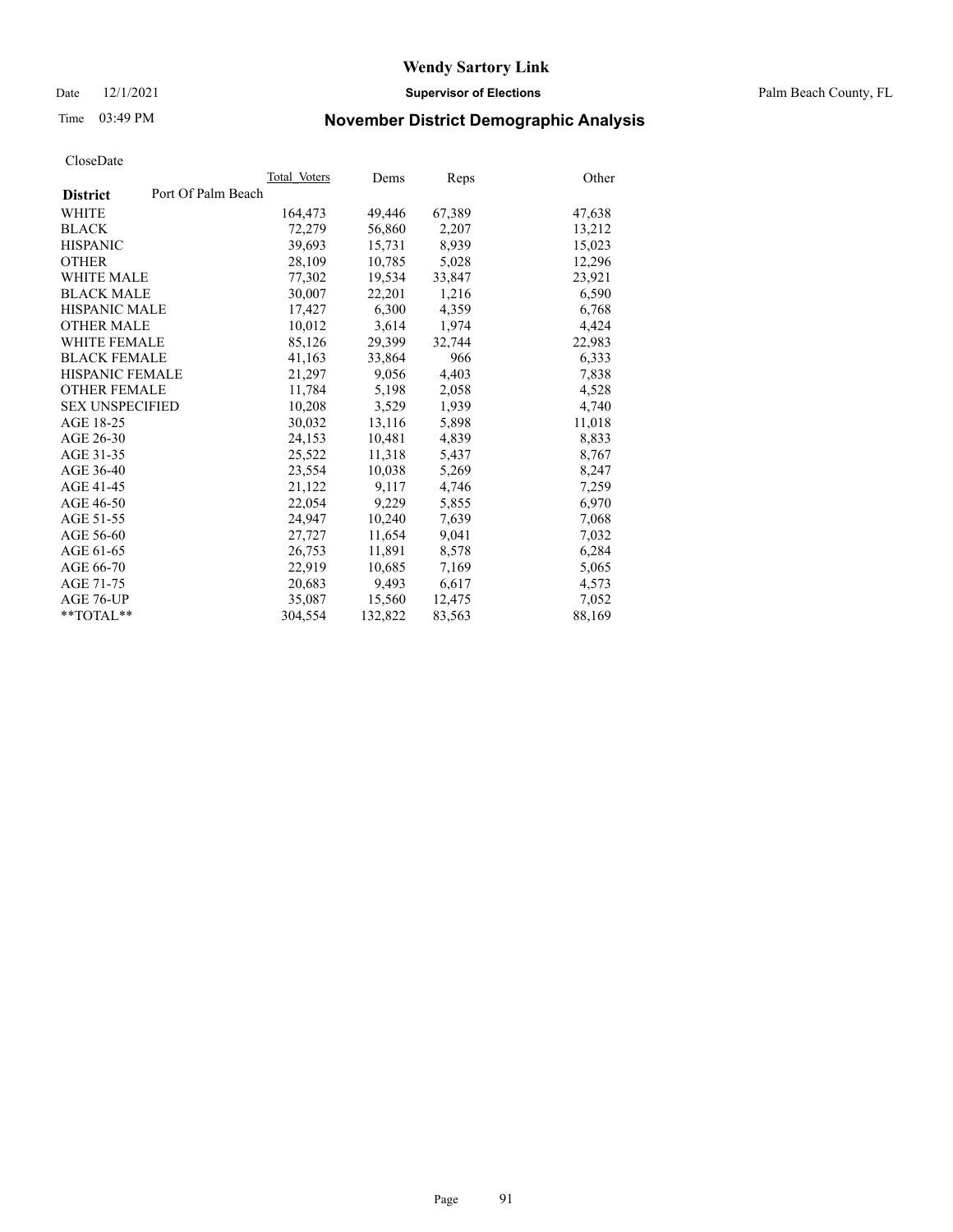Date 12/1/2021 **Supervisor of Elections** Palm Beach County, FL

# Time 03:49 PM **November District Demographic Analysis**

|                                         | Total Voters | Dems | Reps | Other |
|-----------------------------------------|--------------|------|------|-------|
| Renaissance Comm Dev<br><b>District</b> |              |      |      |       |
| WHITE                                   | 990          | 338  | 300  | 352   |
| <b>BLACK</b>                            | 272          | 185  | 11   | 76    |
| <b>HISPANIC</b>                         | 292          | 107  | 60   | 125   |
| <b>OTHER</b>                            | 189          | 56   | 36   | 97    |
| WHITE MALE                              | 503          | 158  | 167  | 178   |
| <b>BLACK MALE</b>                       | 117          | 76   | 7    | 34    |
| <b>HISPANIC MALE</b>                    | 123          | 40   | 30   | 53    |
| <b>OTHER MALE</b>                       | 69           | 20   | 14   | 35    |
| WHITE FEMALE                            | 478          | 179  | 132  | 167   |
| <b>BLACK FEMALE</b>                     | 154          | 108  | 4    | 42    |
| HISPANIC FEMALE                         | 164          | 65   | 29   | 70    |
| <b>OTHER FEMALE</b>                     | 81           | 27   | 10   | 44    |
| <b>SEX UNSPECIFIED</b>                  | 54           | 13   | 14   | 27    |
| AGE 18-25                               | 179          | 77   | 29   | 73    |
| AGE 26-30                               | 251          | 92   | 54   | 105   |
| AGE 31-35                               | 251          | 107  | 45   | 99    |
| AGE 36-40                               | 195          | 74   | 40   | 81    |
| AGE 41-45                               | 166          | 71   | 36   | 59    |
| AGE 46-50                               | 162          | 58   | 37   | 67    |
| AGE 51-55                               | 144          | 55   | 43   | 46    |
| AGE 56-60                               | 108          | 27   | 42   | 39    |
| AGE 61-65                               | 112          | 50   | 31   | 31    |
| AGE 66-70                               | 77           | 39   | 17   | 21    |
| AGE 71-75                               | 55           | 20   | 17   | 18    |
| AGE 76-UP                               | 43           | 16   | 16   | 11    |
| **TOTAL**                               | 1,743        | 686  | 407  | 650   |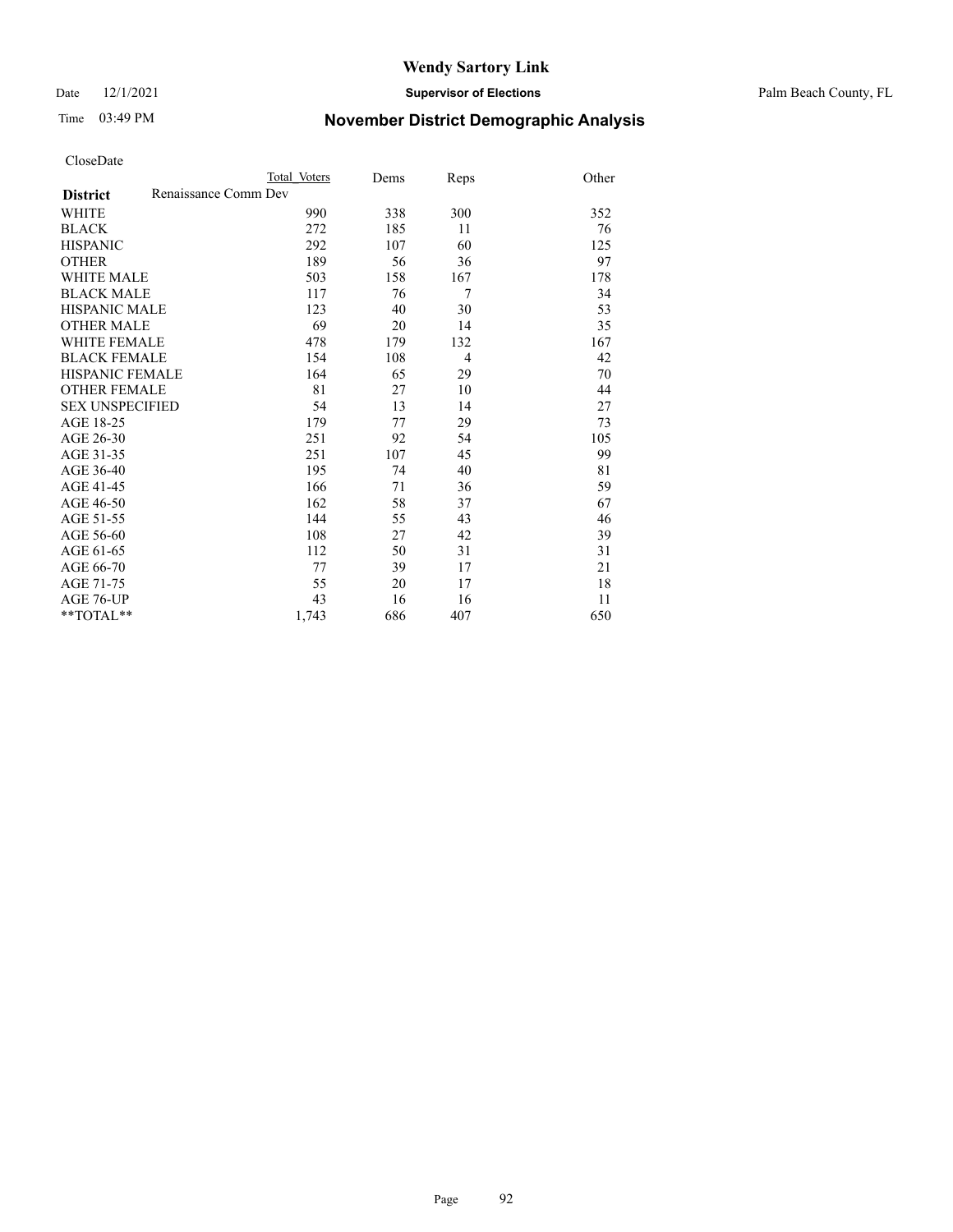### Date 12/1/2021 **Supervisor of Elections** Palm Beach County, FL

# Time 03:49 PM **November District Demographic Analysis**

| CloseDate |
|-----------|
|-----------|

| CloseDate              |                     |                |      |                |                         |
|------------------------|---------------------|----------------|------|----------------|-------------------------|
|                        |                     | Total Voters   | Dems | Reps           | Other                   |
| <b>District</b>        | Sonoma Bay Comm Dev |                |      |                |                         |
| <b>WHITE</b>           |                     | 62             | 25   | 23             | 14                      |
| <b>BLACK</b>           |                     | 257            | 201  | 4              | 52                      |
| <b>HISPANIC</b>        |                     | 42             | 20   | 3              | 19                      |
| <b>OTHER</b>           |                     | 57             | 21   | 6              | 30                      |
| <b>WHITE MALE</b>      |                     | 27             | 8    | 13             | 6                       |
| <b>BLACK MALE</b>      |                     | 94             | 64   | 3              | 27                      |
| <b>HISPANIC MALE</b>   |                     | 12             | 6    | $\overline{c}$ | $\overline{4}$          |
| <b>OTHER MALE</b>      |                     | 20             | 7    | $\overline{2}$ | 11                      |
| <b>WHITE FEMALE</b>    |                     | 35             | 17   | 10             | 8                       |
| <b>BLACK FEMALE</b>    |                     | 159            | 133  | 1              | 25                      |
| <b>HISPANIC FEMALE</b> |                     | 29             | 14   | 1              | 14                      |
| <b>OTHER FEMALE</b>    |                     | 25             | 11   | 1              | 13                      |
| <b>SEX UNSPECIFIED</b> |                     | 17             | 7    | 3              | 7                       |
| AGE 18-25              |                     | 52             | 32   | 6              | 14                      |
| AGE 26-30              |                     | 41             | 26   | 4              | 11                      |
| AGE 31-35              |                     | 76             | 46   | 4              | 26                      |
| AGE 36-40              |                     | 52             | 32   | 6              | 14                      |
| AGE 41-45              |                     | 55             | 24   | 6              | 25                      |
| AGE 46-50              |                     | 36             | 27   | 3              | 6                       |
| AGE 51-55              |                     | 30             | 24   | $\overline{c}$ | $\overline{\mathbf{4}}$ |
| AGE 56-60              |                     | 22             | 15   | 1              | 6                       |
| AGE 61-65              |                     | 33             | 24   | 3              | 6                       |
| AGE 66-70              |                     | 14             | 13   | $\theta$       | 1                       |
| AGE 71-75              |                     | $\overline{c}$ | 1    | $\theta$       |                         |
| AGE 76-UP              |                     | 5              | 3    | 1              |                         |
| **TOTAL**              |                     | 418            | 267  | 36             | 115                     |
|                        |                     |                |      |                |                         |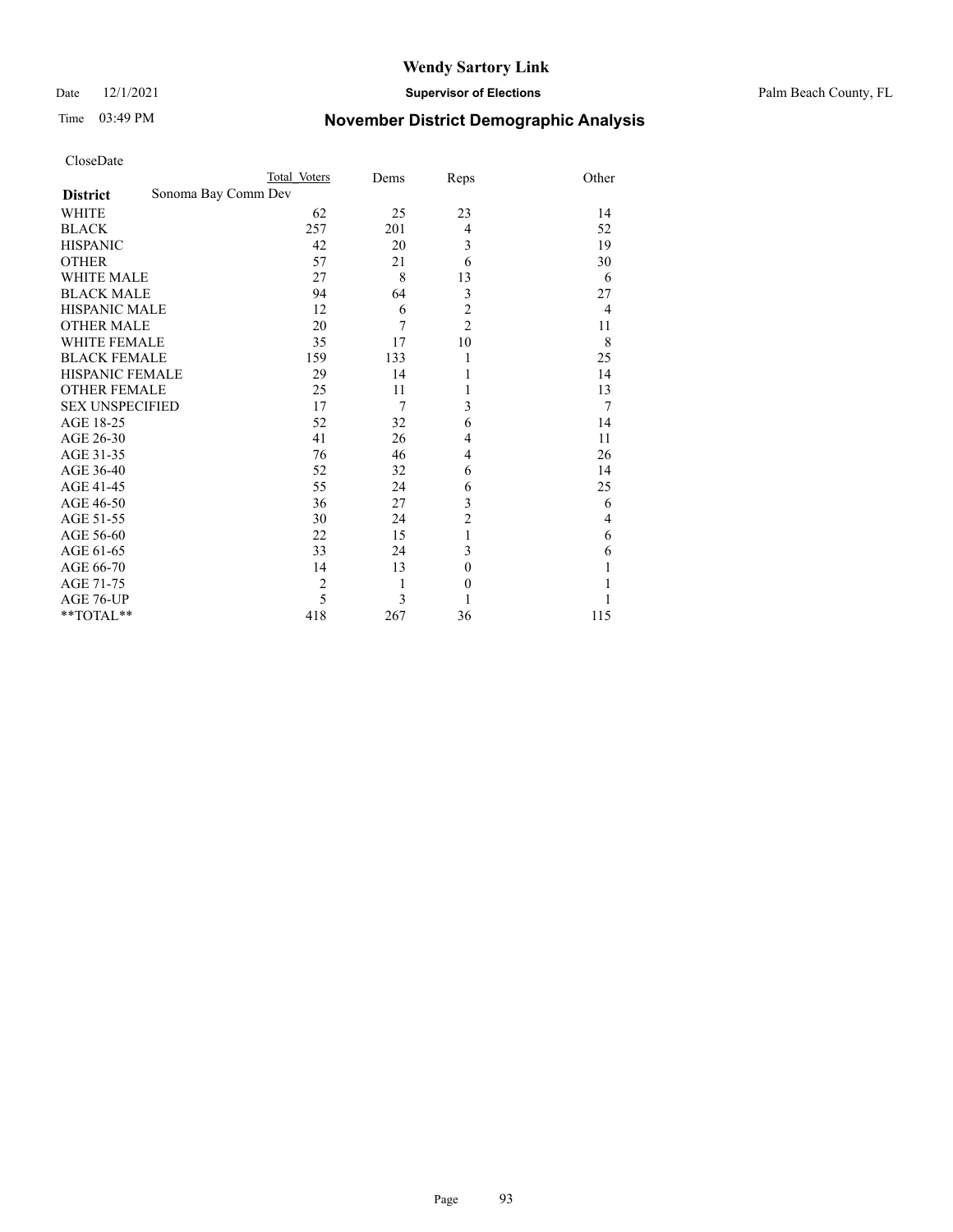Date 12/1/2021 **Supervisor of Elections** Palm Beach County, FL

# Time 03:49 PM **November District Demographic Analysis**

|                        |                     | Total Voters | Dems           | Reps | Other |
|------------------------|---------------------|--------------|----------------|------|-------|
| <b>District</b>        | Seminole Imprv Dist |              |                |      |       |
| WHITE                  |                     | 720          | 160            | 342  | 218   |
| <b>BLACK</b>           |                     | 310          | 208            | 16   | 86    |
| <b>HISPANIC</b>        |                     | 425          | 118            | 118  | 189   |
| <b>OTHER</b>           |                     | 133          | 47             | 23   | 63    |
| <b>WHITE MALE</b>      |                     | 348          | 63             | 176  | 109   |
| <b>BLACK MALE</b>      |                     | 129          | 73             | 11   | 45    |
| <b>HISPANIC MALE</b>   |                     | 202          | 47             | 68   | 87    |
| <b>OTHER MALE</b>      |                     | 58           | 22             | 8    | 28    |
| WHITE FEMALE           |                     | 368          | 96             | 165  | 107   |
| <b>BLACK FEMALE</b>    |                     | 180          | 134            | 5    | 41    |
| HISPANIC FEMALE        |                     | 221          | 69             | 50   | 102   |
| <b>OTHER FEMALE</b>    |                     | 58           | 22             | 11   | 25    |
| <b>SEX UNSPECIFIED</b> |                     | 24           | $\overline{7}$ | 5    | 12    |
| AGE 18-25              |                     | 127          | 38             | 39   | 50    |
| AGE 26-30              |                     | 137          | 42             | 55   | 40    |
| AGE 31-35              |                     | 220          | 46             | 64   | 110   |
| AGE 36-40              |                     | 198          | 68             | 49   | 81    |
| AGE 41-45              |                     | 201          | 71             | 56   | 74    |
| AGE 46-50              |                     | 153          | 56             | 52   | 45    |
| AGE 51-55              |                     | 133          | 43             | 48   | 42    |
| AGE 56-60              |                     | 127          | 44             | 48   | 35    |
| AGE 61-65              |                     | 107          | 51             | 25   | 31    |
| AGE 66-70              |                     | 75           | 24             | 33   | 18    |
| AGE 71-75              |                     | 62           | 27             | 18   | 17    |
| AGE 76-UP              |                     | 48           | 23             | 12   | 13    |
| $*$ $TOTAL**$          |                     | 1,588        | 533            | 499  | 556   |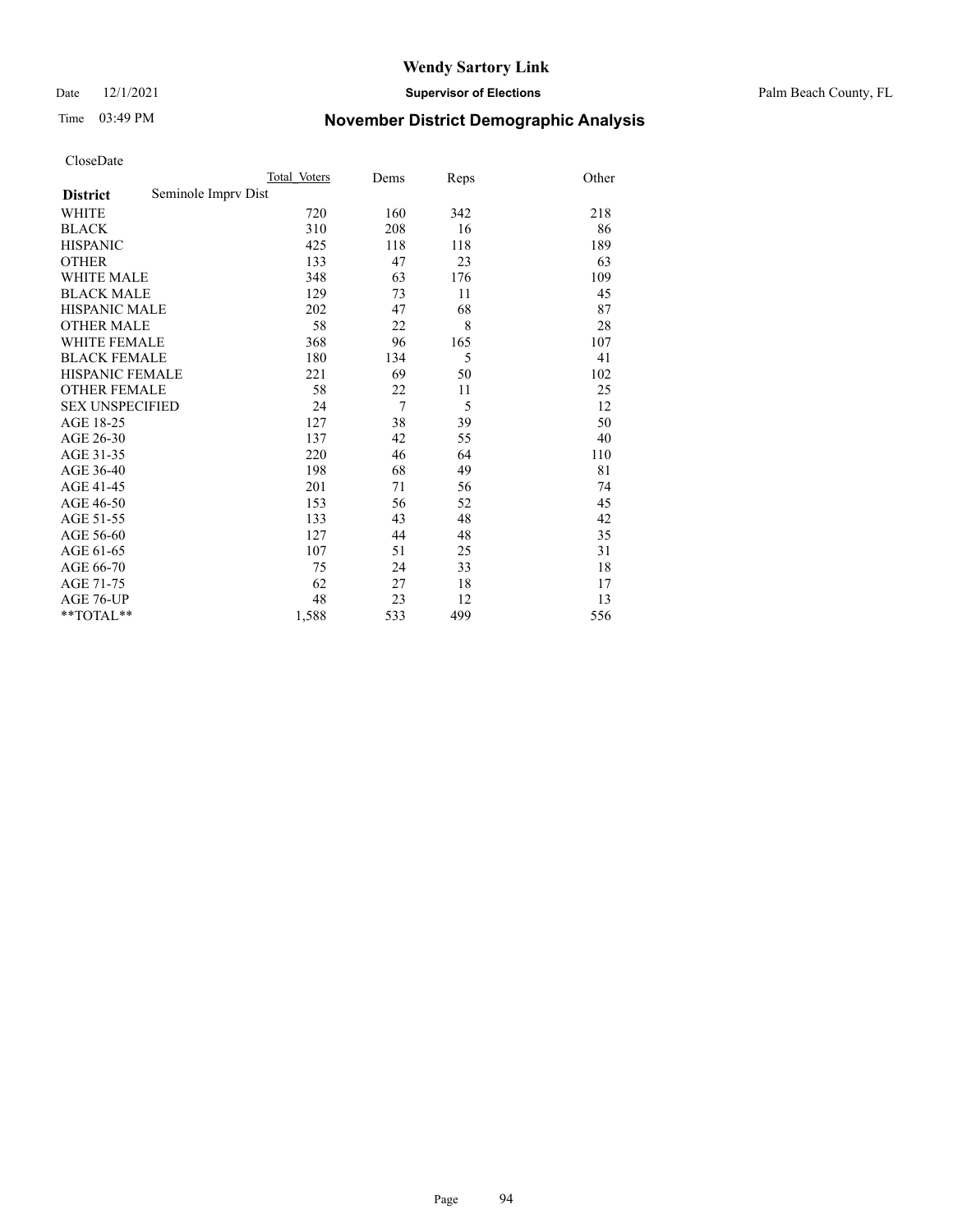Date 12/1/2021 **Supervisor of Elections** Palm Beach County, FL

# Time 03:49 PM **November District Demographic Analysis**

| CloseDate |
|-----------|
|-----------|

| CloseDate              |                         |      |                |                |
|------------------------|-------------------------|------|----------------|----------------|
|                        | Total Voters            | Dems | Reps           | Other          |
| <b>District</b>        | Terracina Comm Dev Dist |      |                |                |
| <b>WHITE</b>           | 177                     | 63   | 57             | 57             |
| <b>BLACK</b>           | 475                     | 359  | 15             | 101            |
| <b>HISPANIC</b>        | 153                     | 65   | 44             | 44             |
| <b>OTHER</b>           | 195                     | 69   | 36             | 90             |
| <b>WHITE MALE</b>      | 98                      | 32   | 34             | 32             |
| <b>BLACK MALE</b>      | 221                     | 152  | 12             | 57             |
| <b>HISPANIC MALE</b>   | 70                      | 23   | 24             | 23             |
| <b>OTHER MALE</b>      | 74                      | 28   | 14             | 32             |
| <b>WHITE FEMALE</b>    | 77                      | 31   | 21             | 25             |
| <b>BLACK FEMALE</b>    | 246                     | 201  | 3              | 42             |
| <b>HISPANIC FEMALE</b> | 79                      | 40   | 20             | 19             |
| <b>OTHER FEMALE</b>    | 95                      | 35   | 21             | 39             |
| <b>SEX UNSPECIFIED</b> | 40                      | 14   | 3              | 23             |
| AGE 18-25              | 128                     | 65   | 17             | 46             |
| AGE 26-30              | 89                      | 49   | $\overline{7}$ | 33             |
| AGE 31-35              | 82                      | 41   | 11             | 30             |
| AGE 36-40              | 104                     | 58   | 17             | 29             |
| AGE 41-45              | 119                     | 65   | 19             | 35             |
| AGE 46-50              | 113                     | 63   | 19             | 31             |
| AGE 51-55              | 90                      | 50   | 17             | 23             |
| AGE 56-60              | 87                      | 49   | 11             | 27             |
| AGE 61-65              | 65                      | 39   | 11             | 15             |
| AGE 66-70              | 58                      | 34   | 10             | 14             |
| AGE 71-75              | 37                      | 25   | 5              | 7              |
| AGE 76-UP              | 28                      | 18   | 8              | $\overline{2}$ |

\*\*TOTAL\*\* 1,000 556 152 292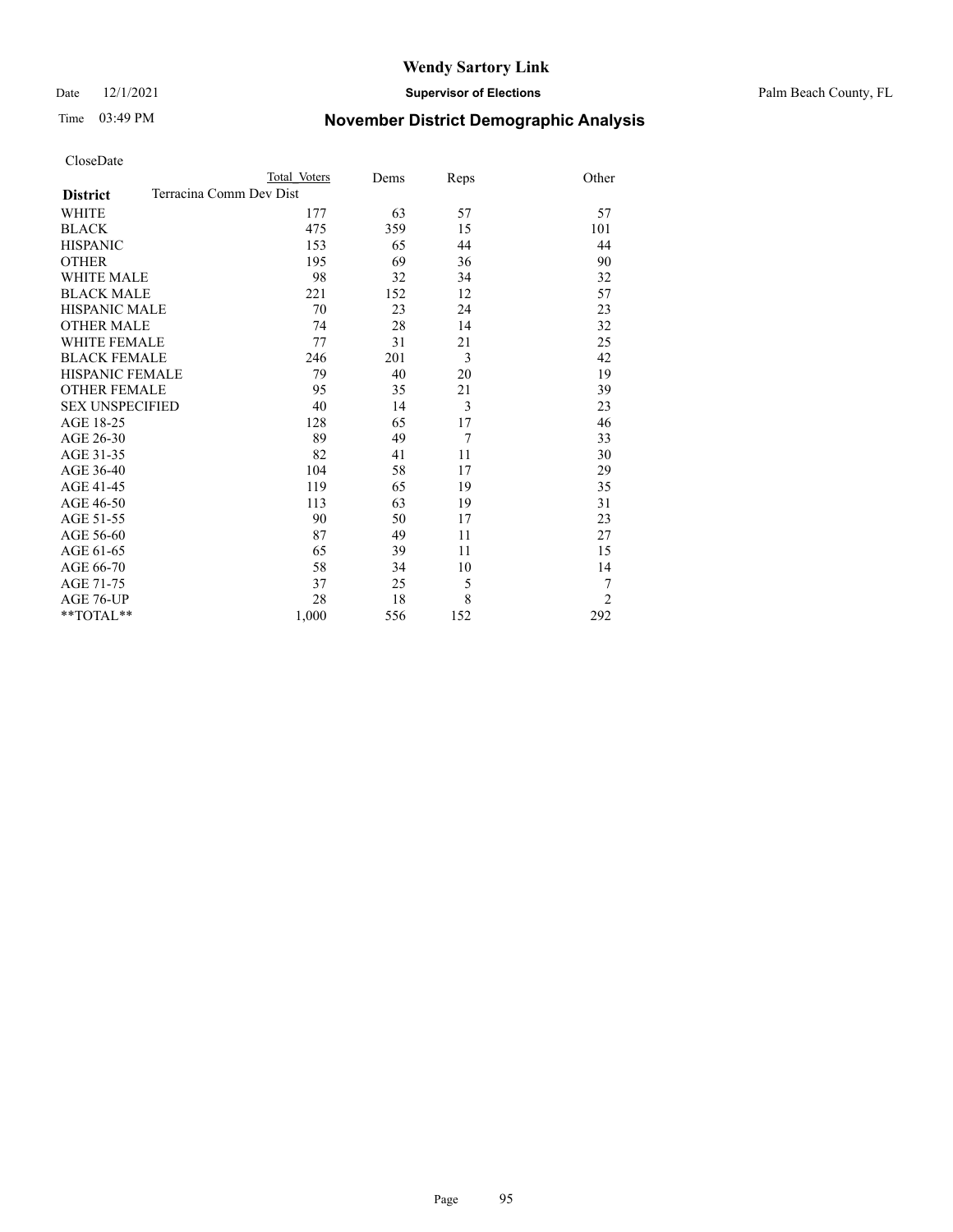### Date 12/1/2021 **Supervisor of Elections** Palm Beach County, FL

# Time 03:49 PM **November District Demographic Analysis**

| CloseDate |  |
|-----------|--|
|-----------|--|

| CloseDate              |                        |      |                |                |
|------------------------|------------------------|------|----------------|----------------|
|                        | Total Voters           | Dems | Reps           | Other          |
| <b>District</b>        | Thousand Comm Dev Dist |      |                |                |
| <b>WHITE</b>           | 292                    | 81   | 103            | 108            |
| <b>BLACK</b>           | 802                    | 648  | 23             | 131            |
| <b>HISPANIC</b>        | 153                    | 64   | 27             | 62             |
| <b>OTHER</b>           | 213                    | 95   | 29             | 89             |
| <b>WHITE MALE</b>      | 149                    | 38   | 58             | 53             |
| <b>BLACK MALE</b>      | 344                    | 260  | 15             | 69             |
| <b>HISPANIC MALE</b>   | 69                     | 23   | 15             | 31             |
| <b>OTHER MALE</b>      | 85                     | 36   | 18             | 31             |
| <b>WHITE FEMALE</b>    | 139                    | 43   | 44             | 52             |
| <b>BLACK FEMALE</b>    | 449                    | 382  | 8              | 59             |
| <b>HISPANIC FEMALE</b> | 82                     | 40   | 12             | 30             |
| <b>OTHER FEMALE</b>    | 95                     | 46   | 10             | 39             |
| <b>SEX UNSPECIFIED</b> | 48                     | 20   | $\overline{2}$ | 26             |
| AGE 18-25              | 192                    | 111  | 12             | 69             |
| AGE 26-30              | 143                    | 84   | 21             | 38             |
| AGE 31-35              | 133                    | 82   | 11             | 40             |
| AGE 36-40              | 163                    | 99   | 26             | 38             |
| AGE 41-45              | 185                    | 114  | 23             | 48             |
| AGE 46-50              | 168                    | 95   | 23             | 50             |
| AGE 51-55              | 130                    | 79   | 18             | 33             |
| AGE 56-60              | 106                    | 63   | 18             | 25             |
| AGE 61-65              | 97                     | 68   | 8              | 21             |
| AGE 66-70              | 60                     | 46   | 7              | $\overline{7}$ |
| AGE 71-75              | 47                     | 29   | 8              | 10             |
| AGE 76-UP              | 36                     | 18   | 7              | 11             |

\*\*TOTAL\*\* 1,460 888 182 390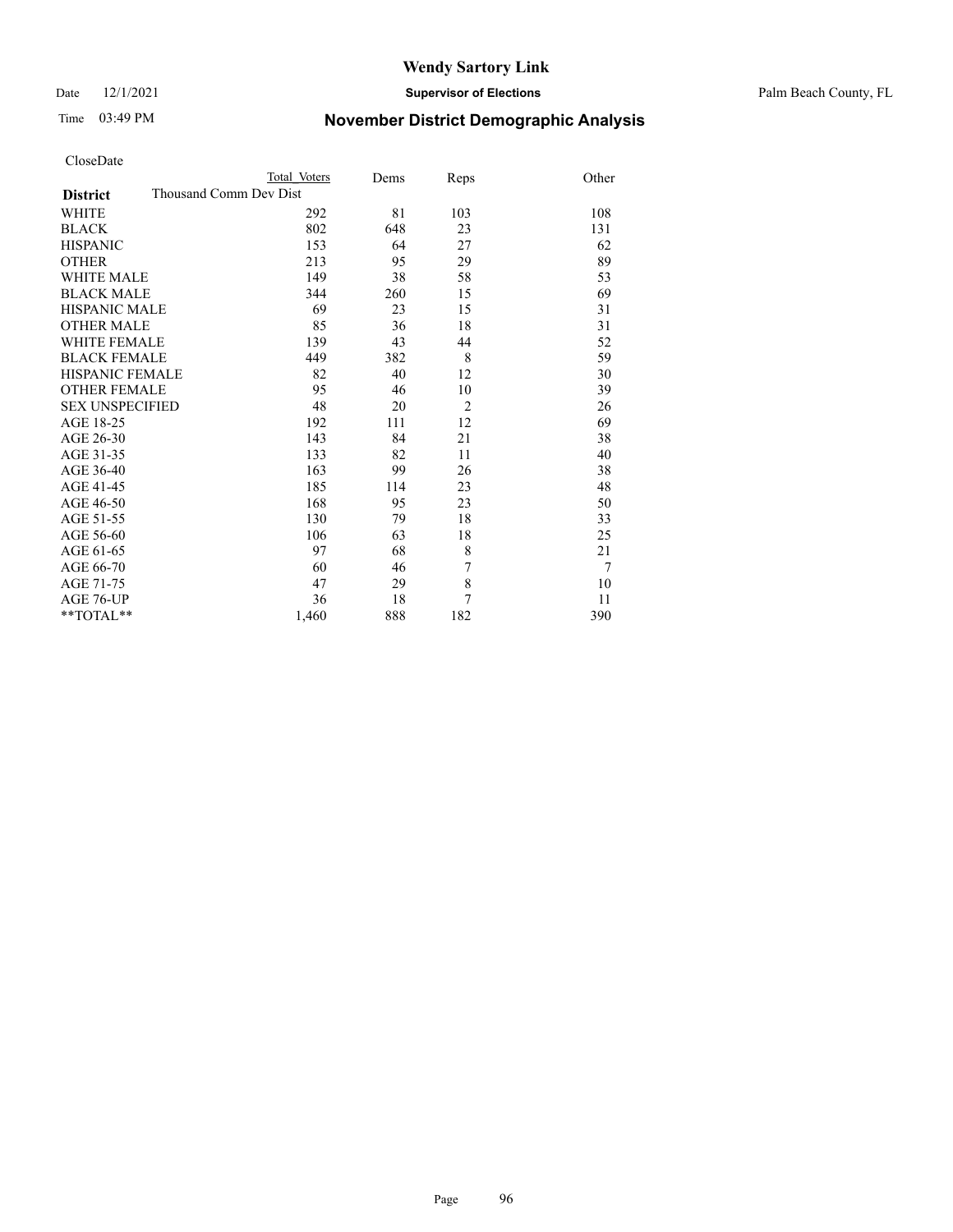### Date 12/1/2021 **Supervisor of Elections** Palm Beach County, FL

# Time 03:49 PM **November District Demographic Analysis**

| CloseDate |
|-----------|
|-----------|

| CloseDate              |                     |              |                |                |                |
|------------------------|---------------------|--------------|----------------|----------------|----------------|
|                        |                     | Total Voters | Dems           | Reps           | Other          |
| <b>District</b>        | Vista Comm Dev Dist |              |                |                |                |
| <b>WHITE</b>           |                     | 111          | 31             | 35             | 45             |
| <b>BLACK</b>           |                     | 122          | 86             | $\overline{2}$ | 34             |
| <b>HISPANIC</b>        |                     | 74           | 25             | 14             | 35             |
| <b>OTHER</b>           |                     | 50           | 22             | 6              | 22             |
| <b>WHITE MALE</b>      |                     | 52           | 12             | 18             | 22             |
| <b>BLACK MALE</b>      |                     | 42           | 27             | 1              | 14             |
| <b>HISPANIC MALE</b>   |                     | 28           | 9              | 8              | 11             |
| <b>OTHER MALE</b>      |                     | 19           | 9              | $\overline{c}$ | 8              |
| <b>WHITE FEMALE</b>    |                     | 57           | 19             | 16             | 22             |
| <b>BLACK FEMALE</b>    |                     | 80           | 59             | 1              | 20             |
| <b>HISPANIC FEMALE</b> |                     | 43           | 14             | 6              | 23             |
| <b>OTHER FEMALE</b>    |                     | 25           | 11             | $\overline{4}$ | 10             |
| <b>SEX UNSPECIFIED</b> |                     | 11           | 4              | 1              | 6              |
| AGE 18-25              |                     | 49           | 23             | 6              | 20             |
| AGE 26-30              |                     | 39           | 18             | 5              | 16             |
| AGE 31-35              |                     | 50           | 22             | 9              | 19             |
| AGE 36-40              |                     | 47           | 25             | 7              | 15             |
| AGE 41-45              |                     | 44           | 20             | 7              | 17             |
| AGE 46-50              |                     | 35           | 15             | 4              | 16             |
| AGE 51-55              |                     | 28           | 12             | 5              | 11             |
| AGE 56-60              |                     | 27           | 11             | 6              | 10             |
| AGE 61-65              |                     | 18           | 8              | 4              | 6              |
| AGE 66-70              |                     | 12           | 7              | $\overline{c}$ | 3              |
| AGE 71-75              |                     | 3            | 1              | 1              | $\mathbf{1}$   |
| AGE 76-UP              |                     | 5            | $\overline{2}$ |                | $\overline{c}$ |
| **TOTAL**              |                     | 357          | 164            | 57             | 136            |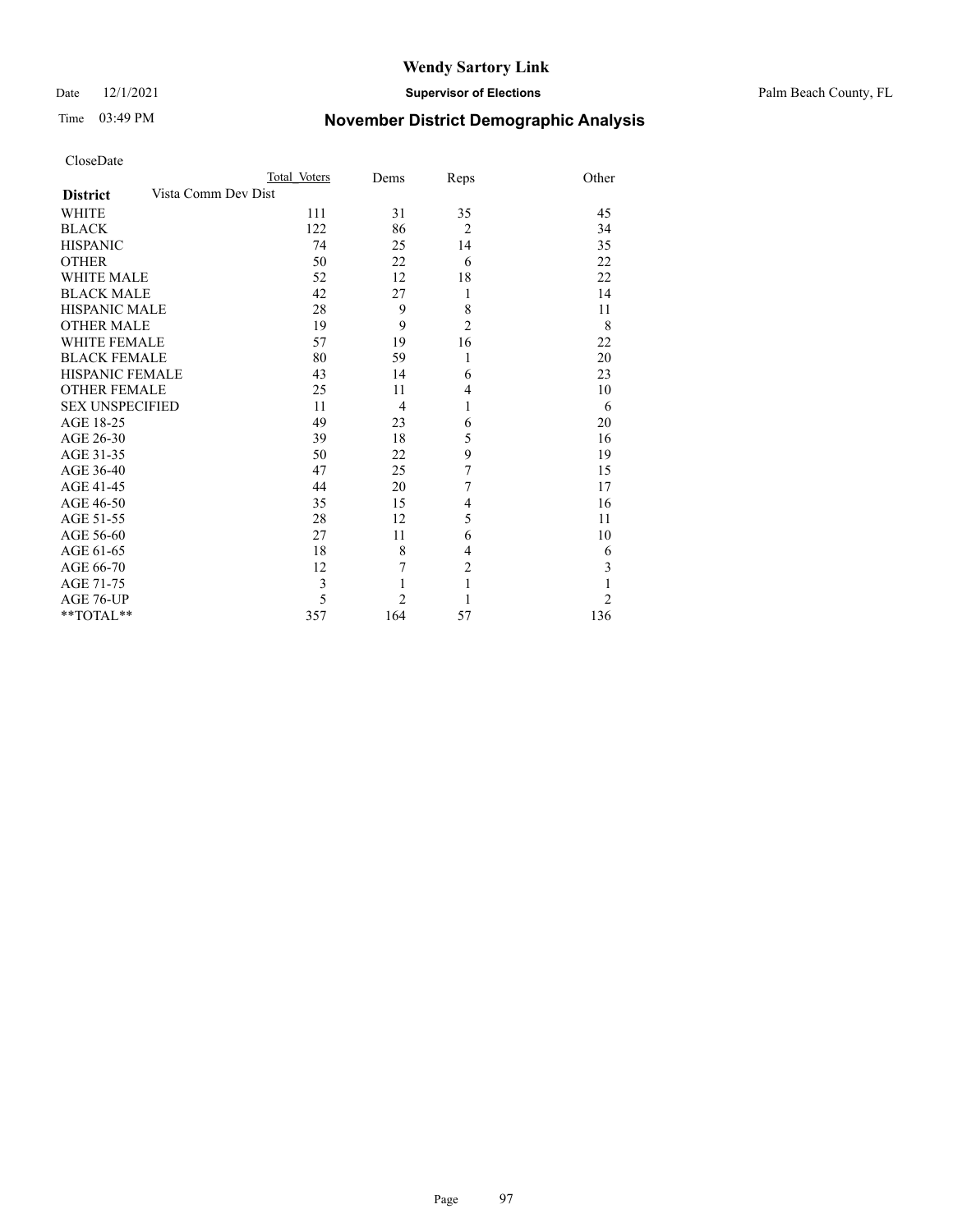Date 12/1/2021 **Supervisor of Elections** Palm Beach County, FL

# Time 03:49 PM **November District Demographic Analysis**

| CloseDate |
|-----------|
|-----------|

| Total Voters                                                                                                                                                                                                 | Dems                  | Reps     | Other |
|--------------------------------------------------------------------------------------------------------------------------------------------------------------------------------------------------------------|-----------------------|----------|-------|
|                                                                                                                                                                                                              |                       |          |       |
| 809                                                                                                                                                                                                          | 252                   | 290      | 267   |
| 91                                                                                                                                                                                                           | 61                    | 1        | 29    |
| 139                                                                                                                                                                                                          | 60                    | 30       | 49    |
| 129                                                                                                                                                                                                          | 36                    | 31       | 62    |
| 401                                                                                                                                                                                                          | 103                   | 158      | 140   |
| 41                                                                                                                                                                                                           | 25                    | $\theta$ | 16    |
| 57                                                                                                                                                                                                           | 23                    | 15       | 19    |
| 42                                                                                                                                                                                                           | 10                    | 10       | 22    |
| 401                                                                                                                                                                                                          | 147                   | 129      | 125   |
| 46                                                                                                                                                                                                           | 33                    | 1        | 12    |
| 79                                                                                                                                                                                                           | 35                    | 15       | 29    |
| 57                                                                                                                                                                                                           | 16                    | 14       | 27    |
| 40                                                                                                                                                                                                           | 15                    | 9        | 16    |
| 179                                                                                                                                                                                                          | 66                    | 31       | 82    |
| 54                                                                                                                                                                                                           | 17                    | 8        | 29    |
| 65                                                                                                                                                                                                           | 20                    | 24       | 21    |
| 87                                                                                                                                                                                                           | 24                    | 27       | 36    |
| 119                                                                                                                                                                                                          | 30                    | 39       | 50    |
| 129                                                                                                                                                                                                          | 50                    | 36       | 43    |
| 156                                                                                                                                                                                                          | 59                    | 45       | 52    |
| 121                                                                                                                                                                                                          | 46                    | 50       | 25    |
| 96                                                                                                                                                                                                           | 31                    | 41       | 24    |
| 60                                                                                                                                                                                                           | 25                    | 19       | 16    |
| 42                                                                                                                                                                                                           | 15                    | 15       | 12    |
| 60                                                                                                                                                                                                           | 26                    | 17       | 17    |
| 1,168                                                                                                                                                                                                        | 409                   | 352      | 407   |
| <b>WHITE MALE</b><br><b>BLACK MALE</b><br><b>HISPANIC MALE</b><br><b>OTHER MALE</b><br><b>WHITE FEMALE</b><br><b>BLACK FEMALE</b><br><b>HISPANIC FEMALE</b><br><b>OTHER FEMALE</b><br><b>SEX UNSPECIFIED</b> | Winston Comm Dev Dist |          |       |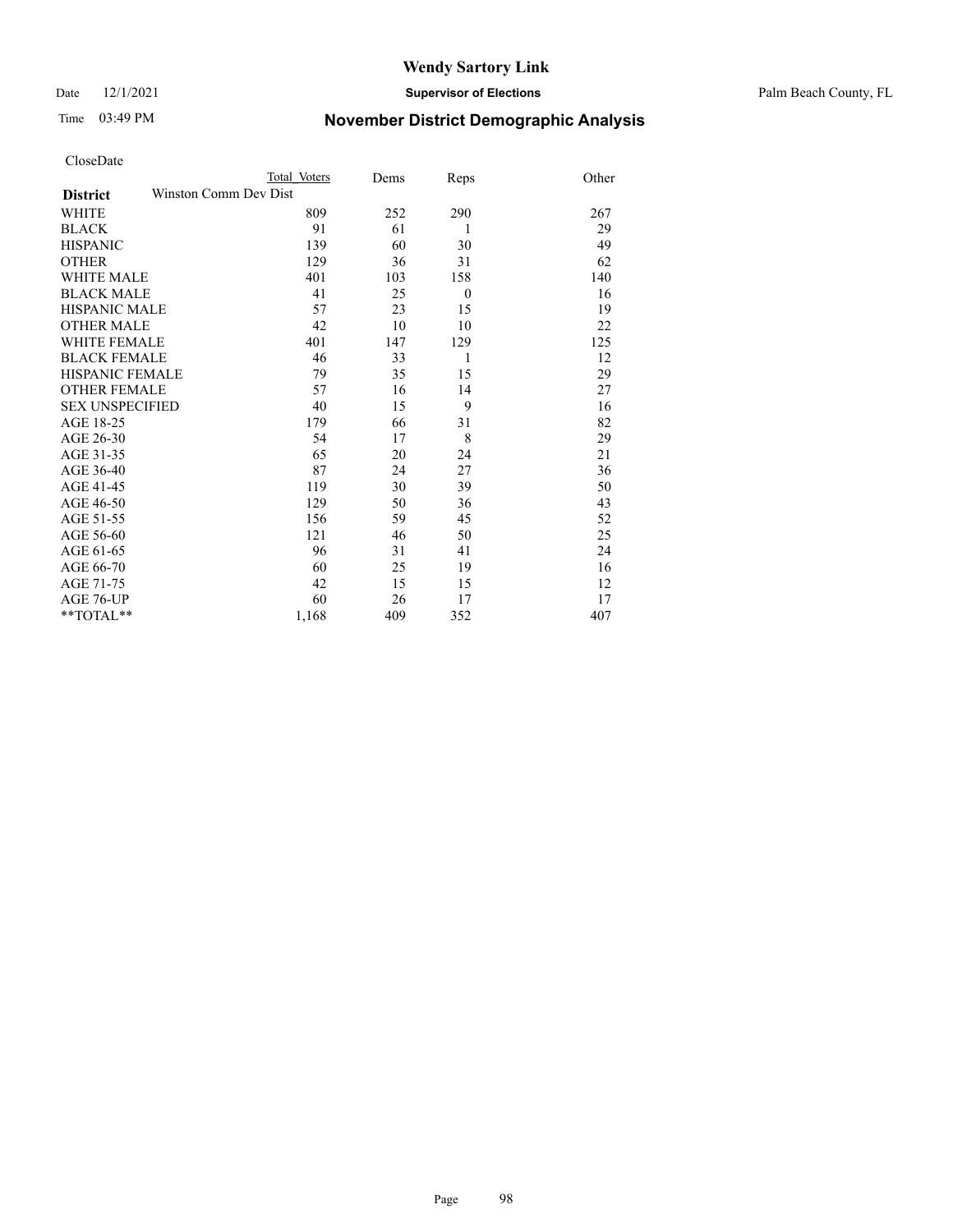## Time 03:49 PM **November District Demographic Analysis**

AGE 61-65

| CloseDate              |                      |      |                |       |
|------------------------|----------------------|------|----------------|-------|
|                        | Total Voters         | Dems | Reps           | Other |
| <b>District</b>        | Wyndam Park Comm Dev |      |                |       |
| <b>WHITE</b>           | 111                  | 44   | 31             | 36    |
| <b>BLACK</b>           | 262                  | 203  | 9              | 50    |
| <b>HISPANIC</b>        | 170                  | 70   | 26             | 74    |
| <b>OTHER</b>           | 121                  | 52   | 11             | 58    |
| <b>WHITE MALE</b>      | 55                   | 22   | 14             | 19    |
| <b>BLACK MALE</b>      | 103                  | 70   |                | 26    |
| <b>HISPANIC MALE</b>   | 76                   | 30   | 12             | 34    |
| <b>OTHER MALE</b>      | 41                   | 15   | 4              | 22    |
| <b>WHITE FEMALE</b>    | 55                   | 21   | 17             | 17    |
| <b>BLACK FEMALE</b>    | 155                  | 132  | $\overline{2}$ | 21    |
| <b>HISPANIC FEMALE</b> | 90                   | 39   | 13             | 38    |
| <b>OTHER FEMALE</b>    | 60                   | 29   | 6              | 25    |
| <b>SEX UNSPECIFIED</b> | 29                   | 11   | $\overline{2}$ | 16    |
| AGE 18-25              | 102                  | 56   | 8              | 38    |
| AGE 26-30              | 56                   | 31   | 3              | 22    |

AGE 26-30 56 31 3<br>AGE 31-35 45 22 3

\*\*TOTAL\*\* 664 369

AGE 31-35 45 22 3 20<br>AGE 36-40 70 42 6 22 AGE 36-40 70 42 6 22<br>AGE 41-45 79 39 10 30 AGE 41-45 79 39 10 30<br>AGE 46-50 85 45 11 29 AGE 46-50 85 45 11 29<br>AGE 51-55 51 28 7 16 AGE 51-55 51 28 7 16<br>AGE 56-60 62 32 10 20 AGE 56-60 <br>
AGE 61-65 <br>
AGE 66-70 <br>
AGE 66-70 <br>  $28$   $15$   $7$  6

AGE 66-70 28 15 7 6<br>AGE 71-75 13 7 3 3 AGE 71-75 13 7 3<br>AGE 76-UP 31 19 7 5 AGE 76-UP 31 19 7 5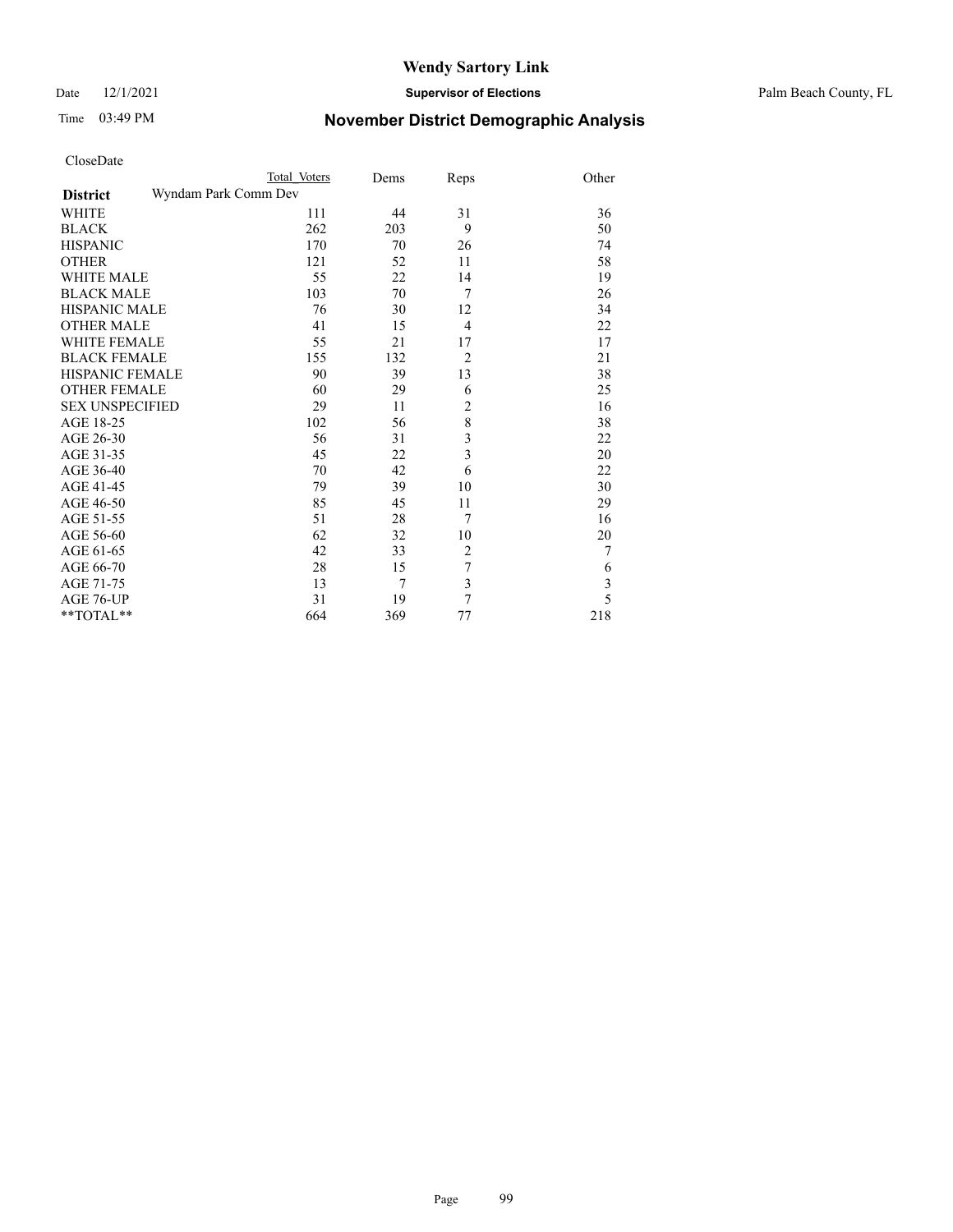### Date 12/1/2021 **Supervisor of Elections** Palm Beach County, FL

## Time 03:49 PM **November District Demographic Analysis**

|                           | Total Voters | Dems | Reps           | Other |
|---------------------------|--------------|------|----------------|-------|
| Ward 1<br><b>District</b> |              |      |                |       |
| WHITE                     | 1,605        | 402  | 801            | 402   |
| <b>BLACK</b>              | 39           | 28   | 1              | 10    |
| <b>HISPANIC</b>           | 90           | 21   | 45             | 24    |
| <b>OTHER</b>              | 124          | 35   | 36             | 53    |
| <b>WHITE MALE</b>         | 757          | 177  | 376            | 204   |
| <b>BLACK MALE</b>         | 19           | 15   | 1              | 3     |
| <b>HISPANIC MALE</b>      | 33           | 6    | 17             | 10    |
| <b>OTHER MALE</b>         | 44           | 10   | 14             | 20    |
| <b>WHITE FEMALE</b>       | 835          | 221  | 418            | 196   |
| <b>BLACK FEMALE</b>       | 20           | 13   | $\overline{0}$ | 7     |
| <b>HISPANIC FEMALE</b>    | 55           | 15   | 27             | 13    |
| <b>OTHER FEMALE</b>       | 51           | 19   | 14             | 18    |
| <b>SEX UNSPECIFIED</b>    | 43           | 9    | 16             | 18    |
| AGE 18-25                 | 94           | 19   | 44             | 31    |
| AGE 26-30                 | 74           | 20   | 25             | 29    |
| AGE 31-35                 | 66           | 18   | 29             | 19    |
| AGE 36-40                 | 68           | 17   | 29             | 22    |
| AGE 41-45                 | 98           | 21   | 47             | 30    |
| AGE 46-50                 | 107          | 23   | 48             | 36    |
| AGE 51-55                 | 134          | 27   | 68             | 39    |
| AGE 56-60                 | 160          | 36   | 83             | 41    |
| AGE 61-65                 | 167          | 53   | 76             | 38    |
| AGE 66-70                 | 210          | 68   | 89             | 53    |
| AGE 71-75                 | 209          | 57   | 96             | 56    |
| <b>AGE 76-UP</b>          | 471          | 127  | 249            | 95    |
| $*$ $TOTAL**$             | 1,858        | 486  | 883            | 489   |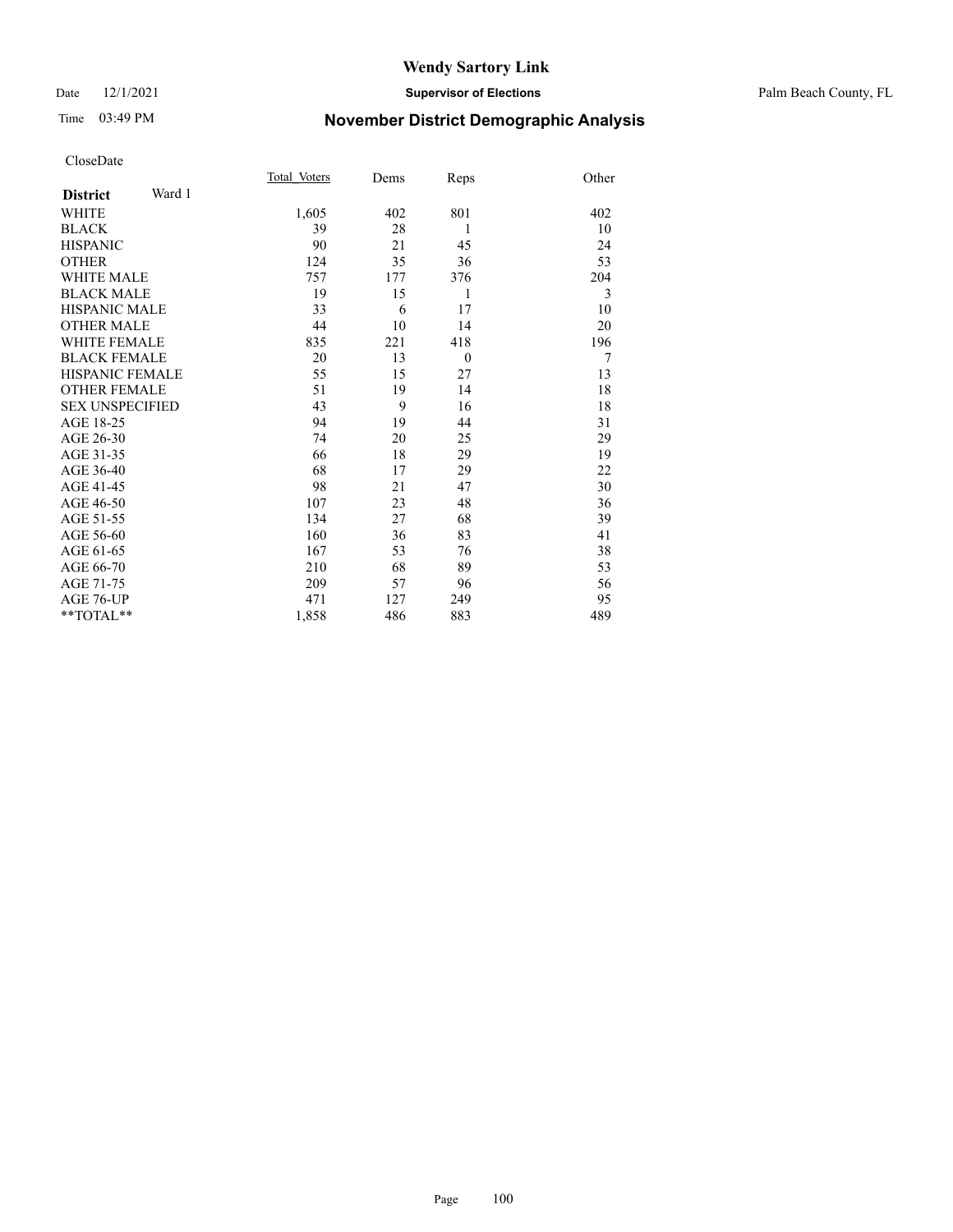Date 12/1/2021 **Supervisor of Elections** Palm Beach County, FL

# Time 03:49 PM **November District Demographic Analysis**

|                                         | Total Voters | Dems  | <b>Reps</b> | Other |
|-----------------------------------------|--------------|-------|-------------|-------|
| Boynton Beach Dist 1<br><b>District</b> |              |       |             |       |
| <b>WHITE</b>                            | 9,925        | 3,772 | 3,245       | 2,908 |
| <b>BLACK</b>                            | 1,864        | 1,365 | 63          | 436   |
| <b>HISPANIC</b>                         | 1,332        | 569   | 236         | 527   |
| <b>OTHER</b>                            | 1,125        | 427   | 183         | 515   |
| <b>WHITE MALE</b>                       | 4,437        | 1,423 | 1,583       | 1,431 |
| <b>BLACK MALE</b>                       | 752          | 503   | 34          | 215   |
| <b>HISPANIC MALE</b>                    | 561          | 225   | 110         | 226   |
| <b>OTHER MALE</b>                       | 405          | 149   | 69          | 187   |
| WHITE FEMALE                            | 5,359        | 2,299 | 1,631       | 1,429 |
| <b>BLACK FEMALE</b>                     | 1,085        | 840   | 28          | 217   |
| HISPANIC FEMALE                         | 744          | 332   | 120         | 292   |
| <b>OTHER FEMALE</b>                     | 473          | 201   | 73          | 199   |
| <b>SEX UNSPECIFIED</b>                  | 423          | 158   | 78          | 187   |
| AGE 18-25                               | 933          | 398   | 159         | 376   |
| AGE 26-30                               | 1,044        | 423   | 230         | 391   |
| AGE 31-35                               | 1,126        | 478   | 220         | 428   |
| AGE 36-40                               | 924          | 409   | 176         | 339   |
| AGE 41-45                               | 755          | 320   | 154         | 281   |
| AGE 46-50                               | 829          | 361   | 181         | 287   |
| AGE 51-55                               | 878          | 346   | 246         | 286   |
| AGE 56-60                               | 1,031        | 399   | 343         | 289   |
| AGE 61-65                               | 1,266        | 559   | 364         | 343   |
| AGE 66-70                               | 1,187        | 528   | 350         | 309   |
| AGE 71-75                               | 1,256        | 563   | 349         | 344   |
| AGE 76-UP                               | 3,017        | 1,349 | 955         | 713   |
| $*$ $TOTAL**$                           | 14,246       | 6,133 | 3,727       | 4,386 |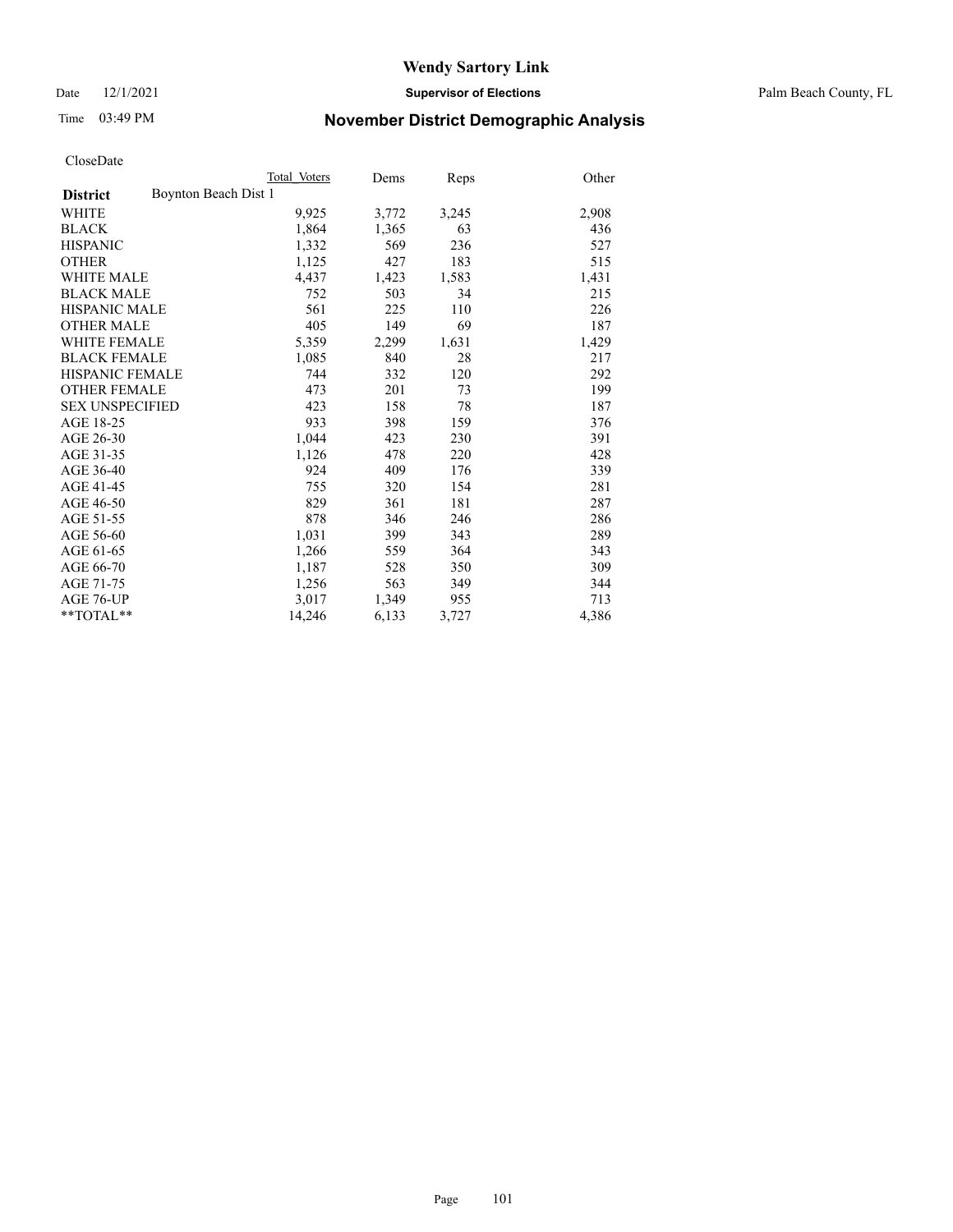Date 12/1/2021 **Supervisor of Elections** Palm Beach County, FL

# Time 03:49 PM **November District Demographic Analysis**

|                        | Total Voters         | Dems  | Reps  | Other |
|------------------------|----------------------|-------|-------|-------|
| <b>District</b>        | Boynton Beach Dist 2 |       |       |       |
| WHITE                  | 3,715                | 1,182 | 1,313 | 1,220 |
| <b>BLACK</b>           | 5,697                | 4,649 | 121   | 927   |
| <b>HISPANIC</b>        | 1,093                | 526   | 167   | 400   |
| <b>OTHER</b>           | 915                  | 404   | 92    | 419   |
| <b>WHITE MALE</b>      | 1,776                | 453   | 704   | 619   |
| <b>BLACK MALE</b>      | 2,459                | 1,924 | 63    | 472   |
| <b>HISPANIC MALE</b>   | 504                  | 227   | 84    | 193   |
| <b>OTHER MALE</b>      | 322                  | 132   | 45    | 145   |
| <b>WHITE FEMALE</b>    | 1,879                | 709   | 591   | 579   |
| <b>BLACK FEMALE</b>    | 3,140                | 2,654 | 55    | 431   |
| <b>HISPANIC FEMALE</b> | 568                  | 290   | 81    | 197   |
| <b>OTHER FEMALE</b>    | 338                  | 177   | 31    | 130   |
| <b>SEX UNSPECIFIED</b> | 421                  | 188   | 37    | 196   |
| AGE 18-25              | 1,281                | 741   | 129   | 411   |
| AGE 26-30              | 1,112                | 603   | 131   | 378   |
| AGE 31-35              | 1,107                | 635   | 110   | 362   |
| AGE 36-40              | 1,003                | 563   | 101   | 339   |
| AGE 41-45              | 792                  | 489   | 89    | 214   |
| AGE 46-50              | 759                  | 465   | 104   | 190   |
| AGE 51-55              | 878                  | 508   | 156   | 214   |
| AGE 56-60              | 1,025                | 596   | 202   | 227   |
| AGE 61-65              | 1,038                | 645   | 210   | 183   |
| AGE 66-70              | 812                  | 524   | 138   | 150   |
| AGE 71-75              | 691                  | 431   | 131   | 129   |
| AGE 76-UP              | 922                  | 561   | 192   | 169   |
| $*$ $TOTAL**$          | 11,420               | 6,761 | 1,693 | 2,966 |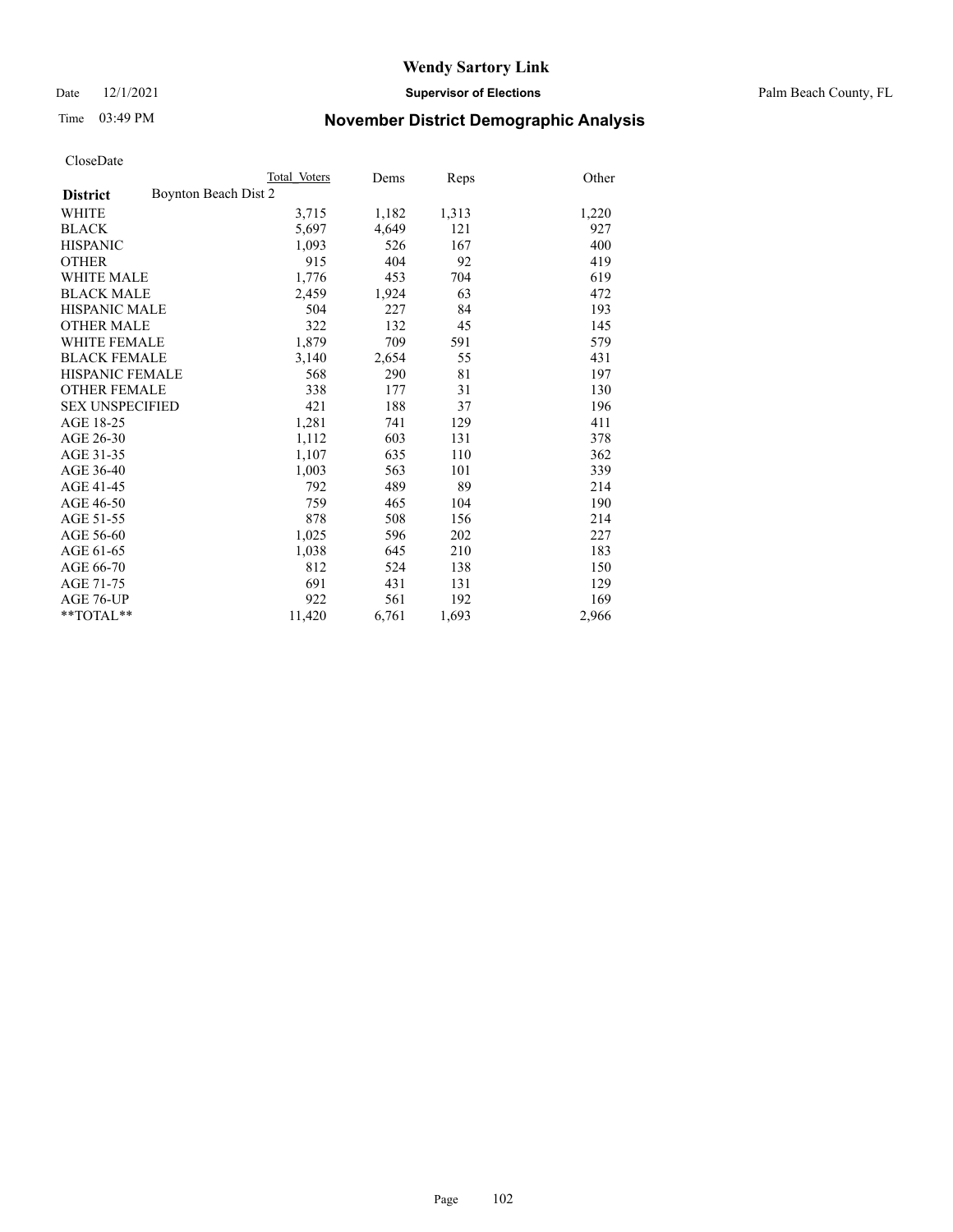Date 12/1/2021 **Supervisor of Elections** Palm Beach County, FL

# Time 03:49 PM **November District Demographic Analysis**

|                                         | Total Voters | Dems  | Reps  | Other |
|-----------------------------------------|--------------|-------|-------|-------|
| Boynton Beach Dist 3<br><b>District</b> |              |       |       |       |
| WHITE                                   | 8,298        | 2,694 | 2,981 | 2,623 |
| <b>BLACK</b>                            | 2,468        | 1,883 | 82    | 503   |
| <b>HISPANIC</b>                         | 1,094        | 462   | 193   | 439   |
| <b>OTHER</b>                            | 1,054        | 433   | 184   | 437   |
| <b>WHITE MALE</b>                       | 3,942        | 1,100 | 1,502 | 1,340 |
| <b>BLACK MALE</b>                       | 1,117        | 800   | 54    | 263   |
| <b>HISPANIC MALE</b>                    | 473          | 174   | 89    | 210   |
| <b>OTHER MALE</b>                       | 334          | 137   | 69    | 128   |
| <b>WHITE FEMALE</b>                     | 4,244        | 1,567 | 1,438 | 1,239 |
| <b>BLACK FEMALE</b>                     | 1,305        | 1,052 | 26    | 227   |
| HISPANIC FEMALE                         | 607          | 283   | 102   | 222   |
| <b>OTHER FEMALE</b>                     | 419          | 201   | 61    | 157   |
| <b>SEX UNSPECIFIED</b>                  | 459          | 153   | 93    | 213   |
| AGE 18-25                               | 1,097        | 529   | 161   | 407   |
| AGE 26-30                               | 1,224        | 492   | 259   | 473   |
| AGE 31-35                               | 1,313        | 529   | 293   | 491   |
| AGE 36-40                               | 1,088        | 456   | 248   | 384   |
| AGE 41-45                               | 835          | 370   | 188   | 277   |
| AGE 46-50                               | 801          | 331   | 223   | 247   |
| AGE 51-55                               | 1,032        | 433   | 260   | 339   |
| AGE 56-60                               | 1,104        | 458   | 345   | 301   |
| AGE 61-65                               | 1,145        | 491   | 367   | 287   |
| AGE 66-70                               | 1,003        | 452   | 296   | 255   |
| AGE 71-75                               | 827          | 351   | 263   | 213   |
| AGE 76-UP                               | 1,445        | 580   | 537   | 328   |
| $*$ $TOTAL**$                           | 12,914       | 5,472 | 3,440 | 4,002 |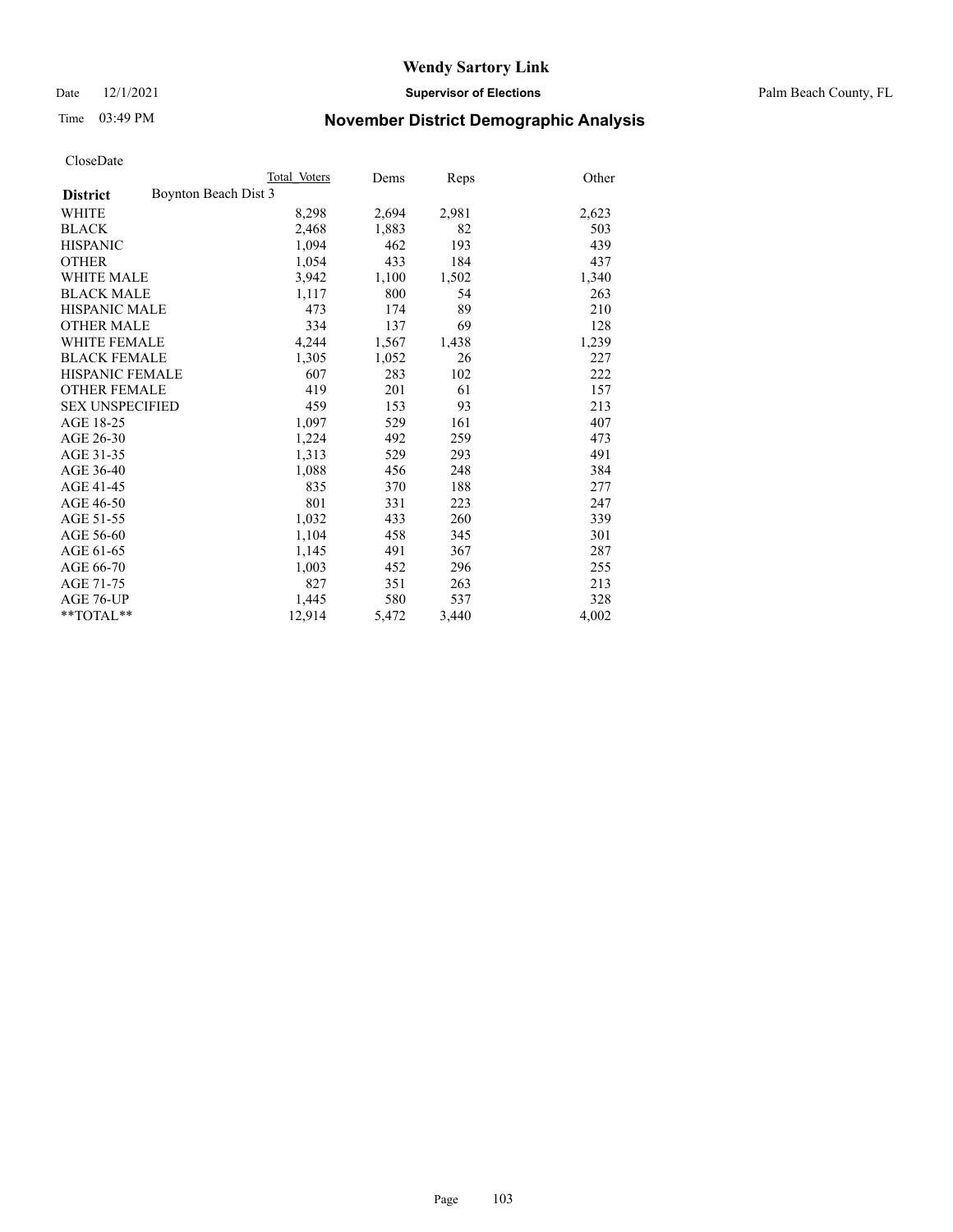Date 12/1/2021 **Supervisor of Elections** Palm Beach County, FL

# Time 03:49 PM **November District Demographic Analysis**

|                                         | Total Voters | Dems  | <b>Reps</b> | Other |
|-----------------------------------------|--------------|-------|-------------|-------|
| Boynton Beach Dist 4<br><b>District</b> |              |       |             |       |
| WHITE                                   | 7,013        | 2,561 | 2,280       | 2,172 |
| <b>BLACK</b>                            | 2,440        | 1,797 | 78          | 565   |
| <b>HISPANIC</b>                         | 1,788        | 758   | 311         | 719   |
| <b>OTHER</b>                            | 1,444        | 566   | 223         | 655   |
| <b>WHITE MALE</b>                       | 3,233        | 998   | 1,172       | 1,063 |
| <b>BLACK MALE</b>                       | 995          | 687   | 42          | 266   |
| <b>HISPANIC MALE</b>                    | 756          | 277   | 152         | 327   |
| <b>OTHER MALE</b>                       | 505          | 190   | 87          | 228   |
| WHITE FEMALE                            | 3,683        | 1,528 | 1,080       | 1,075 |
| <b>BLACK FEMALE</b>                     | 1,412        | 1,086 | 36          | 290   |
| <b>HISPANIC FEMALE</b>                  | 997          | 469   | 156         | 372   |
| <b>OTHER FEMALE</b>                     | 625          | 281   | 95          | 249   |
| <b>SEX UNSPECIFIED</b>                  | 467          | 160   | 70          | 237   |
| AGE 18-25                               | 1,207        | 529   | 202         | 476   |
| AGE 26-30                               | 1,154        | 495   | 212         | 447   |
| AGE 31-35                               | 1,348        | 583   | 261         | 504   |
| AGE 36-40                               | 1,190        | 540   | 193         | 457   |
| AGE 41-45                               | 967          | 456   | 174         | 337   |
| AGE 46-50                               | 1,095        | 502   | 220         | 373   |
| AGE 51-55                               | 1,208        | 511   | 302         | 395   |
| AGE 56-60                               | 1,147        | 485   | 332         | 330   |
| AGE 61-65                               | 987          | 451   | 289         | 247   |
| AGE 66-70                               | 802          | 370   | 223         | 209   |
| AGE 71-75                               | 568          | 250   | 188         | 130   |
| AGE 76-UP                               | 1,012        | 510   | 296         | 206   |
| $*$ $TOTAL**$                           | 12,685       | 5,682 | 2,892       | 4,111 |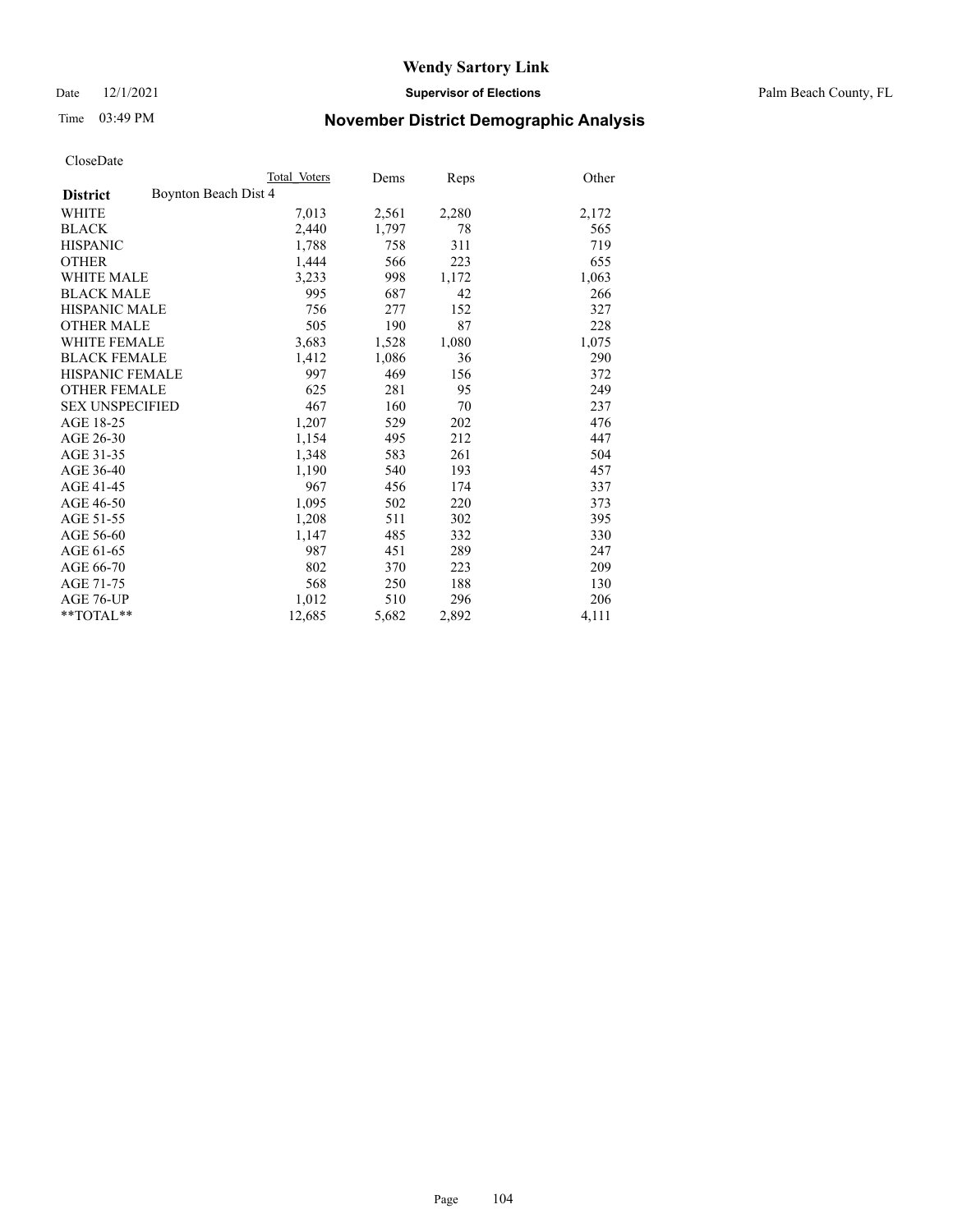### Date 12/1/2021 **Supervisor of Elections** Palm Beach County, FL

# Time 03:49 PM **November District Demographic Analysis**

|                           | Total Voters | Dems  | Reps  | Other |
|---------------------------|--------------|-------|-------|-------|
| Ward 1<br><b>District</b> |              |       |       |       |
| WHITE                     | 974          | 249   | 565   | 160   |
| <b>BLACK</b>              | 4,143        | 3,578 | 100   | 465   |
| <b>HISPANIC</b>           | 1,762        | 804   | 375   | 583   |
| <b>OTHER</b>              | 458          | 237   | 41    | 180   |
| WHITE MALE                | 454          | 114   | 266   | 74    |
| <b>BLACK MALE</b>         | 1,667        | 1,395 | 61    | 211   |
| <b>HISPANIC MALE</b>      | 831          | 353   | 199   | 279   |
| <b>OTHER MALE</b>         | 170          | 87    | 15    | 68    |
| <b>WHITE FEMALE</b>       | 509          | 132   | 296   | 81    |
| <b>BLACK FEMALE</b>       | 2,411        | 2,133 | 39    | 239   |
| <b>HISPANIC FEMALE</b>    | 889          | 437   | 171   | 281   |
| <b>OTHER FEMALE</b>       | 152          | 94    | 16    | 42    |
| <b>SEX UNSPECIFIED</b>    | 254          | 123   | 18    | 113   |
| AGE 18-25                 | 947          | 573   | 83    | 291   |
| AGE 26-30                 | 728          | 456   | 75    | 197   |
| AGE 31-35                 | 713          | 494   | 66    | 153   |
| AGE 36-40                 | 576          | 379   | 49    | 148   |
| AGE 41-45                 | 455          | 299   | 65    | 91    |
| AGE 46-50                 | 477          | 297   | 89    | 91    |
| AGE 51-55                 | 562          | 366   | 90    | 106   |
| AGE 56-60                 | 608          | 434   | 102   | 72    |
| AGE 61-65                 | 572          | 377   | 113   | 82    |
| AGE 66-70                 | 556          | 393   | 106   | 57    |
| AGE 71-75                 | 445          | 306   | 93    | 46    |
| AGE 76-UP                 | 698          | 494   | 150   | 54    |
| $*$ $TOTAL**$             | 7,337        | 4,868 | 1,081 | 1,388 |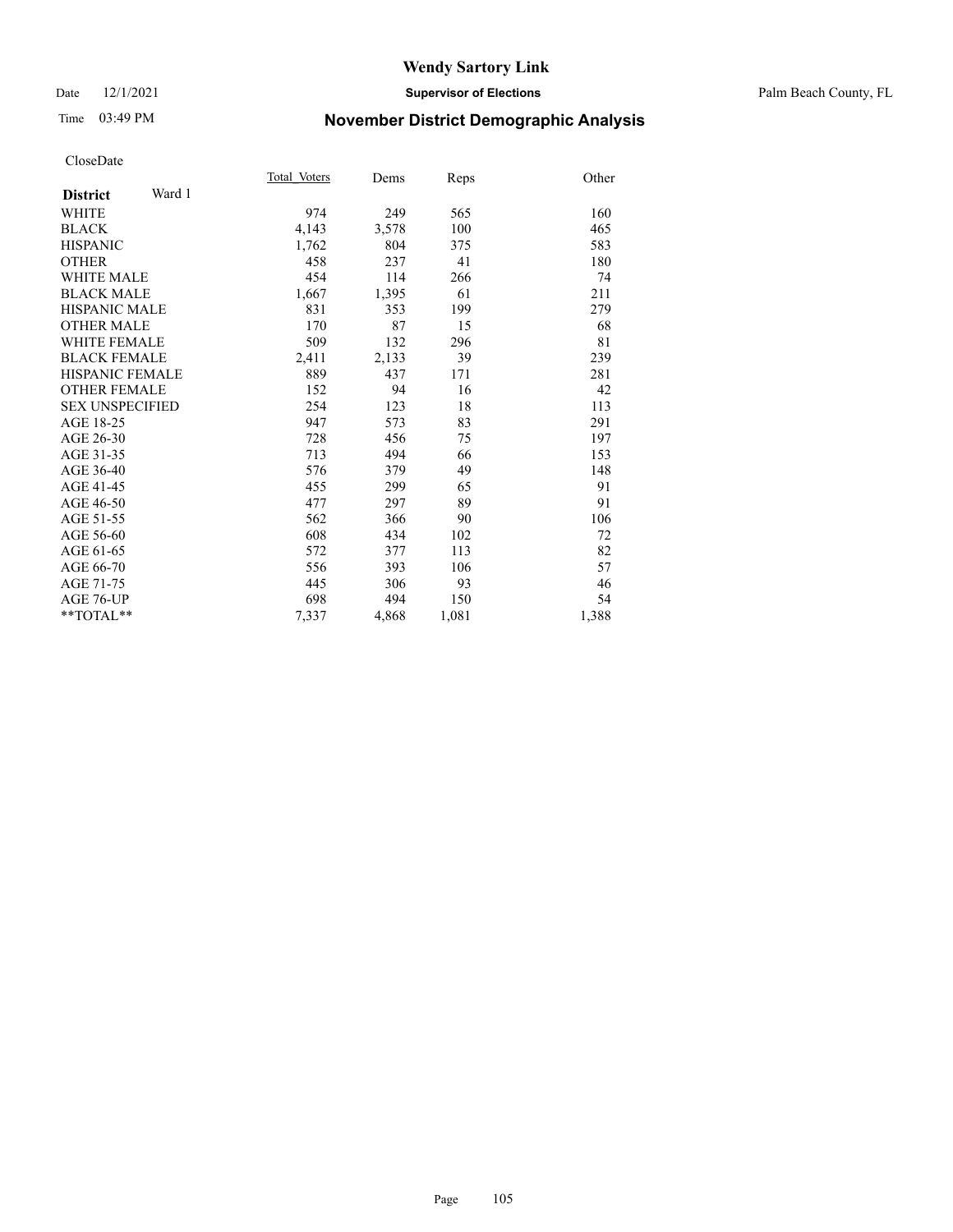### Date 12/1/2021 **Supervisor of Elections** Palm Beach County, FL

# Time 03:49 PM **November District Demographic Analysis**

|                           | Total Voters | Dems   | Reps   | Other  |
|---------------------------|--------------|--------|--------|--------|
| Ward 1<br><b>District</b> |              |        |        |        |
| WHITE                     | 53,815       | 16,551 | 20,949 | 16,315 |
| <b>BLACK</b>              | 2,316        | 1,562  | 131    | 623    |
| <b>HISPANIC</b>           | 6,140        | 2,149  | 1,530  | 2,461  |
| <b>OTHER</b>              | 6,224        | 1,975  | 1,338  | 2,911  |
| <b>WHITE MALE</b>         | 25,795       | 6,543  | 10,751 | 8,501  |
| <b>BLACK MALE</b>         | 1,025        | 634    | 76     | 315    |
| <b>HISPANIC MALE</b>      | 2,459        | 779    | 635    | 1,045  |
| <b>OTHER MALE</b>         | 2,182        | 606    | 529    | 1,047  |
| <b>WHITE FEMALE</b>       | 27,259       | 9,795  | 9,892  | 7,572  |
| <b>BLACK FEMALE</b>       | 1.246        | 903    | 53     | 290    |
| HISPANIC FEMALE           | 3,529        | 1,321  | 852    | 1,356  |
| <b>OTHER FEMALE</b>       | 2,522        | 953    | 517    | 1,052  |
| <b>SEX UNSPECIFIED</b>    | 2,395        | 666    | 623    | 1,106  |
| AGE 18-25                 | 7,671        | 2,611  | 2,288  | 2,772  |
| AGE 26-30                 | 4,678        | 1,525  | 1,375  | 1,778  |
| AGE 31-35                 | 4,586        | 1,496  | 1,290  | 1,800  |
| AGE 36-40                 | 4,456        | 1,421  | 1,296  | 1,739  |
| AGE 41-45                 | 4,409        | 1,373  | 1,275  | 1,761  |
| AGE 46-50                 | 4,880        | 1,382  | 1,649  | 1,849  |
| AGE 51-55                 | 6,014        | 1,656  | 2,272  | 2,086  |
| AGE 56-60                 | 6,496        | 1,917  | 2,588  | 1,991  |
| AGE 61-65                 | 6,014        | 1,996  | 2,287  | 1,731  |
| AGE 66-70                 | 5,370        | 1,970  | 1,925  | 1,475  |
| AGE 71-75                 | 4,871        | 1,799  | 1,793  | 1,279  |
| AGE 76-UP                 | 9,050        | 3,091  | 3,910  | 2,049  |
| $*$ $TOTAL**$             | 68,495       | 22,237 | 23,948 | 22,310 |
|                           |              |        |        |        |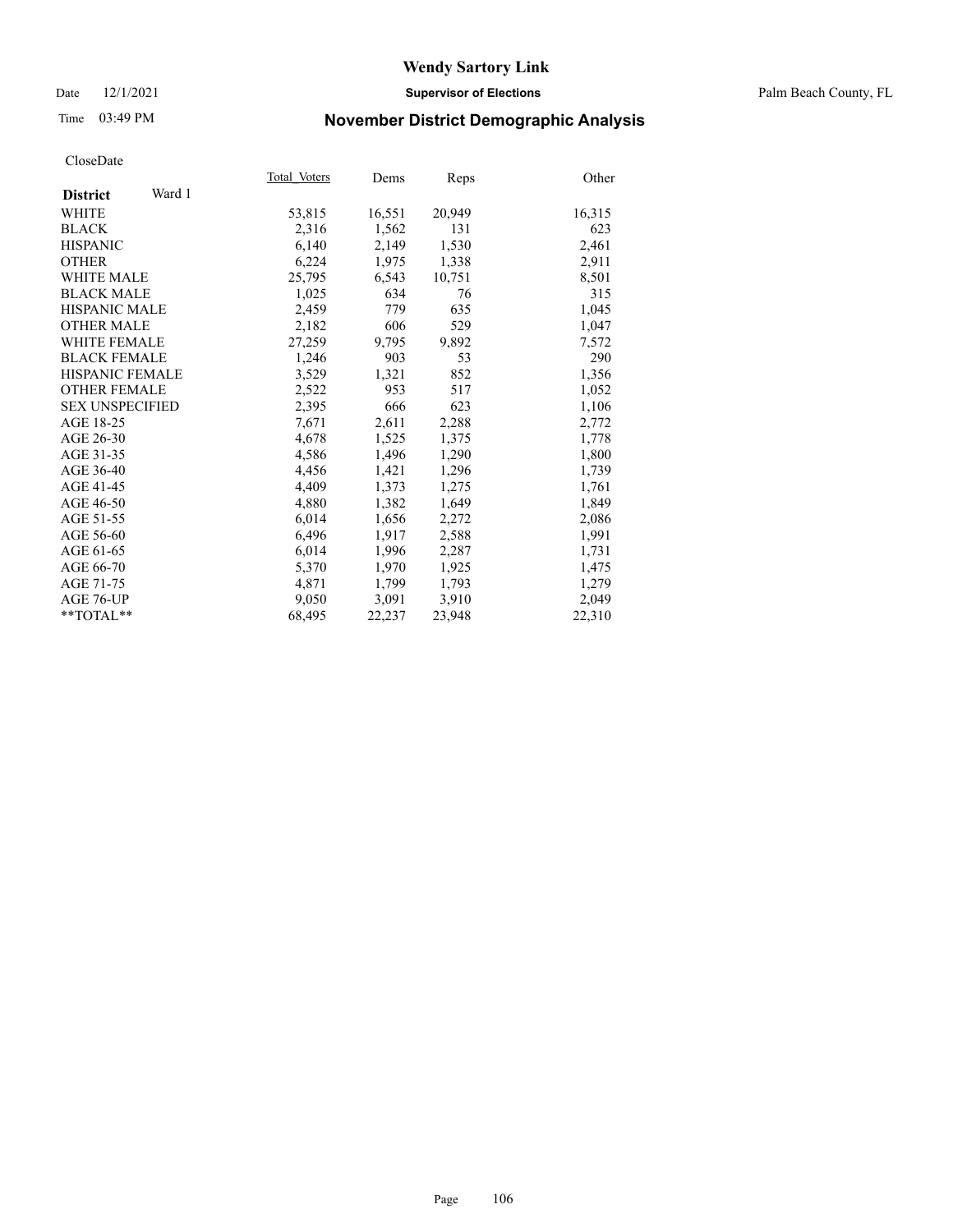## Date 12/1/2021 **Supervisor of Elections** Palm Beach County, FL

# Time 03:49 PM **November District Demographic Analysis**

|                        |        | Total Voters | Dems                    | Reps                    | Other            |
|------------------------|--------|--------------|-------------------------|-------------------------|------------------|
| <b>District</b>        | Ward 1 |              |                         |                         |                  |
| <b>WHITE</b>           |        | 301          | 81                      | 138                     | 82               |
| <b>BLACK</b>           |        | $\theta$     | $\theta$                | $\mathbf{0}$            | $\theta$         |
| <b>HISPANIC</b>        |        | 9            | 3                       | 1                       | 5                |
| <b>OTHER</b>           |        | 16           | 5                       | 5                       | 6                |
| <b>WHITE MALE</b>      |        | 126          | 27                      | 55                      | 44               |
| <b>BLACK MALE</b>      |        | $\theta$     | $\theta$                | $\theta$                | $\theta$         |
| <b>HISPANIC MALE</b>   |        | 3            | $\overline{2}$          | $\boldsymbol{0}$        |                  |
| <b>OTHER MALE</b>      |        | 6            | 3                       | $\overline{2}$          |                  |
| <b>WHITE FEMALE</b>    |        | 173          | 54                      | 81                      | 38               |
| <b>BLACK FEMALE</b>    |        | $\mathbf{0}$ | $\theta$                | $\boldsymbol{0}$        | $\boldsymbol{0}$ |
| HISPANIC FEMALE        |        | 5            |                         |                         | 3                |
| <b>OTHER FEMALE</b>    |        | 4            | $\overline{2}$          | $\theta$                | $\overline{c}$   |
| <b>SEX UNSPECIFIED</b> |        | 9            | $\mathbf{0}$            | 5                       | $\overline{4}$   |
| AGE 18-25              |        | 7            | $\overline{c}$          | $\overline{\mathbf{c}}$ | 3                |
| AGE 26-30              |        | 4            | $\mathbf{1}$            | $\overline{c}$          |                  |
| AGE 31-35              |        | 6            | $\overline{c}$          | $\overline{c}$          | $\overline{c}$   |
| AGE 36-40              |        | 4            | $\overline{c}$          |                         |                  |
| AGE 41-45              |        | 7            | 1                       | 2                       | 4                |
| AGE 46-50              |        | 6            | $\overline{2}$          |                         | 3                |
| AGE 51-55              |        | 19           | $\overline{\mathbf{3}}$ | 9                       | 7                |
| AGE 56-60              |        | 17           | 6                       | 7                       | 4                |
| AGE 61-65              |        | 33           | 14                      | 11                      | 8                |
| AGE 66-70              |        | 27           | 7                       | 10                      | 10               |
| AGE 71-75              |        | 42           | 11                      | 19                      | 12               |
| AGE 76-UP              |        | 154          | 38                      | 78                      | 38               |
| **TOTAL**              |        | 326          | 89                      | 144                     | 93               |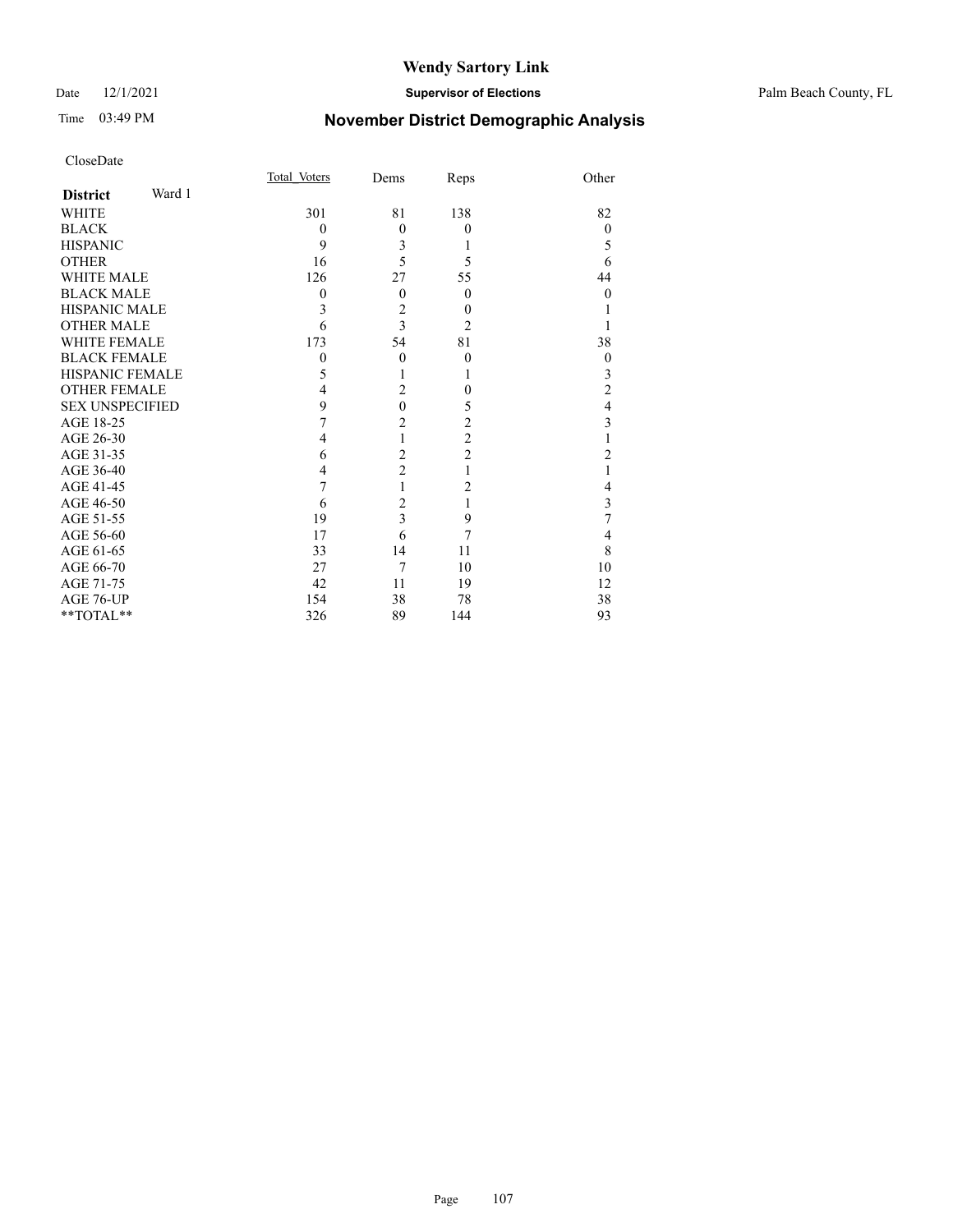## Date 12/1/2021 **Supervisor of Elections** Palm Beach County, FL

# Time 03:49 PM **November District Demographic Analysis**

| CloseDate              |        |              |                  |                |                         |
|------------------------|--------|--------------|------------------|----------------|-------------------------|
|                        |        | Total Voters | Dems             | Reps           | Other                   |
| <b>District</b>        | Ward 1 |              |                  |                |                         |
| <b>WHITE</b>           |        | 57           | 19               | 20             | 18                      |
| <b>BLACK</b>           |        | 2            | 1                | $\theta$       | 1                       |
| <b>HISPANIC</b>        |        | 23           | 6                | 6              | 11                      |
| <b>OTHER</b>           |        | 5            |                  | $\theta$       | 4                       |
| <b>WHITE MALE</b>      |        | 27           | 8                | 11             | 8                       |
| <b>BLACK MALE</b>      |        | 2            |                  | $\theta$       | 1                       |
| <b>HISPANIC MALE</b>   |        | 9            |                  | 5              | 3                       |
| <b>OTHER MALE</b>      |        | $\theta$     | 0                | 0              | $\boldsymbol{0}$        |
| <b>WHITE FEMALE</b>    |        | 29           | 11               | 9              | 9                       |
| <b>BLACK FEMALE</b>    |        | $\mathbf{0}$ | $\theta$         | 0              | $\boldsymbol{0}$        |
| <b>HISPANIC FEMALE</b> |        | 14           | 5                |                | $\,$ 8 $\,$             |
| <b>OTHER FEMALE</b>    |        | 3            | $\boldsymbol{0}$ | 0              | 3                       |
| <b>SEX UNSPECIFIED</b> |        | 3            |                  | 0              | $\overline{c}$          |
| AGE 18-25              |        | 8            | 3                | 4              | 1                       |
| AGE 26-30              |        | 4            | $\overline{c}$   | 0              | $\overline{\mathbf{c}}$ |
| AGE 31-35              |        | 10           | $\overline{4}$   | 2              | $\overline{4}$          |
| AGE 36-40              |        | 8            | $\overline{c}$   | 0              | 6                       |
| AGE 41-45              |        | 5            | 1                |                | 3                       |
| AGE 46-50              |        | 6            |                  | 3              | $\overline{2}$          |
| AGE 51-55              |        | 5            |                  | 3              | 1                       |
| AGE 56-60              |        | 9            | $\overline{c}$   | 3              | 4                       |
| AGE 61-65              |        | 8            | 3                | 0              | 5                       |
| AGE 66-70              |        | 7            | 3                | 2              | $\overline{c}$          |
| AGE 71-75              |        | 5            | $\overline{c}$   | $\overline{2}$ | 1                       |
| AGE 76-UP              |        | 12           | 3                | 6              | 3                       |
| **TOTAL**              |        | 87           | 27               | 26             | 34                      |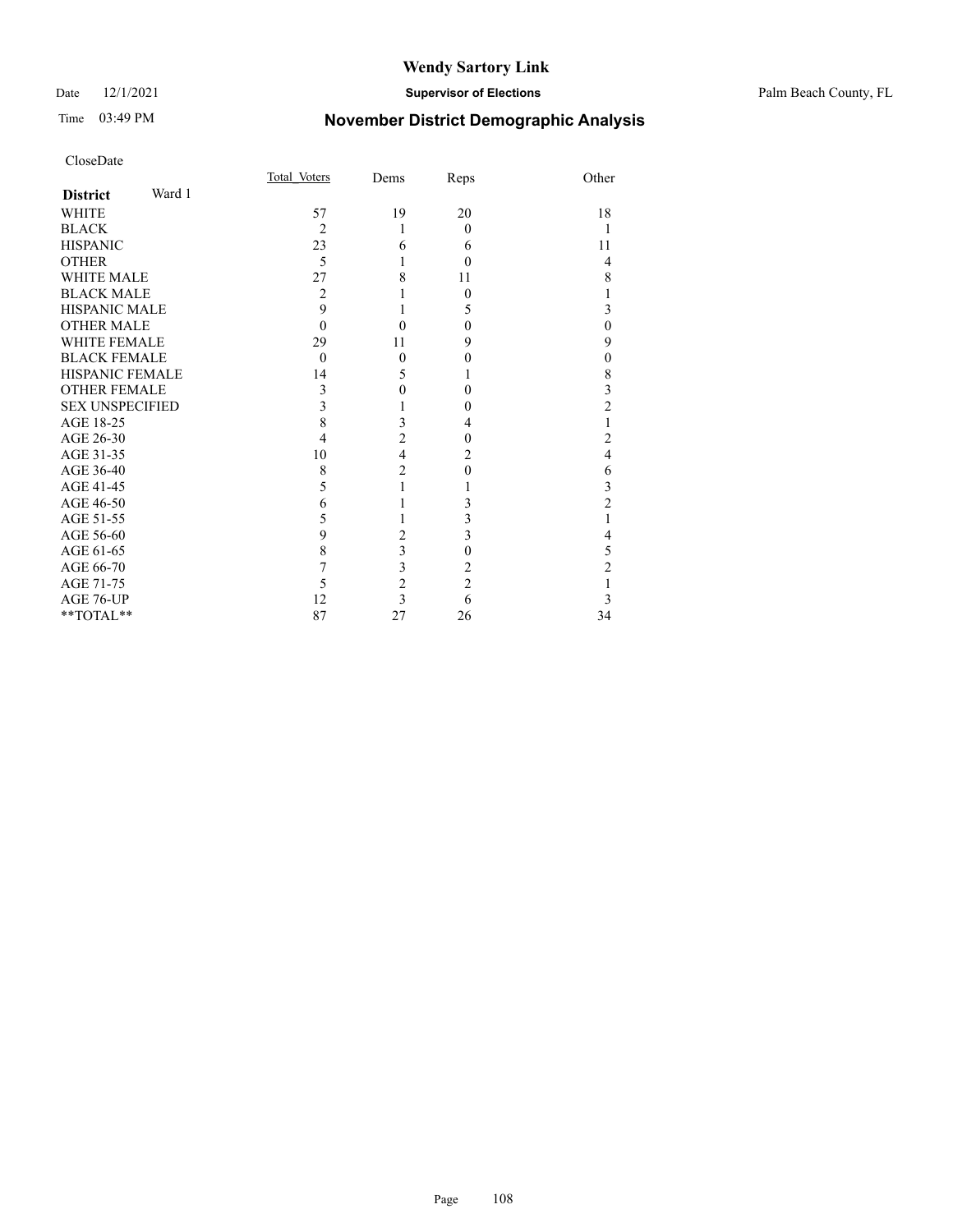### Date 12/1/2021 **Supervisor of Elections** Palm Beach County, FL

# Time 03:49 PM **November District Demographic Analysis**

|                           | Total Voters | Dems   | Reps   | Other  |
|---------------------------|--------------|--------|--------|--------|
| Ward 1<br><b>District</b> |              |        |        |        |
| WHITE                     | 30,472       | 10,478 | 10,556 | 9,438  |
| <b>BLACK</b>              | 9,354        | 7,494  | 265    | 1,595  |
| <b>HISPANIC</b>           | 3,239        | 1,452  | 622    | 1,165  |
| <b>OTHER</b>              | 3,673        | 1,485  | 653    | 1,535  |
| <b>WHITE MALE</b>         | 14,227       | 3,987  | 5,353  | 4,887  |
| <b>BLACK MALE</b>         | 4,182        | 3,195  | 146    | 841    |
| <b>HISPANIC MALE</b>      | 1,363        | 572    | 267    | 524    |
| <b>OTHER MALE</b>         | 1,273        | 490    | 258    | 525    |
| <b>WHITE FEMALE</b>       | 15,812       | 6,344  | 5,073  | 4,395  |
| <b>BLACK FEMALE</b>       | 5,021        | 4,180  | 116    | 725    |
| HISPANIC FEMALE           | 1,802        | 852    | 339    | 611    |
| <b>OTHER FEMALE</b>       | 1,479        | 680    | 248    | 551    |
| <b>SEX UNSPECIFIED</b>    | 1.540        | 587    | 288    | 665    |
| AGE 18-25                 | 3,798        | 1,752  | 711    | 1,335  |
| AGE 26-30                 | 3,669        | 1,568  | 762    | 1,339  |
| AGE 31-35                 | 3,941        | 1,716  | 776    | 1,449  |
| AGE 36-40                 | 3,182        | 1,387  | 683    | 1,112  |
| AGE 41-45                 | 2,665        | 1,128  | 561    | 976    |
| AGE 46-50                 | 2,871        | 1,192  | 724    | 955    |
| AGE 51-55                 | 3,450        | 1.404  | 981    | 1,065  |
| AGE 56-60                 | 4,246        | 1,801  | 1,286  | 1,159  |
| AGE 61-65                 | 4,484        | 1,990  | 1,336  | 1,158  |
| AGE 66-70                 | 4,236        | 2,052  | 1,176  | 1,008  |
| AGE 71-75                 | 3,709        | 1,834  | 1,007  | 868    |
| AGE 76-UP                 | 6,486        | 3,085  | 2,092  | 1,309  |
| $*$ TOTAL $*$             | 46,738       | 20,909 | 12,096 | 13,733 |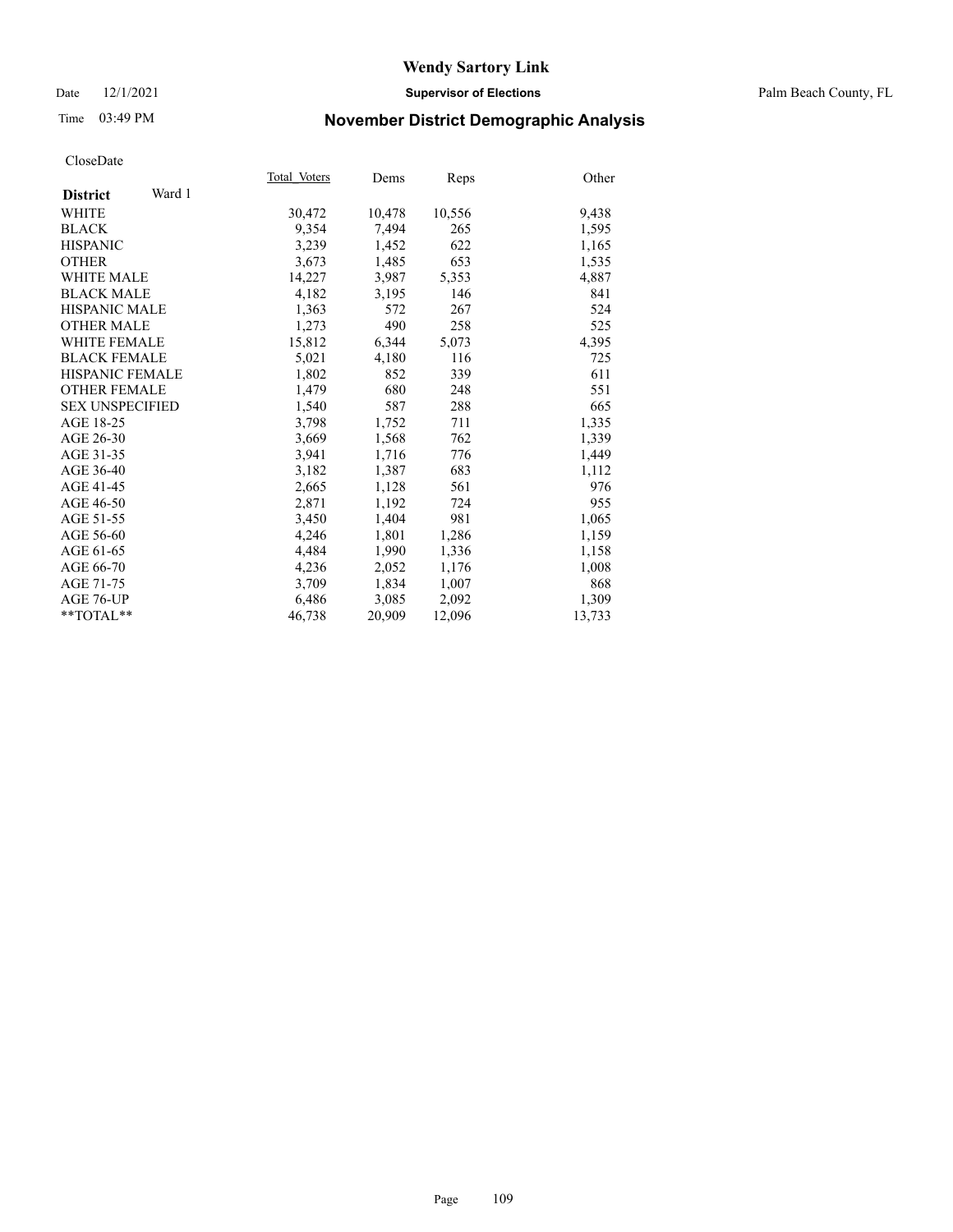### Date 12/1/2021 **Supervisor of Elections** Palm Beach County, FL

# Time 03:49 PM **November District Demographic Analysis**

|                           | Total Voters | Dems   | Reps  | Other |
|---------------------------|--------------|--------|-------|-------|
| Ward 1<br><b>District</b> |              |        |       |       |
| WHITE                     | 8,744        | 3,210  | 2,883 | 2,651 |
| <b>BLACK</b>              | 4,793        | 3,508  | 153   | 1,132 |
| <b>HISPANIC</b>           | 6,877        | 3,086  | 1,152 | 2,639 |
| <b>OTHER</b>              | 2,718        | 1,111  | 357   | 1,250 |
| <b>WHITE MALE</b>         | 3,840        | 1,215  | 1,358 | 1,267 |
| <b>BLACK MALE</b>         | 1,934        | 1,312  | 93    | 529   |
| HISPANIC MALE             | 2,930        | 1,200  | 542   | 1,188 |
| <b>OTHER MALE</b>         | 962          | 400    | 138   | 424   |
| <b>WHITE FEMALE</b>       | 4,773        | 1,953  | 1,492 | 1,328 |
| <b>BLACK FEMALE</b>       | 2,779        | 2,135  | 59    | 585   |
| HISPANIC FEMALE           | 3,764        | 1,806  | 580   | 1,378 |
| <b>OTHER FEMALE</b>       | 1,098        | 512    | 136   | 450   |
| <b>SEX UNSPECIFIED</b>    | 1,031        | 369    | 145   | 517   |
| AGE 18-25                 | 2,791        | 1,249  | 299   | 1,243 |
| AGE 26-30                 | 1,854        | 831    | 223   | 800   |
| AGE 31-35                 | 1,944        | 906    | 275   | 763   |
| AGE 36-40                 | 1,829        | 863    | 256   | 710   |
| AGE 41-45                 | 1,799        | 868    | 301   | 630   |
| AGE 46-50                 | 1,821        | 872    | 346   | 603   |
| AGE 51-55                 | 1,904        | 925    | 376   | 603   |
| AGE 56-60                 | 1,920        | 935    | 454   | 531   |
| AGE 61-65                 | 1,898        | 898    | 470   | 530   |
| AGE 66-70                 | 1,547        | 772    | 378   | 397   |
| AGE 71-75                 | 1,362        | 645    | 378   | 339   |
| AGE 76-UP                 | 2,463        | 1,151  | 789   | 523   |
| $*$ $TOTAL**$             | 23,132       | 10,915 | 4,545 | 7,672 |
|                           |              |        |       |       |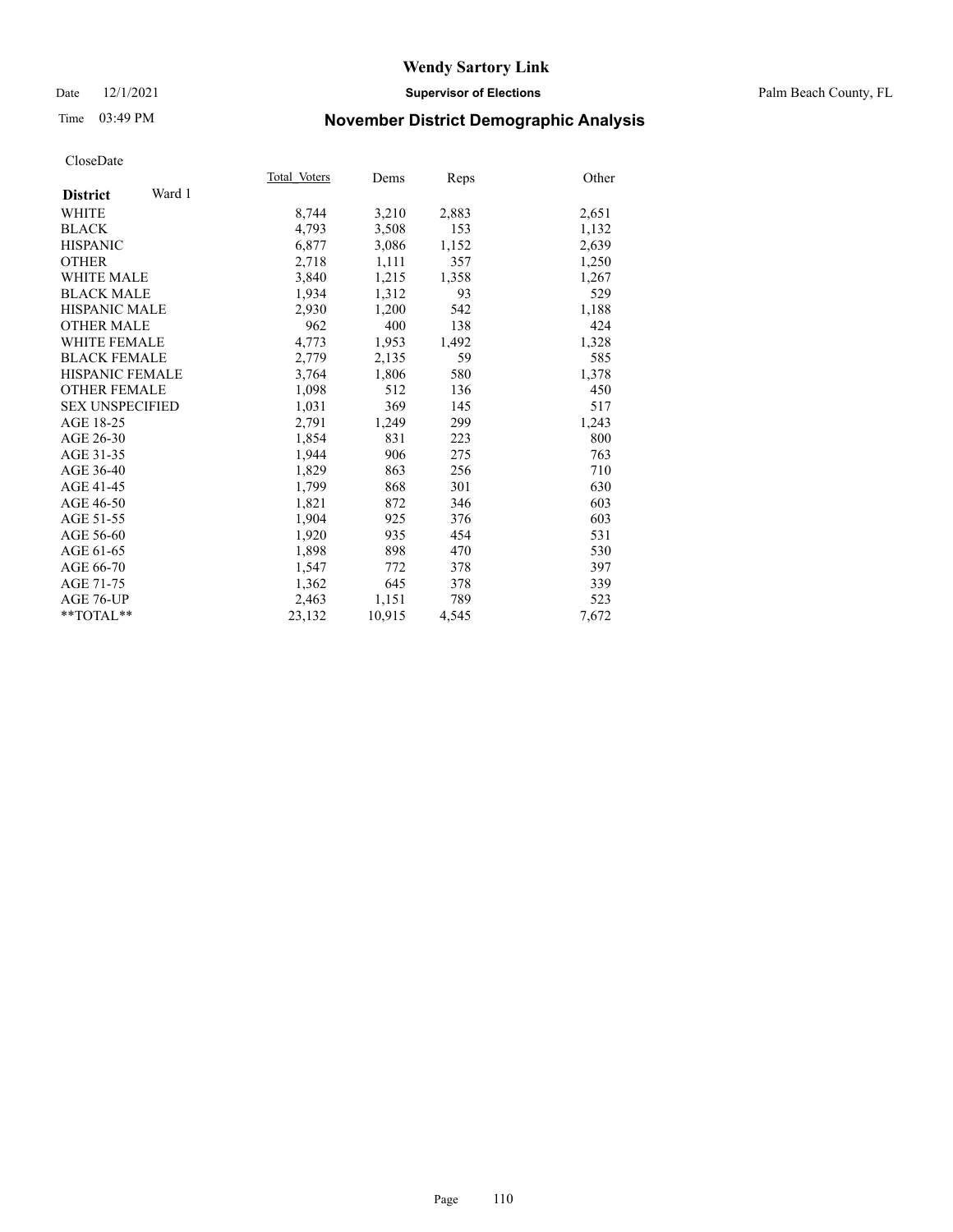### Date 12/1/2021 **Supervisor of Elections** Palm Beach County, FL

# Time 03:49 PM **November District Demographic Analysis**

| CloseDate |
|-----------|
|-----------|

|                        |        | Total Voters | Dems           | Reps           | Other          |
|------------------------|--------|--------------|----------------|----------------|----------------|
| <b>District</b>        | Ward 1 |              |                |                |                |
| <b>WHITE</b>           |        | 127          | 35             | 52             | 40             |
| <b>BLACK</b>           |        | 1            | $\Omega$       | $\theta$       |                |
| <b>HISPANIC</b>        |        | 33           | 8              | 10             | 15             |
| <b>OTHER</b>           |        | 13           | $\theta$       | $\overline{2}$ | 11             |
| <b>WHITE MALE</b>      |        | 64           | 15             | 30             | 19             |
| <b>BLACK MALE</b>      |        | 1            | $\theta$       | $\theta$       |                |
| <b>HISPANIC MALE</b>   |        | 16           | 6              | 4              | 6              |
| <b>OTHER MALE</b>      |        | 5            | $\theta$       |                | 4              |
| <b>WHITE FEMALE</b>    |        | 61           | 20             | 22             | 19             |
| <b>BLACK FEMALE</b>    |        | $\theta$     | $\theta$       | $\theta$       | $\theta$       |
| <b>HISPANIC FEMALE</b> |        | 16           | $\overline{2}$ | 5              | 9              |
| <b>OTHER FEMALE</b>    |        | 5            | $\theta$       | 1              | 4              |
| <b>SEX UNSPECIFIED</b> |        | 6            | 0              | 1              | 5              |
| AGE 18-25              |        | 19           | 4              | 6              | 9              |
| AGE 26-30              |        | 17           | 5              | 3              | 9              |
| AGE 31-35              |        | 14           |                | 9              | 4              |
| AGE 36-40              |        | 9            | 3              | $\overline{c}$ | 4              |
| AGE 41-45              |        | 9            | 3              | $\overline{4}$ | $\overline{c}$ |
| AGE 46-50              |        | 15           |                | 6              | 8              |
| AGE 51-55              |        | 14           | 4              | 5              | 5              |
| AGE 56-60              |        | 31           | 8              | 12             | 11             |
| AGE 61-65              |        | 10           | $\overline{2}$ | $\overline{4}$ | 4              |
| AGE 66-70              |        | 17           | $\overline{4}$ | 7              | 6              |
| AGE 71-75              |        | 9            | $\overline{4}$ | 1              | 4              |
| AGE 76-UP              |        | 10           | 4              | 5              |                |
| $*$ $TOTAL**$          |        | 174          | 43             | 64             | 67             |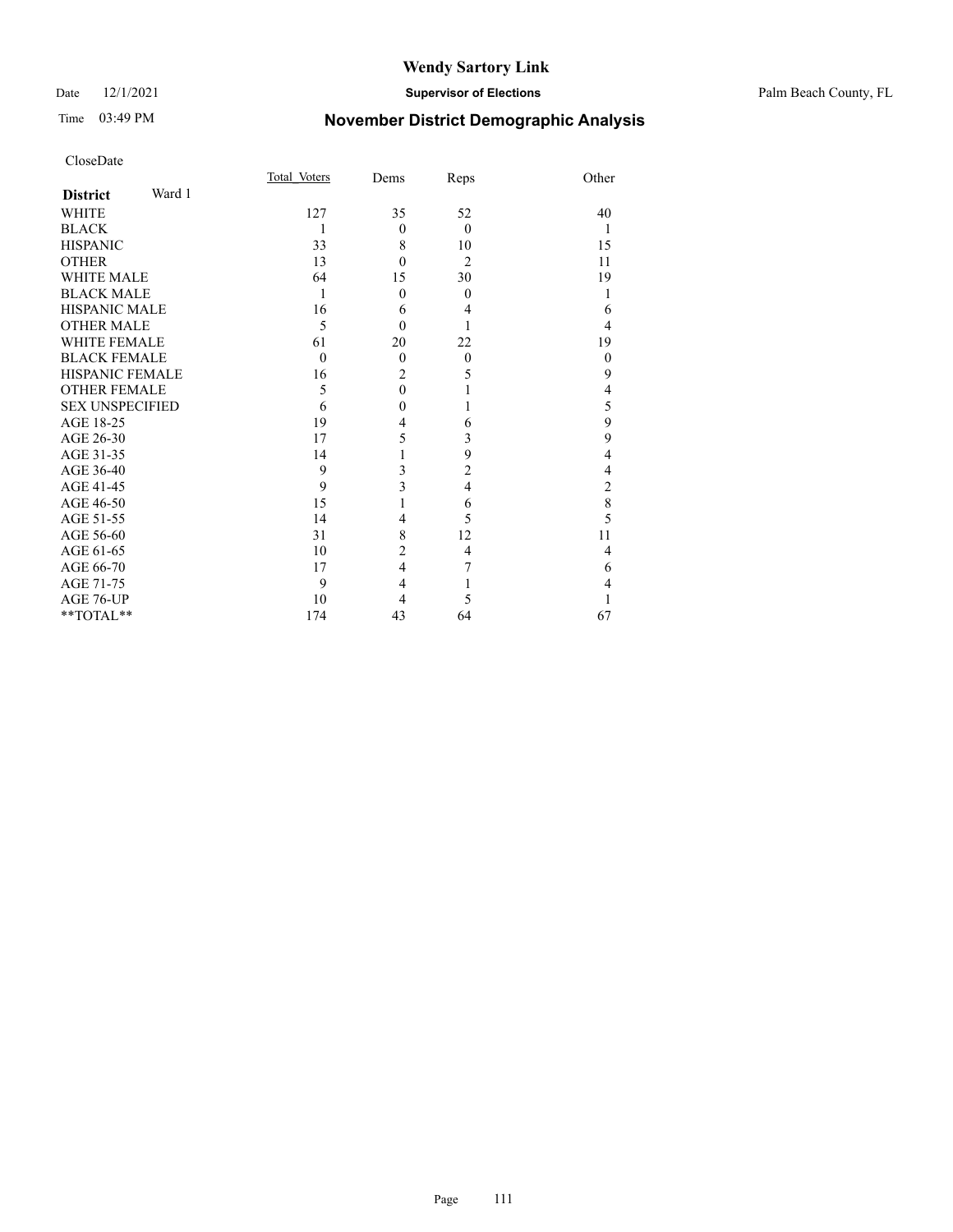### Date 12/1/2021 **Supervisor of Elections** Palm Beach County, FL

# Time 03:49 PM **November District Demographic Analysis**

|                           | Total Voters   | Dems             | Reps             | Other          |
|---------------------------|----------------|------------------|------------------|----------------|
| Ward 1<br><b>District</b> |                |                  |                  |                |
| WHITE                     | 809            | 169              | 436              | 204            |
| <b>BLACK</b>              | 4              | 4                | $\theta$         | $\overline{0}$ |
| <b>HISPANIC</b>           | 22             | 4                | 9                | 9              |
| <b>OTHER</b>              | 39             | 7                | 11               | 21             |
| <b>WHITE MALE</b>         | 399            | 67               | 222              | 110            |
| <b>BLACK MALE</b>         | 2              | $\overline{2}$   | $\overline{0}$   | $\overline{0}$ |
| <b>HISPANIC MALE</b>      | 6              | $\boldsymbol{0}$ | $\overline{c}$   | 4              |
| <b>OTHER MALE</b>         | 19             | $\overline{2}$   | 7                | 10             |
| <b>WHITE FEMALE</b>       | 399            | 99               | 207              | 93             |
| <b>BLACK FEMALE</b>       | $\overline{2}$ | $\overline{2}$   | $\boldsymbol{0}$ | $\theta$       |
| <b>HISPANIC FEMALE</b>    | 16             | $\overline{4}$   | 7                | 5              |
| <b>OTHER FEMALE</b>       | 11             | $\overline{2}$   | 3                | 6              |
| <b>SEX UNSPECIFIED</b>    | 19             | 6                | 7                | 6              |
| AGE 18-25                 | 56             | 8                | 17               | 31             |
| AGE 26-30                 | 27             | $\overline{4}$   | 10               | 13             |
| AGE 31-35                 | 35             | 12               | 12               | 11             |
| AGE 36-40                 | 46             | 10               | 19               | 17             |
| AGE 41-45                 | 27             | 3                | 14               | 10             |
| AGE 46-50                 | 45             | 6                | 23               | 16             |
| AGE 51-55                 | 53             | 9                | 26               | 18             |
| AGE 56-60                 | 80             | 11               | 44               | 25             |
| AGE 61-65                 | 94             | 19               | 59               | 16             |
| AGE 66-70                 | 111            | 29               | 60               | 22             |
| AGE 71-75                 | 104            | 23               | 61               | 20             |
| AGE 76-UP                 | 196            | 50               | 111              | 35             |
| **TOTAL**                 | 874            | 184              | 456              | 234            |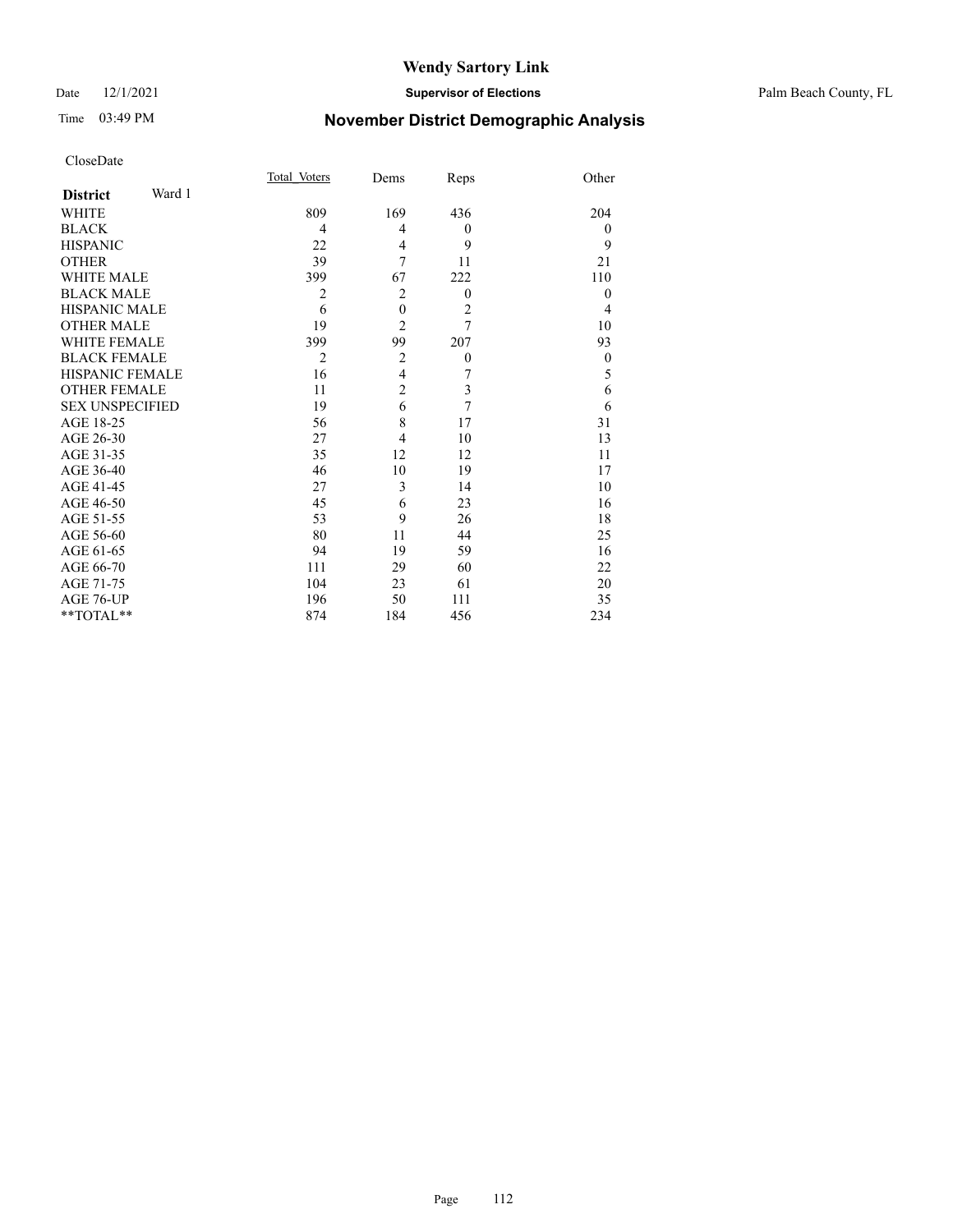### Date 12/1/2021 **Supervisor of Elections** Palm Beach County, FL

# Time 03:49 PM **November District Demographic Analysis**

|                           | Total Voters | Dems  | Reps           | Other |
|---------------------------|--------------|-------|----------------|-------|
| Ward 1<br><b>District</b> |              |       |                |       |
| WHITE                     | 3,425        | 1,020 | 1,427          | 978   |
| <b>BLACK</b>              | 20           | 14    | $\overline{2}$ | 4     |
| <b>HISPANIC</b>           | 145          | 47    | 42             | 56    |
| <b>OTHER</b>              | 263          | 94    | 66             | 103   |
| <b>WHITE MALE</b>         | 1,625        | 418   | 723            | 484   |
| <b>BLACK MALE</b>         | 9            | 6     | $\overline{2}$ | 1     |
| <b>HISPANIC MALE</b>      | 46           | 14    | 15             | 17    |
| <b>OTHER MALE</b>         | 84           | 23    | 20             | 41    |
| <b>WHITE FEMALE</b>       | 1,757        | 598   | 677            | 482   |
| <b>BLACK FEMALE</b>       | 11           | 8     | $\theta$       | 3     |
| HISPANIC FEMALE           | 96           | 33    | 27             | 36    |
| <b>OTHER FEMALE</b>       | 112          | 48    | 30             | 34    |
| <b>SEX UNSPECIFIED</b>    | 109          | 24    | 42             | 43    |
| AGE 18-25                 | 163          | 45    | 53             | 65    |
| AGE 26-30                 | 95           | 32    | 24             | 39    |
| AGE 31-35                 | 92           | 29    | 27             | 36    |
| AGE 36-40                 | 80           | 24    | 26             | 30    |
| AGE 41-45                 | 80           | 19    | 27             | 34    |
| AGE 46-50                 | 113          | 17    | 46             | 50    |
| AGE 51-55                 | 201          | 41    | 92             | 68    |
| AGE 56-60                 | 371          | 99    | 152            | 120   |
| AGE 61-65                 | 451          | 152   | 164            | 135   |
| AGE 66-70                 | 439          | 136   | 178            | 125   |
| AGE 71-75                 | 595          | 210   | 216            | 169   |
| AGE 76-UP                 | 1,173        | 371   | 532            | 270   |
| **TOTAL**                 | 3,853        | 1,175 | 1,537          | 1,141 |
|                           |              |       |                |       |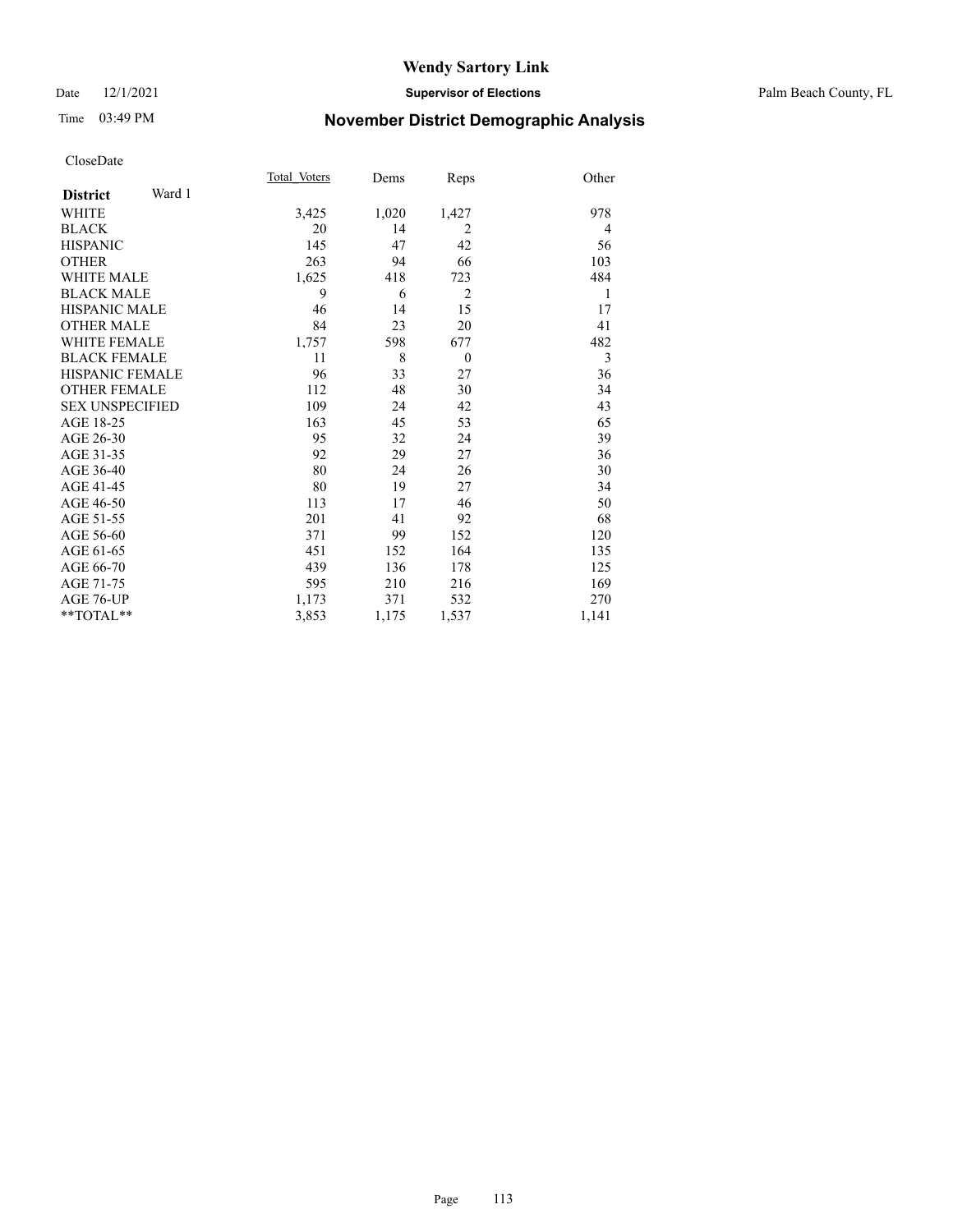### Date 12/1/2021 **Supervisor of Elections** Palm Beach County, FL

# Time 03:49 PM **November District Demographic Analysis**

|                           | Total Voters | Dems | Reps           | Other |
|---------------------------|--------------|------|----------------|-------|
| Ward 1<br><b>District</b> |              |      |                |       |
| WHITE                     | 486          | 142  | 211            | 133   |
| <b>BLACK</b>              | 390          | 296  | 20             | 74    |
| <b>HISPANIC</b>           | 306          | 123  | 71             | 112   |
| <b>OTHER</b>              | 140          | 42   | 29             | 69    |
| <b>WHITE MALE</b>         | 240          | 59   | 103            | 78    |
| <b>BLACK MALE</b>         | 172          | 116  | 13             | 43    |
| <b>HISPANIC MALE</b>      | 143          | 47   | 38             | 58    |
| <b>OTHER MALE</b>         | 40           | 13   | 6              | 21    |
| <b>WHITE FEMALE</b>       | 239          | 82   | 104            | 53    |
| <b>BLACK FEMALE</b>       | 214          | 177  | $\overline{7}$ | 30    |
| <b>HISPANIC FEMALE</b>    | 153          | 71   | 30             | 52    |
| <b>OTHER FEMALE</b>       | 56           | 19   | 10             | 27    |
| <b>SEX UNSPECIFIED</b>    | 65           | 19   | 20             | 26    |
| AGE 18-25                 | 155          | 66   | 30             | 59    |
| AGE 26-30                 | 118          | 53   | 22             | 43    |
| AGE 31-35                 | 117          | 54   | 22             | 41    |
| AGE 36-40                 | 112          | 51   | 18             | 43    |
| AGE 41-45                 | 110          | 66   | 23             | 21    |
| AGE 46-50                 | 98           | 52   | 18             | 28    |
| AGE 51-55                 | 134          | 50   | 47             | 37    |
| AGE 56-60                 | 134          | 52   | 37             | 45    |
| AGE 61-65                 | 123          | 54   | 38             | 31    |
| AGE 66-70                 | 81           | 43   | 21             | 17    |
| AGE 71-75                 | 58           | 28   | 20             | 10    |
| <b>AGE 76-UP</b>          | 82           | 34   | 35             | 13    |
| $*$ $TOTAL**$             | 1,322        | 603  | 331            | 388   |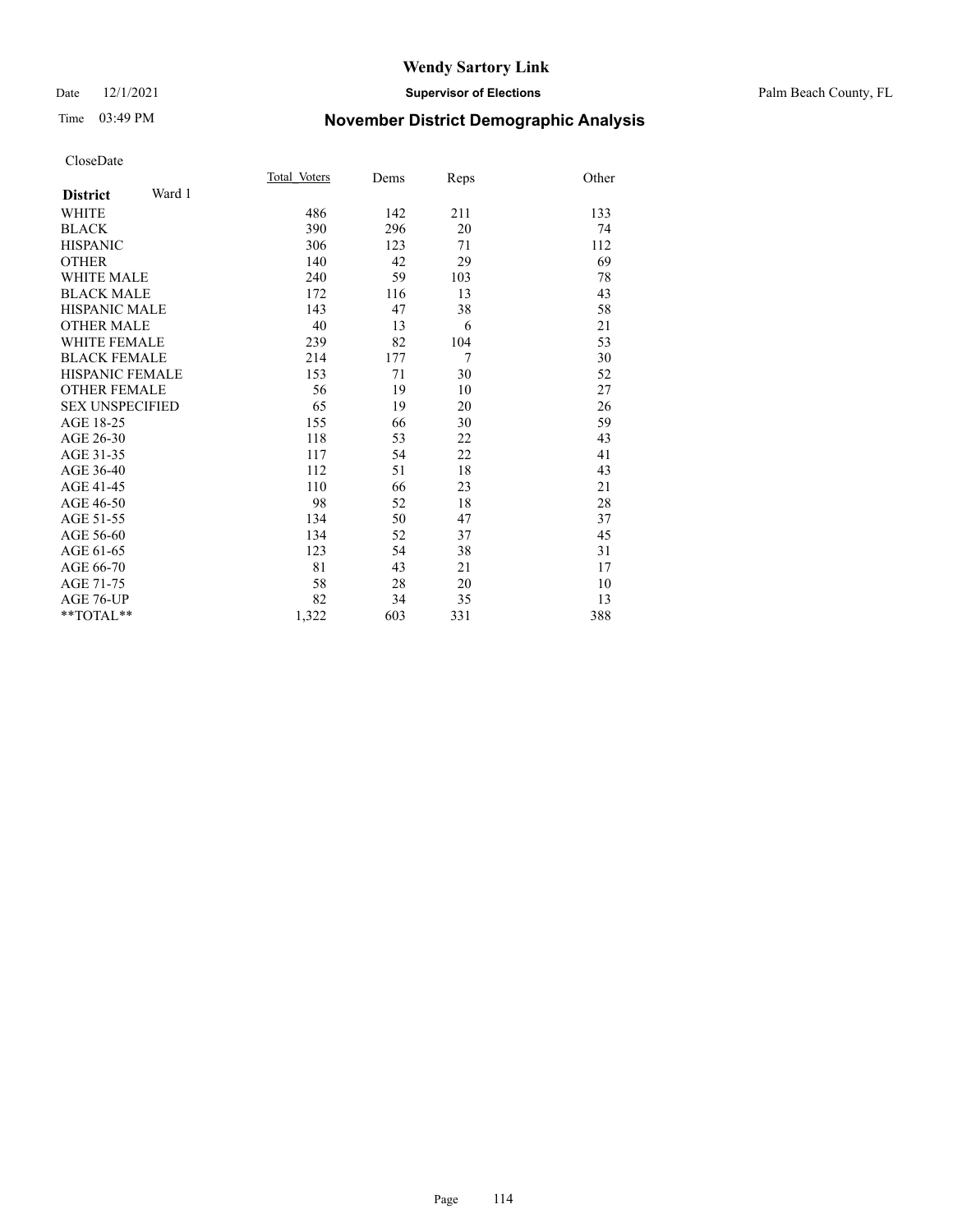### Date 12/1/2021 **Supervisor of Elections** Palm Beach County, FL

# Time 03:49 PM **November District Demographic Analysis**

|                        |        | Total Voters | Dems | Reps           | Other |
|------------------------|--------|--------------|------|----------------|-------|
| <b>District</b>        | Ward 1 |              |      |                |       |
| <b>WHITE</b>           |        | 1,635        | 499  | 614            | 522   |
| <b>BLACK</b>           |        | 120          | 86   | 7              | 27    |
| <b>HISPANIC</b>        |        | 173          | 69   | 30             | 74    |
| <b>OTHER</b>           |        | 156          | 45   | 41             | 70    |
| <b>WHITE MALE</b>      |        | 775          | 196  | 315            | 264   |
| <b>BLACK MALE</b>      |        | 47           | 29   | $\overline{4}$ | 14    |
| <b>HISPANIC MALE</b>   |        | 75           | 33   | 12             | 30    |
| <b>OTHER MALE</b>      |        | 52           | 13   | 14             | 25    |
| <b>WHITE FEMALE</b>    |        | 842          | 299  | 292            | 251   |
| <b>BLACK FEMALE</b>    |        | 71           | 57   | $\overline{2}$ | 12    |
| <b>HISPANIC FEMALE</b> |        | 90           | 34   | 16             | 40    |
| <b>OTHER FEMALE</b>    |        | 72           | 22   | 18             | 32    |
| <b>SEX UNSPECIFIED</b> |        | 60           | 16   | 19             | 25    |
| AGE 18-25              |        | 124          | 45   | 29             | 50    |
| AGE 26-30              |        | 145          | 46   | 41             | 58    |
| AGE 31-35              |        | 150          | 47   | 38             | 65    |
| AGE 36-40              |        | 118          | 40   | 33             | 45    |
| AGE 41-45              |        | 135          | 47   | 34             | 54    |
| AGE 46-50              |        | 163          | 52   | 50             | 61    |
| AGE 51-55              |        | 182          | 58   | 63             | 61    |
| AGE 56-60              |        | 221          | 68   | 84             | 69    |
| AGE 61-65              |        | 235          | 81   | 88             | 66    |
| AGE 66-70              |        | 207          | 79   | 65             | 63    |
| AGE 71-75              |        | 151          | 56   | 58             | 37    |
| AGE 76-UP              |        | 253          | 80   | 109            | 64    |
| $*$ $TOTAL**$          |        | 2,084        | 699  | 692            | 693   |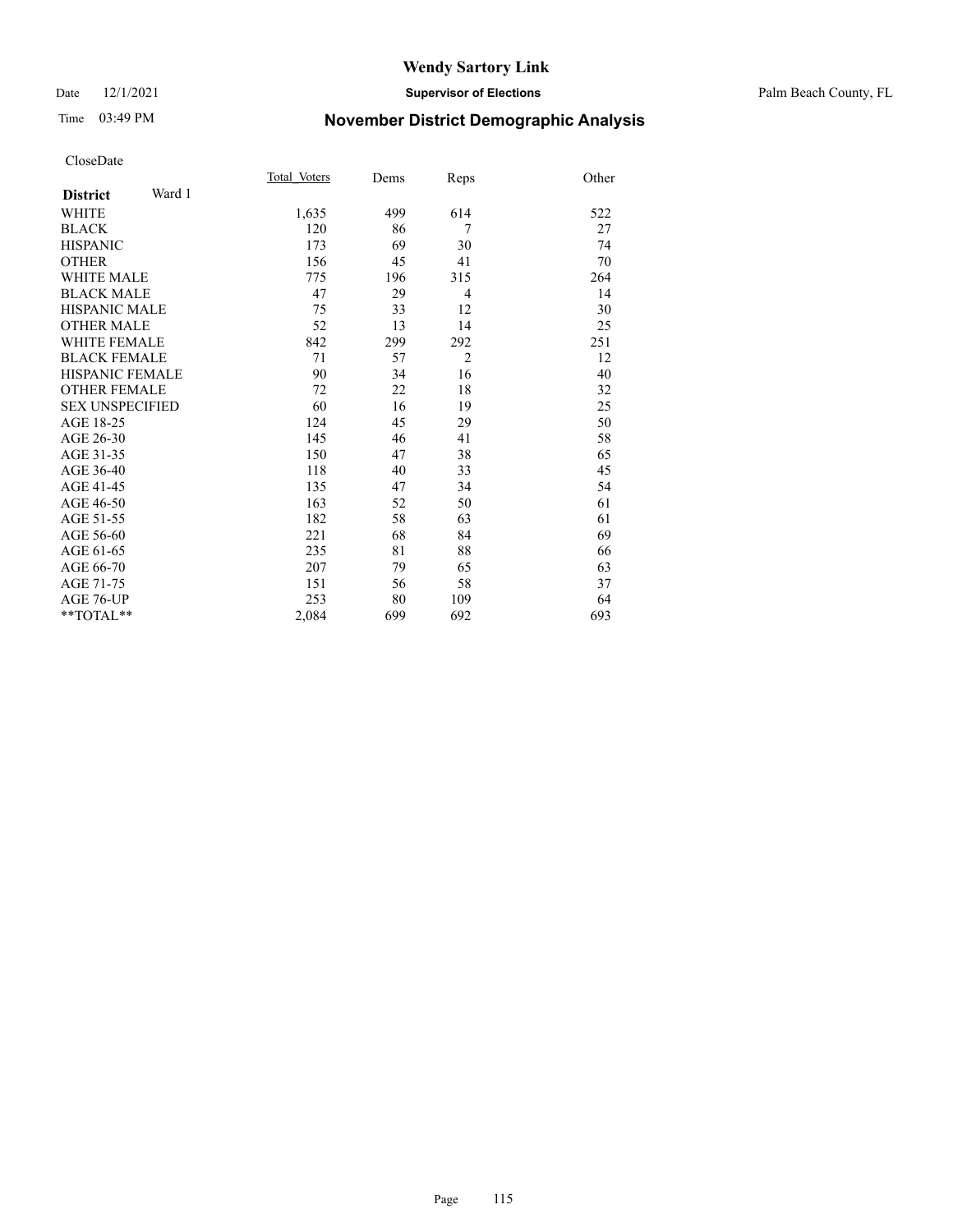### Date 12/1/2021 **Supervisor of Elections** Palm Beach County, FL

# Time 03:49 PM **November District Demographic Analysis**

|                           | Total Voters | Dems | Reps           | Other |
|---------------------------|--------------|------|----------------|-------|
| Ward 1<br><b>District</b> |              |      |                |       |
| WHITE                     | 2,843        | 726  | 1,355          | 762   |
| <b>BLACK</b>              | 18           | 7    | 4              | 7     |
| <b>HISPANIC</b>           | 81           | 18   | 36             | 27    |
| <b>OTHER</b>              | 168          | 47   | 52             | 69    |
| <b>WHITE MALE</b>         | 1,290        | 260  | 641            | 389   |
| <b>BLACK MALE</b>         | 9            | 3    | $\overline{2}$ | 4     |
| <b>HISPANIC MALE</b>      | 34           | 9    | 17             | 8     |
| <b>OTHER MALE</b>         | 47           | 8    | 18             | 21    |
| <b>WHITE FEMALE</b>       | 1,523        | 461  | 700            | 362   |
| <b>BLACK FEMALE</b>       | 9            | 4    | $\overline{2}$ | 3     |
| <b>HISPANIC FEMALE</b>    | 46           | 9    | 19             | 18    |
| <b>OTHER FEMALE</b>       | 73           | 24   | 25             | 24    |
| <b>SEX UNSPECIFIED</b>    | 74           | 15   | 23             | 36    |
| AGE 18-25                 | 120          | 33   | 43             | 44    |
| AGE 26-30                 | 70           | 16   | 34             | 20    |
| AGE 31-35                 | 99           | 21   | 39             | 39    |
| AGE 36-40                 | 110          | 21   | 44             | 45    |
| AGE 41-45                 | 80           | 16   | 33             | 31    |
| AGE 46-50                 | 120          | 26   | 48             | 46    |
| AGE 51-55                 | 180          | 30   | 87             | 63    |
| AGE 56-60                 | 302          | 76   | 146            | 80    |
| AGE 61-65                 | 370          | 100  | 175            | 95    |
| AGE 66-70                 | 388          | 104  | 174            | 110   |
| AGE 71-75                 | 394          | 113  | 170            | 111   |
| AGE 76-UP                 | 877          | 242  | 454            | 181   |
| $*$ $TOTAL**$             | 3,110        | 798  | 1,447          | 865   |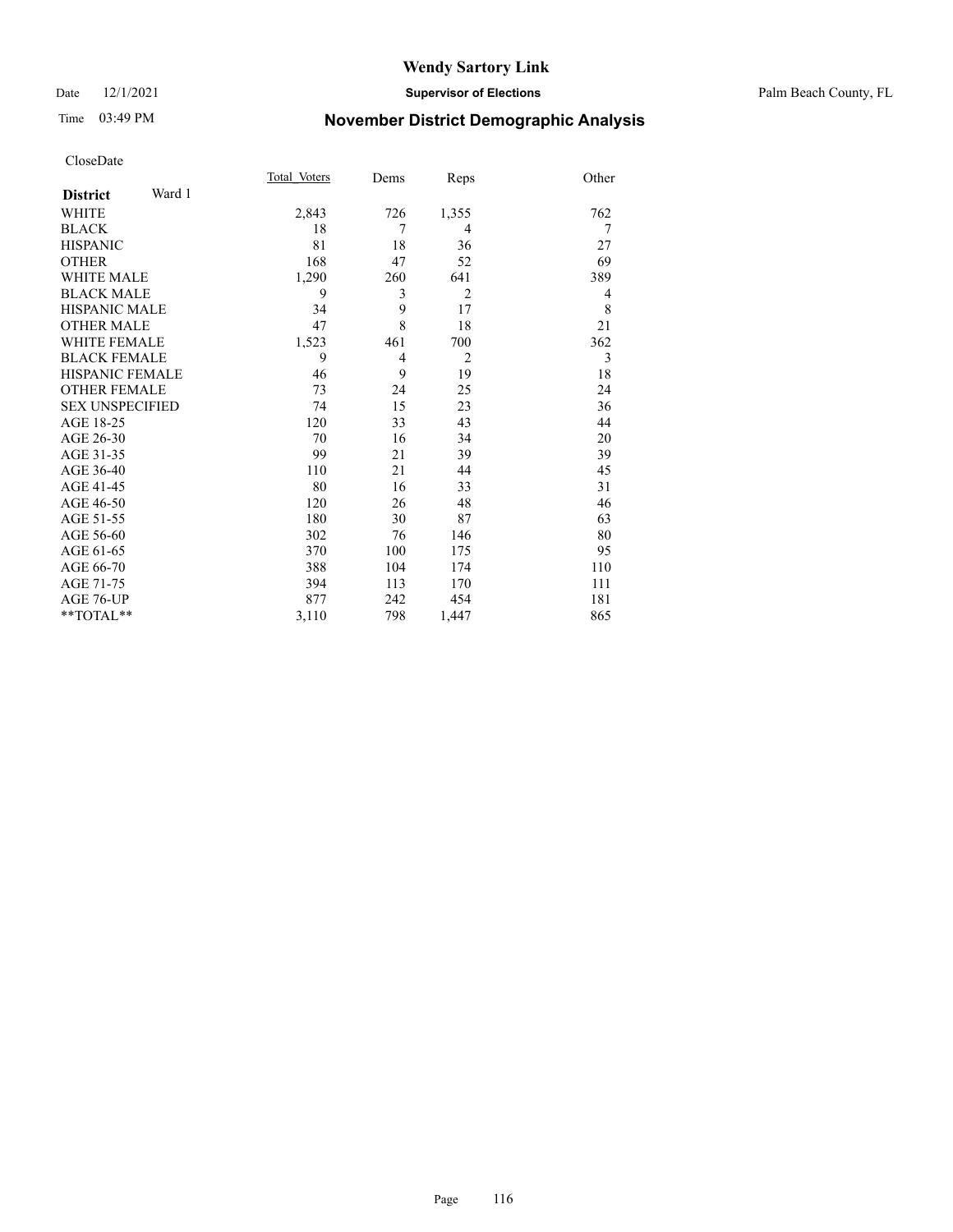### Date 12/1/2021 **Supervisor of Elections** Palm Beach County, FL

# Time 03:49 PM **November District Demographic Analysis**

|                        |        | Total Voters | Dems           | Reps           | Other            |
|------------------------|--------|--------------|----------------|----------------|------------------|
| <b>District</b>        | Ward 1 |              |                |                |                  |
| <b>WHITE</b>           |        | 362          | 61             | 205            | 96               |
| <b>BLACK</b>           |        | $\mathbf{0}$ | $\theta$       | $\theta$       | $\theta$         |
| <b>HISPANIC</b>        |        | 5            | $\theta$       | 4              |                  |
| <b>OTHER</b>           |        | 26           | 8              | 10             | 8                |
| <b>WHITE MALE</b>      |        | 174          | 16             | 108            | 50               |
| <b>BLACK MALE</b>      |        | 0            | $\theta$       | $\theta$       | $\theta$         |
| <b>HISPANIC MALE</b>   |        | $\theta$     | $\mathbf{0}$   | $\theta$       | $\theta$         |
| <b>OTHER MALE</b>      |        | 4            | $\overline{2}$ | $\overline{2}$ | 0                |
| <b>WHITE FEMALE</b>    |        | 186          | 45             | 95             | 46               |
| <b>BLACK FEMALE</b>    |        | $\mathbf{0}$ | $\theta$       | $\theta$       | $\theta$         |
| <b>HISPANIC FEMALE</b> |        | 5            | $\mathbf{0}$   | 4              |                  |
| <b>OTHER FEMALE</b>    |        | 16           | 5              | 5              | 6                |
| <b>SEX UNSPECIFIED</b> |        | 8            |                | 5              | $\overline{2}$   |
| AGE 18-25              |        | 42           | 6              | 19             | 17               |
| AGE 26-30              |        | 16           | 3              | 10             | 3                |
| AGE 31-35              |        | 13           | $\overline{c}$ | 6              | 5                |
| AGE 36-40              |        | 4            | 1              | 3              | $\boldsymbol{0}$ |
| AGE 41-45              |        | 12           | 5              | 5              | $\overline{c}$   |
| AGE 46-50              |        | 15           | $\overline{c}$ | 8              | 5                |
| AGE 51-55              |        | 39           | 5              | 23             | 11               |
| AGE 56-60              |        | 50           | 3              | 31             | 16               |
| AGE 61-65              |        | 53           | 13             | 24             | 16               |
| AGE 66-70              |        | 36           | 6              | 18             | 12               |
| AGE 71-75              |        | 39           | 6              | 23             | 10               |
| AGE 76-UP              |        | 74           | 17             | 49             | 8                |
| **TOTAL**              |        | 393          | 69             | 219            | 105              |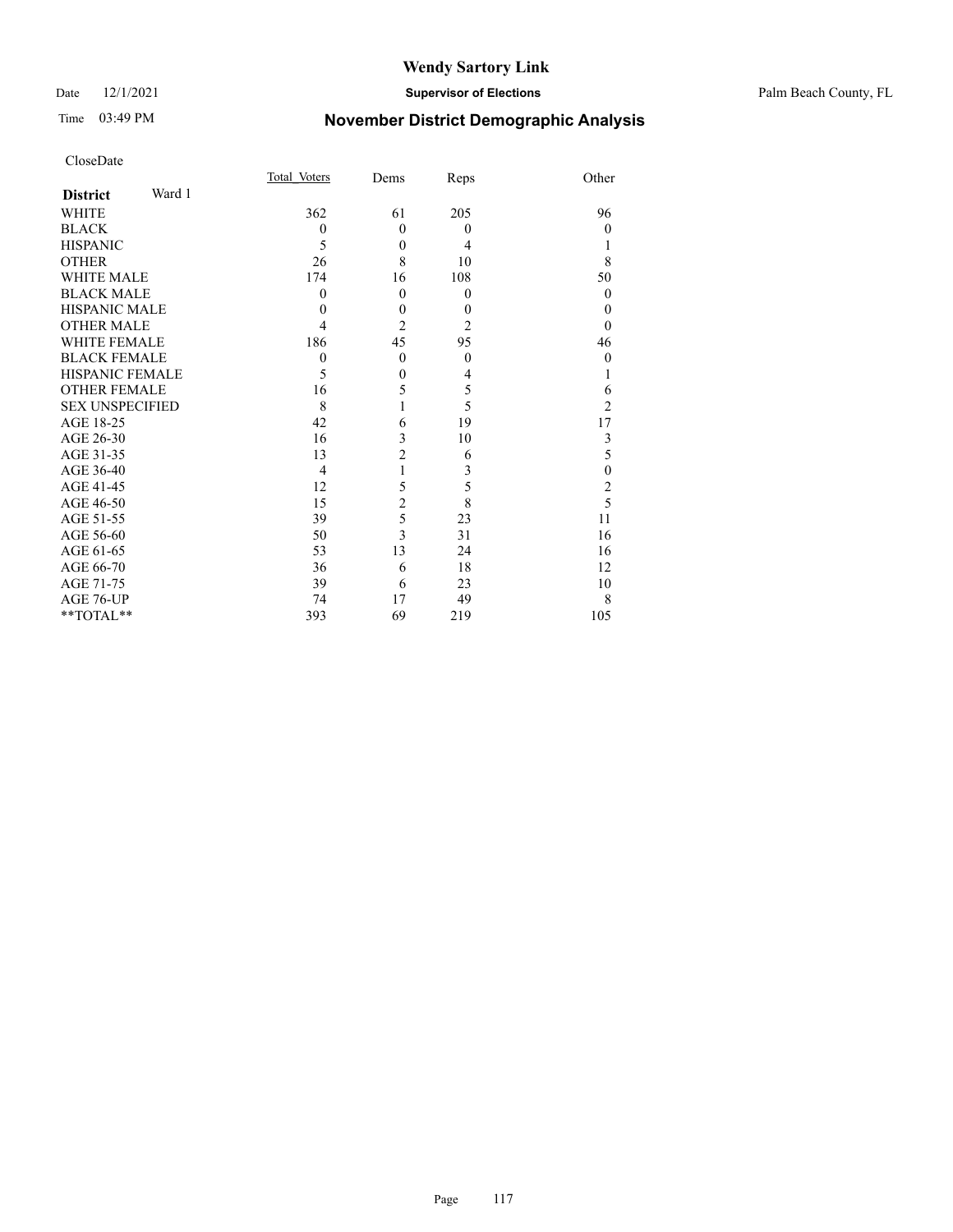### Date 12/1/2021 **Supervisor of Elections** Palm Beach County, FL

# Time 03:49 PM **November District Demographic Analysis**

|                           | Total Voters | Dems   | Reps   | Other  |
|---------------------------|--------------|--------|--------|--------|
| Ward 1<br><b>District</b> |              |        |        |        |
| WHITE                     | 38,124       | 10,086 | 16,773 | 11,265 |
| <b>BLACK</b>              | 608          | 400    | 44     | 164    |
| <b>HISPANIC</b>           | 2,586        | 984    | 667    | 935    |
| <b>OTHER</b>              | 3,216        | 1,011  | 796    | 1,409  |
| <b>WHITE MALE</b>         | 17,890       | 3,793  | 8,410  | 5,687  |
| <b>BLACK MALE</b>         | 295          | 182    | 22     | 91     |
| <b>HISPANIC MALE</b>      | 1,077        | 383    | 289    | 405    |
| <b>OTHER MALE</b>         | 1,107        | 332    | 285    | 490    |
| WHITE FEMALE              | 19,820       | 6,175  | 8,193  | 5,452  |
| <b>BLACK FEMALE</b>       | 305          | 213    | 20     | 72     |
| HISPANIC FEMALE           | 1,448        | 579    | 358    | 511    |
| <b>OTHER FEMALE</b>       | 1,284        | 481    | 306    | 497    |
| <b>SEX UNSPECIFIED</b>    | 1,257        | 321    | 376    | 560    |
| AGE 18-25                 | 3,880        | 1,142  | 1,293  | 1,445  |
| AGE 26-30                 | 2,825        | 817    | 951    | 1,057  |
| AGE 31-35                 | 2,881        | 829    | 986    | 1,066  |
| AGE 36-40                 | 3,074        | 864    | 1,052  | 1,158  |
| AGE 41-45                 | 3,147        | 835    | 1,124  | 1,188  |
| AGE 46-50                 | 3,402        | 842    | 1,357  | 1,203  |
| AGE 51-55                 | 4,017        | 973    | 1,812  | 1,232  |
| AGE 56-60                 | 4,344        | 1,119  | 2,015  | 1,210  |
| AGE 61-65                 | 4,215        | 1,204  | 1,914  | 1,097  |
| AGE 66-70                 | 3,712        | 1,184  | 1,561  | 967    |
| AGE 71-75                 | 3,343        | 1,022  | 1,473  | 848    |
| AGE 76-UP                 | 5,694        | 1,650  | 2,742  | 1,302  |
| $*$ $TOTAL**$             | 44,534       | 12,481 | 18,280 | 13,773 |
|                           |              |        |        |        |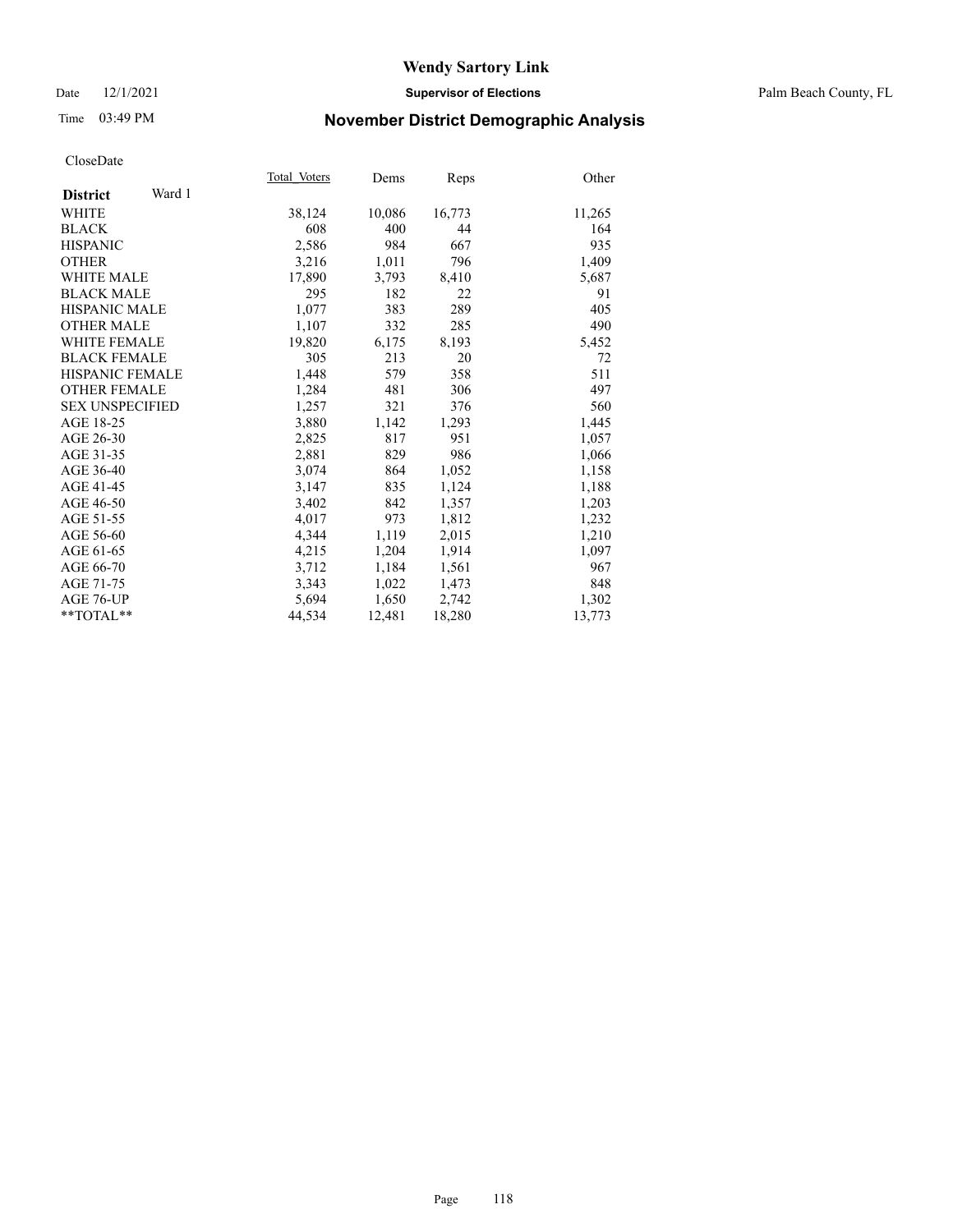### Date 12/1/2021 **Supervisor of Elections** Palm Beach County, FL

# Time 03:49 PM **November District Demographic Analysis**

|                           | Total Voters | Dems  | Reps  | Other |
|---------------------------|--------------|-------|-------|-------|
| Ward 1<br><b>District</b> |              |       |       |       |
| WHITE                     | 4,237        | 1,428 | 1,497 | 1,312 |
| <b>BLACK</b>              | 1,237        | 905   | 41    | 291   |
| <b>HISPANIC</b>           | 931          | 414   | 142   | 375   |
| <b>OTHER</b>              | 581          | 235   | 94    | 252   |
| WHITE MALE                | 2,088        | 592   | 790   | 706   |
| <b>BLACK MALE</b>         | 571          | 399   | 30    | 142   |
| <b>HISPANIC MALE</b>      | 401          | 163   | 80    | 158   |
| <b>OTHER MALE</b>         | 202          | 82    | 34    | 86    |
| <b>WHITE FEMALE</b>       | 2,092        | 821   | 689   | 582   |
| <b>BLACK FEMALE</b>       | 641          | 494   | 9     | 138   |
| <b>HISPANIC FEMALE</b>    | 507          | 239   | 61    | 207   |
| <b>OTHER FEMALE</b>       | 228          | 113   | 38    | 77    |
| <b>SEX UNSPECIFIED</b>    | 253          | 78    | 42    | 133   |
| AGE 18-25                 | 710          | 290   | 120   | 300   |
| AGE 26-30                 | 650          | 242   | 132   | 276   |
| AGE 31-35                 | 647          | 288   | 110   | 249   |
| AGE 36-40                 | 539          | 229   | 101   | 209   |
| AGE 41-45                 | 486          | 223   | 94    | 169   |
| AGE 46-50                 | 518          | 212   | 128   | 178   |
| AGE 51-55                 | 589          | 230   | 187   | 172   |
| AGE 56-60                 | 726          | 304   | 230   | 192   |
| AGE 61-65                 | 669          | 284   | 202   | 183   |
| AGE 66-70                 | 495          | 242   | 148   | 105   |
| AGE 71-75                 | 350          | 175   | 112   | 63    |
| <b>AGE 76-UP</b>          | 607          | 263   | 210   | 134   |
| $*$ $TOTAL**$             | 6,986        | 2,982 | 1,774 | 2,230 |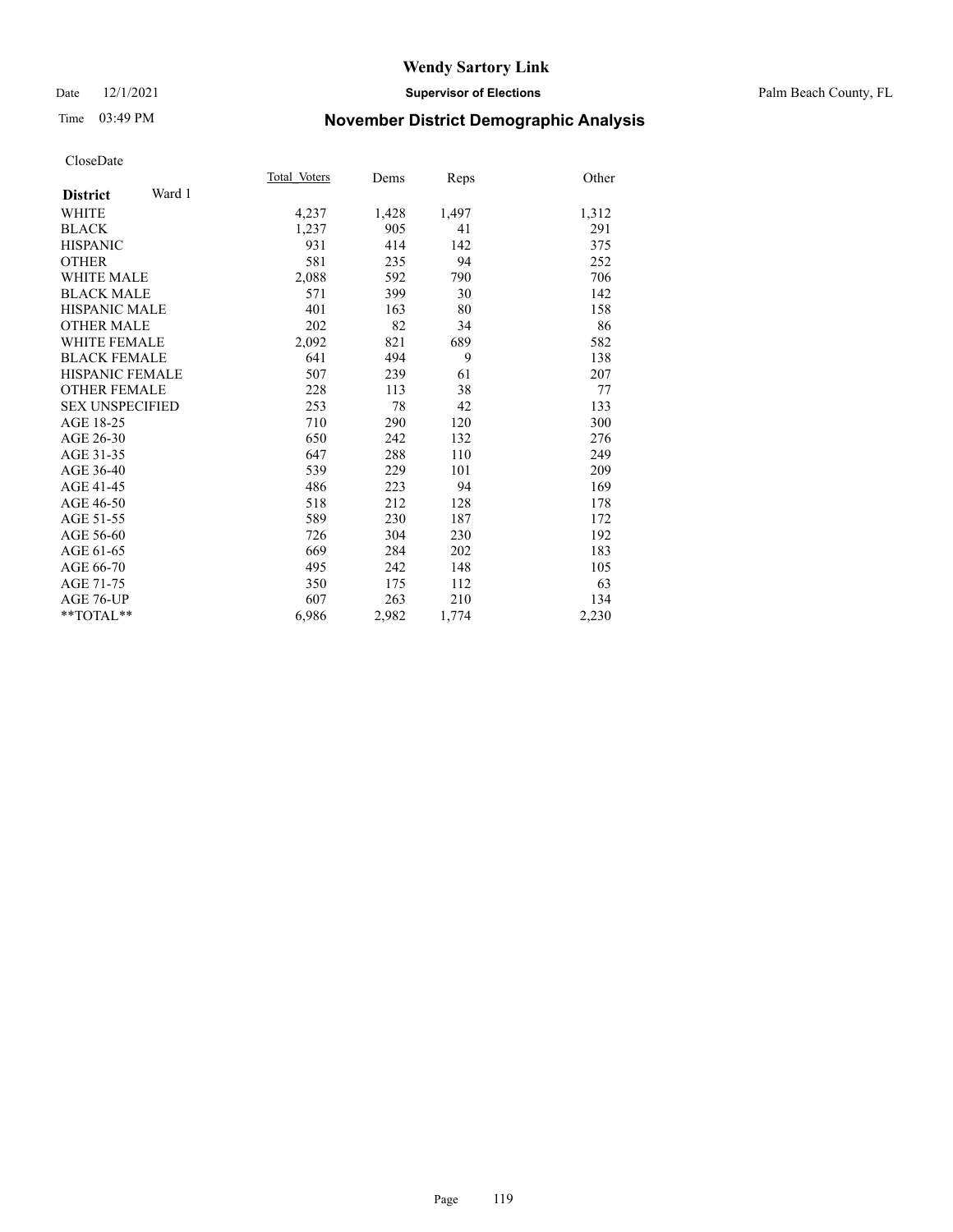### Date 12/1/2021 **Supervisor of Elections** Palm Beach County, FL

# Time 03:49 PM **November District Demographic Analysis**

|                           | Total Voters | Dems  | Reps         | Other |
|---------------------------|--------------|-------|--------------|-------|
| Ward 1<br><b>District</b> |              |       |              |       |
| <b>WHITE</b>              | 2,027        | 736   | 833          | 458   |
| <b>BLACK</b>              | 83           | 59    | 1            | 23    |
| <b>HISPANIC</b>           | 491          | 158   | 195          | 138   |
| <b>OTHER</b>              | 170          | 53    | 43           | 74    |
| <b>WHITE MALE</b>         | 958          | 290   | 425          | 243   |
| <b>BLACK MALE</b>         | 39           | 24    | 1            | 14    |
| <b>HISPANIC MALE</b>      | 212          | 64    | 87           | 61    |
| <b>OTHER MALE</b>         | 54           | 17    | 17           | 20    |
| <b>WHITE FEMALE</b>       | 1,048        | 441   | 402          | 205   |
| <b>BLACK FEMALE</b>       | 44           | 35    | $\mathbf{0}$ | 9     |
| <b>HISPANIC FEMALE</b>    | 267          | 90    | 103          | 74    |
| <b>OTHER FEMALE</b>       | 62           | 21    | 14           | 27    |
| <b>SEX UNSPECIFIED</b>    | 84           | 22    | 22           | 40    |
| AGE 18-25                 | 220          | 75    | 64           | 81    |
| AGE 26-30                 | 160          | 51    | 60           | 49    |
| AGE 31-35                 | 207          | 53    | 73           | 81    |
| AGE 36-40                 | 216          | 72    | 75           | 69    |
| AGE 41-45                 | 225          | 83    | 68           | 74    |
| AGE 46-50                 | 236          | 87    | 82           | 67    |
| AGE 51-55                 | 238          | 72    | 106          | 60    |
| AGE 56-60                 | 284          | 97    | 128          | 59    |
| AGE 61-65                 | 265          | 95    | 121          | 49    |
| AGE 66-70                 | 237          | 113   | 87           | 37    |
| AGE 71-75                 | 207          | 88    | 89           | 30    |
| AGE 76-UP                 | 276          | 120   | 119          | 37    |
| $*$ $TOTAL**$             | 2,771        | 1,006 | 1,072        | 693   |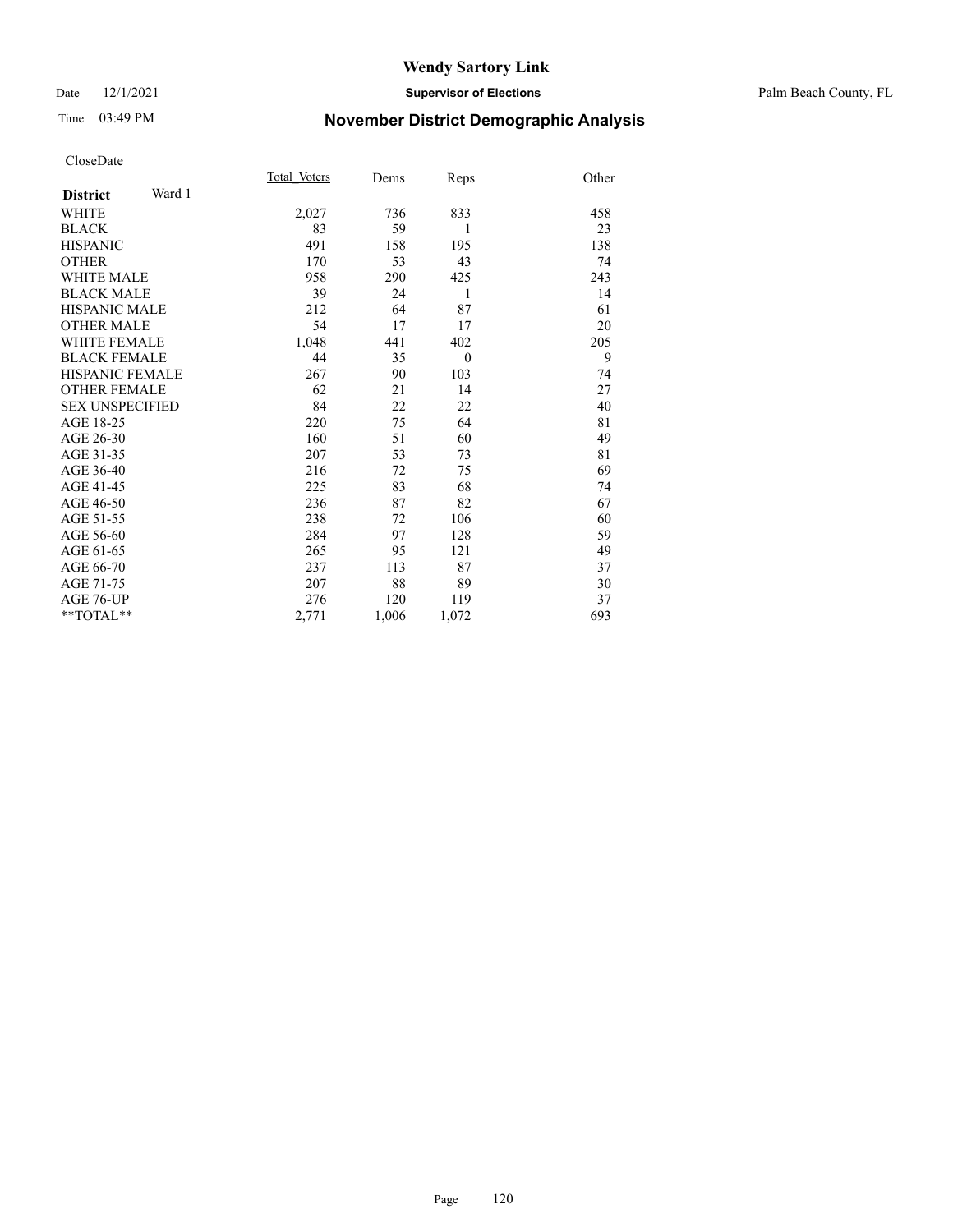### Date 12/1/2021 **Supervisor of Elections** Palm Beach County, FL

# Time 03:49 PM **November District Demographic Analysis**

|                           | Total Voters | Dems | Reps | Other |
|---------------------------|--------------|------|------|-------|
| Ward 1<br><b>District</b> |              |      |      |       |
| WHITE                     | 1,836        | 502  | 809  | 525   |
| <b>BLACK</b>              | 78           | 51   | 10   | 17    |
| <b>HISPANIC</b>           | 207          | 67   | 57   | 83    |
| <b>OTHER</b>              | 180          | 45   | 55   | 80    |
| <b>WHITE MALE</b>         | 886          | 212  | 418  | 256   |
| <b>BLACK MALE</b>         | 39           | 23   | 7    | 9     |
| <b>HISPANIC MALE</b>      | 102          | 29   | 26   | 47    |
| <b>OTHER MALE</b>         | 70           | 17   | 20   | 33    |
| <b>WHITE FEMALE</b>       | 926          | 285  | 380  | 261   |
| <b>BLACK FEMALE</b>       | 39           | 28   | 3    | 8     |
| <b>HISPANIC FEMALE</b>    | 98           | 38   | 28   | 32    |
| <b>OTHER FEMALE</b>       | 68           | 20   | 22   | 26    |
| <b>SEX UNSPECIFIED</b>    | 73           | 13   | 27   | 33    |
| AGE 18-25                 | 220          | 55   | 75   | 90    |
| AGE 26-30                 | 145          | 37   | 54   | 54    |
| AGE 31-35                 | 189          | 54   | 57   | 78    |
| AGE 36-40                 | 154          | 32   | 66   | 56    |
| AGE 41-45                 | 130          | 30   | 50   | 50    |
| AGE 46-50                 | 164          | 47   | 58   | 59    |
| AGE 51-55                 | 195          | 48   | 90   | 57    |
| AGE 56-60                 | 273          | 68   | 118  | 87    |
| AGE 61-65                 | 255          | 81   | 113  | 61    |
| AGE 66-70                 | 203          | 72   | 93   | 38    |
| AGE 71-75                 | 165          | 64   | 61   | 40    |
| AGE 76-UP                 | 208          | 77   | 96   | 35    |
| $*$ $TOTAL**$             | 2,301        | 665  | 931  | 705   |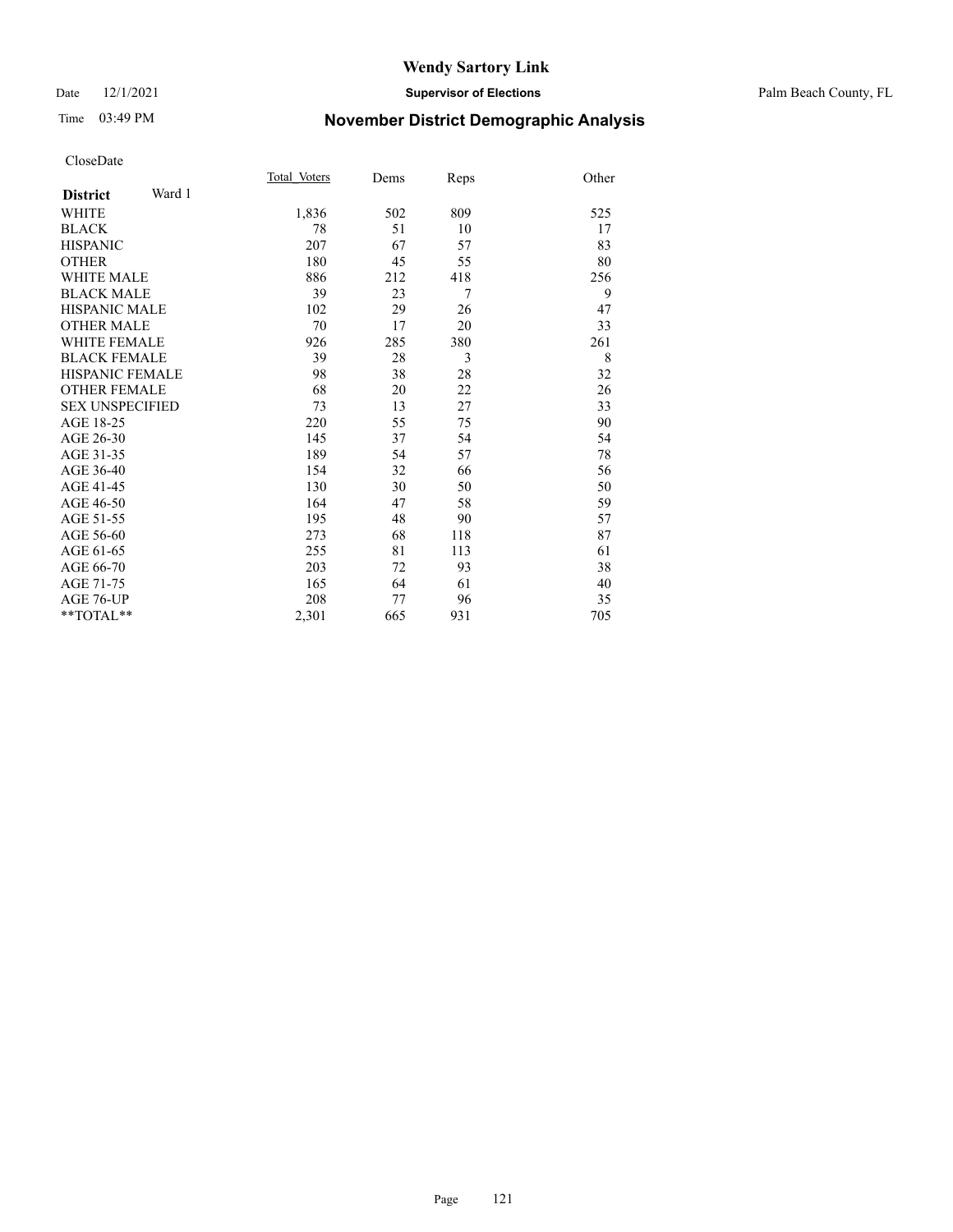### Date 12/1/2021 **Supervisor of Elections** Palm Beach County, FL

# Time 03:49 PM **November District Demographic Analysis**

|                           | Total Voters | Dems  | Reps | Other |
|---------------------------|--------------|-------|------|-------|
| Ward 1<br><b>District</b> |              |       |      |       |
| <b>WHITE</b>              | 2,092        | 658   | 777  | 657   |
| <b>BLACK</b>              | 2,184        | 1,673 | 70   | 441   |
| <b>HISPANIC</b>           | 265          | 116   | 49   | 100   |
| <b>OTHER</b>              | 484          | 213   | 82   | 189   |
| <b>WHITE MALE</b>         | 1,038        | 277   | 413  | 348   |
| <b>BLACK MALE</b>         | 945          | 681   | 36   | 228   |
| <b>HISPANIC MALE</b>      | 113          | 51    | 23   | 39    |
| <b>OTHER MALE</b>         | 167          | 71    | 36   | 60    |
| WHITE FEMALE              | 1,022        | 368   | 356  | 298   |
| <b>BLACK FEMALE</b>       | 1,201        | 965   | 33   | 203   |
| <b>HISPANIC FEMALE</b>    | 147          | 62    | 25   | 60    |
| <b>OTHER FEMALE</b>       | 208          | 107   | 24   | 77    |
| <b>SEX UNSPECIFIED</b>    | 177          | 74    | 30   | 73    |
| AGE 18-25                 | 486          | 255   | 43   | 188   |
| AGE 26-30                 | 505          | 282   | 57   | 166   |
| AGE 31-35                 | 497          | 265   | 71   | 161   |
| AGE 36-40                 | 430          | 225   | 77   | 128   |
| AGE 41-45                 | 372          | 202   | 44   | 126   |
| AGE 46-50                 | 355          | 174   | 77   | 104   |
| AGE 51-55                 | 401          | 200   | 87   | 114   |
| AGE 56-60                 | 466          | 248   | 115  | 103   |
| AGE 61-65                 | 501          | 295   | 115  | 91    |
| AGE 66-70                 | 378          | 194   | 102  | 82    |
| AGE 71-75                 | 264          | 144   | 66   | 54    |
| AGE 76-UP                 | 370          | 176   | 124  | 70    |
| $*$ $TOTAL**$             | 5,025        | 2,660 | 978  | 1,387 |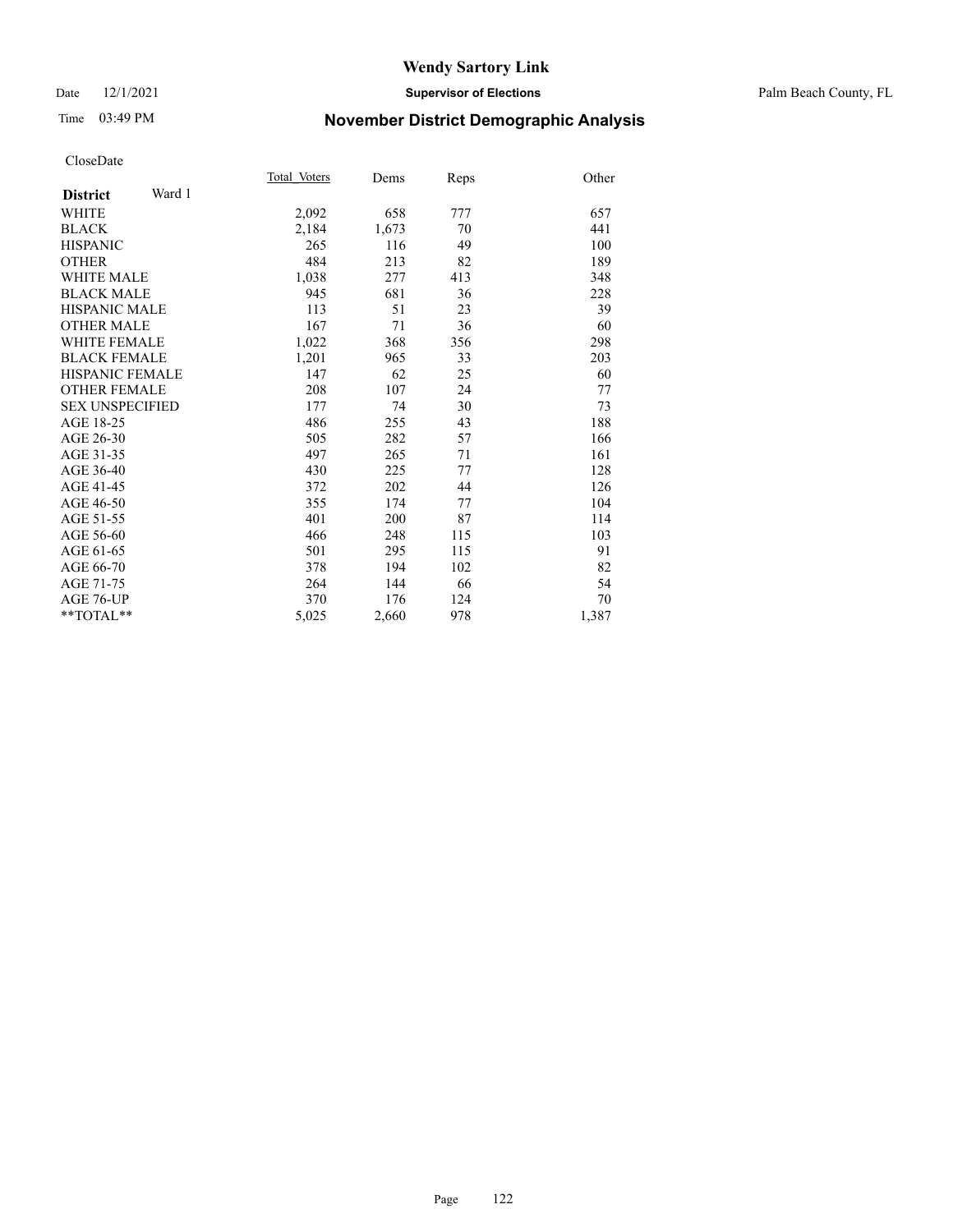### Date 12/1/2021 **Supervisor of Elections** Palm Beach County, FL

# Time 03:49 PM **November District Demographic Analysis**

| Other<br>Reps  |
|----------------|
|                |
| 2,587<br>2,913 |
| 694<br>110     |
| 1,344<br>593   |
| 165<br>706     |
| 1,544<br>1,385 |
| 341<br>70      |
| 629<br>309     |
| 61<br>262      |
| 1,315<br>1,169 |
| 338<br>38      |
| 269<br>668     |
| 78<br>216      |
| 342<br>76      |
| 204<br>764     |
| 239<br>616     |
| 236<br>660     |
| 254<br>534     |
| 189<br>472     |
| 436<br>246     |
| 504<br>306     |
| 414<br>466     |
| 401<br>402     |
| 308<br>310     |
| 221<br>226     |
| 430<br>274     |
| 5,657<br>3,455 |
|                |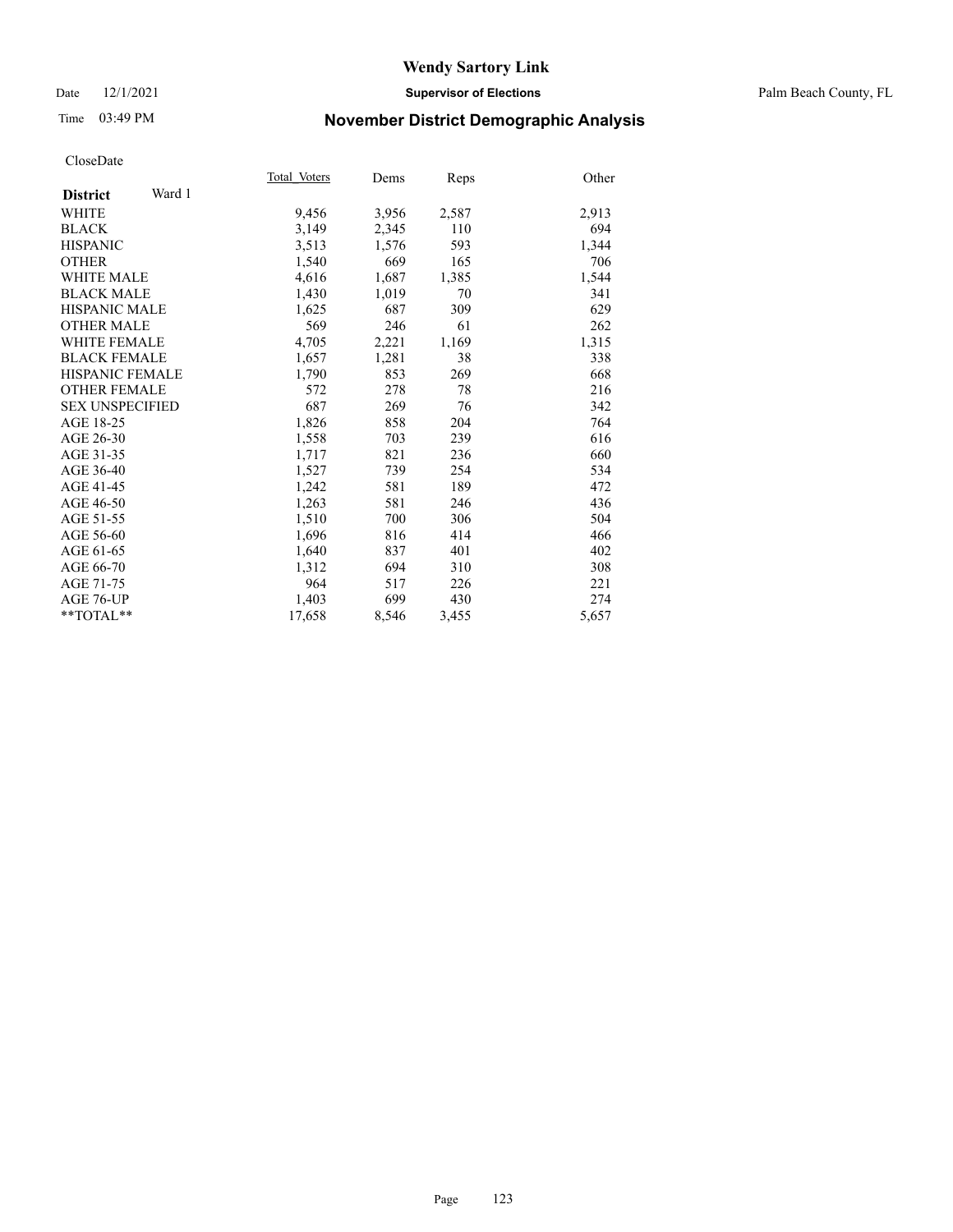### Date 12/1/2021 **Supervisor of Elections** Palm Beach County, FL

# Time 03:49 PM **November District Demographic Analysis**

|                        |        | Total Voters | Dems           | Reps           | Other          |
|------------------------|--------|--------------|----------------|----------------|----------------|
| <b>District</b>        | Ward 1 |              |                |                |                |
| <b>WHITE</b>           |        | 346          | 67             | 191            | 88             |
| <b>BLACK</b>           |        | 6            | 3              | 1              | 2              |
| <b>HISPANIC</b>        |        | 5            | 1              | 2              | $\overline{2}$ |
| <b>OTHER</b>           |        | 22           | 5              | 7              | 10             |
| <b>WHITE MALE</b>      |        | 179          | 27             | 102            | 50             |
| <b>BLACK MALE</b>      |        | 3            | 1              | 1              | 1              |
| HISPANIC MALE          |        |              |                | $\theta$       | $\theta$       |
| <b>OTHER MALE</b>      |        | 8            |                | $\overline{2}$ | 5              |
| <b>WHITE FEMALE</b>    |        | 162          | 39             | 87             | 36             |
| <b>BLACK FEMALE</b>    |        | 3            | $\overline{2}$ | $\overline{0}$ | 1              |
| HISPANIC FEMALE        |        | 4            | $\mathbf{0}$   | $\overline{c}$ | 2              |
| <b>OTHER FEMALE</b>    |        | 9            | 1              | $\overline{4}$ | $\overline{4}$ |
| <b>SEX UNSPECIFIED</b> |        | 8            | $\overline{c}$ | 3              | 3              |
| AGE 18-25              |        | 18           | 5              | 7              | 6              |
| AGE 26-30              |        | 8            | $\overline{c}$ | 5              | 1              |
| AGE 31-35              |        | 8            | $\mathbf{1}$   |                | 6              |
| AGE 36-40              |        | 5            | $\theta$       | 4              | 1              |
| AGE 41-45              |        | 12           | 5              | 7              | $\mathbf{0}$   |
| AGE 46-50              |        | 22           | 4              | 10             | 8              |
| AGE 51-55              |        | 21           | 3              | 11             | 7              |
| AGE 56-60              |        | 39           | 5              | 27             | 7              |
| AGE 61-65              |        | 54           | 8              | 34             | 12             |
| AGE 66-70              |        | 50           | 12             | 18             | 20             |
| AGE 71-75              |        | 44           | 7              | 25             | 12             |
| AGE 76-UP              |        | 98           | 24             | 52             | 22             |
| **TOTAL**              |        | 379          | 76             | 201            | 102            |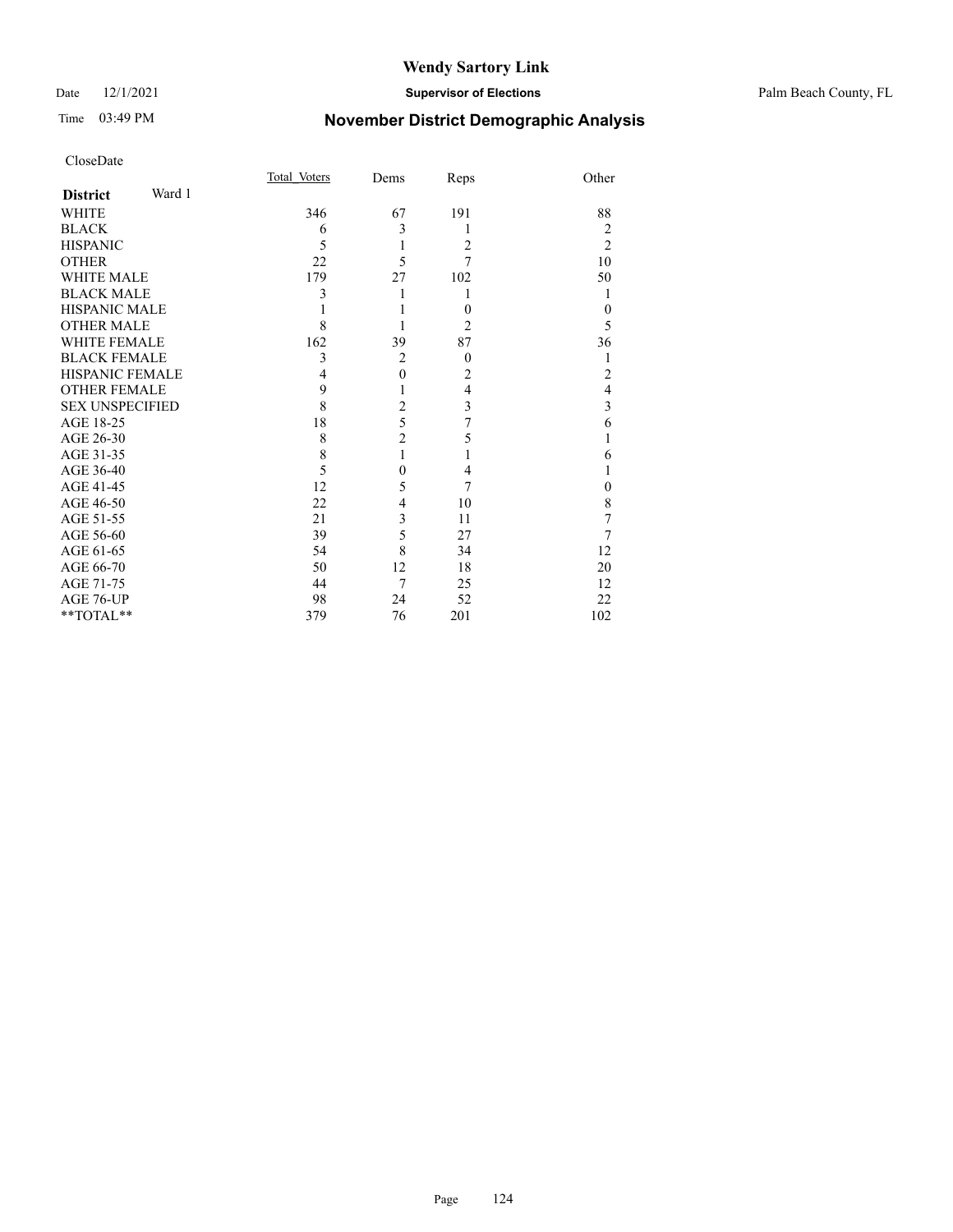### Date 12/1/2021 **Supervisor of Elections** Palm Beach County, FL

# Time 03:49 PM **November District Demographic Analysis**

|                        |        | Total Voters | Dems           | Reps           | Other          |
|------------------------|--------|--------------|----------------|----------------|----------------|
| <b>District</b>        | Ward 1 |              |                |                |                |
| WHITE                  |        | 81           | 35             | 19             | 27             |
| <b>BLACK</b>           |        | 756          | 620            | 12             | 124            |
| <b>HISPANIC</b>        |        | 40           | 16             | 6              | 18             |
| <b>OTHER</b>           |        | 64           | 38             | 3              | 23             |
| <b>WHITE MALE</b>      |        | 42           | 14             | 12             | 16             |
| <b>BLACK MALE</b>      |        | 297          | 225            | 4              | 68             |
| <b>HISPANIC MALE</b>   |        | 13           | $\overline{2}$ | 3              | 8              |
| <b>OTHER MALE</b>      |        | 23           | 15             | 1              | $\overline{7}$ |
| <b>WHITE FEMALE</b>    |        | 38           | 20             | 7              | 11             |
| <b>BLACK FEMALE</b>    |        | 449          | 385            | 8              | 56             |
| HISPANIC FEMALE        |        | 24           | 13             | 3              | 8              |
| <b>OTHER FEMALE</b>    |        | 27           | 16             | $\overline{c}$ | 9              |
| <b>SEX UNSPECIFIED</b> |        | 28           | 19             | $\mathbf{0}$   | 9              |
| AGE 18-25              |        | 121          | 73             | $\overline{4}$ | 44             |
| AGE 26-30              |        | 118          | 74             | 8              | 36             |
| AGE 31-35              |        | 135          | 98             | $\overline{c}$ | 35             |
| AGE 36-40              |        | 94           | 75             | 3              | 16             |
| AGE 41-45              |        | 64           | 45             | $\overline{c}$ | 17             |
| AGE 46-50              |        | 53           | 40             | $\overline{4}$ | 9              |
| AGE 51-55              |        | 81           | 72             | 1              | $\,$ $\,$      |
| AGE 56-60              |        | 64           | 54             | $\overline{c}$ | 8              |
| AGE 61-65              |        | 62           | 53             | 1              | 8              |
| AGE 66-70              |        | 52           | 44             | 4              | $\overline{4}$ |
| AGE 71-75              |        | 44           | 36             | 3              | 5              |
| AGE 76-UP              |        | 53           | 45             | 6              | $\overline{2}$ |
| $**TOTAL**$            |        | 941          | 709            | 40             | 192            |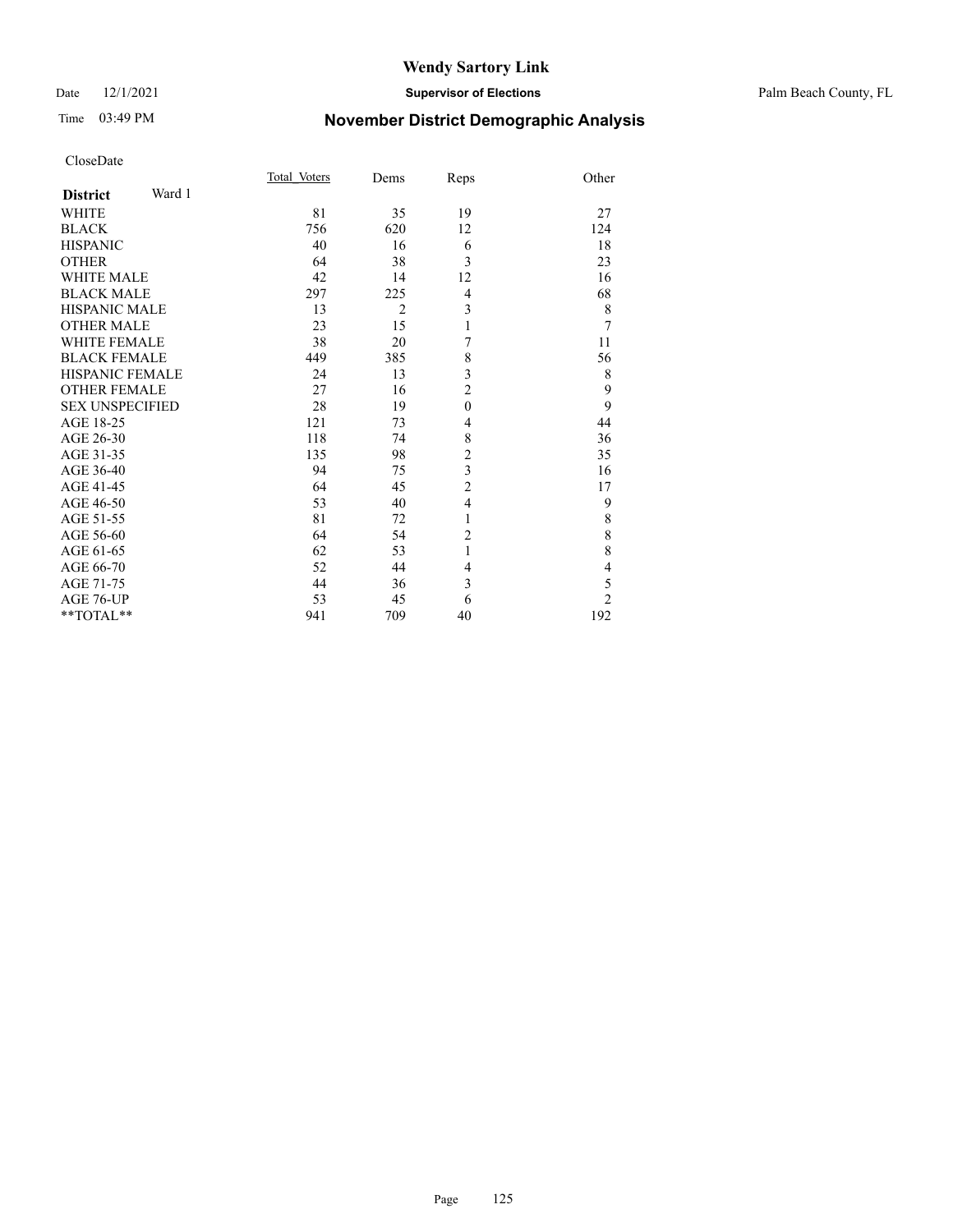### Date 12/1/2021 **Supervisor of Elections** Palm Beach County, FL

# Time 03:49 PM **November District Demographic Analysis**

|                        |        | Total Voters | Dems  | Reps  | Other |
|------------------------|--------|--------------|-------|-------|-------|
| <b>District</b>        | Ward 1 |              |       |       |       |
| <b>WHITE</b>           |        | 9,186        | 2,477 | 4,242 | 2,467 |
| <b>BLACK</b>           |        | 193          | 138   | 14    | 41    |
| <b>HISPANIC</b>        |        | 504          | 183   | 145   | 176   |
| <b>OTHER</b>           |        | 591          | 172   | 187   | 232   |
| <b>WHITE MALE</b>      |        | 4,366        | 998   | 2,119 | 1,249 |
| <b>BLACK MALE</b>      |        | 93           | 66    | 8     | 19    |
| <b>HISPANIC MALE</b>   |        | 213          | 66    | 69    | 78    |
| <b>OTHER MALE</b>      |        | 194          | 43    | 70    | 81    |
| <b>WHITE FEMALE</b>    |        | 4,713        | 1,444 | 2,075 | 1,194 |
| <b>BLACK FEMALE</b>    |        | 99           | 71    | 6     | 22    |
| HISPANIC FEMALE        |        | 279          | 114   | 73    | 92    |
| <b>OTHER FEMALE</b>    |        | 244          | 88    | 78    | 78    |
| <b>SEX UNSPECIFIED</b> |        | 270          | 79    | 88    | 103   |
| AGE 18-25              |        | 698          | 203   | 258   | 237   |
| AGE 26-30              |        | 572          | 161   | 213   | 198   |
| AGE 31-35              |        | 641          | 173   | 250   | 218   |
| AGE 36-40              |        | 632          | 163   | 231   | 238   |
| AGE 41-45              |        | 532          | 168   | 183   | 181   |
| AGE 46-50              |        | 648          | 157   | 272   | 219   |
| AGE 51-55              |        | 788          | 176   | 383   | 229   |
| AGE 56-60              |        | 1,065        | 291   | 520   | 254   |
| AGE 61-65              |        | 1,092        | 318   | 524   | 250   |
| AGE 66-70              |        | 1,072        | 343   | 463   | 266   |
| AGE 71-75              |        | 898          | 298   | 380   | 220   |
| AGE 76-UP              |        | 1,836        | 519   | 911   | 406   |
| $*$ $TOTAL**$          |        | 10,474       | 2,970 | 4,588 | 2,916 |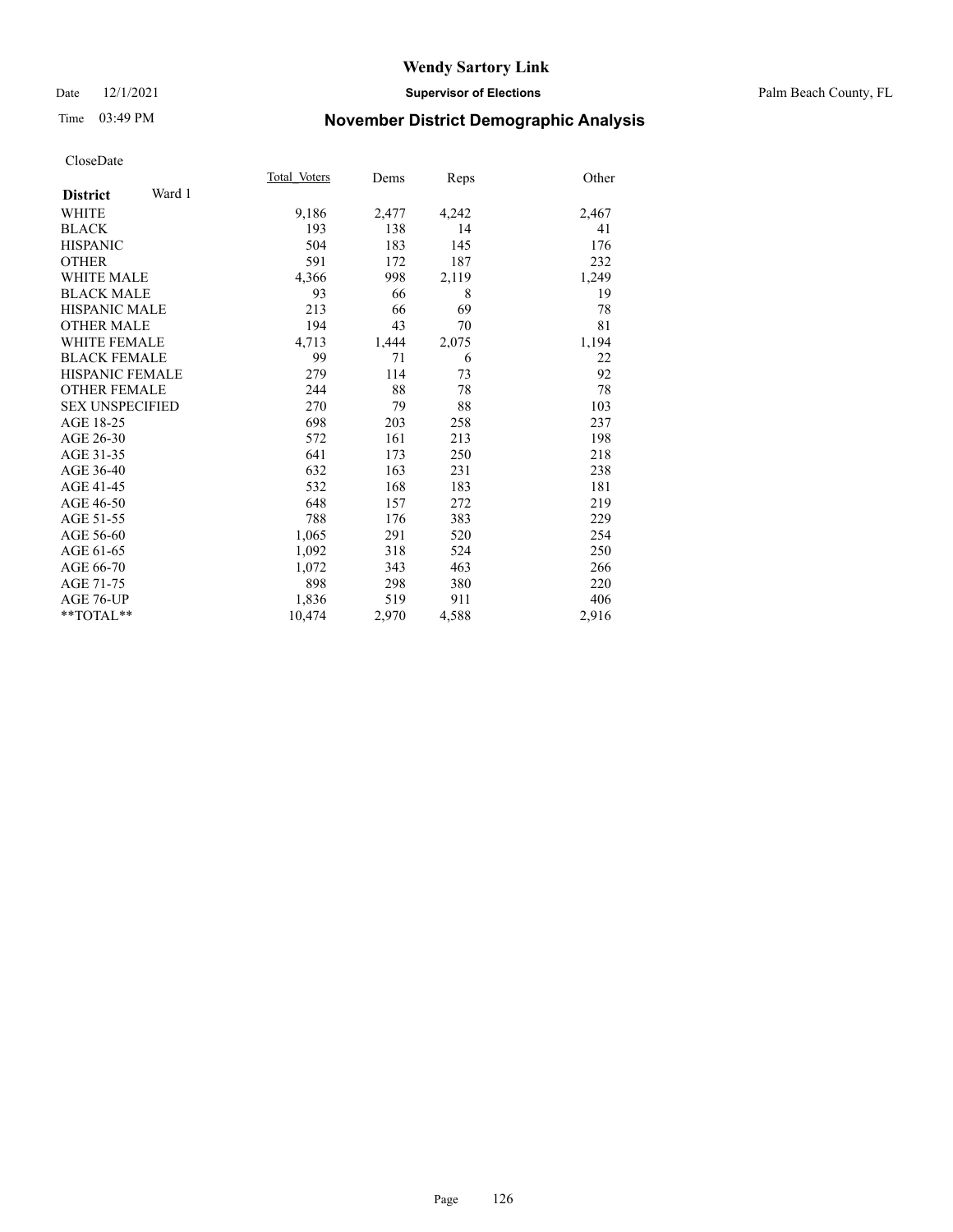### Date 12/1/2021 **Supervisor of Elections** Palm Beach County, FL

# Time 03:49 PM **November District Demographic Analysis**

|                           | Total Voters | Dems         | Reps     | Other        |
|---------------------------|--------------|--------------|----------|--------------|
| Ward 1<br><b>District</b> |              |              |          |              |
| WHITE                     | 1,470        | 361          | 694      | 415          |
| <b>BLACK</b>              | 5            | 3            | $\theta$ | 2            |
| <b>HISPANIC</b>           | 50           | 14           | 21       | 15           |
| <b>OTHER</b>              | 84           | 23           | 23       | 38           |
| <b>WHITE MALE</b>         | 715          | 144          | 364      | 207          |
| <b>BLACK MALE</b>         | $\mathbf{0}$ | $\mathbf{0}$ | $\theta$ | $\mathbf{0}$ |
| <b>HISPANIC MALE</b>      | 23           | 4            | 8        | 11           |
| <b>OTHER MALE</b>         | 27           | 5            | 8        | 14           |
| <b>WHITE FEMALE</b>       | 735          | 207          | 324      | 204          |
| <b>BLACK FEMALE</b>       | 5            | 3            | $\theta$ | 2            |
| <b>HISPANIC FEMALE</b>    | 27           | 10           | 13       | 4            |
| <b>OTHER FEMALE</b>       | 36           | 14           | 8        | 14           |
| <b>SEX UNSPECIFIED</b>    | 41           | 14           | 13       | 14           |
| AGE 18-25                 | 99           | 32           | 37       | 30           |
| AGE 26-30                 | 78           | 22           | 26       | 30           |
| AGE 31-35                 | 59           | 13           | 24       | 22           |
| AGE 36-40                 | 58           | 14           | 13       | 31           |
| AGE 41-45                 | 50           | 16           | 16       | 18           |
| AGE 46-50                 | 76           | 20           | 25       | 31           |
| AGE 51-55                 | 112          | 18           | 65       | 29           |
| AGE 56-60                 | 191          | 46           | 89       | 56           |
| AGE 61-65                 | 210          | 54           | 101      | 55           |
| AGE 66-70                 | 186          | 51           | 84       | 51           |
| AGE 71-75                 | 172          | 39           | 77       | 56           |
| AGE 76-UP                 | 318          | 76           | 181      | 61           |
| **TOTAL**                 | 1,609        | 401          | 738      | 470          |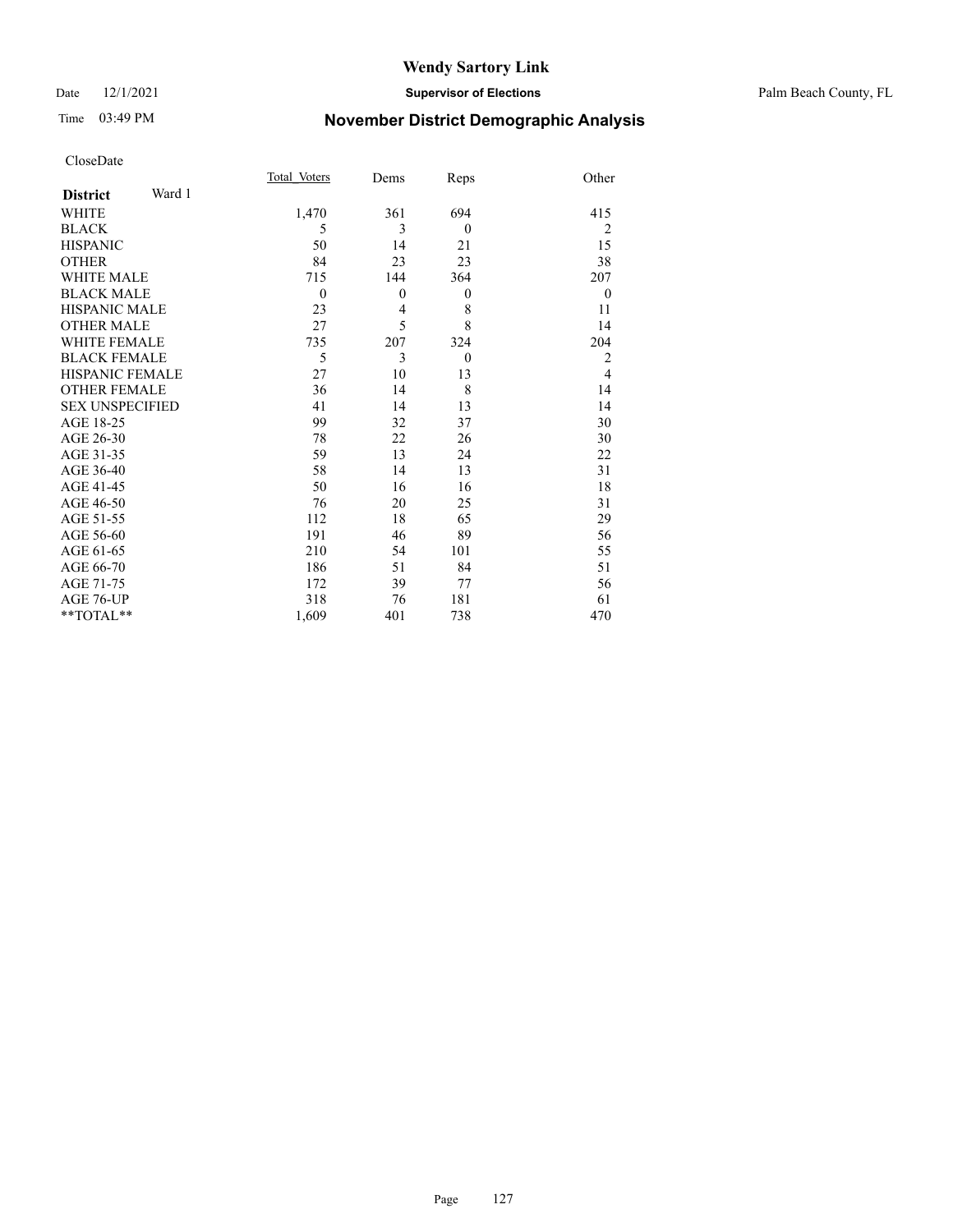# Time 03:49 PM **November District Demographic Analysis**

|                           | Total Voters | Dems  | Reps | Other |
|---------------------------|--------------|-------|------|-------|
| Ward 1<br><b>District</b> |              |       |      |       |
| <b>WHITE</b>              | 300          | 77    | 170  | 53    |
| <b>BLACK</b>              | 1,732        | 1,502 | 41   | 189   |
| <b>HISPANIC</b>           | 604          | 279   | 110  | 215   |
| <b>OTHER</b>              | 179          | 91    | 25   | 63    |
| WHITE MALE                | 133          | 31    | 66   | 36    |
| <b>BLACK MALE</b>         | 726          | 613   | 17   | 96    |
| <b>HISPANIC MALE</b>      | 289          | 135   | 64   | 90    |
| <b>OTHER MALE</b>         | 61           | 37    | 9    | 15    |
| <b>WHITE FEMALE</b>       | 163          | 45    | 101  | 17    |
| <b>BLACK FEMALE</b>       | 980          | 865   | 23   | 92    |
| <b>HISPANIC FEMALE</b>    | 292          | 136   | 43   | 113   |
| <b>OTHER FEMALE</b>       | 43           | 22    | 8    | 13    |
| <b>SEX UNSPECIFIED</b>    | 127          | 64    | 15   | 48    |
| AGE 18-25                 | 360          | 241   | 29   | 90    |
| AGE 26-30                 | 304          | 188   | 21   | 95    |
| AGE 31-35                 | 269          | 171   | 30   | 68    |
| AGE 36-40                 | 233          | 162   | 13   | 58    |
| AGE 41-45                 | 179          | 121   | 23   | 35    |
| AGE 46-50                 | 171          | 127   | 18   | 26    |
| AGE 51-55                 | 222          | 153   | 37   | 32    |
| AGE 56-60                 | 240          | 167   | 32   | 41    |
| AGE 61-65                 | 219          | 169   | 30   | 20    |
| AGE 66-70                 | 216          | 163   | 24   | 29    |
| AGE 71-75                 | 153          | 101   | 40   | 12    |
| AGE 76-UP                 | 249          | 186   | 49   | 14    |
| $*$ $TOTAL**$             | 2,815        | 1,949 | 346  | 520   |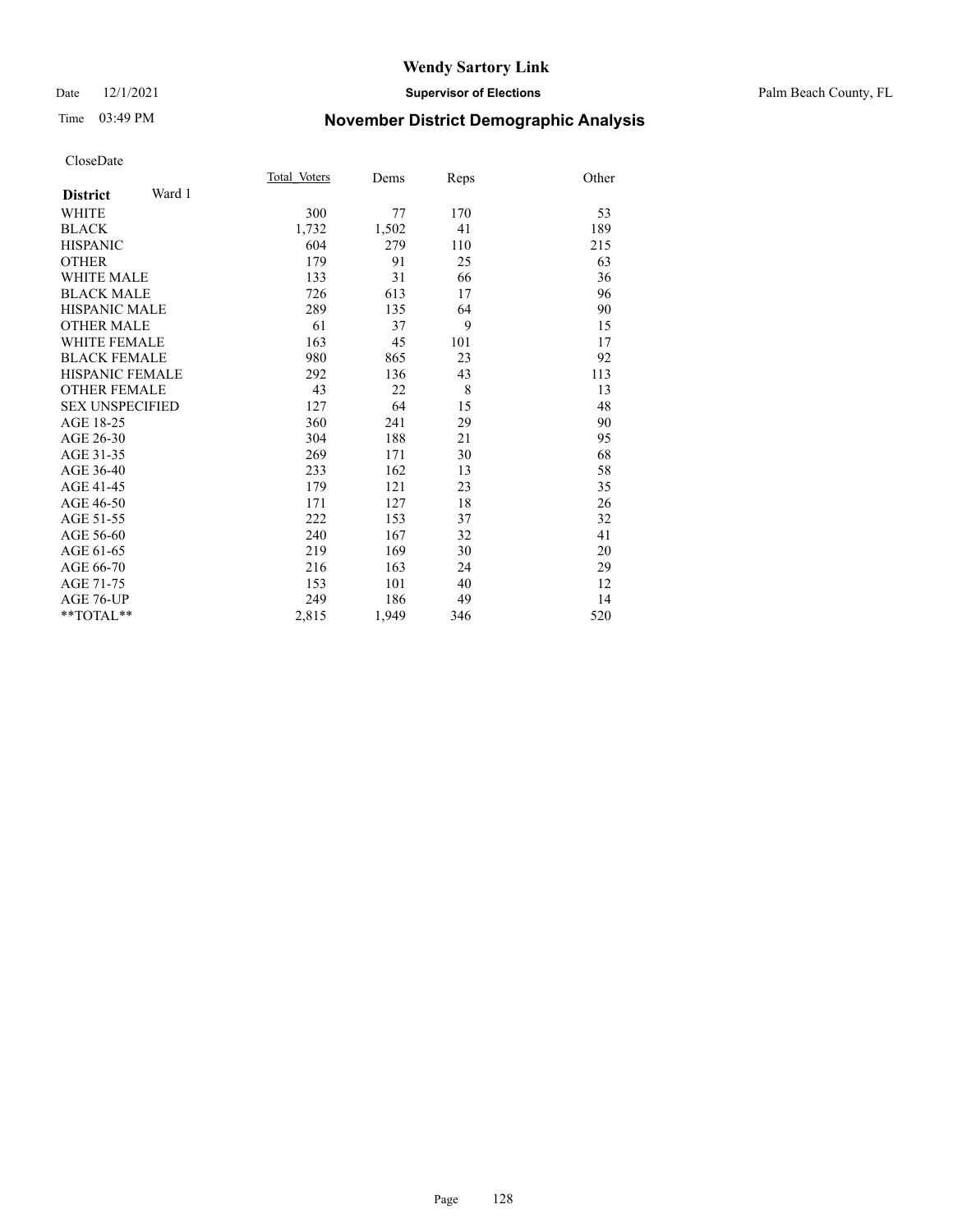### Date 12/1/2021 **Supervisor of Elections** Palm Beach County, FL

# Time 03:49 PM **November District Demographic Analysis**

|                        |        | Total Voters | Dems  | Reps  | Other |
|------------------------|--------|--------------|-------|-------|-------|
| <b>District</b>        | Ward 1 |              |       |       |       |
| <b>WHITE</b>           |        | 7,432        | 1,871 | 3,479 | 2,082 |
| <b>BLACK</b>           |        | 43           | 28    | 7     | 8     |
| <b>HISPANIC</b>        |        | 189          | 48    | 70    | 71    |
| <b>OTHER</b>           |        | 563          | 139   | 180   | 244   |
| <b>WHITE MALE</b>      |        | 3,408        | 746   | 1,635 | 1,027 |
| <b>BLACK MALE</b>      |        | 20           | 11    | 4     | 5     |
| <b>HISPANIC MALE</b>   |        | 91           | 23    | 31    | 37    |
| <b>OTHER MALE</b>      |        | 173          | 39    | 52    | 82    |
| <b>WHITE FEMALE</b>    |        | 3,941        | 1,107 | 1,806 | 1,028 |
| <b>BLACK FEMALE</b>    |        | 23           | 17    | 3     | 3     |
| <b>HISPANIC FEMALE</b> |        | 96           | 25    | 39    | 32    |
| <b>OTHER FEMALE</b>    |        | 243          | 63    | 83    | 97    |
| <b>SEX UNSPECIFIED</b> |        | 222          | 49    | 79    | 94    |
| AGE 18-25              |        | 317          | 84    | 117   | 116   |
| AGE 26-30              |        | 248          | 64    | 92    | 92    |
| AGE 31-35              |        | 238          | 54    | 81    | 103   |
| AGE 36-40              |        | 247          | 42    | 99    | 106   |
| AGE 41-45              |        | 252          | 44    | 106   | 102   |
| AGE 46-50              |        | 318          | 62    | 143   | 113   |
| AGE 51-55              |        | 441          | 95    | 224   | 122   |
| AGE 56-60              |        | 662          | 129   | 321   | 212   |
| AGE 61-65              |        | 844          | 213   | 391   | 240   |
| AGE 66-70              |        | 915          | 260   | 412   | 243   |
| AGE 71-75              |        | 1,128        | 319   | 502   | 307   |
| AGE 76-UP              |        | 2,617        | 720   | 1,248 | 649   |
| $*$ $TOTAL**$          |        | 8,227        | 2,086 | 3,736 | 2,405 |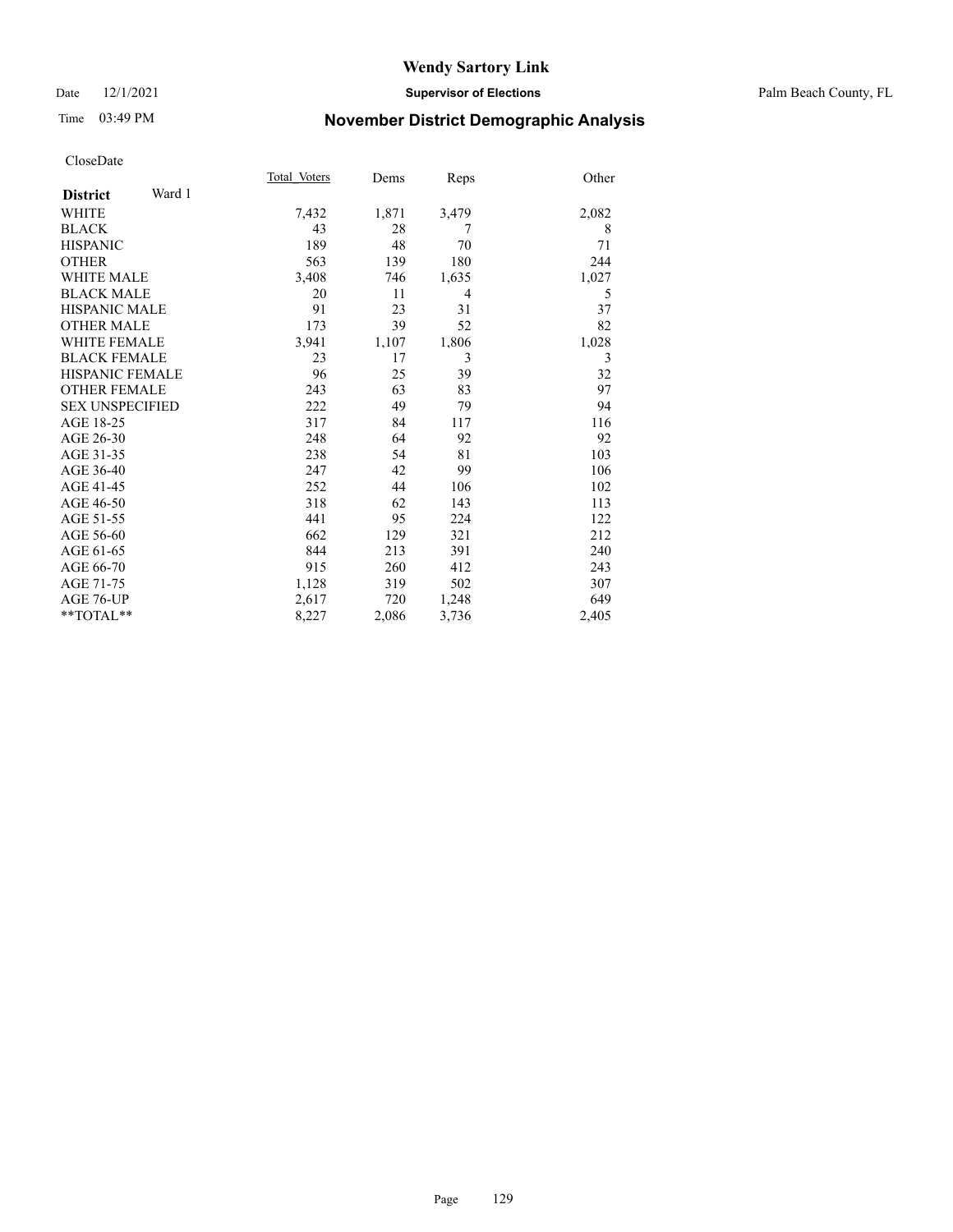### Date 12/1/2021 **Supervisor of Elections** Palm Beach County, FL

# Time 03:49 PM **November District Demographic Analysis**

|                           | Total Voters | Dems   | Reps   | Other  |
|---------------------------|--------------|--------|--------|--------|
| Ward 1<br><b>District</b> |              |        |        |        |
| <b>WHITE</b>              | 37,578       | 11,153 | 15,884 | 10,541 |
| <b>BLACK</b>              | 1,479        | 1,003  | 97     | 379    |
| <b>HISPANIC</b>           | 2,943        | 1,071  | 736    | 1,136  |
| <b>OTHER</b>              | 3,717        | 1,181  | 884    | 1,652  |
| <b>WHITE MALE</b>         | 17,122       | 4,071  | 7,877  | 5,174  |
| <b>BLACK MALE</b>         | 663          | 416    | 49     | 198    |
| <b>HISPANIC MALE</b>      | 1,198        | 393    | 315    | 490    |
| <b>OTHER MALE</b>         | 1,306        | 384    | 323    | 599    |
| <b>WHITE FEMALE</b>       | 20,008       | 6,963  | 7,831  | 5,214  |
| <b>BLACK FEMALE</b>       | 796          | 573    | 48     | 175    |
| HISPANIC FEMALE           | 1,671        | 651    | 408    | 612    |
| <b>OTHER FEMALE</b>       | 1,605        | 568    | 388    | 649    |
| <b>SEX UNSPECIFIED</b>    | 1,291        | 359    | 348    | 584    |
| AGE 18-25                 | 3,077        | 957    | 974    | 1,146  |
| AGE 26-30                 | 2,721        | 880    | 867    | 974    |
| AGE 31-35                 | 2,896        | 885    | 945    | 1,066  |
| AGE 36-40                 | 3,008        | 941    | 921    | 1,146  |
| AGE 41-45                 | 2,757        | 759    | 917    | 1,081  |
| AGE 46-50                 | 2,894        | 788    | 1,077  | 1,029  |
| AGE 51-55                 | 3,485        | 957    | 1,453  | 1,075  |
| AGE 56-60                 | 4,082        | 1,099  | 1,813  | 1,170  |
| AGE 61-65                 | 4,170        | 1,317  | 1,778  | 1,075  |
| AGE 66-70                 | 3,980        | 1,446  | 1,565  | 969    |
| AGE 71-75                 | 4,254        | 1,452  | 1,754  | 1,048  |
| AGE 76-UP                 | 8,392        | 2,927  | 3,537  | 1,928  |
| **TOTAL**                 | 45,717       | 14,408 | 17,601 | 13,708 |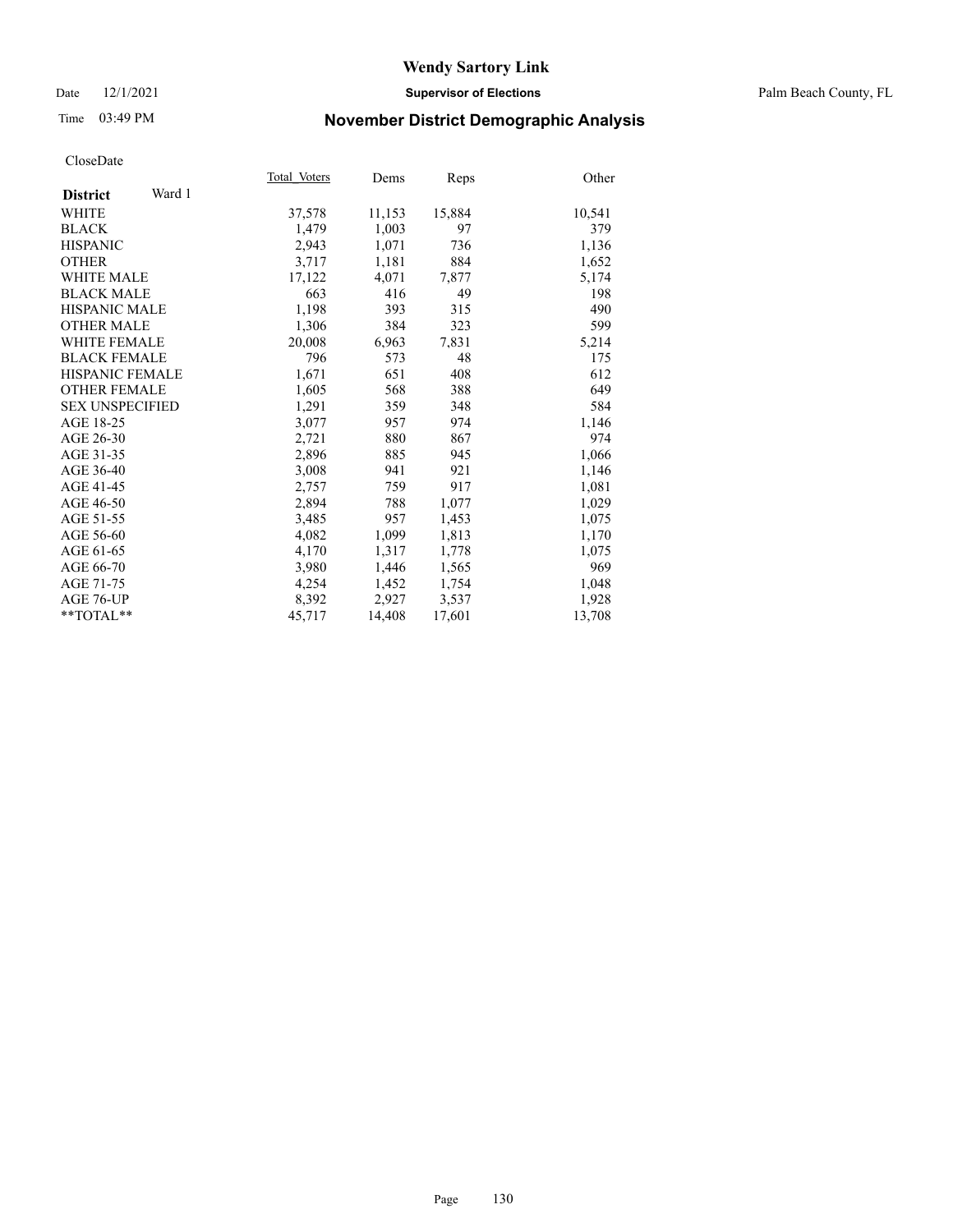# Time 03:49 PM **November District Demographic Analysis**

|                        |        | Total Voters | Dems           | Reps             | Other          |
|------------------------|--------|--------------|----------------|------------------|----------------|
| <b>District</b>        | Ward 1 |              |                |                  |                |
| <b>WHITE</b>           |        | 969          | 250            | 422              | 297            |
| <b>BLACK</b>           |        | 11           | 8              | $\boldsymbol{0}$ | 3              |
| <b>HISPANIC</b>        |        | 19           | 6              | 5                | 8              |
| <b>OTHER</b>           |        | 62           | 11             | 22               | 29             |
| <b>WHITE MALE</b>      |        | 456          | 93             | 217              | 146            |
| <b>BLACK MALE</b>      |        | 8            | 6              | $\boldsymbol{0}$ | $\overline{2}$ |
| <b>HISPANIC MALE</b>   |        | 9            | $\overline{c}$ | $\overline{2}$   | 5              |
| <b>OTHER MALE</b>      |        | 16           | $\overline{3}$ | 6                | $\overline{7}$ |
| <b>WHITE FEMALE</b>    |        | 503          | 155            | 199              | 149            |
| <b>BLACK FEMALE</b>    |        | 3            | $\overline{2}$ | $\boldsymbol{0}$ | 1              |
| HISPANIC FEMALE        |        | 10           | $\overline{4}$ | $\mathfrak{Z}$   | 3              |
| <b>OTHER FEMALE</b>    |        | 28           | 7              | 7                | 14             |
| <b>SEX UNSPECIFIED</b> |        | 27           | $\overline{2}$ | 15               | 10             |
| AGE 18-25              |        | 50           | 15             | 17               | 18             |
| AGE 26-30              |        | 38           | 10             | 11               | 17             |
| AGE 31-35              |        | 46           | 12             | 18               | 16             |
| AGE 36-40              |        | 36           | 9              | 14               | 13             |
| AGE 41-45              |        | 49           | 10             | 17               | 22             |
| AGE 46-50              |        | 65           | 14             | 22               | 29             |
| AGE 51-55              |        | 85           | 18             | 37               | 30             |
| AGE 56-60              |        | 106          | 26             | 50               | 30             |
| AGE 61-65              |        | 141          | 44             | 61               | 36             |
| AGE 66-70              |        | 140          | 39             | 63               | 38             |
| AGE 71-75              |        | 111          | 32             | 43               | 36             |
| AGE 76-UP              |        | 194          | 46             | 96               | 52             |
| $*$ TOTAL $*$          |        | 1,061        | 275            | 449              | 337            |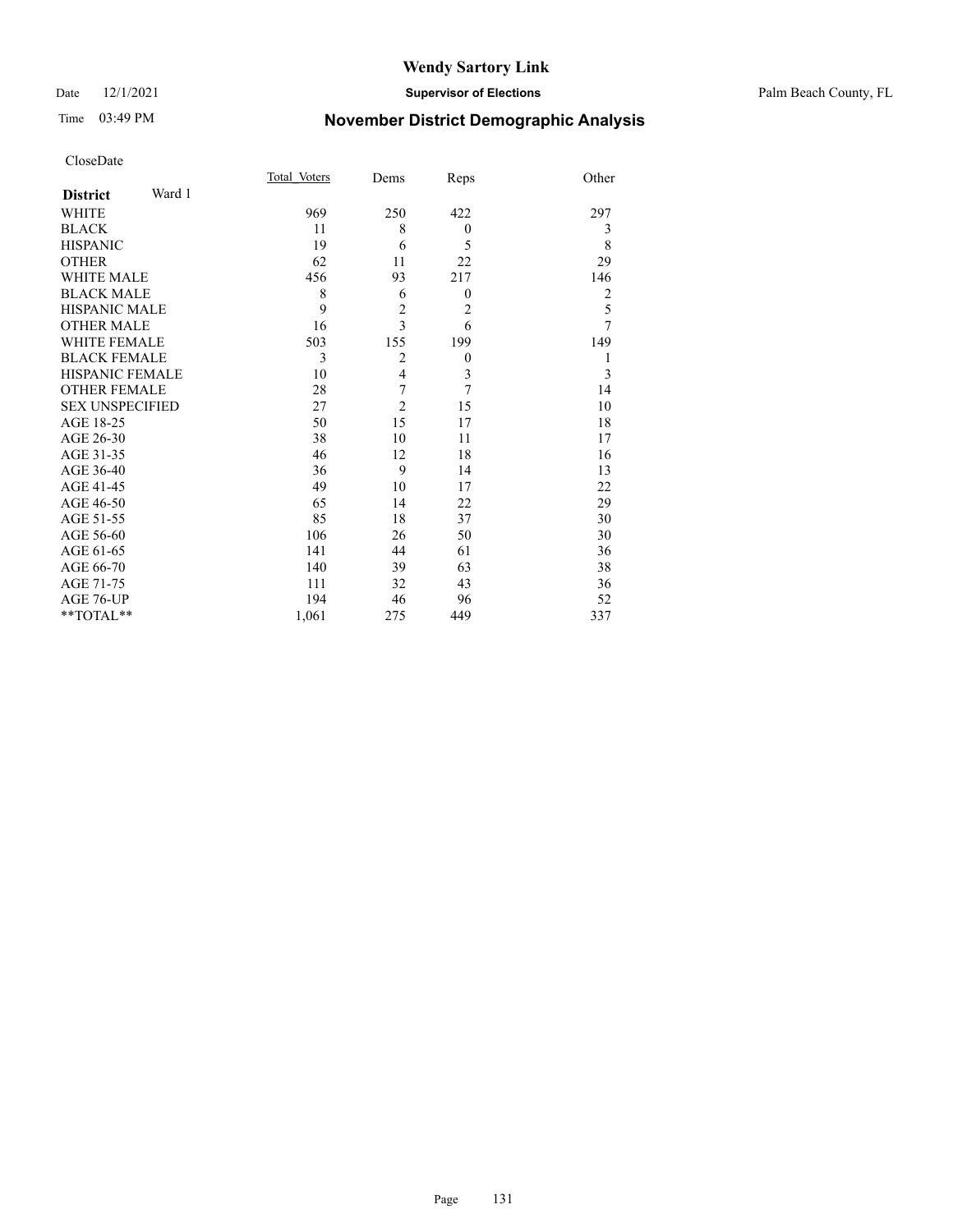### Date 12/1/2021 **Supervisor of Elections** Palm Beach County, FL

# Time 03:49 PM **November District Demographic Analysis**

|        |                       |               | Other         |
|--------|-----------------------|---------------|---------------|
|        |                       |               |               |
|        |                       |               | 1,230         |
| 1,566  | 1,133                 | 53            | 380           |
| 4,626  | 1,828                 | 1,008         | 1,790         |
| 1,071  | 380                   | 148           | 543           |
| 1,888  | 604                   | 679           | 605           |
| 634    | 428                   | 31            | 175           |
| 2,009  | 755                   | 504           | 750           |
| 352    | 135                   | 55            | 162           |
| 2,156  | 916                   | 641           | 599           |
| 898    | 681                   | 20            | 197           |
| 2,497  | 1,036                 | 482           | 979           |
| 416    | 176                   | 55            | 185           |
| 518    | 148                   | 79            | 291           |
| 1,390  | 579                   | 186           | 625           |
| 1,041  | 445                   | 171           | 425           |
| 1,091  | 458                   | 183           | 450           |
| 974    | 418                   | 165           | 391           |
| 909    | 395                   | 145           | 369           |
| 899    | 365                   | 191           | 343           |
| 929    | 360                   | 246           | 323           |
| 1,003  | 410                   | 282           | 311           |
| 894    | 399                   | 249           | 246           |
| 699    | 349                   | 190           | 160           |
| 575    | 269                   | 182           | 124           |
| 969    | 434                   | 359           | 176           |
| 11,373 | 4,881                 | 2,549         | 3,943         |
|        | Total Voters<br>4,110 | Dems<br>1,540 | Reps<br>1,340 |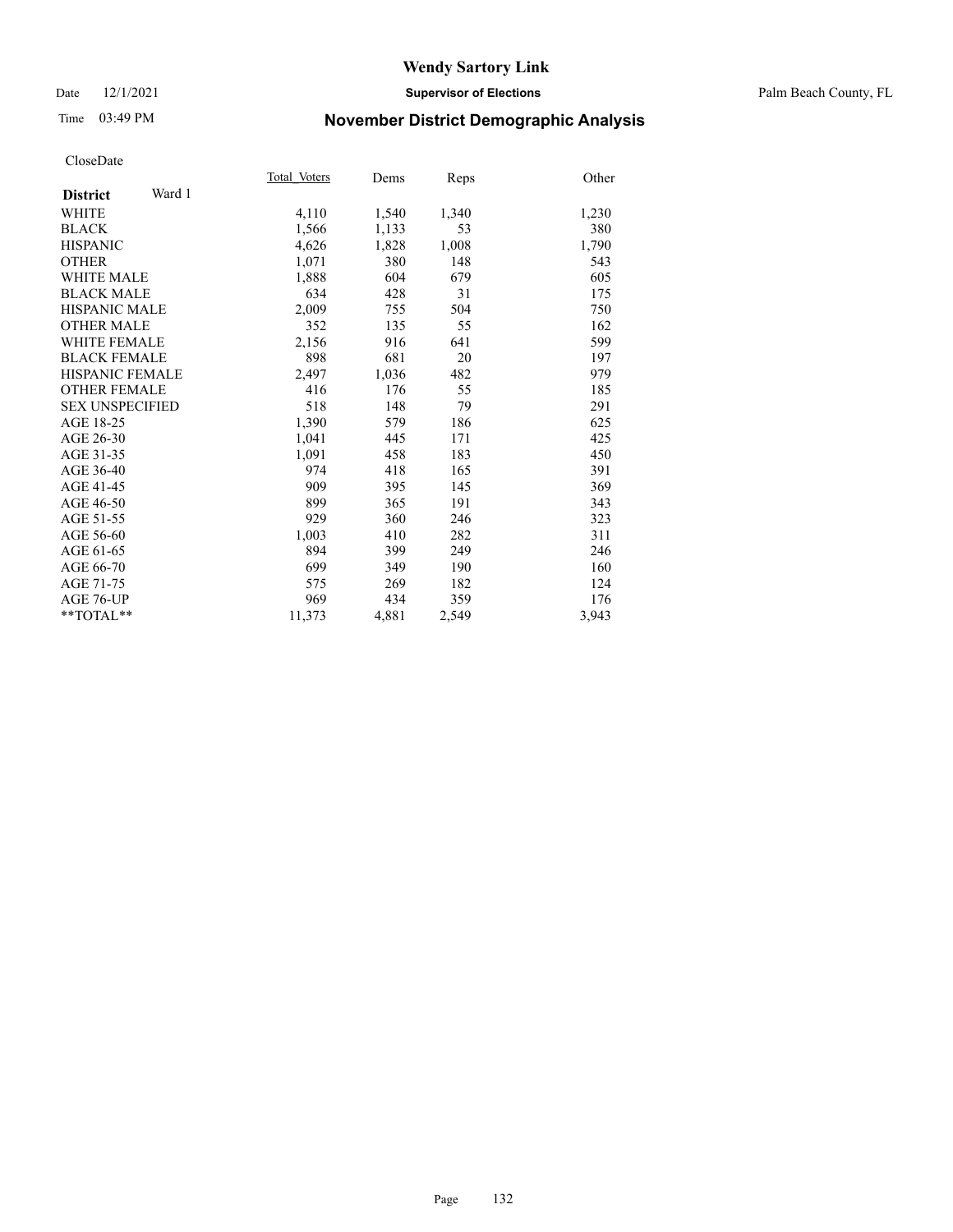### Date 12/1/2021 **Supervisor of Elections** Palm Beach County, FL

# Time 03:49 PM **November District Demographic Analysis**

|                           | Total Voters | Dems   | Reps  | Other |
|---------------------------|--------------|--------|-------|-------|
| Ward 1<br><b>District</b> |              |        |       |       |
| WHITE                     | 6,440        | 1,796  | 2,733 | 1,911 |
| <b>BLACK</b>              | 14,381       | 11,870 | 327   | 2,184 |
| <b>HISPANIC</b>           | 1,327        | 562    | 243   | 522   |
| <b>OTHER</b>              | 2,202        | 930    | 247   | 1,025 |
| WHITE MALE                | 3,156        | 728    | 1,404 | 1,024 |
| <b>BLACK MALE</b>         | 5,820        | 4,543  | 180   | 1,097 |
| <b>HISPANIC MALE</b>      | 565          | 208    | 128   | 229   |
| <b>OTHER MALE</b>         | 824          | 336    | 108   | 380   |
| <b>WHITE FEMALE</b>       | 3,207        | 1,051  | 1,299 | 857   |
| <b>BLACK FEMALE</b>       | 8,359        | 7,181  | 140   | 1,038 |
| <b>HISPANIC FEMALE</b>    | 739          | 341    | 115   | 283   |
| <b>OTHER FEMALE</b>       | 899          | 439    | 100   | 360   |
| <b>SEX UNSPECIFIED</b>    | 769          | 325    | 71    | 373   |
| AGE 18-25                 | 2,591        | 1,599  | 179   | 813   |
| AGE 26-30                 | 2,127        | 1,354  | 181   | 592   |
| AGE 31-35                 | 2,259        | 1,456  | 171   | 632   |
| AGE 36-40                 | 1,978        | 1,245  | 178   | 555   |
| AGE 41-45                 | 1,830        | 1,184  | 187   | 459   |
| AGE 46-50                 | 1,843        | 1,212  | 212   | 419   |
| AGE 51-55                 | 1,900        | 1,221  | 283   | 396   |
| AGE 56-60                 | 2,113        | 1,296  | 396   | 421   |
| AGE 61-65                 | 2,137        | 1,278  | 446   | 413   |
| AGE 66-70                 | 1,689        | 1,051  | 347   | 291   |
| AGE 71-75                 | 1,484        | 888    | 326   | 270   |
| AGE 76-UP                 | 2.399        | 1,374  | 644   | 381   |
| **TOTAL**                 | 24,350       | 15,158 | 3,550 | 5,642 |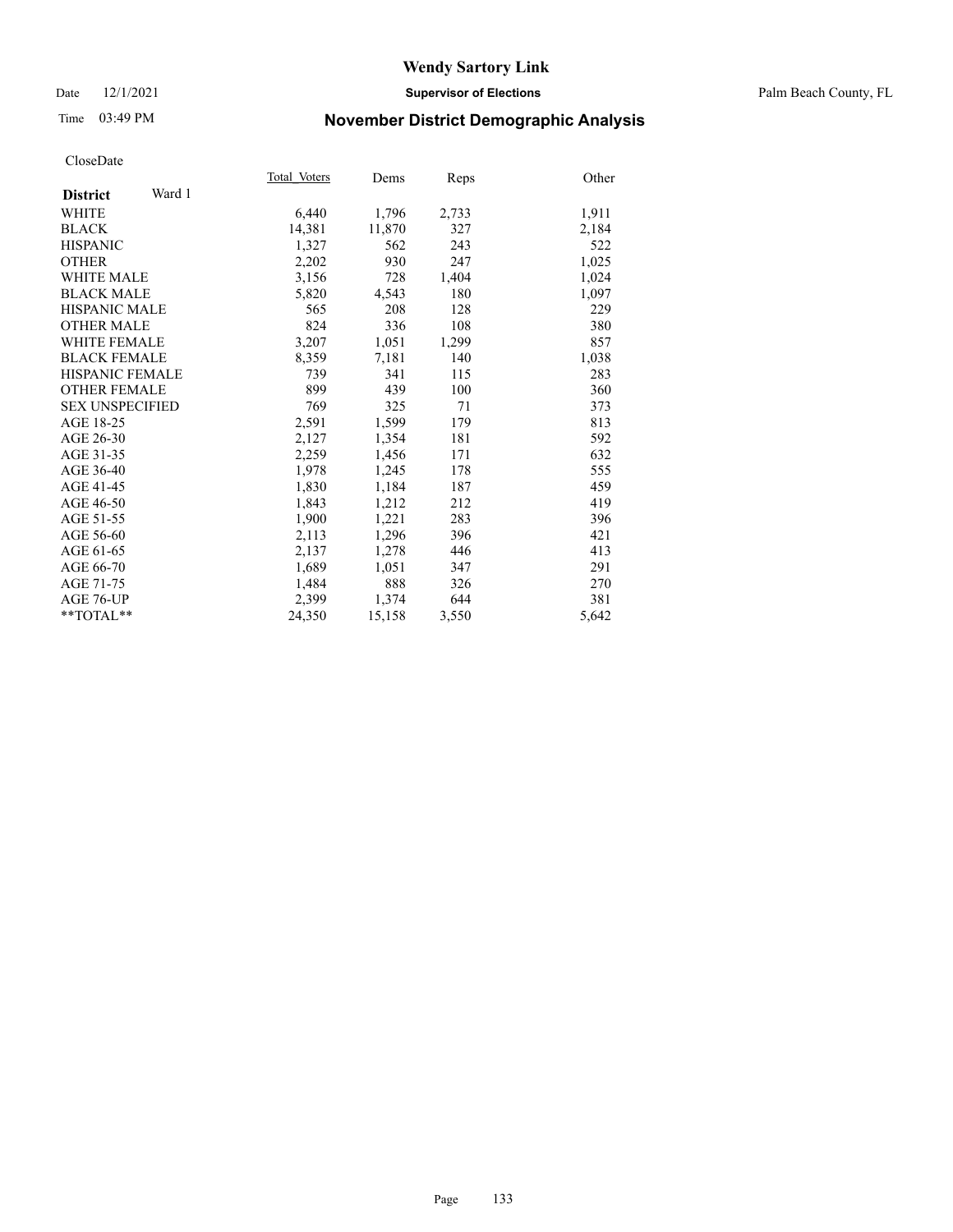### Date 12/1/2021 **Supervisor of Elections** Palm Beach County, FL

# Time 03:49 PM **November District Demographic Analysis**

|                           | Total Voters | Dems   | Reps  | Other |
|---------------------------|--------------|--------|-------|-------|
| Ward 1<br><b>District</b> |              |        |       |       |
| WHITE                     | 12,936       | 3,874  | 5,130 | 3,932 |
| <b>BLACK</b>              | 6,092        | 4,603  | 198   | 1,291 |
| <b>HISPANIC</b>           | 5,213        | 2,060  | 1,150 | 2,003 |
| <b>OTHER</b>              | 3,149        | 1,267  | 503   | 1,379 |
| <b>WHITE MALE</b>         | 6,027        | 1,530  | 2,596 | 1,901 |
| <b>BLACK MALE</b>         | 2,660        | 1,884  | 109   | 667   |
| <b>HISPANIC MALE</b>      | 2,256        | 779    | 586   | 891   |
| <b>OTHER MALE</b>         | 1,198        | 449    | 212   | 537   |
| <b>WHITE FEMALE</b>       | 6,766        | 2,305  | 2,481 | 1,980 |
| <b>BLACK FEMALE</b>       | 3,350        | 2.669  | 85    | 596   |
| <b>HISPANIC FEMALE</b>    | 2,825        | 1,224  | 547   | 1,054 |
| <b>OTHER FEMALE</b>       | 1,359        | 626    | 216   | 517   |
| <b>SEX UNSPECIFIED</b>    | 931          | 328    | 146   | 457   |
| AGE 18-25                 | 3,118        | 1,322  | 537   | 1,259 |
| AGE 26-30                 | 2,247        | 939    | 448   | 860   |
| AGE 31-35                 | 2,429        | 1,003  | 533   | 893   |
| AGE 36-40                 | 2,393        | 942    | 580   | 871   |
| AGE 41-45                 | 2,299        | 920    | 490   | 889   |
| AGE 46-50                 | 2,310        | 970    | 587   | 753   |
| AGE 51-55                 | 2,516        | 1,001  | 764   | 751   |
| AGE 56-60                 | 2,580        | 1,085  | 850   | 645   |
| AGE 61-65                 | 2,310        | 1,075  | 674   | 561   |
| AGE 66-70                 | 1,868        | 924    | 543   | 401   |
| AGE 71-75                 | 1,317        | 624    | 369   | 324   |
| AGE 76-UP                 | 2,003        | 999    | 606   | 398   |
| $*$ $TOTAL**$             | 27,390       | 11,804 | 6,981 | 8,605 |
|                           |              |        |       |       |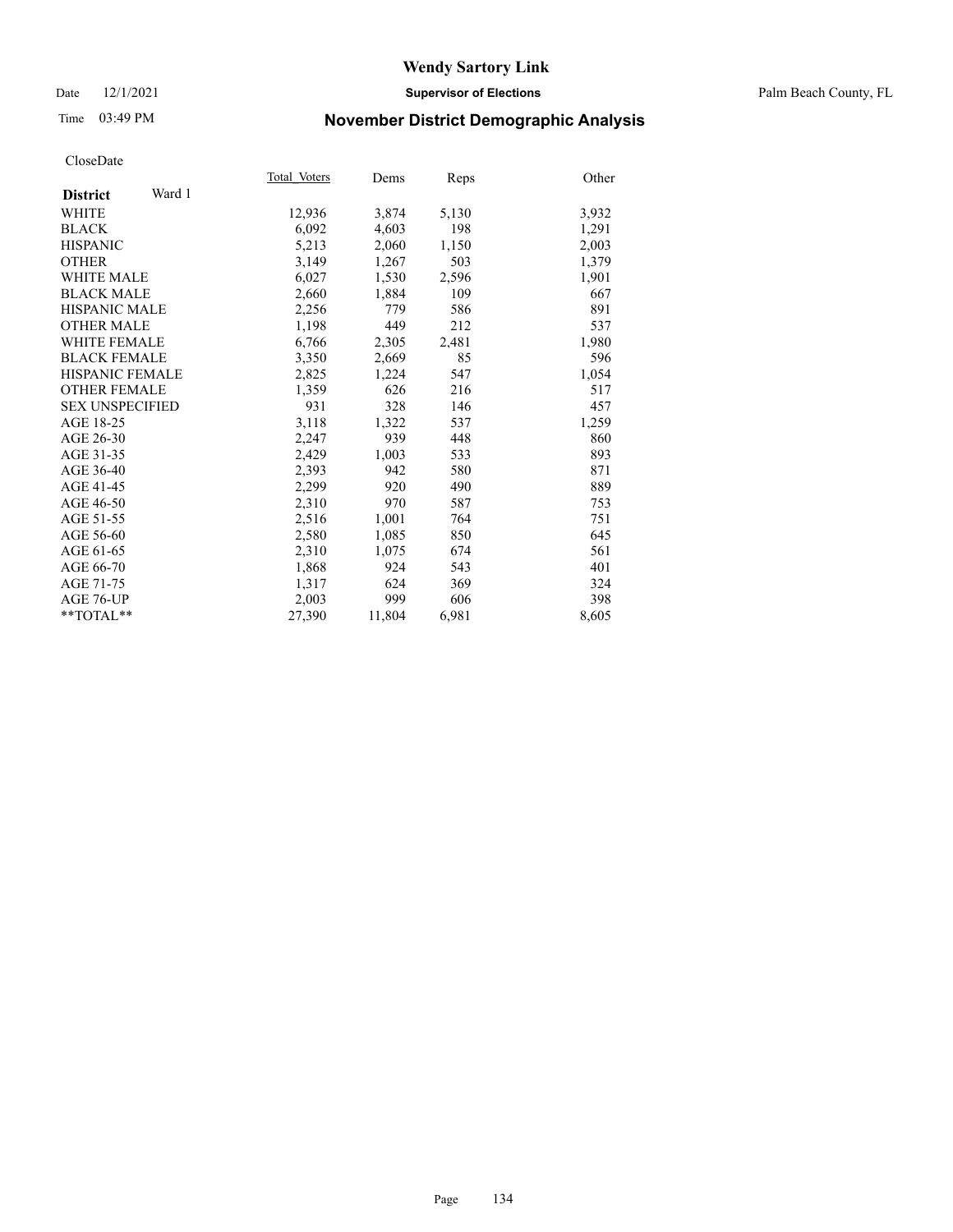### Date 12/1/2021 **Supervisor of Elections** Palm Beach County, FL

# Time 03:49 PM **November District Demographic Analysis**

|                        |        | Total Voters | Dems  | Reps           | Other          |
|------------------------|--------|--------------|-------|----------------|----------------|
| <b>District</b>        | Ward 1 |              |       |                |                |
| <b>WHITE</b>           |        | 59           | 20    | 26             | 13             |
| <b>BLACK</b>           |        | 1,165        | 1,018 | 26             | 121            |
| <b>HISPANIC</b>        |        | 206          | 103   | 30             | 73             |
| <b>OTHER</b>           |        | 75           | 45    | 3              | 27             |
| <b>WHITE MALE</b>      |        | 29           | 9     | 12             | 8              |
| <b>BLACK MALE</b>      |        | 474          | 408   | 8              | 58             |
| <b>HISPANIC MALE</b>   |        | 112          | 52    | 20             | 40             |
| <b>OTHER MALE</b>      |        | 17           | 8     | $\theta$       | 9              |
| <b>WHITE FEMALE</b>    |        | 30           | 11    | 14             | 5              |
| <b>BLACK FEMALE</b>    |        | 677          | 597   | 18             | 62             |
| HISPANIC FEMALE        |        | 90           | 51    | 10             | 29             |
| <b>OTHER FEMALE</b>    |        | 38           | 26    | $\overline{2}$ | 10             |
| <b>SEX UNSPECIFIED</b> |        | 38           | 24    | $\mathbf{1}$   | 13             |
| AGE 18-25              |        | 182          | 132   | 7              | 43             |
| AGE 26-30              |        | 167          | 122   | 11             | 34             |
| AGE 31-35              |        | 165          | 121   | 11             | 33             |
| AGE 36-40              |        | 128          | 99    | 4              | 25             |
| AGE 41-45              |        | 106          | 77    | 3              | 26             |
| AGE 46-50              |        | 99           | 76    | 6              | 17             |
| AGE 51-55              |        | 114          | 92    | 7              | 15             |
| AGE 56-60              |        | 143          | 119   | 11             | 13             |
| AGE 61-65              |        | 111          | 93    | 8              | 10             |
| AGE 66-70              |        | 94           | 87    | 5              | $\overline{2}$ |
| AGE 71-75              |        | 76           | 62    | $\overline{7}$ | $\overline{7}$ |
| AGE 76-UP              |        | 120          | 106   | 5              | 9              |
| **TOTAL**              |        | 1,505        | 1,186 | 85             | 234            |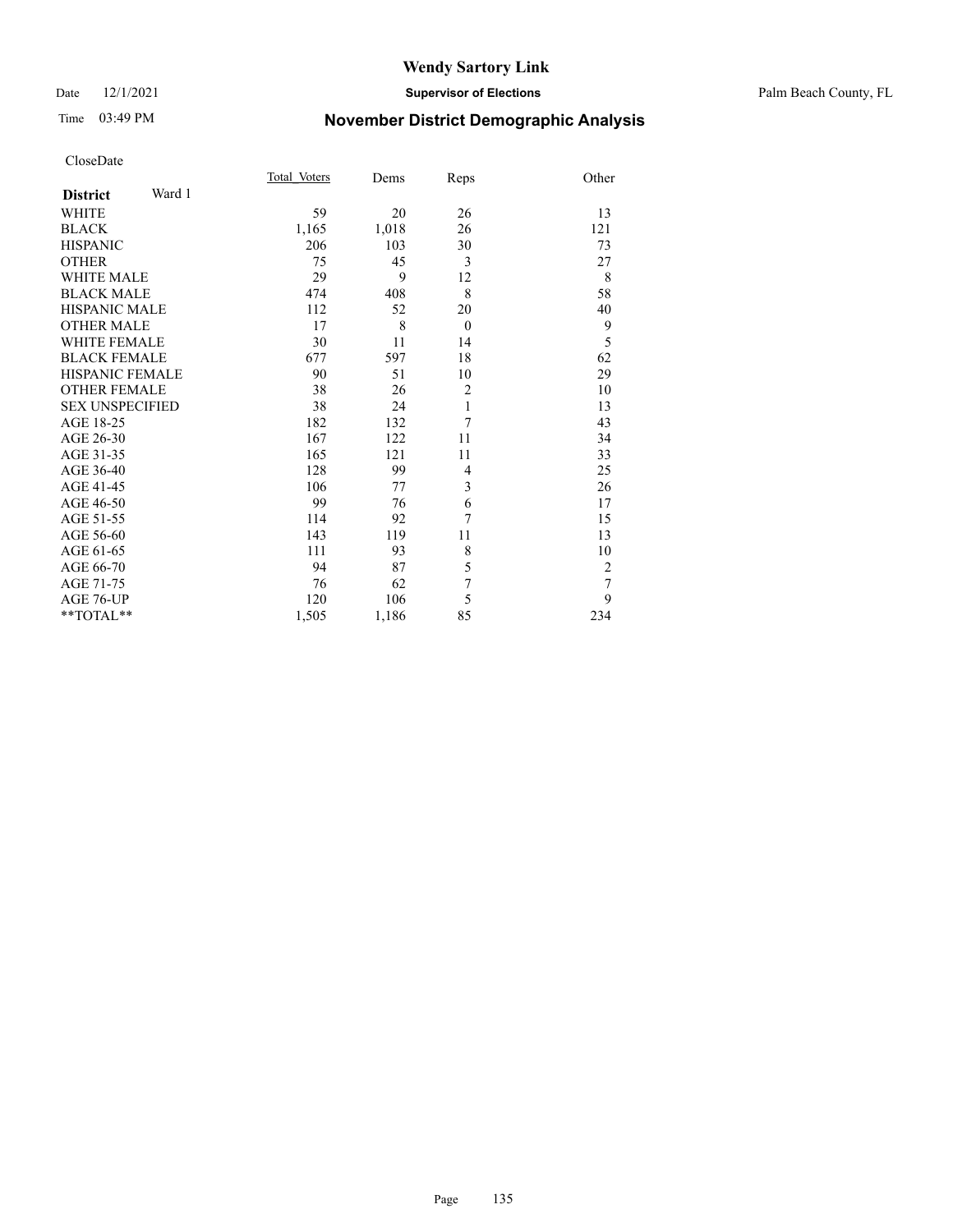# Time 03:49 PM **November District Demographic Analysis**

|                        |        | Total Voters | Dems | Reps           | Other |
|------------------------|--------|--------------|------|----------------|-------|
| <b>District</b>        | Ward 1 |              |      |                |       |
| WHITE                  |        | 1,127        | 346  | 445            | 336   |
| <b>BLACK</b>           |        | 21           | 15   | $\overline{2}$ | 4     |
| <b>HISPANIC</b>        |        | 79           | 19   | 34             | 26    |
| <b>OTHER</b>           |        | 94           | 23   | 25             | 46    |
| <b>WHITE MALE</b>      |        | 512          | 133  | 214            | 165   |
| <b>BLACK MALE</b>      |        | 8            | 4    | 1              | 3     |
| <b>HISPANIC MALE</b>   |        | 34           | 8    | 15             | 11    |
| <b>OTHER MALE</b>      |        | 24           | 6    | 9              | 9     |
| <b>WHITE FEMALE</b>    |        | 594          | 205  | 222            | 167   |
| <b>BLACK FEMALE</b>    |        | 13           | 11   | 1              | 1     |
| <b>HISPANIC FEMALE</b> |        | 43           | 11   | 18             | 14    |
| <b>OTHER FEMALE</b>    |        | 46           | 10   | 12             | 24    |
| <b>SEX UNSPECIFIED</b> |        | 44           | 12   | 14             | 18    |
| AGE 18-25              |        | 40           | 9    | 13             | 18    |
| AGE 26-30              |        | 53           | 12   | 20             | 21    |
| AGE 31-35              |        | 42           | 15   | 11             | 16    |
| AGE 36-40              |        | 40           | 9    | 15             | 16    |
| AGE 41-45              |        | 47           | 10   | 16             | 21    |
| AGE 46-50              |        | 58           | 11   | 28             | 19    |
| AGE 51-55              |        | 88           | 22   | 34             | 32    |
| AGE 56-60              |        | 127          | 38   | 52             | 37    |
| AGE 61-65              |        | 139          | 51   | 44             | 44    |
| AGE 66-70              |        | 160          | 58   | 57             | 45    |
| AGE 71-75              |        | 181          | 62   | 69             | 50    |
| AGE 76-UP              |        | 346          | 106  | 147            | 93    |
| **TOTAL**              |        | 1,321        | 403  | 506            | 412   |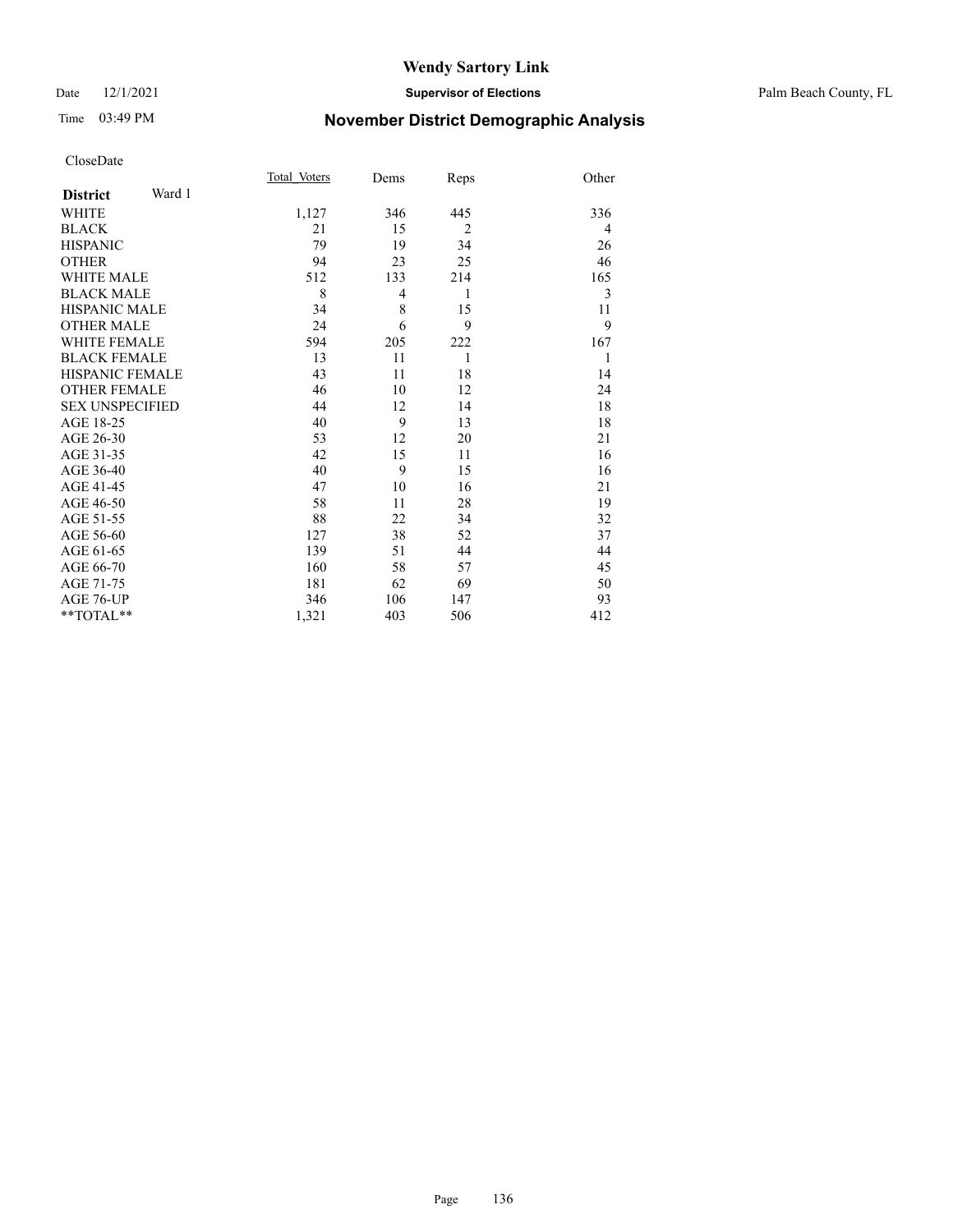### Date 12/1/2021 **Supervisor of Elections** Palm Beach County, FL

# Time 03:49 PM **November District Demographic Analysis**

|                        |        | Total Voters | Dems           | Reps           | Other |
|------------------------|--------|--------------|----------------|----------------|-------|
| <b>District</b>        | Ward 1 |              |                |                |       |
| <b>WHITE</b>           |        | 4,478        | 1,046          | 2,215          | 1,217 |
| <b>BLACK</b>           |        | 32           | 16             | 3              | 13    |
| <b>HISPANIC</b>        |        | 186          | 59             | 69             | 58    |
| <b>OTHER</b>           |        | 246          | 67             | 88             | 91    |
| <b>WHITE MALE</b>      |        | 2,101        | 379            | 1,116          | 606   |
| <b>BLACK MALE</b>      |        | 10           | $\overline{2}$ | $\overline{2}$ | 6     |
| <b>HISPANIC MALE</b>   |        | 72           | 22             | 26             | 24    |
| <b>OTHER MALE</b>      |        | 79           | 21             | 34             | 24    |
| <b>WHITE FEMALE</b>    |        | 2,337        | 660            | 1,083          | 594   |
| <b>BLACK FEMALE</b>    |        | 22           | 14             | 1              | 7     |
| <b>HISPANIC FEMALE</b> |        | 109          | 36             | 40             | 33    |
| <b>OTHER FEMALE</b>    |        | 100          | 30             | 33             | 37    |
| <b>SEX UNSPECIFIED</b> |        | 109          | 22             | 40             | 47    |
| AGE 18-25              |        | 389          | 84             | 172            | 133   |
| AGE 26-30              |        | 293          | 56             | 143            | 94    |
| AGE 31-35              |        | 331          | 81             | 136            | 114   |
| AGE 36-40              |        | 388          | 78             | 187            | 123   |
| AGE 41-45              |        | 331          | 85             | 130            | 116   |
| AGE 46-50              |        | 345          | 87             | 145            | 113   |
| AGE 51-55              |        | 405          | 86             | 211            | 108   |
| AGE 56-60              |        | 475          | 96             | 259            | 120   |
| AGE 61-65              |        | 499          | 127            | 245            | 127   |
| AGE 66-70              |        | 430          | 122            | 207            | 101   |
| AGE 71-75              |        | 363          | 111            | 163            | 89    |
| AGE 76-UP              |        | 693          | 175            | 377            | 141   |
| $*$ $TOTAL**$          |        | 4,942        | 1,188          | 2,375          | 1,379 |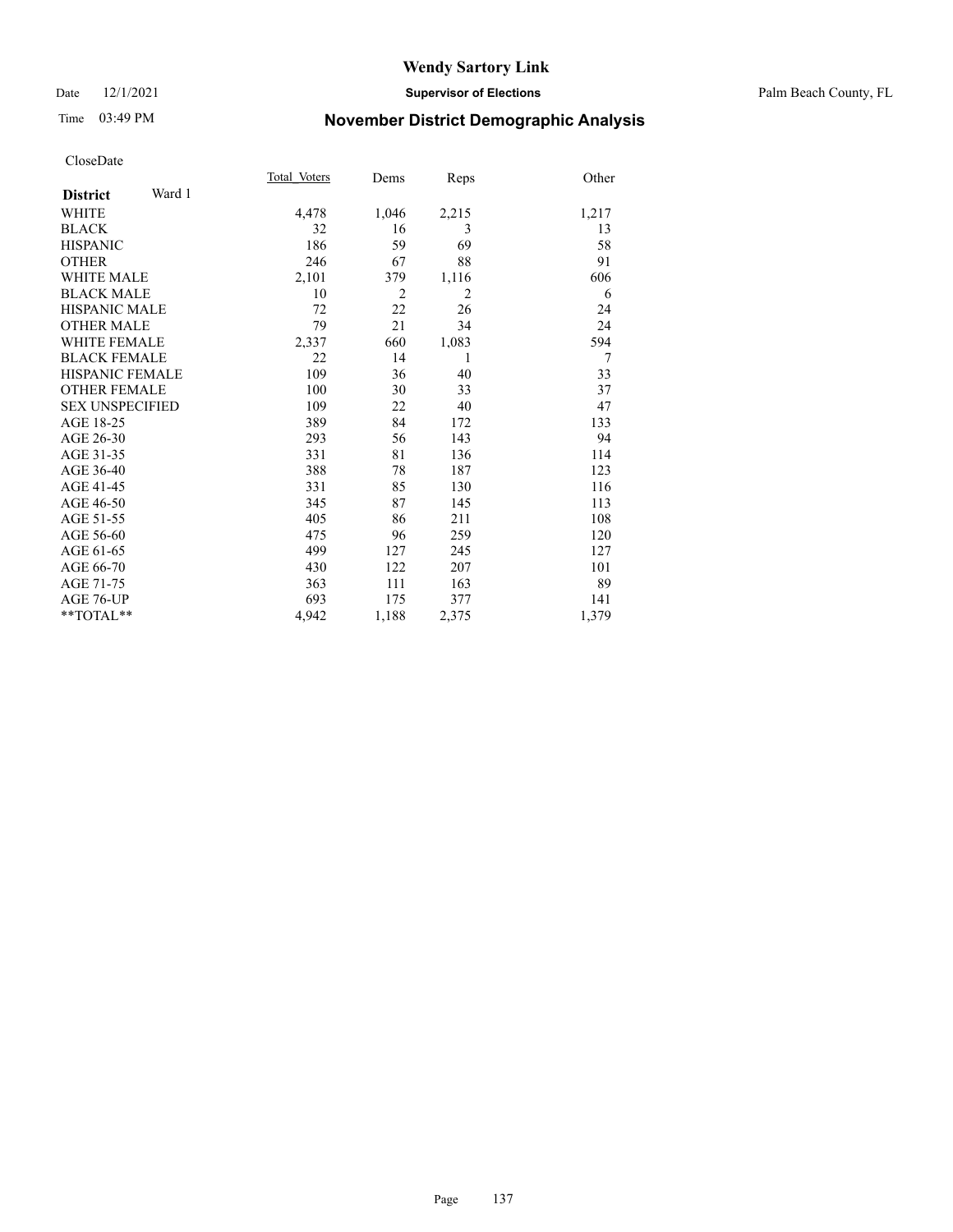# Time 03:49 PM **November District Demographic Analysis**

|                        |        | Total Voters   | Dems           | Reps           | Other          |
|------------------------|--------|----------------|----------------|----------------|----------------|
| <b>District</b>        | Ward 1 |                |                |                |                |
| <b>WHITE</b>           |        | 267            | 35             | 183            | 49             |
| <b>BLACK</b>           |        | 0              | $\theta$       | $\theta$       | $\theta$       |
| <b>HISPANIC</b>        |        |                | $\theta$       |                | $\theta$       |
| <b>OTHER</b>           |        | 5              |                | $\overline{2}$ | $\overline{2}$ |
| <b>WHITE MALE</b>      |        | 127            | 12             | 95             | 20             |
| <b>BLACK MALE</b>      |        | 0              | $\theta$       | $\theta$       | $\theta$       |
| <b>HISPANIC MALE</b>   |        | $\theta$       | $\theta$       | $\theta$       | $\theta$       |
| <b>OTHER MALE</b>      |        | 2              | $\theta$       | $\overline{c}$ | 0              |
| <b>WHITE FEMALE</b>    |        | 140            | 23             | 88             | 29             |
| <b>BLACK FEMALE</b>    |        | 0              | $\theta$       | $\theta$       | $\theta$       |
| <b>HISPANIC FEMALE</b> |        |                | $\theta$       |                | 0              |
| <b>OTHER FEMALE</b>    |        |                |                | $\theta$       | 0              |
| <b>SEX UNSPECIFIED</b> |        | $\overline{2}$ | 0              | $\Omega$       | 2              |
| AGE 18-25              |        | 13             |                | 10             | $\overline{2}$ |
| AGE 26-30              |        | 13             | 3              | 5              | 5              |
| AGE 31-35              |        | 4              |                | $\overline{2}$ |                |
| AGE 36-40              |        | $\overline{2}$ | 0              | $\theta$       | 2              |
| AGE 41-45              |        | 7              | 0              | 6              |                |
| AGE 46-50              |        | 7              | $\overline{2}$ | 4              |                |
| AGE 51-55              |        | 14             | $\overline{c}$ | 9              | 3              |
| AGE 56-60              |        | 23             | $\overline{c}$ | 15             | 6              |
| AGE 61-65              |        | 35             | 6              | 22             | 7              |
| AGE 66-70              |        | 23             | 5              | 15             | 3              |
| AGE 71-75              |        | 44             | 5              | 29             | 10             |
| AGE 76-UP              |        | 88             | 9              | 69             | 10             |
| **TOTAL**              |        | 273            | 36             | 186            | 51             |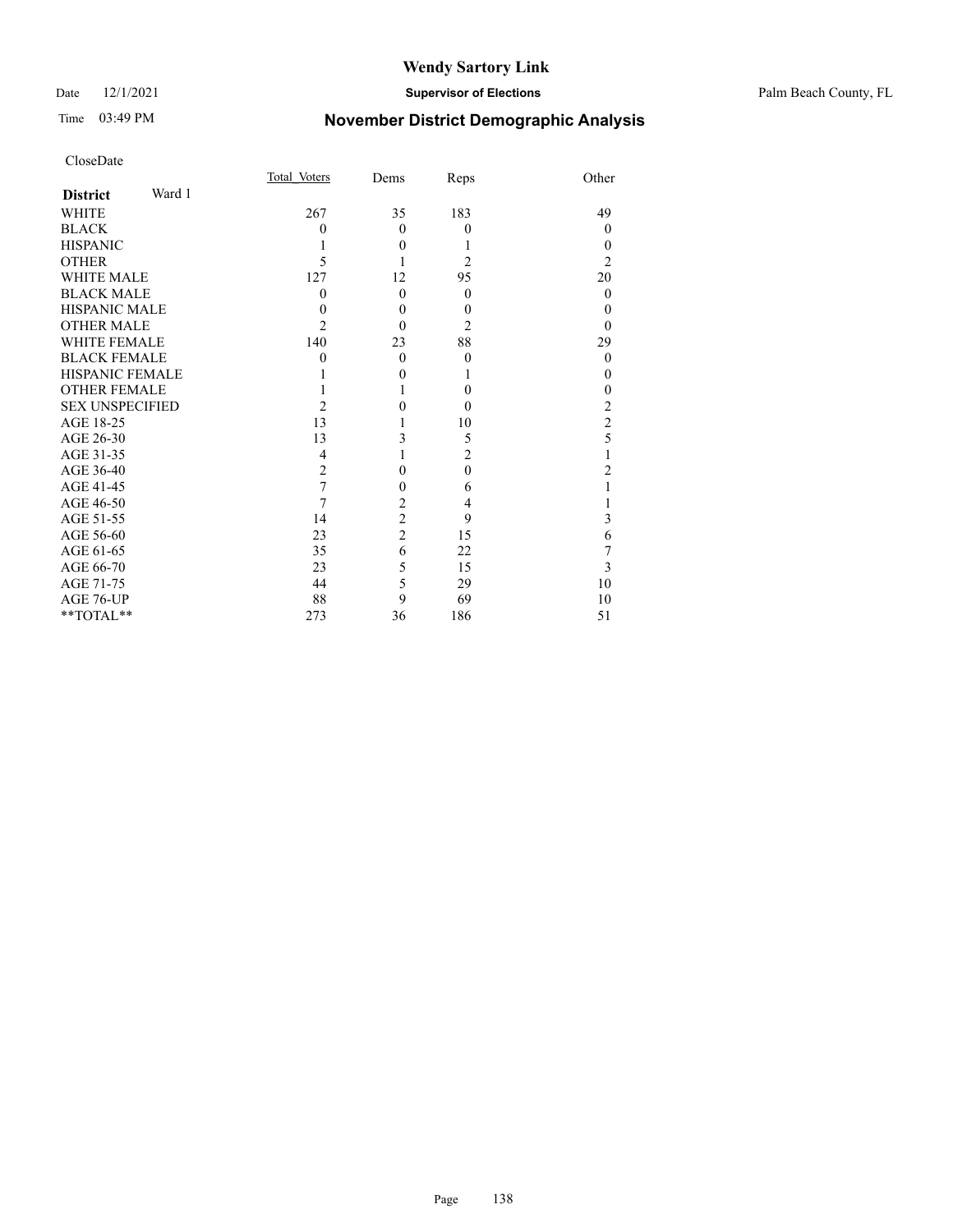### Date 12/1/2021 **Supervisor of Elections** Palm Beach County, FL

# Time 03:49 PM **November District Demographic Analysis**

|                        | Total Voters |        |        |        |
|------------------------|--------------|--------|--------|--------|
| Ward 1                 |              | Dems   | Reps   | Other  |
| <b>District</b>        |              |        |        |        |
| WHITE                  | 27,045       | 7,983  | 11,177 | 7,885  |
| <b>BLACK</b>           | 4,428        | 3,162  | 186    | 1,080  |
| <b>HISPANIC</b>        | 6,660        | 2,408  | 1,708  | 2,544  |
| <b>OTHER</b>           | 4,665        | 1,635  | 939    | 2,091  |
| <b>WHITE MALE</b>      | 12,621       | 3,168  | 5,575  | 3,878  |
| <b>BLACK MALE</b>      | 1,923        | 1,259  | 114    | 550    |
| <b>HISPANIC MALE</b>   | 2,938        | 958    | 816    | 1,164  |
| <b>OTHER MALE</b>      | 1.746        | 543    | 403    | 800    |
| <b>WHITE FEMALE</b>    | 14,076       | 4,733  | 5,466  | 3,877  |
| <b>BLACK FEMALE</b>    | 2,449        | 1,867  | 70     | 512    |
| <b>HISPANIC FEMALE</b> | 3,570        | 1,402  | 847    | 1,321  |
| <b>OTHER FEMALE</b>    | 1,987        | 800    | 383    | 804    |
| <b>SEX UNSPECIFIED</b> | 1,447        | 436    | 329    | 682    |
| AGE 18-25              | 5,226        | 1,911  | 1,343  | 1,972  |
| AGE 26-30              | 2,812        | 997    | 712    | 1,103  |
| AGE 31-35              | 3,008        | 1,011  | 866    | 1,131  |
| AGE 36-40              | 3,263        | 1,118  | 924    | 1,221  |
| AGE 41-45              | 3,550        | 1,230  | 1,024  | 1,296  |
| AGE 46-50              | 3,962        | 1,307  | 1,264  | 1,391  |
| AGE 51-55              | 4,292        | 1,360  | 1,547  | 1,385  |
| AGE 56-60              | 4,109        | 1,390  | 1,607  | 1,112  |
| AGE 61-65              | 3,626        | 1,267  | 1,401  | 958    |
| AGE 66-70              | 2,987        | 1,212  | 1,074  | 701    |
| AGE 71-75              | 2,610        | 1,073  | 951    | 586    |
| AGE 76-UP              | 3.353        | 1,312  | 1,297  | 744    |
| $*$ $TOTAL**$          | 42.798       | 15,188 | 14,010 | 13,600 |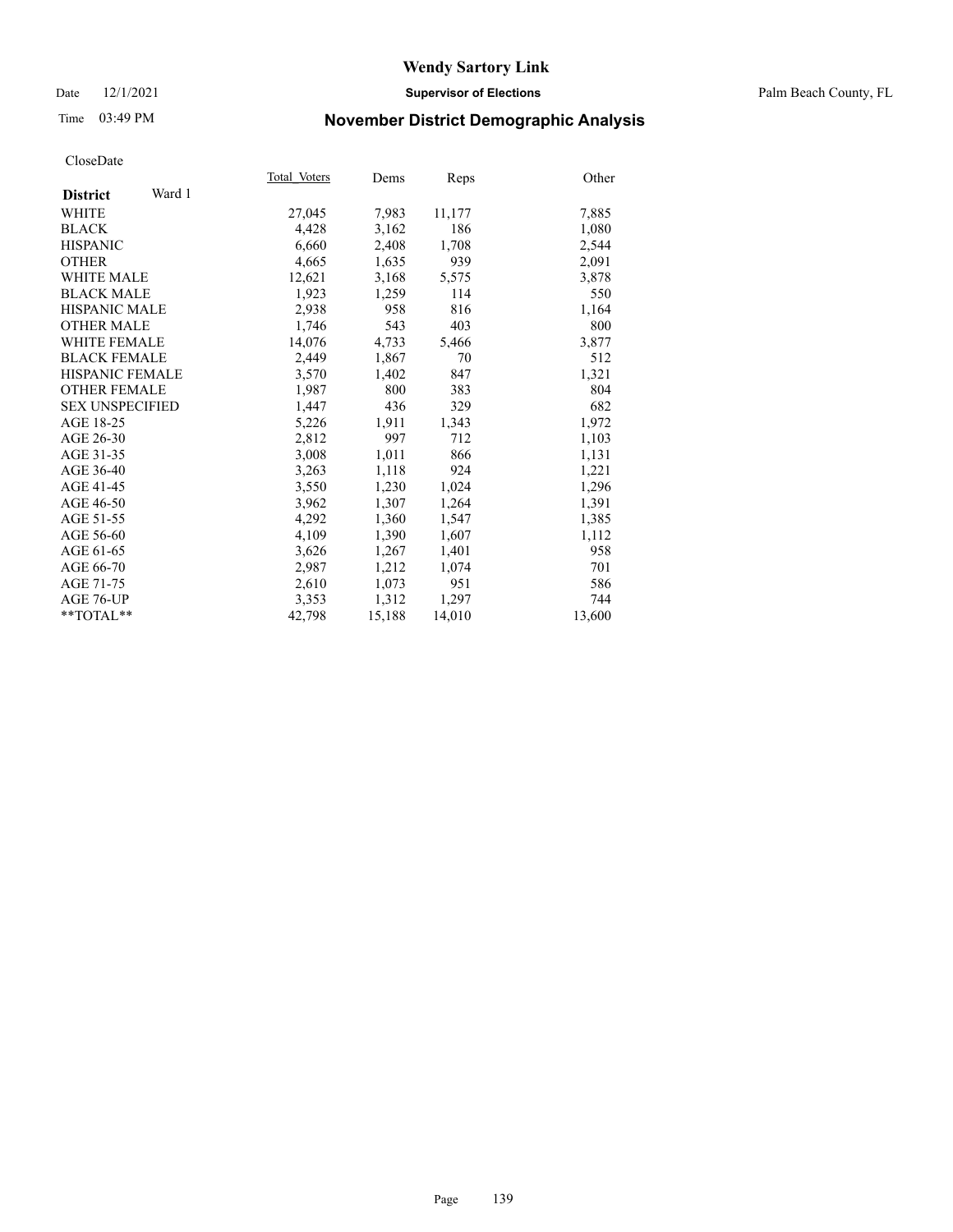### Date 12/1/2021 **Supervisor of Elections** Palm Beach County, FL

# Time 03:49 PM **November District Demographic Analysis**

|                           | Total Voters | Dems           | Reps | Other |
|---------------------------|--------------|----------------|------|-------|
| Ward 1<br><b>District</b> |              |                |      |       |
| <b>WHITE</b>              | 720          | 160            | 342  | 218   |
| <b>BLACK</b>              | 310          | 208            | 16   | 86    |
| <b>HISPANIC</b>           | 425          | 118            | 118  | 189   |
| <b>OTHER</b>              | 133          | 47             | 23   | 63    |
| <b>WHITE MALE</b>         | 348          | 63             | 176  | 109   |
| <b>BLACK MALE</b>         | 129          | 73             | 11   | 45    |
| <b>HISPANIC MALE</b>      | 202          | 47             | 68   | 87    |
| <b>OTHER MALE</b>         | 58           | 22             | 8    | 28    |
| <b>WHITE FEMALE</b>       | 368          | 96             | 165  | 107   |
| <b>BLACK FEMALE</b>       | 180          | 134            | 5    | 41    |
| <b>HISPANIC FEMALE</b>    | 221          | 69             | 50   | 102   |
| <b>OTHER FEMALE</b>       | 58           | 22             | 11   | 25    |
| <b>SEX UNSPECIFIED</b>    | 24           | $\overline{7}$ | 5    | 12    |
| AGE 18-25                 | 127          | 38             | 39   | 50    |
| AGE 26-30                 | 137          | 42             | 55   | 40    |
| AGE 31-35                 | 220          | 46             | 64   | 110   |
| AGE 36-40                 | 198          | 68             | 49   | 81    |
| AGE 41-45                 | 201          | 71             | 56   | 74    |
| AGE 46-50                 | 153          | 56             | 52   | 45    |
| AGE 51-55                 | 133          | 43             | 48   | 42    |
| AGE 56-60                 | 127          | 44             | 48   | 35    |
| AGE 61-65                 | 107          | 51             | 25   | 31    |
| AGE 66-70                 | 75           | 24             | 33   | 18    |
| AGE 71-75                 | 62           | 27             | 18   | 17    |
| <b>AGE 76-UP</b>          | 48           | 23             | 12   | 13    |
| $**TOTAL**$               | 1,588        | 533            | 499  | 556   |